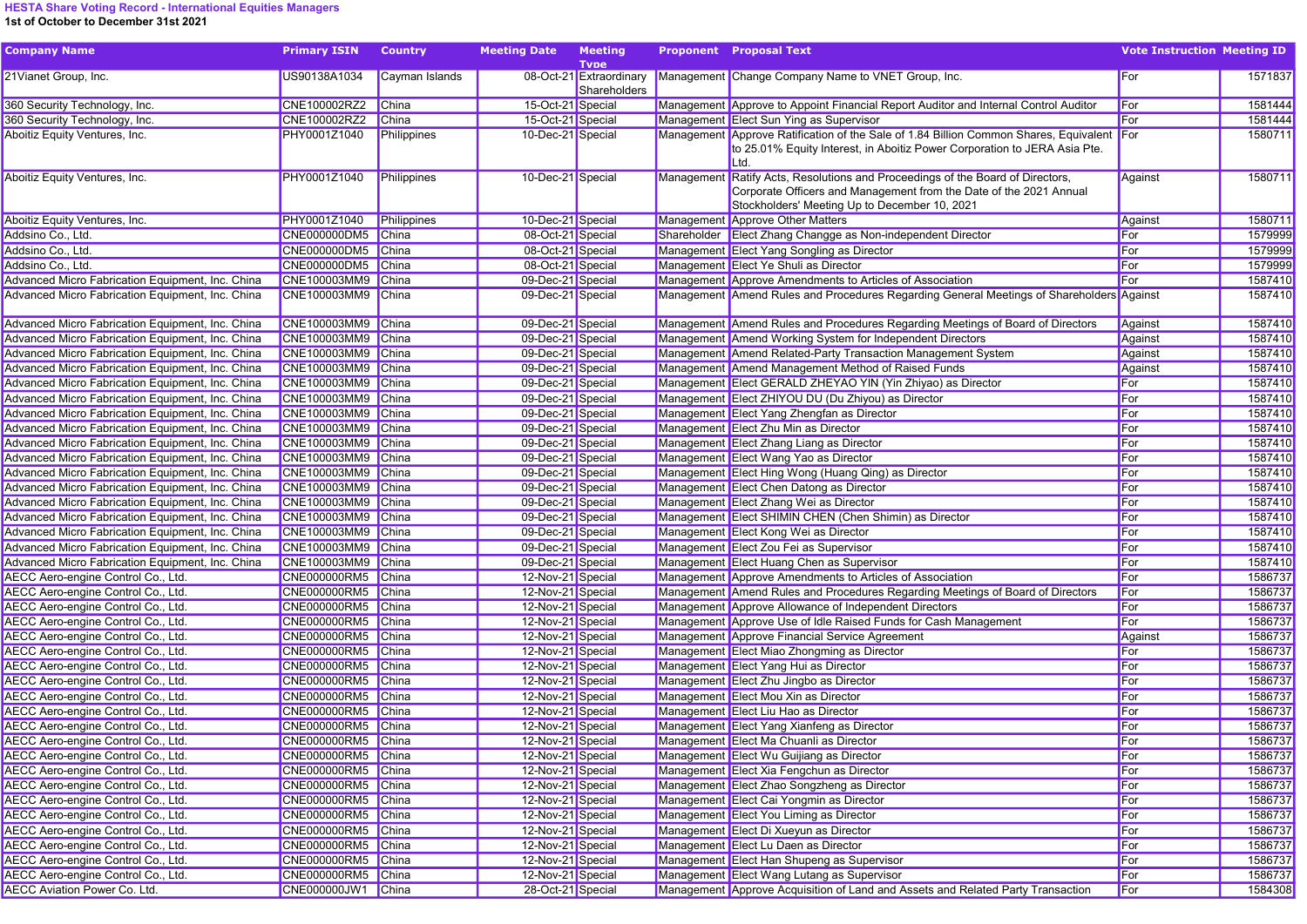| <b>AECC Aviation Power Co. Ltd.</b>       | CNE000000JW1 China |                     | 28-Oct-21 Special |                                         | Shareholder | Elect Wu Lianhe as Non-independent Director, Member of Strategy<br>Committee and Confidentiality Committee                                     | For     | 1584308 |
|-------------------------------------------|--------------------|---------------------|-------------------|-----------------------------------------|-------------|------------------------------------------------------------------------------------------------------------------------------------------------|---------|---------|
| <b>AECC Aviation Power Co. Ltd.</b>       | CNE000000JW1       | China               | 15-Nov-21 Special |                                         |             | Management Approve Related Party Transactions                                                                                                  | For     | 1587532 |
| <b>AECC Aviation Power Co. Ltd.</b>       | CNE000000JW1       | China               | 22-Dec-21 Special |                                         |             | Management Approve Transfer of Stocks by China Aviation Development South<br>Industries Co., Ltd. and Related Party Transaction                | For     | 1595955 |
| <b>AECC Aviation Power Co. Ltd.</b>       | CNE000000JW1       | <b>China</b>        | 22-Dec-21 Special |                                         |             | Management Approve Transfer of Equity by China Aviation Development Shenyang<br>Liming Aviation Engine Co., Ltd. and Related Party Transaction | For     | 1595955 |
| African Rainbow Minerals Ltd.             | ZAE000054045       | <b>South Africa</b> | 02-Dec-21 Annual  |                                         |             | Management Re-elect Frank Abbott as Director                                                                                                   | Against | 1585422 |
| African Rainbow Minerals Ltd.             | ZAE000054045       | South Africa        | 02-Dec-21 Annual  |                                         |             | Management Re-elect Mangisi Gule as Director                                                                                                   | Against | 1585422 |
| African Rainbow Minerals Ltd.             | ZAE000054045       | South Africa        | 02-Dec-21 Annual  |                                         |             | Management Re-elect Alex Maditsi as Director                                                                                                   | Against | 1585422 |
| African Rainbow Minerals Ltd.             | ZAE000054045       | South Africa        | 02-Dec-21 Annual  |                                         |             | Management Re-elect David Noko as Director                                                                                                     | For     | 1585422 |
| African Rainbow Minerals Ltd.             | ZAE000054045       | <b>South Africa</b> | 02-Dec-21 Annual  |                                         |             | Management Reappoint Ernst & Young Inc as Auditors with PD Grobbelaar as the<br><b>Designated Auditor</b>                                      | For     | 1585422 |
| African Rainbow Minerals Ltd.             | ZAE000054045       | South Africa        | 02-Dec-21 Annual  |                                         |             | Management Re-elect Tom Boardman as Chairman of the Audit and Risk Committee                                                                   | Against | 1585422 |
| African Rainbow Minerals Ltd.             | ZAE000054045       | <b>South Africa</b> | 02-Dec-21 Annual  |                                         |             | Management Re-elect Frank Abbott as Member of the Audit and Risk Committee                                                                     | Against | 1585422 |
| African Rainbow Minerals Ltd.             | ZAE000054045       | South Africa        | 02-Dec-21 Annual  |                                         |             | Management Re-elect Anton Botha as Member of the Audit and Risk Committee                                                                      | Against | 1585422 |
| African Rainbow Minerals Ltd.             | ZAE000054045       | South Africa        | 02-Dec-21 Annual  |                                         |             | Management Re-elect Alex Maditsi as Member of the Audit and Risk Committee                                                                     | Against | 1585422 |
| African Rainbow Minerals Ltd.             | ZAE000054045       | South Africa        | 02-Dec-21 Annual  |                                         |             | Management Re-elect Pitsi Mnisi as Member of the Audit and Risk Committee                                                                      | For     | 1585422 |
| African Rainbow Minerals Ltd.             | ZAE000054045       | South Africa        | 02-Dec-21 Annual  |                                         |             | Management Re-elect Rejoice Simelane as Member of the Audit and Risk Committee                                                                 | Against | 1585422 |
| African Rainbow Minerals Ltd.             | ZAE000054045       | South Africa        | 02-Dec-21 Annual  |                                         |             | Management Approve Remuneration Policy                                                                                                         | For     | 1585422 |
| African Rainbow Minerals Ltd.             | ZAE000054045       | South Africa        | 02-Dec-21 Annual  |                                         |             | Management Approve Remuneration Implementation Report                                                                                          | For     | 1585422 |
| African Rainbow Minerals Ltd.             | ZAE000054045       | South Africa        | 02-Dec-21 Annual  |                                         |             | Management Place Authorised but Unissued Shares under Control of Directors                                                                     | For     | 1585422 |
| African Rainbow Minerals Ltd.             | ZAE000054045       | South Africa        | 02-Dec-21 Annual  |                                         |             | Management Authorise Board to Issue Shares for Cash                                                                                            | For     | 1585422 |
|                                           |                    |                     | 02-Dec-21 Annual  |                                         |             | Management Approve the Annual Retainer Fees for Non-executive Directors                                                                        | For     |         |
| African Rainbow Minerals Ltd.             | ZAE000054045       | South Africa        |                   |                                         |             |                                                                                                                                                |         | 1585422 |
| African Rainbow Minerals Ltd.             | ZAE000054045       | <b>South Africa</b> | 02-Dec-21 Annual  |                                         |             | Management Approve the Fees for Attending Board Meetings                                                                                       | For     | 1585422 |
| African Rainbow Minerals Ltd.             | ZAE000054045       | <b>South Africa</b> | 02-Dec-21 Annual  |                                         |             | Management Approve the Committee Attendance Fees for Non-executive Directors                                                                   | For     | 1585422 |
| African Rainbow Minerals Ltd.             | ZAE000054045       | South Africa        | 02-Dec-21 Annual  |                                         |             | Management Approve Financial Assistance in Terms of Section 44 of the Companies Act For                                                        |         | 1585422 |
| African Rainbow Minerals Ltd.             | ZAE000054045       | South Africa        | 02-Dec-21 Annual  |                                         |             | Management Approve Financial Assistance in Terms of Section 45 of the Companies Act For                                                        |         | 1585422 |
| African Rainbow Minerals Ltd.             | ZAE000054045       | South Africa        | 02-Dec-21 Annual  |                                         |             | Management Authorise Issue of Shares in Connection with the Share or Employee<br><b>Incentive Schemes</b>                                      | For     | 1585422 |
| African Rainbow Minerals Ltd.             | ZAE000054045       | South Africa        | 02-Dec-21 Annual  |                                         |             | Management Authorise Repurchase of Issued Share Capital                                                                                        | For     | 1585422 |
| <b>Agnico Eagle Mines Limited</b>         | CA0084741085       | Canada              | 26-Nov-21 Special |                                         |             | Management Approve Issuance of Shares in Connection with the Acquisition of Kirkland<br>Lake Gold Ltd.                                         | For     | 1581302 |
| Agricultural Bank of China                | CNE100000Q43       | <b>China</b>        |                   | 11-Nov-21 Extraordinary<br>Shareholders |             | Management Approve Remuneration of Directors                                                                                                   | For     | 1580295 |
| Agricultural Bank of China                | CNE100000Q43       | China               |                   | 11-Nov-21 Extraordinary<br>Shareholders |             | Management Approve Remuneration of Supervisors                                                                                                 | For     | 1580295 |
| Agricultural Bank of China                | CNE100000Q43       | China               |                   | 11-Nov-21 Extraordinary<br>Shareholders |             | Management Elect Liu Xiaopeng as Director                                                                                                      | Against | 1580295 |
| Agricultural Bank of China                | CNE100000Q43       | <b>China</b>        |                   | 11-Nov-21 Extraordinary<br>Shareholders |             | Management Elect Xiao Xiang as Director                                                                                                        | Against | 1580295 |
| Agricultural Bank of China                | CNE100000Q43       | <b>China</b>        |                   | 11-Nov-21 Extraordinary<br>Shareholders |             | Management Elect Wang Jingdong as Supervisor                                                                                                   | For     | 1580295 |
| Agricultural Bank of China                | CNE100000Q43       | <b>China</b>        |                   | 11-Nov-21 Extraordinary<br>Shareholders |             | Management Elect Liu Hongxia as Supervisor                                                                                                     | For     | 1580295 |
| Agricultural Bank of China                | CNE100000Q43 China |                     |                   | Shareholders                            |             | 11-Nov-21 Extraordinary Management Elect Xu Xianglin as Supervisor                                                                             | For     | 1580295 |
| Agricultural Bank of China                | CNE100000Q43       | China               |                   | 11-Nov-21 Extraordinary<br>Shareholders |             | Management Elect Wang Xixin as Supervisor                                                                                                      | For     | 1580295 |
| Agricultural Bank of China                | CNE100000Q43       | China               |                   | 11-Nov-21 Extraordinary<br>Shareholders |             | Management Approve Additional Budget for Designated Poverty Alleviation Donations                                                              | For     | 1580295 |
| Agricultural Bank of China Limited        | CNE100000Q43       | China               |                   | 11-Nov-21 Extraordinary<br>Shareholders |             | Management Approve Remuneration of Directors                                                                                                   | For     | 1580129 |
| Agricultural Bank of China Limited        | CNE100000Q43       | China               |                   | 11-Nov-21 Extraordinary<br>Shareholders |             | Management Approve Remuneration of Supervisors                                                                                                 | For     | 1580129 |
| <b>Agricultural Bank of China Limited</b> | CNE100000Q43       | China               |                   | 11-Nov-21 Extraordinary<br>Shareholders |             | Management Elect Liu Xiaopeng as Director                                                                                                      | Against | 1580129 |
| Agricultural Bank of China Limited        | CNE100000Q43       | China               |                   | 11-Nov-21 Extraordinary<br>Shareholders |             | Management Elect Xiao Xiang as Director                                                                                                        | Against | 1580129 |
| Agricultural Bank of China Limited        | CNE100000Q43       | China               |                   | 11-Nov-21 Extraordinary<br>Shareholders |             | Management Elect Wang Jingdong as Supervisor                                                                                                   | For     | 1580129 |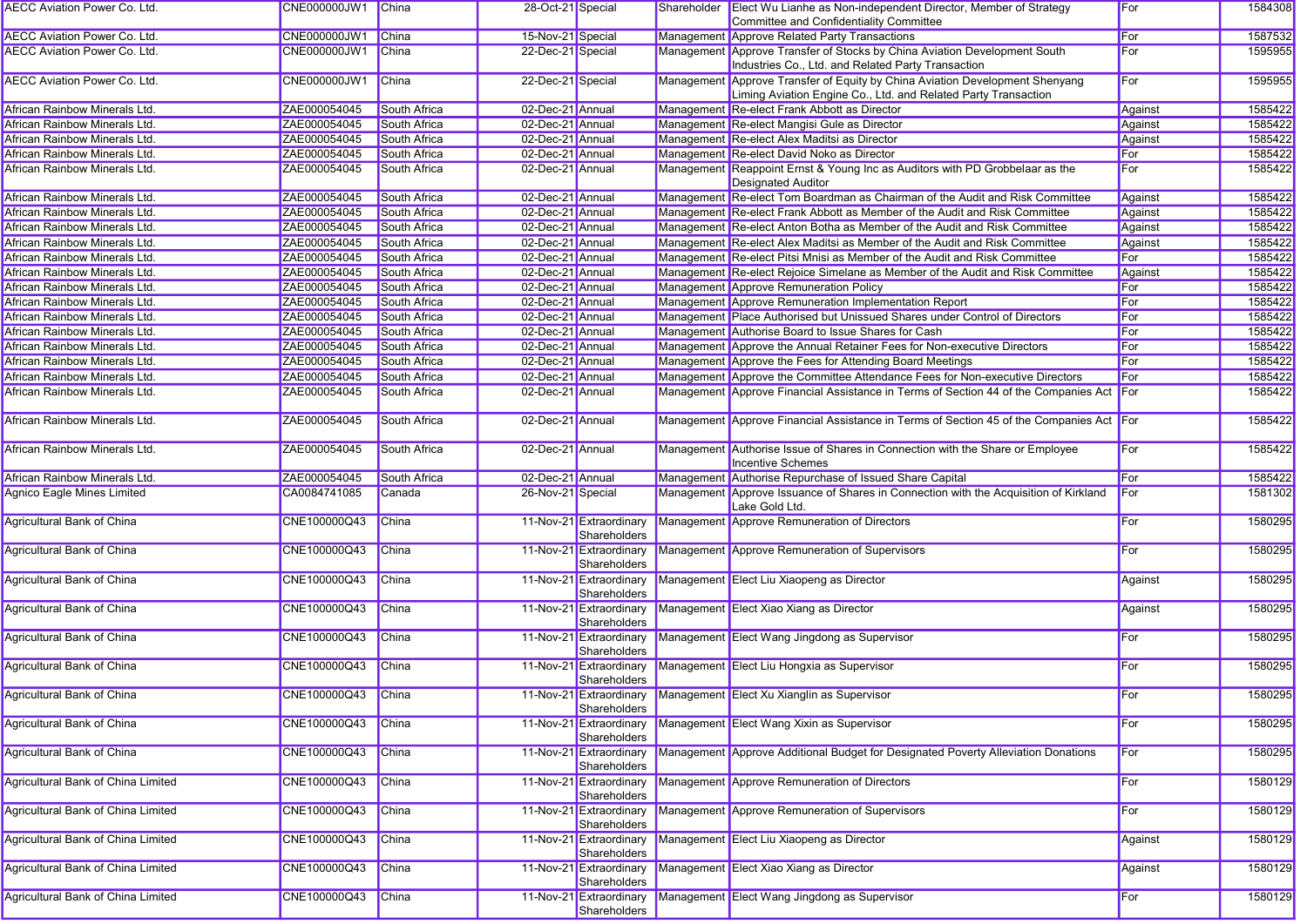| <b>Agricultural Bank of China Limited</b> | CNE100000Q43 | China        | 11-Nov-21 Extraordinary<br>Shareholders |             | Management Elect Liu Hongxia as Supervisor                                                                                                                                                | For     | 1580129 |
|-------------------------------------------|--------------|--------------|-----------------------------------------|-------------|-------------------------------------------------------------------------------------------------------------------------------------------------------------------------------------------|---------|---------|
| <b>Agricultural Bank of China Limited</b> | CNE100000Q43 | <b>China</b> | 11-Nov-21 Extraordinary<br>Shareholders |             | Management Elect Xu Xianglin as Supervisor                                                                                                                                                | For     | 1580129 |
| Agricultural Bank of China Limited        | CNE100000Q43 | <b>China</b> | 11-Nov-21 Extraordinary<br>Shareholders |             | Management Elect Wang Xixin as Supervisor                                                                                                                                                 | For     | 1580129 |
| <b>Agricultural Bank of China Limited</b> | CNE100000Q43 | <b>China</b> | 11-Nov-21 Extraordinary<br>Shareholders |             | Management Approve Additional Budget for Designated Poverty Alleviation Donations                                                                                                         | For     | 1580129 |
| Air China Limited                         | CNE1000001S0 | <b>China</b> | 30-Dec-21 Extraordinary<br>Shareholders |             | Management Approve Government Charter Flight Service Framework Agreement                                                                                                                  | For     | 1590773 |
| <b>Air China Limited</b>                  | CNE1000001S0 | <b>China</b> | 30-Dec-21 Extraordinary<br>Shareholders |             | Management Approve Government Charter Flight Service Framework Agreement                                                                                                                  | For     | 1590939 |
| <b>Air China Limited</b>                  | CNE1000001S0 | <b>China</b> | 30-Dec-21 Extraordinary<br>Shareholders |             | Management Approve Comprehensive Services Framework Agreement                                                                                                                             | For     | 1590773 |
| <b>Air China Limited</b>                  | CNE1000001S0 | <b>China</b> | 30-Dec-21 Extraordinary<br>Shareholders |             | Management Approve Comprehensive Services Framework Agreement                                                                                                                             | For     | 1590939 |
| <b>Air China Limited</b>                  | CNE1000001S0 | <b>China</b> | 30-Dec-21 Extraordinary<br>Shareholders |             | Management Approve Properties Leasing Framework Agreement                                                                                                                                 | For     | 1590773 |
| <b>Air China Limited</b>                  | CNE1000001S0 | <b>China</b> | 30-Dec-21 Extraordinary<br>Shareholders |             | Management Approve Properties Leasing Framework Agreement                                                                                                                                 | For     | 1590939 |
| <b>Air China Limited</b>                  | CNE1000001S0 | China        | 30-Dec-21 Extraordinary<br>Shareholders |             | Management Approve Media Services Framework Agreement                                                                                                                                     | For     | 1590773 |
| Air China Limited                         | CNE1000001S0 | <b>China</b> | 30-Dec-21 Extraordinary<br>Shareholders |             | Management Approve Media Services Framework Agreement                                                                                                                                     | For     | 1590939 |
| Air China Limited                         | CNE1000001S0 | <b>China</b> | 30-Dec-21 Extraordinary<br>Shareholders |             | Management Approve Construction Project Commissioned Management Framework<br>Agreement                                                                                                    | For     | 1590773 |
| <b>Air China Limited</b>                  | CNE1000001S0 | <b>China</b> | 30-Dec-21 Extraordinary<br>Shareholders |             | Management Approve Construction Project Commissioned Management Framework<br>Agreement                                                                                                    | For     | 1590939 |
| <b>Air China Limited</b>                  | CNE1000001S0 | China        | 30-Dec-21 Extraordinary<br>Shareholders | Shareholder | Approve Revision of the Existing Annual Caps under the New ACC<br>Framework Agreement and the Revised Annual Caps                                                                         | For     | 1590773 |
| <b>Air China Limited</b>                  | CNE1000001S0 | <b>China</b> | 30-Dec-21 Extraordinary<br>Shareholders | Shareholder | Approve Revision of the Existing Annual Caps under the New ACC<br>Framework Agreement and the Revised Annual Caps                                                                         | For     | 1590939 |
| <b>Air China Limited</b>                  | CNE1000001S0 | <b>China</b> | 30-Dec-21 Extraordinary<br>Shareholders | Shareholder | <b>Amend Articles of Association</b>                                                                                                                                                      | Against | 1590773 |
| <b>Air China Limited</b>                  | CNE1000001S0 | <b>China</b> | 30-Dec-21 Extraordinary<br>Shareholders | Shareholder | <b>Amend Articles of Association</b>                                                                                                                                                      | Against | 1590939 |
| <b>Air China Limited</b>                  | CNE1000001S0 | China        | 30-Dec-21 Extraordinary<br>Shareholders | Shareholder | Amend Rules and Procedures Regarding General Meetings of Shareholders For                                                                                                                 |         | 1590773 |
| <b>Air China Limited</b>                  | CNE1000001S0 | China        | 30-Dec-21 Extraordinary<br>Shareholders | Shareholder | Amend Rules and Procedures Regarding General Meetings of Shareholders For                                                                                                                 |         | 1590939 |
| <b>Air China Limited</b>                  | CNE1000001S0 | <b>China</b> | 30-Dec-21 Extraordinary<br>Shareholders | Shareholder | Amend Rules and Procedures Regarding Meetings of Board of Directors                                                                                                                       | Against | 1590773 |
| <b>Air China Limited</b>                  | CNE1000001S0 | <b>China</b> | 30-Dec-21 Extraordinary<br>Shareholders | Shareholder | Amend Rules and Procedures Regarding Meetings of Board of Directors                                                                                                                       | Against | 1590939 |
| Aluminum Corporation of China Limited     | CNE1000001T8 | <b>China</b> | 21-Dec-21 Extraordinary<br>Shareholders |             | Management Approve Renewal of the Continuing Connected Transactions under the<br>Comprehensive Social and Logistics Services Agreement and Proposed<br>Caps                               | For     | 1589054 |
| Aluminum Corporation of China Limited     | CNE1000001T8 | China        | Shareholders                            |             | 21-Dec-21 Extraordinary Management Approve Renewal of the Continuing Connected Transactions under the<br>Comprehensive Social and Logistics Services Agreement and Proposed<br>Caps       | For     | 1589201 |
| Aluminum Corporation of China Limited     | CNE1000001T8 | China        | 21-Dec-21 Extraordinary<br>Shareholders |             | Management Approve Renewal of the Continuing Connected Transactions under the<br>General Agreement on Mutual Provision of Production Supplies and<br>Ancillary Services and Proposed Caps | For     | 1589054 |
| Aluminum Corporation of China Limited     | CNE1000001T8 | China        | 21-Dec-21 Extraordinary<br>Shareholders |             | Management Approve Renewal of the Continuing Connected Transactions under the<br>General Agreement on Mutual Provision of Production Supplies and<br>Ancillary Services and Proposed Caps | For     | 1589201 |
| Aluminum Corporation of China Limited     | CNE1000001T8 | China        | 21-Dec-21 Extraordinary<br>Shareholders | Managemen   | Approve Renewal of the Continuing Connected Transactions under the<br>Mineral Supply Agreement and Proposed Caps                                                                          | For     | 1589054 |
| Aluminum Corporation of China Limited     | CNE1000001T8 | <b>China</b> | 21-Dec-21 Extraordinary<br>Shareholders | Managemen   | Approve Renewal of the Continuing Connected Transactions under the<br>Mineral Supply Agreement and Proposed Caps                                                                          | For     | 1589201 |
| Aluminum Corporation of China Limited     | CNE1000001T8 | <b>China</b> | 21-Dec-21 Extraordinary<br>Shareholders | Managemen   | t Approve Renewal of the Continuing Connected Transactions under the<br>Provision of Engineering, Construction and Supervisory Services<br>Agreement and Proposed Caps                    | For     | 1589054 |
|                                           |              |              |                                         |             |                                                                                                                                                                                           |         |         |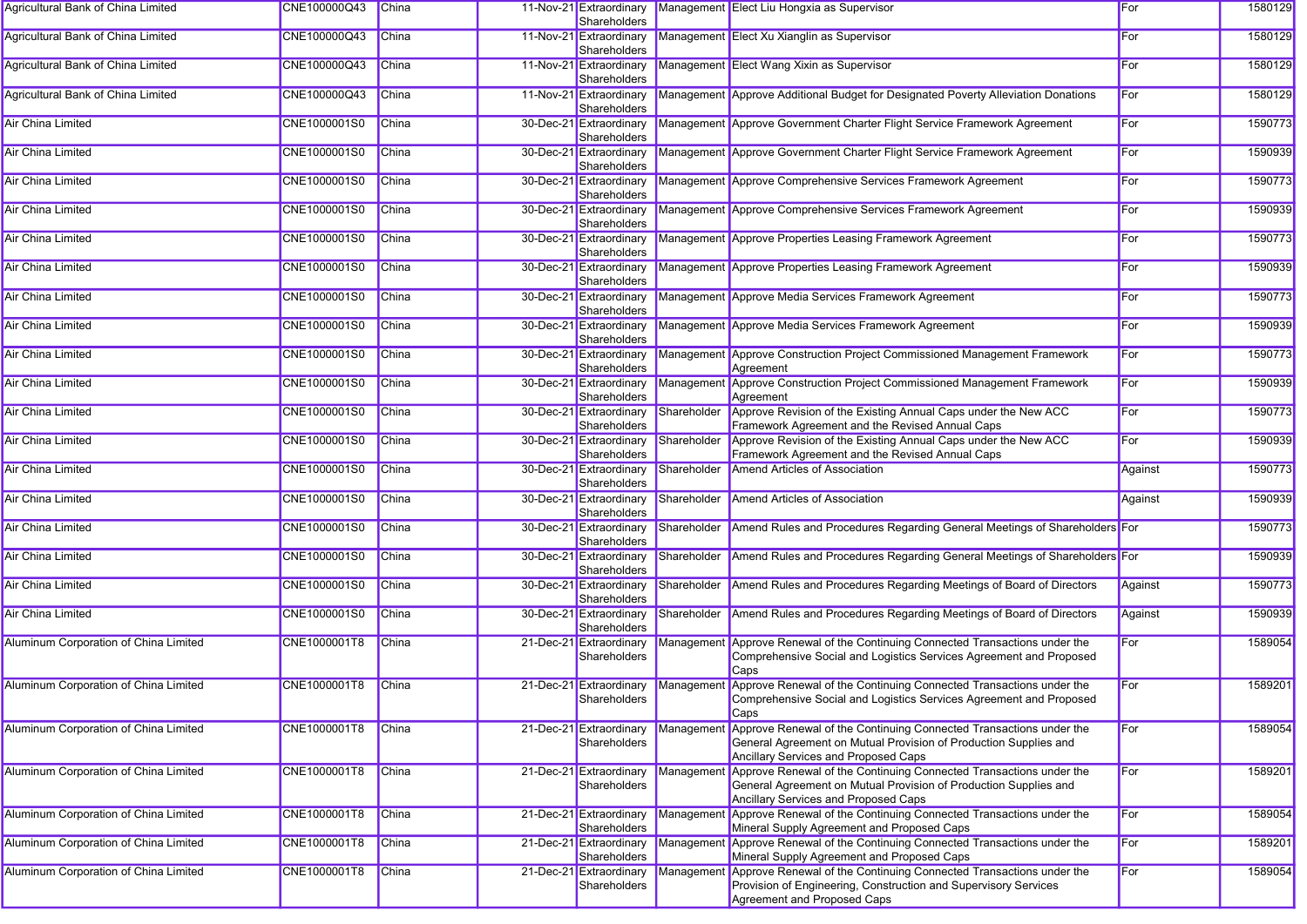| Aluminum Corporation of China Limited | CNE1000001T8                     | <b>China</b>   |                  | 21-Dec-21 Extraordinary<br>Shareholders |             | Management Approve Renewal of the Continuing Connected Transactions under the<br>Provision of Engineering, Construction and Supervisory Services<br>Agreement and Proposed Caps                                                                                     | For     | 1589201 |
|---------------------------------------|----------------------------------|----------------|------------------|-----------------------------------------|-------------|---------------------------------------------------------------------------------------------------------------------------------------------------------------------------------------------------------------------------------------------------------------------|---------|---------|
| Aluminum Corporation of China Limited | CNE1000001T8                     | <b>China</b>   |                  | 21-Dec-21 Extraordinary<br>Shareholders |             | Management Approve Proposed Caps under the Land Use Rights Leasing Agreement                                                                                                                                                                                        | For     | 1589054 |
| Aluminum Corporation of China Limited | CNE1000001T8                     | <b>China</b>   |                  | 21-Dec-21 Extraordinary<br>Shareholders |             | Management Approve Proposed Caps under the Land Use Rights Leasing Agreement                                                                                                                                                                                        | For     | 1589201 |
| Aluminum Corporation of China Limited | CNE1000001T8                     | <b>China</b>   |                  | 21-Dec-21 Extraordinary<br>Shareholders |             | Management Approve Renewal of the Continuing Connected Transactions under the<br>Fixed Assets Lease Framework Agreement and Proposed Caps                                                                                                                           | For     | 1589054 |
| Aluminum Corporation of China Limited | CNE1000001T8                     | China          |                  | 21-Dec-21 Extraordinary<br>Shareholders |             | Management Approve Renewal of the Continuing Connected Transactions under the<br>Fixed Assets Lease Framework Agreement and Proposed Caps                                                                                                                           | For     | 1589201 |
| Aluminum Corporation of China Limited | CNE1000001T8                     | <b>China</b>   |                  | 21-Dec-21 Extraordinary<br>Shareholders |             | Management Approve Finance Lease Cooperation Framework Agreement and Proposed<br>Caps                                                                                                                                                                               | For     | 1589054 |
| Aluminum Corporation of China Limited | CNE1000001T8                     | China          |                  | 21-Dec-21 Extraordinary<br>Shareholders |             | Management Approve Finance Lease Cooperation Framework Agreement and Proposed For<br>Caps                                                                                                                                                                           |         | 1589201 |
| Aluminum Corporation of China Limited | CNE1000001T8                     | <b>China</b>   |                  | 21-Dec-21 Extraordinary<br>Shareholders | Shareholder | Elect Lin Ni as Supervisor                                                                                                                                                                                                                                          | For     | 1589054 |
| Aluminum Corporation of China Limited | CNE1000001T8                     | <b>China</b>   |                  | 21-Dec-21 Extraordinary<br>Shareholders | Shareholder | <b>Elect Lin Ni as Supervisor</b>                                                                                                                                                                                                                                   | For     | 1589201 |
| Ambu A/S                              | DK0060946788                     | <b>Denmark</b> | 14-Dec-21 Annual |                                         |             | Management Receive Management's Report                                                                                                                                                                                                                              |         | 1591948 |
| Ambu A/S                              | DK0060946788                     | <b>Denmark</b> | 14-Dec-21 Annual |                                         |             | Management Accept Financial Statements and Statutory Reports                                                                                                                                                                                                        | For     | 1591948 |
| Ambu A/S                              | DK0060946788                     | Denmark        | 14-Dec-21 Annual |                                         |             | Management Approve Remuneration Report                                                                                                                                                                                                                              | For     | 1591948 |
| Ambu A/S                              | DK0060946788                     | Denmark        | 14-Dec-21 Annual |                                         |             | Management Approve Allocation of Income and Dividends of DKK 0.29 Per Share                                                                                                                                                                                         | For     | 1591948 |
| Ambu A/S                              | DK0060946788                     | <b>Denmark</b> | 14-Dec-21 Annual |                                         |             | Management Approve Remuneration of Directors in the Amount of DKK 1.05 Million for<br>Chairman, DKK 700,000 for Vice Chairman and DKK 350,000 for Other<br>Directors; Approve Compensation for Committee Work                                                       | For     | 1591948 |
| Ambu A/S                              | DK0060946788                     | <b>Denmark</b> | 14-Dec-21 Annual |                                         |             | Management Elect Jorgen Jensen (Chair) as Director                                                                                                                                                                                                                  | For     | 1591948 |
| Ambu A/S                              | DK0060946788                     | <b>Denmark</b> | 14-Dec-21 Annual |                                         |             | Management Elect Christian Sagild (Vice-Chair) as Director                                                                                                                                                                                                          | For     | 1591948 |
| Ambu A/S                              | DK0060946788                     | Denmark        | 14-Dec-21 Annual |                                         |             | Management Reelect Henrik Ehlers Wulff as Director                                                                                                                                                                                                                  | For     | 1591948 |
| Ambu A/S                              | DK0060946788                     | Denmark        | 14-Dec-21 Annual |                                         |             | Management Reelect Britt Meelby Jensen as Director                                                                                                                                                                                                                  | For     | 1591948 |
| Ambu A/S                              | DK0060946788                     | Denmark        | 14-Dec-21 Annual |                                         |             | Management Elect Michael del Prado as New Director                                                                                                                                                                                                                  | For     | 1591948 |
| Ambu A/S                              | DK0060946788                     | Denmark        | 14-Dec-21 Annual |                                         |             | Management Elect Susanne Larsson as New Director                                                                                                                                                                                                                    | For     | 1591948 |
| Ambu A/S                              | DK0060946788                     | Denmark        | 14-Dec-21 Annual |                                         |             | Management Ratify Ernst & Young as Auditors                                                                                                                                                                                                                         | For     | 1591948 |
| Ambu A/S                              | DK0060946788                     | Denmark        | 14-Dec-21 Annual |                                         |             | Management Approve Indemnification of Members of the Board of Directors and<br><b>Executive Management</b>                                                                                                                                                          | For     | 1591948 |
| Ambu A/S                              | DK0060946788                     | <b>Denmark</b> | 14-Dec-21 Annual |                                         |             | Management Approve Update of the Company's Overall Guidelines for Incentive Pay to<br>the Executive Management                                                                                                                                                      | Against | 1591948 |
| Ambu A/S                              | DK0060946788                     | Denmark        | 14-Dec-21 Annual |                                         |             | Management Approve Creation of DKK 12.9 Million Pool of Capital with Preemptive<br>Rights; Approve Creation of DKK 12.9 Million Pool of Capital without<br>Preemptive Rights; Maximum Increase in Share Capital under Both<br>Authorizations up to DKK 12.9 Million | For     | 1591948 |
| Ambu A/S                              | DK0060946788                     | <b>Denmark</b> | 14-Dec-21 Annual |                                         | Managemen   | It Authorize Editorial Changes to Adopted Resolutions in Connection with<br>Registration with Danish Authorities                                                                                                                                                    | For     | 1591948 |
| <b>Amcor Plc</b>                      | JE00BJ1F3079                     | Jersey         | 10-Nov-21 Annual |                                         |             | Management Elect Director Graeme Liebelt                                                                                                                                                                                                                            | For     | 1581428 |
| <b>Amcor Plc</b>                      | JE00BJ1F3079                     | Jersey         | 10-Nov-21 Annual |                                         |             | Management Elect Director Armin Meyer                                                                                                                                                                                                                               | For     | 1581428 |
| <b>Amcor Plc</b>                      | JE00BJ1F3079                     | Jersey         | 10-Nov-21 Annual |                                         |             | Management Elect Director Ronald Delia                                                                                                                                                                                                                              | For     | 1581428 |
| <b>Amcor Plc</b>                      | JE00BJ1F3079                     | Jersey         | 10-Nov-21 Annual |                                         |             | Management Elect Director Achal Agarwal                                                                                                                                                                                                                             | For     | 1581428 |
| Amcor Plc                             | JE00BJ1F3079                     | <b>Jersey</b>  | 10-Nov-21 Annual |                                         |             | Management Elect Director Andrea Bertone                                                                                                                                                                                                                            | For     | 1581428 |
| Amcor Plc                             | JE00BJ1F3079                     | <b>Jersey</b>  | 10-Nov-21 Annual |                                         |             | Management Elect Director Susan Carter                                                                                                                                                                                                                              | For     | 1581428 |
| Amcor Plc                             | JE00BJ1F3079                     | Jersey         | 10-Nov-21 Annual |                                         |             | Management Elect Director Karen Guerra                                                                                                                                                                                                                              | For     | 1581428 |
| Amcor Plc                             | JE00BJ1F3079                     | Jersey         | 10-Nov-21 Annual |                                         |             | Management Elect Director Nicholas (Tom) Long                                                                                                                                                                                                                       | For     | 1581428 |
| <b>Amcor Plc</b>                      | JE00BJ1F3079                     | <b>Jersey</b>  | 10-Nov-21 Annual |                                         |             | Management Elect Director Arun Nayar                                                                                                                                                                                                                                | For     | 1581428 |
| <b>Amcor Plc</b>                      | JE00BJ1F3079                     | Jersey         | 10-Nov-21 Annual |                                         |             | Management Elect Director Jeremy Sutcliffe                                                                                                                                                                                                                          | For     | 1581428 |
| <b>Amcor Plc</b>                      | JE00BJ1F3079                     | Jersey         | 10-Nov-21 Annual |                                         |             | Management Elect Director David Szczupak                                                                                                                                                                                                                            | For     | 1581428 |
| Amcor Plc                             | JE00BJ1F3079                     | Jersey         | 10-Nov-21 Annual |                                         |             | Management Ratify PricewaterhouseCoopers AG as Auditors                                                                                                                                                                                                             | For     | 1581428 |
| <b>Amcor Plc</b>                      | JE00BJ1F3079                     | Jersey         | 10-Nov-21 Annual |                                         |             | Management Advisory Vote to Ratify Named Executive Officers' Compensation                                                                                                                                                                                           | For     | 1581428 |
| Americanas SA                         | <b>BRAMERACNOR Brazil</b>        |                |                  | 10-Dec-21 Extraordinary<br>Shareholders |             | Management Approve Agreement to Absorb Lojas Americanas S.A. (Lojas Americanas)                                                                                                                                                                                     | For     | 1589079 |
| Americanas SA                         | <b>BRAMERACNOR</b> Brazil        |                |                  | 10-Dec-21 Extraordinary<br>Shareholders |             | Management Ratify Apsis Consultoria e Avaliacao Ltda. as Independent Firm to Appraise For<br><b>Proposed Transaction</b>                                                                                                                                            |         | 1589079 |
| Americanas SA                         | <b>BRAMERACNOR Brazil</b><br>16. |                |                  | 10-Dec-21 Extraordinary<br>Shareholders |             | Management Approve Independent Firm's Appraisal                                                                                                                                                                                                                     | For     | 1589079 |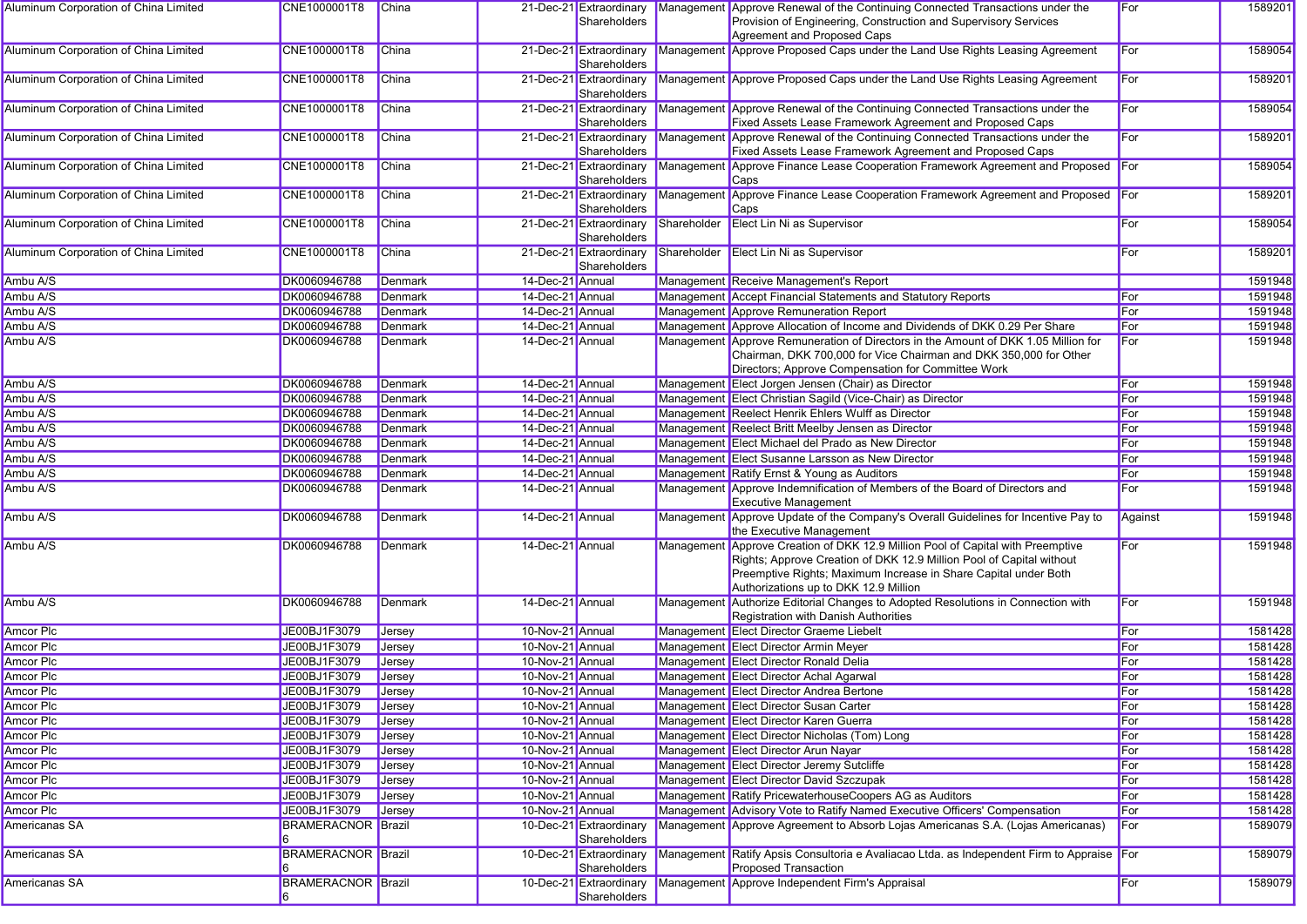| Americanas SA                       | <b>BRAMERACNOR Brazil</b> |                     |                   | Shareholders                            | 10-Dec-21 Extraordinary Management Approve Absorption of Lojas Americanas S.A. (Lojas Americanas)                                                                 | For      | 1589079 |
|-------------------------------------|---------------------------|---------------------|-------------------|-----------------------------------------|-------------------------------------------------------------------------------------------------------------------------------------------------------------------|----------|---------|
| Americanas SA                       | <b>BRAMERACNOR Brazil</b> |                     |                   | 10-Dec-21 Extraordinary                 | Management Amend Article 5 to Reflect Changes in Capital                                                                                                          | For      | 1589079 |
|                                     |                           |                     |                   | Shareholders                            |                                                                                                                                                                   |          |         |
| Americanas SA                       | <b>BRAMERACNOR</b> Brazil |                     |                   | 10-Dec-21 Extraordinary<br>Shareholders | Management Amend Article 3 Re: Corporate Purpose                                                                                                                  | For      | 1589079 |
| Americanas SA                       | <b>BRAMERACNOR Brazil</b> |                     |                   | 10-Dec-21 Extraordinary<br>Shareholders | Management Amend Articles and Consolidate Bylaws                                                                                                                  | Against  | 1589079 |
| Americanas SA                       | <b>BRAMERACNOR</b> Brazil |                     |                   | 10-Dec-21 Extraordinary<br>Shareholders | Management Authorize Board to Ratify and Execute Approved Resolutions                                                                                             | For      | 1589079 |
| Angel Yeast Co., Ltd.               | CNE0000014G0              | China               | 08-Nov-21 Special |                                         | Management Approve Company's Eligibility for Private Placement of Shares                                                                                          | For      | 1586302 |
| Angel Yeast Co., Ltd.               | CNE0000014G0              | <b>China</b>        | 08-Nov-21 Special |                                         | Management Approve Share Type and Par Value                                                                                                                       | For      | 1586302 |
| Angel Yeast Co., Ltd.               | CNE0000014G0              | China               | 08-Nov-21 Special |                                         | Management Approve Issue Manner and Issue Time                                                                                                                    | For      | 1586302 |
| Angel Yeast Co., Ltd.               | CNE0000014G0              | <b>China</b>        | 08-Nov-21 Special |                                         | Management Approve Target Subscribers and Subscription Method                                                                                                     | For      | 1586302 |
| Angel Yeast Co., Ltd.               | CNE0000014G0              | China               | 08-Nov-21 Special |                                         | Management Approve Issue Price and Pricing Basis                                                                                                                  | For      | 1586302 |
| Angel Yeast Co., Ltd.               | CNE0000014G0              | China               | 08-Nov-21 Special |                                         | Management Approve Issue Size                                                                                                                                     | For      | 1586302 |
| Angel Yeast Co., Ltd.               | CNE0000014G0              | <b>China</b>        | 08-Nov-21 Special |                                         | Management Approve Lock-up Period                                                                                                                                 | For      | 1586302 |
| Angel Yeast Co., Ltd.               | CNE0000014G0              | <b>China</b>        | 08-Nov-21 Special |                                         | Management Approve Listing Exchange                                                                                                                               | For      | 1586302 |
| Angel Yeast Co., Ltd.               | CNE0000014G0              | <b>China</b>        | 08-Nov-21 Special |                                         | Management Approve Distribution Arrangement of Cumulative Earnings                                                                                                | For      | 1586302 |
| Angel Yeast Co., Ltd.               | CNE0000014G0              | <b>China</b>        | 08-Nov-21 Special |                                         | Management Approve Resolution Validity Period                                                                                                                     | For      | 1586302 |
| Angel Yeast Co., Ltd.               | CNE0000014G0              | China               | 08-Nov-21 Special |                                         | Management Approve Use of Proceeds                                                                                                                                | For      | 1586302 |
| Angel Yeast Co., Ltd.               | CNE0000014G0              | <b>China</b>        | 08-Nov-21 Special |                                         | Management Approve Plan on Private Placement of Shares                                                                                                            | For      | 1586302 |
| Angel Yeast Co., Ltd.               | CNE0000014G0              | <b>China</b>        | 08-Nov-21 Special |                                         | Management Approve Feasibility Analysis Report on the Use of Proceeds                                                                                             | For      | 1586302 |
| Angel Yeast Co., Ltd.               | CNE0000014G0              | <b>China</b>        | 08-Nov-21 Special |                                         | Management Approve Unnecessity to Produce Usage Report on Previously Raised Funds For                                                                             |          | 1586302 |
| Angel Yeast Co., Ltd.               | CNE0000014G0              | China               | 08-Nov-21 Special |                                         | Management Approve Special Account for Raised Funds                                                                                                               | For      | 1586302 |
| Angel Yeast Co., Ltd.               | CNE0000014G0              | China               | 08-Nov-21 Special |                                         | Management Approve Impact of Dilution of Current Returns on Major Financial Indicators,<br>the Relevant Measures to be Taken and Commitment from Relevant Parties | For      | 1586302 |
| Angel Yeast Co., Ltd.               | CNE0000014G0              | China               | 08-Nov-21 Special |                                         | Management Approve Shareholder Return Plan                                                                                                                        | For      | 1586302 |
| Angel Yeast Co., Ltd.               | CNE0000014G0              | <b>China</b>        | 08-Nov-21 Special |                                         | Management Approve Authorization of Board to Handle All Related Matters                                                                                           | For      | 1586302 |
| Anhui Conch Cement Company Limited  | CNE1000001W2              | China               |                   | 08-Nov-21 Extraordinary<br>Shareholders | Management Elect Zhou Xiaochuan as Director                                                                                                                       | Against  | 1585322 |
| Anhui Conch Cement Company Limited  | CNE1000001W2              | China               |                   | 08-Nov-21 Extraordinary<br>Shareholders | Management Elect Zhou Xiaochuan as Director                                                                                                                       | Against  | 1585195 |
| Apollo Global Management, Inc.      | US03768E1055              | <b>USA</b>          | 01-Oct-21 Annual  |                                         | Management Elect Director Walter (Jay) Clayton                                                                                                                    | For      | 1569920 |
| Apollo Global Management, Inc.      | US03768E1055              | <b>USA</b>          | 01-Oct-21 Annual  |                                         | Management Elect Director Michael Ducey                                                                                                                           | For      | 1569920 |
| Apollo Global Management, Inc.      | US03768E1055              | <b>USA</b>          | 01-Oct-21 Annual  |                                         | Management Elect Director Richard Emerson                                                                                                                         | For      | 1569920 |
| Apollo Global Management, Inc.      | US03768E1055              | <b>USA</b>          | 01-Oct-21 Annual  |                                         | Management Elect Director Joshua Harris                                                                                                                           | Withhold | 1569920 |
| Apollo Global Management, Inc.      | US03768E1055              | <b>USA</b>          | 01-Oct-21 Annual  |                                         | Management Elect Director Kerry Murphy Healey                                                                                                                     | For      | 1569920 |
| Apollo Global Management, Inc.      | US03768E1055              | <b>USA</b>          | 01-Oct-21 Annual  |                                         | Management Elect Director Pamela Joyner                                                                                                                           | For      | 1569920 |
| Apollo Global Management, Inc.      | US03768E1055              | <b>USA</b>          | 01-Oct-21 Annual  |                                         | Management Elect Director Scott Kleinman                                                                                                                          | For      | 1569920 |
| Apollo Global Management, Inc.      | US03768E1055              | <b>USA</b>          | 01-Oct-21 Annual  |                                         | Management Elect Director A.B. Krongard                                                                                                                           | For      | 1569920 |
| Apollo Global Management, Inc.      | US03768E1055              | <b>USA</b>          | 01-Oct-21 Annual  |                                         | Management Elect Director Pauline Richards                                                                                                                        | For      | 1569920 |
| Apollo Global Management, Inc.      | US03768E1055              | <b>USA</b>          | 01-Oct-21 Annual  |                                         | Management Elect Director Marc Rowan                                                                                                                              | For      | 1569920 |
| Apollo Global Management, Inc.      | US03768E1055              | <b>USA</b>          | 01-Oct-21 Annual  |                                         | Management Elect Director David Simon                                                                                                                             | For      | 1569920 |
| Apollo Global Management, Inc.      | US03768E1055              | <b>USA</b>          | 01-Oct-21 Annual  |                                         | Management Elect Director James Zelter                                                                                                                            | For      | 1569920 |
| Apollo Global Management, Inc.      | US03768E1055 USA          |                     | 01-Oct-21 Annual  |                                         | Management Ratify Deloitte & Touche LLP as Auditors                                                                                                               | For      | 1569920 |
| Apollo Global Management, Inc.      | US03768E1055              | <b>USA</b>          | 17-Dec-21 Special |                                         | Management Approve Merger Agreement                                                                                                                               | For      | 1589596 |
| Apollo Global Management, Inc.      | US03768E1055              | <b>USA</b>          | 17-Dec-21 Special |                                         | Management Amend Charter                                                                                                                                          | For      | 1589596 |
| Apollo Global Management, Inc.      | US03768E1055              | <b>USA</b>          | 17-Dec-21 Special |                                         | Management Adjourn Meeting                                                                                                                                        | For      | 1589596 |
| Apollo Hospitals Enterprise Limited | INE437A01024              | India               | 20-Dec-21 Special |                                         | Management Elect Rama Bijapurkar as Director                                                                                                                      | Against  | 1592571 |
| Ascendis Pharma A/S                 | US04351P1012              | Denmark             |                   | 18-Nov-21 Extraordinary<br>Shareholders | Management Elect Chairman of Meeting                                                                                                                              | For      | 1586267 |
| Ascendis Pharma A/S                 | US04351P1012              | Denmark             |                   | 18-Nov-21 Extraordinary<br>Shareholders | Management Elect Rafaele Tordiman as Director                                                                                                                     | For      | 1586267 |
| Ascendis Pharma A/S                 | US04351P1012              | Denmark             |                   | 18-Nov-21 Extraordinary<br>Shareholders | Management Authorize Editorial Changes to Adopted Resolutions in Connection with<br>Registration with Danish Authorities                                          | For      | 1586267 |
| Aspen Pharmacare Holdings Ltd.      | ZAE000066692              | <b>South Africa</b> | 09-Dec-21 Annual  |                                         | Management Accept Financial Statements and Statutory Reports for Year Ended 30 June For<br>2021                                                                   |          | 1582829 |
| Aspen Pharmacare Holdings Ltd.      | ZAE000066692              | South Africa        | 09-Dec-21 Annual  |                                         | Management Receive and Note the Social & Ethics Committee Report                                                                                                  | For      | 1582829 |
| Aspen Pharmacare Holdings Ltd.      | ZAE000066692              | South Africa        | 09-Dec-21 Annual  |                                         | Management Re-elect Kuseni Dlamini as Director                                                                                                                    | For      | 1582829 |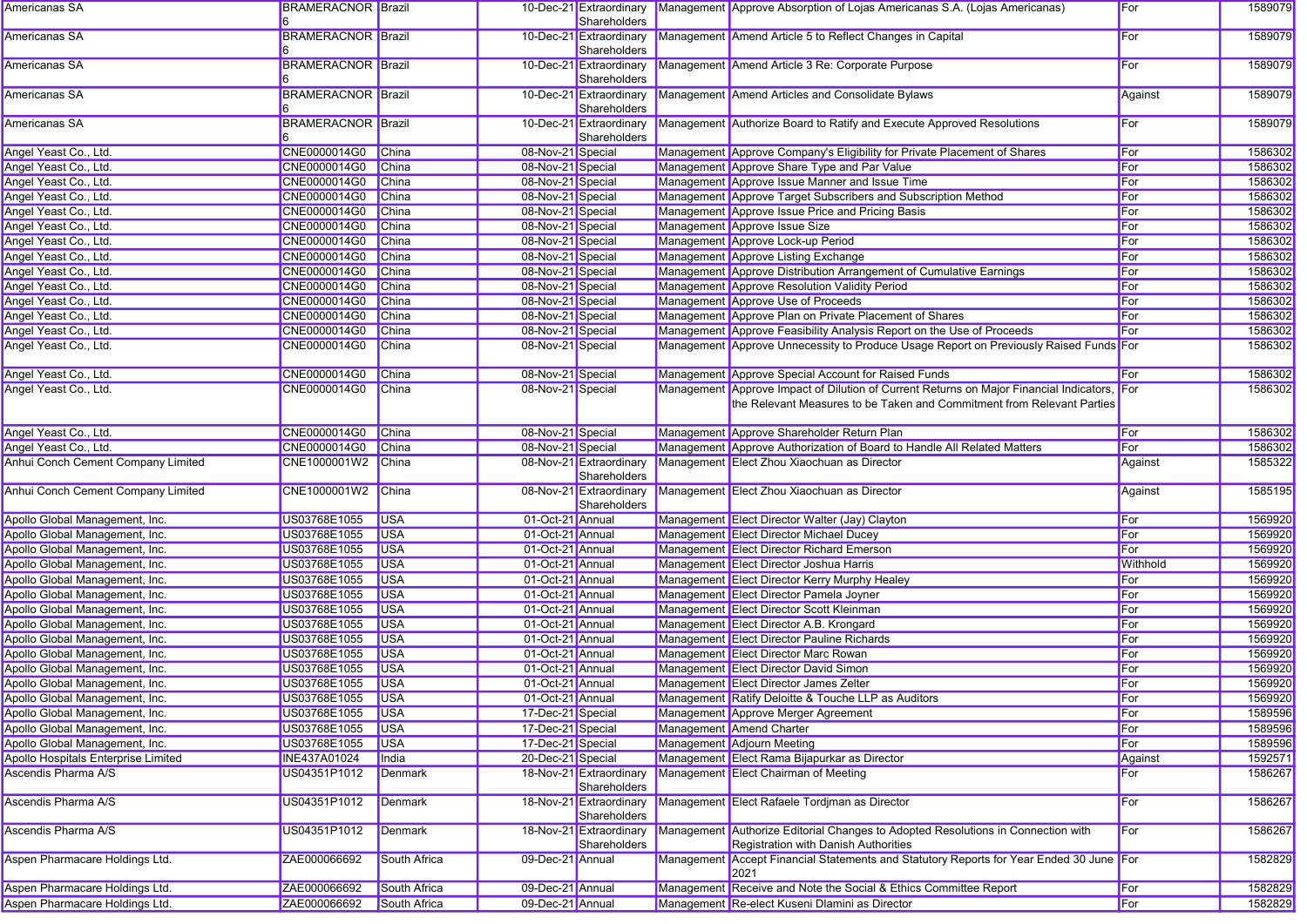| Aspen Pharmacare Holdings Ltd.             | ZAE000066692                 | South Africa          | 09-Dec-21 Annual  |                                         | Management Re-elect Ben Kruger as Director                                                                                                            | For | 1582829 |
|--------------------------------------------|------------------------------|-----------------------|-------------------|-----------------------------------------|-------------------------------------------------------------------------------------------------------------------------------------------------------|-----|---------|
| Aspen Pharmacare Holdings Ltd.             | ZAE000066692                 | South Africa          | 09-Dec-21 Annual  |                                         | Management Re-elect Themba Mkhwanazi as Director                                                                                                      | For | 1582829 |
| Aspen Pharmacare Holdings Ltd.             | ZAE000066692                 | South Africa          | 09-Dec-21 Annual  |                                         | Management Re-elect Babalwa Ngonyama as Director                                                                                                      | For | 1582829 |
| Aspen Pharmacare Holdings Ltd.             | ZAE000066692                 | <b>South Africa</b>   | 09-Dec-21 Annual  |                                         | Management Reappoint Ernst & Young Inc as Auditors with Derek Engelbrecht as the<br>Individual Registered Auditor                                     | For | 1582829 |
| Aspen Pharmacare Holdings Ltd.             | ZAE000066692                 | South Africa          | 09-Dec-21 Annual  |                                         | Management Re-elect Linda de Beer as Member of the Audit & Risk Committee                                                                             | For | 1582829 |
| Aspen Pharmacare Holdings Ltd.             | ZAE000066692                 | South Africa          | 09-Dec-21 Annual  |                                         | Management Re-elect Ben Kruger as Member of the Audit & Risk Committee                                                                                | For | 1582829 |
| Aspen Pharmacare Holdings Ltd.             | ZAE000066692                 | South Africa          | 09-Dec-21 Annual  |                                         | Management Re-elect Babalwa Ngonyama as Member of the Audit & Risk Committee                                                                          | For | 1582829 |
| Aspen Pharmacare Holdings Ltd.             | ZAE000066692                 | South Africa          | 09-Dec-21 Annual  |                                         | Management Place Authorised but Unissued Shares under Control of Directors                                                                            | For | 1582829 |
| Aspen Pharmacare Holdings Ltd.             | ZAE000066692                 | South Africa          | 09-Dec-21 Annual  |                                         | Management Authorise Board to Issue Shares for Cash                                                                                                   | For | 1582829 |
| Aspen Pharmacare Holdings Ltd.             | ZAE000066692                 | South Africa          | 09-Dec-21 Annual  |                                         | Management Authorise Ratification of Approved Resolutions                                                                                             | For | 1582829 |
| Aspen Pharmacare Holdings Ltd.             | ZAE000066692                 | <b>South Africa</b>   | 09-Dec-21 Annual  |                                         | Management Approve Remuneration Policy                                                                                                                | For | 1582829 |
| Aspen Pharmacare Holdings Ltd.             | ZAE000066692                 | South Africa          | 09-Dec-21 Annual  |                                         | Management Approve Remuneration Implementation Report                                                                                                 | For | 1582829 |
| Aspen Pharmacare Holdings Ltd.             | ZAE000066692                 | South Africa          | 09-Dec-21 Annual  |                                         | Management Approve Fees of the Board Chairman                                                                                                         | For | 1582829 |
| Aspen Pharmacare Holdings Ltd.             | ZAE000066692                 | South Africa          | 09-Dec-21 Annual  |                                         | Management Approve Fees of the Board Members                                                                                                          | For | 1582829 |
| Aspen Pharmacare Holdings Ltd.             | ZAE000066692                 | South Africa          | 09-Dec-21 Annual  |                                         | Management Approve Fees of the Audit & Risk Committee Chairman                                                                                        | For | 1582829 |
| Aspen Pharmacare Holdings Ltd.             | ZAE000066692                 | South Africa          | 09-Dec-21 Annual  |                                         | Management Approve Fees of the Audit & Risk Committee Members                                                                                         | For | 1582829 |
| Aspen Pharmacare Holdings Ltd.             | ZAE000066692                 | South Africa          | 09-Dec-21 Annual  |                                         | Management Approve Fees of the Remuneration & Nomination Committee Chairman                                                                           | For | 1582829 |
| Aspen Pharmacare Holdings Ltd.             | ZAE000066692                 | South Africa          | 09-Dec-21 Annual  |                                         | Management Approve Fees of the Remuneration & Nomination Committee Members                                                                            | For | 1582829 |
| Aspen Pharmacare Holdings Ltd.             | ZAE000066692                 | South Africa          | 09-Dec-21 Annual  |                                         | Management Approve Fees of the Social & Ethics Committee Chairman                                                                                     | For | 1582829 |
| Aspen Pharmacare Holdings Ltd.             | ZAE000066692                 | <b>South Africa</b>   | 09-Dec-21 Annual  |                                         | Management Approve Fees of the Social & Ethics Committee Members                                                                                      | For | 1582829 |
| Aspen Pharmacare Holdings Ltd.             | ZAE000066692                 | South Africa          | 09-Dec-21 Annual  |                                         | Management Approve Financial Assistance in Terms of Section 45 of the Companies Act For                                                               |     | 1582829 |
| Aspen Pharmacare Holdings Ltd.             | ZAE000066692                 | South Africa          | 09-Dec-21 Annual  |                                         | Management Authorise Repurchase of Issued Share Capital                                                                                               | For | 1582829 |
| <b>Associated British Foods Plc</b>        | GB0006731235                 | <b>United Kingdom</b> | 10-Dec-21 Annual  |                                         | Management Accept Financial Statements and Statutory Reports                                                                                          | For | 1590059 |
| <b>Associated British Foods Plc</b>        | GB0006731235                 | <b>United Kingdom</b> | 10-Dec-21 Annual  |                                         | Management Approve Remuneration Report                                                                                                                | For | 1590059 |
| <b>Associated British Foods Plc</b>        | GB0006731235                 | <b>United Kingdom</b> | 10-Dec-21 Annual  |                                         | Management Approve Final Dividend                                                                                                                     | For | 1590059 |
| Associated British Foods Plc               | GB0006731235                 | <b>United Kingdom</b> | 10-Dec-21 Annual  |                                         | Management Re-elect Emma Adamo as Director                                                                                                            | For | 1590059 |
| <b>Associated British Foods Plc</b>        | GB0006731235                 | United Kingdom        | 10-Dec-21 Annual  |                                         | Management Re-elect Graham Allan as Director                                                                                                          | For | 1590059 |
| <b>Associated British Foods Plc</b>        | GB0006731235                 | <b>United Kingdom</b> | 10-Dec-21 Annual  |                                         | Management Re-elect John Bason as Director                                                                                                            | For | 1590059 |
| <b>Associated British Foods Plc</b>        | GB0006731235                 | <b>United Kingdom</b> | 10-Dec-21 Annual  |                                         | Management Re-elect Ruth Cairnie as Director                                                                                                          | For | 1590059 |
| <b>Associated British Foods Plc</b>        | GB0006731235                 | United Kingdom        | 10-Dec-21 Annual  |                                         | Management Re-elect Wolfhart Hauser as Director                                                                                                       | For | 1590059 |
| Associated British Foods Plc               | GB0006731235                 | <b>United Kingdom</b> | 10-Dec-21 Annual  |                                         | Management Re-elect Michael McLintock as Director                                                                                                     | For | 1590059 |
| <b>Associated British Foods Plc</b>        | GB0006731235                 | <b>United Kingdom</b> | 10-Dec-21 Annual  |                                         | Management Elect Dame Heather Rabbatts as Director                                                                                                    | For | 1590059 |
| <b>Associated British Foods Plc</b>        | GB0006731235                 | <b>United Kingdom</b> | 10-Dec-21 Annual  |                                         | Management Re-elect Richard Reid as Director                                                                                                          | For | 1590059 |
| <b>Associated British Foods Plc</b>        | GB0006731235                 | <b>United Kingdom</b> | 10-Dec-21 Annual  |                                         | Management Re-elect George Weston as Director                                                                                                         | For | 1590059 |
| <b>Associated British Foods Plc</b>        | GB0006731235                 | United Kingdom        | 10-Dec-21 Annual  |                                         | Management Reappoint Ernst & Young LLP as Auditors                                                                                                    | For | 1590059 |
| <b>Associated British Foods Plc</b>        | GB0006731235                 | <b>United Kingdom</b> | 10-Dec-21 Annual  |                                         | Management Authorise the Audit Committee to Fix Remuneration of Auditors                                                                              | For | 1590059 |
| Associated British Foods Plc               | GB0006731235                 | United Kingdom        | 10-Dec-21 Annual  |                                         | Management Authorise UK Political Donations and Expenditure                                                                                           | For | 1590059 |
| <b>Associated British Foods Plc</b>        | GB0006731235                 | <b>United Kingdom</b> | 10-Dec-21 Annual  |                                         | Management Authorise Issue of Equity                                                                                                                  | For | 1590059 |
| <b>Associated British Foods Plc</b>        | GB0006731235                 | <b>United Kingdom</b> | 10-Dec-21 Annual  |                                         | Management Authorise Issue of Equity without Pre-emptive Rights                                                                                       | For | 1590059 |
| <b>Associated British Foods Plc</b>        | GB0006731235                 | United Kingdom        | 10-Dec-21 Annual  |                                         | Management Authorise Market Purchase of Ordinary Shares                                                                                               | For | 1590059 |
| <b>Associated British Foods Plc</b>        | GB0006731235                 | United Kingdom        | 10-Dec-21 Annual  |                                         | Management Authorise the Company to Call General Meeting with Two Weeks' Notice                                                                       | For | 1590059 |
| Asymchem Laboratories (Tianjin) Co., Ltd.  | CNE100002BZ6                 | China                 | 10-Nov-21 Special |                                         | Management Approve Extension on Use of Idle Raised Funds for Cash Management                                                                          | For | 1586398 |
| Asymchem Laboratories (Tianjin) Co., Ltd.  | CNE100002BZ6                 | China                 | 10-Nov-21 Special |                                         | Management Amend Articles of Association                                                                                                              | For | 1586398 |
| Asymchem Laboratories (Tianjin) Co., Ltd.  | CNE100002BZ6                 | <b>China</b>          | 02-Dec-21 Special |                                         | Management Approve Purchase of Liability Insurance and Prospectus Liability Insurance For<br>for Directors, Supervisors and Senior Management Members |     | 1592215 |
| Asymchem Laboratories (Tianjin) Co., Ltd.  | CNE100002BZ6                 | China                 | 02-Dec-21 Special |                                         | Management Approve Amendments to Articles of Association                                                                                              | For | 1592215 |
| Atacadao SA                                | <b>BRCRFBACNOR Brazil</b>    |                       |                   | 22-Dec-21 Extraordinary                 | Management Ratify Interim Dividends Approved at the June 11 and November 9, 2021                                                                      | For | 1594985 |
|                                            |                              |                       |                   | Shareholders                            | Board of Directors Meeting                                                                                                                            |     |         |
| Atacadao SA                                | <b>BRCRFBACNOR Brazil</b>    |                       |                   | 22-Dec-21 Extraordinary<br>Shareholders | Management Authorize Capitalization of Reserves Without Issuance of Shares and<br>Amend Article 5 Accordingly                                         | For | 1594985 |
| Atacadao SA                                | <b>BRCRFBACNOR Brazil</b>    |                       |                   |                                         | 22-Dec-21 Extraordinary Management Consolidate Bylaws                                                                                                 | For | 1594985 |
|                                            |                              |                       |                   | Shareholders                            |                                                                                                                                                       |     |         |
| Athene Holding Ltd.<br>Athene Holding Ltd. | BMG0684D1074<br>BMG0684D1074 | Bermuda               | 21-Dec-21 Special |                                         | Management Approve Merger Agreement                                                                                                                   | For | 1589627 |
|                                            |                              | Bermuda               | 21-Dec-21 Special |                                         | Management Adjourn Meeting<br>Management Advisory Vote on Golden Parachutes                                                                           | For | 1589627 |
| Athene Holding Ltd.<br><b>Atlantia SpA</b> | BMG0684D1074                 | Bermuda               | 21-Dec-21 Special | 03-Dec-21 Extraordinary                 |                                                                                                                                                       | For | 1589627 |
|                                            | IT0003506190                 | <b>Italy</b>          |                   | Shareholders                            | Management Authorize Share Repurchase Program                                                                                                         | For | 1587736 |
| Atlantia SpA                               | IT0003506190                 | Italy                 |                   | Shareholders                            | 03-Dec-21 Extraordinary Management Amend Regulations on General Meetings                                                                              | For | 1587736 |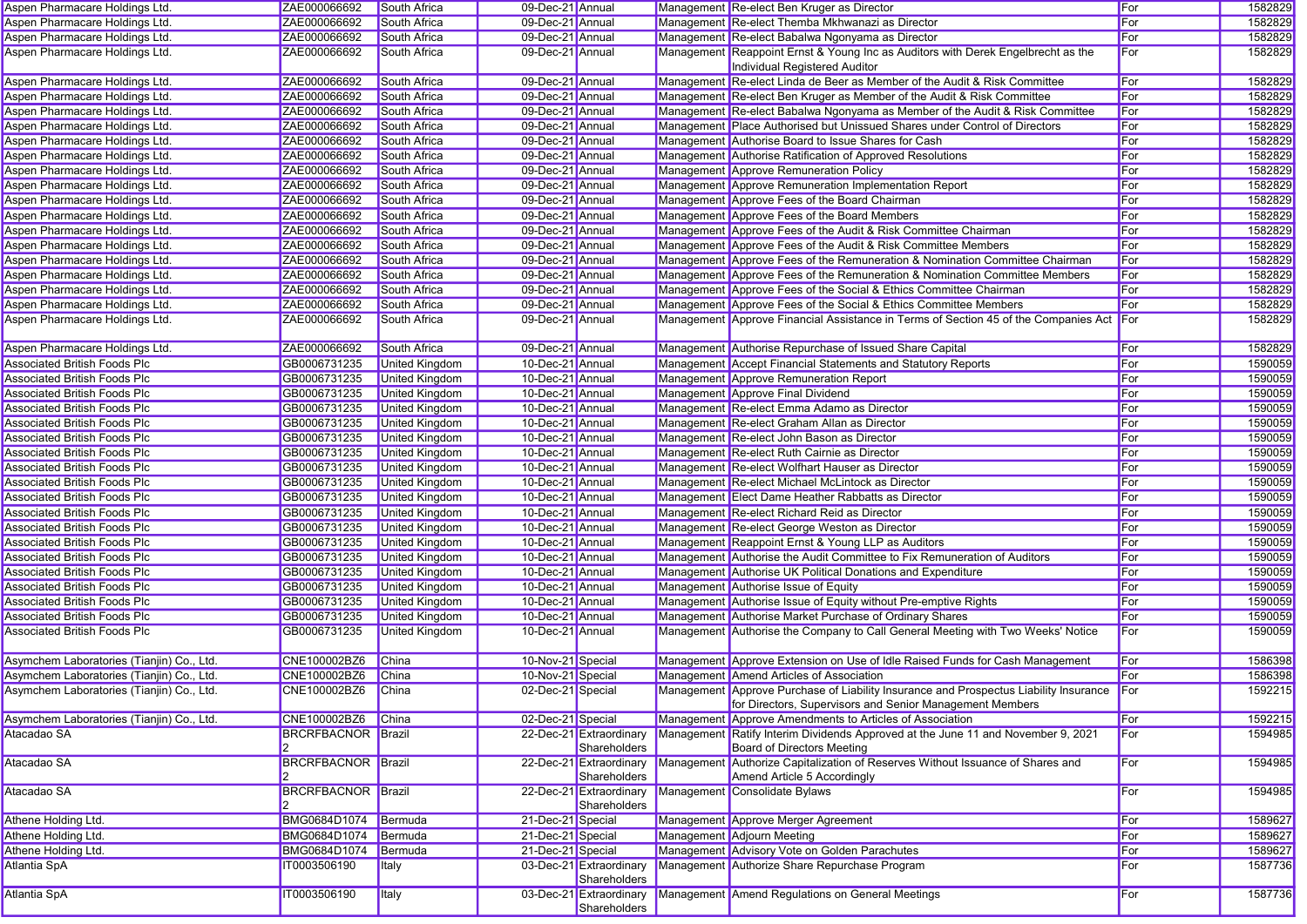| Atlantia SpA                                  | IT0003506190                | <b>Italy</b>          |                   | Shareholders                            | 03-Dec-21 Extraordinary Management Authorize Cancellation of Treasury Shares without Reduction of Share<br>Capital; Amend Article 6 | For     | 1587736 |
|-----------------------------------------------|-----------------------------|-----------------------|-------------------|-----------------------------------------|-------------------------------------------------------------------------------------------------------------------------------------|---------|---------|
| Atlantia SpA                                  | IT0003506190                | Italy                 |                   | 03-Dec-21 Extraordinary<br>Shareholders | Management Amend Company Bylaws Re: Article 14; Amend Regulations on General<br>Meetings Re: Article 1                              | For     | 1587736 |
| Atlantia SpA                                  | IT0003506190                | <b>Italy</b>          |                   | Shareholders                            | 03-Dec-21 Extraordinary Management Amend Company Bylaws Re: Article 27                                                              | For     | 1587736 |
| <b>Atlantia SpA</b>                           | IT0003506190                | <b>Italy</b>          |                   | Shareholders                            | 03-Dec-21 Extraordinary Management Amend Company Bylaws Re: Articles 31 and 32                                                      | For     | 1587736 |
| <b>Atlassian Corporation Plc</b>              | GB00BZ09BD16                | <b>United Kingdom</b> | 02-Dec-21 Annual  |                                         | Management Accept Financial Statements and Statutory Reports                                                                        | For     | 1585521 |
| <b>Atlassian Corporation Plc</b>              | GB00BZ09BD16 United Kingdom |                       | 02-Dec-21 Annual  |                                         | Management Approve Remuneration Report                                                                                              | Against | 1585521 |
| <b>Atlassian Corporation Plc</b>              | GB00BZ09BD16 United Kingdom |                       | 02-Dec-21 Annual  |                                         | Management Appoint Ernst & Young LLP as Auditors                                                                                    | For     | 1585521 |
| <b>Atlassian Corporation Plc</b>              | GB00BZ09BD16 United Kingdom |                       | 02-Dec-21 Annual  |                                         | Management Authorize Board to Fix Remuneration of Auditors                                                                          | For     | 1585521 |
| <b>Atlassian Corporation Plc</b>              | GB00BZ09BD16 United Kingdom |                       | 02-Dec-21 Annual  |                                         | Management Elect Director Shona L. Brown                                                                                            | For     | 1585521 |
| <b>Atlassian Corporation Plc</b>              | GB00BZ09BD16                | <b>United Kingdom</b> | 02-Dec-21 Annual  |                                         | Management Elect Director Michael Cannon-Brookes                                                                                    | For     | 1585521 |
| <b>Atlassian Corporation Plc</b>              | GB00BZ09BD16                | <b>United Kingdom</b> | 02-Dec-21 Annual  |                                         | Management Elect Director Scott Farquhar                                                                                            | For     | 1585521 |
| <b>Atlassian Corporation Plc</b>              | GB00BZ09BD16 United Kingdom |                       | 02-Dec-21 Annual  |                                         | Management Elect Director Heather Mirjahangir Fernandez                                                                             | For     | 1585521 |
| <b>Atlassian Corporation Plc</b>              | GB00BZ09BD16                | United Kingdom        | 02-Dec-21 Annual  |                                         | Management Elect Director Sasan Goodarzi                                                                                            | Against | 1585521 |
| <b>Atlassian Corporation Plc</b>              | GB00BZ09BD16 United Kingdom |                       | 02-Dec-21 Annual  |                                         | Management Elect Director Jay Parikh                                                                                                | For     | 1585521 |
| <b>Atlassian Corporation Plc</b>              | GB00BZ09BD16                | <b>United Kingdom</b> | 02-Dec-21 Annual  |                                         | Management Elect Director Enrique Salem                                                                                             | For     | 1585521 |
| <b>Atlassian Corporation Plc</b>              | GB00BZ09BD16                | <b>United Kingdom</b> | 02-Dec-21 Annual  |                                         | Management Elect Director Steven Sordello                                                                                           | For     | 1585521 |
| <b>Atlassian Corporation Plc</b>              | GB00BZ09BD16                | <b>United Kingdom</b> | 02-Dec-21 Annual  |                                         | Management Elect Director Richard P. Wong                                                                                           | Against | 1585521 |
| <b>Atlassian Corporation Plc</b>              | GB00BZ09BD16                | <b>United Kingdom</b> | 02-Dec-21 Annual  |                                         | Management Elect Director Michelle Zatlyn                                                                                           | For     | 1585521 |
| <b>Auckland International Airport Limited</b> | NZAIAE0002S6                | New Zealand           | 21-Oct-21 Annual  |                                         | Management Elect Mark Binns as Director                                                                                             | For     | 1570597 |
| <b>Auckland International Airport Limited</b> | NZAIAE0002S6                | New Zealand           | 21-Oct-21 Annual  |                                         | Management Elect Dean Hamilton as Director                                                                                          | Against | 1570597 |
| Auckland International Airport Limited        | NZAIAE0002S6                | New Zealand           | 21-Oct-21 Annual  |                                         | Management Elect Tania Simpson as Director                                                                                          | For     | 1570597 |
| <b>Auckland International Airport Limited</b> | NZAIAE0002S6                | New Zealand           | 21-Oct-21 Annual  |                                         | Management Elect Patrick Strange as Director                                                                                        | For     | 1570597 |
| Auckland International Airport Limited        | NZAIAE0002S6                | New Zealand           | 21-Oct-21 Annual  |                                         | Management Authorize Board to Fix Remuneration of the Auditors                                                                      | Against | 1570597 |
| Autobio Diagnostics Co., Ltd.                 | CNE100002GC4                | China                 | 28-Oct-21 Special |                                         | Management Elect Miao Yongjun as Director                                                                                           | For     | 1584294 |
| Autobio Diagnostics Co., Ltd.                 | CNE100002GC4                | China                 | 28-Oct-21 Special |                                         | Management Elect Zhang Yaxun as Director                                                                                            | For     | 1584294 |
| Autobio Diagnostics Co., Ltd.                 | CNE100002GC4                | China                 | 28-Oct-21 Special |                                         | Management Elect Yang Zengli as Director                                                                                            | For     | 1584294 |
| Autobio Diagnostics Co., Ltd.                 | CNE100002GC4                | China                 | 28-Oct-21 Special |                                         | Management Elect Wu Xuewei as Director                                                                                              | For     | 1584294 |
| Autobio Diagnostics Co., Ltd.                 | CNE100002GC4                | China                 | 28-Oct-21 Special |                                         | Management Elect Fu Guangyu as Director                                                                                             | For     | 1584294 |
| Autobio Diagnostics Co., Ltd.                 | CNE100002GC4                | China                 | 28-Oct-21 Special |                                         | Management Elect Feng Chaojie as Director                                                                                           | For     | 1584294 |
| Autobio Diagnostics Co., Ltd.                 | CNE100002GC4                | China                 | 28-Oct-21 Special |                                         | Management Elect Zhang He as Director                                                                                               | For     | 1584294 |
| Autobio Diagnostics Co., Ltd.                 | CNE100002GC4                | China                 | 28-Oct-21 Special |                                         | Management Elect Li Zhijun as Director                                                                                              | For     | 1584294 |
| Autobio Diagnostics Co., Ltd.                 | CNE100002GC4                | China                 | 28-Oct-21 Special |                                         | Management Elect Ye Zhongming as Director                                                                                           | For     | 1584294 |
| Autobio Diagnostics Co., Ltd.                 | CNE100002GC4                | China                 | 28-Oct-21 Special |                                         | Management Elect Han Mingming as Supervisor                                                                                         | For     | 1584294 |
| Autobio Diagnostics Co., Ltd.                 | CNE100002GC4                | China                 | 28-Oct-21 Special |                                         | Management Elect Wang Ding as Supervisor                                                                                            | For     | 1584294 |
| Autobio Diagnostics Co., Ltd.                 | CNE100002GC4                | China                 | 28-Oct-21 Special |                                         | Management Approve Amendments to Articles of Association to Change Business Scope For                                               |         | 1584294 |
| Autohome Inc.                                 | KYG066341028                | Cayman Islands        | 16-Dec-21 Annual  |                                         | Management Amend Articles                                                                                                           | For     | 1592388 |
| Automatic Data Processing, Inc.               | US0530151036                | <b>USA</b>            | 10-Nov-21 Annual  |                                         | Management Elect Director Peter Bisson                                                                                              | For     | 1580287 |
| Automatic Data Processing, Inc.               | US0530151036                | <b>USA</b>            | 10-Nov-21 Annual  |                                         | Management Elect Director Richard T. Clark                                                                                          | Against | 1580287 |
| Automatic Data Processing, Inc.               | US0530151036                | <b>USA</b>            | 10-Nov-21 Annual  |                                         | Management Elect Director Linnie M. Haynesworth                                                                                     | For     | 1580287 |
| Automatic Data Processing, Inc.               | US0530151036                | <b>USA</b>            | 10-Nov-21 Annual  |                                         | Management Elect Director John P. Jones                                                                                             | For     | 1580287 |
| Automatic Data Processing, Inc.               | US0530151036                | <b>USA</b>            | 10-Nov-21 Annual  |                                         | Management Elect Director Francine S. Katsoudas                                                                                     | For     | 1580287 |
| Automatic Data Processing, Inc.               | US0530151036                | <b>USA</b>            | 10-Nov-21 Annual  |                                         | Management Elect Director Nazzic S. Keene                                                                                           | For     | 1580287 |
| Automatic Data Processing, Inc.               | US0530151036                | $\overline{\bigcup}$  | 10-Nov-21 Annual  |                                         | Management Elect Director Thomas J. Lynch                                                                                           | For     | 1580287 |
| Automatic Data Processing, Inc.               | US0530151036                | <b>USA</b>            | 10-Nov-21 Annual  |                                         | Management Elect Director Scott F. Powers                                                                                           | For     | 1580287 |
| Automatic Data Processing, Inc.               | US0530151036                | <b>USA</b>            | 10-Nov-21 Annual  |                                         | Management Elect Director William J. Ready                                                                                          | For     | 1580287 |
| Automatic Data Processing, Inc.               | US0530151036                | <b>USA</b>            | 10-Nov-21 Annual  |                                         | Management Elect Director Carlos A. Rodriguez                                                                                       | For     | 1580287 |
| Automatic Data Processing, Inc.               | US0530151036                | <b>USA</b>            | 10-Nov-21 Annual  |                                         | Management Elect Director Sandra S. Wijnberg                                                                                        | For     | 1580287 |
| Automatic Data Processing, Inc.               | US0530151036                | <b>USA</b>            | 10-Nov-21 Annual  |                                         | Management Advisory Vote to Ratify Named Executive Officers' Compensation                                                           | Against | 1580287 |
| Automatic Data Processing, Inc.               | US0530151036                | <b>USA</b>            | 10-Nov-21 Annual  |                                         | Management Ratify Deloitte & Touche LLP as Auditors                                                                                 | For     | 1580287 |
| Automatic Data Processing, Inc.               | US0530151036                | <b>USA</b>            | 10-Nov-21 Annual  |                                         | Shareholder Report on Workforce Engagement in Governance                                                                            | Against | 1580287 |
| AutoZone, Inc.                                | US0533321024                | <b>USA</b>            | 15-Dec-21 Annual  |                                         | Management Elect Director Douglas H. Brooks                                                                                         | For     | 1586786 |
| AutoZone, Inc.                                | US0533321024                | <b>USA</b>            | 15-Dec-21 Annual  |                                         | Management Elect Director Linda A. Goodspeed                                                                                        | For     | 1586786 |
| AutoZone, Inc.                                | US0533321024                | <b>USA</b>            | 15-Dec-21 Annual  |                                         | Management Elect Director Earl G. Graves, Jr.                                                                                       | For     | 1586786 |
| AutoZone, Inc.                                | US0533321024                | <b>USA</b>            | 15-Dec-21 Annual  |                                         | Management Elect Director Enderson Guimaraes                                                                                        | For     | 1586786 |
| AutoZone, Inc.                                | US0533321024                | <b>USA</b>            | 15-Dec-21 Annual  |                                         | Management Elect Director D. Bryan Jordan                                                                                           | For     | 1586786 |
| AutoZone, Inc.                                | US0533321024                | <b>USA</b>            | 15-Dec-21 Annual  |                                         | Management Elect Director Gale V. King                                                                                              | For     | 1586786 |
| AutoZone, Inc.                                | US0533321024                | <b>USA</b>            | 15-Dec-21 Annual  |                                         | Management Elect Director George R. Mrkonic, Jr.                                                                                    | Against | 1586786 |
|                                               |                             |                       |                   |                                         |                                                                                                                                     |         |         |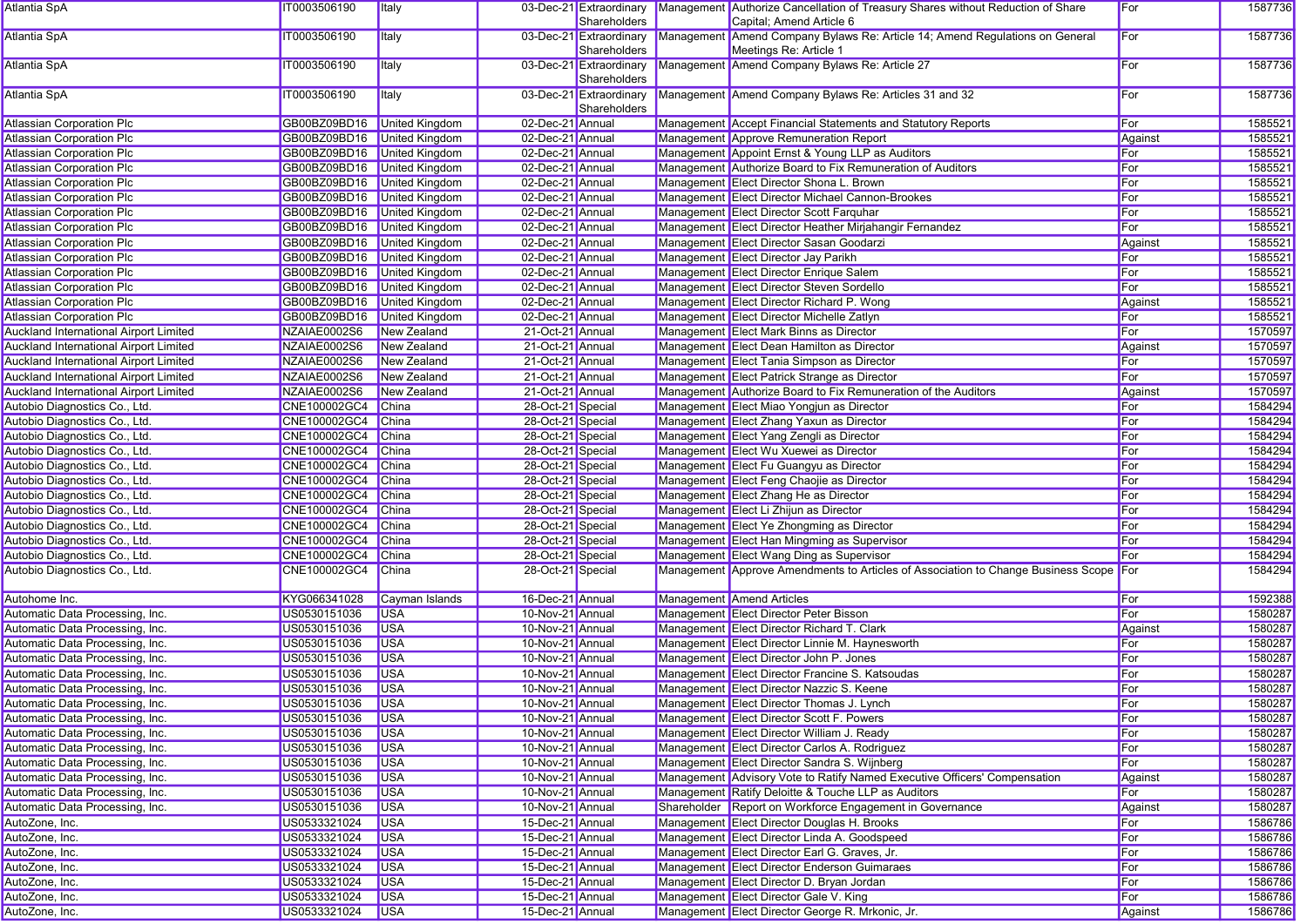| AutoZone, Inc.                           | US0533321024        | <b>USA</b>   | 15-Dec-21 Annual  |                                         |            | Management Elect Director William C. Rhodes, III                                                                                                                                                                                                                                                                  | For        | 1586786 |
|------------------------------------------|---------------------|--------------|-------------------|-----------------------------------------|------------|-------------------------------------------------------------------------------------------------------------------------------------------------------------------------------------------------------------------------------------------------------------------------------------------------------------------|------------|---------|
| AutoZone, Inc.                           | US0533321024        | <b>USA</b>   | 15-Dec-21 Annual  |                                         |            | Management Elect Director Jill A. Soltau                                                                                                                                                                                                                                                                          | For        | 1586786 |
| AutoZone, Inc.                           | US0533321024        | <b>USA</b>   | 15-Dec-21 Annual  |                                         |            | Management Ratify Ernst & Young LLP as Auditors                                                                                                                                                                                                                                                                   | For        | 1586786 |
| AutoZone, Inc.                           | US0533321024        | <b>USA</b>   | 15-Dec-21 Annual  |                                         |            | Management Advisory Vote to Ratify Named Executive Officers' Compensation                                                                                                                                                                                                                                         | Against    | 1586786 |
| AutoZone, Inc.                           | US0533321024        | <b>USA</b>   | 15-Dec-21 Annual  |                                         |            | Shareholder Report on Annual Climate Transition                                                                                                                                                                                                                                                                   | For        | 1586786 |
| AVIC Electromechanical Systems Co., Ltd. | CNE000001JY5        | China        | 27-Dec-21 Special |                                         |            | Management Elect Zhou Yong as Director                                                                                                                                                                                                                                                                            | For        | 1596944 |
| AVIC Electromechanical Systems Co., Ltd. | <b>CNE000001JY5</b> | <b>China</b> | 27-Dec-21 Special |                                         |            | Management Elect Li Yunliang as Director                                                                                                                                                                                                                                                                          | For        | 1596944 |
| AVIC Electromechanical Systems Co., Ltd. | CNE000001JY5        | China        | 27-Dec-21 Special |                                         |            | Management Elect Xia Baoqi as Director                                                                                                                                                                                                                                                                            | For        | 1596944 |
| AVIC Electromechanical Systems Co., Ltd. | <b>CNE000001JY5</b> | <b>China</b> | 27-Dec-21 Special |                                         |            | Management Elect Jiang Yunsheng as Director                                                                                                                                                                                                                                                                       | For        | 1596944 |
| AVIC Electromechanical Systems Co., Ltd. | CNE000001JY5        | China        | 27-Dec-21 Special |                                         |            | Management Elect Yang Xianye as Director                                                                                                                                                                                                                                                                          | For        | 1596944 |
| AVIC Electromechanical Systems Co., Ltd. | <b>CNE000001JY5</b> | China        | 27-Dec-21 Special |                                         |            | Management Elect Wang Wei as Supervisor                                                                                                                                                                                                                                                                           | For        | 1596944 |
| AVIC Industry-Finance Holdings Co., Ltd. | <b>CNE000000KC1</b> | <b>China</b> | 23-Nov-21 Special |                                         |            | Management Approve Waiver of Capital Injection Right                                                                                                                                                                                                                                                              | For        | 1589695 |
| AVIC Industry-Finance Holdings Co., Ltd. | <b>CNE000000KC1</b> | <b>China</b> | 30-Dec-21 Special |                                         |            | Management Amend Articles of Association                                                                                                                                                                                                                                                                          | Against    | 1597387 |
| AVIC Industry-Finance Holdings Co., Ltd. | <b>CNE000000KC1</b> | <b>China</b> | 30-Dec-21 Special |                                         |            | Management Amend Rules and Procedures Regarding General Meetings of Shareholders Against                                                                                                                                                                                                                          |            | 1597387 |
| AVIC Industry-Finance Holdings Co., Ltd. | <b>CNE000000KC1</b> | <b>China</b> | 30-Dec-21 Special |                                         |            | Management Amend Rules and Procedures Regarding Meetings of Board of Directors                                                                                                                                                                                                                                    | Against    | 1597387 |
| AVIC Industry-Finance Holdings Co., Ltd. | CNE000000KC1        | China        | 30-Dec-21 Special |                                         |            | Management Approve Issuance of Asset-backed Securities and Provision of Guarantee                                                                                                                                                                                                                                 | For        | 1597387 |
| AVIC Industry-Finance Holdings Co., Ltd. | <b>CNE000000KC1</b> | China        | 30-Dec-21 Special |                                         |            | Management Approve Capital Injection                                                                                                                                                                                                                                                                              | <b>For</b> | 1597387 |
| AVIC Industry-Finance Holdings Co., Ltd. | <b>CNE000000KC1</b> | China        | 30-Dec-21 Special |                                         |            | Management Elect Yao Jiangtao as Director                                                                                                                                                                                                                                                                         | Against    | 1597387 |
| AVIC Industry-Finance Holdings Co., Ltd. | <b>CNE000000KC1</b> | <b>China</b> | 30-Dec-21 Special |                                         |            | Management Elect Yang Dongsheng as Director                                                                                                                                                                                                                                                                       | For        | 1597387 |
| AVIC Industry-Finance Holdings Co., Ltd. | <b>CNE000000KC1</b> | China        | 30-Dec-21 Special |                                         |            | Management Elect Li Bin as Director                                                                                                                                                                                                                                                                               | For        | 1597387 |
| AVIC Industry-Finance Holdings Co., Ltd. | <b>CNE000000KC1</b> | China        | 30-Dec-21 Special |                                         |            | Management Elect Yin Xingmin as Director                                                                                                                                                                                                                                                                          | For        | 1597387 |
| AVIC Industry-Finance Holdings Co., Ltd. | <b>CNE000000KC1</b> | China        | 30-Dec-21 Special |                                         |            | Management Elect Sun Qixiang as Director                                                                                                                                                                                                                                                                          | Against    | 1597387 |
| AVIC Industry-Finance Holdings Co., Ltd. | <b>CNE000000KC1</b> | <b>China</b> | 30-Dec-21 Special |                                         |            | Management Elect Zhou Hua as Director                                                                                                                                                                                                                                                                             | For        | 1597387 |
| AVIC Industry-Finance Holdings Co., Ltd. | <b>CNE000000KC1</b> | <b>China</b> | 30-Dec-21 Special |                                         |            | Management Elect Hu Chuangjie as Supervisor                                                                                                                                                                                                                                                                       | For        | 1597387 |
| AVIC Industry-Finance Holdings Co., Ltd. | <b>CNE000000KC1</b> | <b>China</b> | 30-Dec-21 Special |                                         |            | Management Elect Liu Rong as Supervisor                                                                                                                                                                                                                                                                           | For        | 1597387 |
| Azrieli Group Ltd.                       | IL0011194789        | Israel       |                   |                                         |            | 29-Dec-21 Annual/Specia Management Reelect Danna Azrieli as Director                                                                                                                                                                                                                                              | For        | 1593577 |
| Azrieli Group Ltd.                       | IL0011194789        | Israel       |                   |                                         |            | 29-Dec-21 Annual/Specia Management Reelect Sharon Azrieli as Director                                                                                                                                                                                                                                             | For        | 1593577 |
| Azrieli Group Ltd.                       | IL0011194789        | Israel       |                   |                                         |            | 29-Dec-21 Annual/Specia Management Reelect Naomi Azrieli as Director                                                                                                                                                                                                                                              | For        | 1593577 |
| Azrieli Group Ltd.                       | IL0011194789        | Israel       |                   |                                         |            | 29-Dec-21 Annual/Specia Management Reelect Menachem Einan as Director                                                                                                                                                                                                                                             | Against    | 1593577 |
| Azrieli Group Ltd.                       | IL0011194789        | Israel       |                   |                                         |            | 29-Dec-21 Annual/Specia Management Reelect Tzipora Carmon as Director                                                                                                                                                                                                                                             | For        | 1593577 |
| Azrieli Group Ltd.                       | IL0011194789        | Israel       |                   |                                         |            | 29-Dec-21 Annual/Specia Management Reelect Oran Dror as Director                                                                                                                                                                                                                                                  | For        | 1593577 |
| Azrieli Group Ltd.                       | IL0011194789        | Israel       |                   |                                         |            | 29-Dec-21 Annual/Specia Management Reelect Dan Yitshak Gillerman as Director                                                                                                                                                                                                                                      | For        | 1593577 |
| Azrieli Group Ltd.                       | IL0011194789        | Israel       |                   |                                         |            | 29-Dec-21 Annual/Specia Management Reappoint Deloitte Brightman, Almagor, Zohar & Co. as Auditors                                                                                                                                                                                                                 | Against    | 1593577 |
| Azrieli Group Ltd.                       | IL0011194789        | Israel       |                   |                                         |            | 29-Dec-21 Annual/Specia Management Discuss Financial Statements and the Report of the Board                                                                                                                                                                                                                       |            | 1593577 |
| Azrieli Group Ltd.                       | IL0011194789        | Israel       |                   |                                         |            | 29-Dec-21 Annual/Specia Management Approve Amended Compensation Policy for the Directors and Officers of<br>the Company Re: Liability Insurance Policy                                                                                                                                                            | For        | 1593577 |
| Azrieli Group Ltd.                       | IL0011194789        | Israel       |                   |                                         |            | 29-Dec-21 Annual/Specia Management Vote FOR if you are a controlling shareholder or have a personal interest in Against<br>one or several resolutions, as indicated in the proxy card; otherwise, vote<br>AGAINST. You may not abstain. If you vote FOR, please provide an<br>explanation to your account manager |            | 1593577 |
| Azrieli Group Ltd.                       | IL0011194789        | Israel       |                   |                                         |            | 29-Dec-21 Annual/Specia Management If you are an Interest Holder as defined in Section 1 of the Securities Law,<br>1968, vote FOR. Otherwise, vote against.                                                                                                                                                       | Against    | 1593577 |
| Azrieli Group Ltd.                       | IL0011194789        | Israel       |                   |                                         |            | 29-Dec-21 Annual/Specia Management If you are a Senior Officer as defined in Section 37(D) of the Securities Law, Against<br>1968, vote FOR. Otherwise, vote against.                                                                                                                                             |            | 1593577 |
| Azrieli Group Ltd.                       | IL0011194789        | Israel       |                   |                                         |            | 29-Dec-21 Annual/Specia Management If you are an Institutional Investor as defined in Regulation 1 of the<br>Supervision Financial Services Regulations 2009 or a Manager of a Joint<br>Investment Trust Fund as defined in the Joint Investment Trust Law, 1994,<br>vote FOR. Otherwise, vote against.           | For        | 1593577 |
| B3 SA-Brasil, Bolsa, Balcao              | BRB3SAACNOR6 Brazil |              |                   | 09-Dec-21 Extraordinary<br>Shareholders | Management | Approve Acquisition of Neoway Tecnologia Integrada Assessoria e<br>Negocios S.A. (Neoway) and Ratify the Corresponding Acts Performed by<br>the Company's Management until the Date of the Meeting                                                                                                                | For        | 1590358 |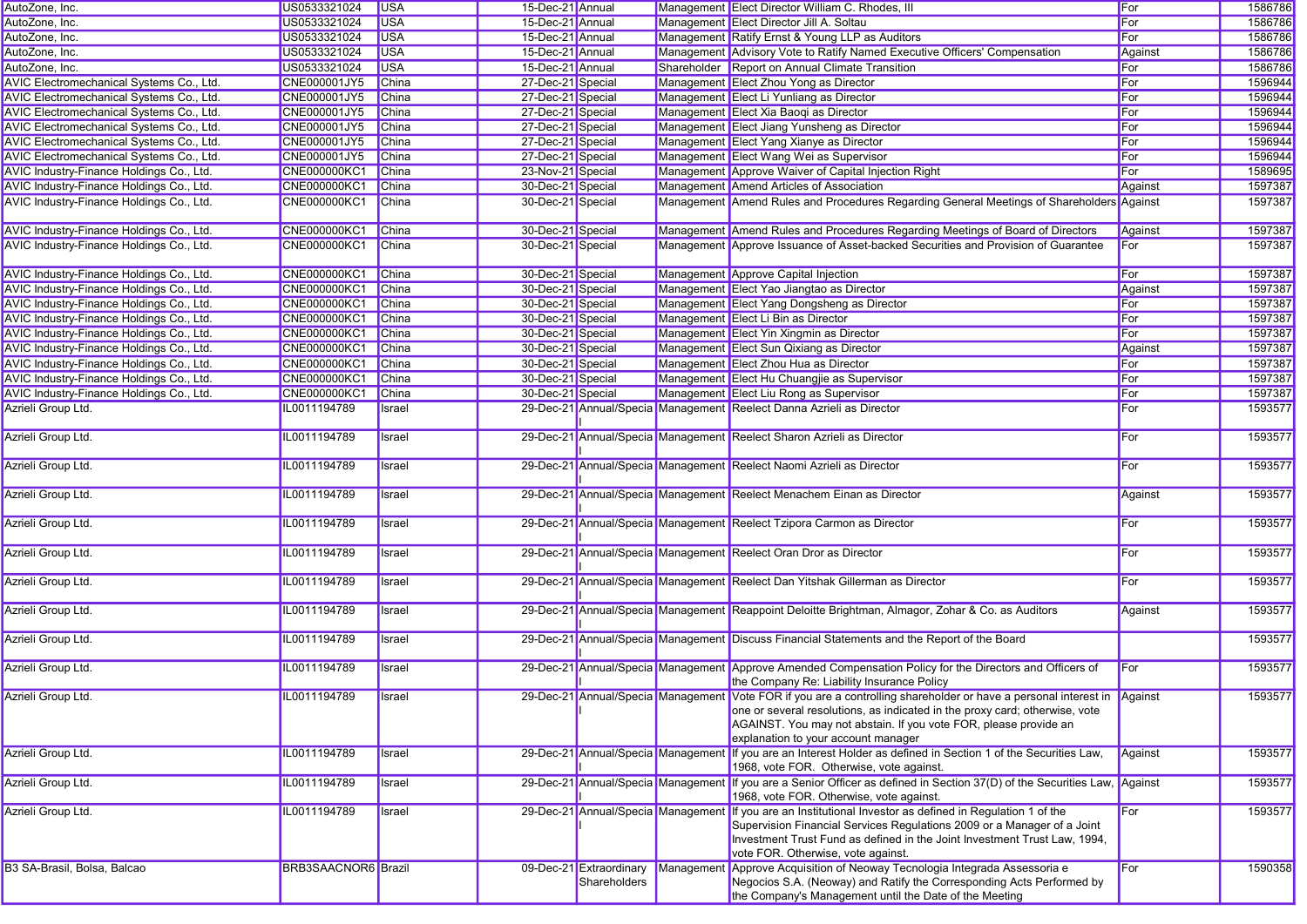| Baidu, Inc.                          | KYG070341048               | Cayman Islands |                   | Shareholders                            |            | 07-Dec-21 Extraordinary Management Approve Adoption of the Company's Dual Foreign Name                                                                                 | For     | 1589397 |
|--------------------------------------|----------------------------|----------------|-------------------|-----------------------------------------|------------|------------------------------------------------------------------------------------------------------------------------------------------------------------------------|---------|---------|
| Baidu, Inc.                          | KYG070341048               | Cayman Islands |                   | 07-Dec-21 Extraordinary<br>Shareholders |            | Management Adopt Amended and Restated Memorandum and Articles of Association                                                                                           | For     | 1589397 |
| Baidu, Inc.                          | KYG070341048               | Cayman Islands |                   | 07-Dec-21 Extraordinary<br>Shareholders |            | Management Authorize Board to Deal With All Matters in Relation to the Change of<br>Company Name and the Proposed Amendments                                           | For     | 1589397 |
| <b>Bajaj Finance Limited</b>         | <b>INE296A01024</b>        | India          | 17-Nov-21 Special |                                         |            | Management Elect Pramit Jhaveri as Director                                                                                                                            | For     | 1585303 |
| <b>Baiai Finance Limited</b>         | <b>INE296A01024</b>        | India          | 17-Nov-21 Special |                                         |            | Management Approve Deloitte Haskins & Sells, Chartered Accountants as Joint Statutory For<br>Auditor and Authorize Board to Fix Their Remuneration                     |         | 1585303 |
| Bajaj Finance Limited                | INE296A01024               | India          | 17-Nov-21 Special |                                         |            | Management Approve G. M. Kapadia & Co., Chartered Accountants as Joint Statutory<br>Auditor and Authorize Board to Fix Their Remuneration                              | For     | 1585303 |
| <b>Bajaj Finance Limited</b>         | <b>INE296A01024</b>        | India          | 17-Nov-21 Special |                                         |            | Management Amend Object Clause of Memorandum of Association                                                                                                            | For     | 1585303 |
| <b>Bajaj Finserv Limited</b>         | INE918I01018               | India          | 17-Nov-21 Special |                                         |            | Management Approve Khimji Kunverji & Co. LLP, Chartered Accountants as Statutory<br>Auditors and Authorize Board to Fix Their Remuneration                             | For     | 1585302 |
| <b>Balkrishna Industries Limited</b> | <b>INE787D01026</b>        | India          | 23-Dec-21 Special |                                         |            | Management Approve Reappointment and Remuneration of Vipul Shah as a Whole Time For<br>Director Designated as Director and Company Secretary                           |         | 1593346 |
| <b>Banco BTG Pactual SA</b>          | BRBPACUNT006 Brazil        |                |                   | 04-Nov-21 Extraordinary<br>Shareholders |            | Management Ratify RSM Acal Auditores Independentes S/S as Independent Firm to<br>Appraise Proposed Transaction                                                         | For     | 1584784 |
| <b>Banco BTG Pactual SA</b>          | BRBPACUNT006 Brazil        |                |                   | 04-Nov-21 Extraordinary<br>Shareholders |            | Management Approve Independent Firm's Appraisal                                                                                                                        | For     | 1584784 |
| <b>Banco BTG Pactual SA</b>          | BRBPACUNT006 Brazil        |                |                   | 04-Nov-21 Extraordinary<br>Shareholders |            | Management Approve Acquisition of Holding Universa S.A.                                                                                                                | For     | 1584784 |
| <b>Banco BTG Pactual SA</b>          | BRBPACUNT006 Brazil        |                |                   | 04-Nov-21 Extraordinary<br>Shareholders |            | Management Approve Capital Increase in Connection with the Transaction                                                                                                 | For     | 1584784 |
| <b>Banco BTG Pactual SA</b>          | BRBPACUNT006 Brazil        |                |                   | 04-Nov-21 Extraordinary<br>Shareholders |            | Management Amend Article 5 to Reflect Changes in Capital                                                                                                               | For     | 1584784 |
| <b>Banco BTG Pactual SA</b>          | BRBPACUNT006 Brazil        |                |                   | 04-Nov-21 Extraordinary<br>Shareholders |            | Management Consolidate Bylaws                                                                                                                                          | For     | 1584784 |
| <b>Banco BTG Pactual SA</b>          | BRBPACUNT006 Brazil        |                |                   | 04-Nov-21 Extraordinary<br>Shareholders |            | Management Authorize Board to Ratify and Execute Approved Resolutions                                                                                                  | For     | 1584784 |
| Banco do Brasil SA                   | <b>BRBBASACNOR3</b> Brazil |                |                   | 12-Nov-21 Extraordinary<br>Shareholders |            | Management Amend Article 2 Re: Corporate Purpose                                                                                                                       | For     | 1584737 |
| Banco do Brasil SA                   | <b>BRBBASACNOR3</b> Brazil |                |                   | 12-Nov-21 Extraordinary<br>Shareholders |            | Management Amend Articles 18 and 21                                                                                                                                    | For     | 1584737 |
| Banco do Brasil SA                   | <b>BRBBASACNOR3</b> Brazil |                |                   | 12-Nov-21 Extraordinary<br>Shareholders |            | Management Amend Articles 26, 29 and 30                                                                                                                                | For     | 1584737 |
| Banco do Brasil SA                   | <b>BRBBASACNOR3</b> Brazil |                |                   | 12-Nov-21 Extraordinary<br>Shareholders |            | Management Amend Article 33                                                                                                                                            | For     | 1584737 |
| Banco do Brasil SA                   | <b>BRBBASACNOR3</b> Brazil |                |                   | 12-Nov-21 Extraordinary<br>Shareholders |            | Management Amend Article 34                                                                                                                                            | For     | 1584737 |
| Banco do Brasil SA                   | <b>BRBBASACNOR3</b> Brazil |                |                   | 12-Nov-21 Extraordinary<br>Shareholders |            | Management Amend Article 35                                                                                                                                            | For     | 1584737 |
| Banco do Brasil SA                   | <b>BRBBASACNOR3</b> Brazil |                |                   | 12-Nov-21 Extraordinary<br>Shareholders |            | Management Amend Article 36                                                                                                                                            | For     | 1584737 |
| Banco do Brasil SA                   | <b>BRBBASACNOR3</b> Brazil |                |                   | Shareholders                            |            | 12-Nov-21 Extraordinary Management Amend Article 37                                                                                                                    | For     | 1584737 |
| Banco do Brasil SA                   | <b>BRBBASACNOR3</b> Brazil |                |                   | 12-Nov-21 Extraordinary<br>Shareholders |            | Management Amend Article 38                                                                                                                                            | For     | 1584737 |
| Banco do Brasil SA                   | BRBBASACNOR3 Brazil        |                |                   | 12-Nov-21 Extraordinary<br>Shareholders |            | Management Amend Article 40                                                                                                                                            | For     | 1584737 |
| Banco do Brasil SA                   | <b>BRBBASACNOR3</b> Brazil |                |                   | 12-Nov-21 Extraordinary<br>Shareholders |            | Management Amend Remuneration of Risk and Capital Committee Members in the<br>Period from April 2021 to March 2022                                                     | For     | 1584737 |
| Banco do Brasil SA                   | <b>BRBBASACNOR3</b> Brazil |                |                   | 12-Nov-21 Extraordinary<br>Shareholders |            | Management Approve Remuneration of Corporate Sustainability Committee Members in<br>the Period from November 2021 to March 2022                                        | For     | 1584737 |
| Banco Inter SA                       | <b>BRBIDIACNPR0</b>        | Brazil         |                   | 25-Nov-21 Extraordinary<br>Shareholders | Management | t Ratify PricewaterhouseCoopers Corporate Finance & Recovery Ltda. as<br>Independent Firm to Appraise Proposed Transaction Re: Cash-Out<br>Appraisal and 264 Appraisal | Against | 1589648 |
| Banco Inter SA                       | <b>BRBIDIACNPR0</b>        | Brazil         |                   | 25-Nov-21 Extraordinary<br>Shareholders |            | Management Ratify KPMG Auditores Independentes as Independent Firm to Appraise<br>Proposed Transaction Re: Stock Merger Appraisal                                      | Against | 1589648 |
| <b>Banco Inter SA</b>                | <b>BRBIDIACNPR0</b>        | Brazil         |                   | 25-Nov-21 Extraordinary<br>Shareholders |            | Management Approve Independent Firm's Appraisals Re: Cash-Out Appraisal and 264<br>Appraisal                                                                           | Against | 1589648 |
| Banco Inter SA                       | <b>BRBIDIACNPR0</b>        | Brazil         |                   | 25-Nov-21 Extraordinary<br>Shareholders |            | Management Approve Independent Firm's Appraisal Re: Stock Merger Appraisal                                                                                             | Against | 1589648 |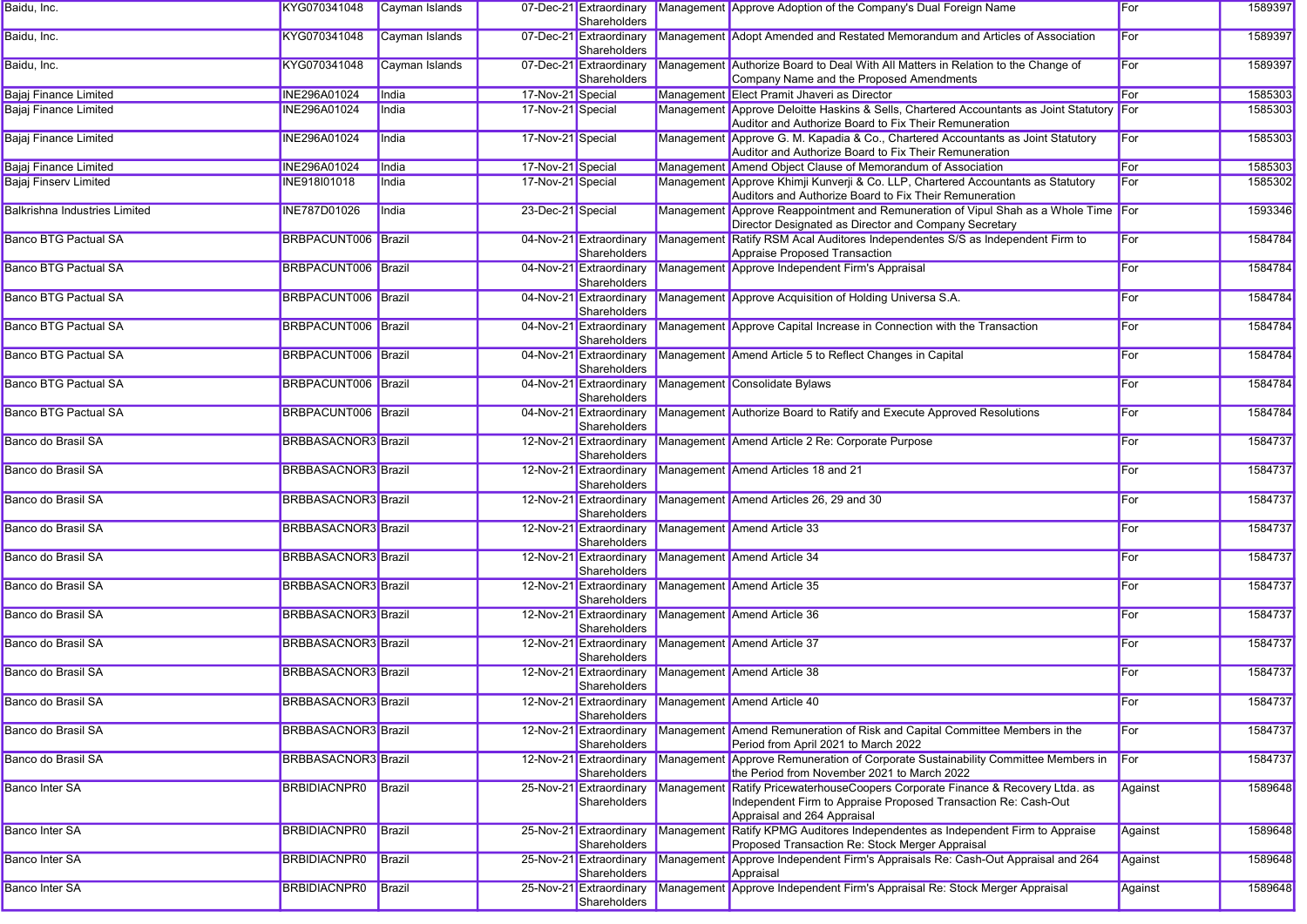| <b>Banco Inter SA</b>                | <b>BRBIDIACNPR0</b>          | Brazil                   |                                      | 25-Nov-21 Extraordinary<br>Shareholders | Management Approve Agreement to Acquire All Company Shares by Inter Holding<br>Financeira S.A. (HoldFin) Re: Reorganization Plan                                                                                                                                                | Against        | 1589648            |
|--------------------------------------|------------------------------|--------------------------|--------------------------------------|-----------------------------------------|---------------------------------------------------------------------------------------------------------------------------------------------------------------------------------------------------------------------------------------------------------------------------------|----------------|--------------------|
| <b>Banco Inter SA</b>                | <b>BRBIDIACNPR0</b>          | Brazil                   |                                      | 25-Nov-21 Extraordinary<br>Shareholders | Management Approve Acquisition of All Company Shares by Inter Holding Financeira S.A. Against<br>(HoldFin) Re: Reorganization Plan                                                                                                                                              |                | 1589648            |
| <b>Banco Inter SA</b>                | <b>BRBIDIACNPR0</b>          | Brazil                   |                                      | 25-Nov-21 Extraordinary<br>Shareholders | Management Amend Article 52                                                                                                                                                                                                                                                     | Against        | 1589648            |
| <b>Banco Inter SA</b>                | <b>BRBIDIACNPR0</b>          | Brazil                   |                                      | 25-Nov-21 Extraordinary<br>Shareholders | Management Authorize Board to Ratify and Execute Approved Resolutions                                                                                                                                                                                                           | Against        | 1589648            |
| Banco Santander (Brasil) SA          | <b>BRSANBCDAM13</b> Brazil   |                          |                                      | 17-Dec-21 Extraordinary<br>Shareholders | Management Fix Number of Directors at 11                                                                                                                                                                                                                                        | For            | 1592239            |
| Banco Santander (Brasil) SA          | <b>BRSANBCDAM13</b> Brazil   |                          |                                      | 17-Dec-21 Extraordinary<br>Shareholders | Management Fix Number of Directors at 11                                                                                                                                                                                                                                        | For            | 1592871            |
| Banco Santander (Brasil) SA          | <b>BRSANBCDAM13</b> Brazil   |                          |                                      | 17-Dec-21 Extraordinary<br>Shareholders | Management Do You Wish to Adopt Cumulative Voting for the Election of the Members of Abstain<br>the Board of Directors, Under the Terms of Article 141 of the Brazilian<br>Corporate Law?                                                                                       |                | 1592239            |
| Banco Santander (Brasil) SA          | <b>BRSANBCDAM13</b> Brazil   |                          |                                      | 17-Dec-21 Extraordinary<br>Shareholders | Management Elect Directors                                                                                                                                                                                                                                                      | For            | 1592871            |
| Banco Santander (Brasil) SA          | <b>BRSANBCDAM13</b> Brazil   |                          |                                      | 17-Dec-21 Extraordinary<br>Shareholders | Management Elect Directors                                                                                                                                                                                                                                                      | For            | 1592239            |
| Banco Santander (Brasil) SA          | BRSANBCDAM13 Brazil          |                          |                                      | 17-Dec-21 Extraordinary<br>Shareholders | Management Elect Sergio Agapito Lires Rial as Board Chairman                                                                                                                                                                                                                    | For            | 1592871            |
| Banco Santander (Brasil) SA          | BRSANBCDAM13 Brazil          |                          |                                      | 17-Dec-21 Extraordinary<br>Shareholders | Management In Case There is Any Change to the Board Slate Composition, May Your<br>Votes Still be Counted for the Proposed Slate?                                                                                                                                               | Against        | 1592239            |
| Banco Santander (Brasil) SA          | <b>BRSANBCDAM13</b> Brazil   |                          |                                      | 17-Dec-21 Extraordinary<br>Shareholders | Management Elect Fiscal Council Members                                                                                                                                                                                                                                         | For            | 1592871            |
| Banco Santander (Brasil) SA          | <b>BRSANBCDAM13</b> Brazil   |                          |                                      | 17-Dec-21 Extraordinary<br>Shareholders | Management In Case Cumulative Voting Is Adopted, Do You Wish to Equally Distribute<br>Your Votes Amongst the Nominees below?                                                                                                                                                    | Abstain        | 1592239            |
| Banco Santander (Brasil) SA          | <b>BRSANBCDAM13</b> Brazil   |                          |                                      | 17-Dec-21 Extraordinary<br>Shareholders | Management Percentage of Votes to Be Assigned - Elect Mario Roberto Opice Leao as<br>Director                                                                                                                                                                                   | Abstain        | 1592239            |
| Banco Santander (Brasil) SA          | <b>BRSANBCDAM13</b> Brazil   |                          |                                      | 17-Dec-21 Extraordinary<br>Shareholders | Management Percentage of Votes to Be Assigned - Elect Angel Santodomingo Martell as Abstain<br>Director                                                                                                                                                                         |                | 1592239            |
| Banco Santander (Brasil) SA          | BRSANBCDAM13 Brazil          |                          |                                      | 17-Dec-21 Extraordinary<br>Shareholders | Management Percentage of Votes to Be Assigned - Elect Alberto Monteiro de Queiroz<br>Netto as Director                                                                                                                                                                          | Abstain        | 1592239            |
| Banco Santander (Brasil) SA          | BRSANBCDAM13 Brazil          |                          |                                      | 17-Dec-21 Extraordinary<br>Shareholders | Management As an Ordinary Shareholder, Would You like to Request a Separate Minority Abstain<br>Election of a Member of the Board of Directors, Under the Terms of Article<br>141 of the Brazilian Corporate Law?                                                               |                | 1592239            |
| Banco Santander (Brasil) SA          | <b>BRSANBCDAM13</b> Brazil   |                          |                                      | 17-Dec-21 Extraordinary<br>Shareholders | Management Elect Sergio Agapito Lires Rial as Board Chairman                                                                                                                                                                                                                    | For            | 1592239            |
| Banco Santander (Brasil) SA          | <b>BRSANBCDAM13</b> Brazil   |                          |                                      | 17-Dec-21 Extraordinary<br>Shareholders | Management Elect Fiscal Council Members                                                                                                                                                                                                                                         | For            | 1592239            |
| Banco Santander (Brasil) SA          | BRSANBCDAM13 Brazil          |                          |                                      | 17-Dec-21 Extraordinary<br>Shareholders | Management In Case One of the Nominees Leaves the Fiscal Council Slate Due to a<br>Separate Minority Election, as Allowed Under Articles 161 and 240 of the<br>Brazilian Corporate Law, May Your Votes Still Be Counted for the Proposed<br>Slate?                              | Against        | 1592239            |
| <b>Bank Hapoalim BM</b>              | IL0006625771                 | Israel                   | 21-Oct-21 Annual                     |                                         | Management Discuss Financial Statements and the Report of the Board                                                                                                                                                                                                             |                | 1575739            |
| <b>Bank Hapoalim BM</b>              | IL0006625771                 | Israel                   | 21-Oct-21 Annual                     |                                         | Management Reappoint Somekh Chaikin and Ziv Haft as Joint Auditors                                                                                                                                                                                                              | For            | 1575739            |
| <b>Bank Hapoalim BM</b>              | IL0006625771                 | Israel                   | 21-Oct-21 Annual                     |                                         | Management Elect Yoel Mintz as External Director                                                                                                                                                                                                                                | For            | 1575739            |
| <b>Bank Hapoalim BM</b>              | IL0006625771                 | Israel                   | 21-Oct-21 Annual                     |                                         | Management Elect Ron Hadassi as External Director                                                                                                                                                                                                                               | Abstain        | 1575739            |
| Bank Hapoalim BM<br>Bank Hapoalim BM | IL0006625/71<br>IL0006625771 | <b>I</b> srael<br>Israel | 21-Oct-21 Annual<br>21-Oct-21 Annual |                                         | Management Elect Ruben Krupik as External Director<br>Management Elect Odelia Levanon as Director                                                                                                                                                                               | For<br>Abstain | 1575739<br>1575739 |
| <b>Bank Hapoalim BM</b>              | IL0006625771                 | Israel                   | 21-Oct-21 Annual                     |                                         | Management Elect Ronit Schwartz as Director                                                                                                                                                                                                                                     | For            | 1575739            |
| <b>Bank Hapoalim BM</b>              | IL0006625771                 | Israel                   | 21-Oct-21 Annual                     |                                         | Management Vote FOR if you are a controlling shareholder or have a personal interest in                                                                                                                                                                                         | Against        | 1575739            |
|                                      |                              |                          |                                      |                                         | one or several resolutions, as indicated in the proxy card; otherwise, vote<br>AGAINST. You may not abstain. If you vote FOR, please provide an<br>explanation to your account manager                                                                                          |                |                    |
| <b>Bank Hapoalim BM</b>              | IL0006625771                 | Israel                   | 21-Oct-21 Annual                     |                                         | Management If you are an Interest Holder as defined in Section 1 of the Securities Law,<br>1968, vote FOR. Otherwise, vote against.                                                                                                                                             | Against        | 1575739            |
| <b>Bank Hapoalim BM</b>              | IL0006625771                 | Israel                   | 21-Oct-21 Annual                     |                                         | Management If you are a Senior Officer as defined in Section 37(D) of the Securities Law, Against<br>1968, vote FOR. Otherwise, vote against.                                                                                                                                   |                | 1575739            |
| <b>Bank Hapoalim BM</b>              | IL0006625771                 | Israel                   | 21-Oct-21 Annual                     |                                         | Management If you are an Institutional Investor as defined in Regulation 1 of the<br>Supervision Financial Services Regulations 2009 or a Manager of a Joint<br>Investment Trust Fund as defined in the Joint Investment Trust Law, 1994,<br>vote FOR. Otherwise, vote against. | For            | 1575739            |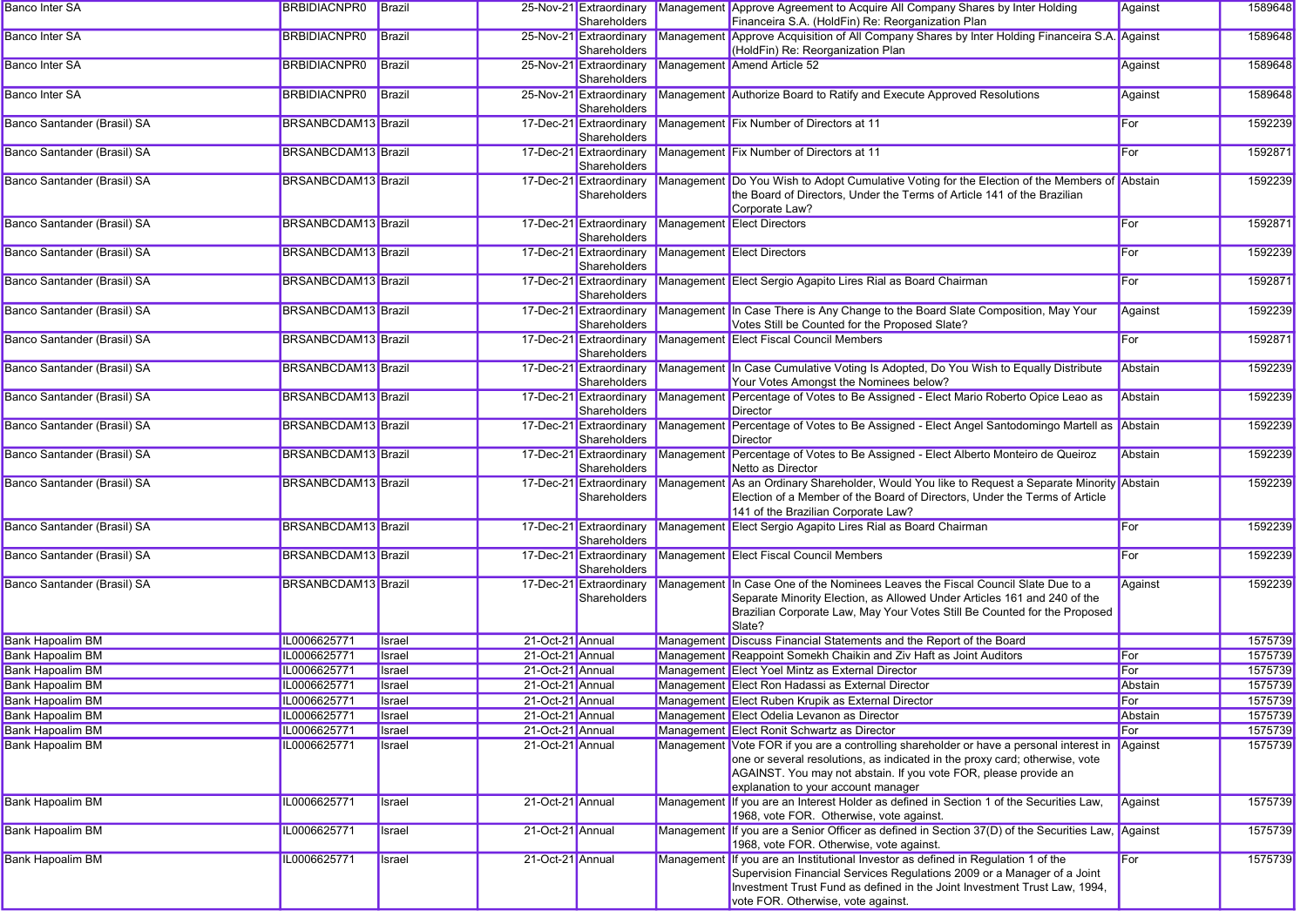| Bank of Chengdu Co., Ltd.        | CNE100002SN6                | <b>China</b>                                   | 08-Oct-21 Special |                                         | Management Approve Green Financial Bond Issuance                                         | For          | 1579988 |
|----------------------------------|-----------------------------|------------------------------------------------|-------------------|-----------------------------------------|------------------------------------------------------------------------------------------|--------------|---------|
| Bank of Communications Co., Ltd. | CNE100000205                | China                                          |                   | 28-Oct-21 Extraordinary<br>Shareholders | Management Approve Remuneration Plan of the Directors of the Bank for the Year 2020      | <b>I</b> For | 1577942 |
| Bank of Communications Co., Ltd. | CNE100000205                | <b>China</b>                                   |                   | 28-Oct-21 Extraordinary<br>Shareholders | Management Approve Remuneration Plan of the Directors of the Bank for the Year 2020      | For          | 1577699 |
| Bank of Communications Co., Ltd. | CNE100000205                | <b>China</b>                                   |                   | 28-Oct-21 Extraordinary<br>Shareholders | Management Approve Remuneration Plan of the Supervisors of the Bank for the Year<br>2020 | For          | 1577942 |
| Bank of Communications Co., Ltd. | CNE100000205                | China                                          |                   | 28-Oct-21 Extraordinary<br>Shareholders | Management Approve Remuneration Plan of the Supervisors of the Bank for the Year<br>2020 | For          | 1577699 |
| Bank of Communications Co., Ltd. | CNE100000205                | <b>China</b>                                   |                   | 28-Oct-21 Extraordinary<br>Shareholders | Management Elect Xu Jiming as Supervisor                                                 | For          | 1577942 |
| Bank of Communications Co., Ltd. | CNE100000205                | <b>China</b>                                   |                   | 28-Oct-21 Extraordinary<br>Shareholders | Management Elect Xu Jiming as Supervisor                                                 | For          | 1577699 |
| Bank of Nanjing Co., Ltd.        | CNE100000627                | China                                          | 18-Nov-21 Special |                                         | Management Amend Articles of Association                                                 | Against      | 1588405 |
| Bank of Nanjing Co., Ltd.        | CNE100000627                | <b>China</b>                                   | 18-Nov-21 Special |                                         | Management Amend Rules and Procedures Regarding General Meetings of Shareholders For     |              | 1588405 |
| Bank of Nanjing Co., Ltd.        | CNE100000627                | China                                          | 18-Nov-21 Special |                                         | Management Amend Rules and Procedures Regarding Meetings of Board of Directors           | For          | 1588405 |
| Bank of Nanjing Co., Ltd.        | CNE100000627                | China                                          | 18-Nov-21 Special |                                         | Management Amend Rules and Procedures Regarding Meetings of Board of Supervisors For     |              | 1588405 |
| Bank of Nanjing Co., Ltd.        | CNE100000627                | China                                          | 18-Nov-21 Special |                                         | Management Amend System for Independent Directors                                        | For          | 1588405 |
| Bank of Nanjing Co., Ltd.        | CNE100000627                | China                                          | 18-Nov-21 Special |                                         | Management Amend System for External Supervisors                                         | For          | 1588405 |
| Bank of Nanjing Co., Ltd.        | CNE100000627                | <b>China</b>                                   | 18-Nov-21 Special |                                         | Management Elect Yu Ruiyu as Independent Director                                        | For          | 1588405 |
| Bank of Ningbo Co., Ltd.         | CNE1000005P7                | China                                          | 20-Dec-21 Special |                                         | Management Approve Related Party Transaction                                             | For          | 1595637 |
| Bank of Ningbo Co., Ltd.         | CNE1000005P7                | China                                          | 20-Dec-21 Special |                                         | Management Approve Issuance of Tier 2 Capital Bond                                       | For          | 1595637 |
| Bank of Ningbo Co., Ltd.         | CNE1000005P7                | China                                          | 20-Dec-21 Special |                                         | Management Approve Issuance of Financial Bond                                            | For          | 1595637 |
| Bank of Ningbo Co., Ltd.         | CNE1000005P7                | China                                          | 20-Dec-21 Special |                                         | Management Approve Medium and Long-term Capital Planning                                 | For          | 1595637 |
| Bank of Ningbo Co., Ltd.         | CNE1000005P7                | <b>China</b>                                   | 20-Dec-21 Special |                                         | Management Approve Shareholder Return Plan                                               | For          | 1595637 |
| Bank of Ningbo Co., Ltd.         | CNE1000005P7                | China                                          | 20-Dec-21 Special |                                         | Management Amend Articles of Association                                                 |              | 1595637 |
|                                  |                             | China                                          |                   |                                         |                                                                                          | Against      |         |
| Bank of Shanghai Co., Ltd.       | CNE100002FM5                |                                                | 30-Nov-21 Special |                                         | Shareholder Elect Li Jian as Non-Independent Director                                    | For          | 1587407 |
| Bank of Shanghai Co., Ltd.       | CNE100002FM5                | <b>China</b>                                   | 30-Nov-21 Special |                                         | Management Amend Articles of Association                                                 | Against      | 1587407 |
| Bank of Shanghai Co., Ltd.       | CNE100002FM5                | China                                          | 30-Nov-21 Special |                                         | Management Amend Rules and Procedures Regarding General Meetings of Shareholders For     |              | 1587407 |
| Bank of Shanghai Co., Ltd.       | CNE100002FM5                | China                                          | 30-Nov-21 Special |                                         | Management Amend Rules and Procedures Regarding Meetings of Board of Directors           | For          | 1587407 |
| Bank of Shanghai Co., Ltd.       | CNE100002FM5                | China                                          | 30-Nov-21 Special |                                         | Management Amend Rules and Procedures Regarding Meetings of Board of Supervisors For     |              | 1587407 |
| Bank of Shanghai Co., Ltd.       | CNE100002FM5                | China                                          | 30-Nov-21 Special |                                         | Management Approve Issuance of Tier 2 Capital Bond                                       | For          | 1587407 |
| <b>Barratt Developments Plc</b>  | GB0000811801                | <b>United Kingdom</b>                          | 13-Oct-21 Annual  |                                         | Management Accept Financial Statements and Statutory Reports                             | For          | 1574801 |
| <b>Barratt Developments Plc</b>  | GB0000811801                | <b>United Kingdom</b>                          | 13-Oct-21 Annual  |                                         | Management Approve Remuneration Report                                                   | For          | 1574801 |
| <b>Barratt Developments Plc</b>  | GB0000811801                | <b>United Kingdom</b>                          | 13-Oct-21 Annual  |                                         | Management Approve Final Dividend                                                        | For          | 1574801 |
| <b>Barratt Developments Plc</b>  | GB0000811801                | <b>United Kingdom</b>                          | 13-Oct-21 Annual  |                                         | Management Elect Katie Bickerstaffe as Director                                          | For          | 1574801 |
| <b>Barratt Developments Plc</b>  | GB0000811801                | <b>United Kingdom</b>                          | 13-Oct-21 Annual  |                                         | Management Elect Chris Weston as Director                                                | For          | 1574801 |
| <b>Barratt Developments Plc</b>  | GB0000811801                | <b>United Kingdom</b>                          | 13-Oct-21 Annual  |                                         | Management Re-elect John Allan as Director                                               | For          | 1574801 |
| <b>Barratt Developments Plc</b>  | GB0000811801                | <b>United Kingdom</b>                          | 13-Oct-21 Annual  |                                         | Management Re-elect David Thomas as Director                                             | For          | 1574801 |
| <b>Barratt Developments Plc</b>  | GB0000811801                | <b>United Kingdom</b>                          | 13-Oct-21 Annual  |                                         | Management Re-elect Steven Boyes as Director                                             | For          | 1574801 |
| <b>Barratt Developments Plc</b>  | GB0000811801                | <b>United Kingdom</b>                          | 13-Oct-21 Annual  |                                         | Management Re-elect Nina Bibby as Director                                               | For          | 1574801 |
| <b>Barratt Developments Plc</b>  | GB0000811801                |                                                | 13-Oct-21 Annual  |                                         | Management Re-elect Jock Lennox as Director                                              | For          | 1574801 |
|                                  |                             | <b>United Kingdom</b><br><b>United Kingdom</b> |                   |                                         | Management Re-elect Sharon White as Director                                             |              | 1574801 |
| <b>Barratt Developments Plc</b>  | GB0000811801                |                                                | 13-Oct-21 Annual  |                                         |                                                                                          | For          |         |
| <b>Barratt Developments Plc</b>  | GB0000811801 United Kingdom |                                                | 13-Oct-21 Annual  |                                         | Management Reappoint Deloitte LLP as Auditors                                            | For          | 1574801 |
| <b>Barratt Developments Plc</b>  | GB0000811801                | United Kingdom                                 | 13-Oct-21 Annual  |                                         | Management Authorise the Audit Committee to Fix Remuneration of Auditors                 | For          | 1574801 |
| <b>Barratt Developments Plc</b>  | GB0000811801                | <b>United Kingdom</b>                          | 13-Oct-21 Annual  |                                         | Management Authorise EU Political Donations and Expenditure                              | For          | 1574801 |
| <b>Barratt Developments Plc</b>  | GB0000811801                | <b>United Kingdom</b>                          | 13-Oct-21 Annual  |                                         | Management Approve Increase to the Annual Aggregate Limit on Directors' Fees             | For          | 1574801 |
| <b>Barratt Developments Plc</b>  | GB0000811801                | <b>United Kingdom</b>                          | 13-Oct-21 Annual  |                                         | Management Authorise Issue of Equity                                                     | For          | 1574801 |
| <b>Barratt Developments Plc</b>  | GB0000811801                | <b>United Kingdom</b>                          | 13-Oct-21 Annual  |                                         | Management Authorise Issue of Equity without Pre-emptive Rights                          | For          | 1574801 |
| <b>Barratt Developments Plc</b>  | GB0000811801                | <b>United Kingdom</b>                          | 13-Oct-21 Annual  |                                         | Management Authorise Market Purchase of Ordinary Shares                                  | For          | 1574801 |
| <b>Barratt Developments Plc</b>  | GB0000811801                | United Kingdom                                 | 13-Oct-21 Annual  |                                         | Management Authorise the Company to Call General Meeting with Two Weeks' Notice          | For          | 1574801 |
| <b>Barry Callebaut AG</b>        | CH0009002962                | Switzerland                                    | 08-Dec-21 Annual  |                                         | Management Accept Annual Report                                                          | For          | 1545207 |
| <b>Barry Callebaut AG</b>        | CH0009002962                | Switzerland                                    | 08-Dec-21 Annual  |                                         | Management Approve Remuneration Report                                                   | Against      | 1545207 |
| <b>Barry Callebaut AG</b>        | CH0009002962                | Switzerland                                    | 08-Dec-21 Annual  |                                         | Management Accept Financial Statements and Consolidated Financial Statements             | For          | 1545207 |
| <b>Barry Callebaut AG</b>        | CH0009002962                | Switzerland                                    | 08-Dec-21 Annual  |                                         | Management Approve Allocation of Income and Dividends of CHF 28.00 per Share             | For          | 1545207 |
| <b>Barry Callebaut AG</b>        | CH0009002962                | Switzerland                                    | 08-Dec-21 Annual  |                                         | Management Approve Discharge of Board and Senior Management                              | For          | 1545207 |
| <b>Barry Callebaut AG</b>        | CH0009002962                | Switzerland                                    | 08-Dec-21 Annual  |                                         | Management Reelect Patrick De Maeseneire as Director                                     | For          | 1545207 |
|                                  |                             |                                                |                   |                                         |                                                                                          |              |         |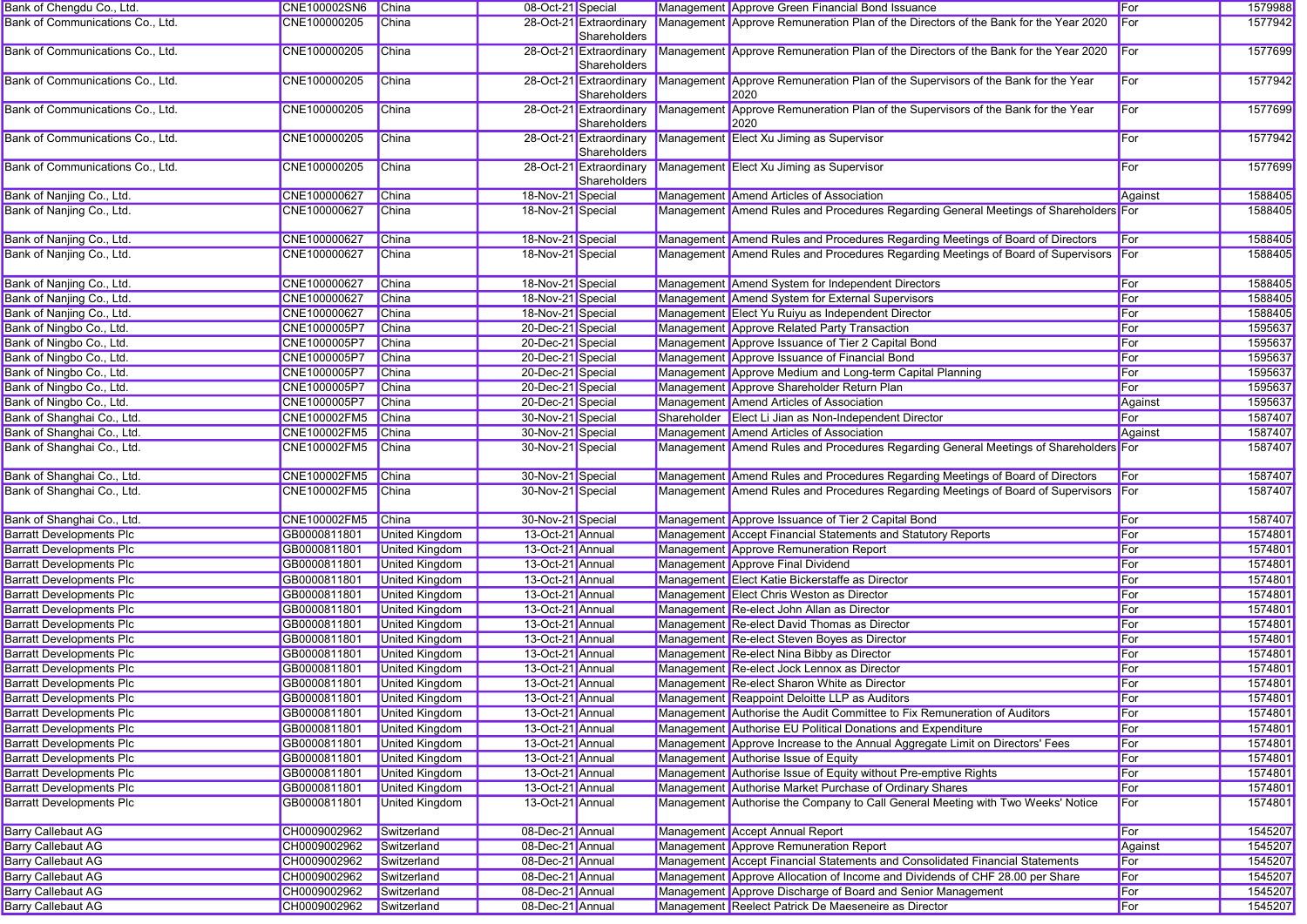| <b>Barry Callebaut AG</b>                                          | CH0009002962               | Switzerland | 08-Dec-21 Annual |                                         | Management Reelect Markus Neuhaus as Director                                                                                                                                                                 | For     | 1545207 |
|--------------------------------------------------------------------|----------------------------|-------------|------------------|-----------------------------------------|---------------------------------------------------------------------------------------------------------------------------------------------------------------------------------------------------------------|---------|---------|
| <b>Barry Callebaut AG</b>                                          | CH0009002962               | Switzerland | 08-Dec-21 Annual |                                         | Management Reelect Fernando Aguirre as Director                                                                                                                                                               | For     | 1545207 |
| <b>Barry Callebaut AG</b>                                          | CH0009002962               | Switzerland | 08-Dec-21 Annual |                                         | Management Reelect Angela Wei Dong as Director                                                                                                                                                                | For     | 1545207 |
| <b>Barry Callebaut AG</b>                                          | CH0009002962               | Switzerland | 08-Dec-21 Annual |                                         | Management Reelect Nicolas Jacobs as Director                                                                                                                                                                 | For     | 1545207 |
| <b>Barry Callebaut AG</b>                                          | CH0009002962               | Switzerland | 08-Dec-21 Annual |                                         | Management Reelect Elio Sceti as Director                                                                                                                                                                     | For     | 1545207 |
| <b>Barry Callebaut AG</b>                                          | CH0009002962               | Switzerland | 08-Dec-21 Annual |                                         | Management Reelect Tim Minges as Director                                                                                                                                                                     | For     | 1545207 |
| <b>Barry Callebaut AG</b>                                          | CH0009002962               | Switzerland | 08-Dec-21 Annual |                                         | Management Reelect Yen Tan as Director                                                                                                                                                                        | For     | 1545207 |
| <b>Barry Callebaut AG</b>                                          | CH0009002962               | Switzerland | 08-Dec-21 Annual |                                         | Management Elect Antoine de Saint-Affrique as Director                                                                                                                                                        | For     | 1545207 |
| <b>Barry Callebaut AG</b>                                          | CH0009002962               | Switzerland | 08-Dec-21 Annual |                                         | Management Reelect Patrick De Maeseneire as Board Chairman                                                                                                                                                    | For     | 1545207 |
| <b>Barry Callebaut AG</b>                                          | CH0009002962               | Switzerland | 08-Dec-21 Annual |                                         | Management Appoint Fernando Aguirre as Member of the Compensation Committee                                                                                                                                   | For     | 1545207 |
| <b>Barry Callebaut AG</b>                                          | CH0009002962               | Switzerland | 08-Dec-21 Annual |                                         | Management Appoint Elio Sceti as Member of the Compensation Committee                                                                                                                                         | For     | 1545207 |
| <b>Barry Callebaut AG</b>                                          | CH0009002962               | Switzerland | 08-Dec-21 Annual |                                         | Management Appoint Tim Minges as Member of the Compensation Committee                                                                                                                                         | For     | 1545207 |
| <b>Barry Callebaut AG</b>                                          | CH0009002962               | Switzerland | 08-Dec-21 Annual |                                         | Management Appoint Yen Tan as Member of the Compensation Committee                                                                                                                                            | For     | 1545207 |
| <b>Barry Callebaut AG</b>                                          | CH0009002962               | Switzerland | 08-Dec-21 Annual |                                         | Management Designate Keller KLG as Independent Proxy                                                                                                                                                          | For     | 1545207 |
| <b>Barry Callebaut AG</b>                                          | CH0009002962               | Switzerland | 08-Dec-21 Annual |                                         | Management Ratify KPMG AG as Auditors                                                                                                                                                                         | For     | 1545207 |
| <b>Barry Callebaut AG</b>                                          | CH0009002962               | Switzerland | 08-Dec-21 Annual |                                         | Management Approve Remuneration of Board of Directors in the Amount of CHF 2.2                                                                                                                                | For     | 1545207 |
|                                                                    |                            |             |                  |                                         | Million and CHF 2.8 Million in the Form of Shares                                                                                                                                                             |         |         |
| <b>Barry Callebaut AG</b>                                          | CH0009002962               | Switzerland | 08-Dec-21 Annual |                                         | Management Approve Fixed Remuneration of Executive Committee in the Amount of CHF For<br>6.5 Million                                                                                                          |         | 1545207 |
| <b>Barry Callebaut AG</b>                                          | CH0009002962               | Switzerland | 08-Dec-21 Annual |                                         | Management Approve Variable Remuneration of Executive Committee in the Amount of<br>CHF 17.9 Million                                                                                                          | For     | 1545207 |
| <b>Barry Callebaut AG</b>                                          | CH0009002962               | Switzerland | 08-Dec-21 Annual |                                         | Management Transact Other Business (Voting)                                                                                                                                                                   | Against | 1545207 |
| <b>BB Sequridade Participacoes SA</b>                              | <b>BRBBSEACNOR5</b> Brazil |             |                  | 22-Dec-21 Extraordinary<br>Shareholders | Management Amend Articles Re: Chapter VI                                                                                                                                                                      | For     | 1593275 |
| <b>BB Sequridade Participacoes SA</b>                              | <b>BRBBSEACNOR5</b> Brazil |             |                  | 22-Dec-21 Extraordinary<br>Shareholders | Management Amend Articles Re: Chapter VII                                                                                                                                                                     | For     | 1593275 |
| <b>BB Seguridade Participacoes SA</b>                              | <b>BRBBSEACNOR5</b> Brazil |             |                  | 22-Dec-21 Extraordinary<br>Shareholders | Management Amend Articles Re: Chapter IX                                                                                                                                                                      | For     | 1593275 |
| BB Seguridade Participacoes SA                                     | <b>BRBBSEACNOR5</b> Brazil |             |                  | 22-Dec-21 Extraordinary<br>Shareholders | Management Amend Remuneration of Company's Management for the Period of April<br>2021 to March 2022                                                                                                           | For     | 1593275 |
| BB Seguridade Participacoes SA                                     | <b>BRBBSEACNOR5</b> Brazil |             |                  | 22-Dec-21 Extraordinary<br>Shareholders | Management Approve Remuneration of Risk and Capital Committee Members for the<br>Period of January 2022 to March 2022                                                                                         | For     | 1593275 |
| BB Seguridade Participacoes SA                                     | <b>BRBBSEACNOR5</b> Brazil |             |                  | 22-Dec-21 Extraordinary<br>Shareholders | Management Elect Marcelo Cavalcante de Oliveira Lima as Board Chairman                                                                                                                                        | For     | 1593275 |
| BB Seguridade Participacoes SA                                     | <b>BRBBSEACNOR5</b> Brazil |             |                  | 22-Dec-21 Extraordinary<br>Shareholders | Management Elect Ana Paula Teixeira de Sousa as Board Vice-Chair                                                                                                                                              | Against | 1593275 |
| <b>BB Seguridade Participacoes SA</b>                              | <b>BRBBSEACNOR5</b> Brazil |             |                  | 22-Dec-21 Extraordinary<br>Shareholders | Management Elect Ullisses Christian Silva Assis as Director                                                                                                                                                   | For     | 1593275 |
| BB Seguridade Participacoes SA                                     | <b>BRBBSEACNOR5</b> Brazil |             |                  | 22-Dec-21 Extraordinary<br>Shareholders | Management Elect Gilberto Lourenco da Aparecida as Independent Director                                                                                                                                       | For     | 1593275 |
| <b>BB Seguridade Participacoes SA</b>                              | <b>BRBBSEACNOR5</b> Brazil |             |                  | 22-Dec-21 Extraordinary<br>Shareholders | Management In Case Cumulative Voting Is Adopted, Do You Wish to Equally Distribute<br>Your Votes Amongst the Nominees below?                                                                                  | Abstain | 1593275 |
| BB Seguridade Participacoes SA                                     | <b>BRBBSEACNOR5</b> Brazil |             |                  | 22-Dec-21 Extraordinary<br>Shareholders | Management Percentage of Votes to Be Assigned - Elect Marcelo Cavalcante de Oliveira<br>Lima as Board Chairman                                                                                                | Abstain | 1593275 |
| <b>BB Seguridade Participacoes SA</b>                              | <b>BRBBSEACNOR5</b> Brazil |             |                  | 22-Dec-21 Extraordinary<br>Shareholders | Management Percentage of Votes to Be Assigned - Elect Ana Paula Teixeira de Sousa<br>as Board Vice-Chairman                                                                                                   | Abstain | 1593275 |
| <b>BB Seguridade Participacoes SA</b>                              | <b>BRBBSEACNOR5</b> Brazil |             |                  | 22-Dec-21 Extraordinary<br>Shareholders | Management Percentage of Votes to Be Assigned - Elect Ullisses Christian Silva Assis as Abstain<br>Director                                                                                                   |         | 1593275 |
| <b>BB Seguridade Participacoes SA</b>                              | <b>BRBBSEACNOR5</b> Brazil |             |                  | 22-Dec-21 Extraordinary<br>Shareholders | Management Percentage of Votes to Be Assigned - Elect Gilberto Lourenco da Aparecida Abstain<br>as Independent Director                                                                                       |         | 1593275 |
| BB Seguridade Participacoes SA                                     | <b>BRBBSEACNOR5</b> Brazil |             |                  | 22-Dec-21 Extraordinary<br>Shareholders | Management Do You Wish to Adopt Cumulative Voting for the Election of the Members of Abstain<br>the Board of Directors, Under the Terms of Article 141 of the Brazilian<br>Corporate Law?                     |         | 1593275 |
| <b>BB Seguridade Participacoes SA</b>                              | <b>BRBBSEACNOR5</b> Brazil |             |                  | 22-Dec-21 Extraordinary<br>Shareholders | Management As an Ordinary Shareholder, Would You like to Request a Separate Minority For<br>Election of a Member of the Board of Directors, Under the Terms of Article<br>141 of the Brazilian Corporate Law? |         | 1593275 |
| <b>Beach Energy Limited</b>                                        | <b>AU000000BPT9</b>        | Australia   | 10-Nov-21 Annual |                                         | Management Approve Remuneration Report                                                                                                                                                                        | Against | 1583522 |
| <b>Beach Energy Limited</b>                                        | AU000000BPT9               | Australia   | 10-Nov-21 Annual |                                         | Management Elect Margaret Hall as Director                                                                                                                                                                    | For     | 1583522 |
| <b>Beach Energy Limited</b>                                        | AU000000BPT9               | Australia   | 10-Nov-21 Annual |                                         | Management Approve Issuance of Performance Rights to Matthew Kay Under the Beach<br>2021 Long Term Incentive Offer                                                                                            | Against | 1583522 |
| Beijing Capital International Airport Company Limited CNE100000221 |                            | China       |                  | 28-Oct-21 Extraordinary<br>Shareholders | Management Approve Flexible Retail and F&B Resources Usage Agreement, Annual<br>Caps and Related Transactions                                                                                                 | For     | 1577700 |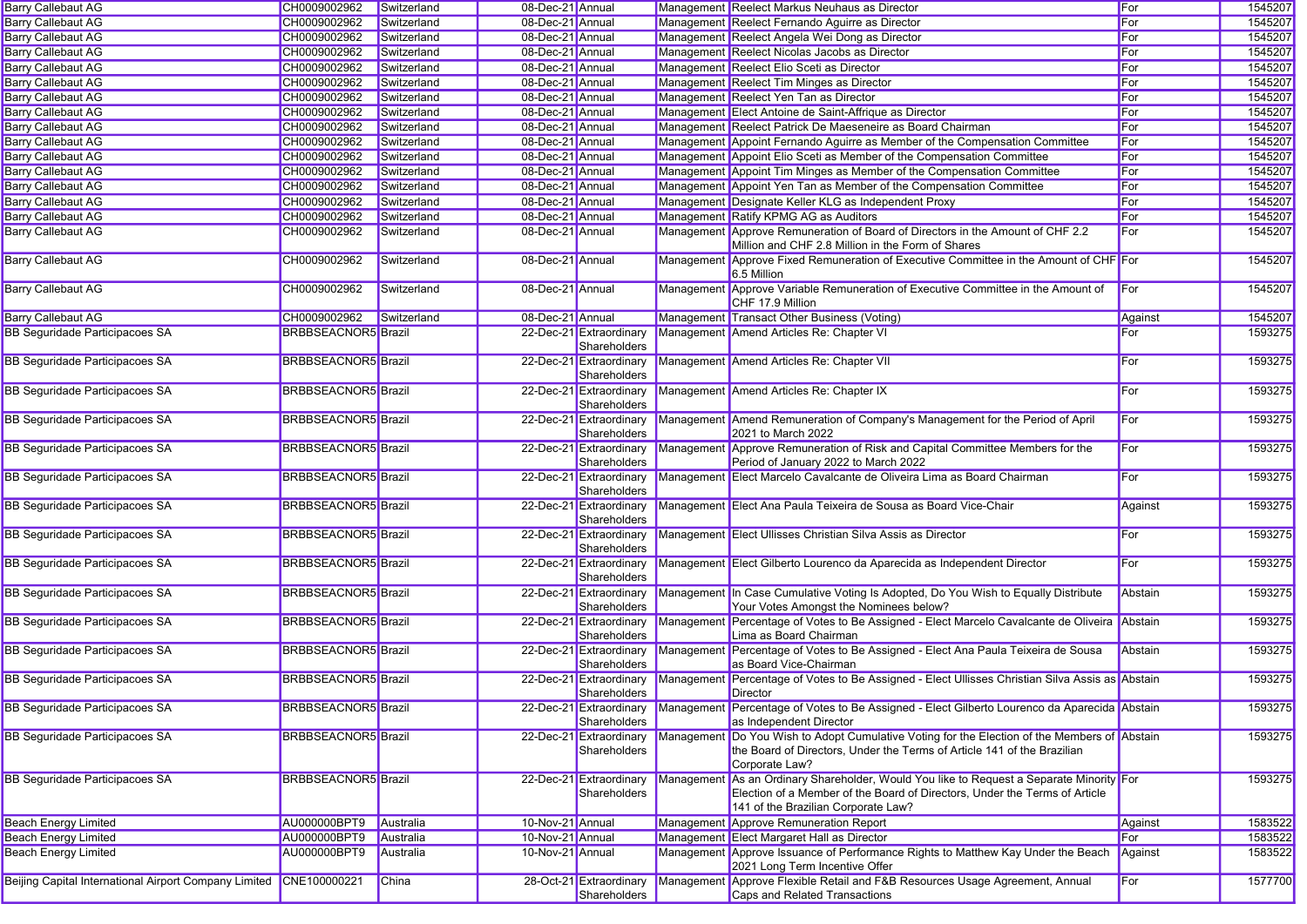| Beijing Capital International Airport Company Limited CNE100000221 |              | China            |                   | 28-Oct-21 Extraordinary<br>Shareholders |             | Management Approve Domestic Retail Resources Usage Agreement, Annual Caps and<br><b>Related Transactions</b>                                                                             | For     | 1577700 |
|--------------------------------------------------------------------|--------------|------------------|-------------------|-----------------------------------------|-------------|------------------------------------------------------------------------------------------------------------------------------------------------------------------------------------------|---------|---------|
| Beijing Capital International Airport Company Limited CNE100000221 |              | China            |                   | 16-Dec-21 Extraordinary<br>Shareholders |             | Management Approve Supplemental Aviation Security Agreement, Revised Annual Caps<br>and Related Transactions                                                                             |         | 1588238 |
| Beijing Capital International Airport Company Limited CNE100000221 |              | China            |                   | 16-Dec-21 Extraordinary<br>Shareholders |             | Shareholder Elect Wang Changyi as Director and Authorize Board to Fix His<br>Remuneration and Arrange for Service Contract with Him                                                      | Against | 1588238 |
| Beijing Capital International Airport Company Limited CNE100000221 |              | <b>China</b>     |                   | 16-Dec-21 Extraordinary<br>Shareholders | Shareholder | Elect Liu Chunchen as Supervisor and Authorize Board to Fix His<br>Remuneration and Arrange for Appointment Letter with Him                                                              | For     | 1588238 |
| Beijing Dabeinong Technology Group Co., Ltd.                       | CNE100000N61 | China            | 08-Oct-21 Special |                                         |             | Management Approve Draft and Summary of Performance Shares Incentive Plan                                                                                                                | Against | 1576996 |
| Beijing Dabeinong Technology Group Co., Ltd.                       | CNE100000N61 | China            | 08-Oct-21 Special |                                         |             | Management Approve Methods to Assess the Performance of Plan Participants                                                                                                                | Against | 1576996 |
| Beijing Dabeinong Technology Group Co., Ltd.                       | CNE100000N61 | China            | 08-Oct-21 Special |                                         |             | Management Approve Authorization of Board to Handle All Related Matters                                                                                                                  | Against | 1576996 |
| Beijing Dabeinong Technology Group Co., Ltd.                       | CNE100000N61 | China            | 28-Oct-21 Special |                                         |             | Management Approve Provision of Guarantee to Liaoning Dabei Agriculture and<br>Livestock Co., Ltd.                                                                                       | For     | 1584075 |
| Beijing Dabeinong Technology Group Co., Ltd.                       | CNE100000N61 | China            | 28-Oct-21 Special |                                         |             | Management Approve Provision of Guarantee to Beizhen Dabei Agriculture and Animal<br>Husbandry Food Co., Ltd.                                                                            | For     | 1584075 |
| Beijing Dabeinong Technology Group Co., Ltd.                       | CNE100000N61 | China            | 28-Oct-21 Special |                                         |             | Management Elect Qiao Shiyan as Director                                                                                                                                                 | Against | 1584075 |
| Beijing Dabeinong Technology Group Co., Ltd.                       | CNE100000N61 | China            | 28-Oct-21 Special |                                         |             | Management Elect Han Yijun as Director                                                                                                                                                   | Against | 1584075 |
| Beijing Dabeinong Technology Group Co., Ltd.                       | CNE100000N61 | China            | 19-Nov-21 Special |                                         |             | Management Approve Provision of Guarantee to Jinzhou Dabei Agriculture and Animal<br>Husbandry Technology Co., Ltd. and Harbin Green Giant Agriculture and<br>Animal Husbandry Co., Ltd. | For     | 1588966 |
| Beijing Dabeinong Technology Group Co., Ltd.                       | CNE100000N61 | China            | 19-Nov-21 Special |                                         |             | Management Approve Provision of Guarantee to Suning County Dabei Agriculture and<br>Animal Husbandry Food Co., Ltd.                                                                      | For     | 1588966 |
| Beijing Easpring Material Technology Co., Ltd.                     | CNE100000NN1 | China            | 22-Dec-21 Special |                                         |             | Management Approve Amendments to Articles of Association                                                                                                                                 | For     | 1595946 |
| Beijing Easpring Material Technology Co., Ltd.                     | CNE100000NN1 | China            | 22-Dec-21 Special |                                         |             | Management Approve Use of Idle Raised Funds for Cash Management                                                                                                                          | For     | 1595946 |
| Beijing Easpring Material Technology Co., Ltd.                     | CNE100000NN1 | China            | 22-Dec-21 Special |                                         |             | Management Approve to Appoint Auditor                                                                                                                                                    | For     | 1595946 |
| Beijing Enlight Media Co., Ltd.                                    | CNE100001617 | China            | 30-Dec-21 Special |                                         |             | Management Approve Provision of Financial Assistance Extension                                                                                                                           | For     | 1597158 |
| <b>Beijing Enterprises Holdings Limited</b>                        | HK0392044647 | <b>Hong Kong</b> |                   | 30-Nov-21 Extraordinary<br>Shareholders |             | Management Approve 2021 Supplemental Agreement, Revised Annual Caps and Related Against<br>Transactions                                                                                  |         | 1590475 |
| <b>Beijing Enterprises Water Group Limited</b>                     | BMG0957L1090 | Bermuda          | 20-Dec-21 Special |                                         |             | Management Approve 2021 Supplemental Agreement in Relation to Provision of the<br>Deposit Services, Revised Annual Caps and Related Transactions                                         | Against | 1594348 |
| Beijing Kingsoft Office Software, Inc.                             | CNE100003PM2 | China            | 16-Nov-21 Special |                                         |             | Management Approve to Appoint Financial and Internal Control Auditor                                                                                                                     | For     | 1587991 |
| Beijing OriginWater Technology Co., Ltd.                           | CNE100000N95 | China            | 14-Oct-21 Special |                                         |             | Management Approve Provision of Guarantee to Jilin City OriginWater Environmental<br>Protection Technology Co., Ltd.                                                                     | For     | 1581210 |
| Beijing OriginWater Technology Co., Ltd.                           | CNE100000N95 | China            | 14-Oct-21 Special |                                         |             | Management Approve Provision of Guarantee to Liangye Technology Group Co., Ltd. (1)                                                                                                      | For     | 1581210 |
| Beijing OriginWater Technology Co., Ltd.                           | CNE100000N95 | China            | 14-Oct-21 Special |                                         |             | Management Approve Provision of Guarantee Liangye Technology Group Co., Ltd. (2)                                                                                                         | For     | 1581210 |
| Beijing OriginWater Technology Co., Ltd.                           | CNE100000N95 | China            | 14-Oct-21 Special |                                         |             | Management Approve Provision of Guarantee Liangye Technology Group Co., Ltd. (3)                                                                                                         | For     | 1581210 |
| Beijing OriginWater Technology Co., Ltd.                           | CNE100000N95 | China            | 14-Oct-21 Special |                                         |             | Management Approve Termination of Guarantee Provision to Beijing OriginWater<br>Membrane Technology Co., Ltd.                                                                            | For     | 1581210 |
| Beijing OriginWater Technology Co., Ltd.                           | CNE100000N95 | China            | 14-Oct-21 Special |                                         |             | Management Approve Termination of Guarantee Provision to Liangye Technology Group<br>Co., Ltd.                                                                                           | For     | 1581210 |
| Beijing OriginWater Technology Co., Ltd.                           | CNE100000N95 | China            | 14-Oct-21 Special |                                         | Shareholder | Approve Extension of Resolution Validity Period and Authorization of the<br>Board of Issuance of Shares to Specific Targets                                                              | For     | 1581210 |
| Beijing OriginWater Technology Co., Ltd.                           | CNE100000N95 | <b>China</b>     | 25-Nov-21 Special |                                         |             | Management Approve Provision of Guarantee to Nanjiang OriginWater Water Services<br>Co., Ltd.                                                                                            | For     | 1590283 |
| Beijing OriginWater Technology Co., Ltd.                           | CNE100000N95 | China            | 25-Nov-21 Special |                                         |             | Management Approve Provision of Guarantee to Xinjiang Kunlun New Water Source<br>Technology Co., Ltd.                                                                                    | For     | 1590283 |
| Beijing OriginWater Technology Co., Ltd.                           | CNE100000N95 | China            | 25-Nov-21 Special |                                         |             | Management Approve Termination of Guarantee Provision to Beijing Jiu'an Construction For<br>Investment Group Co., Ltd. (1)                                                               |         | 1590283 |
| Beijing OriginWater Technology Co., Ltd.                           | CNE100000N95 | China            | 25-Nov-21 Special |                                         |             | Management Approve Termination of Guarantee Provision to Beijing Jiu'an Construction<br>Investment Group Co., Ltd. (2)                                                                   | For     | 1590283 |
| Beijing OriginWater Technology Co., Ltd.                           | CNE100000N95 | China            | 25-Nov-21 Special |                                         |             | Management Approve Provision of Guarantee to Liangye Technology Group Co., Ltd.                                                                                                          | For     | 1590283 |
| Beijing OriginWater Technology Co., Ltd.                           | CNE100000N95 | China            | 25-Nov-21 Special |                                         |             | Management Approve Provision of Guarantee to Anhui Runquan Ecological Technology<br>Co., Ltd.                                                                                            | For     | 1590283 |
| Beijing OriginWater Technology Co., Ltd.                           | CNE100000N95 | China            | 25-Nov-21 Special |                                         |             | Management Approve Termination of Guarantee Provision to Liangye Technology Group For<br>Co., Ltd.                                                                                       |         | 1590283 |
| Beijing OriginWater Technology Co., Ltd.                           | CNE100000N95 | China            | 25-Nov-21 Special |                                         |             | Management Approve Termination of Guarantee Provision to Xinjiang OriginWater<br>Environmental Resources Co., Ltd.                                                                       | For     | 1590283 |
| Beijing OriginWater Technology Co., Ltd.                           | CNE100000N95 | China            | 25-Nov-21 Special |                                         |             | Management Approve Termination of Guarantee Provision to Beijing Deqingyuan<br>Agricultural Technology Co., Ltd. (1)                                                                     | For     | 1590283 |
| Beijing OriginWater Technology Co., Ltd.                           | CNE100000N95 | China            | 25-Nov-21 Special |                                         |             | Management Approve Termination of Guarantee Provision to Beijing Deqingyuan<br>Agricultural Technology Co., Ltd. (2)                                                                     | For     | 1590283 |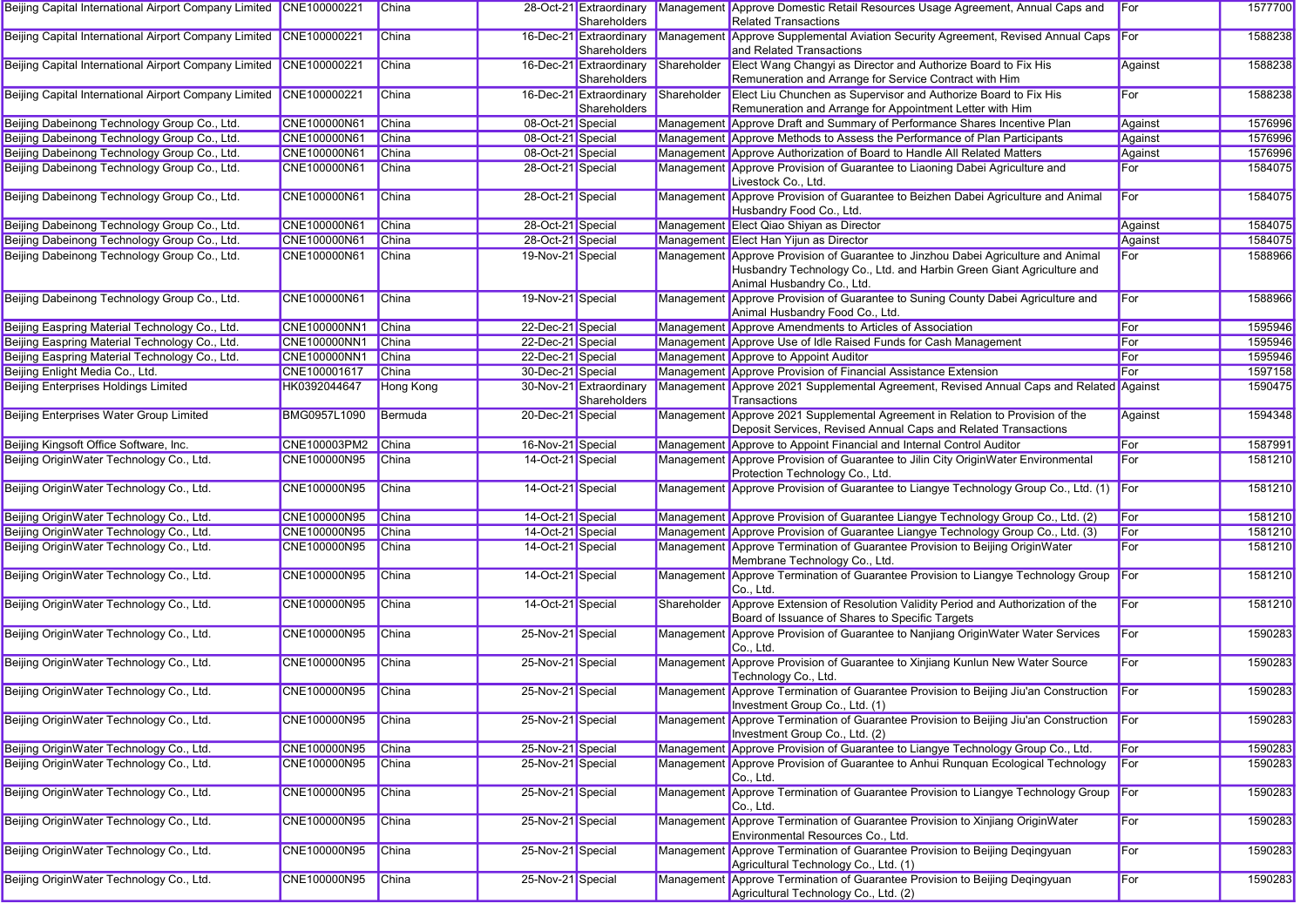| Beijing Roborock Technology Co., Ltd.                      | CNE100003R80 | China          | 26-Nov-21 Special |                                         | Management Approve to Authorize Company Management to Carry Out Foreign<br><b>Exchange Hedging Business</b>                     | For        | 1590282 |
|------------------------------------------------------------|--------------|----------------|-------------------|-----------------------------------------|---------------------------------------------------------------------------------------------------------------------------------|------------|---------|
| Beijing Roborock Technology Co., Ltd.                      | CNE100003R80 | China          | 26-Nov-21 Special |                                         | Management Approve Amendments to Articles of Association                                                                        | For        | 1590282 |
| Beijing Roborock Technology Co., Ltd.                      | CNE100003R80 | China          | 26-Nov-21 Special |                                         | Management Elect Chang Jing as Director                                                                                         | For        | 1590282 |
| Beijing Roborock Technology Co., Ltd.                      | CNE100003R80 | China          | 26-Nov-21 Special |                                         | Management Elect Wan Yunpeng as Director                                                                                        | For        | 1590282 |
| Beijing Roborock Technology Co., Ltd.                      | CNE100003R80 | China          | 26-Nov-21 Special |                                         | Management Elect Sun Jia as Director                                                                                            | For        | 1590282 |
| Beijing Roborock Technology Co., Ltd.                      | CNE100003R80 | China          | 26-Nov-21 Special |                                         | Management Elect Jiang Wen as Director                                                                                          | For        | 1590282 |
| Beijing Roborock Technology Co., Ltd.                      | CNE100003R80 | China          | 26-Nov-21 Special |                                         | Management Elect Huang Yijian as Director                                                                                       | For        | 1590282 |
|                                                            |              |                |                   |                                         |                                                                                                                                 |            |         |
| Beijing Roborock Technology Co., Ltd.                      | CNE100003R80 | China          | 26-Nov-21 Special |                                         | Management Elect Jiang Yujie as Director                                                                                        | For        | 1590282 |
| Beijing Roborock Technology Co., Ltd.                      | CNE100003R80 | China          | 26-Nov-21 Special |                                         | Management Elect Hu Tianlong as Director                                                                                        | For        | 1590282 |
| Beijing Roborock Technology Co., Ltd.                      | CNE100003R80 | China          | 26-Nov-21 Special |                                         | Management Elect Li Qiong as Supervisor                                                                                         | For        | 1590282 |
| Beijing Roborock Technology Co., Ltd.                      | CNE100003R80 | China          | 26-Nov-21 Special |                                         | Management Elect Qi Lai as Supervisor                                                                                           | For        | 1590282 |
| Beijing Shiji Information Technology Co., Ltd.             | CNE100000668 | China          | 13-Dec-21 Special |                                         | Management Approve Increase in Registered Capital                                                                               | For        | 1594151 |
| Beijing Shiji Information Technology Co., Ltd.             | CNE100000668 | <b>China</b>   | 13-Dec-21 Special |                                         | Management Approve Amendments to Articles of Association                                                                        | For        | 1594151 |
| Beijing Wantai Biological Pharmacy Enterprise Co.,<br>Ltd. | CNE100004090 | <b>China</b>   | 01-Nov-21 Special |                                         | Management Approve Company's Eligibility for Private Placement of Shares                                                        | For        | 1584974 |
| Beijing Wantai Biological Pharmacy Enterprise Co.,<br>Ltd. | CNE100004090 | China          | 01-Nov-21 Special |                                         | Management Approve Share Type and Par Value                                                                                     | For        | 1584974 |
| Beijing Wantai Biological Pharmacy Enterprise Co.,<br>Ltd. | CNE100004090 | <b>China</b>   | 01-Nov-21 Special |                                         | Management Approve Issue Manner and Issue Time                                                                                  | For        | 1584974 |
| Beijing Wantai Biological Pharmacy Enterprise Co.,         | CNE100004090 | China          | 01-Nov-21 Special |                                         | Management Approve Target Subscribers and Subscription Method                                                                   | For        | 1584974 |
| Beijing Wantai Biological Pharmacy Enterprise Co.,<br>Ltd. | CNE100004090 | <b>China</b>   | 01-Nov-21 Special |                                         | Management Approve Pricing Reference Date, Issue Price and Pricing Principle                                                    | For        | 1584974 |
| Beijing Wantai Biological Pharmacy Enterprise Co.,<br>Ltd. | CNE100004090 | <b>China</b>   | 01-Nov-21 Special |                                         | Management Approve Issue Size                                                                                                   | For        | 1584974 |
| Beijing Wantai Biological Pharmacy Enterprise Co.,<br>Ltd. | CNE100004090 | China          | 01-Nov-21 Special |                                         | Management Approve Lock-up Period                                                                                               | For        | 1584974 |
| Beijing Wantai Biological Pharmacy Enterprise Co.,<br>Ltd. | CNE100004090 | <b>China</b>   | 01-Nov-21 Special |                                         | Management Approve Listing Exchange                                                                                             | For        | 1584974 |
| Beijing Wantai Biological Pharmacy Enterprise Co.,<br>Ltd. | CNE100004090 | <b>China</b>   | 01-Nov-21 Special |                                         | Management Approve Distribution Arrangement of Undistributed Earnings                                                           | For        | 1584974 |
| Beijing Wantai Biological Pharmacy Enterprise Co.,<br>Ltd. | CNE100004090 | <b>China</b>   | 01-Nov-21 Special |                                         | Management Approve Amount and Usage of Raised Funds                                                                             | For        | 1584974 |
| Beijing Wantai Biological Pharmacy Enterprise Co.,<br>Ltd. | CNE100004090 | China          | 01-Nov-21 Special |                                         | Management Approve Resolution Validity Period                                                                                   | For        | 1584974 |
| Beijing Wantai Biological Pharmacy Enterprise Co.,<br>Ltd. | CNE100004090 | China          | 01-Nov-21 Special |                                         | Management Approve Plan on Private Placement of Shares                                                                          | For        | 1584974 |
| Beijing Wantai Biological Pharmacy Enterprise Co.,<br>Ltd. | CNE100004090 | <b>China</b>   | 01-Nov-21 Special |                                         | Management Approve Feasibility Analysis Report on the Use of Proceeds                                                           | For        | 1584974 |
| Beijing Wantai Biological Pharmacy Enterprise Co.,<br>Ltd. | CNE100004090 | China          | 01-Nov-21 Special |                                         | Management Approve Impact of Dilution of Current Returns on Major Financial Indicators<br>and the Relevant Measures to be Taken | <b>For</b> | 1584974 |
| Beijing Wantai Biological Pharmacy Enterprise Co.,<br>Ltd. | CNE100004090 | <b>China</b>   | 01-Nov-21 Special |                                         | Management Approve Report on the Usage of Previously Raised Funds                                                               | For        | 1584974 |
| Beijing Wantai Biological Pharmacy Enterprise Co.,<br>Ltd. | CNE100004090 | <b>China</b>   | 01-Nov-21 Special |                                         | Management Approve Shareholder Return Plan                                                                                      | For        | 1584974 |
| Beijing Wantai Biological Pharmacy Enterprise Co.,<br>Ltd. | CNE100004090 | China          | 01-Nov-21 Special |                                         | Management Approve Signing of Conditional Share Subscription Agreement                                                          | For        | 1584974 |
| Beijing Wantai Biological Pharmacy Enterprise Co.,<br>Ltd. | CNE100004090 | China          | 01-Nov-21 Special |                                         | Management Approve Related Party Transactions in Connection to Private Placement                                                | For        | 1584974 |
| Beijing Wantai Biological Pharmacy Enterprise Co.,<br>Ltd. | CNE100004090 | <b>China</b>   | 01-Nov-21 Special |                                         | Management Approve Authorization of Board to Handle All Related Matters                                                         | For        | 1584974 |
| Beijing Wantai Biological Pharmacy Enterprise Co.,<br>Ltd. | CNE100004090 | <b>China</b>   | 01-Nov-21 Special |                                         | Management Approve Amendments to Articles of Association                                                                        | For        | 1584974 |
| Beijing Yuanliu Hongyuan Electronic Technology Co.<br>Ltd. | CNE100003LG3 | China          | 28-Dec-21 Special |                                         | Management Approve Completion of Raised Funds Project and Use of Remaining Raised For<br>Funds to Replenish Working Capital     |            | 1596973 |
| <b>BFF Bank SpA</b>                                        | IT0005244402 | Italy          |                   | 07-Oct-21 Extraordinary<br>Shareholders | Management Approve Dividend Distribution                                                                                        | For        | 1576722 |
| <b>BFF Bank SpA</b>                                        | IT0005244402 | <b>Italy</b>   |                   | 07-Oct-21 Extraordinary<br>Shareholders | Management Amend Company Bylaws                                                                                                 | For        | 1576722 |
| <b>BHP Group Plc</b>                                       | GB00BH0P3Z91 | United Kingdom | 14-Oct-21 Annual  |                                         | Management Accept Financial Statements and Statutory Reports                                                                    | For        | 1568711 |
| <b>BHP Group Plc</b>                                       | GB00BH0P3Z91 | United Kingdom | 14-Oct-21 Annual  |                                         | Management Accept Financial Statements and Statutory Reports                                                                    | For        | 1568711 |
| <b>BHP Group Plc</b>                                       | GB00BH0P3Z91 | United Kingdom | 14-Oct-21 Annual  |                                         | Management Reappoint Ernst & Young LLP as Auditors                                                                              | For        | 1568711 |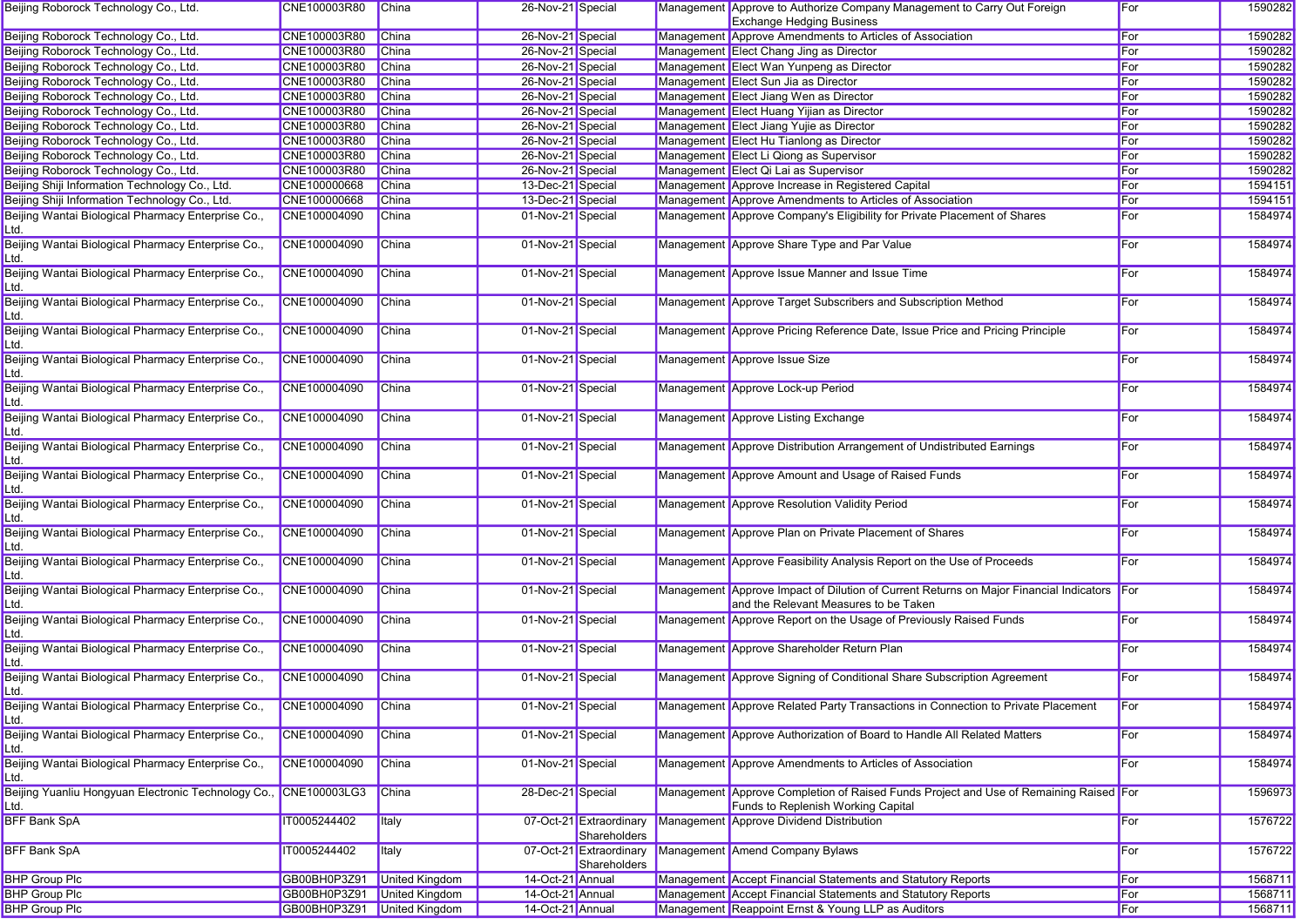| <b>BHP Group Plc</b> | GB00BH0P3Z91 United Kingdom |                       | 14-Oct-21 Annual |  | Management Reappoint Ernst & Young LLP as Auditors                                                                                   | For     | 1568711 |
|----------------------|-----------------------------|-----------------------|------------------|--|--------------------------------------------------------------------------------------------------------------------------------------|---------|---------|
| <b>BHP Group Plc</b> | GB00BH0P3Z91                | <b>United Kingdom</b> | 14-Oct-21 Annual |  | Management Authorise the Risk and Audit Committee to Fix Remuneration of Auditors                                                    | For     | 1568711 |
| <b>BHP Group Plc</b> | GB00BH0P3Z91                | <b>United Kingdom</b> | 14-Oct-21 Annual |  | Management Authorise the Risk and Audit Committee to Fix Remuneration of Auditors                                                    | For     | 1568711 |
| <b>BHP Group Plc</b> | GB00BH0P3Z91                | <b>United Kingdom</b> | 14-Oct-21 Annual |  | Management Authorise Issue of Equity                                                                                                 | For     | 1568711 |
| <b>BHP Group Plc</b> | GB00BH0P3Z91                | <b>United Kingdom</b> | 14-Oct-21 Annual |  | Management Authorise Issue of Equity                                                                                                 | For     | 1568711 |
| <b>BHP Group Plc</b> | GB00BH0P3Z91 United Kingdom |                       | 14-Oct-21 Annual |  | Management Authorise Issue of Equity without Pre-emptive Rights                                                                      | For     | 1568711 |
| <b>BHP Group Plc</b> | GB00BH0P3Z91                | United Kingdom        | 14-Oct-21 Annual |  | Management Authorise Issue of Equity without Pre-emptive Rights                                                                      | For     | 1568711 |
| <b>BHP Group Plc</b> | GB00BH0P3Z91                | <b>United Kingdom</b> | 14-Oct-21 Annual |  | Management Authorise Market Purchase of Ordinary Shares                                                                              | For     | 1568711 |
| <b>BHP Group Plc</b> | GB00BH0P3Z91                | United Kingdom        | 14-Oct-21 Annual |  | Management Authorise Market Purchase of Ordinary Shares                                                                              | For     | 1568711 |
| <b>BHP Group Plc</b> | GB00BH0P3Z91                | United Kingdom        | 14-Oct-21 Annual |  | Management Approve Remuneration Report for UK Law Purposes                                                                           | For     | 1568711 |
| <b>BHP Group Plc</b> | GB00BH0P3Z91                | United Kingdom        | 14-Oct-21 Annual |  | Management Approve Remuneration Report for UK Law Purposes                                                                           | For     | 1568711 |
| <b>BHP Group Plc</b> | GB00BH0P3Z91                | <b>United Kingdom</b> | 14-Oct-21 Annual |  | Management Approve Remuneration Report for Australian Law Purposes                                                                   | For     | 1568711 |
| <b>BHP Group Plc</b> | GB00BH0P3Z91                | <b>United Kingdom</b> | 14-Oct-21 Annual |  | Management Approve Remuneration Report for Australian Law Purposes                                                                   | For     | 1568711 |
| <b>BHP Group Plc</b> | GB00BH0P3Z91                | United Kingdom        | 14-Oct-21 Annual |  | Management Approve Grant of Awards under the Group's Incentive Plans to Mike Henry                                                   | For     | 1568711 |
| <b>BHP Group Plc</b> | GB00BH0P3Z91                | <b>United Kingdom</b> | 14-Oct-21 Annual |  | Management Approve Grant of Awards under the Group's Incentive Plans to Mike Henry For                                               |         | 1568711 |
| <b>BHP Group Plc</b> | GB00BH0P3Z91                | <b>United Kingdom</b> | 14-Oct-21 Annual |  | Management Re-elect Terry Bowen as Director                                                                                          | For     | 1568711 |
| <b>BHP Group Plc</b> | GB00BH0P3Z91 United Kingdom |                       | 14-Oct-21 Annual |  | Management Re-elect Terry Bowen as Director                                                                                          | For     | 1568711 |
| <b>BHP Group Plc</b> | GB00BH0P3Z91                | United Kingdom        | 14-Oct-21 Annual |  | Management Re-elect Malcolm Broomhead as Director                                                                                    | For     | 1568711 |
| <b>BHP Group Plc</b> | GB00BH0P3Z91                | <b>United Kingdom</b> | 14-Oct-21 Annual |  | Management Re-elect Malcolm Broomhead as Director                                                                                    | For     | 1568711 |
| <b>BHP Group Plc</b> | GB00BH0P3Z91                | <b>United Kingdom</b> | 14-Oct-21 Annual |  | Management Re-elect Xiaoqun Clever as Director                                                                                       | For     | 1568711 |
| <b>BHP Group Plc</b> | GB00BH0P3Z91                | United Kingdom        | 14-Oct-21 Annual |  | Management Re-elect Xiaoqun Clever as Director                                                                                       | For     | 1568711 |
| <b>BHP Group Plc</b> | GB00BH0P3Z91                | United Kingdom        | 14-Oct-21 Annual |  | Management Re-elect Ian Cockerill as Director                                                                                        | For     | 1568711 |
| <b>BHP Group Plc</b> | GB00BH0P3Z91                | United Kingdom        | 14-Oct-21 Annual |  | Management Re-elect Ian Cockerill as Director                                                                                        | For     | 1568711 |
| <b>BHP Group Plc</b> | GB00BH0P3Z91                | <b>United Kingdom</b> | 14-Oct-21 Annual |  | Management Re-elect Gary Goldberg as Director                                                                                        | For     | 1568711 |
| <b>BHP Group Plc</b> | GB00BH0P3Z91                | United Kingdom        | 14-Oct-21 Annual |  | Management Re-elect Gary Goldberg as Director                                                                                        | For     | 1568711 |
| <b>BHP Group Plc</b> | GB00BH0P3Z91                | United Kingdom        | 14-Oct-21 Annual |  | Management Re-elect Mike Henry as Director                                                                                           | For     | 1568711 |
| <b>BHP Group Plc</b> | GB00BH0P3Z91                | United Kingdom        | 14-Oct-21 Annual |  | Management Re-elect Mike Henry as Director                                                                                           | For     | 1568711 |
| <b>BHP Group Plc</b> | GB00BH0P3Z91                | <b>United Kingdom</b> | 14-Oct-21 Annual |  | Management Re-elect Ken MacKenzie as Director                                                                                        | For     | 1568711 |
| <b>BHP Group Plc</b> | GB00BH0P3Z91                | <b>United Kingdom</b> | 14-Oct-21 Annual |  | Management Re-elect Ken MacKenzie as Director                                                                                        | For     | 1568711 |
| <b>BHP Group Plc</b> | GB00BH0P3Z91                | United Kingdom        | 14-Oct-21 Annual |  | Management Re-elect John Mogford as Director                                                                                         | For     | 1568711 |
| <b>BHP Group Plc</b> | GB00BH0P3Z91                | United Kingdom        | 14-Oct-21 Annual |  | Management Re-elect John Mogford as Director                                                                                         | For     | 1568711 |
| <b>BHP Group Plc</b> | GB00BH0P3Z91                | United Kingdom        | 14-Oct-21 Annual |  | Management Re-elect Christine O'Reilly as Director                                                                                   | For     | 1568711 |
| <b>BHP Group Plc</b> | GB00BH0P3Z91                | <b>United Kingdom</b> | 14-Oct-21 Annual |  | Management Re-elect Christine O'Reilly as Director                                                                                   | For     | 1568711 |
| <b>BHP Group Plc</b> | GB00BH0P3Z91                | <b>United Kingdom</b> | 14-Oct-21 Annual |  | Management Re-elect Dion Weisler as Director                                                                                         | For     | 1568711 |
| <b>BHP Group Plc</b> | GB00BH0P3Z91                | United Kingdom        | 14-Oct-21 Annual |  | Management Re-elect Dion Weisler as Director                                                                                         | For     | 1568711 |
| <b>BHP Group Plc</b> | GB00BH0P3Z91                | United Kingdom        | 14-Oct-21 Annual |  | Management Approve the Climate Transition Action Plan                                                                                | For     | 1568711 |
| <b>BHP Group Plc</b> | GB00BH0P3Z91                | United Kingdom        | 14-Oct-21 Annual |  | Management Approve the Climate Transition Action Plan                                                                                | Against | 1568711 |
| <b>BHP Group Plc</b> | GB00BH0P3Z91                | <b>United Kingdom</b> | 14-Oct-21 Annual |  | Shareholder Amend Constitution of BHP Group Limited                                                                                  | Against | 1568711 |
| <b>BHP Group Plc</b> | GB00BH0P3Z91                | <b>United Kingdom</b> | 14-Oct-21 Annual |  | Shareholder Amend Constitution of BHP Group Limited                                                                                  | Against | 1568711 |
| <b>BHP Group Plc</b> | GB00BH0P3Z91                | United Kingdom        | 14-Oct-21 Annual |  | Shareholder Approve Climate-Related Lobbying                                                                                         | For     | 1568711 |
| <b>BHP Group Plc</b> | GB00BH0P3Z91                | United Kingdom        | 14-Oct-21 Annual |  | Shareholder Approve Climate-Related Lobbying                                                                                         | For     | 1568711 |
| <b>BHP Group Plc</b> | GB00BH0P3Z91                | <b>United Kingdom</b> | 14-Oct-21 Annual |  | Shareholder Approve Capital Protection                                                                                               | For     | 1568711 |
| <b>BHP Group Plc</b> | GB00BH0P3Z91 United Kingdom |                       | 14-Oct-21 Annual |  | Shareholder Approve Capital Protection                                                                                               | For     | 1568711 |
| Bid Corp. Ltd.       | ZAE000216537                | South Africa          | 25-Nov-21 Annual |  | Management Reappoint PricewaterhouseCoopers Inc as Auditors of the Company with<br>Eben Gerryts as the Individual Registered Auditor | For     | 1586870 |
| Bid Corp. Ltd.       | ZAE000216537                | South Africa          | 25-Nov-21 Annual |  | Management Elect Keneilwe Moloko as Director                                                                                         | For     | 1586870 |
| Bid Corp. Ltd.       | ZAE000216537                | South Africa          | 25-Nov-21 Annual |  | Management Re-elect Bernard Berson as Director                                                                                       | For     | 1586870 |
| Bid Corp. Ltd.       | ZAE000216537                | South Africa          | 25-Nov-21 Annual |  | Management Re-elect Nigel Payne as Director                                                                                          | For     | 1586870 |
| Bid Corp. Ltd.       | ZAE000216537                | South Africa          | 25-Nov-21 Annual |  | Management Re-elect Clifford Rosenberg as Director                                                                                   | For     | 1586870 |
| Bid Corp. Ltd.       | ZAE000216537                | South Africa          | 25-Nov-21 Annual |  | Management Re-elect Tasneem Abdool-Samad as Member of the Audit and Risk<br>Committee                                                | For     | 1586870 |
| Bid Corp. Ltd.       | ZAE000216537                | South Africa          | 25-Nov-21 Annual |  | Management Re-elect Paul Baloyi as Member of the Audit and Risk Committee                                                            | For     | 1586870 |
| Bid Corp. Ltd.       | ZAE000216537                | South Africa          | 25-Nov-21 Annual |  | Management Elect Keneilwe Moloko as Member of the Audit and Risk Committee                                                           | For     | 1586870 |
| Bid Corp. Ltd.       | ZAE000216537                | South Africa          | 25-Nov-21 Annual |  | Management Re-elect Nigel Payne as Member of the Audit and Risk Committee                                                            | For     | 1586870 |
| Bid Corp. Ltd.       | ZAE000216537                | South Africa          | 25-Nov-21 Annual |  | Management Re-elect Helen Wiseman as Chairman of the Audit and Risk Committee                                                        | For     | 1586870 |
| Bid Corp. Ltd.       | ZAE000216537                | South Africa          | 25-Nov-21 Annual |  | Management Approve Remuneration Policy                                                                                               | For     | 1586870 |
| Bid Corp. Ltd.       | ZAE000216537                | South Africa          | 25-Nov-21 Annual |  | Management Approve Implementation of Remuneration Policy                                                                             | For     | 1586870 |
| Bid Corp. Ltd.       | ZAE000216537                | South Africa          | 25-Nov-21 Annual |  | Management Place Authorised but Unissued Shares under Control of Directors                                                           | For     | 1586870 |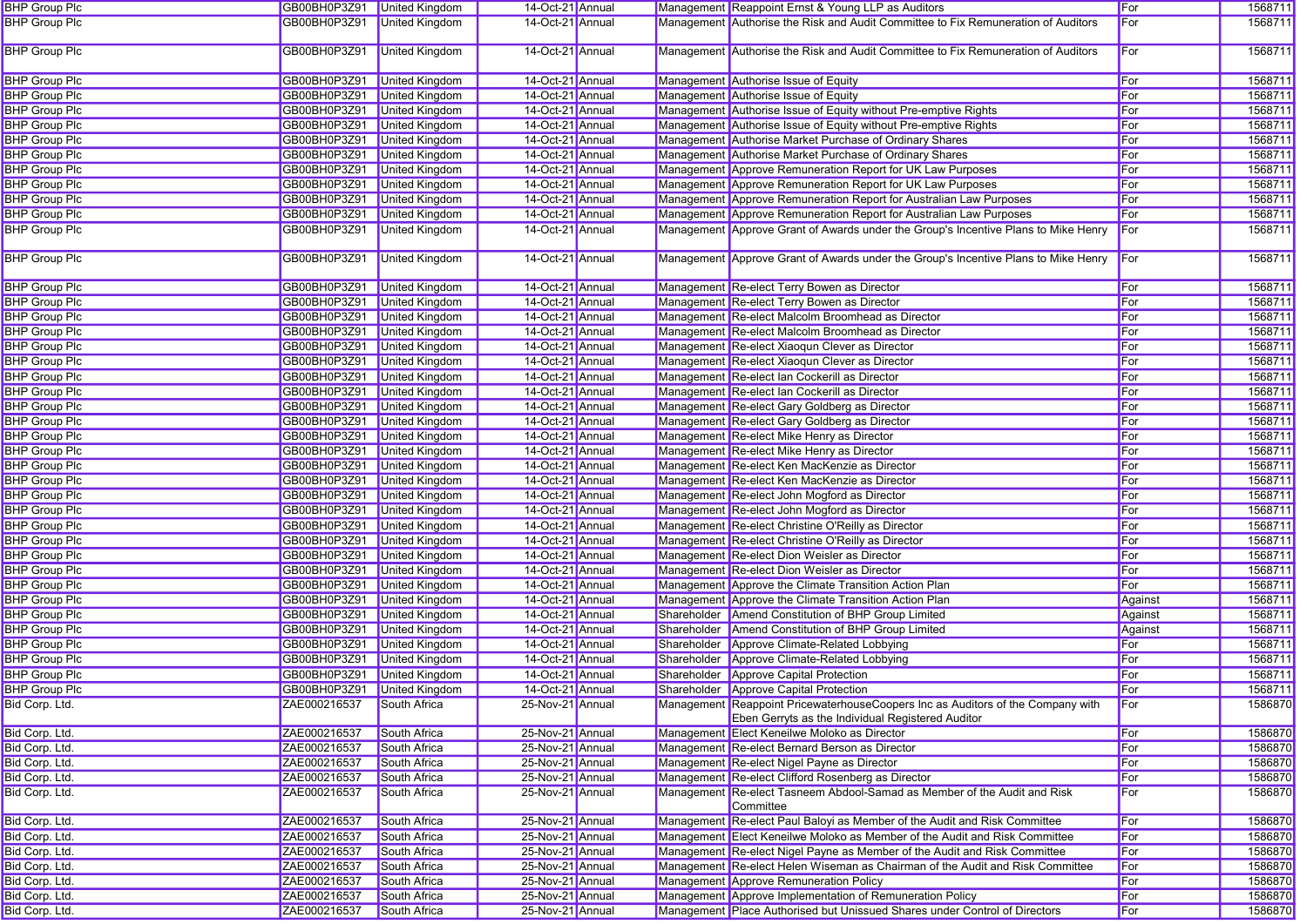| Bid Corp. Ltd.                 | ZAE000216537       | South Africa        | 25-Nov-21 Annual  |  | Management Authorise Board to Issue Shares for Cash                                                      | For            | 1586870 |
|--------------------------------|--------------------|---------------------|-------------------|--|----------------------------------------------------------------------------------------------------------|----------------|---------|
| Bid Corp. Ltd.                 | ZAE000216537       | South Africa        | 25-Nov-21 Annual  |  | Management Approve Pro Rata Reduction of Stated Capital in lieu of Dividend                              | For            | 1586870 |
| Bid Corp. Ltd.                 | ZAE000216537       | South Africa        | 25-Nov-21 Annual  |  | Management Authorise Creation and Issuance of Convertible Debentures or Other<br>Convertible Instruments | For            | 1586870 |
| Bid Corp. Ltd.                 | ZAE000216537       | South Africa        | 25-Nov-21 Annual  |  | Management Authorise Ratification of Approved Resolutions                                                | For            | 1586870 |
| Bid Corp. Ltd.                 | ZAE000216537       | South Africa        | 25-Nov-21 Annual  |  | Management Authorise Repurchase of Issued Share Capital                                                  | For            | 1586870 |
| Bid Corp. Ltd.                 | ZAE000216537       | South Africa        | 25-Nov-21 Annual  |  | Management Approve Fees of the Chairman                                                                  | For            | 1586870 |
| Bid Corp. Ltd.                 | ZAE000216537       | South Africa        | 25-Nov-21 Annual  |  | Management Approve Fees of the Lead Independent Non-executive Director (SA)                              | For            | 1586870 |
| Bid Corp. Ltd.                 | ZAE000216537       | South Africa        | 25-Nov-21 Annual  |  | Management Approve Fees of the Lead Independent Director (International) (AUD)                           | For            | 1586870 |
| Bid Corp. Ltd.                 | ZAE000216537       | South Africa        | 25-Nov-21 Annual  |  | Management Approve Fees of the Non-executive Directors (SA)                                              | For            | 1586870 |
| Bid Corp. Ltd.                 | ZAE000216537       | South Africa        | 25-Nov-21 Annual  |  | Management Approve Fees of the Non-executive Directors (International) (AUD)                             | For            | 1586870 |
| Bid Corp. Ltd.                 | ZAE000216537       | South Africa        | 25-Nov-21 Annual  |  | Management Approve Fees of the Audit and Risk Committee Chairman (International)<br>(AUD)                | For            | 1586870 |
| Bid Corp. Ltd.                 | ZAE000216537       | South Africa        | 25-Nov-21 Annual  |  | Management Approve Fees of the Audit and Risk Committee Chairman (SA)                                    | For            | 1586870 |
| Bid Corp. Ltd.                 | ZAE000216537       | South Africa        | 25-Nov-21 Annual  |  | Management Approve Fees of the Audit and Risk Committee Member (SA)                                      | For            | 1586870 |
| Bid Corp. Ltd.                 | ZAE000216537       | South Africa        | 25-Nov-21 Annual  |  | Management Approve Fees of the Audit and Risk Committee Member (International)<br>(AUD)                  | For            | 1586870 |
| Bid Corp. Ltd.                 | ZAE000216537       | South Africa        | 25-Nov-21 Annual  |  | Management Approve Fees of the Remuneration Committee Chairman (SA)                                      | For            | 1586870 |
| Bid Corp. Ltd.                 | ZAE000216537       | South Africa        | 25-Nov-21 Annual  |  | Management Approve Fees of the Remuneration Committee Chairman (International)<br>(AUD)                  | For            | 1586870 |
| Bid Corp. Ltd.                 | ZAE000216537       | South Africa        | 25-Nov-21 Annual  |  | Management Approve Fees of the Remuneration Committee Member (SA)                                        | For            | 1586870 |
| Bid Corp. Ltd.                 | ZAE000216537       | South Africa        | 25-Nov-21 Annual  |  | Management Approve Fees of the Remuneration Committee Member (International)<br>(AUD)                    | For            | 1586870 |
| Bid Corp. Ltd.                 | ZAE000216537       | South Africa        | 25-Nov-21 Annual  |  | Management Approve Fees of the Nominations Committee Chairman (SA)                                       | For            | 1586870 |
| Bid Corp. Ltd.                 | ZAE000216537       | South Africa        | 25-Nov-21 Annual  |  | Management Approve Fees of the Nominations Committee Chairman (International)<br>(AUD)                   | For            | 1586870 |
| Bid Corp. Ltd.                 | ZAE000216537       | <b>South Africa</b> | 25-Nov-21 Annual  |  | Management Approve Fees of the Nominations Committee Member (SA)                                         | For            | 1586870 |
| Bid Corp. Ltd.                 | ZAE000216537       | South Africa        | 25-Nov-21 Annual  |  | Management Approve Fees of the Nominations Committee Member (International) (AUD) For                    |                | 1586870 |
| Bid Corp. Ltd.                 | ZAE000216537       | South Africa        | 25-Nov-21 Annual  |  | Management Approve Fees of the Acquisitions Committee Chairman (SA)                                      | For            | 1586870 |
| Bid Corp. Ltd.                 | ZAE000216537       | South Africa        | 25-Nov-21 Annual  |  | Management Approve Fees of the Acquisitions Committee Chairman (International)<br>(AUD)                  | For            | 1586870 |
| Bid Corp. Ltd.                 | ZAE000216537       | South Africa        | 25-Nov-21 Annual  |  | Management Approve Fees of the Acquisitions Committee Member (SA)                                        | For            | 1586870 |
| Bid Corp. Ltd.                 | ZAE000216537       | South Africa        | 25-Nov-21 Annual  |  | Management Approve Fees of the Acquisitions Committee Member (International) (AUD)                       | For            | 1586870 |
| Bid Corp. Ltd.                 | ZAE000216537       | South Africa        | 25-Nov-21 Annual  |  | Management Approve Fees of the Social and Ethics Committee Chairman (SA)                                 | For            | 1586870 |
| Bid Corp. Ltd.                 | ZAE000216537       | South Africa        | 25-Nov-21 Annual  |  | Management Approve Fees of the Social and Ethics Committee Chairman (International)<br>(AUD)             | $\mathsf{For}$ | 1586870 |
| Bid Corp. Ltd.                 | ZAE000216537       | South Africa        | 25-Nov-21 Annual  |  | Management Approve Fees of the Social and Ethics Committee Member (SA)                                   | For            | 1586870 |
| Bid Corp. Ltd.                 | ZAE000216537       | South Africa        | 25-Nov-21 Annual  |  | Management Approve Fees of the Social and Ethics Committee Member (International)<br>(AUD)               | For            | 1586870 |
| Bid Corp. Ltd.                 | ZAE000216537       | South Africa        | 25-Nov-21 Annual  |  | Management Approve Fees of the Ad hoc Meetings (SA)                                                      | For            | 1586870 |
| Bid Corp. Ltd.                 | ZAE000216537       | South Africa        | 25-Nov-21 Annual  |  | Management Approve Fees of the Ad hoc Meetings (International) (AUD)                                     | For            | 1586870 |
| Bid Corp. Ltd.                 | ZAE000216537       | South Africa        | 25-Nov-21 Annual  |  | Management Approve Fees of the Travel per Meeting Cycle (SA)                                             | For            | 1586870 |
| Bid Corp. Ltd.                 | ZAE000216537       | South Africa        | 25-Nov-21 Annual  |  | Management Approve Fees of the Travel per Meeting Cycle (International) (AUD)                            | For            | 1586870 |
| Bid Corp. Ltd.                 | ZAE000216537       | South Africa        | 25-Nov-21 Annual  |  | Management Approve Financial Assistance to Related or Inter-related Companies and<br>Corporations        | For            | 1586870 |
| <b>Bio-Techne Corporation</b>  | US09073M1045 USA   |                     | 28-Oct-21 Annual  |  | Management Fix Number of Directors at Nine                                                               | For            | 1578531 |
| <b>Bio-Techne Corporation</b>  | US09073M1045 USA   |                     | 28-Oct-21 Annual  |  | Management Elect Director Robert V. Baumgartner                                                          | Against        | 1578531 |
| <b>Bio-Techne Corporation</b>  | US09073M1045 USA   |                     | 28-Oct-21 Annual  |  | Management Elect Director Julie L. Bushman                                                               | For            | 1578531 |
| <b>Bio-Techne Corporation</b>  | US09073M1045       | <b>USA</b>          | 28-Oct-21 Annual  |  | Management Elect Director John L. Higgins                                                                | <b>For</b>     | 1578531 |
| <b>Bio-Techne Corporation</b>  | US09073M1045       | <b>USA</b>          | 28-Oct-21 Annual  |  | Management Elect Director Joseph D. Keegan                                                               | <b>For</b>     | 1578531 |
| <b>Bio-Techne Corporation</b>  | US09073M1045 USA   |                     | 28-Oct-21 Annual  |  | Management Elect Director Charles R. Kummeth                                                             | For            | 1578531 |
| <b>Bio-Techne Corporation</b>  | US09073M1045 USA   |                     | 28-Oct-21 Annual  |  | Management Elect Director Roeland Nusse                                                                  | ∥For           | 1578531 |
| <b>Bio-Techne Corporation</b>  | US09073M1045       | <b>USA</b>          | 28-Oct-21 Annual  |  | Management Elect Director Alpna Seth                                                                     | For            | 1578531 |
| <b>Bio-Techne Corporation</b>  | US09073M1045       | <b>USA</b>          | 28-Oct-21 Annual  |  | Management Elect Director Randolph Steer                                                                 | Against        | 1578531 |
| <b>Bio-Techne Corporation</b>  | US09073M1045       | <b>USA</b>          | 28-Oct-21 Annual  |  | Management Elect Director Rupert Vessey                                                                  | For            | 1578531 |
| <b>Bio-Techne Corporation</b>  | US09073M1045 USA   |                     | 28-Oct-21 Annual  |  | Management Advisory Vote to Ratify Named Executive Officers' Compensation                                | Against        | 1578531 |
| <b>Bio-Techne Corporation</b>  | US09073M1045 USA   |                     | 28-Oct-21 Annual  |  | Management Ratify KPMG, LLP as Auditors                                                                  | <b>For</b>     | 1578531 |
| BOE Technology Group Co., Ltd. | CNE0000016L5       | China               | 14-Dec-21 Special |  | Shareholder Elect Wang Jing as Director                                                                  | For            | 1593926 |
| BOE Technology Group Co., Ltd. | CNE0000016L5       | China               | 14-Dec-21 Special |  | Shareholder Elect Ye Feng as Director                                                                    | <b>For</b>     | 1593926 |
| BOE Technology Group Co., Ltd. | CNE0000016L5 China |                     | 14-Dec-21 Special |  | Shareholder Elect Sun Fuqing as Supervisor                                                               | <b>For</b>     | 1593926 |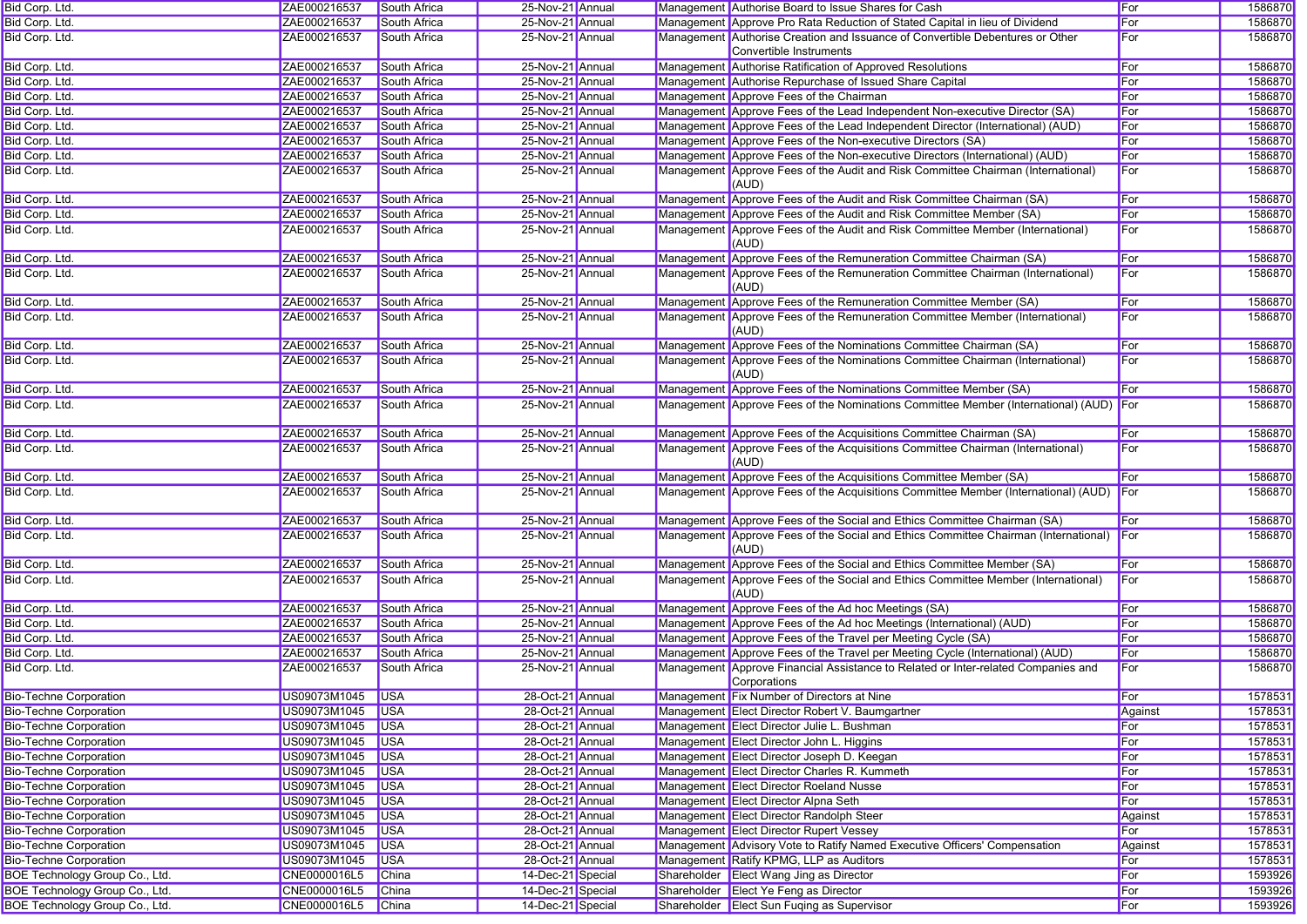| BOE Technology Group Co., Ltd.       | CNE0000016L5 | China          | 14-Dec-21 Special |                                         | Management Approve Amendments to Articles of Association                                                          | For     | 1593926 |
|--------------------------------------|--------------|----------------|-------------------|-----------------------------------------|-------------------------------------------------------------------------------------------------------------------|---------|---------|
| Broadridge Financial Solutions, Inc. | US11133T1034 | <b>USA</b>     | 18-Nov-21 Annual  |                                         | Management Elect Director Leslie A. Brun                                                                          | For     | 1582998 |
| Broadridge Financial Solutions, Inc. | US11133T1034 | <b>USA</b>     | 18-Nov-21 Annual  |                                         | Management Elect Director Pamela L. Carter                                                                        | For     | 1582998 |
| Broadridge Financial Solutions, Inc. | US11133T1034 | <b>USA</b>     | 18-Nov-21 Annual  |                                         | Management Elect Director Richard J. Daly                                                                         | For     | 1582998 |
| Broadridge Financial Solutions, Inc. | US11133T1034 | <b>USA</b>     | 18-Nov-21 Annual  |                                         | Management Elect Director Robert N. Duelks                                                                        | For     | 1582998 |
| Broadridge Financial Solutions, Inc. | US11133T1034 | <b>USA</b>     | 18-Nov-21 Annual  |                                         | Management Elect Director Melvin L. Flowers                                                                       | For     | 1582998 |
| Broadridge Financial Solutions, Inc. | US11133T1034 | <b>USA</b>     | 18-Nov-21 Annual  |                                         | Management Elect Director Timothy C. Gokey                                                                        | For     | 1582998 |
| Broadridge Financial Solutions, Inc. | US11133T1034 | <b>USA</b>     | 18-Nov-21 Annual  |                                         | Management Elect Director Brett A. Keller                                                                         | For     | 1582998 |
| Broadridge Financial Solutions, Inc. | US11133T1034 | <b>USA</b>     | 18-Nov-21 Annual  |                                         | Management Elect Director Maura A. Markus                                                                         | For     | 1582998 |
| Broadridge Financial Solutions, Inc. | US11133T1034 | <b>USA</b>     | 18-Nov-21 Annual  |                                         | Management Elect Director Annette L. Nazareth                                                                     | For     | 1582998 |
| Broadridge Financial Solutions, Inc. | US11133T1034 | <b>USA</b>     | 18-Nov-21 Annual  |                                         | Management Elect Director Thomas J. Perna                                                                         | For     | 1582998 |
| Broadridge Financial Solutions, Inc. | US11133T1034 | <b>USA</b>     | 18-Nov-21 Annual  |                                         | Management Elect Director Amit K. Zavery                                                                          | For     | 1582998 |
| Broadridge Financial Solutions, Inc. | US11133T1034 | <b>USA</b>     | 18-Nov-21 Annual  |                                         | Management Advisory Vote to Ratify Named Executive Officers' Compensation                                         | Against | 1582998 |
| Broadridge Financial Solutions, Inc. | US11133T1034 | <b>USA</b>     | 18-Nov-21 Annual  |                                         | Management Ratify Deloitte & Touche LLP as Auditors                                                               | For     | 1582998 |
| <b>Burning Rock Biotech Limited</b>  | US12233L1070 | Cayman Islands | 28-Dec-21 Annual  |                                         | Management Approve Ernst & Young Hua Ming LLP as Auditors and Authorize Board to<br><b>Fix Their Remuneration</b> | For     | 1593733 |
| <b>Burning Rock Biotech Limited</b>  | US12233L1070 | Cayman Islands | 28-Dec-21 Annual  |                                         | Management Elect Yusheng Han, Gang Lu and Shaokun (Shannon) Chuai as Directors                                    | Against | 1593733 |
| <b>Burning Rock Biotech Limited</b>  | US12233L1070 | Cayman Islands | 28-Dec-21 Annual  |                                         | Management Approve Stock Option Plan                                                                              | Against | 1593733 |
| <b>Burning Rock Biotech Limited</b>  | US12233L1070 | Cayman Islands | 28-Dec-21 Annual  |                                         | Management Authorize Board to Ratify and Execute Approved Resolutions                                             | Against | 1593733 |
| <b>BYD Company Limited</b>           | CNE100000296 | China          |                   | 30-Nov-21 Extraordinary<br>Shareholders | Management Amend Articles of Association                                                                          | For     | 1591710 |
| <b>BYD Company Limited</b>           | CNE100000296 | China          |                   | 30-Nov-21 Extraordinary<br>Shareholders | Management Amend Articles of Association                                                                          | For     | 1590545 |
| <b>BYD Company Limited</b>           | CNE100000296 | China          |                   | 30-Nov-21 Extraordinary<br>Shareholders | Management Approve Rules and Procedures Regarding Meetings of Board of Directors                                  | For     | 1591710 |
| <b>BYD Company Limited</b>           | CNE100000296 | China          |                   | 30-Nov-21 Extraordinary<br>Shareholders | Management Approve Rules and Procedures Regarding Meetings of Board of Directors                                  | For     | 1590545 |
| <b>BYD Company Limited</b>           | CNE100000296 | China          |                   | 30-Nov-21 Extraordinary<br>Shareholders | Management Approve Rules and Procedures Regarding Meetings of Board of<br>Supervisors                             | For     | 1591710 |
| <b>BYD Company Limited</b>           | CNE100000296 | China          |                   | 30-Nov-21 Extraordinary<br>Shareholders | Management Approve Rules and Procedures Regarding Meetings of Board of<br>Supervisors                             | For     | 1590545 |
| <b>BYD Company Limited</b>           | CNE100000296 | China          |                   | 30-Nov-21 Extraordinary<br>Shareholders | Management Approve Compliance Manual in Relation to Independent Directors                                         | For     | 1591710 |
| <b>BYD Company Limited</b>           | CNE100000296 | China          |                   | 30-Nov-21 Extraordinary<br>Shareholders | Management Approve Compliance Manual in Relation to Independent Directors                                         | For     | 1590545 |
| <b>BYD Company Limited</b>           | CNE100000296 | <b>China</b>   |                   | 30-Nov-21 Extraordinary<br>Shareholders | Management Approve Management System for the Funds Raised                                                         | For     | 1591710 |
| <b>BYD Company Limited</b>           | CNE100000296 | China          |                   | 30-Nov-21 Extraordinary<br>Shareholders | Management Approve Management System for the Funds Raised                                                         | For     | 1590545 |
| <b>BYD Company Limited</b>           | CNE100000296 | China          |                   | 30-Nov-21 Extraordinary<br>Shareholders | Management Approve Compliance Manual in Relation to Connected Transactions                                        | For     | 1591710 |
| <b>BYD Company Limited</b>           | CNE100000296 | China          |                   | 30-Nov-21 Extraordinary<br>Shareholders | Management Approve Compliance Manual in Relation to Connected Transactions                                        | For     | 1590545 |
| <b>BYD Company Limited</b>           | CNE100000296 | China          |                   | 30-Nov-21 Extraordinary<br>Shareholders | Management Approve Rules for the Selection and Appointment of Accountants' Firm                                   | For     | 1591710 |
| <b>BYD Company Limited</b>           | CNE100000296 | China          |                   | 30-Nov-21 Extraordinary<br>Shareholders | Management Approve Rules for the Selection and Appointment of Accountants' Firm                                   | For     | 1590545 |
| <b>BYD Company Limited</b>           | CNE100000296 | <b>China</b>   |                   | Shareholders                            | 30-Nov-21 Extraordinary Management Approve Policy on External Guarantee                                           | For     | 1591710 |
| <b>BYD Company Limited</b>           | CNE100000296 | China          |                   | 30-Nov-21 Extraordinary<br>Shareholders | Management Approve Policy on External Guarantee                                                                   | For     | 1590545 |
| Caitong Securities Co., Ltd.         | CNE100002V44 | China          | 24-Dec-21 Special |                                         | Management Amend Articles of Association                                                                          | Against | 1596423 |
| <b>Campbell Soup Company</b>         | US1344291091 | <b>USA</b>     | 01-Dec-21 Annual  |                                         | Management Elect Director Fabiola R. Arredondo                                                                    | For     | 1585327 |
| <b>Campbell Soup Company</b>         | US1344291091 | <b>USA</b>     | 01-Dec-21 Annual  |                                         | Management Elect Director Howard M. Averill                                                                       | For     | 1585327 |
| <b>Campbell Soup Company</b>         | US1344291091 | <b>USA</b>     | 01-Dec-21 Annual  |                                         | Management Elect Director John P. (JP) Bilbrey                                                                    | For     | 1585327 |
| <b>Campbell Soup Company</b>         | US1344291091 | <b>USA</b>     | 01-Dec-21 Annual  |                                         | Management Elect Director Mark A. Clouse                                                                          | For     | 1585327 |
| <b>Campbell Soup Company</b>         | US1344291091 | <b>USA</b>     | 01-Dec-21 Annual  |                                         | Management Elect Director Bennett Dorrance                                                                        | For     | 1585327 |
| <b>Campbell Soup Company</b>         | US1344291091 | <b>USA</b>     | 01-Dec-21 Annual  |                                         | Management Elect Director Maria Teresa (Tessa) Hilado                                                             | For     | 1585327 |
| Campbell Soup Company                | US1344291091 | <b>USA</b>     | 01-Dec-21 Annual  |                                         | Management Elect Director Grant H. Hill                                                                           | For     | 1585327 |
| <b>Campbell Soup Company</b>         | US1344291091 | <b>USA</b>     | 01-Dec-21 Annual  |                                         | Management Elect Director Sarah Hofstetter                                                                        | For     | 1585327 |
| <b>Campbell Soup Company</b>         | US1344291091 | <b>USA</b>     | 01-Dec-21 Annual  |                                         | Management Elect Director Marc B. Lautenbach                                                                      | Against | 1585327 |
| <b>Campbell Soup Company</b>         | US1344291091 | <b>USA</b>     | 01-Dec-21 Annual  |                                         | Management Elect Director Mary Alice Dorrance Malone                                                              | For     | 1585327 |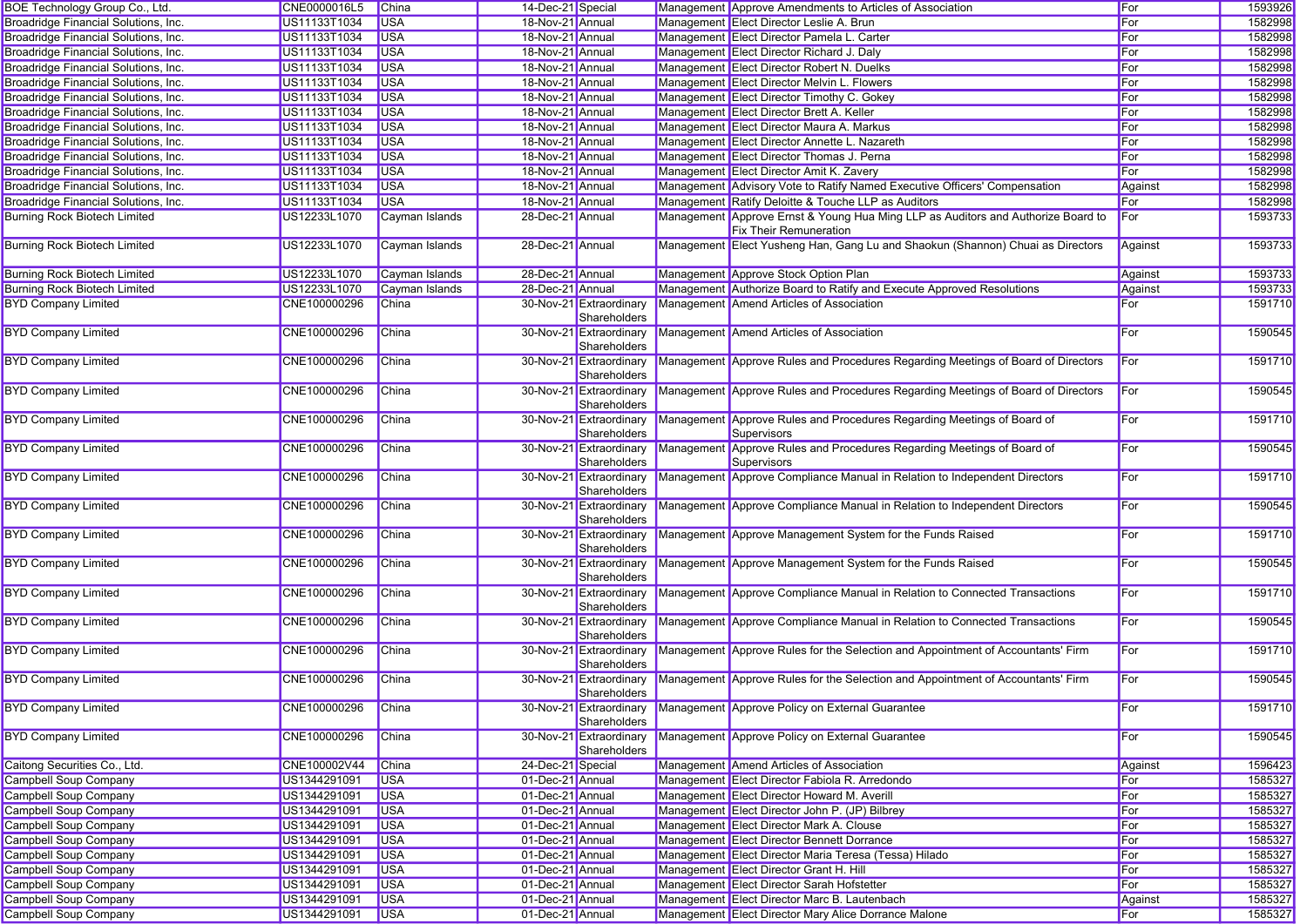| Campbell Soup Company               | US1344291091 | <b>USA</b>   | 01-Dec-21 Annual  |                                         | Management Elect Director Keith R. McLoughlin                                                                                   | For      | 1585327 |
|-------------------------------------|--------------|--------------|-------------------|-----------------------------------------|---------------------------------------------------------------------------------------------------------------------------------|----------|---------|
| <b>Campbell Soup Company</b>        | US1344291091 | <b>USA</b>   | 01-Dec-21 Annual  |                                         | Management Elect Director Kurt T. Schmidt                                                                                       | For      | 1585327 |
| Campbell Soup Company               | US1344291091 | <b>USA</b>   | 01-Dec-21 Annual  |                                         | Management Elect Director Archbold D. van Beuren                                                                                | Against  | 1585327 |
| <b>Campbell Soup Company</b>        | US1344291091 | <b>USA</b>   | 01-Dec-21 Annual  |                                         | Management Ratify PricewaterhouseCoopers LLP as Auditors                                                                        | For      | 1585327 |
| <b>Campbell Soup Company</b>        | US1344291091 | <b>USA</b>   | 01-Dec-21 Annual  |                                         | Management Advisory Vote to Ratify Named Executive Officers' Compensation                                                       | Against  | 1585327 |
| <b>Campbell Soup Company</b>        | US1344291091 | <b>USA</b>   | 01-Dec-21 Annual  |                                         | Shareholder Adopt Simple Majority Vote                                                                                          | For      | 1585327 |
| <b>Campbell Soup Company</b>        | US1344291091 | <b>USA</b>   | 01-Dec-21 Annual  |                                         | Shareholder   Allow Shareholder Meetings to be Held in Virtual Format                                                           | For      | 1585327 |
| Canadian Pacific Railway Limited    | CA13645T1003 | Canada       | 08-Dec-21 Special |                                         | Management Approve Issuance of Shares in Connection with the Acquisition of Kansas<br>City Southern                             | For      | 1585839 |
| Canadian Pacific Railway Limited    | CA13645T1003 | Canada       | 08-Dec-21 Special |                                         | Management Change Company Name to Canadian Pacific Kansas City Limited                                                          | For      | 1585839 |
| CanSino Biologics Inc.              | CNE100003F01 | China        |                   | 11-Oct-21 Extraordinary<br>Shareholders | Management Elect Jing Wang as Director                                                                                          | For      | 1578543 |
| CanSino Biologics Inc.              | CNE100003F01 | China        |                   | 11-Oct-21 Extraordinary<br>Shareholders | Management Elect Jing Wang as Director                                                                                          | For      | 1577785 |
| CanSino Biologics Inc.              | CNE100003F01 | <b>China</b> |                   | 11-Oct-21 Extraordinary<br>Shareholders | Management Approve Use of Part of the Over-Raised Proceeds to Permanently<br>Supplement Working Capital                         | For      | 1578543 |
| CanSino Biologics Inc.              | CNE100003F01 | <b>China</b> |                   | Shareholders                            | 11-Oct-21 Extraordinary Management Approve Use of Part of the Over-Raised Proceeds to Permanently<br>Supplement Working Capital | For      | 1577785 |
| Cardinal Health, Inc.               | US14149Y1082 | <b>USA</b>   | 05-Nov-21 Annual  |                                         | Management Elect Director Carrie S. Cox                                                                                         | Against  | 1580270 |
| Cardinal Health, Inc.               | US14149Y1082 | <b>USA</b>   | 05-Nov-21 Annual  |                                         | Management Elect Director Bruce L. Downey                                                                                       | For      | 1580270 |
| Cardinal Health, Inc.               | US14149Y1082 | <b>USA</b>   | 05-Nov-21 Annual  |                                         | Management Elect Director Sheri H. Edison                                                                                       | For      | 1580270 |
| Cardinal Health, Inc.               | US14149Y1082 | <b>USA</b>   | 05-Nov-21 Annual  |                                         | Management Elect Director David C. Evans                                                                                        | For      | 1580270 |
| Cardinal Health, Inc.               | US14149Y1082 | <b>USA</b>   | 05-Nov-21 Annual  |                                         | Management Elect Director Patricia A. Hemingway Hall                                                                            | For      | 1580270 |
| Cardinal Health, Inc.               | US14149Y1082 | <b>USA</b>   | 05-Nov-21 Annual  |                                         | Management Elect Director Akhil Johri                                                                                           | For      | 1580270 |
| Cardinal Health, Inc.               | US14149Y1082 | <b>USA</b>   | 05-Nov-21 Annual  |                                         | Management Elect Director Michael C. Kaufmann                                                                                   | For      | 1580270 |
| Cardinal Health, Inc.               | US14149Y1082 | <b>USA</b>   | 05-Nov-21 Annual  |                                         | Management Elect Director Gregory B. Kenny                                                                                      | For      | 1580270 |
| Cardinal Health, Inc.               | US14149Y1082 | <b>USA</b>   | 05-Nov-21 Annual  |                                         | Management Elect Director Nancy Killefer                                                                                        | For      | 1580270 |
| Cardinal Health, Inc.               | US14149Y1082 | <b>USA</b>   | 05-Nov-21 Annual  |                                         | Management Elect Director Dean A. Scarborough                                                                                   | For      | 1580270 |
| Cardinal Health, Inc.               | US14149Y1082 | <b>USA</b>   | 05-Nov-21 Annual  |                                         | Management Elect Director John H. Weiland                                                                                       | For      | 1580270 |
| Cardinal Health, Inc.               | US14149Y1082 | <b>USA</b>   | 05-Nov-21 Annual  |                                         | Management Ratify Ernst & Young LLP as Auditors                                                                                 | For      | 1580270 |
| Cardinal Health, Inc.               | US14149Y1082 | <b>USA</b>   | 05-Nov-21 Annual  |                                         | Management Advisory Vote to Ratify Named Executive Officers' Compensation                                                       | Against  | 1580270 |
| Cardinal Health, Inc.               | US14149Y1082 | <b>USA</b>   | 05-Nov-21 Annual  |                                         | Management Approve Omnibus Stock Plan                                                                                           | For      | 1580270 |
| Cardinal Health, Inc.               | US14149Y1082 | <b>USA</b>   | 05-Nov-21 Annual  |                                         | Management Reduce Ownership Threshold for Shareholders to Call Special Meeting                                                  | For      | 1580270 |
| Cardinal Health, Inc.               | US14149Y1082 | <b>USA</b>   | 05-Nov-21 Annual  |                                         | Shareholder Require Independent Board Chair                                                                                     | Against  | 1580270 |
| Catalent, Inc.                      | US1488061029 | <b>USA</b>   | 28-Oct-21 Annual  |                                         | Management Elect Director Madhavan "Madhu" Balachandran                                                                         | For      | 1579064 |
| Catalent, Inc.                      | US1488061029 | <b>USA</b>   | 28-Oct-21 Annual  |                                         | Management Elect Director Michael J. Barber                                                                                     | For      | 1579064 |
| Catalent, Inc.                      | US1488061029 | <b>USA</b>   | 28-Oct-21 Annual  |                                         | Management Elect Director J. Martin Carroll                                                                                     | Against  | 1579064 |
| Catalent, Inc.                      | US1488061029 | <b>USA</b>   | 28-Oct-21 Annual  |                                         | Management Elect Director John Chiminski                                                                                        | For      | 1579064 |
| Catalent, Inc.                      | US1488061029 | <b>USA</b>   | 28-Oct-21 Annual  |                                         | Management Elect Director Rolf Classon                                                                                          | For      | 1579064 |
| Catalent, Inc.                      | US1488061029 | <b>USA</b>   | 28-Oct-21 Annual  |                                         | Management Elect Director Rosemary A. Crane                                                                                     | For      | 1579064 |
| Catalent, Inc.                      | US1488061029 | <b>USA</b>   | 28-Oct-21 Annual  |                                         | Management Elect Director John J. Greisch                                                                                       | For      | 1579064 |
| Catalent, Inc.                      | US1488061029 | <b>USA</b>   | 28-Oct-21 Annual  |                                         | Management Elect Director Christa Kreuzburg                                                                                     | For      | 1579064 |
| Catalent, Inc.                      | US1488061029 | <b>USA</b>   | 28-Oct-21 Annual  |                                         | Management Elect Director Gregory T. Lucier                                                                                     | For      | 1579064 |
| Catalent, Inc.                      | US1488061029 | <b>USA</b>   | 28-Oct-21 Annual  |                                         | Management Elect Director Donald E. Morel, Jr.                                                                                  | For      | 1579064 |
| Catalent, Inc.                      | US1488061029 | <b>USA</b>   | 28-Oct-21 Annual  |                                         | Management Elect Director Jack Stahl                                                                                            | For      | 1579064 |
| Catalent, Inc.                      | US1488061029 | <b>USA</b>   | 28-Oct-21 Annual  |                                         | Management Ratify Ernst & Young LLP as Auditors                                                                                 | For      | 1579064 |
| Catalent, Inc.                      | US1488061029 | <b>USA</b>   | 28-Oct-21 Annual  |                                         | Management Advisory Vote to Ratify Named Executive Officers' Compensation                                                       | For      | 1579064 |
| Catalent, Inc.                      | US1488061029 | <b>USA</b>   | 28-Oct-21 Annual  |                                         | Management Advisory Vote on Say on Pay Frequency                                                                                | One Year | 1579064 |
| Catalent, Inc.                      | US1488061029 | <b>USA</b>   | 28-Oct-21 Annual  |                                         | Management Provide Right to Call Special Meeting                                                                                | For      | 1579064 |
| Catalent, Inc.                      | US1488061029 | <b>USA</b>   | 28-Oct-21 Annual  |                                         | Management Amend Certificate of Incorporation to Add Federal Forum Selection<br>Provision                                       | For      | 1579064 |
| Catalent, Inc.                      | US1488061029 | <b>USA</b>   | 28-Oct-21 Annual  |                                         | Management Amend Articles                                                                                                       | For      | 1579064 |
| Cencosud SA                         | CL0000000100 | <b>Chile</b> |                   | 08-Oct-21 Extraordinary<br>Shareholders | Management Approve Special Dividends of CLP 150 per Share                                                                       | Against  | 1580778 |
| Cencosud SA                         | CL0000000100 | Chile        |                   | 08-Oct-21 Extraordinary<br>Shareholders | Management Approve Special Dividends to be Paid on Oct. 18, 2021                                                                | Against  | 1580778 |
| Cencosud SA                         | CL0000000100 | Chile        |                   | 08-Oct-21 Extraordinary<br>Shareholders | Management Receive Report Regarding Related-Party Transaction                                                                   | For      | 1580778 |
| Cencosud SA                         | CL0000000100 | Chile        |                   | 08-Oct-21 Extraordinary<br>Shareholders | Management Authorize Board to Ratify and Execute Approved Resolutions                                                           | For      | 1580778 |
| <b>Cencosud Shopping Centers SA</b> | CL0002539816 | <b>Chile</b> |                   | 13-Oct-21 Extraordinary<br>Shareholders | Management Approve Special Dividends of CLP 30 per Share                                                                        | Against  | 1582214 |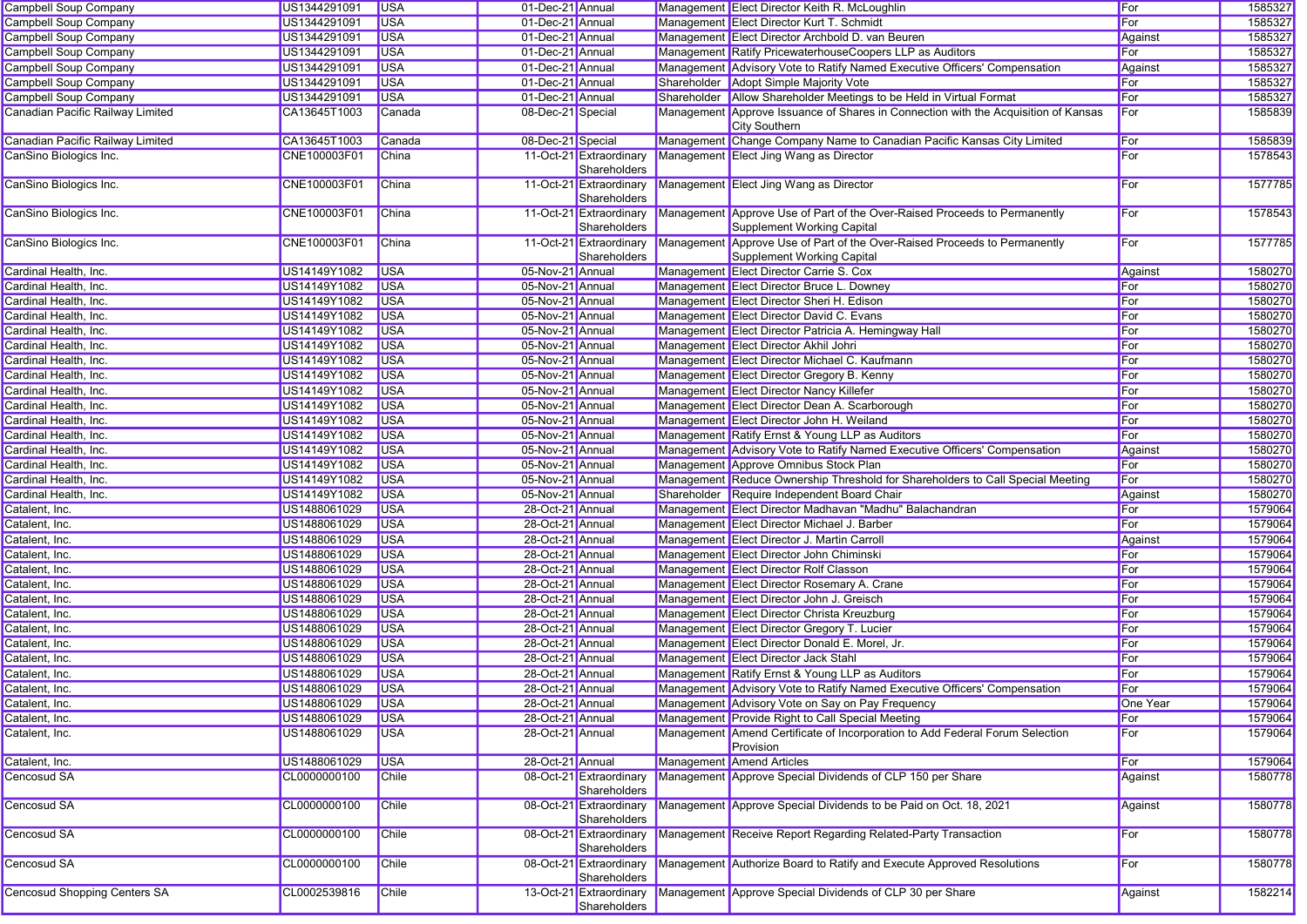| <b>Cencosud Shopping Centers SA</b>                            | CL0002539816        | <b>Chile</b>   |                   | 13-Oct-21 Extraordinary<br>Shareholders |           | Management Approve Special Dividends to be Paid on Oct. 21, 2021                                                                                                                                                  | Against | 1582214 |
|----------------------------------------------------------------|---------------------|----------------|-------------------|-----------------------------------------|-----------|-------------------------------------------------------------------------------------------------------------------------------------------------------------------------------------------------------------------|---------|---------|
| <b>Cencosud Shopping Centers SA</b>                            | CL0002539816        | <b>Chile</b>   |                   | 13-Oct-21 Extraordinary<br>Shareholders |           | Management Receive Report Regarding Related-Party Transaction                                                                                                                                                     | For     | 1582214 |
| <b>Cencosud Shopping Centers SA</b>                            | CL0002539816        | Chile          |                   | 13-Oct-21 Extraordinary<br>Shareholders |           | Management Authorize Board to Ratify and Execute Approved Resolutions                                                                                                                                             | For     | 1582214 |
| CGN Power Co., Ltd.                                            | CNE100001T80        | <b>China</b>   |                   | 27-Oct-21 Extraordinary<br>Shareholders |           | Shareholder Elect Wang Hongjun as Director                                                                                                                                                                        | For     | 1577419 |
| CGN Power Co., Ltd.                                            | CNE100001T80        | China          |                   | 27-Oct-21 Extraordinary<br>Shareholders |           | Management Approve Remuneration of Wang Hongjun                                                                                                                                                                   | For     | 1577419 |
| Changchun High & New Technology Industries<br>(Group), Inc.    | CNE0000007J8        | China          | 13-Oct-21 Special |                                         |           | Management Approve Termination of Licensing Cooperation Related Party Transaction                                                                                                                                 | For     | 1580877 |
| Changchun High & New Technology Industries<br>(Group), Inc.    | <b>CNE0000007J8</b> | China          | 13-Oct-21 Special |                                         |           | Management Approve Change of Registered Address and Amendment of Articles of<br>Association                                                                                                                       | For     | 1580877 |
| Changchun High & New Technology Industries<br>(Group), Inc.    | CNE0000007J8        | <b>China</b>   | 09-Dec-21 Special |                                         | Managemen | Approve to Formulate Remuneration Management Measures for Directors<br>and Senior Management Members                                                                                                              | For     | 1593478 |
| Changchun High & New Technology Industries<br>(Group), Inc.    | CNE0000007J8        | <b>China</b>   | 09-Dec-21 Special |                                         |           | Management Approve to Formulate Measures for the Administration of Stock Incentive<br>Funds for Directors and Senior Management Members                                                                           | For     | 1593478 |
| Changchun High & New Technology Industries<br>(Group), Inc.    | CNE0000007J8        | China          | 09-Dec-21 Special |                                         |           | Management Elect Xie Bing as Supervisor                                                                                                                                                                           | For     | 1593478 |
| Chengdu Westone Information Industry, Inc.                     | <b>CNE100000CM6</b> | China          | 09-Dec-21 Special |                                         |           | Management Approve to Appoint Auditor                                                                                                                                                                             | For     | 1593463 |
| Chengdu Westone Information Industry, Inc.                     | <b>CNE100000CM6</b> | China          | 09-Dec-21 Special |                                         |           | Management Elect Meng Ling as Non-independent Director                                                                                                                                                            | For     | 1593463 |
| China Aoyuan Group Limited                                     | KYG2119Z1090        | Cayman Islands |                   | 26-Nov-21 Extraordinary<br>Shareholders |           | Management Approve Subscription Agreement, Issuance of Subscription Shares under<br>the Specific Mandate and Related Transactions                                                                                 | For     | 1589851 |
| China Cinda Asset Management Co., Ltd.                         | CNE100001QS1        | China          |                   | 02-Dec-21 Extraordinary<br>Shareholders |           | Management Approve Remuneration Settlement Scheme for the Directors for 2020                                                                                                                                      | For     | 1591682 |
| China Cinda Asset Management Co., Ltd.                         | CNE100001QS1        | <b>China</b>   |                   | 02-Dec-21 Extraordinary<br>Shareholders |           | Management Approve Remuneration Settlement Scheme for the Supervisors for 2020                                                                                                                                    | For     | 1591682 |
| China Cinda Asset Management Co., Ltd.                         | CNE100001QS1        | China          |                   | 02-Dec-21 Extraordinary<br>Shareholders |           | Management Approve Participation in the Capital Increase of China Huarong and<br><b>Relevant Authorization</b>                                                                                                    | For     | 1591682 |
| China Communications Services Corporation Limited CNE1000002G3 |                     | China          |                   | 22-Dec-21 Extraordinary<br>Shareholders | Managemen | Approve Supplemental Agreement to the Engineering Framework<br>Agreement, Non-Exempt Continuing Connected Transactions, Proposed<br>New Annual Caps and Related Transactions                                      | For     | 1594956 |
| China Communications Services Corporation Limited CNE1000002G3 |                     | China          |                   | 22-Dec-21 Extraordinary<br>Shareholders |           | Management Approve Supplemental Agreement to the Ancillary Telecommunications<br>Services Framework Agreement, Non-Exempt Continuing Connected<br>Transactions, Proposed New Annual Caps and Related Transactions | For     | 1594956 |
| China Communications Services Corporation Limited CNE1000002G3 |                     | China          |                   | 22-Dec-21 Extraordinary<br>Shareholders | Managemen | Approve Supplemental Agreement to the Operation Support Services<br>Framework Agreement, Non-Exempt Continuing Connected Transactions,<br>Proposed New Annual Caps and Related Transactions                       | For     | 1594956 |
| China Communications Services Corporation Limited CNE1000002G3 |                     | <b>China</b>   |                   | 22-Dec-21 Extraordinary<br>Shareholders |           | Management Approve Supplemental Agreement to the IT Application Services<br>Framework Agreement, Non-Exempt Continuing Connected Transactions,<br>Proposed New Annual Caps and Related Transactions               | For     | 1594956 |
| China Communications Services Corporation Limited CNE1000002G3 |                     | China          |                   | 22-Dec-21 Extraordinary<br>Shareholders | Managemen | Approve Supplemental Agreement to the Supplies Procurement Services<br>Framework Agreement, Non-Exempt Continuing Connected Transactions,<br>Proposed New Annual Caps and Related Transactions                    | For     | 1594956 |
| China Communications Services Corporation Limited CNE1000002G3 |                     | China          |                   | 22-Dec-21 Extraordinary<br>Shareholders | Managemen | Approve Deposit Services under the 2021 Financial Services Framework<br>Agreement, Proposed New Annual Caps and Related Transactions                                                                              | Against | 1594956 |
| China Communications Services Corporation Limited CNE1000002G3 |                     | China          |                   | 22-Dec-21 Extraordinary<br>Shareholders |           | Management Approve Adoption of Share Appreciation Rights Incentive Scheme, Its<br>Administrative Measures, Initial Grant and Related Transactions                                                                 | Against | 1594956 |
| <b>China Construction Bank Corporation</b>                     | CNE1000002H1        | <b>China</b>   |                   | Shareholders                            |           | 20-Dec-21 Extraordinary Management Elect Lin Hong as Supervisor                                                                                                                                                   | For     | 1589464 |
| <b>China Construction Bank Corporation</b>                     | CNE1000002H1        | <b>China</b>   |                   | 20-Dec-21 Extraordinary<br>Shareholders |           | Management Elect Lin Hong as Supervisor                                                                                                                                                                           | For     | 1589489 |
| <b>China Construction Bank Corporation</b>                     | CNE1000002H1        | China          |                   | 20-Dec-21 Extraordinary<br>Shareholders |           | Management Approve Remuneration Distribution and Settlement Plan for Directors for the For<br><b>Year 2020</b>                                                                                                    |         | 1589464 |
| <b>China Construction Bank Corporation</b>                     | CNE1000002H1        | <b>China</b>   |                   | 20-Dec-21 Extraordinary<br>Shareholders |           | Management Approve Remuneration Distribution and Settlement Plan for Directors for the For<br><b>Year 2020</b>                                                                                                    |         | 1589489 |
| China Construction Bank Corporation                            | CNE1000002H1        | China          |                   | 20-Dec-21 Extraordinary<br>Shareholders |           | Management Approve Remuneration Distribution and Settlement Plan for Supervisors for For<br>the Year 2020                                                                                                         |         | 1589464 |
| China Construction Bank Corporation                            | CNE1000002H1        | China          |                   | 20-Dec-21 Extraordinary<br>Shareholders |           | Management Approve Remuneration Distribution and Settlement Plan for Supervisors for For<br>the Year 2020                                                                                                         |         | 1589489 |
| China Construction Bank Corporation                            | CNE1000002H1        | <b>China</b>   |                   | 20-Dec-21 Extraordinary<br>Shareholders |           | Management Approve New Provisional Limit on Charitable Donations in 2021                                                                                                                                          | For     | 1589464 |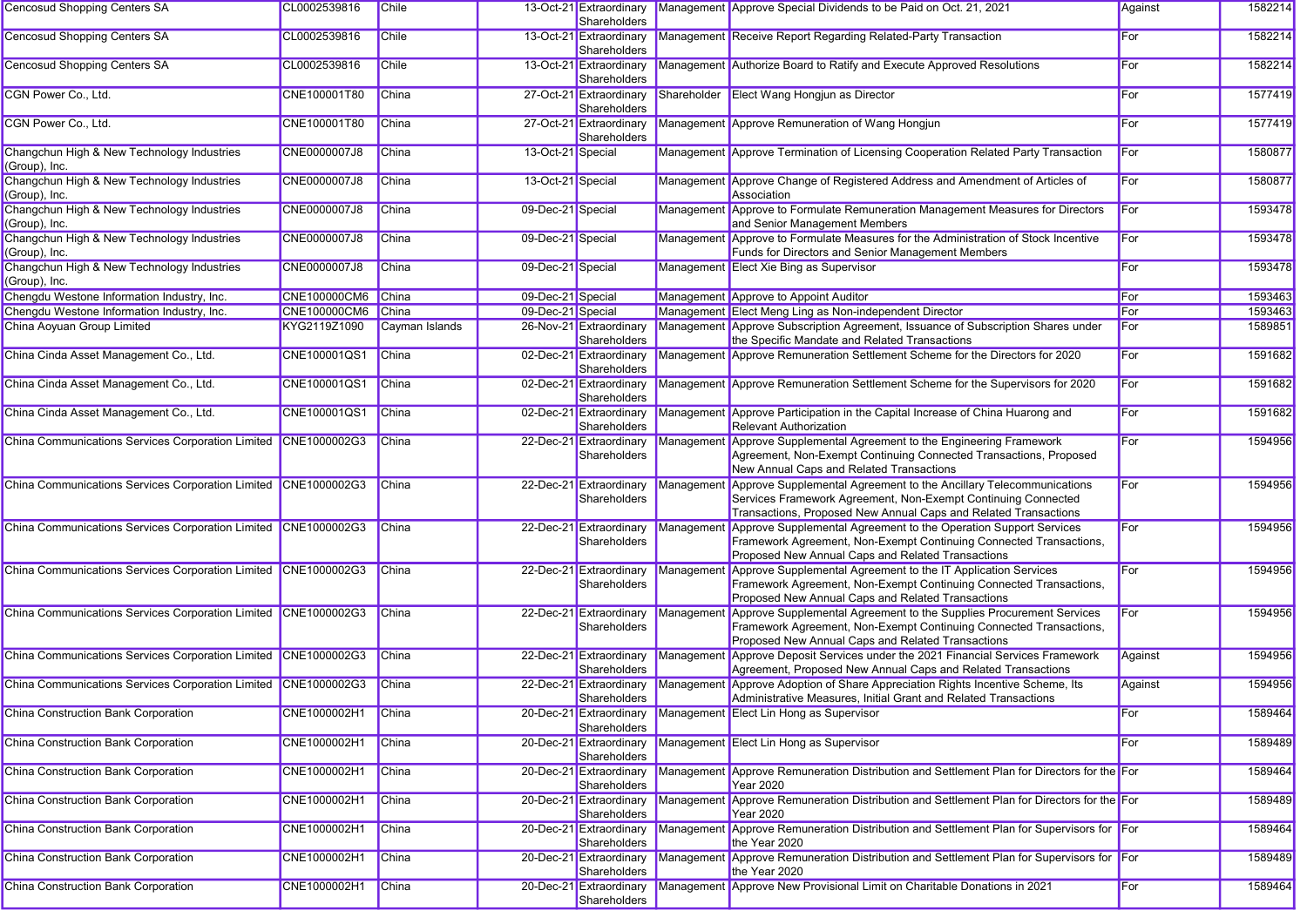| China Construction Bank Corporation       | CNE1000002H1       | China        |                   | 20-Dec-21 Extraordinary<br>Shareholders | Management Approve New Provisional Limit on Charitable Donations in 2021                                                         | For | 1589489 |
|-------------------------------------------|--------------------|--------------|-------------------|-----------------------------------------|----------------------------------------------------------------------------------------------------------------------------------|-----|---------|
| China Construction Bank Corporation       | CNE1000002H1       | China        |                   | 20-Dec-21 Extraordinary<br>Shareholders | Management Approve Issuance of Write-Down Undated Capital Bonds                                                                  | For | 1589464 |
| China Construction Bank Corporation       | CNE1000002H1       | China        |                   | 20-Dec-21 Extraordinary<br>Shareholders | Management Approve Issuance of Write-Down Undated Capital Bonds                                                                  | For | 1589489 |
| China Construction Bank Corporation       | CNE1000002H1       | <b>China</b> |                   | 20-Dec-21 Extraordinary<br>Shareholders | Management Approve Issuance of Qualified Write-Down Tier-2 Capital Instruments                                                   | For | 1589464 |
| China Construction Bank Corporation       | CNE1000002H1       | China        |                   | 20-Dec-21 Extraordinary<br>Shareholders | Management Approve Issuance of Qualified Write-Down Tier-2 Capital Instruments                                                   | For | 1589489 |
| China CSSC Holdings Ltd.                  | CNE000000W05 China |              | 18-Nov-21 Special |                                         | Management Approve to Appoint Financial Auditor                                                                                  | For | 1588381 |
| China CSSC Holdings Ltd.                  | CNE000000W05       | China        | 18-Nov-21 Special |                                         | Shareholder Elect Shen Liang as Supervisor                                                                                       | For | 1588381 |
| China Development Financial Holding Corp. | TW0002883006       | Taiwan       | 01-Oct-21 Special |                                         | Management Approve Amendments to Articles of Association                                                                         | For | 1569344 |
| China Development Financial Holding Corp. | TW0002883006       | Taiwan       | 01-Oct-21 Special |                                         | Management Approve Acquisition Through Share Swap Agreement                                                                      | For | 1569344 |
| China Everbright Bank Company Limited     | CNE100001QW3 China |              |                   | 28-Dec-21 Extraordinary<br>Shareholders | Management Approve Donations for Supporting Designated Assistance                                                                | For | 1591782 |
| China Everbright Bank Company Limited     | CNE100001QW3 China |              |                   | 28-Dec-21 Extraordinary<br>Shareholders | Management Approve Donations for Supporting Designated Assistance                                                                | For | 1591997 |
| China Everbright Bank Company Limited     | CNE100001QW3 China |              |                   | 28-Dec-21 Extraordinary<br>Shareholders | Management Approve Determination of the Remuneration of the Former Chairman of the For<br>Board of Supervisors for the Year 2020 |     | 1591782 |
| China Everbright Bank Company Limited     | CNE100001QW3 China |              |                   | 28-Dec-21 Extraordinary<br>Shareholders | Management Approve Determination of the Remuneration of the Former Chairman of the For<br>Board of Supervisors for the Year 2020 |     | 1591997 |
| China Everbright Bank Company Limited     | CNE100001QW3 China |              |                   | Shareholders                            | 28-Dec-21 Extraordinary   Management   Elect Li Yinzhong as Supervisor                                                           | For | 1591782 |
| China Everbright Bank Company Limited     | CNE100001QW3 China |              |                   | 28-Dec-21 Extraordinary<br>Shareholders | Management Elect Li Yinzhong as Supervisor                                                                                       | For | 1591997 |
| China Galaxy Securities Co., Ltd.         | CNE100001NT6       | China        |                   | 19-Oct-21 Extraordinary<br>Shareholders | Management Approve Satisfaction of the Conditions of the Public Issuance of A Shares<br>Convertible Bonds                        | For | 1581556 |
| China Galaxy Securities Co., Ltd.         | CNE100001NT6       | China        |                   | 19-Oct-21 Extraordinary<br>Shareholders | Management Approve Satisfaction of the Conditions of the Public Issuance of A Shares<br>Convertible Bonds                        | For | 1581412 |
| China Galaxy Securities Co., Ltd.         | CNE100001NT6       | China        |                   | 19-Oct-21 Extraordinary<br>Shareholders | Management Approve Type of Securities to be Issued                                                                               | For | 1581556 |
| China Galaxy Securities Co., Ltd.         | CNE100001NT6       | China        |                   | 19-Oct-21 Extraordinary<br>Shareholders | Management Approve Type of Securities to be Issued                                                                               | For | 1581412 |
| China Galaxy Securities Co., Ltd.         | CNE100001NT6       | China        |                   | 19-Oct-21 Extraordinary<br>Shareholders | Management Approve Size of Issuance                                                                                              | For | 1581556 |
| China Galaxy Securities Co., Ltd.         | CNE100001NT6       | China        |                   | 19-Oct-21 Extraordinary<br>Shareholders | Management Approve Size of Issuance                                                                                              | For | 1581412 |
| China Galaxy Securities Co., Ltd.         | CNE100001NT6       | China        |                   | 19-Oct-21 Extraordinary<br>Shareholders | Management Approve Par Value and Issue Price                                                                                     | For | 1581556 |
| China Galaxy Securities Co., Ltd.         | CNE100001NT6       | China        |                   | 19-Oct-21 Extraordinary<br>Shareholders | Management Approve Par Value and Issue Price                                                                                     | For | 1581412 |
| China Galaxy Securities Co., Ltd.         | CNE100001NT6       | China        |                   | 19-Oct-21 Extraordinary<br>Shareholders | Management Approve Term                                                                                                          | For | 1581556 |
| China Galaxy Securities Co., Ltd.         | CNE100001NT6       | China        |                   | 19-Oct-21 Extraordinary<br>Shareholders | Management Approve Term                                                                                                          | For | 1581412 |
| China Galaxy Securities Co., Ltd.         | CNE100001NT6       | China        |                   | 19-Oct-21 Extraordinary<br>Shareholders | Management Approve Interest Rate                                                                                                 | For | 1581556 |
| China Galaxy Securities Co., Ltd.         | CNE100001NT6 China |              |                   | 19-Oct-21 Extraordinary<br>Shareholders | Management Approve Interest Rate                                                                                                 | For | 1581412 |
| China Galaxy Securities Co., Ltd.         | CNE100001NT6       | China        |                   | 19-Oct-21 Extraordinary<br>Shareholders | Management Approve Timing and Method of Principal and Interest Payments                                                          | For | 1581556 |
| China Galaxy Securities Co., Ltd.         | CNE100001NT6       | China        |                   | 19-Oct-21 Extraordinary<br>Shareholders | Management Approve Timing and Method of Principal and Interest Payments                                                          | For | 1581412 |
| China Galaxy Securities Co., Ltd.         | CNE100001NT6       | <b>China</b> |                   | 19-Oct-21 Extraordinary<br>Shareholders | Management Approve Conversion Period                                                                                             | For | 1581556 |
| China Galaxy Securities Co., Ltd.         | CNE100001NT6       | China        |                   | 19-Oct-21 Extraordinary<br>Shareholders | Management Approve Conversion Period                                                                                             | For | 1581412 |
| China Galaxy Securities Co., Ltd.         | CNE100001NT6       | China        |                   | 19-Oct-21 Extraordinary<br>Shareholders | Management Approve Determination of and Adjustment to the Conversion Price                                                       | For | 1581556 |
| China Galaxy Securities Co., Ltd.         | CNE100001NT6       | <b>China</b> |                   | Shareholders                            | 19-Oct-21 Extraordinary Management Approve Determination of and Adjustment to the Conversion Price                               | For | 1581412 |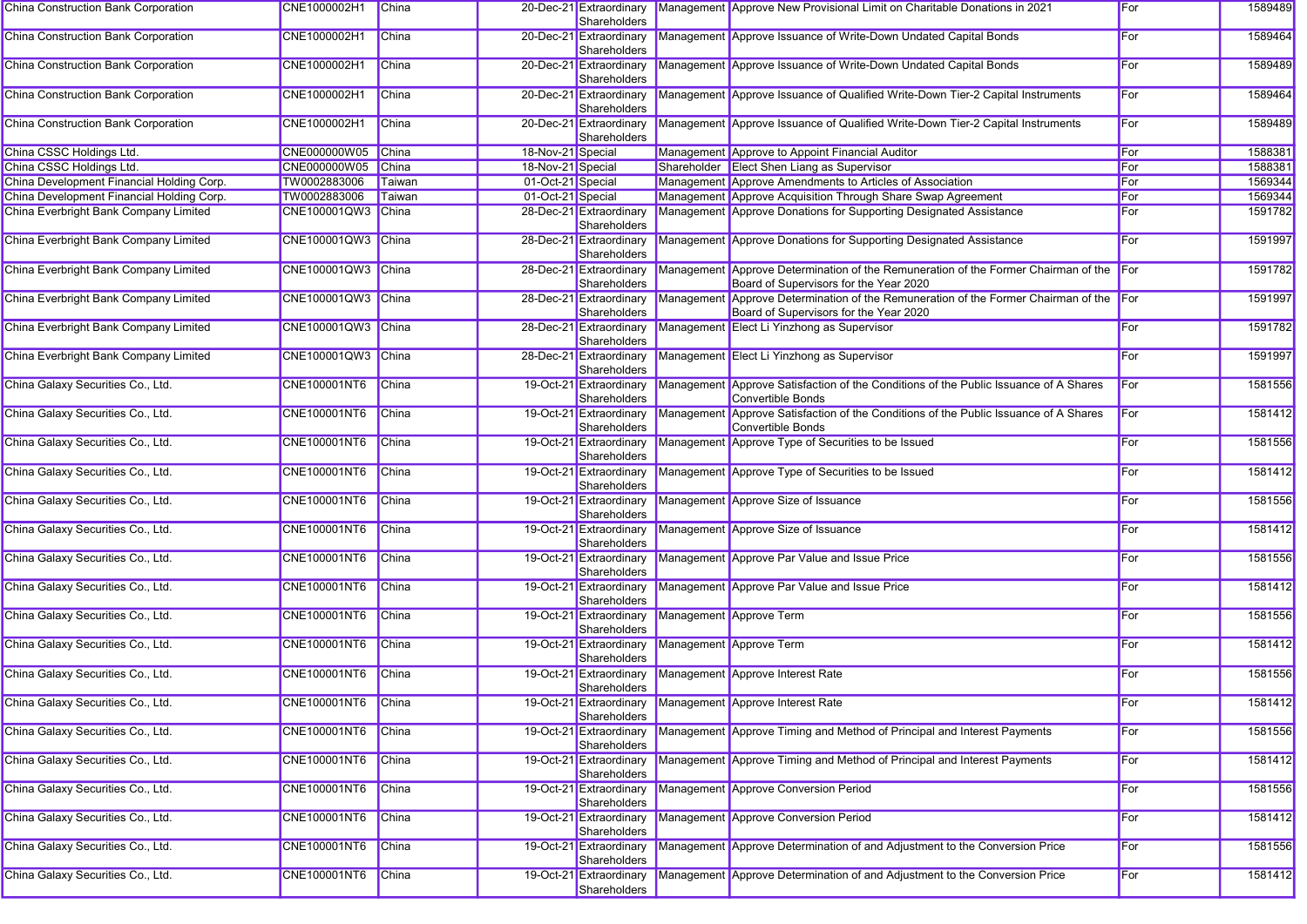| China Galaxy Securities Co., Ltd. | CNE100001NT6 China  |              | Shareholders                            |            | 19-Oct-21 Extraordinary Management Approve Terms of Downward Adjustment to the Conversion Price                                                                                                           | For  | 1581556 |
|-----------------------------------|---------------------|--------------|-----------------------------------------|------------|-----------------------------------------------------------------------------------------------------------------------------------------------------------------------------------------------------------|------|---------|
| China Galaxy Securities Co., Ltd. | CNE100001NT6        | China        | 19-Oct-21 Extraordinary<br>Shareholders |            | Management Approve Terms of Downward Adjustment to the Conversion Price                                                                                                                                   | For  | 1581412 |
| China Galaxy Securities Co., Ltd. | CNE100001NT6        | China        | 19-Oct-21 Extraordinary<br>Shareholders |            | Management Approve Method for Determining the Number of Shares for Conversion and For<br>Treatment for Any Amount of A Share Convertible Bonds which are<br>Insufficient to be Converted into One A Share |      | 1581556 |
| China Galaxy Securities Co., Ltd. | <b>CNE100001NT6</b> | China        | 19-Oct-21 Extraordinary<br>Shareholders | Management | Approve Method for Determining the Number of Shares for Conversion and For<br>Treatment for Any Amount of A Share Convertible Bonds which are<br>Insufficient to be Converted into One A Share            |      | 1581412 |
| China Galaxy Securities Co., Ltd. | CNE100001NT6        | China        | 19-Oct-21 Extraordinary<br>Shareholders |            | Management Approve Terms of Redemption                                                                                                                                                                    | For  | 1581556 |
| China Galaxy Securities Co., Ltd. | CNE100001NT6        | China        | 19-Oct-21 Extraordinary<br>Shareholders |            | Management Approve Terms of Redemption                                                                                                                                                                    | For  | 1581412 |
| China Galaxy Securities Co., Ltd. | CNE100001NT6        | China        | 19-Oct-21 Extraordinary<br>Shareholders |            | Management Approve Terms of Sale Back                                                                                                                                                                     | For  | 1581556 |
| China Galaxy Securities Co., Ltd. | CNE100001NT6        | China        | 19-Oct-21 Extraordinary<br>Shareholders |            | Management Approve Terms of Sale Back                                                                                                                                                                     | For  | 1581412 |
| China Galaxy Securities Co., Ltd. | CNE100001NT6        | <b>China</b> | 19-Oct-21 Extraordinary<br>Shareholders |            | Management Approve Entitlement to Dividend in the Year of Conversion                                                                                                                                      | For  | 1581556 |
| China Galaxy Securities Co., Ltd. | CNE100001NT6        | China        | 19-Oct-21 Extraordinary<br>Shareholders |            | Management Approve Entitlement to Dividend in the Year of Conversion                                                                                                                                      | For  | 1581412 |
| China Galaxy Securities Co., Ltd. | CNE100001NT6        | China        | 19-Oct-21 Extraordinary<br>Shareholders |            | Management Approve Method of Issuance and Target Investors                                                                                                                                                | For  | 1581556 |
| China Galaxy Securities Co., Ltd. | CNE100001NT6        | China        | 19-Oct-21 Extraordinary<br>Shareholders |            | Management Approve Method of Issuance and Target Investors                                                                                                                                                | For  | 1581412 |
| China Galaxy Securities Co., Ltd. | CNE100001NT6        | China        | 19-Oct-21 Extraordinary<br>Shareholders |            | Management Approve Subscription Arrangement for the Existing Holders of A Shares                                                                                                                          | For  | 1581556 |
| China Galaxy Securities Co., Ltd. | CNE100001NT6        | <b>China</b> | 19-Oct-21 Extraordinary<br>Shareholders |            | Management Approve Subscription Arrangement for the Existing Holders of A Shares                                                                                                                          | For  | 1581412 |
| China Galaxy Securities Co., Ltd. | CNE100001NT6        | China        | 19-Oct-21 Extraordinary<br>Shareholders |            | Management Approve Matters Relevant to the Meetings of Holders of A Share<br>Convertible Bonds                                                                                                            | For  | 1581556 |
| China Galaxy Securities Co., Ltd. | CNE100001NT6        | China        | 19-Oct-21 Extraordinary<br>Shareholders |            | Management Approve Matters Relevant to the Meetings of Holders of A Share<br>Convertible Bonds                                                                                                            | For  | 1581412 |
| China Galaxy Securities Co., Ltd. | CNE100001NT6        | China        | 19-Oct-21 Extraordinary<br>Shareholders |            | Management Approve Use of Proceeds                                                                                                                                                                        | For  | 1581556 |
| China Galaxy Securities Co., Ltd. | CNE100001NT6        | <b>China</b> | 19-Oct-21 Extraordinary<br>Shareholders |            | Management Approve Use of Proceeds                                                                                                                                                                        | For  | 1581412 |
| China Galaxy Securities Co., Ltd. | CNE100001NT6        | China        | 19-Oct-21 Extraordinary<br>Shareholders |            | Management Approve Guarantee and Security                                                                                                                                                                 | For  | 1581556 |
| China Galaxy Securities Co., Ltd. | CNE100001NT6        | China        | 19-Oct-21 Extraordinary<br>Shareholders |            | Management Approve Guarantee and Security                                                                                                                                                                 | For  | 1581412 |
| China Galaxy Securities Co., Ltd. | CNE100001NT6        | China        | 19-Oct-21 Extraordinary<br>Shareholders |            | Management Approve Deposit and Management of Proceeds Raised                                                                                                                                              | For  | 1581556 |
| China Galaxy Securities Co., Ltd. | CNE100001NT6        | <b>China</b> | 19-Oct-21 Extraordinary<br>Shareholders |            | Management Approve Deposit and Management of Proceeds Raised                                                                                                                                              | For  | 1581412 |
| China Galaxy Securities Co., Ltd. | <b>CNE100001NT6</b> | China        | 19-Oct-21 Extraordinary<br>Shareholders |            | Management Approve Liabilities for Breach of Contract                                                                                                                                                     | For  | 1581556 |
| China Galaxy Securities Co., Ltd. | CNE100001NT6 China  |              | Shareholders                            |            | 19-Oct-21 Extraordinary Management Approve Liabilities for Breach of Contract                                                                                                                             | ∣For | 1581412 |
| China Galaxy Securities Co., Ltd. | CNE100001NT6        | <b>China</b> | 19-Oct-21 Extraordinary<br>Shareholders |            | Management Approve Trustee Manager of A Share Convertible Bonds                                                                                                                                           | For  | 1581556 |
| China Galaxy Securities Co., Ltd. | CNE100001NT6        | China        | 19-Oct-21 Extraordinary<br>Shareholders |            | Management Approve Trustee Manager of A Share Convertible Bonds                                                                                                                                           | For  | 1581412 |
| China Galaxy Securities Co., Ltd. | CNE100001NT6        | China        | 19-Oct-21 Extraordinary<br>Shareholders |            | Management Approve Validity Period of the Issuance Plan                                                                                                                                                   | For  | 1581556 |
| China Galaxy Securities Co., Ltd. | CNE100001NT6        | <b>China</b> | 19-Oct-21 Extraordinary<br>Shareholders |            | Management Approve Validity Period of the Issuance Plan                                                                                                                                                   | For  | 1581412 |
| China Galaxy Securities Co., Ltd. | CNE100001NT6        | <b>China</b> | Shareholders                            |            | 19-Oct-21 Extraordinary Management Approve Preliminary Plan of the Public Issuance of A Share Convertible<br>Bonds                                                                                        | For  | 1581556 |
| China Galaxy Securities Co., Ltd. | <b>CNE100001NT6</b> | <b>China</b> | 19-Oct-21 Extraordinary<br>Shareholders |            | Management Approve Preliminary Plan of the Public Issuance of A Share Convertible<br>Bonds                                                                                                                | For  | 1581412 |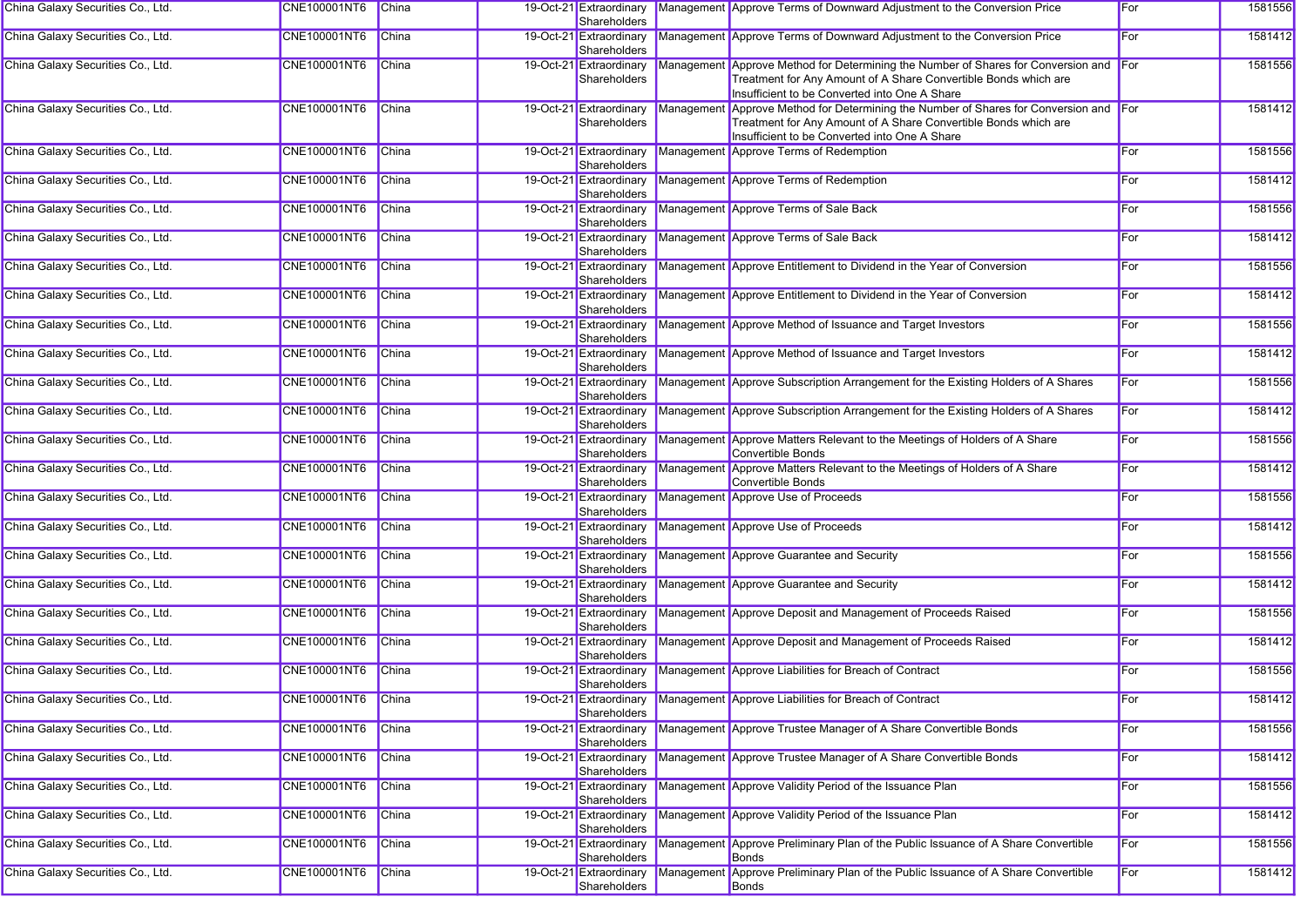| China Galaxy Securities Co., Ltd.          | <b>CNE100001NT6</b> | China        |                   | 19-Oct-21 Extraordinary<br>Shareholders | Management Approve Feasibility Report on the Use of Proceeds from the Public Issuance For<br>of A Share Convertible Bonds                                      |         | 1581556 |
|--------------------------------------------|---------------------|--------------|-------------------|-----------------------------------------|----------------------------------------------------------------------------------------------------------------------------------------------------------------|---------|---------|
| China Galaxy Securities Co., Ltd.          | CNE100001NT6        | China        |                   | 19-Oct-21 Extraordinary<br>Shareholders | Management Approve Feasibility Report on the Use of Proceeds from the Public Issuance For<br>of A Share Convertible Bonds                                      |         | 1581412 |
| China Galaxy Securities Co., Ltd.          | CNE100001NT6        | China        |                   | Shareholders                            | 19-Oct-21 Extraordinary Management Approve Report on the Use of Previously Raised Proceeds                                                                     | For     | 1581556 |
| China Galaxy Securities Co., Ltd.          | CNE100001NT6        | <b>China</b> |                   | 19-Oct-21 Extraordinary<br>Shareholders | Management Approve Report on the Use of Previously Raised Proceeds                                                                                             | For     | 1581412 |
| China Galaxy Securities Co., Ltd.          | CNE100001NT6        | China        |                   | 19-Oct-21 Extraordinary<br>Shareholders | Management Approve Dilution of Current Returns by the Public Issuance of A Share<br>Convertible Bonds and the Remedial Measures                                | For     | 1581556 |
| China Galaxy Securities Co., Ltd.          | CNE100001NT6        | China        |                   | 19-Oct-21 Extraordinary<br>Shareholders | Management Approve Dilution of Current Returns by the Public Issuance of A Share<br>Convertible Bonds and the Remedial Measures                                | For     | 1581412 |
| China Galaxy Securities Co., Ltd.          | CNE100001NT6        | China        |                   | 19-Oct-21 Extraordinary<br>Shareholders | Management Approve Rules for the Meetings of Holders of A Share Convertible Bonds                                                                              | For     | 1581556 |
| China Galaxy Securities Co., Ltd.          | CNE100001NT6        | China        |                   | 19-Oct-21 Extraordinary<br>Shareholders | Management Approve Rules for the Meetings of Holders of A Share Convertible Bonds                                                                              | For     | 1581412 |
| China Galaxy Securities Co., Ltd.          | CNE100001NT6        | China        |                   | 19-Oct-21 Extraordinary<br>Shareholders | Management Approve Shareholders' Return Plan for the Next Three Years (2021-2023)                                                                              | For     | 1581556 |
| China Galaxy Securities Co., Ltd.          | CNE100001NT6        | China        |                   | 19-Oct-21 Extraordinary<br>Shareholders | Management Approve Shareholders' Return Plan for the Next Three Years (2021-2023)                                                                              | For     | 1581412 |
| China Galaxy Securities Co., Ltd.          | CNE100001NT6        | China        |                   | 19-Oct-21 Extraordinary<br>Shareholders | Management Authorize Board to Handle All Matters in Relation to the Public Issuance of<br>A Share Convertible Bonds                                            | For     | 1581556 |
| China Galaxy Securities Co., Ltd.          | CNE100001NT6        | China        |                   | 19-Oct-21 Extraordinary<br>Shareholders | Management Authorize Board to Handle All Matters in Relation to the Public Issuance of<br>A Share Convertible Bonds                                            | For     | 1581412 |
| China Galaxy Securities Co., Ltd.          | CNE100001NT6        | China        |                   | 19-Oct-21 Extraordinary<br>Shareholders | Management Elect Qu Yanping as Supervisor                                                                                                                      | For     | 1581556 |
| China Galaxy Securities Co., Ltd.          | CNE100001NT6        | China        |                   | 19-Oct-21 Extraordinary<br>Shareholders | Management Elect Qu Yanping as Supervisor                                                                                                                      | For     | 1581412 |
| China Great Wall Securities Co., Ltd.      | CNE100003GD0 China  |              | 27-Dec-21 Special |                                         | Management Amend Articles of Association                                                                                                                       | Against | 1596657 |
| China Great Wall Securities Co., Ltd.      | CNE100003GD0 China  |              | 27-Dec-21 Special |                                         | Management Amend Rules and Procedures Regarding Meetings of Board of Directors                                                                                 | For     | 1596657 |
| China Great Wall Securities Co., Ltd.      | CNE100003GD0        | China        | 27-Dec-21 Special |                                         | Management Approve to Appoint Auditor                                                                                                                          | For     | 1596657 |
| China Greatwall Technology Group Co., Ltd. | <b>CNE000000RL7</b> | China        | 05-Nov-21 Special |                                         | Management Approve Spin-off of Subsidiary on ChiNext in Accordance with Relevant<br>Laws and Regulations                                                       | For     | 1585473 |
| China Greatwall Technology Group Co., Ltd. | <b>CNE000000RL7</b> | China        | 05-Nov-21 Special |                                         | Management Approve Spin-off of Subsidiary on the ChiNext                                                                                                       | For     | 1585473 |
| China Greatwall Technology Group Co., Ltd. | CNE000000RL7        | China        | 05-Nov-21 Special |                                         | Management Approve Plan on Spin-off of Subsidiary on the ChiNext                                                                                               | For     | 1585473 |
| China Greatwall Technology Group Co., Ltd. | CNE000000RL7        | China        | 05-Nov-21 Special |                                         | Management Approve Transaction Complies with Several Provisions on the Pilot Program For<br>of Listed Companies' Spin-off of Subsidiaries for Domestic Listing |         | 1585473 |
| China Greatwall Technology Group Co., Ltd. | <b>CNE000000RL7</b> | China        | 05-Nov-21 Special |                                         | Management Approve Transaction is Conducive to Safeguarding the Legal Rights and<br>Interests of Shareholders and Creditors                                    | For     | 1585473 |
| China Greatwall Technology Group Co., Ltd. | <b>CNE000000RL7</b> | China        | 05-Nov-21 Special |                                         | Management Approve Proposal on the Company's Independence and Sustainability                                                                                   | For     | 1585473 |
| China Greatwall Technology Group Co., Ltd. | <b>CNE000000RL7</b> | China        | 05-Nov-21 Special |                                         | Management Approve Subsidiary's Corresponding Standard Operational Ability                                                                                     | For     | 1585473 |
| China Greatwall Technology Group Co., Ltd. | CNE000000RL7        | China        | 05-Nov-21 Special |                                         | Management Approve Explanation of the Completeness, Compliance and Validity of<br>Legal Documents Submitted in the Spin-off                                    | For     | 1585473 |
| China Greatwall Technology Group Co., Ltd. | CNE000000RL7        | China        | 05-Nov-21 Special |                                         | Management Approve Purpose, Commercial Rationality, Necessity and Feasibility<br>Analysis of Spin-off                                                          | For     | 1585473 |
| China Greatwall Technology Group Co., Ltd. | CNE000000RL7        | China        | 05-Nov-21 Special |                                         | Management Approve Authorization of the Board to Handle Matters on Spin-off                                                                                    | For     | 1585473 |
| China Greatwall Technology Group Co., Ltd. | <b>CNE000000RL7</b> | China        | 25-Nov-21 Special |                                         | Management Approve Application of Bank Credit Lines                                                                                                            | For     | 1589982 |
| China Greatwall Technology Group Co., Ltd. | CNE000000RL7 China  |              | 25-Nov-21 Special |                                         | Management Approve Change in Credit Lines Matter                                                                                                               | For     | 1589982 |
| China Greatwall Technology Group Co., Ltd. | <b>CNE000000RL7</b> | China        | 25-Nov-21 Special |                                         | Management Approve Provision of Guarantee                                                                                                                      | For     | 1589982 |
| China Greatwall Technology Group Co., Ltd. | CNE000000RL7        | China        | 25-Nov-21 Special |                                         | Management Approve Daily Related Party Transactions                                                                                                            | For     | 1589982 |
| China Greatwall Technology Group Co., Ltd. | <b>CNE000000RL7</b> | China        | 25-Nov-21 Special |                                         | Management Approve Extension of Resolution Validity Period and Relevant Authorization For<br>of Private Placement                                              |         | 1589982 |
| China Greatwall Technology Group Co., Ltd. | CNE000000RL7        | China        | 22-Dec-21 Special |                                         | Shareholder Elect Xie Qinglin as Non-independent Director                                                                                                      | For     | 1595751 |
| China Greatwall Technology Group Co., Ltd. | CNE000000RL7        | China        | 22-Dec-21 Special |                                         | Management Approve Appointment of Financial Auditor and Internal Control Auditor                                                                               | For     | 1595751 |
| China Greatwall Technology Group Co., Ltd. | CNE000000RL7        | China        | 22-Dec-21 Special |                                         | Management Amend Articles of Association                                                                                                                       | For     | 1595751 |
| China Huarong Asset Management Co., Ltd.   | CNE100002367        | <b>China</b> | 21-Oct-21 Annual  |                                         | Management Approve Extension of the Validity Period of Tier II Capital Bonds Resolution For                                                                    |         | 1575723 |
| China Huarong Asset Management Co., Ltd.   | CNE100002367        | China        | 21-Oct-21 Annual  |                                         | Management Approve General Mandate Granted to the Board to Issue Additional Shares                                                                             | Against | 1575723 |
| China Huarong Asset Management Co., Ltd.   | CNE100002367        | <b>China</b> | 21-Oct-21 Annual  |                                         | Management Approve Ernst & Young Hua Ming LLP and Ernst & Young as Domestic and For<br>Overseas Auditors and Authorize Board to Fix Their Remuneration         |         | 1575723 |
| China Huarong Asset Management Co., Ltd.   | CNE100002367        | China        | 21-Oct-21 Annual  |                                         | Management Approve Final Financial Account Plan                                                                                                                | Against | 1575723 |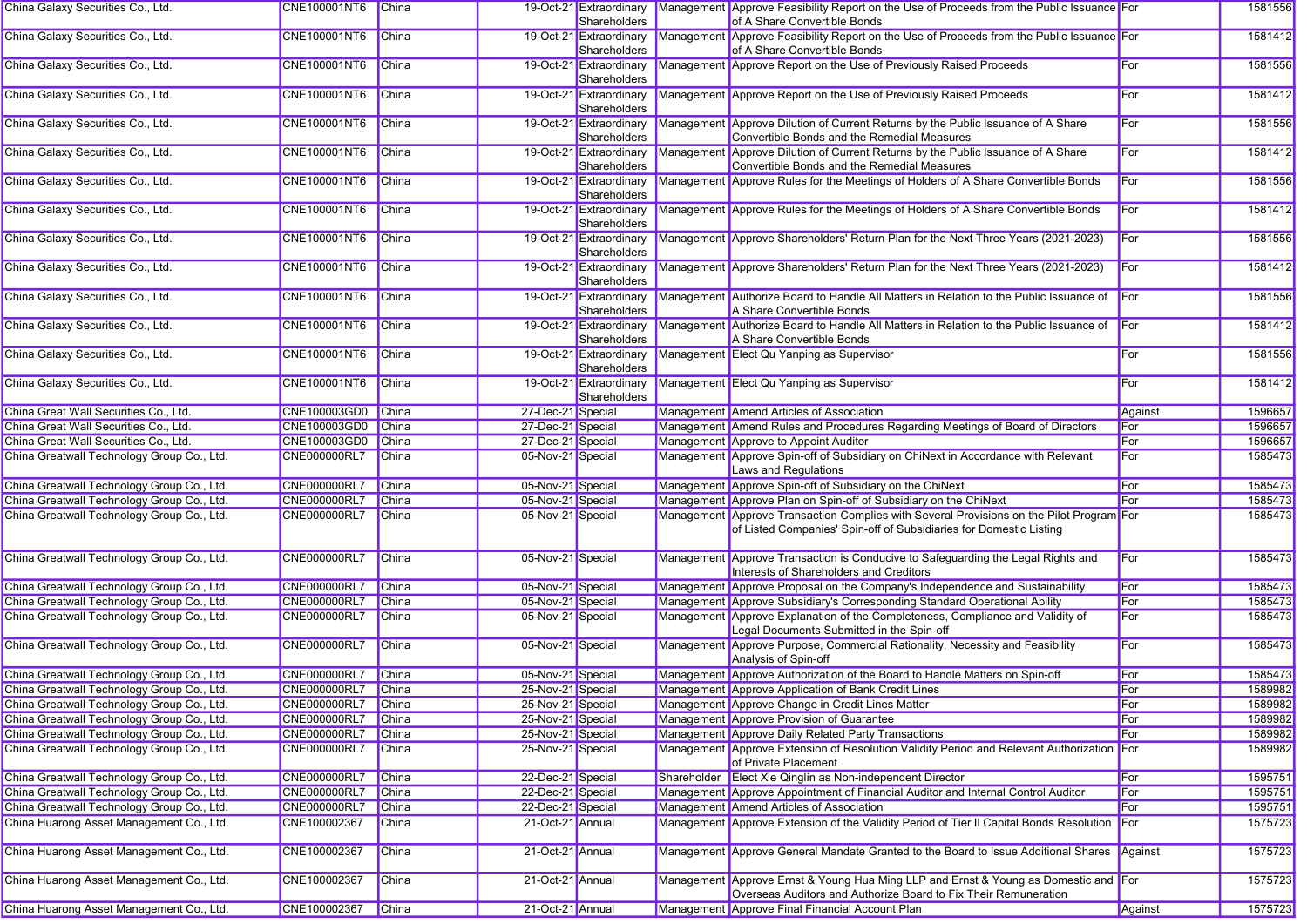| China Huarong Asset Management Co., Ltd. | CNE100002367 | China        | 21-Oct-21 Annual  |                                         | Management Approve Profit Distribution Plan                                                                                                              | For | 1575723 |
|------------------------------------------|--------------|--------------|-------------------|-----------------------------------------|----------------------------------------------------------------------------------------------------------------------------------------------------------|-----|---------|
| China Huarong Asset Management Co., Ltd. | CNE100002367 | China        | 21-Oct-21 Annual  |                                         | Management Approve Uncovered Losses of the Company Amounting to One-third of its<br>Total Paid-up Share Capital                                          | For | 1575723 |
| China Huarong Asset Management Co., Ltd. | CNE100002367 | China        | 21-Oct-21 Annual  |                                         | Management Approve Work Report of the Board                                                                                                              | For | 1575723 |
| China Huarong Asset Management Co., Ltd. | CNE100002367 | China        | 21-Oct-21 Annual  |                                         | Management Approve Work Report of the Board of Supervisors                                                                                               | For | 1575723 |
| China Huarong Asset Management Co., Ltd. | CNE100002367 | China        | 21-Oct-21 Annual  |                                         | Management Approve Poverty Alleviation and Fund Donation Plan for 2021                                                                                   | For | 1575723 |
| China Huarong Asset Management Co., Ltd. | CNE100002367 | China        | 21-Oct-21 Annual  |                                         | Management Approve Issuance of Ordinary Financial Bonds                                                                                                  | For | 1575723 |
| China Huarong Asset Management Co., Ltd. | CNE100002367 | <b>China</b> | 21-Oct-21 Annual  |                                         | Management Approve Implementation of Huarong Securities Equity Transfer Project                                                                          | For | 1575723 |
| China Huarong Asset Management Co., Ltd. | CNE100002367 | China        | 21-Oct-21 Annual  |                                         | Management Approve Authorization to the Company to Conduct Asset Assessment                                                                              | For | 1575723 |
| China Huarong Asset Management Co., Ltd. | CNE100002367 | <b>China</b> |                   | 02-Dec-21 Extraordinary<br>Shareholders | Management Amend Articles of Association                                                                                                                 | For | 1584951 |
| China Huarong Asset Management Co., Ltd. | CNE100002367 | China        |                   | 02-Dec-21 Extraordinary<br>Shareholders | Management Amend Rules and Procedures Regarding General Meetings of Shareholders For                                                                     |     | 1584951 |
| China Huarong Asset Management Co., Ltd. | CNE100002367 | China        | 02-Dec-21 Special |                                         | Management Amend Articles of Association                                                                                                                 | For | 1585093 |
| China Huarong Asset Management Co., Ltd. | CNE100002367 | China        |                   | 02-Dec-21 Extraordinary<br>Shareholders | Management Amend Rules and Procedures Regarding Meetings of Board of Directors                                                                           | For | 1584951 |
| China Huarong Asset Management Co., Ltd. | CNE100002367 | China        |                   | 02-Dec-21 Extraordinary<br>Shareholders | Management Amend Rules and Procedures Regarding Meetings of Board of Supervisors For                                                                     |     | 1584951 |
| China Huarong Asset Management Co., Ltd. | CNE100002367 | China        | 02-Dec-21 Special |                                         | Management Approve Types and Nominal Value of the Shares to be Issued                                                                                    | For | 1585093 |
| China Huarong Asset Management Co., Ltd. | CNE100002367 | China        | 02-Dec-21 Special |                                         | Management Approve Number of the Shares to be Issued                                                                                                     | For | 1585093 |
| China Huarong Asset Management Co., Ltd. | CNE100002367 | China        |                   | 02-Dec-21 Extraordinary<br>Shareholders | Management Approve Types and Nominal Value of the Shares to be Issued                                                                                    | For | 1584951 |
| China Huarong Asset Management Co., Ltd. | CNE100002367 | China        | 02-Dec-21 Special |                                         | Management Approve Issuance Targets                                                                                                                      | For | 1585093 |
| China Huarong Asset Management Co., Ltd. | CNE100002367 | China        |                   | 02-Dec-21 Extraordinary<br>Shareholders | Management Approve Number of the Shares to be Issued                                                                                                     | For | 1584951 |
| China Huarong Asset Management Co., Ltd. | CNE100002367 | <b>China</b> | 02-Dec-21 Special |                                         | Management Approve Issuance Price                                                                                                                        | For | 1585093 |
| China Huarong Asset Management Co., Ltd. | CNE100002367 | China        |                   | 02-Dec-21 Extraordinary<br>Shareholders | Management Approve Issuance Targets                                                                                                                      | For | 1584951 |
| China Huarong Asset Management Co., Ltd. | CNE100002367 | China        | 02-Dec-21 Special |                                         | Management Approve Issuance Method                                                                                                                       | For | 1585093 |
| China Huarong Asset Management Co., Ltd. | CNE100002367 | China        |                   | 02-Dec-21 Extraordinary<br>Shareholders | Management Approve Issuance Price                                                                                                                        | For | 1584951 |
| China Huarong Asset Management Co., Ltd. | CNE100002367 | China        | 02-Dec-21 Special |                                         | Management Approve Lock-up                                                                                                                               | For | 1585093 |
| China Huarong Asset Management Co., Ltd. | CNE100002367 | China        |                   | 02-Dec-21 Extraordinary<br>Shareholders | Management Approve Issuance Method                                                                                                                       | For | 1584951 |
| China Huarong Asset Management Co., Ltd. | CNE100002367 | <b>China</b> | 02-Dec-21 Special |                                         | Management Approve Use of Proceeds                                                                                                                       | For | 1585093 |
| China Huarong Asset Management Co., Ltd. | CNE100002367 | China        |                   | 02-Dec-21 Extraordinary<br>Shareholders | Management Approve Lock-up                                                                                                                               | For | 1584951 |
| China Huarong Asset Management Co., Ltd. | CNE100002367 | China        | 02-Dec-21 Special |                                         | Management Approve Distribution of Accumulated Undistributed Profits                                                                                     | For | 1585093 |
| China Huarong Asset Management Co., Ltd. | CNE100002367 | China        |                   | 02-Dec-21 Extraordinary<br>Shareholders | Management Approve Use of Proceeds                                                                                                                       | For | 1584951 |
| China Huarong Asset Management Co., Ltd. | CNE100002367 | China        | 02-Dec-21 Special |                                         | Management Approve Information Disclosure                                                                                                                | For | 1585093 |
| China Huarong Asset Management Co., Ltd. | CNE100002367 | China        |                   | 02-Dec-21 Extraordinary<br>Shareholders | Management Approve Distribution of Accumulated Undistributed Profits                                                                                     | For | 1584951 |
| China Huarong Asset Management Co., Ltd. | CNE100002367 | China        | 02-Dec-21 Special |                                         | Management Approve Validity Period of the Plan for the Issuance                                                                                          | For | 1585093 |
| China Huarong Asset Management Co., Ltd. | CNE100002367 | China        |                   | 02-Dec-21 Extraordinary<br>Shareholders | Management Approve Information Disclosure                                                                                                                | For | 1584951 |
| China Huarong Asset Management Co., Ltd. | CNE100002367 | China        | 02-Dec-21 Special |                                         | Management Approve Listing Arrangements                                                                                                                  | For | 1585093 |
| China Huarong Asset Management Co., Ltd. | CNE100002367 | China        |                   | Shareholders                            | 02-Dec-21 Extraordinary Management Approve Validity Period of the Plan for the Issuance                                                                  | For | 1584951 |
| China Huarong Asset Management Co., Ltd. | CNE100002367 | China        | 02-Dec-21 Special |                                         | Management Authorize Board and Its Authorized Persons to Deal with All Matters in<br>Relation to the Non-Public Issuance of Domestic Shares and H Shares | For | 1585093 |
| China Huarong Asset Management Co., Ltd. | CNE100002367 | China        |                   | 02-Dec-21 Extraordinary<br>Shareholders | Management Approve Listing Arrangements                                                                                                                  | For | 1584951 |
| China Huarong Asset Management Co., Ltd. | CNE100002367 | <b>China</b> |                   | 02-Dec-21 Extraordinary<br>Shareholders | Management Authorize Board and Its Authorized Persons to Deal with All Matters in<br>Relation to the Non-Public Issuance of Domestic Shares and H Shares | For | 1584951 |
| China Huarong Asset Management Co., Ltd. | CNE100002367 | <b>China</b> |                   | 02-Dec-21 Extraordinary<br>Shareholders | Management Approve Commencement of Project Identification for Huarong Xiangjiang<br><b>Bank Equity Transfer Project</b>                                  | For | 1584951 |
| China Huarong Asset Management Co., Ltd. | CNE100002367 | <b>China</b> |                   | 02-Dec-21 Extraordinary<br>Shareholders | Management Approve Commencement of Project Identification for Huarong Financial<br>Leasing Equity Transfer Project                                       | For | 1584951 |
| China Huarong Asset Management Co., Ltd. | CNE100002367 | China        |                   | 24-Dec-21 Extraordinary<br>Shareholders | Management Approve Commencement of Project Identification for Huarong Jinshang<br><b>Equity Transfer Project</b>                                         | For | 1596177 |
| China Huarong Asset Management Co., Ltd. | CNE100002367 | <b>China</b> |                   | 24-Dec-21 Extraordinary<br>Shareholders | Management Approve Commencement of Project Identification for Huarong Rongda<br><b>Futures Equity Transfer Project</b>                                   | For | 1596177 |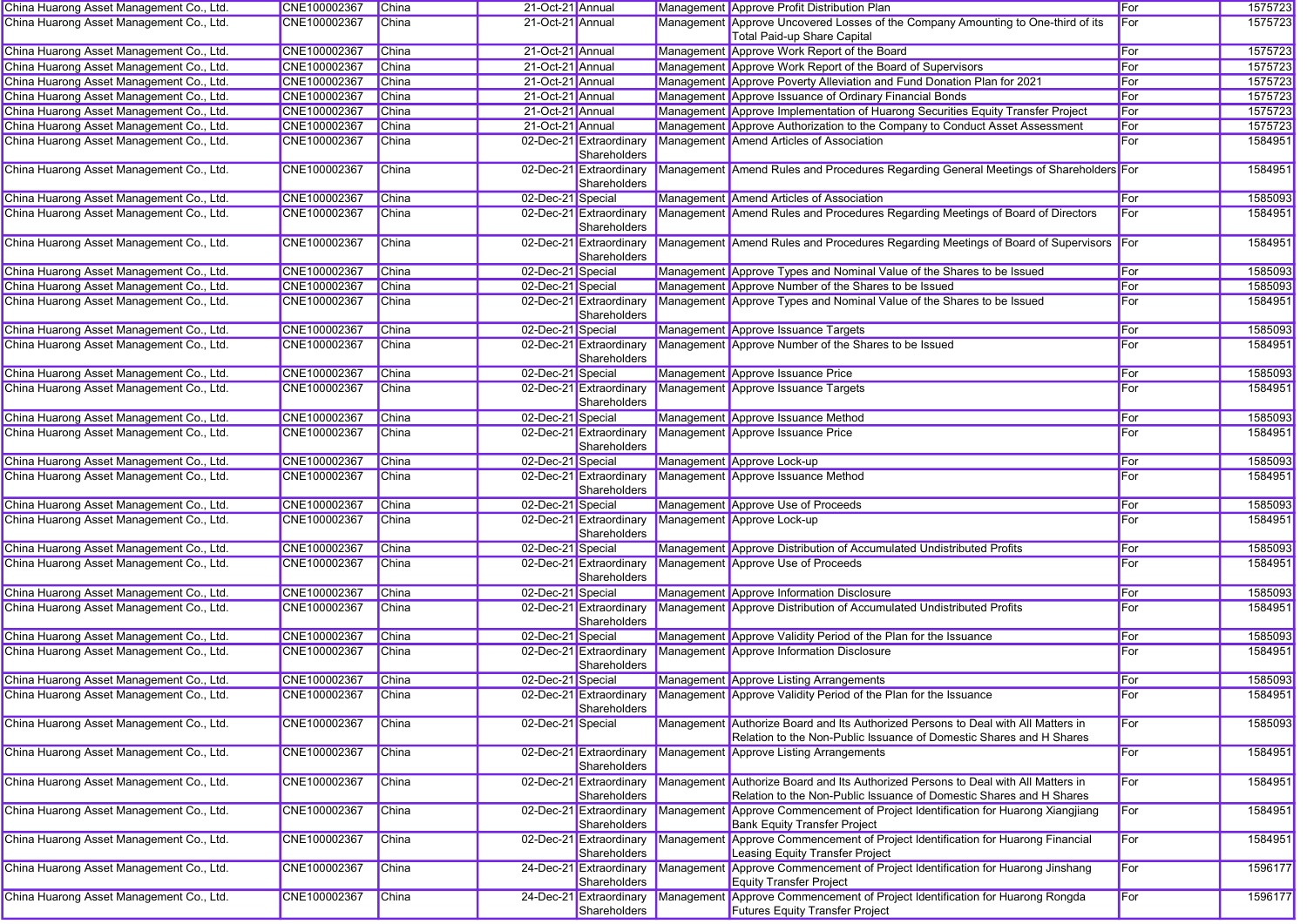| China Huarong Asset Management Co., Ltd.       | CNE100002367        | China          |                   | 24-Dec-21 Extraordinary<br>Shareholders |             | Management Approve Subscription of the Private Perpetual Bonds of Huarong<br>International                                                                                                                     | For          | 1596177 |
|------------------------------------------------|---------------------|----------------|-------------------|-----------------------------------------|-------------|----------------------------------------------------------------------------------------------------------------------------------------------------------------------------------------------------------------|--------------|---------|
| China Industrial Securities Co. Ltd.           | CNE100000V95        | China          | 08-Dec-21 Special |                                         |             | Shareholder Elect Yang Huahui as Director                                                                                                                                                                      | For          | 1593185 |
| China Industrial Securities Co. Ltd.           | CNE100000V95        | China          | 08-Dec-21 Special |                                         |             | Shareholder Elect Geng Yong as Director                                                                                                                                                                        | For          | 1593185 |
| China Industrial Securities Co. Ltd.           | CNE100000V95        | <b>China</b>   | 08-Dec-21 Special |                                         |             | Shareholder Elect Ye Yuanhang as Director                                                                                                                                                                      | For          | 1593185 |
| China Industrial Securities Co. Ltd.           | CNE100000V95        | <b>China</b>   | 08-Dec-21 Special |                                         |             | Shareholder Elect Li Qiongwei as Director                                                                                                                                                                      | For          | 1593185 |
| China Industrial Securities Co. Ltd.           | CNE100000V95        | China          | 08-Dec-21 Special |                                         |             | Shareholder Elect Liu Zhihui as Director                                                                                                                                                                       | For          | 1593185 |
| China Industrial Securities Co. Ltd.           | CNE100000V95        | China          | 08-Dec-21 Special |                                         |             | Shareholder Elect Lin Hongzhen as Director                                                                                                                                                                     | For          | 1593185 |
| China Industrial Securities Co. Ltd.           | CNE100000V95        | China          | 08-Dec-21 Special |                                         |             | Shareholder Elect Sun Zheng as Director                                                                                                                                                                        | For          | 1593185 |
| China Industrial Securities Co. Ltd.           | CNE100000V95        | China          | 08-Dec-21 Special |                                         |             | Shareholder Elect Wu Shinong as Director                                                                                                                                                                       | For          | 1593185 |
| China Industrial Securities Co. Ltd.           | CNE100000V95        | <b>China</b>   | 08-Dec-21 Special |                                         |             | Shareholder Elect Liu Hongzhong as Director                                                                                                                                                                    | For          | 1593185 |
| China Industrial Securities Co. Ltd.           | CNE100000V95        | China          | 08-Dec-21 Special |                                         |             | Shareholder Elect Wang Renqu as Supervisor                                                                                                                                                                     | For          | 1593185 |
| China Industrial Securities Co. Ltd.           | CNE100000V95        | China          | 08-Dec-21 Special |                                         |             | Shareholder Elect Huang Hao as Supervisor                                                                                                                                                                      | For          | 1593185 |
| China Industrial Securities Co. Ltd.           | CNE100000V95        | China          | 08-Dec-21 Special |                                         |             | Shareholder Elect Xu Jianxiu as Supervisor                                                                                                                                                                     | For          | 1593185 |
| China Industrial Securities Co. Ltd.           | CNE100000V95        | China          | 08-Dec-21 Special |                                         |             | Management Amend Articles of Association                                                                                                                                                                       | For          | 1593185 |
| China Jushi Co. Ltd.                           | CNE000000YM1        | China          | 29-Dec-21 Special |                                         |             | Shareholder Elect Ni Jinrui as Non-Independent Director                                                                                                                                                        | For          | 1597137 |
| China Jushi Co. Ltd.                           | CNE000000YM1        | China          | 29-Dec-21 Special |                                         |             | Management Amend Articles of Association                                                                                                                                                                       | For          | 1597137 |
| China Life Insurance Co. Ltd. (Taiwan)         | TW0002823002        | Taiwan         | 01-Oct-21 Special |                                         |             | Management Approve Share Conversion Agreement                                                                                                                                                                  | For          | 1569401 |
| China Life Insurance Company Limited           | CNE1000002L3        | China          |                   | 16-Dec-21 Extraordinary                 |             | Management Amend Rules and Procedures Regarding General Meetings of Shareholders For                                                                                                                           |              | 1581260 |
|                                                |                     |                |                   | Shareholders                            |             |                                                                                                                                                                                                                |              |         |
| China Life Insurance Company Limited           | CNE1000002L3        | <b>China</b>   |                   | 16-Dec-21 Extraordinary<br>Shareholders |             | Management Amend Rules and Procedures Regarding General Meetings of Shareholders For                                                                                                                           |              | 1581015 |
| China Life Insurance Company Limited           | CNE1000002L3        | China          |                   | 16-Dec-21 Extraordinary<br>Shareholders |             | Management Amend Rules and Procedures Regarding Meetings of Board of Directors                                                                                                                                 | For          | 1581260 |
| China Life Insurance Company Limited           | CNE1000002L3        | China          |                   | 16-Dec-21 Extraordinary<br>Shareholders |             | Management Amend Rules and Procedures Regarding Meetings of Board of Directors                                                                                                                                 | For          | 1581015 |
| China Life Insurance Company Limited           | CNE1000002L3        | <b>China</b>   |                   | 16-Dec-21 Extraordinary<br>Shareholders |             | Management Amend Articles of Association                                                                                                                                                                       | For          | 1581260 |
| China Life Insurance Company Limited           | CNE1000002L3        | China          |                   | 16-Dec-21 Extraordinary<br>Shareholders |             | Management Amend Articles of Association                                                                                                                                                                       | For          | 1581015 |
| China Life Insurance Company Limited           | CNE1000002L3        | China          |                   | 16-Dec-21 Extraordinary<br>Shareholders | Shareholder | Approve Agreement for Entrusted Investment and Management and<br>Operating Services with Respect to Alternative Investments with Insurance<br>Funds, Annual Caps and Related Transactions                      | For          | 1581260 |
| China Life Insurance Company Limited           | CNE1000002L3        | China          |                   | 16-Dec-21 Extraordinary<br>Shareholders | Shareholder | Approve Agreement for Entrusted Investment and Management and<br>Operating Services with Respect to Alternative Investments with Insurance<br>Funds, Annual Caps and Related Transactions                      | For          | 1581015 |
| China Literature Limited                       | KYG2121R1039        | Cayman Islands |                   | 09-Dec-21 Extraordinary<br>Shareholders |             | Management Elect Zou Zhengyu as Director                                                                                                                                                                       | For          | 1589579 |
| China Literature Limited                       | KYG2121R1039        | Cayman Islands |                   | 09-Dec-21 Extraordinary<br>Shareholders |             | Management Authorize Board to Fix Remuneration of the Director                                                                                                                                                 | For          | 1589579 |
| China Literature Limited                       | KYG2121R1039        | Cayman Islands |                   | 09-Dec-21 Extraordinary<br>Shareholders | Management  | Approve 2021 IP Cooperation Framework Agreement, 2022 Advertisement<br>Cooperation Framework Agreement, 2022 Online Platform Cooperation<br>Framework Agreement, Proposed Annual Caps and Related Transactions | <b>I</b> For | 1589579 |
| China Longyuan Power Group Corporation Limited | CNE100000HD4        | China          |                   | 12-Nov-21 Extraordinary<br>Shareholders |             | Management Elect Li Zhongjun as Director                                                                                                                                                                       | Against      | 1586221 |
| China Longyuan Power Group Corporation Limited | CNE100000HD4        | China          |                   | 12-Nov-21 Extraordinary<br>Shareholders |             | Management Elect Tang Jian as Director                                                                                                                                                                         | For          | 1586221 |
| China Longyuan Power Group Corporation Limited | CNE100000HD4 China  |                |                   | 12-Nov-21 Extraordinary<br>Shareholders |             | Management Elect Liu Jinhuan as Director                                                                                                                                                                       | For          | 1586221 |
| China Longyuan Power Group Corporation Limited | <b>CNE100000HD4</b> | China          |                   | 12-Nov-21 Extraordinary<br>Shareholders |             | Management Elect Tian Shaolin as Director                                                                                                                                                                      | For          | 1586221 |
| China Longyuan Power Group Corporation Limited | <b>CNE100000HD4</b> | China          |                   | 12-Nov-21 Extraordinary<br>Shareholders |             | Management Elect Tang Chaoxiong as Director                                                                                                                                                                    | For          | 1586221 |
| China Longyuan Power Group Corporation Limited | CNE100000HD4        | China          |                   | 12-Nov-21 Extraordinary<br>Shareholders |             | Management Elect Michael Ngai Ming Tak as Director                                                                                                                                                             | For          | 1586221 |
| China Longyuan Power Group Corporation Limited | CNE100000HD4        | China          |                   | 12-Nov-21 Extraordinary<br>Shareholders |             | Management Elect Gao Debu as Director                                                                                                                                                                          | For          | 1586221 |
| China Longyuan Power Group Corporation Limited | <b>CNE100000HD4</b> | China          |                   | 12-Nov-21 Extraordinary<br>Shareholders |             | Management Elect Zhao Feng as Director                                                                                                                                                                         | For          | 1586221 |
| China Longyuan Power Group Corporation Limited | CNE100000HD4        | China          |                   | 12-Nov-21 Extraordinary<br>Shareholders |             | Management Elect Shao Junjie as Supervisor                                                                                                                                                                     | For          | 1586221 |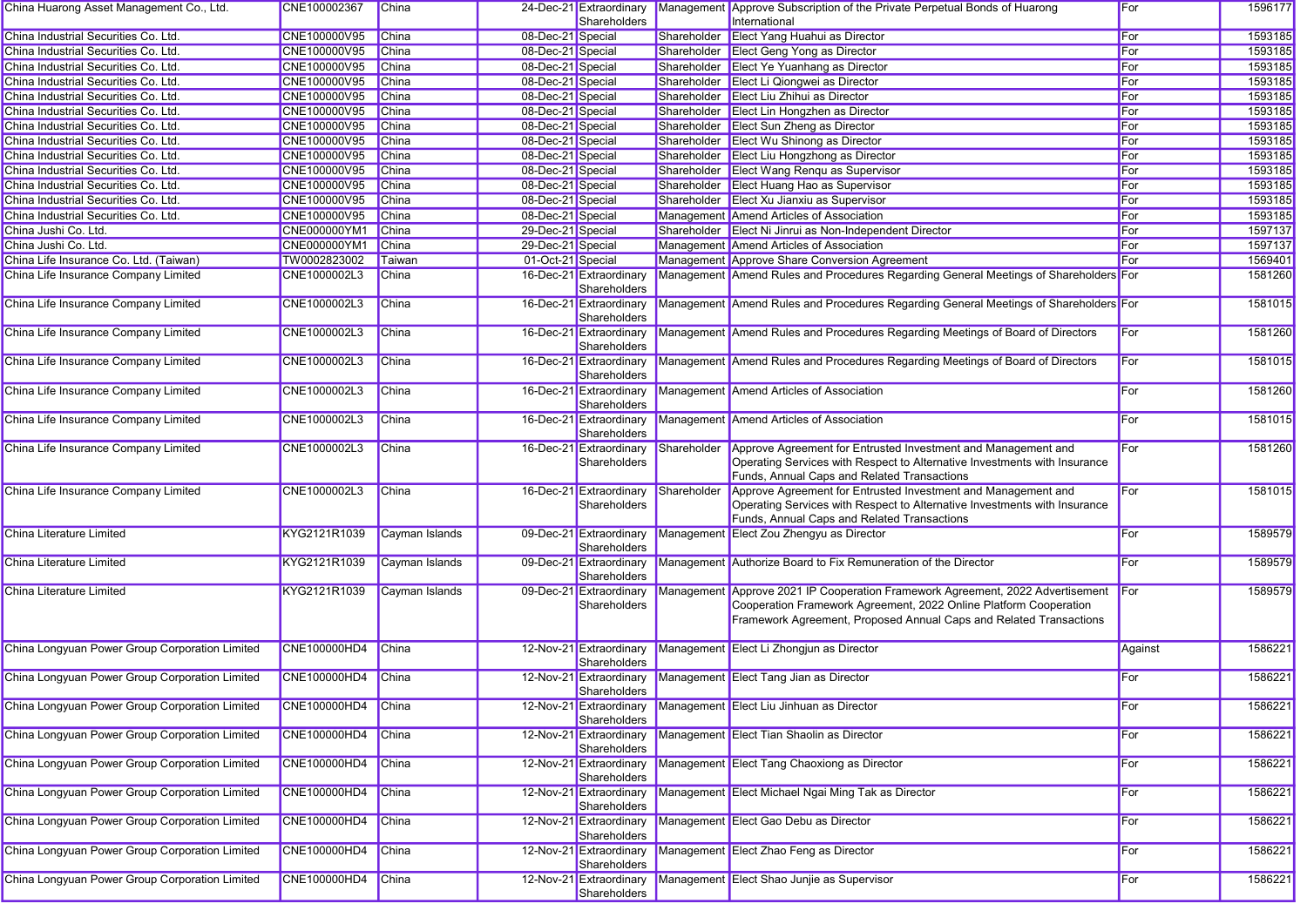| China Longyuan Power Group Corporation Limited               | CNE100000HD4        | China          |                   | 12-Nov-21 Extraordinary<br>Shareholders |             | Management Elect Hao Jingru as Supervisor                                                                                                                                                   | For     | 1586221 |
|--------------------------------------------------------------|---------------------|----------------|-------------------|-----------------------------------------|-------------|---------------------------------------------------------------------------------------------------------------------------------------------------------------------------------------------|---------|---------|
| China Mengniu Dairy Company Limited                          | KYG210961051        | Cayman Islands |                   | 12-Oct-21 Extraordinary<br>Shareholders |             | Management Approve Relevant Scheme, Placing Agreement, Grant of Specific Mandate For<br>to the Directors to Issue Convertible Bond and Conversion Shares and<br><b>Related Transactions</b> |         | 1579370 |
| China Merchants Shekou Industrial Zone Holdings<br>Co., Ltd. | <b>CNE100002FC6</b> | China          | 19-Oct-21 Special |                                         | Shareholder | Elect Xu Yongjun as Director                                                                                                                                                                | For     | 1579989 |
| China Merchants Shekou Industrial Zone Holdings<br>Co., Ltd. | <b>CNE100002FC6</b> | <b>China</b>   | 19-Oct-21 Special |                                         | Shareholder | Elect Chu Zongsheng as Director                                                                                                                                                             | For     | 1579989 |
| China Merchants Shekou Industrial Zone Holdings<br>Co., Ltd. | CNE100002FC6        | China          | 19-Oct-21 Special |                                         | Shareholder | Elect Jiang Tiefeng as Director                                                                                                                                                             | For     | 1579989 |
| China Merchants Shekou Industrial Zone Holdings<br>Co., Ltd. | CNE100002FC6        | China          | 19-Oct-21 Special |                                         | Shareholder | Elect Deng Weidong as Director                                                                                                                                                              | For     | 1579989 |
| China Merchants Shekou Industrial Zone Holdings<br>Co., Ltd. | CNE100002FC6        | China          | 19-Oct-21 Special |                                         | Shareholder | Elect Luo Huilai as Director                                                                                                                                                                | For     | 1579989 |
| China Merchants Shekou Industrial Zone Holdings<br>Co., Ltd. | <b>CNE100002FC6</b> | <b>China</b>   | 19-Oct-21 Special |                                         | Shareholder | Elect Zhu Wenkai as Director                                                                                                                                                                | For     | 1579989 |
| China Merchants Shekou Industrial Zone Holdings<br>Co., Ltd. | <b>CNE100002FC6</b> | <b>China</b>   | 19-Oct-21 Special |                                         | Shareholder | Elect Qu Wenzhou as Director                                                                                                                                                                | For     | 1579989 |
| China Merchants Shekou Industrial Zone Holdings<br>Co., Ltd. | CNE100002FC6        | China          | 19-Oct-21 Special |                                         | Shareholder | Elect Cai Yuanqing as Director                                                                                                                                                              | For     | 1579989 |
| China Merchants Shekou Industrial Zone Holdings<br>Co., Ltd. | CNE100002FC6        | <b>China</b>   | 19-Oct-21 Special |                                         | Shareholder | Elect Kong Ying as Director                                                                                                                                                                 | For     | 1579989 |
| China Merchants Shekou Industrial Zone Holdings<br>Co., Ltd. | <b>CNE100002FC6</b> | China          | 19-Oct-21 Special |                                         | Shareholder | Elect Zhou Song as Supervisor                                                                                                                                                               | For     | 1579989 |
| China Merchants Shekou Industrial Zone Holdings<br>Co., Ltd. | CNE100002FC6        | <b>China</b>   | 19-Oct-21 Special |                                         | Shareholder | Elect Zhao Weipeng as Supervisor                                                                                                                                                            | For     | 1579989 |
| China Merchants Shekou Industrial Zone Holdings<br>Co., Ltd. | <b>CNE100002FC6</b> | China          | 19-Oct-21 Special |                                         | Shareholder | Elect Hu Qin as Supervisor                                                                                                                                                                  | For     | 1579989 |
| China Merchants Shekou Industrial Zone Holdings<br>Co., Ltd. | CNE100002FC6        | China          | 16-Nov-21 Special |                                         |             | Management Approve Provision of Guarantee                                                                                                                                                   | For     | 1588556 |
| China National Building Material Company Limited             | CNE1000002N9        | China          |                   | 19-Nov-21 Extraordinary<br>Shareholders |             | Management Elect Zhou Yuxian as Director and Authorize Board to Fix His Remuneration For                                                                                                    |         | 1588339 |
| China National Building Material Company Limited             | CNE1000002N9        | <b>China</b>   |                   | 19-Nov-21 Extraordinary<br>Shareholders |             | Management Elect Chang Zhangli as Director and Authorize Board to Fix His<br>Remuneration                                                                                                   | For     | 1588339 |
| China National Building Material Company Limited             | CNE1000002N9        | China          |                   | 19-Nov-21 Extraordinary<br>Shareholders |             | Management Elect Fu Jinguang as Director and Authorize Board to Fix His Remuneration For                                                                                                    |         | 1588339 |
| China National Building Material Company Limited             | CNE1000002N9        | China          |                   | 19-Nov-21 Extraordinary<br>Shareholders |             | Management Elect Xiao Jiaxiang as Director and Authorize Board to Fix His<br>Remuneration                                                                                                   | For     | 1588339 |
| China National Building Material Company Limited             | CNE1000002N9        | China          |                   | 19-Nov-21 Extraordinary<br>Shareholders |             | Management Elect Wang Bing as Director and Authorize Board to Fix His Remuneration                                                                                                          | For     | 1588339 |
| China National Building Material Company Limited             | CNE1000002N9        | China          |                   | 19-Nov-21 Extraordinary<br>Shareholders |             | Management Elect Li Xinhua as Director and Authorize Board to Fix His Remuneration                                                                                                          | For     | 1588339 |
| China National Building Material Company Limited             | CNE1000002N9        | <b>China</b>   |                   | 19-Nov-21 Extraordinary<br>Shareholders |             | Management Elect Wang Yumeng as Director and Authorize Board to Fix His<br>Remuneration                                                                                                     | For     | 1588339 |
| China National Building Material Company Limited             | CNE1000002N9        | China          |                   | 19-Nov-21 Extraordinary<br>Shareholders |             | Management Elect Peng Shou as Director and Authorize Board to Fix His Remuneration                                                                                                          | For     | 1588339 |
| China National Building Material Company Limited             | CNE1000002N9        | China          |                   | Shareholders                            |             | 19-Nov-21 Extraordinary Management Elect Shen Yungang as Director and Authorize Board to Fix His<br>Remuneration                                                                            | For     | 1588339 |
| China National Building Material Company Limited             | CNE1000002N9        | China          |                   | 19-Nov-21 Extraordinary<br>Shareholders |             | Management Elect Fan Xiaoyan as Director and Authorize Board to Fix Her Remuneration For                                                                                                    |         | 1588339 |
| China National Building Material Company Limited             | CNE1000002N9        | China          |                   | 19-Nov-21 Extraordinary<br>Shareholders |             | Management Elect Sun Yanjun as Director and Authorize Board to Fix His Remuneration For                                                                                                     |         | 1588339 |
| China National Building Material Company Limited             | CNE1000002N9        | China          |                   | 19-Nov-21 Extraordinary<br>Shareholders |             | Management Elect Liu Jianwen as Director and Authorize Board to Fix His Remuneration For                                                                                                    |         | 1588339 |
| China National Building Material Company Limited             | CNE1000002N9        | China          |                   | 19-Nov-21 Extraordinary<br>Shareholders |             | Management Elect Zhou Fangsheng as Director and Authorize Board to Fix His<br>Remuneration                                                                                                  | For     | 1588339 |
| China National Building Material Company Limited             | CNE1000002N9        | China          |                   | 19-Nov-21 Extraordinary<br>Shareholders |             | Management Elect Li Jun as Director and Authorize Board to Fix His Remuneration                                                                                                             | Against | 1588339 |
| China National Building Material Company Limited             | CNE1000002N9        | China          |                   | 19-Nov-21 Extraordinary<br>Shareholders |             | Management Elect Xia Xue as Director and Authorize Board to Fix Her Remuneration                                                                                                            | For     | 1588339 |
| China National Building Material Company Limited             | CNE1000002N9        | China          |                   | 19-Nov-21 Extraordinary<br>Shareholders |             | Management Elect Zhan Yanjing as Supervisor and Authorize Board to Fix Her<br>Remuneration                                                                                                  | For     | 1588339 |
|                                                              |                     |                |                   |                                         |             |                                                                                                                                                                                             |         |         |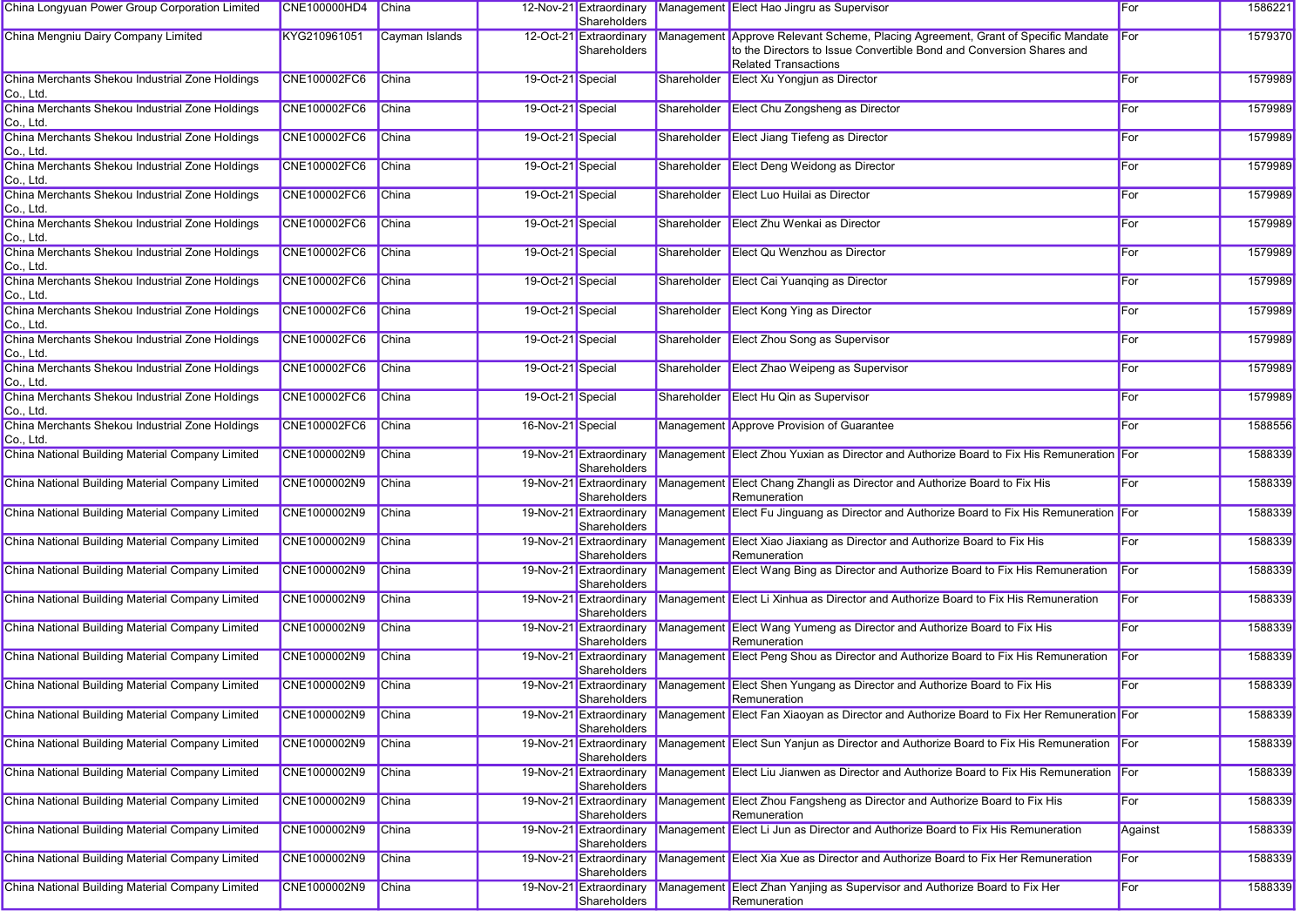| China National Building Material Company Limited         | CNE1000002N9        | <b>China</b> |                   | Shareholders                            |             | 19-Nov-21 Extraordinary Management Elect Wei Rushan as Supervisor and Authorize Board to Fix His<br>Remuneration | For     | 1588339 |
|----------------------------------------------------------|---------------------|--------------|-------------------|-----------------------------------------|-------------|------------------------------------------------------------------------------------------------------------------|---------|---------|
| China National Building Material Company Limited         | CNE1000002N9        | China        |                   | 19-Nov-21 Extraordinary                 |             | Management Elect Hu Juan as Supervisor and Authorize Board to Fix Her Remuneration For                           |         | 1588339 |
|                                                          |                     |              |                   | Shareholders                            |             |                                                                                                                  |         |         |
| China National Building Material Company Limited         | CNE1000002N9        | China        |                   | Shareholders                            |             | 19-Nov-21 Extraordinary Management Elect Wu Weiku as Supervisor and Authorize Board to Fix His<br>Remuneration   | For     | 1588339 |
| China National Building Material Company Limited         | CNE1000002N9        | China        |                   | Shareholders                            |             | 19-Nov-21 Extraordinary Management Elect Li Xuan as Supervisor and Authorize Board to Fix His Remuneration       | For     | 1588339 |
| China National Building Material Company Limited         | CNE1000002N9        | China        |                   | 30-Dec-21 Extraordinary<br>Shareholders |             | Management Approve Subscription Agreement, Transaction and All Other Matters                                     | For     | 1596473 |
| China National Chemical Engineering Co., Ltd.            | <b>CNE100000KC0</b> | China        | 12-Oct-21 Special |                                         |             | Management Amend Articles of Association                                                                         | For     | 1579776 |
| China National Chemical Engineering Co., Ltd.            | <b>CNE100000KC0</b> | China        | 12-Oct-21 Special |                                         |             | Management Approve Related Party Transaction in Connection with Financial Leasing<br><b>Business</b>             | For     | 1579776 |
| China National Nuclear Power Co., Ltd.                   | CNE1000022N7        | China        | 27-Dec-21 Special |                                         |             | Management Amend Articles of Association                                                                         | Against | 1596933 |
| China National Nuclear Power Co., Ltd.                   | CNE1000022N7        | <b>China</b> | 27-Dec-21 Special |                                         |             | Management Amend Rules and Procedures Regarding Meetings of Board of Directors                                   | Against | 1596933 |
| China National Nuclear Power Co., Ltd.                   | CNE1000022N7        | China        | 27-Dec-21 Special |                                         |             | Management Approve Signing of Daily Related Party Transaction Framework Agreement                                | Against | 1596933 |
| China National Nuclear Power Co., Ltd.                   | CNE1000022N7        | China        | 27-Dec-21 Special |                                         |             | Management Elect Lu Tiezhong as Director                                                                         | For     | 1596933 |
| China National Nuclear Power Co., Ltd.                   | CNE1000022N7        | China        | 27-Dec-21 Special |                                         |             | Management Elect Ma Mingze as Director                                                                           | For     | 1596933 |
| China National Nuclear Power Co., Ltd.                   | CNE1000022N7        | China        | 27-Dec-21 Special |                                         |             | Management Elect Liu Xiuhong as Director                                                                         | For     | 1596933 |
| China National Nuclear Power Co., Ltd.                   | CNE1000022N7        | <b>China</b> | 27-Dec-21 Special |                                         |             | Management Elect Wu Hanjing as Director                                                                          | For     | 1596933 |
| China National Nuclear Power Co., Ltd.                   | CNE1000022N7        | China        | 27-Dec-21 Special |                                         |             | Management Elect Yu Guoping as Director                                                                          | Against | 1596933 |
| China National Nuclear Power Co., Ltd.                   | CNE1000022N7        | China        | 27-Dec-21 Special |                                         |             | Management Elect Guan Jielin as Director                                                                         | For     | 1596933 |
| China National Nuclear Power Co., Ltd.                   | CNE1000022N7        | China        | 27-Dec-21 Special |                                         |             | Management Elect Tang Liang as Director                                                                          | For     | 1596933 |
| China National Nuclear Power Co., Ltd.                   | CNE1000022N7        | China        | 27-Dec-21 Special |                                         |             | Management Elect Ma Hengru as Director                                                                           | Against | 1596933 |
| China National Nuclear Power Co., Ltd.                   | CNE1000022N7        | <b>China</b> | 27-Dec-21 Special |                                         |             | Management Elect Lu Da'en as Director                                                                            | For     | 1596933 |
| China National Nuclear Power Co., Ltd.                   | <b>CNE1000022N7</b> | China        | 27-Dec-21 Special |                                         |             | Management Elect Qin Yuxiu as Director                                                                           | For     | 1596933 |
| China National Nuclear Power Co., Ltd.                   | CNE1000022N7        | China        | 27-Dec-21 Special |                                         |             | Management Elect Huang Xianpei as Director                                                                       | For     | 1596933 |
| China National Nuclear Power Co., Ltd.                   | CNE1000022N7        | China        | 27-Dec-21 Special |                                         |             | Management Elect Guo Yunfeng as Supervisor                                                                       | For     | 1596933 |
| China National Nuclear Power Co., Ltd.                   | CNE1000022N7        | China        | 27-Dec-21 Special |                                         |             | Management Elect Fan Mengren as Supervisor                                                                       | For     | 1596933 |
| China National Nuclear Power Co., Ltd.                   | CNE1000022N7        | China        | 27-Dec-21 Special |                                         |             | Management Elect Luo Xiaochun as Supervisor                                                                      | For     | 1596933 |
| China National Software & Service Co., Ltd.              | CNE000001BB0        | China        | 17-Nov-21 Special |                                         |             | Management Approve Investment in Shanghai Brocade Information Co., Ltd                                           | For     | 1588717 |
| China Northern Rare Earth (Group) High-Tech Co.,<br>Ltd. | CNE000000T18        | China        | 23-Dec-21 Special |                                         |             | Shareholder Elect Zhang Zhiqiang as Non-Independent Director                                                     | For     | 1596191 |
| China Oilfield Services Limited                          | CNE1000002P4        | China        |                   | 28-Dec-21 Extraordinary<br>Shareholders |             | Management Elect Yu Feng as Director                                                                             | Against | 1593836 |
| China Oilfield Services Limited                          | CNE1000002P4        | <b>China</b> |                   | 28-Dec-21 Extraordinary<br>Shareholders |             | Management Elect Wu Wenlai as Director                                                                           | For     | 1593836 |
| China Oilfield Services Limited                          | CNE1000002P4        | <b>China</b> |                   | 28-Dec-21 Extraordinary<br>Shareholders |             | Management Elect Liu Zongzhao as Director                                                                        | For     | 1593836 |
| China Oilfield Services Limited                          | CNE1000002P4        | China        |                   | 28-Dec-21 Extraordinary<br>Shareholders |             | Management Elect Cheng Xinsheng as Supervisor                                                                    | For     | 1593836 |
| China Petroleum & Chemical Corp.                         | CNE1000002Q2        | China        |                   | 20-Oct-21 Extraordinary<br>Shareholders |             | Management Approve Continuing Connected Transactions and Relevant Authorizations                                 | For     | 1575747 |
| China Petroleum & Chemical Corp.                         | CNE1000002Q2        | China        |                   | 20-Oct-21 Extraordinary<br>Shareholders |             | Management Approve Continuing Connected Transactions and Relevant Authorizations                                 | For     | 1575304 |
| China Petroleum & Chemical Corp.                         | CNE1000002Q2        | China        |                   | Shareholders                            |             | 20-Oct-21 Extraordinary Management Approve Amendments to Articles of Association to Change Business Scope For    |         | 1575747 |
| China Petroleum & Chemical Corp.                         | CNE1000002Q2        | China        |                   | Shareholders                            |             | 20-Oct-21 Extraordinary Management Approve Amendments to Articles of Association to Change Business Scope For    |         | 1575304 |
| China Railway Construction Corporation Limited           | CNE100000981        | <b>China</b> |                   | 21-Dec-21 Extraordinary<br>Shareholders |             | Shareholder Elect Wang Jianping as Director                                                                      | For     | 1594618 |
| China Railway Construction Corporation Limited           | CNE100000981        | China        |                   | 21-Dec-21 Extraordinary<br>Shareholders | Shareholder | Elect Zhuang Shangbiao as Director                                                                               | For     | 1594618 |
| China Railway Construction Corporation Limited           | CNE100000981        | <b>China</b> |                   | 21-Dec-21 Extraordinary<br>Shareholders | Shareholder | <b>Elect Chen Dayang as Director</b>                                                                             | For     | 1594618 |
| China Railway Construction Corporation Limited           | CNE100000981        | China        |                   | 21-Dec-21 Extraordinary<br>Shareholders | Shareholder | <b>Elect Liu Ruchen as Director</b>                                                                              | For     | 1594618 |
| China Railway Construction Corporation Limited           | CNE100000981        | <b>China</b> |                   | 21-Dec-21 Extraordinary<br>Shareholders | Shareholder | <b>Elect Gao Lieyang as Director</b>                                                                             | For     | 1594618 |
| China Railway Construction Corporation Limited           | CNE100000981        | <b>China</b> |                   | 21-Dec-21 Extraordinary<br>Shareholders |             | Shareholder Elect Ma Chuanjing as Director                                                                       | For     | 1594618 |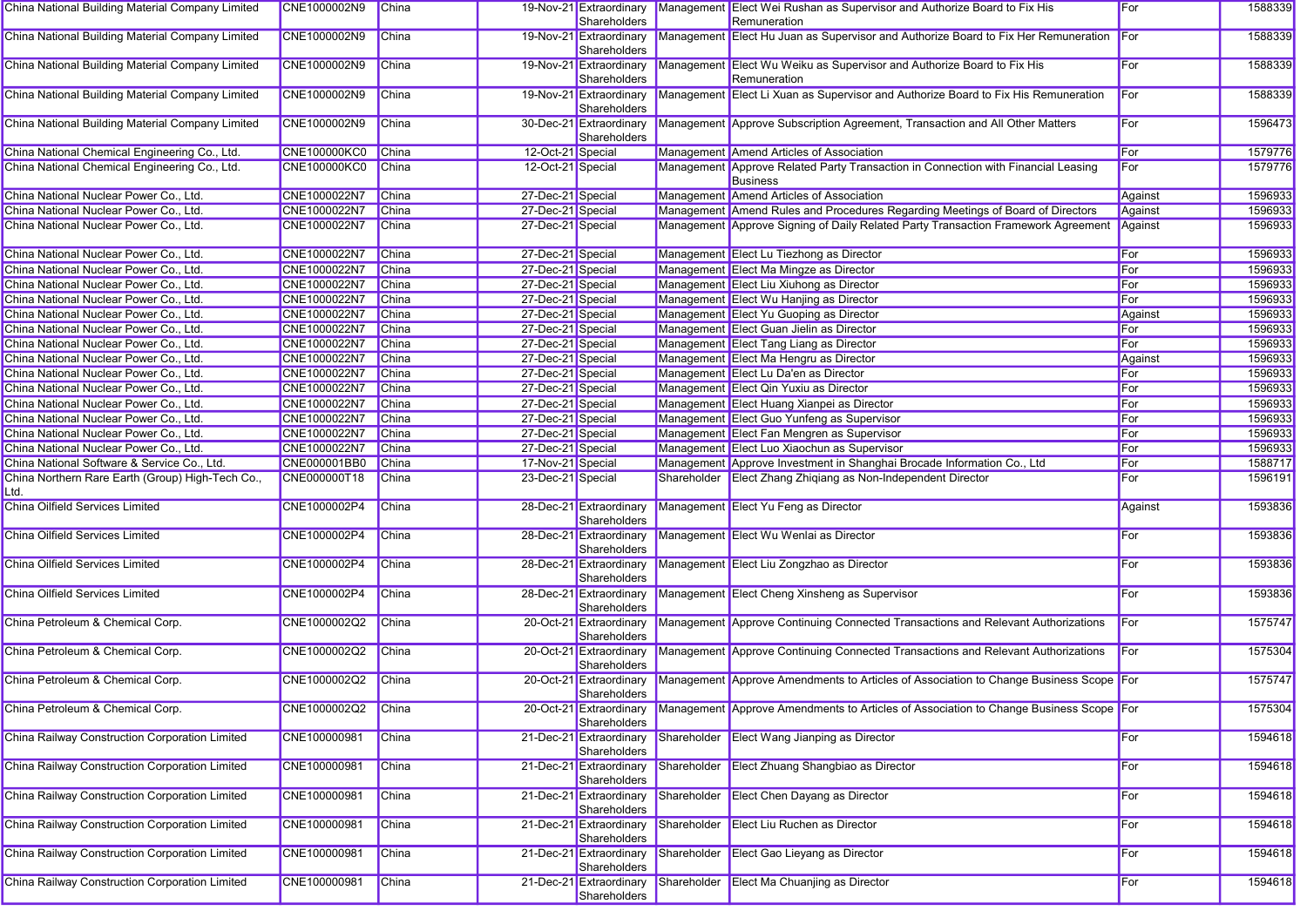| China Railway Construction Corporation Limited               | CNE100000981 | China        |                   | 21-Dec-21 Extraordinary<br>Shareholders        |             | Shareholder Elect Zhao Lixin as Director                                                                                                        | For     | 1594618 |
|--------------------------------------------------------------|--------------|--------------|-------------------|------------------------------------------------|-------------|-------------------------------------------------------------------------------------------------------------------------------------------------|---------|---------|
| China Railway Construction Corporation Limited               | CNE100000981 | <b>China</b> |                   | 21-Dec-21 Extraordinary<br>Shareholders        |             | Shareholder Elect Xie Guoguang as Director                                                                                                      | For     | 1594618 |
| China Railway Construction Corporation Limited               | CNE100000981 | China        |                   | 21-Dec-21 Extraordinary<br>Shareholders        |             | Shareholder Elect Tsin Wai Lun as Director                                                                                                      | For     | 1594618 |
| China Railway Construction Corporation Limited               | CNE100000981 | <b>China</b> |                   | 21-Dec-21 Extraordinary<br>Shareholders        |             | Shareholder Elect Zhao Wei as Supervisor                                                                                                        | For     | 1594618 |
| China Railway Construction Corporation Limited               | CNE100000981 | China        |                   | 21-Dec-21 Extraordinary<br>Shareholders        |             | Shareholder Elect Liu Zhengchang as Supervisor                                                                                                  | For     | 1594618 |
| China Railway Construction Corporation Limited               | CNE100000981 | China        |                   | 21-Dec-21 Extraordinary<br><b>Shareholders</b> |             | Management Approve Revision of Administrative Measures for External Guarantees                                                                  | Against | 1594618 |
| China Railway Group Limited                                  | CNE1000007Z2 | <b>China</b> |                   | 30-Dec-21 Extraordinary<br>Shareholders        |             | Management Approve 2021 Restricted Share Incentive Scheme and Its Summary                                                                       | Against | 1597291 |
| China Railway Group Limited                                  | CNE1000007Z2 | China        | 30-Dec-21 Special |                                                |             | Management Approve 2021 Restricted Share Incentive Scheme and Its Summary                                                                       | Against | 1597292 |
| China Railway Group Limited                                  | CNE1000007Z2 | <b>China</b> |                   | 30-Dec-21 Extraordinary                        |             | Management Approve 2021 Restricted Share Incentive Scheme and Its Summary                                                                       | Against | 1596743 |
|                                                              |              |              |                   | Shareholders                                   |             |                                                                                                                                                 |         | 1597291 |
| China Railway Group Limited                                  | CNE1000007Z2 | China        |                   | 30-Dec-21 Extraordinary<br>Shareholders        |             | Management Approve Appraisal Management Measures for Implementation of the 2021<br>Restricted Share Incentive Scheme                            | Against |         |
| China Railway Group Limited                                  | CNE1000007Z2 | China        | 30-Dec-21 Special |                                                |             | Management Approve Appraisal Management Measures for Implementation of the 2021<br>Restricted Share Incentive Scheme                            | Against | 1597292 |
| China Railway Group Limited                                  | CNE1000007Z2 | <b>China</b> |                   | 30-Dec-21 Extraordinary<br>Shareholders        |             | Management Approve Appraisal Management Measures for Implementation of the 2021<br>Restricted Share Incentive Scheme                            | Against | 1596743 |
| China Railway Group Limited                                  | CNE1000007Z2 | China        |                   | 30-Dec-21 Extraordinary<br>Shareholders        |             | Management Approve Management Measures of the 2021 Restricted Share Incentive<br>Scheme                                                         | Against | 1597291 |
| China Railway Group Limited                                  | CNE1000007Z2 | <b>China</b> | 30-Dec-21 Special |                                                |             | Management Approve Management Measures of the 2021 Restricted Share Incentive<br>Scheme                                                         | Against | 1597292 |
| China Railway Group Limited                                  | CNE1000007Z2 | China        |                   | 30-Dec-21 Extraordinary<br>Shareholders        |             | Management Approve Management Measures of the 2021 Restricted Share Incentive<br>Scheme                                                         | Against | 1596743 |
| China Railway Group Limited                                  | CNE1000007Z2 | China        |                   | 30-Dec-21 Extraordinary<br>Shareholders        |             | Management Approve Mandate to the Board of Directors to Handle the Relevant Matters<br>in Respect of the 2021 Restricted Share Incentive Scheme | Against | 1597291 |
| China Railway Group Limited                                  | CNE1000007Z2 | <b>China</b> | 30-Dec-21 Special |                                                |             | Management Approve Mandate to the Board of Directors to Handle the Relevant Matters<br>in Respect of the 2021 Restricted Share Incentive Scheme | Against | 1597292 |
| China Railway Group Limited                                  | CNE1000007Z2 | China        |                   | 30-Dec-21 Extraordinary<br>Shareholders        |             | Management Approve Mandate to the Board of Directors to Handle the Relevant Matters<br>in Respect of the 2021 Restricted Share Incentive Scheme | Against | 1596743 |
| China Railway Group Limited                                  | CNE1000007Z2 | China        |                   | 30-Dec-21 Extraordinary<br>Shareholders        |             | Management Approve Grant of Restricted Shares to Connected Persons under the 2021<br>Restricted Share Incentive Scheme                          | Against | 1597291 |
| China Railway Group Limited                                  | CNE1000007Z2 | China        |                   | 30-Dec-21 Extraordinary<br>Shareholders        |             | Management Approve Grant of Restricted Shares to Connected Persons under the 2021<br><b>Restricted Share Incentive Scheme</b>                   | Against | 1596743 |
| China Resources Sanjiu Medical & Pharmaceutical<br>Co., Ltd. | CNE0000011K8 | China        | 16-Nov-21 Special |                                                |             | Management Amend Management System for Cash Management                                                                                          | For     | 1587014 |
| China Resources Sanjiu Medical & Pharmaceutical<br>Co., Ltd. | CNE0000011K8 | China        | 16-Nov-21 Special |                                                |             | Management Approve to Appoint Auditor                                                                                                           | For     | 1587014 |
| China Resources Sanjiu Medical & Pharmaceutical<br>Co., Ltd. | CNE0000011K8 | <b>China</b> | 16-Nov-21 Special |                                                |             | Management Approve Purchase of Bank Financial Products                                                                                          | Against | 1587014 |
| China Resources Sanjiu Medical & Pharmaceutical<br>Co., Ltd. | CNE0000011K8 | <b>China</b> | 16-Nov-21 Special |                                                | Shareholder | Elect Liu Xuhai as Director                                                                                                                     | For     | 1587014 |
| China Resources Sanjiu Medical & Pharmaceutical<br>Co., Ltd. | CNE0000011K8 | China        | 16-Nov-21 Special |                                                |             | Shareholder Elect Yang Xudong as Director                                                                                                       | For     | 1587014 |
| China Southern Airlines Company Limited                      | CNE1000002T6 | China        |                   | 28-Dec-21 Extraordinary<br>Shareholders        |             | Management Approve Satisfaction of the Conditions of the Non-Public Issuance of A<br>Shares                                                     | For     | 1590476 |
| China Southern Airlines Company Limited                      | CNE1000002T6 | China        |                   | 28-Dec-21 Extraordinary<br>Shareholders        |             | Management Approve Satisfaction of the Conditions of the Non-Public Issuance of A<br>Shares                                                     | For     | 1590693 |
| China Southern Airlines Company Limited                      | CNE1000002T6 | China        |                   | 28-Dec-21 Extraordinary<br>Shareholders        |             | Management Approve Feasibility Report on the Use of Proceeds from the Non-Public<br><b>Issuance of A Shares</b>                                 | For     | 1590476 |
| China Southern Airlines Company Limited                      | CNE1000002T6 | China        |                   | 28-Dec-21 Extraordinary<br>Shareholders        |             | Management Approve Feasibility Report on the Use of Proceeds from the Non-Public<br><b>Issuance of A Shares</b>                                 | For     | 1590693 |
| China Southern Airlines Company Limited                      | CNE1000002T6 | China        |                   | 28-Dec-21 Extraordinary<br>Shareholders        |             | Management Approve Report on Use of Proceeds from Previous Fund Raising Activities                                                              | For     | 1590476 |
| China Southern Airlines Company Limited                      | CNE1000002T6 | China        |                   | 28-Dec-21 Extraordinary<br>Shareholders        |             | Management Approve Report on Use of Proceeds from Previous Fund Raising Activities                                                              | For     | 1590693 |
|                                                              |              |              |                   |                                                |             |                                                                                                                                                 |         |         |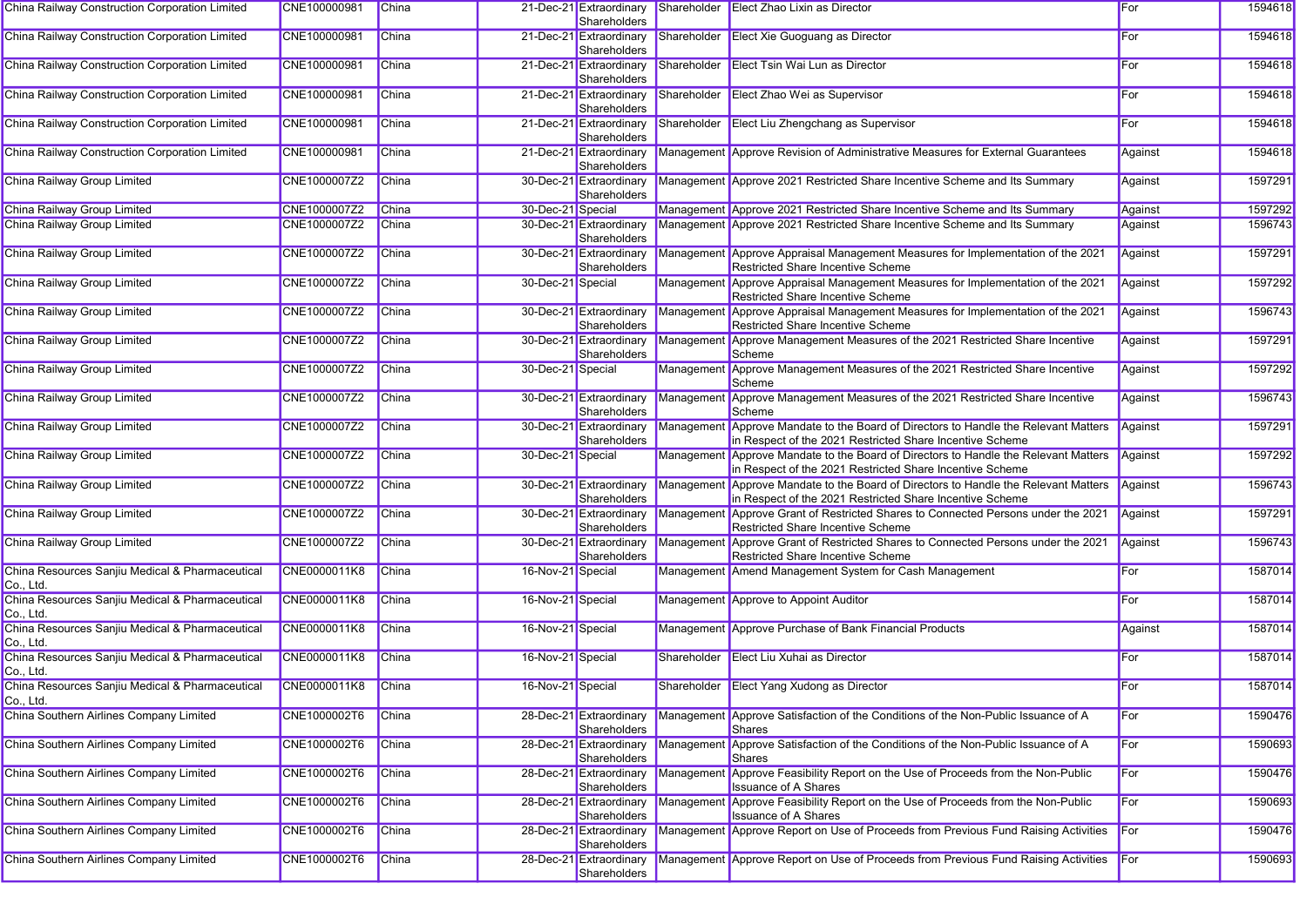| China Southern Airlines Company Limited | CNE1000002T6 | <b>China</b> | 28-Dec-21 Extraordinary<br>Shareholders                 |            | Management Approve Impacts of Dilution of Current Returns of the Non-Public Issuance<br>of Shares and the Remedial Returns Measures and the Undertakings from | For          | 1590476 |
|-----------------------------------------|--------------|--------------|---------------------------------------------------------|------------|---------------------------------------------------------------------------------------------------------------------------------------------------------------|--------------|---------|
|                                         |              |              |                                                         |            | Controlling Shareholder, Directors and Senior Management on the Relevant                                                                                      |              |         |
| China Southern Airlines Company Limited | CNE1000002T6 | <b>China</b> | 28-Dec-21 Extraordinary                                 |            | <b>Measures</b><br>Management Approve Impacts of Dilution of Current Returns of the Non-Public Issuance For                                                   |              | 1590693 |
|                                         |              |              | Shareholders                                            |            | of Shares and the Remedial Returns Measures and the Undertakings from<br>Controlling Shareholder, Directors and Senior Management on the Relevant             |              |         |
| China Southern Airlines Company Limited | CNE1000002T6 | China        | 28-Dec-21 Extraordinary<br>Shareholders                 |            | <b>Measures</b><br>Management Approve Plan of Shareholders' Return of China Southern Airlines Company For<br>Limited (2022-2024)                              |              | 1590476 |
| China Southern Airlines Company Limited | CNE1000002T6 | <b>China</b> | 28-Dec-21 Extraordinary                                 |            | Management Approve Plan of Shareholders' Return of China Southern Airlines Company For                                                                        |              | 1590693 |
| China Southern Airlines Company Limited | CNE1000002T6 | China        | Shareholders<br>28-Dec-21 Extraordinary<br>Shareholders |            | Limited (2022-2024)<br>Management Approve Type of Shares to be Issued and the Par Value                                                                       | <b>I</b> For | 1590476 |
| China Southern Airlines Company Limited | CNE1000002T6 | China        | 28-Dec-21 Extraordinary                                 |            | Management Approve Type of Shares to be Issued and the Par Value                                                                                              | For          | 1590693 |
| China Southern Airlines Company Limited | CNE1000002T6 | China        | Shareholders<br>28-Dec-21 Extraordinary<br>Shareholders |            | Management Approve Issue Method and Period                                                                                                                    | <b>I</b> For | 1590476 |
| China Southern Airlines Company Limited | CNE1000002T6 | China        | 28-Dec-21 Extraordinary<br>Shareholders                 |            | Management Approve Issue Method and Period                                                                                                                    | For          | 1590693 |
| China Southern Airlines Company Limited | CNE1000002T6 | China        | 28-Dec-21 Extraordinary<br>Shareholders                 |            | Management Approve Subscriber and Subscription Method                                                                                                         | For          | 1590476 |
| China Southern Airlines Company Limited | CNE1000002T6 | China        | 28-Dec-21 Extraordinary<br>Shareholders                 |            | Management Approve Subscriber and Subscription Method                                                                                                         | <b>I</b> For | 1590693 |
| China Southern Airlines Company Limited | CNE1000002T6 | <b>China</b> | 28-Dec-21 Extraordinary<br>Shareholders                 |            | Management Approve Price Determination Date, Issue Price and Pricing Method                                                                                   | For          | 1590476 |
| China Southern Airlines Company Limited | CNE1000002T6 | China        | 28-Dec-21 Extraordinary<br>Shareholders                 |            | Management Approve Price Determination Date, Issue Price and Pricing Method                                                                                   | For          | 1590693 |
| China Southern Airlines Company Limited | CNE1000002T6 | China        | 28-Dec-21 Extraordinary<br>Shareholders                 |            | Management Approve Number of Shares to be Issued                                                                                                              | For          | 1590476 |
| China Southern Airlines Company Limited | CNE1000002T6 | China        | 28-Dec-21 Extraordinary<br>Shareholders                 |            | Management Approve Number of Shares to be Issued                                                                                                              | <b>I</b> For | 1590693 |
| China Southern Airlines Company Limited | CNE1000002T6 | China        | 28-Dec-21 Extraordinary<br>Shareholders                 |            | Management Approve Lock-up Period                                                                                                                             | <b>I</b> For | 1590476 |
| China Southern Airlines Company Limited | CNE1000002T6 | <b>China</b> | 28-Dec-21 Extraordinary<br>Shareholders                 |            | Management Approve Lock-up Period                                                                                                                             | For          | 1590693 |
| China Southern Airlines Company Limited | CNE1000002T6 | China        | 28-Dec-21 Extraordinary<br>Shareholders                 |            | Management Approve Proceeds Raised and the Use of Proceeds                                                                                                    | For          | 1590476 |
| China Southern Airlines Company Limited | CNE1000002T6 | China        | 28-Dec-21 Extraordinary<br>Shareholders                 |            | Management Approve Proceeds Raised and the Use of Proceeds                                                                                                    | For          | 1590693 |
| China Southern Airlines Company Limited | CNE1000002T6 | China        | 28-Dec-21 Extraordinary<br>Shareholders                 |            | Management Approve Place of Listing                                                                                                                           | For          | 1590476 |
| China Southern Airlines Company Limited | CNE1000002T6 | China        | 28-Dec-21 Extraordinary<br>Shareholders                 |            | Management Approve Place of Listing                                                                                                                           | <b>I</b> For | 1590693 |
| China Southern Airlines Company Limited | CNE1000002T6 | China        | 28-Dec-21 Extraordinary<br>Shareholders                 |            | Management Approve Arrangement for the Distribution of Undistributed Profits<br>Accumulated before the Non-Public Issuance of A Shares                        | For          | 1590476 |
| China Southern Airlines Company Limited | CNE1000002T6 | China        | 28-Dec-21 Extraordinary<br>Shareholders                 | Management | Approve Arrangement for the Distribution of Undistributed Profits<br>Accumulated before the Non-Public Issuance of A Shares                                   | For          | 1590693 |
| China Southern Airlines Company Limited | CNE1000002T6 | China        | Shareholders                                            |            | 28-Dec-21 Extraordinary Management Approve Validity Period of this Resolution Regarding this Non-Public<br><b>Issuance of A Shares</b>                        | For          | 1590476 |
| China Southern Airlines Company Limited | CNE1000002T6 | <b>China</b> | 28-Dec-21 Extraordinary<br>Shareholders                 |            | Management Approve Validity Period of this Resolution Regarding this Non-Public<br><b>Issuance of A Shares</b>                                                | For          | 1590693 |
| China Southern Airlines Company Limited | CNE1000002T6 | China        | 28-Dec-21 Extraordinary<br>Shareholders                 |            | Management Approve Preliminary Proposal of the Non-Public Issuance of A Shares                                                                                | For          | 1590476 |
| China Southern Airlines Company Limited | CNE1000002T6 | China        | 28-Dec-21 Extraordinary<br>Shareholders                 |            | Management Approve Preliminary Proposal of the Non-Public Issuance of A Shares                                                                                | For          | 1590693 |
| China Southern Airlines Company Limited | CNE1000002T6 | China        | 28-Dec-21 Extraordinary<br>Shareholders                 |            | Management Approve Connected Transactions Involved in the Non-Public Issuance of A<br>Shares                                                                  |              | 1590476 |
| China Southern Airlines Company Limited | CNE1000002T6 | <b>China</b> | 28-Dec-21 Extraordinary<br>Shareholders                 |            | Management Approve Connected Transactions Involved in the Non-Public Issuance of A<br>Shares                                                                  |              | 1590693 |
| China Southern Airlines Company Limited | CNE1000002T6 | China        | 28-Dec-21 Extraordinary<br>Shareholders                 |            | Management Approve Connected Transactions Involved in the Non-Public Issuance of H<br>Shares                                                                  |              | 1590476 |
| China Southern Airlines Company Limited | CNE1000002T6 | <b>China</b> | 28-Dec-21 Extraordinary<br>Shareholders                 |            | Management Approve Connected Transactions Involved in the Non-Public Issuance of H<br>Shares                                                                  |              | 1590693 |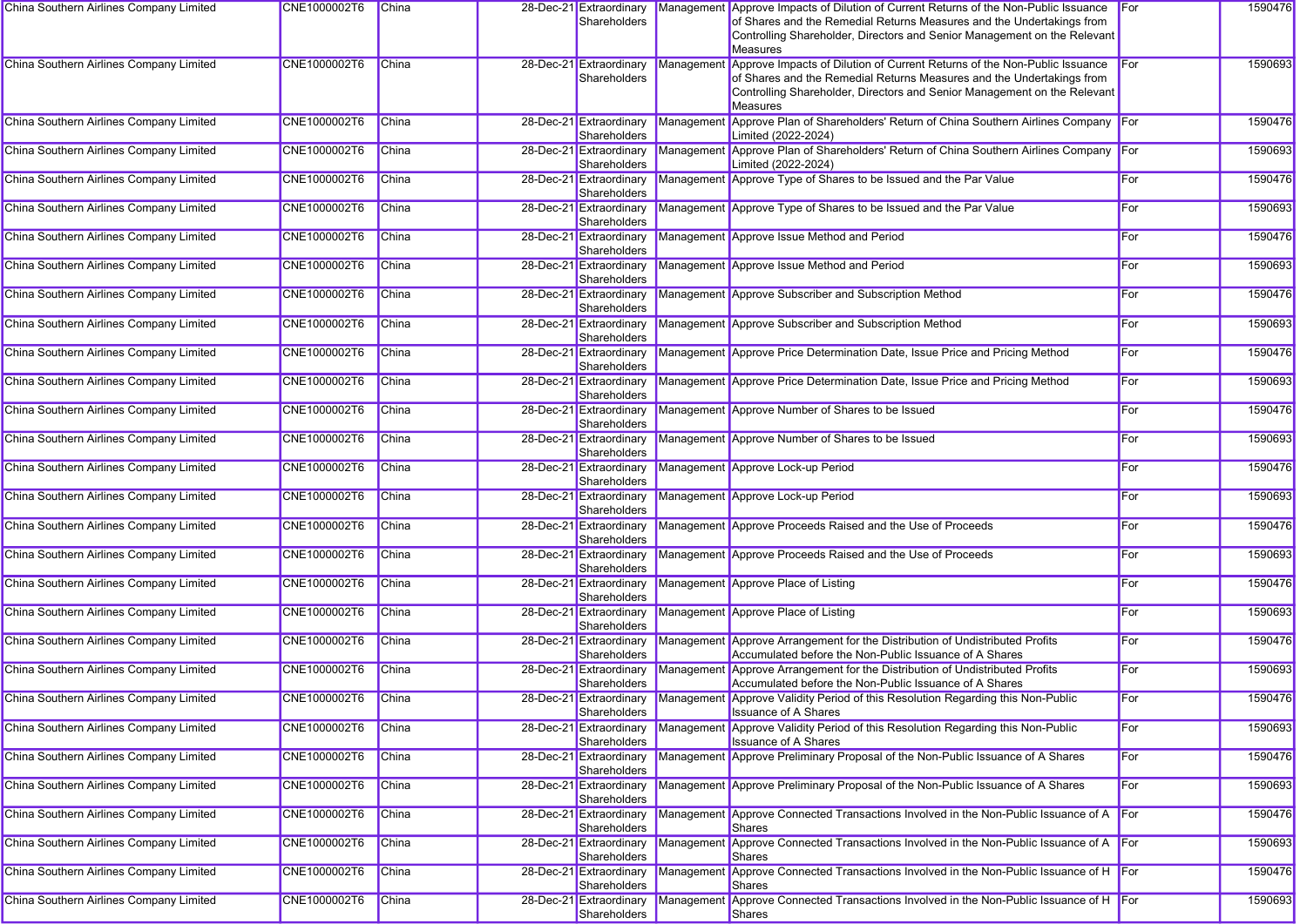| China Southern Airlines Company Limited                    | CNE1000002T6        | China          |                   | 28-Dec-21 Extraordinary<br>Shareholders | Management Approve Conditional Subscription Agreement in Relation to the Subscription For<br>of the A Shares under the Non-Public Issuance of A Shares                               |              | 1590476 |
|------------------------------------------------------------|---------------------|----------------|-------------------|-----------------------------------------|--------------------------------------------------------------------------------------------------------------------------------------------------------------------------------------|--------------|---------|
| China Southern Airlines Company Limited                    | CNE1000002T6        | China          |                   | 28-Dec-21 Extraordinary<br>Shareholders | Management Approve Conditional Subscription Agreement in Relation to the Subscription For<br>of the A Shares under the Non-Public Issuance of A Shares                               |              | 1590693 |
| China Southern Airlines Company Limited                    | CNE1000002T6        | China          |                   | 28-Dec-21 Extraordinary<br>Shareholders | Management Approve Conditional Subscription Agreement in Relation to the Subscription For<br>of the H Shares under the Non-Public Issuance of H Shares                               |              | 1590476 |
| China Southern Airlines Company Limited                    | CNE1000002T6        | China          |                   | 28-Dec-21 Extraordinary<br>Shareholders | Management Approve Conditional Subscription Agreement in Relation to the Subscription For<br>of the H Shares under the Non-Public Issuance of H Shares                               |              | 1590693 |
| China Southern Airlines Company Limited                    | CNE1000002T6        | China          |                   | 28-Dec-21 Extraordinary<br>Shareholders | Management Authorize Board or the Authorized Persons to Amend Relevant Articles of<br>Association Upon Completion of the Non-Public Issuance of Shares                               | <b>I</b> For | 1590476 |
| China Southern Airlines Company Limited                    | CNE1000002T6        | China          |                   | 28-Dec-21 Extraordinary<br>Shareholders | Management Authorize Board or the Authorized Persons to Amend Relevant Articles of<br>Association Upon Completion of the Non-Public Issuance of Shares                               | For          | 1590693 |
| China Southern Airlines Company Limited                    | CNE1000002T6        | <b>China</b>   |                   | 28-Dec-21 Extraordinary<br>Shareholders | Management Authorize Board to Deal with All Matters in Relation to the Non-Public<br>Issuance of A Shares and the Non-Public Issuance of H Shares                                    | For          | 1590476 |
| China Southern Airlines Company Limited                    | CNE1000002T6        | China          |                   | 28-Dec-21 Extraordinary<br>Shareholders | Management Authorize Board to Deal with All Matters in Relation to the Non-Public<br>Issuance of A Shares and the Non-Public Issuance of H Shares                                    | For          | 1590693 |
| China Southern Airlines Company Limited                    | CNE1000002T6        | <b>China</b>   |                   | 28-Dec-21 Extraordinary<br>Shareholders | Management Amend Articles of Association                                                                                                                                             | For          | 1590476 |
| China Southern Airlines Company Limited                    | CNE1000002T6        | China          |                   | 28-Dec-21 Extraordinary<br>Shareholders | Management Amend Articles of Association                                                                                                                                             | For          | 1590693 |
| China Southern Airlines Company Limited                    | CNE1000002T6        | China          |                   | 28-Dec-21 Extraordinary<br>Shareholders | Management Amend Rules and Procedures Regarding Meetings of Board of Directors                                                                                                       | For          | 1590476 |
| China Southern Airlines Company Limited                    | CNE1000002T6        | China          |                   | 28-Dec-21 Extraordinary<br>Shareholders | Management Amend Rules and Procedures Regarding Meetings of Board of Directors                                                                                                       | For          | 1590693 |
| China Southern Airlines Company Limited                    | CNE1000002T6        | China          |                   | 28-Dec-21 Extraordinary<br>Shareholders | Shareholder Elect Ren Ji Dong as Supervisor                                                                                                                                          | For          | 1590476 |
| China Southern Airlines Company Limited                    | CNE1000002T6        | China          |                   | 28-Dec-21 Extraordinary<br>Shareholders | Shareholder Elect Ren Ji Dong as Supervisor                                                                                                                                          | For          | 1590693 |
| China State Construction Engineering Corp. Ltd.            | CNE100000F46        | China          | 25-Oct-21 Special |                                         | Management Approve Provision of Guarantee                                                                                                                                            | <b>For</b>   | 1582045 |
| China State Construction Engineering Corp. Ltd.            | CNE100000F46        | China          | 15-Dec-21 Special |                                         | Management Amend Articles of Association                                                                                                                                             | Against      | 1594130 |
| China State Construction Engineering Corp. Ltd.            | CNE100000F46        | China          | 15-Dec-21 Special |                                         | Management Amend Rules and Procedures Regarding Meetings of Board of Directors                                                                                                       | Against      | 1594130 |
| China State Construction Engineering Corp. Ltd.            | CNE100000F46        | <b>China</b>   | 15-Dec-21 Special |                                         | Management Approve Signing of Financial Services Framework Agreement                                                                                                                 | Against      | 1594130 |
| China State Construction Engineering Corp. Ltd.            | CNE100000F46        | China          | 15-Dec-21 Special |                                         | Management Approve Signing of Comprehensive Service Framework Agreement                                                                                                              | For          | 1594130 |
| China State Construction Engineering Corp. Ltd.            | CNE100000F46        | <b>China</b>   | 15-Dec-21 Special |                                         | Management Approve Repurchase of Performance Shares                                                                                                                                  | For          | 1594130 |
| China State Construction International Holdings<br>Limited | KYG216771363        | Cayman Islands |                   | 11-Nov-21 Extraordinary<br>Shareholders | Management Approve Framework Agreement, Main Contract Caps and Related<br>Transactions                                                                                               | For          | 1585859 |
| China State Construction International Holdings<br>Limited | KYG216771363        | Cayman Islands |                   | 11-Nov-21 Extraordinary<br>Shareholders | Management Approve Second Supplemental Agreement, Proposed Revised Construction For<br><b>Work Caps and Related Transactions</b>                                                     |              | 1585859 |
| China Suntien Green Energy Corporation Limited             | <b>CNE100000TW9</b> | China          |                   | 14-Dec-21 Extraordinary<br>Shareholders | Management Approve Renewal of the Financial Services Framework Agreement                                                                                                             | Against      | 1593077 |
| China Telecom Corporation Limited                          | CNE1000002V2        | China          |                   | 30-Nov-21 Extraordinary<br>Shareholders | Management Approve Continuing Connected Transactions, Proposed Annual Caps and<br><b>Related Transactions</b>                                                                        | Against      | 1590078 |
| China Telecom Corporation Limited                          | CNE1000002V2        | China          |                   | 30-Nov-21 Extraordinary<br>Shareholders | Management Amend Articles of Association                                                                                                                                             | For          | 1590078 |
| China United Network Communications Ltd.                   | CNE000001CS2 China  |                | 30-Dec-21 Special |                                         | Shareholder Elect Wang Junzhi as Non-Independent Director                                                                                                                            | <b>For</b>   | 1597386 |
| China United Network Communications Ltd.                   | CNE000001CS2 China  |                | 30-Dec-21 Special |                                         | Shareholder Elect Wang Peinuan as Non-Independent Director                                                                                                                           | <b>For</b>   | 1597386 |
| China United Network Communications Ltd.                   | CNE000001CS2 China  |                | 30-Dec-21 Special |                                         | Management Amend Articles of Association                                                                                                                                             | Against      | 1597386 |
| China United Network Communications Ltd.                   | CNE000001CS2 China  |                | 30-Dec-21 Special |                                         | Management Amend Rules and Procedures Regarding Meetings of Board of Directors                                                                                                       | Against      | 1597386 |
| China United Network Communications Ltd.                   | CNE000001CS2 China  |                | 30-Dec-21 Special |                                         | Management Approve Repurchase and Cancellation of Performance Shares                                                                                                                 | For          | 1597386 |
| China Vanke Co., Ltd.                                      | CNE100001SR9        | China          |                   | 26-Nov-21 Extraordinary<br>Shareholders | Management Approve Authorization to the Company for Issuance of Direct Debt<br><b>Financing Instruments</b>                                                                          | For          | 1590691 |
| China Vanke Co., Ltd.                                      | CNE100001SR9        | China          | 26-Nov-21 Special |                                         | Management Approve Provision of Assured Entitlement Only to the Holders of H Shares<br>of the Company for the Spin-Off and Overseas Listing of Onewo Space-tech<br>Service Co., Ltd. | Against      | 1590692 |
| China Vanke Co., Ltd.                                      | CNE100001SR9        | China          |                   | 26-Nov-21 Extraordinary<br>Shareholders | Management Approve Authorization to the Company for Issuance of Direct Debt<br><b>Financing Instruments</b>                                                                          | For          | 1590546 |
| China Vanke Co., Ltd.                                      | CNE100001SR9        | China          | 26-Nov-21 Special |                                         | Management Approve Provision of Assured Entitlement Only to the Holders of H Shares<br>of the Company for the Spin-Off and Overseas Listing of Onewo Space-tech<br>Service Co., Ltd. | Against      | 1590686 |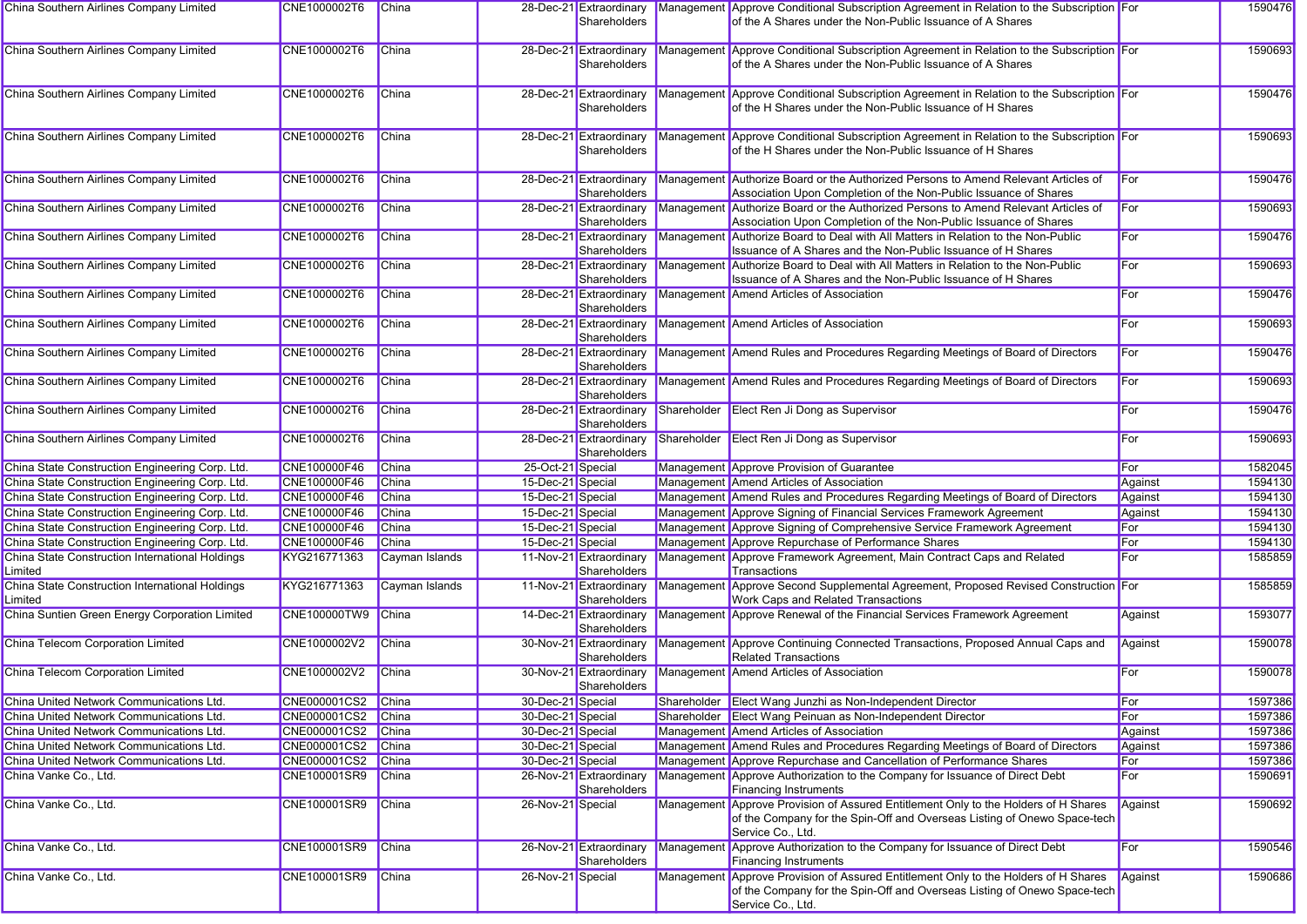| China Vanke Co., Ltd.                                   | CNE100001SR9        | China        |                   | 26-Nov-21 Extraordinary<br>Shareholders |           | Management Elect Lei Jiangsong as Director                                                                                                                                                                                | Against    | 1590691 |
|---------------------------------------------------------|---------------------|--------------|-------------------|-----------------------------------------|-----------|---------------------------------------------------------------------------------------------------------------------------------------------------------------------------------------------------------------------------|------------|---------|
| China Vanke Co., Ltd.                                   | CNE100001SR9        | China        |                   | 26-Nov-21 Extraordinary<br>Shareholders |           | Management Elect Lei Jiangsong as Director                                                                                                                                                                                | Against    | 1590546 |
| China Vanke Co., Ltd.                                   | CNE100001SR9        | China        |                   | 26-Nov-21 Extraordinary<br>Shareholders |           | Management Approve Compliance of the Overseas Listing of Onewo Space-tech Service For<br>Co., Ltd. with the Circular on Issues in Relation to Regulating Overseas<br>Listing of Subsidiaries of Domestic Listed Companies |            | 1590691 |
| China Vanke Co., Ltd.                                   | CNE100001SR9        | China        |                   | 26-Nov-21 Extraordinary<br>Shareholders |           | Management Approve Compliance of the Overseas Listing of Onewo Space-tech Service For<br>Co., Ltd. with the Circular on Issues in Relation to Regulating Overseas<br>Listing of Subsidiaries of Domestic Listed Companies |            | 1590546 |
| China Vanke Co., Ltd.                                   | CNE100001SR9        | China        |                   | 26-Nov-21 Extraordinary<br>Shareholders |           | Management Approve Initial Public Offering and Overseas Listing Proposal of Onewo<br>Space-tech Service Co., Ltd.                                                                                                         | For        | 1590691 |
| China Vanke Co., Ltd.                                   | CNE100001SR9        | China        |                   | 26-Nov-21 Extraordinary<br>Shareholders |           | Management Approve Initial Public Offering and Overseas Listing Proposal of Onewo<br>Space-tech Service Co., Ltd.                                                                                                         | For        | 1590546 |
| China Vanke Co., Ltd.                                   | CNE100001SR9        | China        |                   | 26-Nov-21 Extraordinary<br>Shareholders |           | Management Approve Undertaking of Maintaining Independent Listing Status of the<br>Company After the Listing of Onewo Space-tech Service Co., Ltd                                                                         | For        | 1590691 |
| China Vanke Co., Ltd.                                   | CNE100001SR9        | China        |                   | 26-Nov-21 Extraordinary<br>Shareholders | Managemen | Approve Undertaking of Maintaining Independent Listing Status of the<br>Company After the Listing of Onewo Space-tech Service Co., Ltd                                                                                    | For        | 1590546 |
| China Vanke Co., Ltd.                                   | CNE100001SR9        | China        |                   | 26-Nov-21 Extraordinary<br>Shareholders |           | Management Approve Explanations on the Sustainable Profitability and Prospects of the<br>Company After the Listing of Onewo Space-tech Service Co., Ltd                                                                   | For        | 1590691 |
| China Vanke Co., Ltd.                                   | CNE100001SR9        | China        |                   | 26-Nov-21 Extraordinary<br>Shareholders |           | Management Approve Explanations on the Sustainable Profitability and Prospects of the<br>Company After the Listing of Onewo Space-tech Service Co., Ltd                                                                   | For        | 1590546 |
| China Vanke Co., Ltd.                                   | CNE100001SR9        | <b>China</b> |                   | 26-Nov-21 Extraordinary<br>Shareholders |           | Management Approve Full Circulation Application for the Shares of Onewo Space-tech<br>Service Co., Ltd. Held by the Company                                                                                               | For        | 1590691 |
| China Vanke Co., Ltd.                                   | CNE100001SR9        | <b>China</b> |                   | 26-Nov-21 Extraordinary<br>Shareholders |           | Management Approve Full Circulation Application for the Shares of Onewo Space-tech<br>Service Co., Ltd. Held by the Company                                                                                               | For        | 1590546 |
| China Vanke Co., Ltd.                                   | CNE100001SR9        | China        |                   | 26-Nov-21 Extraordinary<br>Shareholders |           | Management Authorize Board to Handle All Matters in Relation to the Overseas Listing of For<br>Onewo Space-tech Service Co., Ltd.                                                                                         |            | 1590691 |
| China Vanke Co., Ltd.                                   | CNE100001SR9        | China        |                   | 26-Nov-21 Extraordinary<br>Shareholders |           | Management Authorize Board to Handle All Matters in Relation to the Overseas Listing of For<br>Onewo Space-tech Service Co., Ltd.                                                                                         |            | 1590546 |
| China Vanke Co., Ltd.                                   | CNE100001SR9        | China        |                   | 26-Nov-21 Extraordinary<br>Shareholders |           | Management Approve Provision of Assured Entitlement Only to the Holders of H Shares<br>of the Company for the Spin-Off and Overseas Listing of Onewo Space-tech<br>Service Co., Ltd.                                      | Against    | 1590691 |
| China Vanke Co., Ltd.                                   | CNE100001SR9        | China        |                   | 26-Nov-21 Extraordinary<br>Shareholders | Managemen | t Approve Provision of Assured Entitlement Only to the Holders of H Shares<br>of the Company for the Spin-Off and Overseas Listing of Onewo Space-tech<br>Service Co., Ltd.                                               | Against    | 1590546 |
| China Zhenhua (Group) Science & Technology Co.,<br>Ltd. | <b>CNE000000RY0</b> | China        | 27-Dec-21 Special |                                         |           | Management Approve Provision of Counter Guarantee to Controlling Shareholder                                                                                                                                              | For        | 1596688 |
| China Zhenhua (Group) Science & Technology Co.<br>Ltd.  | CNE000000RY0        | China        | 27-Dec-21 Special |                                         |           | Management Approve Purchase of Fix Asset and Related Party Transactions                                                                                                                                                   | For        | 1596688 |
| China Zhenhua (Group) Science & Technology Co.,<br>Ltd. | CNE000000RY0        | <b>China</b> | 27-Dec-21 Special |                                         |           | Management Approve Allowance of Independent Directors                                                                                                                                                                     | For        | 1596688 |
| China Zheshang Bank Co., Ltd.                           | CNE1000025S9        | China        |                   | 23-Nov-21 Extraordinary<br>Shareholders |           | Management Approve Class and Par Value of the Shares to be Issued                                                                                                                                                         | For        | 1589130 |
| China Zheshang Bank Co., Ltd.                           | CNE1000025S9        | China        | 23-Nov-21 Special |                                         |           | Management Approve Class and Par Value of the Shares to be Issued                                                                                                                                                         | For        | 1589227 |
| China Zheshang Bank Co., Ltd.                           | CNE1000025S9        | <b>China</b> |                   | 23-Nov-21 Extraordinary<br>Shareholders |           | Management Approve Issuance Method                                                                                                                                                                                        | For        | 1589130 |
| China Zheshang Bank Co., Ltd.                           | CNE1000025S9 China  |              | 23-Nov-21 Special |                                         |           | Management Approve Issuance Method                                                                                                                                                                                        | For        | 1589227 |
| China Zheshang Bank Co., Ltd.                           | CNE1000025S9        | ∥China       |                   | Shareholders                            |           | 23-Nov-21 Extraordinary Management Approve Base, Proportion and Number of the Rights Issue                                                                                                                                | ∣For       | 1589130 |
| China Zheshang Bank Co., Ltd.                           | CNE1000025S9        | <b>China</b> | 23-Nov-21 Special |                                         |           | Management Approve Base, Proportion and Number of the Rights Issue                                                                                                                                                        | For        | 1589227 |
| China Zheshang Bank Co., Ltd.                           | CNE1000025S9        | China        |                   | 23-Nov-21 Extraordinary<br>Shareholders |           | Management Approve Pricing Principle and Price for the Rights Shares                                                                                                                                                      | For        | 1589130 |
| China Zheshang Bank Co., Ltd.                           | CNE1000025S9        | <b>China</b> | 23-Nov-21 Special |                                         |           | Management Approve Pricing Principle and Price for the Rights Shares                                                                                                                                                      | <b>For</b> | 1589227 |
| China Zheshang Bank Co., Ltd.                           | CNE1000025S9        | China        |                   | 23-Nov-21 Extraordinary<br>Shareholders |           | Management Approve Target Subscribers for the Rights Issue                                                                                                                                                                | For        | 1589130 |
| China Zheshang Bank Co., Ltd.                           | CNE1000025S9        | <b>China</b> | 23-Nov-21 Special |                                         |           | Management Approve Target Subscribers for the Rights Issue                                                                                                                                                                | For        | 1589227 |
| China Zheshang Bank Co., Ltd.                           | CNE1000025S9        | China        |                   | 23-Nov-21 Extraordinary<br>Shareholders |           | Management Approve Distribution Plan for Accumulated Undistributed Profits Prior to the<br><b>Rights Issue</b>                                                                                                            | For        | 1589130 |
| China Zheshang Bank Co., Ltd.                           | CNE1000025S9        | <b>China</b> | 23-Nov-21 Special |                                         |           | Management Approve Distribution Plan for Accumulated Undistributed Profits Prior to the For<br><b>Rights Issue</b>                                                                                                        |            | 1589227 |
| China Zheshang Bank Co., Ltd.                           | CNE1000025S9        | China        |                   | 23-Nov-21 Extraordinary<br>Shareholders |           | Management Approve Time of Issuance                                                                                                                                                                                       | For        | 1589130 |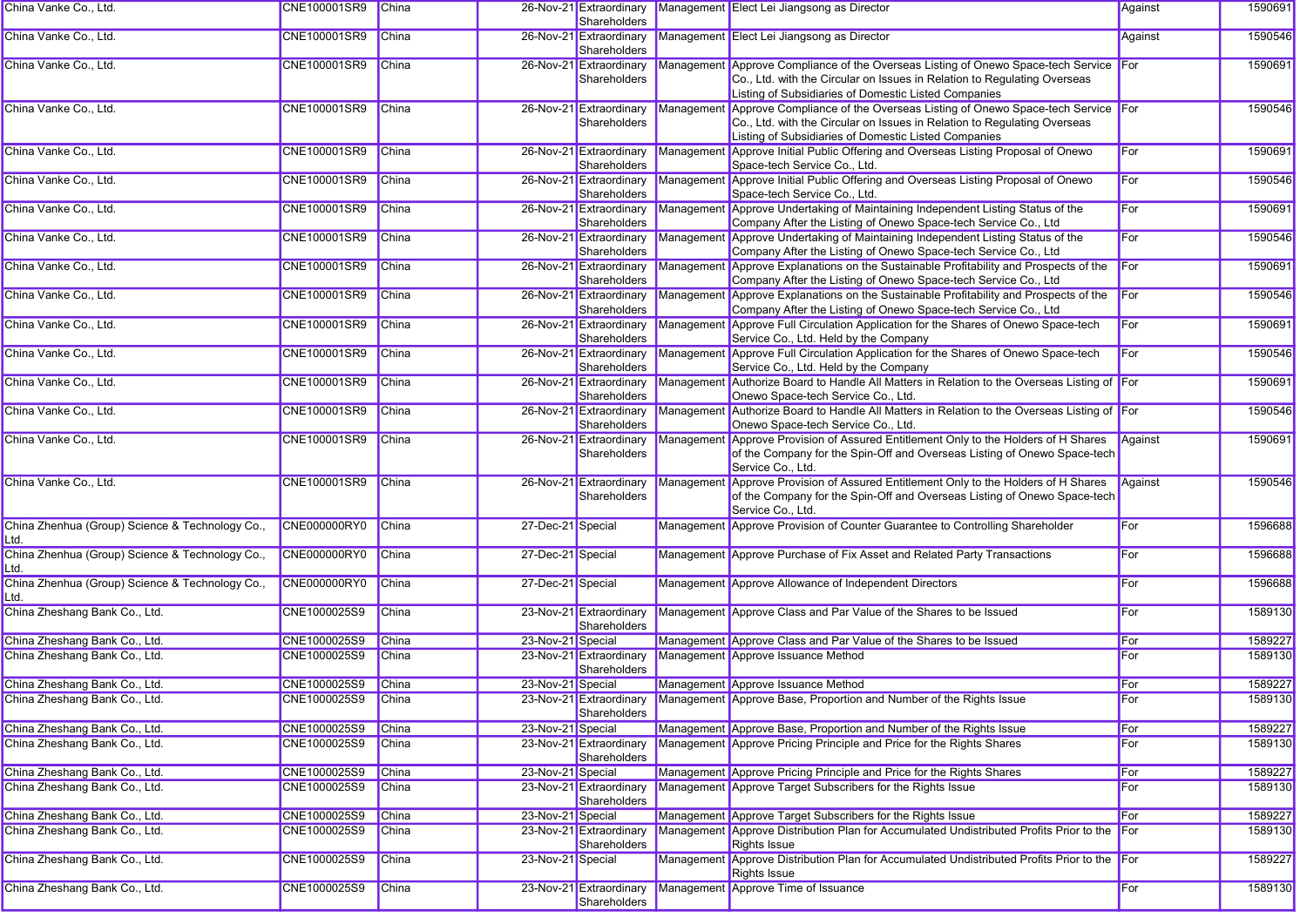| China Zheshang Bank Co., Ltd.                      | CNE1000025S9                 | <b>China</b>                     | 23-Nov-21 Special                    |                                         | Management Approve Time of Issuance                                                                                                                                                                    | For        | 1589227            |
|----------------------------------------------------|------------------------------|----------------------------------|--------------------------------------|-----------------------------------------|--------------------------------------------------------------------------------------------------------------------------------------------------------------------------------------------------------|------------|--------------------|
| China Zheshang Bank Co., Ltd.                      | CNE1000025S9                 | China                            |                                      | 23-Nov-21 Extraordinary<br>Shareholders | Management Approve Method of Underwriting                                                                                                                                                              | For        | 1589130            |
| China Zheshang Bank Co., Ltd.                      | CNE1000025S9                 | China                            | 23-Nov-21 Special                    |                                         | Management Approve Method of Underwriting                                                                                                                                                              | For        | 1589227            |
| China Zheshang Bank Co., Ltd.                      | CNE1000025S9                 | China                            |                                      | 23-Nov-21 Extraordinary<br>Shareholders | Management Approve Use of Proceeds in Relation to the Rights Issue                                                                                                                                     | For        | 1589130            |
| China Zheshang Bank Co., Ltd.                      | CNE1000025S9                 | China                            | 23-Nov-21 Special                    |                                         | Management Approve Use of Proceeds in Relation to the Rights Issue                                                                                                                                     | For        | 1589227            |
| China Zheshang Bank Co., Ltd.                      | CNE1000025S9                 | China                            |                                      | 23-Nov-21 Extraordinary<br>Shareholders | Management Approve Validity Period of the Resolution in Relation to the Rights Issue                                                                                                                   | For        | 1589130            |
| China Zheshang Bank Co., Ltd.                      | CNE1000025S9                 | China                            | 23-Nov-21 Special                    |                                         | Management Approve Validity Period of the Resolution in Relation to the Rights Issue                                                                                                                   | For        | 1589227            |
| China Zheshang Bank Co., Ltd.                      | CNE1000025S9                 | China                            |                                      | 23-Nov-21 Extraordinary<br>Shareholders | Management Approve Listing of the Shares in Relation to the Rights Issue                                                                                                                               | For        | 1589130            |
| China Zheshang Bank Co., Ltd.                      | CNE1000025S9                 | <b>China</b>                     | 23-Nov-21 Special                    |                                         | Management Approve Listing of the Shares in Relation to the Rights Issue                                                                                                                               | For        | 1589227            |
| China Zheshang Bank Co., Ltd.                      | CNE1000025S9                 | China                            |                                      | 23-Nov-21 Extraordinary<br>Shareholders | Management Approve Plan on Public Issuance of Shares by the Way of Rights Issue                                                                                                                        | For        | 1589130            |
| China Zheshang Bank Co., Ltd.                      | CNE1000025S9                 | China                            | 23-Nov-21 Special                    |                                         | Management Approve Plan on Public Issuance of Shares by the Way of Rights Issue                                                                                                                        | For        | 1589227            |
| China Zheshang Bank Co., Ltd.                      | CNE1000025S9                 | China                            |                                      | 23-Nov-21 Extraordinary<br>Shareholders | Management Authorize Board and Its Authorized Persons to Deal with All Matters in<br>Relation to the Rights Issue                                                                                      | For        | 1589130            |
| China Zheshang Bank Co., Ltd.                      | CNE1000025S9                 | China                            | 23-Nov-21 Special                    |                                         | Management Authorize Board and Its Authorized Persons to Deal with All Matters in<br>Relation to the Rights Issue                                                                                      | For        | 1589227            |
| China Zheshang Bank Co., Ltd.                      | CNE1000025S9                 | China                            |                                      | 23-Nov-21 Extraordinary<br>Shareholders | Management Approve Change in Registered Capital and the Corresponding Amendments For<br>to the Relevant Clauses in the Articles of Association Upon the Completion<br>of Rights Issue                  |            | 1589130            |
| China Zheshang Bank Co., Ltd.                      | CNE1000025S9                 | China                            | 23-Nov-21 Special                    |                                         | Management Approve Change in Registered Capital and the Corresponding Amendments For<br>to the Relevant Clauses in the Articles of Association Upon the Completion<br>of Rights Issue                  |            | 1589227            |
| China Zheshang Bank Co., Ltd.                      | CNE1000025S9                 | China                            |                                      | 23-Nov-21 Extraordinary<br>Shareholders | Management Approve Fulfillment of Issue Conditions of Rights Issue                                                                                                                                     | For        | 1589130            |
| China Zheshang Bank Co., Ltd.                      | CNE1000025S9                 | <b>China</b>                     | 23-Nov-21 Special                    |                                         | Management Approve Fulfillment of Issue Conditions of Rights Issue                                                                                                                                     | For        | 1589227            |
| China Zheshang Bank Co., Ltd.                      | CNE1000025S9                 | China                            |                                      | 23-Nov-21 Extraordinary<br>Shareholders | Management Approve Report on the Use of Previously Raised Funds                                                                                                                                        | For        | 1589130            |
| China Zheshang Bank Co., Ltd.                      | CNE1000025S9                 | China                            | 23-Nov-21 Special                    |                                         | Management Approve Report on the Feasibility of Use of Proceeds from Rights Issue                                                                                                                      | For        | 1589227            |
| China Zheshang Bank Co., Ltd.                      | CNE1000025S9                 | China                            |                                      | 23-Nov-21 Extraordinary<br>Shareholders | Management Approve Report on the Feasibility of Use of Proceeds from Rights Issue                                                                                                                      | For        | 1589130            |
| China Zheshang Bank Co., Ltd.                      | CNE1000025S9                 | China                            | 23-Nov-21 Special                    |                                         | Management Approve Remedial Measures for the Dilution of Current Returns by Rights<br><b>Issue to Original Shareholders</b>                                                                            | For        | 1589227            |
| China Zheshang Bank Co., Ltd.                      | CNE1000025S9                 | China                            |                                      | 23-Nov-21 Extraordinary<br>Shareholders | Management Approve Remedial Measures for the Dilution of Current Returns by Rights<br><b>Issue to Original Shareholders</b>                                                                            | <b>For</b> | 1589130            |
| China Zheshang Bank Co., Ltd.                      | CNE1000025S9                 | China                            |                                      | 23-Nov-21 Extraordinary<br>Shareholders | Management Approve Shareholders' Return Plan for the Next Three Years (2022-2024)                                                                                                                      | For        | 1589130            |
| Chongqing Brewery Co., Ltd.                        | <b>CNE000000TL3</b>          | China                            | 01-Dec-21 Special                    |                                         | Management Approve Daily Related Party Transactions                                                                                                                                                    | For        | 1591602            |
| Chongqing Brewery Co., Ltd.                        | <b>CNE000000TL3</b>          | <b>China</b>                     | 01-Dec-21 Special                    |                                         | Management Approve Interim Profit Distribution                                                                                                                                                         | For        | 1591602            |
| Chongqing Brewery Co., Ltd.                        | <b>CNE000000TL3</b>          | <b>China</b>                     | 17-Dec-21 Special                    |                                         | Management Approve Establishment of Carlsberg Beer (Foshan) Co., Ltd. and<br>Investment in New Production Capacity                                                                                     | For        | 1595074            |
| Chr. Hansen Holding A/S                            | DK0060227585                 | <b>Denmark</b>                   | 24-Nov-21 Annual                     |                                         | Management Receive Board Report                                                                                                                                                                        |            | 1587667            |
| Chr. Hansen Holding A/S                            | DK0060227585                 | <b>Denmark</b>                   | 24-Nov-21 Annual                     |                                         | Management Accept Financial Statements and Statutory Reports                                                                                                                                           | For        | 1587667            |
| Chr. Hansen Holding A/S                            | DK0060227585                 | Denmark                          | 24-Nov-21 Annual                     |                                         | Management Approve Allocation of Income and Dividends of DKK 6.54 Per Share                                                                                                                            | For        | 1587667            |
| Chr. Hansen Holding A/S                            | DK0060227585                 | Denmark                          | 24-Nov-21 Annual                     |                                         | Management Approve Remuneration Report (Advisory Vote)                                                                                                                                                 | For        | 1587667            |
| Chr. Hansen Holding A/S                            | DK0060227585                 | Denmark                          | 24-Nov-21 Annual                     |                                         | Management Approve Remuneration of Directors in the Amount of DKK 1.3 Million for<br>Chair, DKK 840,000 for Vice-Chair and DKK 420,000 for Other Directors;<br>Approve Remuneration for Committee Work | For        | 1587667            |
| Chr. Hansen Holding A/S                            | DK0060227585                 | <b>Denmark</b>                   | 24-Nov-21 Annual                     |                                         | Management Amendment to Remuneration Policy for Board of Directors and Executive<br>Management                                                                                                         | For        | 1587667            |
| Chr. Hansen Holding A/S                            | DK0060227585                 | Denmark                          | 24-Nov-21 Annual                     |                                         | Management Reelect Dominique Reiniche (Chair) as Director                                                                                                                                              | For        | 1587667            |
| Chr. Hansen Holding A/S                            | DK0060227585                 | <b>Denmark</b>                   | 24-Nov-21 Annual                     |                                         | Management Reelect Jesper Brandgaard as Director                                                                                                                                                       | For        | 1587667            |
| Chr. Hansen Holding A/S                            | DK0060227585                 | Denmark                          | 24-Nov-21 Annual                     |                                         | Management Reelect Luis Cantarell as Director                                                                                                                                                          | For        | 1587667            |
| Chr. Hansen Holding A/S                            | DK0060227585                 | <b>Denmark</b>                   | 24-Nov-21 Annual                     |                                         | Management Reelect Lise Kaae as Director                                                                                                                                                               | For        | 1587667            |
| Chr. Hansen Holding A/S                            | DK0060227585                 | <b>Denmark</b>                   | 24-Nov-21 Annual                     |                                         | Management Reelect Heidi Kleinbach-Sauter as Director                                                                                                                                                  | For        | 1587667            |
| Chr. Hansen Holding A/S                            | DK0060227585                 | Denmark                          | 24-Nov-21 Annual                     |                                         | Management Reelect Kevin Lane as Director                                                                                                                                                              | For        | 1587667            |
| Chr. Hansen Holding A/S                            | DK0060227585                 | <b>Denmark</b>                   | 24-Nov-21 Annual                     |                                         | Management Reelect Lillie Li Valeur as Director                                                                                                                                                        | For        | 1587667            |
| Chr. Hansen Holding A/S<br>Chr. Hansen Holding A/S | DK0060227585<br>DK0060227585 | <b>Denmark</b><br><b>Denmark</b> | 24-Nov-21 Annual<br>24-Nov-21 Annual |                                         | Management Reelect PricewaterhouseCoopers as Auditor<br>Management Authorize Editorial Changes to Adopted Resolutions in Connection with                                                               | For<br>For | 1587667<br>1587667 |
|                                                    |                              |                                  |                                      |                                         | Registration with Danish Authorities                                                                                                                                                                   |            |                    |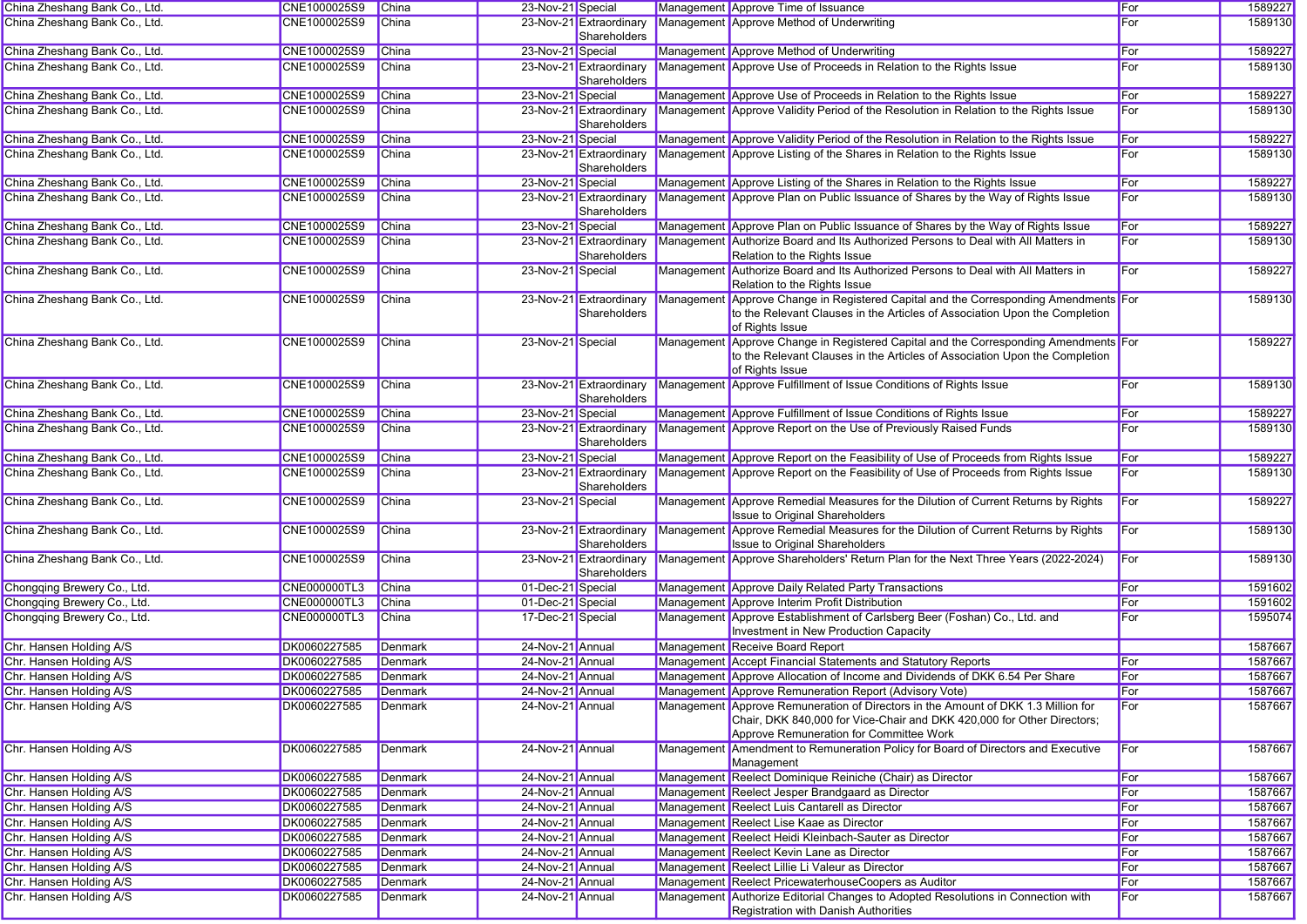| Chubb Limited                             | CH0044328745 | Switzerland      |                  | Shareholders                            | 03-Nov-21 Extraordinary Management Ratify Share Repurchase Program                                                        | For     | 1578758 |
|-------------------------------------------|--------------|------------------|------------------|-----------------------------------------|---------------------------------------------------------------------------------------------------------------------------|---------|---------|
| Chubb Limited                             | CH0044328745 | Switzerland      |                  | 03-Nov-21 Extraordinary<br>Shareholders | Management Approve CHF 349,339,410 Reduction in Share Capital via Cancellation of<br>Repurchased Shares                   | For     | 1578758 |
| Chubb Limited                             | CH0044328745 | Switzerland      |                  | 03-Nov-21 Extraordinary<br>Shareholders | Management Transact Other Business (Voting)                                                                               | Against | 1578758 |
| CIFI Ever Sunshine Services Group Limited | KYG2139U1067 | Cayman Islands   |                  | 14-Dec-21 Extraordinary<br>Shareholders | Management Approve Removal of Wang Peng as Director                                                                       | For     | 1592724 |
| <b>Cintas Corporation</b>                 | US1729081059 | <b>USA</b>       | 26-Oct-21 Annual |                                         | Management Elect Director Gerald S. Adolph                                                                                | Against | 1578762 |
| <b>Cintas Corporation</b>                 | US1729081059 | <b>USA</b>       | 26-Oct-21 Annual |                                         | Management Elect Director John F. Barrett                                                                                 | For     | 1578762 |
| <b>Cintas Corporation</b>                 | US1729081059 | <b>USA</b>       | 26-Oct-21 Annual |                                         | Management Elect Director Melanie W. Barstad                                                                              | For     | 1578762 |
| <b>Cintas Corporation</b>                 | US1729081059 | <b>USA</b>       | 26-Oct-21 Annual |                                         | Management Elect Director Karen L. Carnahan                                                                               | For     | 1578762 |
| <b>Cintas Corporation</b>                 | US1729081059 | <b>USA</b>       | 26-Oct-21 Annual |                                         | Management Elect Director Robert E. Coletti                                                                               | For     | 1578762 |
| <b>Cintas Corporation</b>                 | US1729081059 | <b>USA</b>       | 26-Oct-21 Annual |                                         | Management Elect Director Scott D. Farmer                                                                                 | For     | 1578762 |
| <b>Cintas Corporation</b>                 | US1729081059 | <b>USA</b>       | 26-Oct-21 Annual |                                         | Management Elect Director Joseph Scaminace                                                                                | Against | 1578762 |
| <b>Cintas Corporation</b>                 | US1729081059 | <b>USA</b>       | 26-Oct-21 Annual |                                         | Management Elect Director Todd M. Schneider                                                                               | For     | 1578762 |
| <b>Cintas Corporation</b>                 | US1729081059 | <b>USA</b>       | 26-Oct-21 Annual |                                         | Management Elect Director Ronald W. Tysoe                                                                                 | For     | 1578762 |
| <b>Cintas Corporation</b>                 | US1729081059 | <b>USA</b>       | 26-Oct-21 Annual |                                         | Management Advisory Vote to Ratify Named Executive Officers' Compensation                                                 | Against | 1578762 |
| <b>Cintas Corporation</b>                 | US1729081059 | <b>USA</b>       | 26-Oct-21 Annual |                                         | Management Ratify Ernst & Young LLP as Auditors                                                                           | For     | 1578762 |
| <b>Cintas Corporation</b>                 | US1729081059 | <b>USA</b>       | 26-Oct-21 Annual |                                         | Shareholder Eliminate Supermajority Vote Requirement                                                                      | For     | 1578762 |
| Cisco Systems, Inc.                       | US17275R1023 | <b>USA</b>       | 13-Dec-21 Annual |                                         | Management Elect Director M. Michele Burns                                                                                | For     | 1586802 |
| Cisco Systems, Inc.                       | US17275R1023 | <b>USA</b>       | 13-Dec-21 Annual |                                         | Management Elect Director Wesley G. Bush                                                                                  | For     | 1586802 |
| Cisco Systems, Inc.                       | US17275R1023 | <b>USA</b>       | 13-Dec-21 Annual |                                         | Management Elect Director Michael D. Capellas                                                                             | For     | 1586802 |
| Cisco Systems, Inc.                       | US17275R1023 | <b>USA</b>       | 13-Dec-21 Annual |                                         | Management Elect Director Mark Garrett                                                                                    | For     | 1586802 |
| Cisco Systems, Inc.                       | US17275R1023 | <b>USA</b>       | 13-Dec-21 Annual |                                         | Management Elect Director John D. Harris, II                                                                              | For     | 1586802 |
| Cisco Systems, Inc.                       | US17275R1023 | <b>USA</b>       | 13-Dec-21 Annual |                                         | Management Elect Director Kristina M. Johnson                                                                             | For     | 1586802 |
| Cisco Systems, Inc.                       | US17275R1023 | <b>USA</b>       | 13-Dec-21 Annual |                                         | Management Elect Director Roderick C. McGeary                                                                             | Against | 1586802 |
| Cisco Systems, Inc.                       | US17275R1023 | <b>USA</b>       | 13-Dec-21 Annual |                                         | Management Elect Director Charles H. Robbins                                                                              | For     | 1586802 |
| Cisco Systems, Inc.                       | US17275R1023 | <b>USA</b>       | 13-Dec-21 Annual |                                         | Management Elect Director Brenton L. Saunders                                                                             | For     | 1586802 |
| Cisco Systems, Inc.                       | US17275R1023 | <b>USA</b>       | 13-Dec-21 Annual |                                         | Management Elect Director Lisa T. Su                                                                                      | For     | 1586802 |
| Cisco Systems, Inc.                       | US17275R1023 | <b>USA</b>       | 13-Dec-21 Annual |                                         | Management Elect Director Marianna Tessel                                                                                 | For     | 1586802 |
| Cisco Systems, Inc.                       | US17275R1023 | <b>USA</b>       | 13-Dec-21 Annual |                                         | Management Advisory Vote to Ratify Named Executive Officers' Compensation                                                 | Against | 1586802 |
| Cisco Systems, Inc.                       | US17275R1023 | <b>USA</b>       | 13-Dec-21 Annual |                                         | Management Ratify PricewaterhouseCoopers LLP as Auditors                                                                  | For     | 1586802 |
| Cisco Systems, Inc.                       | US17275R1023 | <b>USA</b>       | 13-Dec-21 Annual |                                         | Shareholder Amend Proxy Access Right                                                                                      | For     | 1586802 |
| <b>CNH Industrial NV</b>                  | NL0010545661 | Netherlands      |                  | 23-Dec-21 Extraordinary<br>Shareholders | Management Open Meeting                                                                                                   |         | 1590831 |
| <b>CNH Industrial NV</b>                  | NL0010545661 | Netherlands      |                  | 23-Dec-21 Extraordinary<br>Shareholders | Management Receive Explanation of the Demerger as Part of the Separation and Listing<br>of the Iveco Group                |         | 1590831 |
| <b>CNH Industrial NV</b>                  | NL0010545661 | Netherlands      |                  | 23-Dec-21 Extraordinary<br>Shareholders | Management Approve Demerger in Accordance with the Proposal between CNH<br>Industrial N.V. and Iveco Group N.V.           | For     | 1590831 |
| <b>CNH Industrial NV</b>                  | NL0010545661 | Netherlands      |                  | 23-Dec-21 Extraordinary<br>Shareholders | Management Elect Asa Tamsons as Non-Executive Director                                                                    | For     | 1590831 |
| <b>CNH Industrial NV</b>                  | NL0010545661 | Netherlands      |                  | 23-Dec-21 Extraordinary<br>Shareholders | Management Elect Catia Bastioli as Non-Executive Director                                                                 | For     | 1590831 |
| <b>CNH Industrial NV</b>                  | NL0010545661 | Netherlands      |                  | 23-Dec-21 Extraordinary<br>Shareholders | Management Approve Discharge of Tufan Erginbilgic and Lorenzo Simonelli as Non-<br><b>Executive Directors</b>             | For     | 1590831 |
| <b>CNH Industrial NV</b>                  | NL0010545661 | Netherlands      |                  | 23-Dec-21 Extraordinary<br>Shareholders | Management Close Meeting                                                                                                  |         | 1590831 |
| <b>CNOOC Limited</b>                      | HK0883013259 | <b>Hong Kong</b> |                  | Shareholders                            | 26-Oct-21 Extraordinary Management Approve CNY Share Issue and the Specific Mandate                                       | For     | 1580900 |
| <b>CNOOC Limited</b>                      | HK0883013259 | <b>Hong Kong</b> |                  | 26-Oct-21 Extraordinary<br>Shareholders | Management Authorize Board to Deal with All Matters in Relation to the CNY Share Issue For                                |         | 1580900 |
| <b>CNOOC Limited</b>                      | HK0883013259 | <b>Hong Kong</b> |                  | 26-Oct-21 Extraordinary<br>Shareholders | Management Approve Plan for Distribution of Profits Accumulated Before the CNY Share For<br><b>Issue</b>                  |         | 1580900 |
| <b>CNOOC Limited</b>                      | HK0883013259 | <b>Hong Kong</b> |                  | 26-Oct-21 Extraordinary<br>Shareholders | Management Approve Plan for Stabilization of the Price of the CNY Shares for the Three<br>Years After the CNY Share Issue | For     | 1580900 |
| <b>CNOOC Limited</b>                      | HK0883013259 | Hong Kong        |                  | 26-Oct-21 Extraordinary<br>Shareholders | Management Approve Profits Distribution Policy and Dividend Return Plan for the Three<br>Years After the CNY Share Issue  | For     | 1580900 |
| <b>CNOOC Limited</b>                      | HK0883013259 | <b>Hong Kong</b> |                  | 26-Oct-21 Extraordinary<br>Shareholders | Management Approve Use of Proceeds from the CNY Share Issue                                                               | For     | 1580900 |
| <b>CNOOC Limited</b>                      | HK0883013259 | Hong Kong        |                  | 26-Oct-21 Extraordinary<br>Shareholders | Management Approve Remedial Measures for the Dilution of Immediate Returns After the For<br><b>CNY</b> Share Issue        |         | 1580900 |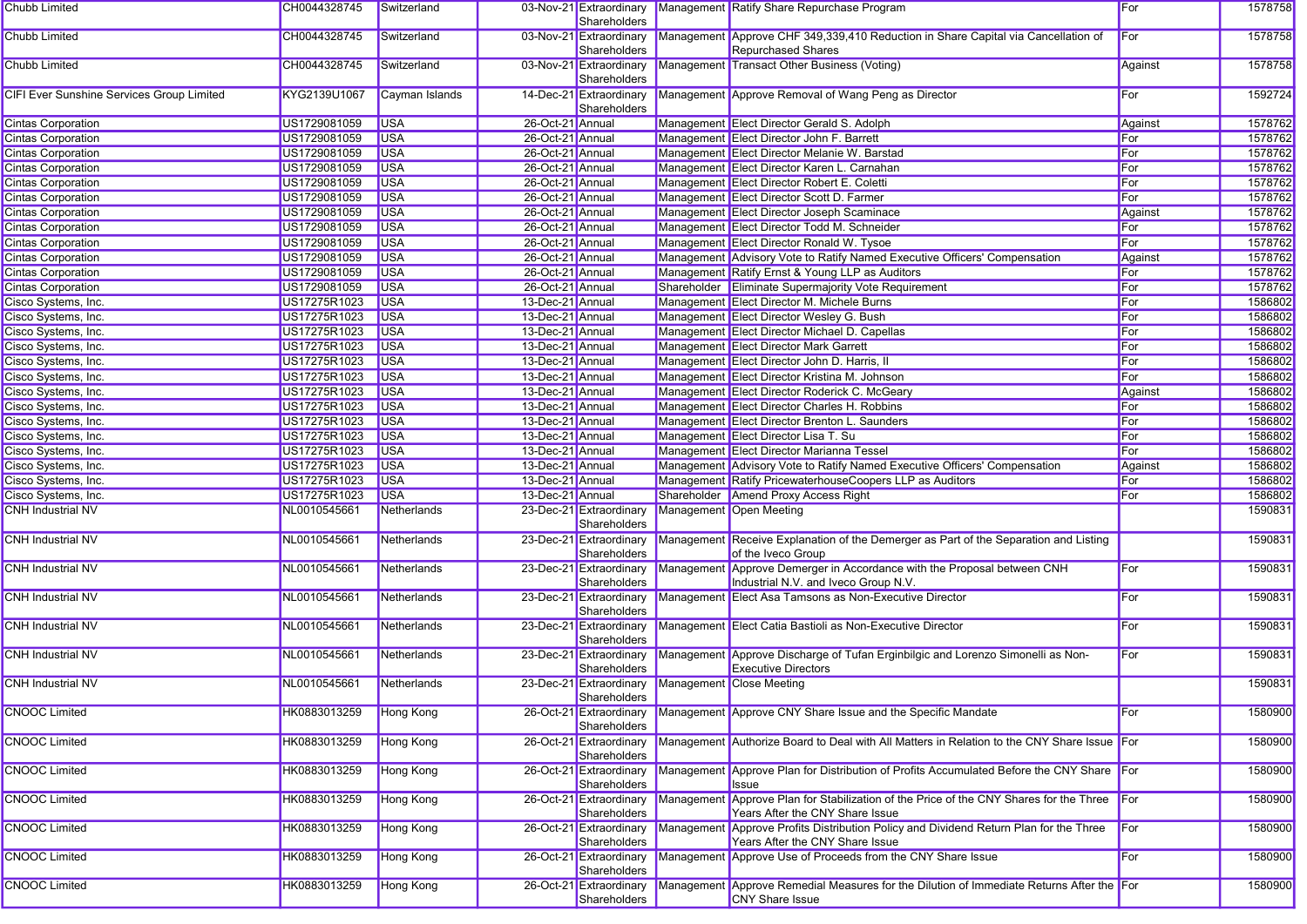| HK0883013259        |                                                                                                                                                                                                                              |                                                                                                                                                                                                                                                                                                                                                                                                                                         |              |                                                                                                                                                                                                                                                                                                                                                                                                                                                                                                                                                                                                                                                                                                                                                                                |                                                                      | For                                                                                                                                                                                                                                                                                                                                                                                                                                                                                                                                                                                                                                                                                                                                                                                                                                                                                                                                                                                                                                                                                                                                                                                                                                                                                                                                                                                                                                                                                                                                                                                                                                                                                                                                                                                                                                                                                                                                                                                                                                                                                                                                                                                                                                                                                                                                                                                                                                                                                                                                                                                                                                                                                                                                                                                   | 1580900                                                                                                                                                                                                                                                                                                                                                                                        |
|---------------------|------------------------------------------------------------------------------------------------------------------------------------------------------------------------------------------------------------------------------|-----------------------------------------------------------------------------------------------------------------------------------------------------------------------------------------------------------------------------------------------------------------------------------------------------------------------------------------------------------------------------------------------------------------------------------------|--------------|--------------------------------------------------------------------------------------------------------------------------------------------------------------------------------------------------------------------------------------------------------------------------------------------------------------------------------------------------------------------------------------------------------------------------------------------------------------------------------------------------------------------------------------------------------------------------------------------------------------------------------------------------------------------------------------------------------------------------------------------------------------------------------|----------------------------------------------------------------------|---------------------------------------------------------------------------------------------------------------------------------------------------------------------------------------------------------------------------------------------------------------------------------------------------------------------------------------------------------------------------------------------------------------------------------------------------------------------------------------------------------------------------------------------------------------------------------------------------------------------------------------------------------------------------------------------------------------------------------------------------------------------------------------------------------------------------------------------------------------------------------------------------------------------------------------------------------------------------------------------------------------------------------------------------------------------------------------------------------------------------------------------------------------------------------------------------------------------------------------------------------------------------------------------------------------------------------------------------------------------------------------------------------------------------------------------------------------------------------------------------------------------------------------------------------------------------------------------------------------------------------------------------------------------------------------------------------------------------------------------------------------------------------------------------------------------------------------------------------------------------------------------------------------------------------------------------------------------------------------------------------------------------------------------------------------------------------------------------------------------------------------------------------------------------------------------------------------------------------------------------------------------------------------------------------------------------------------------------------------------------------------------------------------------------------------------------------------------------------------------------------------------------------------------------------------------------------------------------------------------------------------------------------------------------------------------------------------------------------------------------------------------------------------|------------------------------------------------------------------------------------------------------------------------------------------------------------------------------------------------------------------------------------------------------------------------------------------------------------------------------------------------------------------------------------------------|
| HK0883013259        |                                                                                                                                                                                                                              |                                                                                                                                                                                                                                                                                                                                                                                                                                         |              |                                                                                                                                                                                                                                                                                                                                                                                                                                                                                                                                                                                                                                                                                                                                                                                |                                                                      |                                                                                                                                                                                                                                                                                                                                                                                                                                                                                                                                                                                                                                                                                                                                                                                                                                                                                                                                                                                                                                                                                                                                                                                                                                                                                                                                                                                                                                                                                                                                                                                                                                                                                                                                                                                                                                                                                                                                                                                                                                                                                                                                                                                                                                                                                                                                                                                                                                                                                                                                                                                                                                                                                                                                                                                       | 1580900                                                                                                                                                                                                                                                                                                                                                                                        |
| HK0883013259        |                                                                                                                                                                                                                              |                                                                                                                                                                                                                                                                                                                                                                                                                                         |              |                                                                                                                                                                                                                                                                                                                                                                                                                                                                                                                                                                                                                                                                                                                                                                                |                                                                      | For                                                                                                                                                                                                                                                                                                                                                                                                                                                                                                                                                                                                                                                                                                                                                                                                                                                                                                                                                                                                                                                                                                                                                                                                                                                                                                                                                                                                                                                                                                                                                                                                                                                                                                                                                                                                                                                                                                                                                                                                                                                                                                                                                                                                                                                                                                                                                                                                                                                                                                                                                                                                                                                                                                                                                                                   | 1580900                                                                                                                                                                                                                                                                                                                                                                                        |
| HK0883013259        |                                                                                                                                                                                                                              |                                                                                                                                                                                                                                                                                                                                                                                                                                         | Shareholders |                                                                                                                                                                                                                                                                                                                                                                                                                                                                                                                                                                                                                                                                                                                                                                                |                                                                      | For                                                                                                                                                                                                                                                                                                                                                                                                                                                                                                                                                                                                                                                                                                                                                                                                                                                                                                                                                                                                                                                                                                                                                                                                                                                                                                                                                                                                                                                                                                                                                                                                                                                                                                                                                                                                                                                                                                                                                                                                                                                                                                                                                                                                                                                                                                                                                                                                                                                                                                                                                                                                                                                                                                                                                                                   | 1580900                                                                                                                                                                                                                                                                                                                                                                                        |
| HK0883013259        |                                                                                                                                                                                                                              |                                                                                                                                                                                                                                                                                                                                                                                                                                         | Shareholders |                                                                                                                                                                                                                                                                                                                                                                                                                                                                                                                                                                                                                                                                                                                                                                                | Resolutions                                                          | For                                                                                                                                                                                                                                                                                                                                                                                                                                                                                                                                                                                                                                                                                                                                                                                                                                                                                                                                                                                                                                                                                                                                                                                                                                                                                                                                                                                                                                                                                                                                                                                                                                                                                                                                                                                                                                                                                                                                                                                                                                                                                                                                                                                                                                                                                                                                                                                                                                                                                                                                                                                                                                                                                                                                                                                   | 1580900                                                                                                                                                                                                                                                                                                                                                                                        |
| HK0883013259        |                                                                                                                                                                                                                              |                                                                                                                                                                                                                                                                                                                                                                                                                                         | Shareholders |                                                                                                                                                                                                                                                                                                                                                                                                                                                                                                                                                                                                                                                                                                                                                                                | Association                                                          |                                                                                                                                                                                                                                                                                                                                                                                                                                                                                                                                                                                                                                                                                                                                                                                                                                                                                                                                                                                                                                                                                                                                                                                                                                                                                                                                                                                                                                                                                                                                                                                                                                                                                                                                                                                                                                                                                                                                                                                                                                                                                                                                                                                                                                                                                                                                                                                                                                                                                                                                                                                                                                                                                                                                                                                       | 1580900                                                                                                                                                                                                                                                                                                                                                                                        |
| <b>INE259A01022</b> |                                                                                                                                                                                                                              |                                                                                                                                                                                                                                                                                                                                                                                                                                         |              |                                                                                                                                                                                                                                                                                                                                                                                                                                                                                                                                                                                                                                                                                                                                                                                |                                                                      | Against                                                                                                                                                                                                                                                                                                                                                                                                                                                                                                                                                                                                                                                                                                                                                                                                                                                                                                                                                                                                                                                                                                                                                                                                                                                                                                                                                                                                                                                                                                                                                                                                                                                                                                                                                                                                                                                                                                                                                                                                                                                                                                                                                                                                                                                                                                                                                                                                                                                                                                                                                                                                                                                                                                                                                                               | 1588710                                                                                                                                                                                                                                                                                                                                                                                        |
|                     |                                                                                                                                                                                                                              |                                                                                                                                                                                                                                                                                                                                                                                                                                         |              |                                                                                                                                                                                                                                                                                                                                                                                                                                                                                                                                                                                                                                                                                                                                                                                |                                                                      |                                                                                                                                                                                                                                                                                                                                                                                                                                                                                                                                                                                                                                                                                                                                                                                                                                                                                                                                                                                                                                                                                                                                                                                                                                                                                                                                                                                                                                                                                                                                                                                                                                                                                                                                                                                                                                                                                                                                                                                                                                                                                                                                                                                                                                                                                                                                                                                                                                                                                                                                                                                                                                                                                                                                                                                       | 1590133                                                                                                                                                                                                                                                                                                                                                                                        |
|                     |                                                                                                                                                                                                                              |                                                                                                                                                                                                                                                                                                                                                                                                                                         |              |                                                                                                                                                                                                                                                                                                                                                                                                                                                                                                                                                                                                                                                                                                                                                                                |                                                                      |                                                                                                                                                                                                                                                                                                                                                                                                                                                                                                                                                                                                                                                                                                                                                                                                                                                                                                                                                                                                                                                                                                                                                                                                                                                                                                                                                                                                                                                                                                                                                                                                                                                                                                                                                                                                                                                                                                                                                                                                                                                                                                                                                                                                                                                                                                                                                                                                                                                                                                                                                                                                                                                                                                                                                                                       | 1590133                                                                                                                                                                                                                                                                                                                                                                                        |
|                     |                                                                                                                                                                                                                              |                                                                                                                                                                                                                                                                                                                                                                                                                                         |              |                                                                                                                                                                                                                                                                                                                                                                                                                                                                                                                                                                                                                                                                                                                                                                                |                                                                      |                                                                                                                                                                                                                                                                                                                                                                                                                                                                                                                                                                                                                                                                                                                                                                                                                                                                                                                                                                                                                                                                                                                                                                                                                                                                                                                                                                                                                                                                                                                                                                                                                                                                                                                                                                                                                                                                                                                                                                                                                                                                                                                                                                                                                                                                                                                                                                                                                                                                                                                                                                                                                                                                                                                                                                                       | 1590133                                                                                                                                                                                                                                                                                                                                                                                        |
|                     |                                                                                                                                                                                                                              |                                                                                                                                                                                                                                                                                                                                                                                                                                         |              |                                                                                                                                                                                                                                                                                                                                                                                                                                                                                                                                                                                                                                                                                                                                                                                |                                                                      |                                                                                                                                                                                                                                                                                                                                                                                                                                                                                                                                                                                                                                                                                                                                                                                                                                                                                                                                                                                                                                                                                                                                                                                                                                                                                                                                                                                                                                                                                                                                                                                                                                                                                                                                                                                                                                                                                                                                                                                                                                                                                                                                                                                                                                                                                                                                                                                                                                                                                                                                                                                                                                                                                                                                                                                       | 1590133                                                                                                                                                                                                                                                                                                                                                                                        |
| DK0060448595        |                                                                                                                                                                                                                              |                                                                                                                                                                                                                                                                                                                                                                                                                                         |              |                                                                                                                                                                                                                                                                                                                                                                                                                                                                                                                                                                                                                                                                                                                                                                                | Chairman, DKK 787,500 for Deputy Chairman, and DKK 450,000 for Other | For                                                                                                                                                                                                                                                                                                                                                                                                                                                                                                                                                                                                                                                                                                                                                                                                                                                                                                                                                                                                                                                                                                                                                                                                                                                                                                                                                                                                                                                                                                                                                                                                                                                                                                                                                                                                                                                                                                                                                                                                                                                                                                                                                                                                                                                                                                                                                                                                                                                                                                                                                                                                                                                                                                                                                                                   | 1590133                                                                                                                                                                                                                                                                                                                                                                                        |
|                     |                                                                                                                                                                                                                              |                                                                                                                                                                                                                                                                                                                                                                                                                                         |              |                                                                                                                                                                                                                                                                                                                                                                                                                                                                                                                                                                                                                                                                                                                                                                                |                                                                      | Against                                                                                                                                                                                                                                                                                                                                                                                                                                                                                                                                                                                                                                                                                                                                                                                                                                                                                                                                                                                                                                                                                                                                                                                                                                                                                                                                                                                                                                                                                                                                                                                                                                                                                                                                                                                                                                                                                                                                                                                                                                                                                                                                                                                                                                                                                                                                                                                                                                                                                                                                                                                                                                                                                                                                                                               | 1590133                                                                                                                                                                                                                                                                                                                                                                                        |
| DK0060448595        |                                                                                                                                                                                                                              |                                                                                                                                                                                                                                                                                                                                                                                                                                         |              |                                                                                                                                                                                                                                                                                                                                                                                                                                                                                                                                                                                                                                                                                                                                                                                |                                                                      | Abstain                                                                                                                                                                                                                                                                                                                                                                                                                                                                                                                                                                                                                                                                                                                                                                                                                                                                                                                                                                                                                                                                                                                                                                                                                                                                                                                                                                                                                                                                                                                                                                                                                                                                                                                                                                                                                                                                                                                                                                                                                                                                                                                                                                                                                                                                                                                                                                                                                                                                                                                                                                                                                                                                                                                                                                               | 1590133                                                                                                                                                                                                                                                                                                                                                                                        |
| DK0060448595        |                                                                                                                                                                                                                              |                                                                                                                                                                                                                                                                                                                                                                                                                                         |              |                                                                                                                                                                                                                                                                                                                                                                                                                                                                                                                                                                                                                                                                                                                                                                                |                                                                      | Abstain                                                                                                                                                                                                                                                                                                                                                                                                                                                                                                                                                                                                                                                                                                                                                                                                                                                                                                                                                                                                                                                                                                                                                                                                                                                                                                                                                                                                                                                                                                                                                                                                                                                                                                                                                                                                                                                                                                                                                                                                                                                                                                                                                                                                                                                                                                                                                                                                                                                                                                                                                                                                                                                                                                                                                                               | 1590133                                                                                                                                                                                                                                                                                                                                                                                        |
|                     |                                                                                                                                                                                                                              |                                                                                                                                                                                                                                                                                                                                                                                                                                         |              |                                                                                                                                                                                                                                                                                                                                                                                                                                                                                                                                                                                                                                                                                                                                                                                |                                                                      |                                                                                                                                                                                                                                                                                                                                                                                                                                                                                                                                                                                                                                                                                                                                                                                                                                                                                                                                                                                                                                                                                                                                                                                                                                                                                                                                                                                                                                                                                                                                                                                                                                                                                                                                                                                                                                                                                                                                                                                                                                                                                                                                                                                                                                                                                                                                                                                                                                                                                                                                                                                                                                                                                                                                                                                       | 1590133                                                                                                                                                                                                                                                                                                                                                                                        |
|                     |                                                                                                                                                                                                                              |                                                                                                                                                                                                                                                                                                                                                                                                                                         |              |                                                                                                                                                                                                                                                                                                                                                                                                                                                                                                                                                                                                                                                                                                                                                                                |                                                                      |                                                                                                                                                                                                                                                                                                                                                                                                                                                                                                                                                                                                                                                                                                                                                                                                                                                                                                                                                                                                                                                                                                                                                                                                                                                                                                                                                                                                                                                                                                                                                                                                                                                                                                                                                                                                                                                                                                                                                                                                                                                                                                                                                                                                                                                                                                                                                                                                                                                                                                                                                                                                                                                                                                                                                                                       | 1590133                                                                                                                                                                                                                                                                                                                                                                                        |
|                     |                                                                                                                                                                                                                              |                                                                                                                                                                                                                                                                                                                                                                                                                                         |              |                                                                                                                                                                                                                                                                                                                                                                                                                                                                                                                                                                                                                                                                                                                                                                                |                                                                      |                                                                                                                                                                                                                                                                                                                                                                                                                                                                                                                                                                                                                                                                                                                                                                                                                                                                                                                                                                                                                                                                                                                                                                                                                                                                                                                                                                                                                                                                                                                                                                                                                                                                                                                                                                                                                                                                                                                                                                                                                                                                                                                                                                                                                                                                                                                                                                                                                                                                                                                                                                                                                                                                                                                                                                                       | 1590133                                                                                                                                                                                                                                                                                                                                                                                        |
|                     |                                                                                                                                                                                                                              |                                                                                                                                                                                                                                                                                                                                                                                                                                         |              |                                                                                                                                                                                                                                                                                                                                                                                                                                                                                                                                                                                                                                                                                                                                                                                |                                                                      |                                                                                                                                                                                                                                                                                                                                                                                                                                                                                                                                                                                                                                                                                                                                                                                                                                                                                                                                                                                                                                                                                                                                                                                                                                                                                                                                                                                                                                                                                                                                                                                                                                                                                                                                                                                                                                                                                                                                                                                                                                                                                                                                                                                                                                                                                                                                                                                                                                                                                                                                                                                                                                                                                                                                                                                       | 1590133                                                                                                                                                                                                                                                                                                                                                                                        |
|                     |                                                                                                                                                                                                                              |                                                                                                                                                                                                                                                                                                                                                                                                                                         |              |                                                                                                                                                                                                                                                                                                                                                                                                                                                                                                                                                                                                                                                                                                                                                                                |                                                                      |                                                                                                                                                                                                                                                                                                                                                                                                                                                                                                                                                                                                                                                                                                                                                                                                                                                                                                                                                                                                                                                                                                                                                                                                                                                                                                                                                                                                                                                                                                                                                                                                                                                                                                                                                                                                                                                                                                                                                                                                                                                                                                                                                                                                                                                                                                                                                                                                                                                                                                                                                                                                                                                                                                                                                                                       | 1590133                                                                                                                                                                                                                                                                                                                                                                                        |
|                     |                                                                                                                                                                                                                              |                                                                                                                                                                                                                                                                                                                                                                                                                                         |              |                                                                                                                                                                                                                                                                                                                                                                                                                                                                                                                                                                                                                                                                                                                                                                                |                                                                      |                                                                                                                                                                                                                                                                                                                                                                                                                                                                                                                                                                                                                                                                                                                                                                                                                                                                                                                                                                                                                                                                                                                                                                                                                                                                                                                                                                                                                                                                                                                                                                                                                                                                                                                                                                                                                                                                                                                                                                                                                                                                                                                                                                                                                                                                                                                                                                                                                                                                                                                                                                                                                                                                                                                                                                                       |                                                                                                                                                                                                                                                                                                                                                                                                |
|                     |                                                                                                                                                                                                                              |                                                                                                                                                                                                                                                                                                                                                                                                                                         |              |                                                                                                                                                                                                                                                                                                                                                                                                                                                                                                                                                                                                                                                                                                                                                                                |                                                                      |                                                                                                                                                                                                                                                                                                                                                                                                                                                                                                                                                                                                                                                                                                                                                                                                                                                                                                                                                                                                                                                                                                                                                                                                                                                                                                                                                                                                                                                                                                                                                                                                                                                                                                                                                                                                                                                                                                                                                                                                                                                                                                                                                                                                                                                                                                                                                                                                                                                                                                                                                                                                                                                                                                                                                                                       | 1590133                                                                                                                                                                                                                                                                                                                                                                                        |
|                     |                                                                                                                                                                                                                              |                                                                                                                                                                                                                                                                                                                                                                                                                                         | Shareholders |                                                                                                                                                                                                                                                                                                                                                                                                                                                                                                                                                                                                                                                                                                                                                                                | <b>Pre-emptive Rights in the Interest of the Company</b>             |                                                                                                                                                                                                                                                                                                                                                                                                                                                                                                                                                                                                                                                                                                                                                                                                                                                                                                                                                                                                                                                                                                                                                                                                                                                                                                                                                                                                                                                                                                                                                                                                                                                                                                                                                                                                                                                                                                                                                                                                                                                                                                                                                                                                                                                                                                                                                                                                                                                                                                                                                                                                                                                                                                                                                                                       | 1575838                                                                                                                                                                                                                                                                                                                                                                                        |
|                     |                                                                                                                                                                                                                              |                                                                                                                                                                                                                                                                                                                                                                                                                                         | Shareholders |                                                                                                                                                                                                                                                                                                                                                                                                                                                                                                                                                                                                                                                                                                                                                                                | Companies and Associations Code                                      |                                                                                                                                                                                                                                                                                                                                                                                                                                                                                                                                                                                                                                                                                                                                                                                                                                                                                                                                                                                                                                                                                                                                                                                                                                                                                                                                                                                                                                                                                                                                                                                                                                                                                                                                                                                                                                                                                                                                                                                                                                                                                                                                                                                                                                                                                                                                                                                                                                                                                                                                                                                                                                                                                                                                                                                       | 1575838                                                                                                                                                                                                                                                                                                                                                                                        |
|                     |                                                                                                                                                                                                                              |                                                                                                                                                                                                                                                                                                                                                                                                                                         | Shareholders |                                                                                                                                                                                                                                                                                                                                                                                                                                                                                                                                                                                                                                                                                                                                                                                |                                                                      |                                                                                                                                                                                                                                                                                                                                                                                                                                                                                                                                                                                                                                                                                                                                                                                                                                                                                                                                                                                                                                                                                                                                                                                                                                                                                                                                                                                                                                                                                                                                                                                                                                                                                                                                                                                                                                                                                                                                                                                                                                                                                                                                                                                                                                                                                                                                                                                                                                                                                                                                                                                                                                                                                                                                                                                       | 1575838                                                                                                                                                                                                                                                                                                                                                                                        |
| BE0974256852        |                                                                                                                                                                                                                              |                                                                                                                                                                                                                                                                                                                                                                                                                                         | Shareholders |                                                                                                                                                                                                                                                                                                                                                                                                                                                                                                                                                                                                                                                                                                                                                                                |                                                                      |                                                                                                                                                                                                                                                                                                                                                                                                                                                                                                                                                                                                                                                                                                                                                                                                                                                                                                                                                                                                                                                                                                                                                                                                                                                                                                                                                                                                                                                                                                                                                                                                                                                                                                                                                                                                                                                                                                                                                                                                                                                                                                                                                                                                                                                                                                                                                                                                                                                                                                                                                                                                                                                                                                                                                                                       | 1575838                                                                                                                                                                                                                                                                                                                                                                                        |
| BE0974256852        |                                                                                                                                                                                                                              |                                                                                                                                                                                                                                                                                                                                                                                                                                         | Shareholders |                                                                                                                                                                                                                                                                                                                                                                                                                                                                                                                                                                                                                                                                                                                                                                                |                                                                      | For                                                                                                                                                                                                                                                                                                                                                                                                                                                                                                                                                                                                                                                                                                                                                                                                                                                                                                                                                                                                                                                                                                                                                                                                                                                                                                                                                                                                                                                                                                                                                                                                                                                                                                                                                                                                                                                                                                                                                                                                                                                                                                                                                                                                                                                                                                                                                                                                                                                                                                                                                                                                                                                                                                                                                                                   | 1575838                                                                                                                                                                                                                                                                                                                                                                                        |
| BE0974256852        |                                                                                                                                                                                                                              |                                                                                                                                                                                                                                                                                                                                                                                                                                         | Shareholders |                                                                                                                                                                                                                                                                                                                                                                                                                                                                                                                                                                                                                                                                                                                                                                                | NewShares Set                                                        |                                                                                                                                                                                                                                                                                                                                                                                                                                                                                                                                                                                                                                                                                                                                                                                                                                                                                                                                                                                                                                                                                                                                                                                                                                                                                                                                                                                                                                                                                                                                                                                                                                                                                                                                                                                                                                                                                                                                                                                                                                                                                                                                                                                                                                                                                                                                                                                                                                                                                                                                                                                                                                                                                                                                                                                       | 1575838                                                                                                                                                                                                                                                                                                                                                                                        |
| BE0974256852        |                                                                                                                                                                                                                              |                                                                                                                                                                                                                                                                                                                                                                                                                                         | Shareholders |                                                                                                                                                                                                                                                                                                                                                                                                                                                                                                                                                                                                                                                                                                                                                                                |                                                                      | For                                                                                                                                                                                                                                                                                                                                                                                                                                                                                                                                                                                                                                                                                                                                                                                                                                                                                                                                                                                                                                                                                                                                                                                                                                                                                                                                                                                                                                                                                                                                                                                                                                                                                                                                                                                                                                                                                                                                                                                                                                                                                                                                                                                                                                                                                                                                                                                                                                                                                                                                                                                                                                                                                                                                                                                   | 1575838                                                                                                                                                                                                                                                                                                                                                                                        |
| BE0974256852        |                                                                                                                                                                                                                              |                                                                                                                                                                                                                                                                                                                                                                                                                                         | Shareholders |                                                                                                                                                                                                                                                                                                                                                                                                                                                                                                                                                                                                                                                                                                                                                                                |                                                                      |                                                                                                                                                                                                                                                                                                                                                                                                                                                                                                                                                                                                                                                                                                                                                                                                                                                                                                                                                                                                                                                                                                                                                                                                                                                                                                                                                                                                                                                                                                                                                                                                                                                                                                                                                                                                                                                                                                                                                                                                                                                                                                                                                                                                                                                                                                                                                                                                                                                                                                                                                                                                                                                                                                                                                                                       | 1575838                                                                                                                                                                                                                                                                                                                                                                                        |
| BE0974256852        |                                                                                                                                                                                                                              |                                                                                                                                                                                                                                                                                                                                                                                                                                         | Shareholders |                                                                                                                                                                                                                                                                                                                                                                                                                                                                                                                                                                                                                                                                                                                                                                                | Article 7:199 of the Companies and Associations Code                 |                                                                                                                                                                                                                                                                                                                                                                                                                                                                                                                                                                                                                                                                                                                                                                                                                                                                                                                                                                                                                                                                                                                                                                                                                                                                                                                                                                                                                                                                                                                                                                                                                                                                                                                                                                                                                                                                                                                                                                                                                                                                                                                                                                                                                                                                                                                                                                                                                                                                                                                                                                                                                                                                                                                                                                                       | 1575838                                                                                                                                                                                                                                                                                                                                                                                        |
| BE0974256852        |                                                                                                                                                                                                                              |                                                                                                                                                                                                                                                                                                                                                                                                                                         | Shareholders |                                                                                                                                                                                                                                                                                                                                                                                                                                                                                                                                                                                                                                                                                                                                                                                | <b>Authorized Capital</b>                                            | Against                                                                                                                                                                                                                                                                                                                                                                                                                                                                                                                                                                                                                                                                                                                                                                                                                                                                                                                                                                                                                                                                                                                                                                                                                                                                                                                                                                                                                                                                                                                                                                                                                                                                                                                                                                                                                                                                                                                                                                                                                                                                                                                                                                                                                                                                                                                                                                                                                                                                                                                                                                                                                                                                                                                                                                               | 1575838                                                                                                                                                                                                                                                                                                                                                                                        |
| BE0974256852        |                                                                                                                                                                                                                              |                                                                                                                                                                                                                                                                                                                                                                                                                                         | Shareholders |                                                                                                                                                                                                                                                                                                                                                                                                                                                                                                                                                                                                                                                                                                                                                                                | within the Framework of Authorized Capital                           | Against                                                                                                                                                                                                                                                                                                                                                                                                                                                                                                                                                                                                                                                                                                                                                                                                                                                                                                                                                                                                                                                                                                                                                                                                                                                                                                                                                                                                                                                                                                                                                                                                                                                                                                                                                                                                                                                                                                                                                                                                                                                                                                                                                                                                                                                                                                                                                                                                                                                                                                                                                                                                                                                                                                                                                                               | 1575838                                                                                                                                                                                                                                                                                                                                                                                        |
| BE0974256852        |                                                                                                                                                                                                                              |                                                                                                                                                                                                                                                                                                                                                                                                                                         | Shareholders |                                                                                                                                                                                                                                                                                                                                                                                                                                                                                                                                                                                                                                                                                                                                                                                |                                                                      | Against                                                                                                                                                                                                                                                                                                                                                                                                                                                                                                                                                                                                                                                                                                                                                                                                                                                                                                                                                                                                                                                                                                                                                                                                                                                                                                                                                                                                                                                                                                                                                                                                                                                                                                                                                                                                                                                                                                                                                                                                                                                                                                                                                                                                                                                                                                                                                                                                                                                                                                                                                                                                                                                                                                                                                                               | 1575838                                                                                                                                                                                                                                                                                                                                                                                        |
| BE0974256852        |                                                                                                                                                                                                                              |                                                                                                                                                                                                                                                                                                                                                                                                                                         | Shareholders |                                                                                                                                                                                                                                                                                                                                                                                                                                                                                                                                                                                                                                                                                                                                                                                |                                                                      | For                                                                                                                                                                                                                                                                                                                                                                                                                                                                                                                                                                                                                                                                                                                                                                                                                                                                                                                                                                                                                                                                                                                                                                                                                                                                                                                                                                                                                                                                                                                                                                                                                                                                                                                                                                                                                                                                                                                                                                                                                                                                                                                                                                                                                                                                                                                                                                                                                                                                                                                                                                                                                                                                                                                                                                                   | 1575838                                                                                                                                                                                                                                                                                                                                                                                        |
| BE0974256852        |                                                                                                                                                                                                                              |                                                                                                                                                                                                                                                                                                                                                                                                                                         | Shareholders |                                                                                                                                                                                                                                                                                                                                                                                                                                                                                                                                                                                                                                                                                                                                                                                |                                                                      | For                                                                                                                                                                                                                                                                                                                                                                                                                                                                                                                                                                                                                                                                                                                                                                                                                                                                                                                                                                                                                                                                                                                                                                                                                                                                                                                                                                                                                                                                                                                                                                                                                                                                                                                                                                                                                                                                                                                                                                                                                                                                                                                                                                                                                                                                                                                                                                                                                                                                                                                                                                                                                                                                                                                                                                                   | 1575838                                                                                                                                                                                                                                                                                                                                                                                        |
| BE0974256852        |                                                                                                                                                                                                                              |                                                                                                                                                                                                                                                                                                                                                                                                                                         | Shareholders |                                                                                                                                                                                                                                                                                                                                                                                                                                                                                                                                                                                                                                                                                                                                                                                |                                                                      | For                                                                                                                                                                                                                                                                                                                                                                                                                                                                                                                                                                                                                                                                                                                                                                                                                                                                                                                                                                                                                                                                                                                                                                                                                                                                                                                                                                                                                                                                                                                                                                                                                                                                                                                                                                                                                                                                                                                                                                                                                                                                                                                                                                                                                                                                                                                                                                                                                                                                                                                                                                                                                                                                                                                                                                                   | 1575838                                                                                                                                                                                                                                                                                                                                                                                        |
|                     | DK0060448595<br>DK0060448595<br>DK0060448595<br>DK0060448595<br>DK0060448595<br>DK0060448595<br>DK0060448595<br>DK0060448595<br>DK0060448595<br>DK0060448595<br>DK0060448595<br>BE0974256852<br>BE0974256852<br>BE0974256852 | Hong Kong<br><b>Hong Kong</b><br>Hong Kong<br>Hong Kong<br>Hong Kong<br>Hong Kong<br>India<br>Denmark<br>Denmark<br>Denmark<br>Denmark<br>Denmark<br><b>Denmark</b><br>Denmark<br>Denmark<br>Denmark<br>Denmark<br><b>Denmark</b><br>Denmark<br>Denmark<br>Denmark<br>Belgium<br>Belgium<br>Belgium<br>Belgium<br>Belgium<br>Belgium<br>Belgium<br>Belgium<br>Belgium<br>Belgium<br>Belgium<br>Belgium<br>Belgium<br>Belgium<br>Belgium |              | Shareholders<br>26-Oct-21 Extraordinary<br>Shareholders<br>Shareholders<br>26-Oct-21 Extraordinary<br>26-Oct-21 Extraordinary<br>02-Dec-21 Special<br>02-Dec-21 Annual<br>02-Dec-21 Annual<br>02-Dec-21 Annual<br>02-Dec-21 Annual<br>02-Dec-21 Annual<br>02-Dec-21 Annual<br>02-Dec-21 Annual<br>02-Dec-21 Annual<br>02-Dec-21 Annual<br>02-Dec-21 Annual<br>02-Dec-21 Annual<br>02-Dec-21 Annual<br>02-Dec-21 Annual<br>02-Dec-21 Annual<br>07-Oct-21 Extraordinary<br>07-Oct-21 Extraordinary<br>07-Oct-21 Extraordinary<br>07-Oct-21 Extraordinary<br>07-Oct-21 Extraordinary<br>07-Oct-21 Extraordinary<br>07-Oct-21 Extraordinary<br>07-Oct-21 Extraordinary<br>07-Oct-21 Extraordinary<br>07-Oct-21 Extraordinary<br>07-Oct-21 Extraordinary<br>07-Oct-21 Extraordinary | Managemen                                                            | 26-Oct-21 Extraordinary Management Approve Undertakings and the Corresponding Binding Measures in<br>Connection with the CNY Share Issue<br>Management Adopt Rules and Procedures Regarding General Meetings of Shareholders<br>26-Oct-21 Extraordinary Management Adopt Rules and Procedures Regarding Meetings of Board of Directors<br>26-Oct-21 Extraordinary Management Approve Proposal on Dealing with Matters Related to Director and Senior<br>Management Liability Insurance<br>Management Authorize Board to Deal with All Matters in Relation to the Ordinary<br>Management Approve Reappointment and Remuneration of Chandrasekar Meenakshi<br>Sundaram as Whole-Time Director<br>Management Receive Report of Board<br>Management Accept Financial Statements and Statutory Reports<br>Management Approve Allocation of Income<br>Management Approve Remuneration Report<br>Management Approve Remuneration of Directors in the Amount of DKK 1.35 Million for<br>Directors; Approve Remuneration for Committee Work<br>Management Approve Update of the Company's Overall Guidelines for Incentive Pay to<br>the Executive Management<br>Management Reelect Lars Soren Rasmussen as Director<br>Management Reelect Niels Peter Louis-Hansen as Director<br>Management Reelect Jette Nygaard-Andersen as Director<br>Management Reelect Carsten Hellmann as Director<br>Management Reelect Marianne Wiinholt as Director<br>Management Elect Annette Bruls as New Director<br>Management Ratify PricewaterhouseCoopers as Auditors<br>Management Other Business<br>Management Receive Special Board Report Re: Increase of Capital with the Waiver of<br>Management Receive Special Auditor Report Re: Articles 7:179 and 7:191 of the<br>Management Approve Employee Stock Purchase Plan Up To 1,000,000 Shares<br>Management Approve Determination of Issue Price Based on Average Stock Price of<br><b>Ordinary Shares</b><br>Management Eliminate Preemptive Rights<br>07-Oct-21 Extraordinary Management Approve Subscription Period<br>07-Oct-21 Extraordinary Management Authorize Implementation of Approved Resolutions and Filing of Required<br>Documents/Formalities at Trade Registry<br>Management Renew Authorization to Increase Share Capital within the Framework of<br>t Authorize Board to Issue Shares in the Event of a Public Tender Offer or<br>Share Exchange Offer and Renew Authorization to Increase Share Capital<br>Management Amend Articles to Reflect Changes in Capital<br>Management Amend Article 12 Re: Adoption of the Previous Resolution<br>Management Approve Cancellation of Treasury Shares<br>Management Authorize Implementation of Approved Resolutions and Filing of Required<br>Documents/Formalities at Trade Registry | For<br>Management Amend Articles of Association and Adopt Amended and Restated Articles of For<br>For<br>For<br>Against<br>For<br>For<br>For<br>For<br>For<br>For<br>For<br>Management Approve Increase in Share Capital by Multiplication of the Issue Price of the For<br>For<br>07-Oct-21 Extraordinary Management Receive Special Board Report Re: Authorized Capital Drawn up Pursuant to |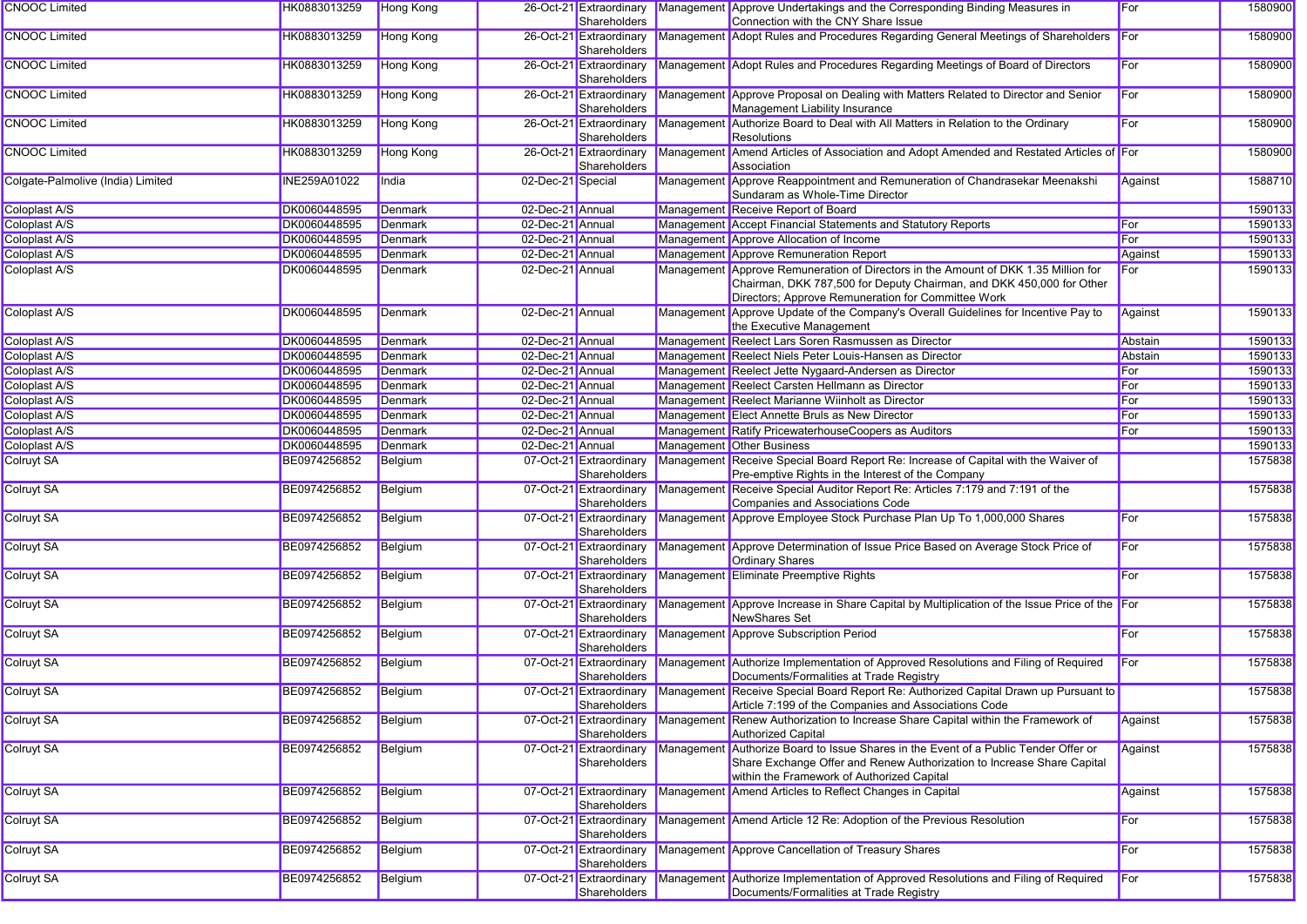| Companhia de Saneamento Basico do Estado de Sao BRSBSPACNOR5 Brazil<br>Paulo SABESP |                            |              |                   | 24-Nov-21 Extraordinary<br>Shareholders |            | Management Elect Carla Almeida as Eligibility and Advisory Committee Member                                                                                                                                                                        | For     | 1586363 |
|-------------------------------------------------------------------------------------|----------------------------|--------------|-------------------|-----------------------------------------|------------|----------------------------------------------------------------------------------------------------------------------------------------------------------------------------------------------------------------------------------------------------|---------|---------|
| Companhia de Saneamento Basico do Estado de Sao BRSBSPACNOR5 Brazil<br>Paulo SABESP |                            |              |                   | 24-Nov-21 Extraordinary<br>Shareholders |            | Management Elect Carla Almeida as Eligibility and Advisory Committee Member                                                                                                                                                                        | For     | 1586790 |
| Companhia de Saneamento Basico do Estado de Sao BRSBSPACNOR5 Brazil<br>Paulo SABESP |                            |              |                   | 24-Nov-21 Extraordinary<br>Shareholders |            | Management Elect Leonardo Augusto de Andrade Barbosa as Director                                                                                                                                                                                   | For     | 1586363 |
| Companhia de Saneamento Basico do Estado de Sao BRSBSPACNOR5 Brazil<br>Paulo SABESP |                            |              |                   | 24-Nov-21 Extraordinary<br>Shareholders |            | Management Elect Leonardo Augusto de Andrade Barbosa as Director                                                                                                                                                                                   | For     | 1586790 |
| Companhia de Saneamento Basico do Estado de Sao BRSBSPACNOR5 Brazil<br>Paulo SABESP |                            |              |                   | 24-Nov-21 Extraordinary<br>Shareholders |            | Management In Case There is Any Change to the Board Slate Composition, May Your<br>Votes Still be Counted for the Proposed Slate?                                                                                                                  | Against | 1586363 |
| Companhia de Saneamento Basico do Estado de Sao BRSBSPACNOR5 Brazil<br>Paulo SABESP |                            |              |                   | 24-Nov-21 Extraordinary<br>Shareholders |            | Management Approve Classification of Wilson Newton de Mello Neto as Independent<br>Director                                                                                                                                                        | For     | 1586790 |
| Companhia de Saneamento Basico do Estado de Sao BRSBSPACNOR5 Brazil<br>Paulo SABESP |                            |              |                   | 24-Nov-21 Extraordinary<br>Shareholders |            | Management In Case Cumulative Voting Is Adopted, Do You Wish to Equally Distribute<br>Your Votes Amongst the Nominees below?                                                                                                                       | Abstain | 1586363 |
| Companhia de Saneamento Basico do Estado de Sao BRSBSPACNOR5 Brazil<br>Paulo SABESP |                            |              |                   | 24-Nov-21 Extraordinary<br>Shareholders | Management | Elect Tarcila Reis Jordao as Fiscal Council Member and Jaime Alves de<br>Freitas as Alternate                                                                                                                                                      | For     | 1586790 |
| Companhia de Saneamento Basico do Estado de Sao BRSBSPACNOR5 Brazil<br>Paulo SABESP |                            |              |                   | 24-Nov-21 Extraordinary<br>Shareholders |            | Management Percentage of Votes to Be Assigned - Elect Leonardo Augusto de Andrade<br>Barbosa as Director                                                                                                                                           | Abstain | 1586363 |
| Companhia de Saneamento Basico do Estado de Sao BRSBSPACNOR5 Brazil<br>Paulo SABESP |                            |              |                   | 24-Nov-21 Extraordinary<br>Shareholders |            | Management Amend Remuneration of Company's Management, Audit Committee, and<br><b>Fiscal Council</b>                                                                                                                                               | For     | 1586790 |
| Companhia de Saneamento Basico do Estado de Sao BRSBSPACNOR5 Brazil<br>Paulo SABESP |                            |              |                   | 24-Nov-21 Extraordinary<br>Shareholders |            | Management Approve Classification of Wilson Newton de Mello Neto as Independent<br>Director                                                                                                                                                        | For     | 1586363 |
| Companhia de Saneamento Basico do Estado de Sao BRSBSPACNOR5 Brazil<br>Paulo SABESP |                            |              |                   | 24-Nov-21 Extraordinary<br>Shareholders |            | Management Elect Tarcila Reis Jordao as Fiscal Council Member and Jaime Alves de<br>Freitas as Alternate                                                                                                                                           | For     | 1586363 |
| Companhia de Saneamento Basico do Estado de Sao BRSBSPACNOR5 Brazil<br>Paulo SABESP |                            |              |                   | 24-Nov-21 Extraordinary<br>Shareholders |            | Management In Case One of the Nominees Leaves the Fiscal Council Slate Due to a<br>Separate Minority Election, as Allowed Under Articles 161 and 240 of the<br>Brazilian Corporate Law, May Your Votes Still Be Counted for the Proposed<br>Slate? | Against | 1586363 |
| Companhia de Saneamento Basico do Estado de Sao BRSBSPACNOR5 Brazil<br>Paulo SABESP |                            |              |                   | 24-Nov-21 Extraordinary<br>Shareholders |            | Management Amend Remuneration of Company's Management, Audit Committee, and<br><b>Fiscal Council</b>                                                                                                                                               | For     | 1586363 |
| Companhia Paranaense de Energia                                                     | <b>BRCPLEACNPB9</b> Brazil |              |                   | 26-Nov-21 Extraordinary<br>Shareholders |            | Management Amend Articles and Consolidate Bylaws                                                                                                                                                                                                   | For     | 1590338 |
| Compania Cervecerias Unidas SA                                                      | CLP249051044               | Chile        |                   | 24-Nov-21 Extraordinary<br>Shareholders |            | Management Approve Special Dividends of CLP 447 per Share                                                                                                                                                                                          | Against | 1585190 |
| Compania Cervecerias Unidas SA                                                      | CLP249051044               | Chile        |                   | 24-Nov-21 Extraordinary<br>Shareholders |            | Management Receive Report Regarding Related-Party Transactions                                                                                                                                                                                     |         | 1585190 |
| Contemporary Amperex Technology Co., Ltd.                                           | CNE100003662               | China        | 12-Nov-21 Special |                                         |            | Management Approve Draft and Summary of Stock Options and Performance Share<br>Incentive Plan                                                                                                                                                      | Against | 1587032 |
| Contemporary Amperex Technology Co., Ltd.                                           | CNE100003662               | China        | 12-Nov-21 Special |                                         |            | Management Approve Methods to Assess the Performance of Plan Participants                                                                                                                                                                          | Against | 1587032 |
| Contemporary Amperex Technology Co., Ltd.                                           | CNE100003662               | <b>China</b> | 12-Nov-21 Special |                                         |            | Management Approve Authorization of the Board to Handle All Related Matters                                                                                                                                                                        | Against | 1587032 |
| Contemporary Amperex Technology Co., Ltd.                                           | CNE100003662               | China        | 12-Nov-21 Special |                                         |            | Management Approve Additional and Adjustment of Guarantee Provision Plan                                                                                                                                                                           | For     | 1587032 |
| Contemporary Amperex Technology Co., Ltd.                                           | CNE100003662               | China        | 30-Dec-21 Special |                                         |            | Management Elect Zeng Yuqun as Director                                                                                                                                                                                                            | For     | 1597183 |
| Contemporary Amperex Technology Co., Ltd.                                           | CNE100003662               | <b>China</b> | 30-Dec-21 Special |                                         |            | Management Elect Li Ping as Director                                                                                                                                                                                                               | For     | 1597183 |
| Contemporary Amperex Technology Co., Ltd.                                           | CNE100003662               | China        | 30-Dec-21 Special |                                         |            | Management Elect Huang Shilin as Director                                                                                                                                                                                                          | For     | 1597183 |
| Contemporary Amperex Technology Co., Ltd.                                           | CNE100003662               | <b>China</b> | 30-Dec-21 Special |                                         |            | Management Elect Pan Jian as Director                                                                                                                                                                                                              | For     | 1597183 |
| Contemporary Amperex Technology Co., Ltd.                                           | CNE100003662               | China        | 30-Dec-21 Special |                                         |            | Management Elect Zhou Jia as Director                                                                                                                                                                                                              | For     | 1597183 |
| Contemporary Amperex Technology Co., Ltd.                                           | CNE100003662               | China        | 30-Dec-21 Special |                                         |            | Management Elect Wu Kai as Director                                                                                                                                                                                                                | For     | 1597183 |
| Contemporary Amperex Technology Co., Ltd.                                           | CNE100003662               | China        | 30-Dec-21 Special |                                         |            | Management Elect Xue Zuyun as Director                                                                                                                                                                                                             | For     | 1597183 |
| Contemporary Amperex Technology Co., Ltd.                                           | CNE100003662               | China        | 30-Dec-21 Special |                                         |            | Management Elect Cai Xiuling as Director                                                                                                                                                                                                           | Against | 1597183 |
| Contemporary Amperex Technology Co., Ltd.                                           | CNE100003662               | China        | 30-Dec-21 Special |                                         |            | Management Elect Hong Bo as Director                                                                                                                                                                                                               | For     | 1597183 |
| Contemporary Amperex Technology Co., Ltd.                                           | CNE100003662               | China        | 30-Dec-21 Special |                                         |            | Management Elect Wu Yingming as Supervisor                                                                                                                                                                                                         | For     | 1597183 |
| Contemporary Amperex Technology Co., Ltd.                                           | CNE100003662               |              | 30-Dec-21 Special |                                         |            | Management Elect Feng Chunyan as Supervisor                                                                                                                                                                                                        | For     | 1597183 |
|                                                                                     |                            | China        |                   |                                         |            |                                                                                                                                                                                                                                                    |         |         |
| Copart, Inc.                                                                        | US2172041061               | <b>USA</b>   | 03-Dec-21 Annual  |                                         |            | Management Elect Director Willis J. Johnson                                                                                                                                                                                                        | For     | 1586361 |
| Copart, Inc.                                                                        | US2172041061               | <b>USA</b>   | 03-Dec-21 Annual  |                                         |            | Management Elect Director A. Jayson Adair                                                                                                                                                                                                          | For     | 1586361 |
| Copart, Inc.                                                                        | US2172041061               | <b>USA</b>   | 03-Dec-21 Annual  |                                         |            | Management Elect Director Matt Blunt                                                                                                                                                                                                               | For     | 1586361 |
| Copart, Inc.                                                                        | US2172041061               | <b>USA</b>   | 03-Dec-21 Annual  |                                         |            | Management Elect Director Steven D. Cohan                                                                                                                                                                                                          | For     | 1586361 |
| Copart, Inc.                                                                        | US2172041061               | <b>USA</b>   | 03-Dec-21 Annual  |                                         |            | Management Elect Director Daniel J. Englander                                                                                                                                                                                                      | Against | 1586361 |
| Copart, Inc.                                                                        | US2172041061               | <b>USA</b>   | 03-Dec-21 Annual  |                                         |            | Management Elect Director James E. Meeks                                                                                                                                                                                                           | For     | 1586361 |
| Copart, Inc.                                                                        | US2172041061               | <b>USA</b>   | 03-Dec-21 Annual  |                                         |            | Management Elect Director Thomas N. Tryforos                                                                                                                                                                                                       | For     | 1586361 |
| Copart, Inc.                                                                        | US2172041061               | <b>USA</b>   | 03-Dec-21 Annual  |                                         |            | Management Elect Director Diane M. Morefield                                                                                                                                                                                                       | Against | 1586361 |
| Copart, Inc.                                                                        | US2172041061               | <b>USA</b>   | 03-Dec-21 Annual  |                                         |            | Management Elect Director Stephen Fisher                                                                                                                                                                                                           | For     | 1586361 |
| Copart, Inc.                                                                        | US2172041061               | <b>USA</b>   | 03-Dec-21 Annual  |                                         |            | Management Elect Director Cherylyn Harley LeBon                                                                                                                                                                                                    | For     | 1586361 |
| Copart, Inc.                                                                        | US2172041061               | <b>USA</b>   | 03-Dec-21 Annual  |                                         |            | Management Elect Director Carl D. Sparks                                                                                                                                                                                                           | For     | 1586361 |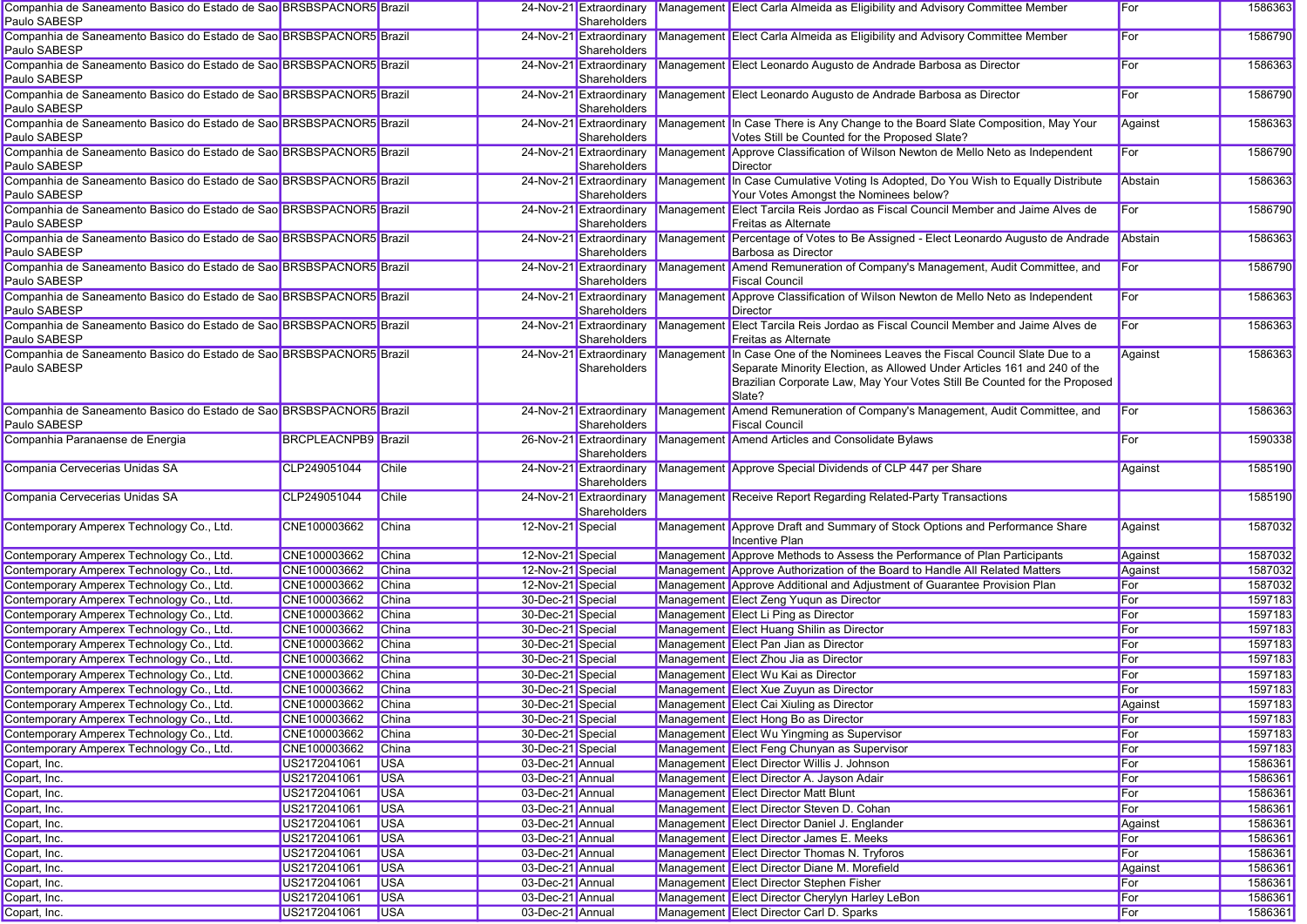| Copart, Inc.                                   | US2172041061              | <b>USA</b>   | 03-Dec-21 Annual  |                                         |             | Management Advisory Vote to Ratify Named Executive Officers' Compensation                                                                              | Against | 1586361 |
|------------------------------------------------|---------------------------|--------------|-------------------|-----------------------------------------|-------------|--------------------------------------------------------------------------------------------------------------------------------------------------------|---------|---------|
| Copart, Inc.                                   | US2172041061              | <b>USA</b>   | 03-Dec-21 Annual  |                                         |             | Management Ratify Ernst & Young LLP as Auditors                                                                                                        | For     | 1586361 |
| Cosan SA                                       | <b>BRCSANACNOR Brazil</b> |              |                   | 01-Dec-21 Extraordinary<br>Shareholders |             | Management Ratify SOPARC - Auditores e Consultores S.S. Ltda. as Independent Firm<br>to Appraise Proposed Transaction                                  | For     | 1588519 |
| Cosan SA                                       | <b>BRCSANACNOR Brazil</b> |              |                   | 01-Dec-21 Extraordinary<br>Shareholders |             | Management Approve Agreement to Absorb Cosan Investimentos e Participacoes S.A.<br>(CIP)                                                               | For     | 1588519 |
| Cosan SA                                       | <b>BRCSANACNOR Brazil</b> |              |                   | 01-Dec-21 Extraordinary<br>Shareholders |             | Management Approve Independent Firm's Appraisal                                                                                                        | For     | 1588519 |
| Cosan SA                                       | <b>BRCSANACNOR Brazil</b> |              |                   | 01-Dec-21 Extraordinary<br>Shareholders |             | Management Approve Absorption of Cosan Investimentos e Participacoes S.A. (CIP)<br>Without Capital Increase                                            | For     | 1588519 |
| Cosan SA                                       | <b>BRCSANACNOR Brazil</b> |              |                   | 01-Dec-21 Extraordinary<br>Shareholders |             | Management Authorize Executives to Ratify and Execute Approved Resolutions                                                                             | For     | 1588519 |
| COSCO SHIPPING Energy Transportation Co., Ltd. | CNE1000002S8              | China        |                   | 28-Dec-21 Extraordinary<br>Shareholders |             | Management Approve 2021 Shipping Materials and Services Framework Agreement,<br>Proposed Annual Caps and Related Transactions                          | For     | 1595964 |
| COSCO SHIPPING Energy Transportation Co., Ltd. | CNE1000002S8              | China        |                   | 28-Dec-21 Extraordinary<br>Shareholders |             | Management Approve 2021 Sea Crew Framework Agreement, Proposed Annual Caps<br>and Related Transactions                                                 | For     | 1595964 |
| COSCO SHIPPING Energy Transportation Co., Ltd. | CNE1000002S8              | China        |                   | 28-Dec-21 Extraordinary<br>Shareholders |             | Management Approve 2021 Lease Framework Agreement, Proposed Annual Caps and<br>Related Transactions                                                    | For     | 1595964 |
| COSCO SHIPPING Energy Transportation Co., Ltd. | CNE1000002S8              | <b>China</b> |                   | 28-Dec-21 Extraordinary<br>Shareholders |             | Management Approve 2021 Services Framework Agreement, Proposed Annual Caps and For<br><b>Related Transactions</b>                                      |         | 1595964 |
| COSCO SHIPPING Energy Transportation Co., Ltd. | CNE1000002S8              | China        |                   | 28-Dec-21 Extraordinary<br>Shareholders |             | Management Approve 2021 Financial Services Framework Agreement, Proposed Annual Against<br>Caps and Related Transactions                               |         | 1595964 |
| COSCO SHIPPING Energy Transportation Co., Ltd. | CNE1000002S8              | China        |                   | 28-Dec-21 Extraordinary<br>Shareholders |             | Management Approve 2021 Trademark License Agreement, Annual Fees and Related<br>Transactions                                                           | For     | 1595964 |
| COSCO SHIPPING Holdings Co., Ltd.              | CNE1000002J7              | <b>China</b> |                   | 29-Oct-21 Extraordinary<br>Shareholders |             | Management Approve Shipbuilding Contracts and Related Transactions                                                                                     | For     | 1567638 |
| COSCO SHIPPING Holdings Co., Ltd.              | CNE1000002J7              | China        |                   | 29-Oct-21 Extraordinary<br>Shareholders |             | Management Approve Shipbuilding Contracts and Related Transactions                                                                                     | For     | 1567454 |
| COSCO SHIPPING Holdings Co., Ltd.              | CNE1000002J7              | China        |                   | 29-Oct-21 Extraordinary<br>Shareholders | Shareholder | Approve Revision of Annual Caps of the Master Shipping Services<br>Agreement                                                                           | For     | 1567454 |
| COSCO SHIPPING Holdings Co., Ltd.              | CNE1000002J7              | China        |                   | 29-Oct-21 Extraordinary<br>Shareholders | Shareholder | Approve Revision of Annual Caps of the Master Shipping Services<br>Agreement                                                                           | For     | 1567638 |
| COSCO SHIPPING Holdings Co., Ltd.              | CNE1000002J7              | <b>China</b> |                   | 29-Oct-21 Extraordinary<br>Shareholders | Shareholder | Approve Revision of Annual Caps of the Master Port Services Agreement                                                                                  | For     | 1567454 |
| COSCO SHIPPING Holdings Co., Ltd.              | CNE1000002J7              | China        |                   | 29-Oct-21 Extraordinary<br>Shareholders | Shareholder | Approve Revision of Annual Caps of the Master Port Services Agreement                                                                                  | For     | 1567638 |
| COSCO SHIPPING Holdings Co., Ltd.              | CNE1000002J7              | China        |                   | 29-Oct-21 Extraordinary<br>Shareholders | Shareholder | Approve Revision of Annual Caps of the Financial Services Agreement                                                                                    | Against | 1567454 |
| COSCO SHIPPING Holdings Co., Ltd.              | CNE1000002J7              | <b>China</b> |                   | 29-Oct-21 Extraordinary<br>Shareholders | Shareholder | Approve Revision of Annual Caps of the Financial Services Agreement                                                                                    | Against | 1567638 |
| COSCO SHIPPING Holdings Co., Ltd.              | CNE1000002J7              | <b>China</b> |                   | 29-Oct-21 Extraordinary<br>Shareholders | Shareholder | Approve Ten Shipbuilding Contracts and Related Transactions                                                                                            | For     | 1567454 |
| COSCO SHIPPING Holdings Co., Ltd.              | CNE1000002J7              | China        |                   | 29-Oct-21 Extraordinary<br>Shareholders | Shareholder | Approve Ten Shipbuilding Contracts and Related Transactions                                                                                            | For     | 1567638 |
| COSCO SHIPPING Holdings Co., Ltd.              | CNE1000002J7              | China        |                   | 29-Dec-21 Extraordinary<br>Shareholders |             | Management Elect Wan Min as Director                                                                                                                   | Against | 1597288 |
| COSCO SHIPPING Holdings Co., Ltd.              | CNE1000002J7              | <b>China</b> | 29-Dec-21 Special |                                         |             | Management Approve Grant of General Mandate to Repurchase the A Shares                                                                                 | For     | 1597289 |
| COSCO SHIPPING Holdings Co., Ltd.              | CNE1000002J7              | China        |                   | 29-Dec-21 Extraordinary<br>Shareholders |             | Management Elect Wan Min as Director                                                                                                                   | Against | 1596377 |
| COSCO SHIPPING Holdings Co., Ltd.              | CNE1000002J7              | <b>China</b> | 29-Dec-21 Special |                                         |             | Management Approve Grant of General Mandate to Repurchase the A Shares                                                                                 | For     | 1597277 |
| COSCO SHIPPING Holdings Co., Ltd.              | CNE1000002J7              | <b>China</b> |                   | 29-Dec-21 Extraordinary<br>Shareholders |             | Management Approve Grant of General Mandate to Repurchase the A Shares                                                                                 | For     | 1597288 |
| COSCO SHIPPING Holdings Co., Ltd.              | CNE1000002J7              | <b>China</b> | 29-Dec-21 Special |                                         |             | Management Approve Grant of General Mandate to Repurchase the H Shares                                                                                 | For     | 1597289 |
| COSCO SHIPPING Holdings Co., Ltd.              | CNE1000002J7              | <b>China</b> |                   | 29-Dec-21 Extraordinary<br>Shareholders |             | Management Approve Grant of General Mandate to Repurchase the A Shares                                                                                 | For     | 1596377 |
| COSCO SHIPPING Holdings Co., Ltd.              | CNE1000002J7              | China        | 29-Dec-21 Special |                                         |             | Management Approve Grant of General Mandate to Repurchase the H Shares                                                                                 | For     | 1597277 |
| COSCO SHIPPING Holdings Co., Ltd.              | CNE1000002J7              | China        |                   | 29-Dec-21 Extraordinary<br>Shareholders |             | Management Approve Grant of General Mandate to Repurchase the H Shares                                                                                 | For     | 1597288 |
| COSCO SHIPPING Holdings Co., Ltd.              | CNE1000002J7              | <b>China</b> |                   | 29-Dec-21 Extraordinary<br>Shareholders |             | Management Approve Grant of General Mandate to Repurchase the H Shares                                                                                 | For     | 1596377 |
| <b>COSCO SHIPPING Ports Limited</b>            | BMG2442N1048              | Bermuda      | 28-Dec-21 Special |                                         |             | Management Approve COSCO SHIPPING Shipping Services and Terminal Services<br>Master Agreement, Proposed Annual Cap Amounts and Related<br>Transactions | For     | 1592527 |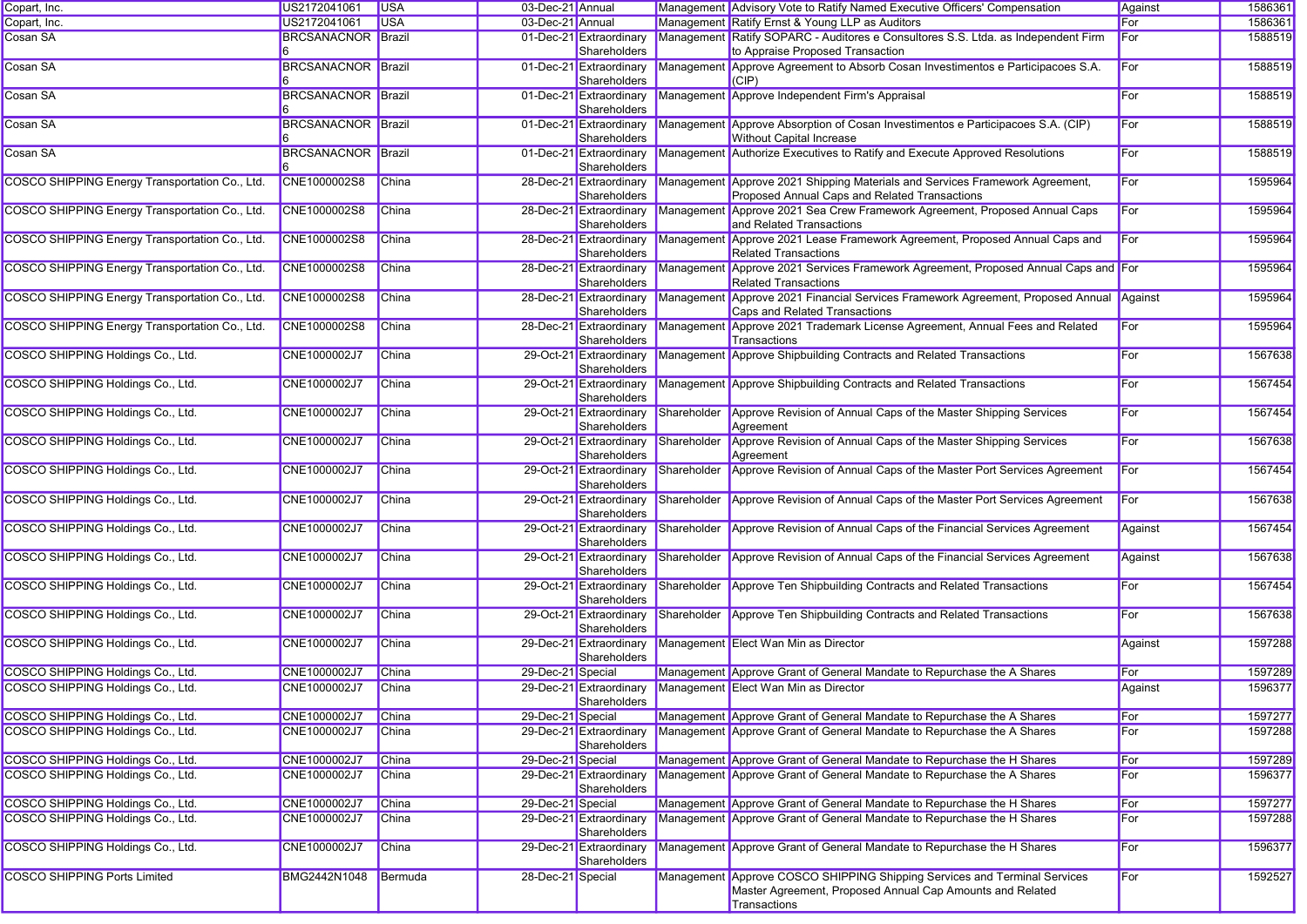| Country Garden Holdings Company Limited | KYG245241032 | Cayman Islands |                   | 22-Dec-21 Extraordinary<br>Shareholders | Management Adopt New Memorandum and Articles of Association and Related<br>Transactions                                                | For     | 1595447 |
|-----------------------------------------|--------------|----------------|-------------------|-----------------------------------------|----------------------------------------------------------------------------------------------------------------------------------------|---------|---------|
| Country Garden Holdings Company Limited | KYG245241032 | Cayman Islands |                   | 22-Dec-21 Extraordinary<br>Shareholders | Management Approve Termination Deeds and Related Transactions                                                                          | For     | 1595447 |
| Country Garden Holdings Company Limited | KYG245241032 | Cayman Islands |                   | 22-Dec-21 Extraordinary<br>Shareholders | Management Approve New Deeds of Non-Competition and Related Transactions                                                               | For     | 1595447 |
| <b>Credit Suisse Group AG</b>           | CH0012138530 | Switzerland    |                   | 01-Oct-21 Extraordinary<br>Shareholders | Management Elect Axel Lehmann as Director                                                                                              | For     | 1569532 |
| Credit Suisse Group AG                  | CH0012138530 | Switzerland    |                   | 01-Oct-21 Extraordinary<br>Shareholders | Management Elect Juan Colombas as Director                                                                                             | For     | 1569532 |
| Credit Suisse Group AG                  | CH0012138530 | Switzerland    |                   | 01-Oct-21 Extraordinary<br>Shareholders | Management Appoint Juan Colombas as Member of the Compensation Committee                                                               | For     | 1569532 |
| <b>Credit Suisse Group AG</b>           | CH0012138530 | Switzerland    |                   | 01-Oct-21 Extraordinary<br>Shareholders | Management Additional Voting Instructions - Shareholder Proposals (Voting)                                                             | Against | 1569532 |
| <b>Credit Suisse Group AG</b>           | CH0012138530 | Switzerland    |                   | 01-Oct-21 Extraordinary<br>Shareholders | Management Additional Voting Instructions - Board of Directors Proposals (Voting)                                                      | Against | 1569532 |
| <b>CRRC Corporation Limited</b>         | CNE100000BG0 | <b>China</b>   |                   | 22-Dec-21 Extraordinary<br>Shareholders | Management Elect Sun Yongcai as Director                                                                                               | Against | 1594949 |
| <b>CRRC Corporation Limited</b>         | CNE100000BG0 | China          |                   | 22-Dec-21 Extraordinary<br>Shareholders | Management Elect Lou Qiliang as Director                                                                                               | For     | 1594949 |
| <b>CRRC Corporation Limited</b>         | CNE100000BG0 | <b>China</b>   |                   | 22-Dec-21 Extraordinary<br>Shareholders | Management Elect Wang An as Director                                                                                                   | For     | 1594949 |
| <b>CRRC Corporation Limited</b>         | CNE100000BG0 | <b>China</b>   |                   | 22-Dec-21 Extraordinary<br>Shareholders | Management Elect Jiang Renfeng as Director                                                                                             | For     | 1594949 |
| <b>CRRC Corporation Limited</b>         | CNE100000BG0 | <b>China</b>   |                   | 22-Dec-21 Extraordinary<br>Shareholders | Management Elect Shi Jianzhong as Director                                                                                             | For     | 1594949 |
| <b>CRRC Corporation Limited</b>         | CNE100000BG0 | <b>China</b>   |                   | 22-Dec-21 Extraordinary<br>Shareholders | Management Elect Weng Yiran as Director                                                                                                | For     | 1594949 |
| <b>CRRC Corporation Limited</b>         | CNE100000BG0 | China          |                   | 22-Dec-21 Extraordinary<br>Shareholders | Management Elect Ngai Ming Tak as Director                                                                                             | For     | 1594949 |
| <b>CRRC Corporation Limited</b>         | CNE100000BG0 | China          |                   | 22-Dec-21 Extraordinary<br>Shareholders | Management Elect Chen Zhenhan as Supervisor                                                                                            | For     | 1594949 |
| <b>CRRC Corporation Limited</b>         | CNE100000BG0 | <b>China</b>   |                   | 22-Dec-21 Extraordinary<br>Shareholders | Management Elect Chen Xiaoyi as Supervisor                                                                                             | For     | 1594949 |
| CSC Financial Co., Ltd.                 | CNE100002B89 | China          |                   | 20-Oct-21 Extraordinary<br>Shareholders | Shareholder Elect Yang Dong as Director                                                                                                | For     | 1581259 |
| CyberAgent, Inc.                        | JP3311400000 | Japan          | 10-Dec-21 Annual  |                                         | Management Approve Allocation of Income, with a Final Dividend of JPY 11                                                               | For     | 1590376 |
| CyberAgent, Inc.                        | JP3311400000 | Japan          | 10-Dec-21 Annual  |                                         | Management Amend Articles to Amend Business Lines - Allow Virtual Only Shareholder<br>Meetings                                         | Against | 1590376 |
| CyberAgent, Inc.                        | JP3311400000 | Japan          | 10-Dec-21 Annual  |                                         | Management Elect Director Fujita, Susumu                                                                                               | Against | 1590376 |
| CyberAgent, Inc.                        | JP3311400000 | Japan          | 10-Dec-21 Annual  |                                         | Management Elect Director Hidaka, Yusuke                                                                                               | For     | 1590376 |
| CyberAgent, Inc.                        | JP3311400000 | Japan          | 10-Dec-21 Annual  |                                         | Management Elect Director Nakayama, Go                                                                                                 | For     | 1590376 |
| CyberAgent, Inc.                        | JP3311400000 | Japan          | 10-Dec-21 Annual  |                                         | Management Elect Director Nakamura, Koichi                                                                                             | Against | 1590376 |
| CyberAgent, Inc.                        | JP3311400000 | Japan          | 10-Dec-21 Annual  |                                         | Management Elect Director Takaoka, Kozo                                                                                                | For     | 1590376 |
| CyberAgent, Inc.                        | JP3311400000 | Japan          | 10-Dec-21 Annual  |                                         | Management Elect Director and Audit Committee Member Shiotsuki, Toko                                                                   | For     | 1590376 |
| CyberAgent, Inc.                        | JP3311400000 | Japan          | 10-Dec-21 Annual  |                                         | Management Elect Director and Audit Committee Member Horiuchi, Masao                                                                   | Against | 1590376 |
| CyberAgent, Inc.                        | JP3311400000 | Japan          | 10-Dec-21 Annual  |                                         | Management Elect Director and Audit Committee Member Nakamura, Tomomi                                                                  | For     | 1590376 |
| CyberAgent, Inc.                        | JP3311400000 | Japan          | 10-Dec-21 Annual  |                                         | Management Approve Compensation Ceiling for Directors Who Are Not Audit Committee For<br>Members                                       |         | 1590376 |
| <b>Cyfrowy Polsat SA</b>                | PLCFRPT00013 | Poland         | 16-Nov-21 Special |                                         | Management Open Meeting                                                                                                                |         | 1581674 |
| <b>Cyfrowy Polsat SA</b>                | PLCFRPT00013 | Poland         | 16-Nov-21 Special |                                         | Management Elect Meeting Chairman                                                                                                      | For     | 1581674 |
| <b>Cyfrowy Polsat SA</b>                | PLCFRPT00013 | Poland         | 16-Nov-21 Special |                                         | Management Acknowledge Proper Convening of Meeting                                                                                     |         | 1581674 |
| <b>Cyfrowy Polsat SA</b>                | PLCFRPT00013 | Poland         | 16-Nov-21 Special |                                         | Management Elect Members of Vote Counting Commission                                                                                   | For     | 1581674 |
| <b>Cyfrowy Polsat SA</b>                | PLCFRPT00013 | Poland         | 16-Nov-21 Special |                                         | Management Elect Members of Vote Counting Commission                                                                                   | For     | 1581674 |
| <b>Cyfrowy Polsat SA</b>                | PLCFRPT00013 | Poland         | 16-Nov-21 Special |                                         | Management Elect Members of Vote Counting Commission                                                                                   | For     | 1581674 |
| <b>Cyfrowy Polsat SA</b>                | PLCFRPT00013 | Poland         | 16-Nov-21 Special |                                         | Management Approve Agenda of Meeting                                                                                                   | For     | 1581674 |
| <b>Cyfrowy Polsat SA</b>                | PLCFRPT00013 | Poland         | 16-Nov-21 Special |                                         | Management Authorize Share Repurchase Program; Approve Creation of Reserve Capital Against<br>for Purposes of Share Repurchase Program |         | 1581674 |
| <b>Cyfrowy Polsat SA</b>                | PLCFRPT00013 | Poland         | 16-Nov-21 Special |                                         | Management Close Meeting                                                                                                               |         | 1581674 |
| Daimler AG                              | DE0007100000 | Germany        |                   | 01-Oct-21 Extraordinary<br>Shareholders | Management Approve Spin-Off Agreement with Daimler Truck Holding AG                                                                    | For     | 1570101 |
| Daimler AG                              | DE0007100000 | Germany        |                   | 01-Oct-21 Extraordinary<br>Shareholders | Management Change Company Name to Mercedes-Benz Group AG                                                                               | For     | 1570101 |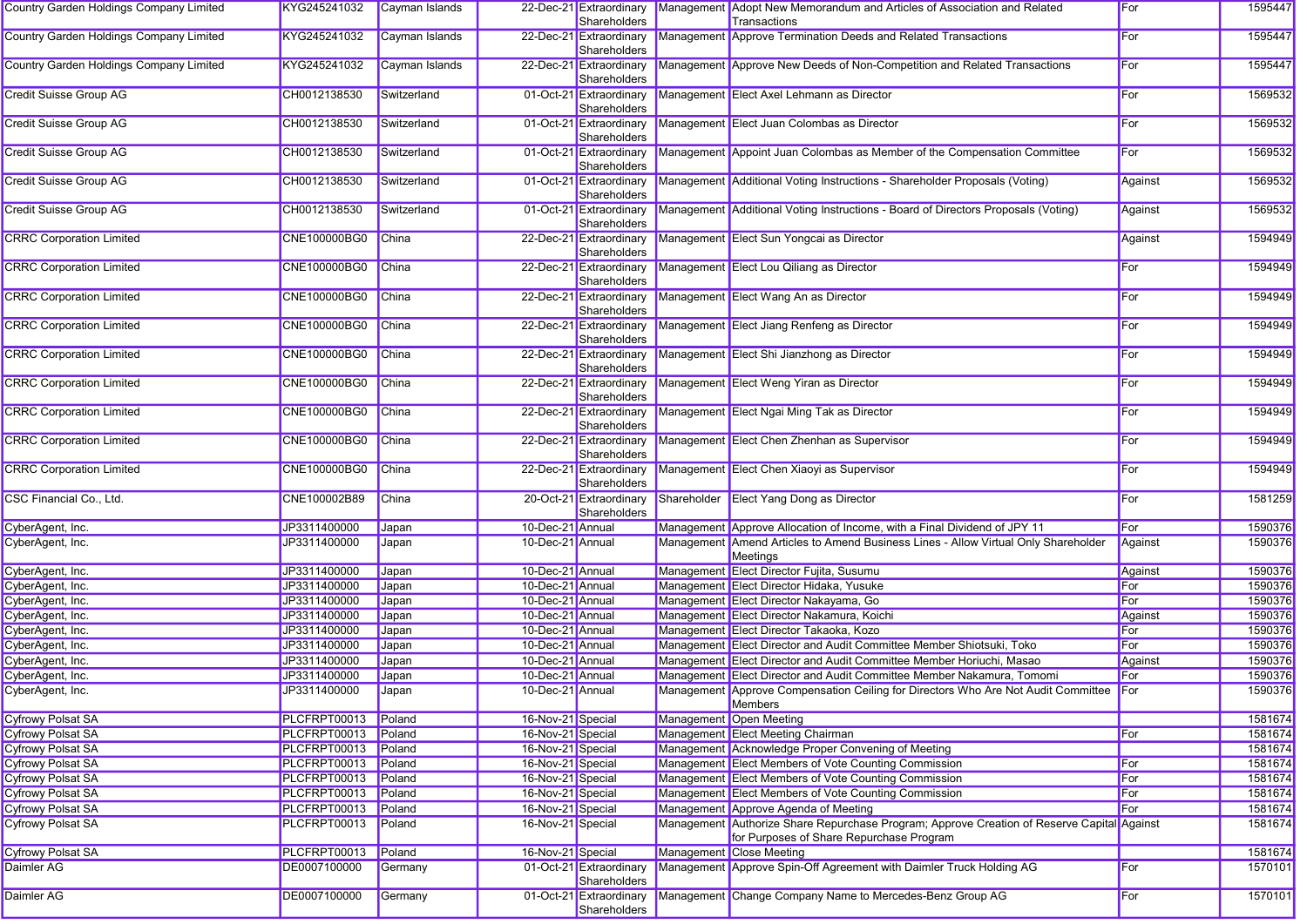| Daimler AG                            | DE0007100000        | Germany      |                   | 01-Oct-21 Extraordinary<br>Shareholders | Management Elect Helene Svahn to the Supervisory Board                                                                                                                                                  | For     | 1570101 |
|---------------------------------------|---------------------|--------------|-------------------|-----------------------------------------|---------------------------------------------------------------------------------------------------------------------------------------------------------------------------------------------------------|---------|---------|
| Daimler AG                            | DE0007100000        | Germany      |                   | 01-Oct-21 Extraordinary<br>Shareholders | Management Elect Olaf Koch to the Supervisory Board                                                                                                                                                     | For     | 1570101 |
| Daiwa House REIT Investment Corp.     | JP3046390005        | Japan        | 30-Nov-21 Special |                                         | Management Amend Articles to Amend Provisions on Deemed Approval System - Reflect For<br>Changes in Accounting Standards - Amend Asset Management<br>Compensation                                       |         | 1585113 |
| Daiwa House REIT Investment Corp.     | JP3046390005        | Japan        | 30-Nov-21 Special |                                         | Management Elect Executive Director Asada, Toshiharu                                                                                                                                                    | For     | 1585113 |
| Daiwa House REIT Investment Corp.     | JP3046390005        | Japan        | 30-Nov-21 Special |                                         | Management Elect Alternate Executive Director Tsuchida, Koichi                                                                                                                                          | For     | 1585113 |
| Daiwa House REIT Investment Corp.     | JP3046390005        | Japan        | 30-Nov-21 Special |                                         | Management Elect Supervisory Director Ishikawa, Hiroshi                                                                                                                                                 | For     | 1585113 |
| Daiwa House REIT Investment Corp.     | JP3046390005        | Japan        | 30-Nov-21 Special |                                         | Management Elect Supervisory Director Kogayu, Junko                                                                                                                                                     | For     | 1585113 |
| Daiwa House REIT Investment Corp.     | JP3046390005        | Japan        | 30-Nov-21 Special |                                         | Management Elect Alternate Supervisory Director Kakishima, Fusae                                                                                                                                        | For     | 1585113 |
| DHC Software Co., Ltd.                | CNE000001NL4        | China        | 11-Nov-21 Special |                                         | Management Amend Rules and Procedures Regarding General Meetings of Shareholders Against                                                                                                                |         | 1586997 |
| DHC Software Co., Ltd.                | <b>CNE000001NL4</b> | China        | 11-Nov-21 Special |                                         | Management Amend Rules and Procedures Regarding Meetings of Board of Directors                                                                                                                          | Against | 1586997 |
| DHC Software Co., Ltd.                | CNE000001NL4        | <b>China</b> | 11-Nov-21 Special |                                         | Management Amend Rules and Procedures Regarding Meetings of Board of Supervisors                                                                                                                        | Against | 1586997 |
| DHC Software Co., Ltd.                | CNE000001NL4        | <b>China</b> | 11-Nov-21 Special |                                         | Management Amend Working System for Independent Directors                                                                                                                                               | Against | 1586997 |
| DHC Software Co., Ltd.                | <b>CNE000001NL4</b> | China        | 11-Nov-21 Special |                                         | Management Approve Amendments to Articles of Association                                                                                                                                                | For     | 1586997 |
| DHC Software Co., Ltd.                | <b>CNE000001NL4</b> | <b>China</b> | 30-Nov-21 Special |                                         | Shareholder Elect Chen Guangyu as Non-independent Director                                                                                                                                              | For     | 1591702 |
| DHC Software Co., Ltd.                | CNE000001NL4        | China        | 30-Nov-21 Special |                                         | Management Approve Change in Implementation Subjects of Raised Funds Projects and<br><b>Establish Deposit Account for Raised Funds</b>                                                                  | For     | 1591702 |
| DHC Software Co., Ltd.                | CNE000001NL4        | China        | 30-Nov-21 Special |                                         | Management Amend Raised Funds Management and Usage System                                                                                                                                               | Against | 1591702 |
| <b>Dialog Group Berhad</b>            | MYL727700006        | Malaysia     | 18-Nov-21 Annual  |                                         | Management Approve Final Dividend                                                                                                                                                                       | For     | 1584636 |
| <b>Dialog Group Berhad</b>            | MYL727700006        | Malaysia     | 18-Nov-21 Annual  |                                         | Management Elect Ngau Boon Keat as Director                                                                                                                                                             | For     | 1584636 |
| <b>Dialog Group Berhad</b>            | MYL727700006        | Malaysia     | 18-Nov-21 Annual  |                                         | Management Elect Zainab Binti Mohd Salleh as Director                                                                                                                                                   | For     | 1584636 |
| <b>Dialog Group Berhad</b>            | MYL727700006        | Malaysia     | 18-Nov-21 Annual  |                                         | Management Elect Ismail Bin Karim as Director                                                                                                                                                           | For     | 1584636 |
| <b>Dialog Group Berhad</b>            | MYL727700006        | Malaysia     | 18-Nov-21 Annual  |                                         | Management Elect Chin Kwai Fatt as Director                                                                                                                                                             | For     | 1584636 |
| Dialog Group Berhad                   | MYL727700006        | Malaysia     | 18-Nov-21 Annual  |                                         | Management Approve Directors' Fees and Board Committees' Fees                                                                                                                                           | For     | 1584636 |
| <b>Dialog Group Berhad</b>            | MYL727700006        | Malaysia     | 18-Nov-21 Annual  |                                         | Management Approve Directors' Benefits (Other than Directors' Fees and Board<br>Committees' Fees)                                                                                                       | For     | 1584636 |
| Dialog Group Berhad                   | MYL727700006        | Malaysia     | 18-Nov-21 Annual  |                                         | Management Approve BDO PLT as Auditors and Authorize Board to Fix Their<br>Remuneration                                                                                                                 | For     | 1584636 |
| Dialog Group Berhad                   | MYL727700006        | Malaysia     | 18-Nov-21 Annual  |                                         | Management Authorize Share Repurchase Program                                                                                                                                                           | For     | 1584636 |
| <b>DiaSorin SpA</b>                   | IT0003492391        | Italy        |                   | 04-Oct-21 Extraordinary<br>Shareholders | Management Authorize the Conversion of Bonds "EUR 500,000,000 Zero Coupon Equity<br>Linked Bonds due 2028" and Approve Capital Increase without Preemptive<br>Rights to Service the Conversion of Bonds | For     | 1574837 |
| Discovery Ltd.                        | ZAE000022331        | South Africa | 24-Nov-21 Annual  |                                         | Management Reappoint PricewaterhouseCoopers Inc as Auditors                                                                                                                                             | For     | 1587179 |
| Discovery Ltd.                        | ZAE000022331        | South Africa | 24-Nov-21 Annual  |                                         | Management Appoint KPMG Inc as Auditors                                                                                                                                                                 | For     | 1587179 |
| Discovery Ltd.                        | ZAE000022331        | South Africa | 24-Nov-21 Annual  |                                         | Management Re-elect Dr Vincent Maphai as Director                                                                                                                                                       | Against | 1587179 |
| Discovery Ltd.                        | ZAE000022331        | South Africa | 24-Nov-21 Annual  |                                         | Management Elect Marquerithe Schreuder as Director                                                                                                                                                      | For     | 1587179 |
| Discovery Ltd.                        | ZAE000022331        | South Africa | 24-Nov-21 Annual  |                                         | Management Elect Monhla Hlahla as Director                                                                                                                                                              | For     | 1587179 |
| Discovery Ltd.                        | ZAE000022331        | South Africa | 24-Nov-21 Annual  |                                         | Management Re-elect David Macready as Chairperson of the Audit Committee                                                                                                                                | For     | 1587179 |
| Discovery Ltd.                        | ZAE000022331        | South Africa | 24-Nov-21 Annual  |                                         | Management Elect Marquerithe Schreuder as Member of the Audit Committee                                                                                                                                 | For     | 1587179 |
| Discovery Ltd.                        | ZAE000022331        | South Africa | 24-Nov-21 Annual  |                                         | Management Elect Monhla Hlahla as Member of the Audit Committee                                                                                                                                         | For     | 1587179 |
| Discovery Ltd.                        | ZAE000022331        | South Africa | 24-Nov-21 Annual  |                                         | Management Authorise Directors to Allot and Issue A Preference Shares                                                                                                                                   | For     | 1587179 |
| Discovery Ltd.                        | ZAE000022331        | South Africa | 24-Nov-21 Annual  |                                         | Management Authorise Directors to Allot and Issue B Preference Shares                                                                                                                                   | For     | 1587179 |
| Discovery Ltd.                        | ZAE000022331        | South Africa | 24-Nov-21 Annual  |                                         | Management Authorise Directors to Allot and Issue C Preference Shares                                                                                                                                   | For     | 1587179 |
| Discovery Ltd.                        | ZAE000022331        | South Africa | 24-Nov-21 Annual  |                                         | Management Authorise Ratification of Approved Resolutions                                                                                                                                               | For     | 1587179 |
| Discovery Ltd.                        | ZAE000022331        | South Africa | 24-Nov-21 Annual  |                                         | Management Approve Remuneration Policy                                                                                                                                                                  | For     | 1587179 |
| Discovery Ltd.                        | ZAE000022331        | South Africa | 24-Nov-21 Annual  |                                         | Management Approve Implementation of the Remuneration Policy                                                                                                                                            | Against | 1587179 |
| Discovery Ltd.                        | ZAE000022331        | South Africa | 24-Nov-21 Annual  |                                         | Management Approve Non-executive Directors' Remuneration                                                                                                                                                | Against | 1587179 |
| Discovery Ltd.                        | ZAE000022331        | South Africa | 24-Nov-21 Annual  |                                         | Management Authorise Repurchase of Issued Share Capital                                                                                                                                                 | For     | 1587179 |
| Discovery Ltd.                        | ZAE000022331        | South Africa | 24-Nov-21 Annual  |                                         | Management Approve Financial Assistance in Terms of Sections 44 and 45 of the<br>Companies Act                                                                                                          | For     | 1587179 |
| Discovery Ltd.                        | ZAE000022331        | South Africa | 24-Nov-21 Annual  |                                         | Management Amend Memorandum of Incorporation Re: Clause 31.4                                                                                                                                            | For     | 1587179 |
| Discovery Ltd.                        | ZAE000022331        | South Africa | 24-Nov-21 Annual  |                                         | Management Authorise Issue of Shares in Terms of Section 41(1) of the Companies Act                                                                                                                     | Against | 1587179 |
| Dongfang Electric Corporation Limited | CNE100000304        | China        | 28-Dec-21 Special |                                         | Management Approve Repurchase and Cancellation of Certain Restricted Shares                                                                                                                             | For     | 1597040 |
| Dongfang Electric Corporation Limited | CNE100000304        | China        |                   | 28-Dec-21 Extraordinary<br>Shareholders | Management Approve Repurchase and Cancellation of Certain Restricted Shares                                                                                                                             | For     | 1597041 |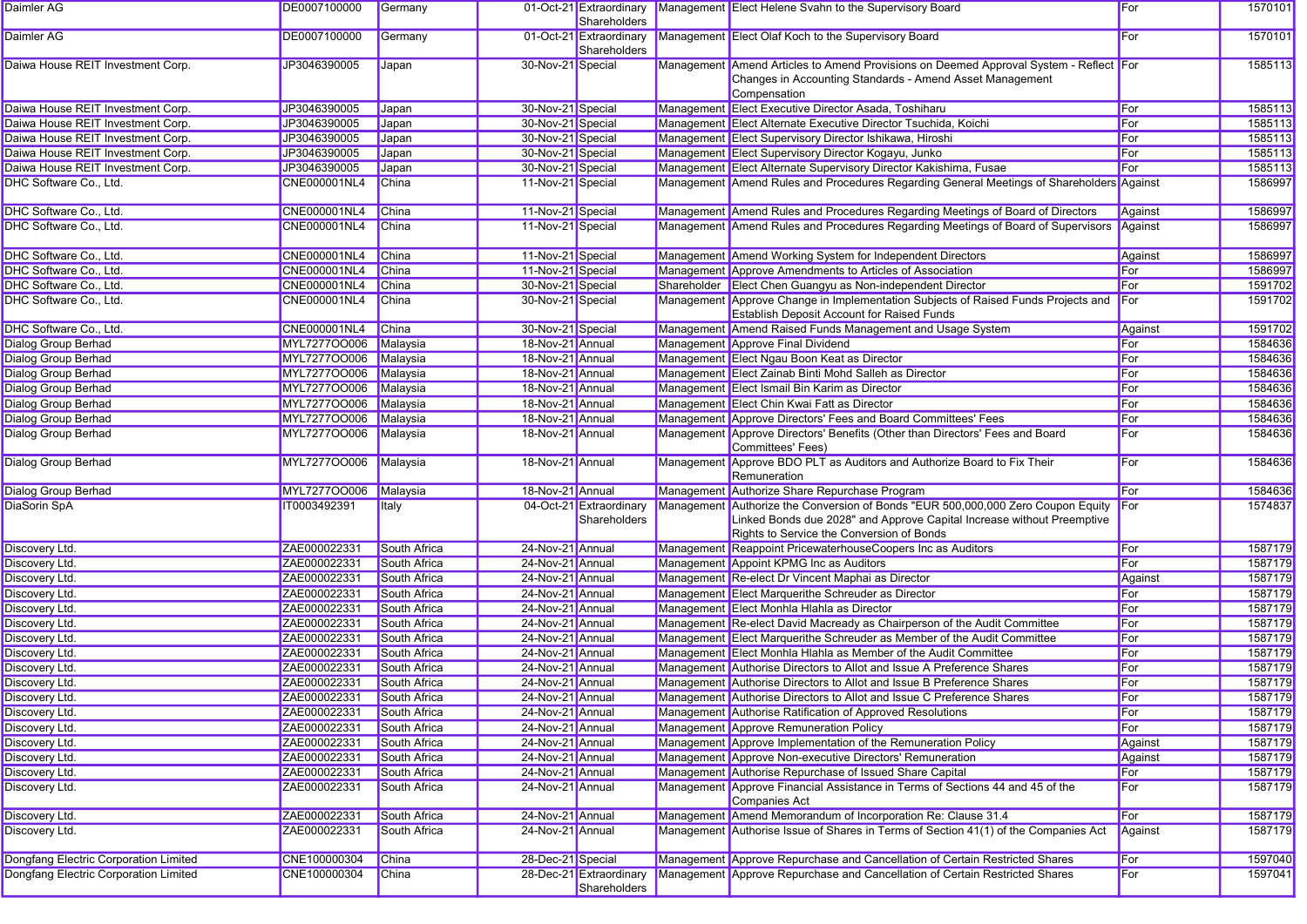| Dongfang Electric Corporation Limited      | CNE100000304        | China                          |                    | 28-Dec-21 Extraordinary<br>Shareholders | Management Approve Purchase and Production Services Framework Agreement                                                                                                                                                                                                         | For     | 1597041 |
|--------------------------------------------|---------------------|--------------------------------|--------------------|-----------------------------------------|---------------------------------------------------------------------------------------------------------------------------------------------------------------------------------------------------------------------------------------------------------------------------------|---------|---------|
| Dongfang Electric Corporation Limited      | CNE100000304        | China                          |                    | 28-Dec-21 Extraordinary<br>Shareholders | Management Approve 2022 Sales and Production Services Framework Agreement                                                                                                                                                                                                       | For     | 1597041 |
| Dongfang Electric Corporation Limited      | CNE100000304        | China                          |                    | 28-Dec-21 Extraordinary<br>Shareholders | Management Approve 2022 Combined Ancillary Services Framework Agreement                                                                                                                                                                                                         | For     | 1597041 |
| Dongfang Electric Corporation Limited      | CNE100000304        | China                          |                    | 28-Dec-21 Extraordinary<br>Shareholders | Management Approve 2022 Financial Services Framework Agreement                                                                                                                                                                                                                  | Against | 1597041 |
| Dongfang Electric Corporation Limited      | CNE100000304        | China                          |                    | 28-Dec-21 Extraordinary<br>Shareholders | Management Approve 2022 Properties and Equipment Lessee Framework Agreement                                                                                                                                                                                                     | For     | 1597041 |
| Dongfang Electric Corporation Limited      | CNE100000304        | China                          |                    | 28-Dec-21 Extraordinary<br>Shareholders | Management Approve Properties and Equipment Lessor Framework Agreement                                                                                                                                                                                                          | For     | 1597041 |
| Dongxing Securities Co., Ltd.              | CNE100002177        | China                          | 18-Oct-21 Special  |                                         | Management Approve to Appoint Auditor                                                                                                                                                                                                                                           | For     | 1581447 |
| Dongxing Securities Co., Ltd.              | CNE100002177        | China                          | 18-Oct-21 Special  |                                         | Shareholder Approve Equity Acquisition Through Public Delisting                                                                                                                                                                                                                 | For     | 1581447 |
| Dongxing Securities Co., Ltd.              | CNE100002177        | China                          | 16-Dec-21 Special  |                                         | Management Approve Establishment of Asset Management Subsidiary, Adjustment of<br>Business Scope and Amendments to Articles of Association                                                                                                                                      | For     | 1594743 |
| Dongxing Securities Co., Ltd.              | CNE100002177        | <b>China</b>                   | 16-Dec-21 Special  |                                         | Management Approve Change in Registered Capital                                                                                                                                                                                                                                 | For     | 1594743 |
| Dongxing Securities Co., Ltd.              | CNE100002177        | China                          | 16-Dec-21 Special  |                                         | Management Approve Amendments to Articles of Association                                                                                                                                                                                                                        | For     | 1594743 |
| Dongxing Securities Co., Ltd.              | CNE100002177        | <b>China</b>                   | 16-Dec-21 Special  |                                         | Management Elect Lai Guanrong as Independent Director                                                                                                                                                                                                                           | For     | 1594743 |
| Dongxing Securities Co., Ltd.              | CNE100002177        | <b>China</b>                   | 16-Dec-21 Special  |                                         | Shareholder Elect Yang Hui as Director                                                                                                                                                                                                                                          | For     | 1594743 |
| Dongxing Securities Co., Ltd.              | CNE100002177        | <b>China</b>                   | 16-Dec-21 Special  |                                         | Shareholder Elect Zhang Qingyun as Director                                                                                                                                                                                                                                     | For     | 1594743 |
| Ecovacs Robotics Co., Ltd.                 | CNE1000031N8        | China                          | 16-Nov-21 Special  |                                         | Management Approve Amendments to Articles of Association                                                                                                                                                                                                                        | For     | 1588566 |
| Ecovacs Robotics Co., Ltd.                 | CNE1000031N8        | <b>China</b>                   | 16-Nov-21 Special  |                                         | Management Approve Draft and Summary of Stock Option Plan and Performance Share<br>Incentive Plan                                                                                                                                                                               | Against | 1588566 |
| Ecovacs Robotics Co., Ltd.                 | CNE1000031N8        | <b>China</b>                   | 16-Nov-21 Special  |                                         | Management Approve Methods to Assess the Performance of Plan Participants                                                                                                                                                                                                       | Against | 1588566 |
| Ecovacs Robotics Co., Ltd.                 | CNE1000031N8        | China                          | 16-Nov-21 Special  |                                         | Management Approve Authorization of the Board to Handle All Related Matters                                                                                                                                                                                                     | Against | 1588566 |
| Ecovacs Robotics Co., Ltd.                 | CNE1000031N8        | <b>China</b>                   | 16-Nov-21 Special  |                                         | Management Approve Adjustment on Financial Derivatives Transactions                                                                                                                                                                                                             | For     | 1588566 |
| <b>Eicher Motors Limited</b>               | <b>INE066A01021</b> | India                          | 24-Oct-21 Special  |                                         | Management Approve Reappointment of Siddhartha Lal as Managing Director                                                                                                                                                                                                         | For     | 1580459 |
| <b>Eicher Motors Limited</b>               | INE066A01021        | India                          | 24-Oct-21 Special  |                                         | Management Approve Remuneration of Siddhartha Lal as Managing Director                                                                                                                                                                                                          | For     | 1580459 |
| <b>Emaar Properties PJSC</b>               | AEE000301011        | <b>United Arab</b><br>Emirates | 10-Oct-21 Special  |                                         | Management Approve Merger Agreement with Emaar Malls, Appointing EY Consulting<br>LLC as Independent Valuer, Capital Increase to AED 8,179,738,882, Amend<br>Article 6 of Bylaws to Reflect Change In Capital, Authorize Board or Any<br>Person to Execute Approved Resolutions | For     | 1576073 |
| Emirates Telecommunications Group Co. PJSC | AEE000401019        | <b>United Arab</b><br>Emirates | 08-Dec-21 Ordinary | Shareholders                            | Management Approve the Appointment of Rapporteur of the Meeting and Collector of the For<br><b>Votes</b>                                                                                                                                                                        |         | 1588673 |
| Emirates Telecommunications Group Co. PJSC | AEE000401019        | <b>United Arab</b><br>Emirates | 08-Dec-21 Ordinary | Shareholders                            | Management Amend the Borrowing Cap                                                                                                                                                                                                                                              | For     | 1588673 |
| Emirates Telecommunications Group Co. PJSC | AEE000401019        | <b>United Arab</b><br>Emirates | 08-Dec-21 Ordinary | Shareholders                            | Management Amend Articles of Bylaws of the Etisalat Group                                                                                                                                                                                                                       | For     | 1588673 |
| Emirates Telecommunications Group Co. PJSC | AEE000401019        | <b>United Arab</b><br>Emirates | 08-Dec-21 Ordinary | Shareholders                            | Management Authorize Hassan Al Housani to Ratify and Execute Approved Resolutions                                                                                                                                                                                               | For     | 1588673 |
| ENN Natural Gas Co., Ltd.                  | <b>CNE000000DG7</b> | <b>China</b>                   | 28-Dec-21 Special  |                                         | Management Approve Related Party Transaction                                                                                                                                                                                                                                    | For     | 1596640 |
| ENN Natural Gas Co., Ltd.                  | <b>CNE000000DG7</b> | China                          | 28-Dec-21 Special  |                                         | Management Approve Provision of Guarantee                                                                                                                                                                                                                                       | Against | 1596640 |
| ENN Natural Gas Co., Ltd.                  | CNE000000DG7        | China                          | 28-Dec-21 Special  |                                         | Management Approve Entrusted Asset Management                                                                                                                                                                                                                                   | Against | 1596640 |
| ENN Natural Gas Co., Ltd.                  | <b>CNE000000DG7</b> | <b>China</b>                   | 28-Dec-21 Special  |                                         | Management Approve Hedging of Bulk Commodities                                                                                                                                                                                                                                  | For     | 1596640 |
| ENN Natural Gas Co., Ltd.                  | <b>CNE000000DG7</b> | China                          | 28-Dec-21 Special  |                                         | Management Approve Foreign Exchange Hedging                                                                                                                                                                                                                                     | For     | 1596640 |
| <b>Erste Group Bank AG</b>                 | AT0000652011        | Austria                        |                    | 25-Nov-21 Extraordinary<br>Shareholders | Management Approve Allocation of Income and Dividends of EUR 1.00 per Share                                                                                                                                                                                                     | For     | 1589314 |
| <b>ESR Cayman Limited</b>                  | KYG319891092        | Cayman Islands                 |                    | 03-Nov-21 Extraordinary<br>Shareholders | Management Approve Acquisition Agreement, Grant of Specific Mandate to Allot the<br>Consideration Shares, the SMBC Subscription Shares and the Shares<br>Pursuant to the Permitted Issuance and Related Transactions                                                            | For     | 1584802 |
| <b>ESR Cayman Limited</b>                  | KYG319891092        | Cayman Islands                 |                    | 03-Nov-21 Extraordinary<br>Shareholders | Management Elect Lim Hwee Chiang (John) as Director                                                                                                                                                                                                                             | Against | 1584802 |
| <b>ESR Cayman Limited</b>                  | KYG319891092        | Cayman Islands                 |                    | 03-Nov-21 Extraordinary<br>Shareholders | Management Elect Chiu Kwok Hung, Justin as Director                                                                                                                                                                                                                             | Against | 1584802 |
| <b>ESR Cayman Limited</b>                  | KYG319891092        | Cayman Islands                 |                    | 03-Nov-21 Extraordinary<br>Shareholders | Management Elect Rajeev Kannan as Director                                                                                                                                                                                                                                      | Against | 1584802 |
| EVE Energy Co., Ltd.                       | CNE100000GS4        | China                          | 18-Oct-21 Special  |                                         | Management Approve Adjustment and Additional Guarantee Provision Plan                                                                                                                                                                                                           | Against | 1581990 |
| EVE Energy Co., Ltd.                       | <b>CNE100000GS4</b> | <b>China</b>                   | 18-Oct-21 Special  |                                         | Management Amend Articles of Association                                                                                                                                                                                                                                        | For     | 1581990 |
| EVE Energy Co., Ltd.                       | <b>CNE100000GS4</b> | <b>China</b>                   | 22-Nov-21 Special  |                                         | Management Approve Draft and Summary of Performance Shares Incentive Plan                                                                                                                                                                                                       | Against | 1589697 |
| EVE Energy Co., Ltd.                       | <b>CNE100000GS4</b> | China                          | 22-Nov-21 Special  |                                         | Management Approve Methods to Assess the Performance of Plan Participants                                                                                                                                                                                                       | Against | 1589697 |
| EVE Energy Co., Ltd.                       | <b>CNE100000GS4</b> | China                          | 22-Nov-21 Special  |                                         | Management Approve Authorization of the Board to Handle All Related Matters                                                                                                                                                                                                     | Against | 1589697 |
| EVE Energy Co., Ltd.                       | CNE100000GS4 China  |                                | 22-Nov-21 Special  |                                         | Management Approve Provision of Guarantee                                                                                                                                                                                                                                       | For     | 1589697 |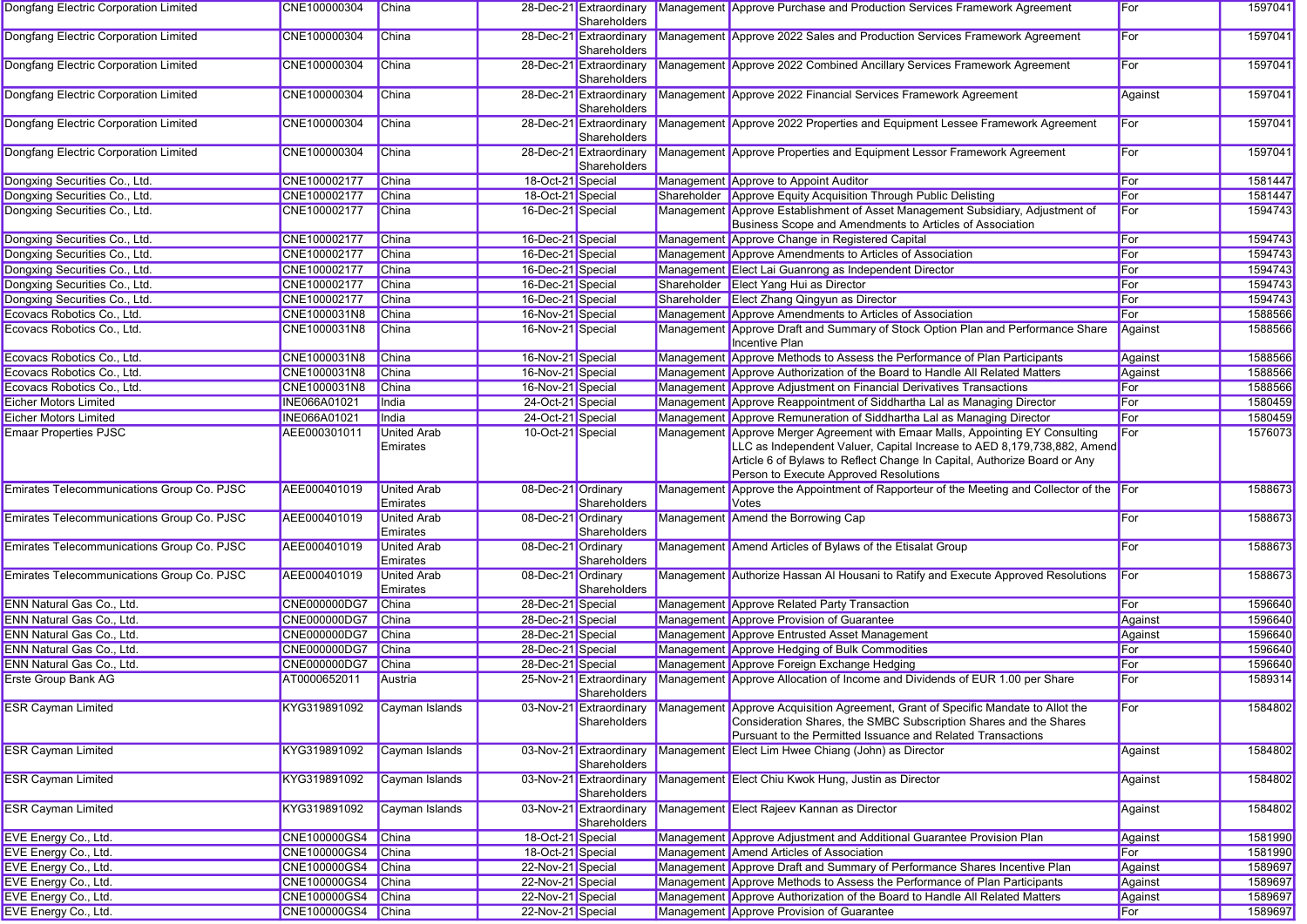| EVE Energy Co., Ltd.                                   | CNE100000GS4 China  |                | 27-Dec-21 Special  |                                         | Management Approve Capital Injection and Related Party Transaction                                                                                                                                                | For        | 1596947 |
|--------------------------------------------------------|---------------------|----------------|--------------------|-----------------------------------------|-------------------------------------------------------------------------------------------------------------------------------------------------------------------------------------------------------------------|------------|---------|
| EVE Energy Co., Ltd.                                   | <b>CNE100000GS4</b> | China          | 27-Dec-21 Special  |                                         | Management Approve Provision of Guarantee                                                                                                                                                                         | For        | 1596947 |
| <b>Everbright Securities Company Limited</b>           | CNE1000029M4        | China          |                    | 16-Nov-21 Extraordinary<br>Shareholders | Management Approve Ernst and Young Hua Ming LLP (Special General Partnership) as<br>Domestic External Auditors and Ernst and Young as Overseas External<br>Auditors and Authorize Board to Fix Their Remuneration | For        | 1580909 |
| <b>Everbright Securities Company Limited</b>           | CNE1000029M4        | China          |                    | 16-Nov-21 Extraordinary<br>Shareholders | Management Approve Entering into Ordinary Related Party (Connected) Transactions<br>Framework Agreement with China Everbright Group Corporation Limited                                                           | For        | 1580909 |
| <b>Everbright Securities Company Limited</b>           | CNE1000029M4        | China          |                    | 16-Nov-21 Extraordinary<br>Shareholders | Shareholder Elect Cai Minnan as Director                                                                                                                                                                          | For        | 1580909 |
| Evolution AB                                           | SE0012673267        | Sweden         |                    | 06-Oct-21 Extraordinary<br>Shareholders | Management Open Meeting                                                                                                                                                                                           |            | 1578135 |
| <b>Evolution AB</b>                                    | SE0012673267        | Sweden         |                    | 06-Oct-21 Extraordinary<br>Shareholders | Management Elect Chairman of Meeting                                                                                                                                                                              | For        | 1578135 |
| <b>Evolution AB</b>                                    | SE0012673267        | Sweden         |                    | Shareholders                            | 06-Oct-21 Extraordinary Management Designate Inspector(s) of Minutes of Meeting                                                                                                                                   | For        | 1578135 |
| <b>Evolution AB</b>                                    | SE0012673267        | Sweden         |                    | Shareholders                            | 06-Oct-21 Extraordinary Management Prepare and Approve List of Shareholders                                                                                                                                       | For        | 1578135 |
| Evolution AB                                           | SE0012673267        | Sweden         |                    | 06-Oct-21 Extraordinary<br>Shareholders | Management Approve Agenda of Meeting                                                                                                                                                                              | For        | 1578135 |
| Evolution AB                                           | SE0012673267        | Sweden         |                    | 06-Oct-21 Extraordinary<br>Shareholders | Management Acknowledge Proper Convening of Meeting                                                                                                                                                                | For        | 1578135 |
| <b>Evolution AB</b>                                    | SE0012673267        | Sweden         |                    | 06-Oct-21 Extraordinary<br>Shareholders | Management Determine Number of Members (7) and Deputy Members (0) of Board                                                                                                                                        | For        | 1578135 |
| <b>Evolution AB</b>                                    | SE0012673267        | Sweden         |                    | 06-Oct-21 Extraordinary<br>Shareholders | Management Elect Sandra Ann Urie as New Director                                                                                                                                                                  | For        | 1578135 |
| <b>Evolution AB</b>                                    | SE0012673267        | Sweden         |                    | 06-Oct-21 Extraordinary<br>Shareholders | Management Approve Remuneration of Directors in the Aggregate Amount of EUR<br>180,000                                                                                                                            | For        | 1578135 |
| Evolution AB                                           | SE0012673267        | Sweden         |                    | 06-Oct-21 Extraordinary<br>Shareholders | Management Close Meeting                                                                                                                                                                                          |            | 1578135 |
| FactSet Research Systems Inc.                          | US3030751057        | <b>USA</b>     | 16-Dec-21 Annual   |                                         | Management Elect Director Siew Kai Choy                                                                                                                                                                           | For        | 1588288 |
| FactSet Research Systems Inc.                          | US3030751057        | <b>USA</b>     | 16-Dec-21 Annual   |                                         | Management Elect Director Lee Shavel                                                                                                                                                                              | For        | 1588288 |
| FactSet Research Systems Inc.                          | US3030751057        | <b>USA</b>     | 16-Dec-21 Annual   |                                         | Management Elect Director Joseph R. Zimmel                                                                                                                                                                        | For        | 1588288 |
| FactSet Research Systems Inc.                          | US3030751057        | <b>USA</b>     | 16-Dec-21 Annual   |                                         | Management Ratify Ernst & Young LLP as Auditors                                                                                                                                                                   | For        | 1588288 |
| FactSet Research Systems Inc.                          | US3030751057        | <b>USA</b>     | 16-Dec-21 Annual   |                                         | Management Advisory Vote to Ratify Named Executive Officers' Compensation                                                                                                                                         | For        | 1588288 |
| FactSet Research Systems Inc.                          | US3030751057        | <b>USA</b>     | 16-Dec-21 Annual   |                                         | Shareholder Adopt Proxy Access Right                                                                                                                                                                              | For        | 1588288 |
| FangDa Carbon New Material Co., Ltd.                   | <b>CNE000001CC6</b> | China          | 02-Dec-21 Special  |                                         | Management Approve to Appoint Auditor                                                                                                                                                                             | For        | 1592178 |
| FangDa Carbon New Material Co., Ltd.                   | <b>CNE000001CC6</b> | China          | 27-Dec-21 Special  |                                         | Management Approve Use of Idle Funds to Purchase Financial Product                                                                                                                                                | Against    | 1597012 |
| <b>Farfetch Limited</b>                                | KY30744W1070        | Cayman Islands | 17-Nov-21 Annual   |                                         | Management Approve Increase in Authorized Share Capital                                                                                                                                                           | For        | 1583786 |
| <b>Farfetch Limited</b>                                | KY30744W1070        | Cayman Islands | 17-Nov-21 Annual   |                                         | Management Adopt Amended and Restated Memorandum and Articles of Association                                                                                                                                      | For        | 1583786 |
| <b>FAST RETAILING CO., LTD.</b>                        | JP3802300008        | Japan          | 25-Nov-21 Annual   |                                         | Management Elect Director Yanai, Tadashi                                                                                                                                                                          | For        | 1589196 |
| <b>FAST RETAILING CO., LTD.</b>                        | JP3802300008        | Japan          | 25-Nov-21 Annual   |                                         | Management Elect Director Hattori, Nobumichi                                                                                                                                                                      | Against    | 1589196 |
| <b>FAST RETAILING CO., LTD.</b>                        | JP3802300008        | Japan          | 25-Nov-21 Annual   |                                         | Management Elect Director Shintaku, Masaaki                                                                                                                                                                       | Against    | 1589196 |
| <b>FAST RETAILING CO., LTD.</b>                        | JP3802300008        | Japan          | 25-Nov-21 Annual   |                                         | Management Elect Director Nawa, Takashi                                                                                                                                                                           | For        | 1589196 |
| FAST RETAILING CO., LTD.                               | JP3802300008        | Japan          | 25-Nov-21 Annual   |                                         | Management Elect Director Ono, Naotake                                                                                                                                                                            | Against    | 1589196 |
| <b>FAST RETAILING CO., LTD.</b>                        | JP3802300008        | Japan          | 25-Nov-21 Annual   |                                         | Management Elect Director Kathy Matsui                                                                                                                                                                            | For        | 1589196 |
| <b>FAST RETAILING CO., LTD.</b>                        | JP3802300008        | Japan          | 25-Nov-21 Annual   |                                         | Management Elect Director Okazaki, Takeshi                                                                                                                                                                        | <b>For</b> | 1589196 |
| <b>FAST RETAILING CO., LTD.</b>                        | JP3802300008        | Japan          | 25-Nov-21 Annual   |                                         | Management Elect Director Yanai, Kazumi                                                                                                                                                                           | For        | 1589196 |
| <b>FAST RETAILING CO., LTD.</b>                        | JP3802300008        | Japan          | 25-Nov-21 Annual   |                                         | Management Elect Director Yanai, Koji                                                                                                                                                                             | For        | 1589196 |
| <b>FAST RETAILING CO., LTD.</b>                        | JP3802300008        | Japan          | 25-Nov-21 Annual   |                                         | Management Approve Compensation Ceiling for Directors                                                                                                                                                             | For        | 1589196 |
| Faw Jiefang Group Co., Ltd.                            | CNE000000R85        | China          | 14-Oct-21 Special  |                                         | Shareholder Elect Wu Bilei as Non-independent Director                                                                                                                                                            | For        | 1580911 |
| Faw Jiefang Group Co., Ltd.                            | CNE000000R85        | China          |                    |                                         | Management Approve Related Party Transaction in Connection to Debt Transfer                                                                                                                                       | For        | 1588367 |
| Fawry for Banking & Payment Technology Services        | EGS745L1C014        |                | 16-Nov-21 Special  | 04-Nov-21 Extraordinary                 | Management Amend Articles 3, 4, 21 of Bylaws                                                                                                                                                                      | For        | 1584447 |
| SAE                                                    |                     | Egypt          |                    | Shareholders                            |                                                                                                                                                                                                                   |            |         |
| Fawry for Banking & Payment Technology Services<br>SAE | EGS745L1C014        | Egypt          | 21-Nov-21 Ordinary | Shareholders                            | Management Elect Directors (Cumulative Voting)                                                                                                                                                                    | Against    | 1587738 |
| Ferguson Plc                                           | JE00BJVNSS43        | <b>Jersey</b>  | 02-Dec-21 Annual   |                                         | Management Accept Financial Statements and Statutory Reports                                                                                                                                                      | <b>For</b> | 1581002 |
| Ferguson Plc                                           | JE00BJVNSS43 Jersey |                | 02-Dec-21 Annual   |                                         | Management Approve Remuneration Report                                                                                                                                                                            | Against    | 1581002 |
| Ferguson Plc                                           | JE00BJVNSS43 Jersey |                | 02-Dec-21 Annual   |                                         | Management Approve Final Dividend                                                                                                                                                                                 | <b>For</b> | 1581002 |
| Ferguson Plc                                           | JE00BJVNSS43 Jersey |                | 02-Dec-21 Annual   |                                         | Management Elect Kelly Baker as Director                                                                                                                                                                          | For        | 1581002 |
| Ferguson Plc                                           | JE00BJVNSS43        | <b>Jersey</b>  | 02-Dec-21 Annual   |                                         | Management Elect Brian May as Director                                                                                                                                                                            | <b>For</b> | 1581002 |
| <b>Ferguson Plc</b>                                    | JE00BJVNSS43 Jersey |                | 02-Dec-21 Annual   |                                         | Management Elect Suzanne Wood as Director                                                                                                                                                                         | For        | 1581002 |
| Ferguson Plc                                           | JE00BJVNSS43 Jersey |                | 02-Dec-21 Annual   |                                         | Management Re-elect Bill Brundage as Director                                                                                                                                                                     | For        | 1581002 |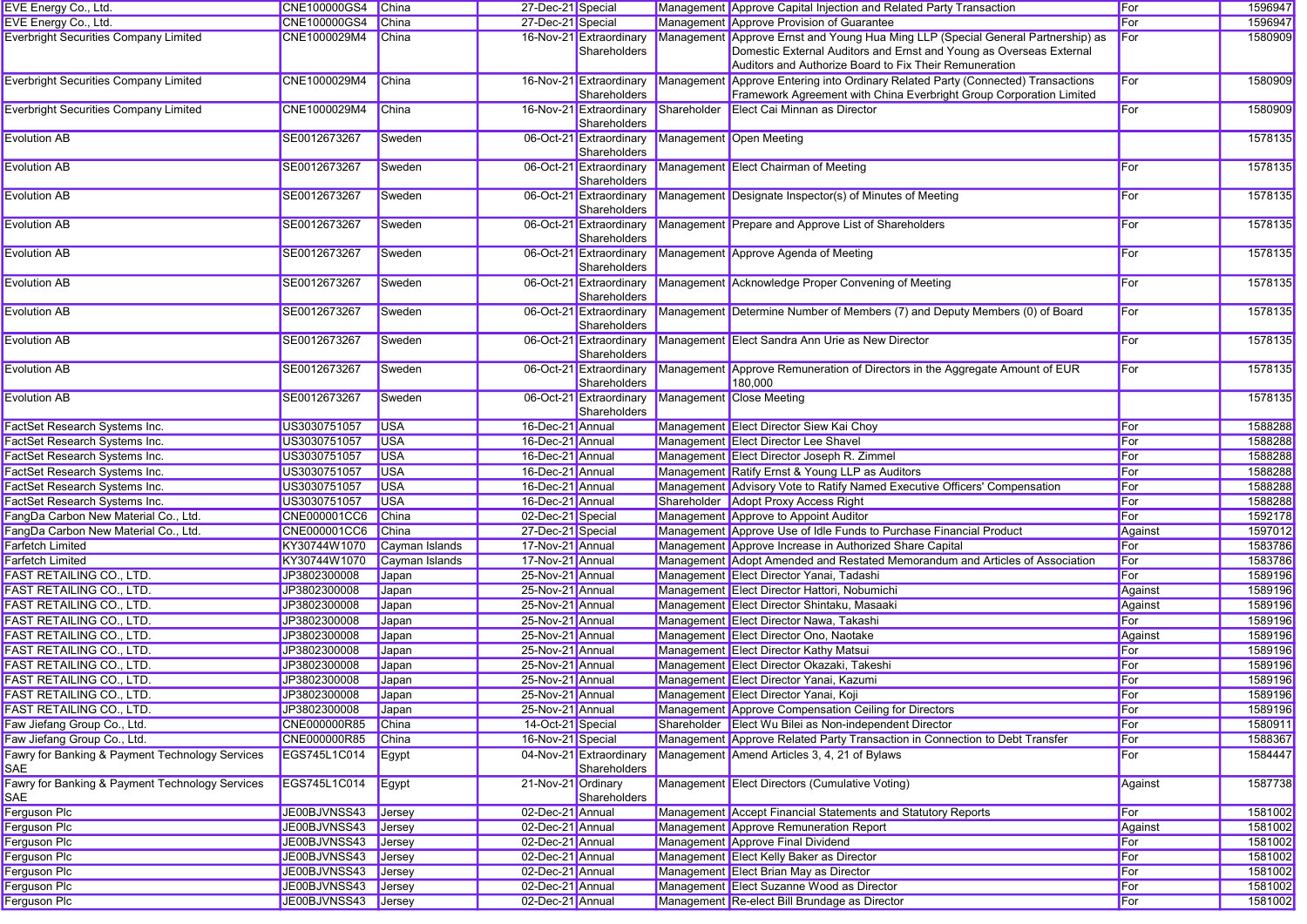| <b>Ferguson Plc</b>                | JE00BJVNSS43 Jersey |                     | 02-Dec-21 Annual   |                         | Management Re-elect Geoff Drabble as Director                                                                                 | For        | 1581002 |
|------------------------------------|---------------------|---------------------|--------------------|-------------------------|-------------------------------------------------------------------------------------------------------------------------------|------------|---------|
| <b>Ferguson Plc</b>                | JE00BJVNSS43        | Jersev              | 02-Dec-21 Annual   |                         | Management Re-elect Catherine Halligan as Director                                                                            | For        | 1581002 |
| Ferguson Plc                       | JE00BJVNSS43        | Jersey              | 02-Dec-21 Annual   |                         | Management Re-elect Kevin Murphy as Director                                                                                  | For        | 1581002 |
| <b>Ferguson Plc</b>                | JE00BJVNSS43        | Jersey              | 02-Dec-21 Annual   |                         | Management Re-elect Alan Murray as Director                                                                                   | For        | 1581002 |
| <b>Ferguson Plc</b>                | JE00BJVNSS43        | <b>Jersey</b>       | 02-Dec-21 Annual   |                         | Management Re-elect Tom Schmitt as Director                                                                                   | For        | 1581002 |
| <b>Ferguson Plc</b>                | JE00BJVNSS43        | <b>Jersey</b>       | 02-Dec-21 Annual   |                         | Management Re-elect Dr Nadia Shouraboura as Director                                                                          | For        | 1581002 |
| <b>Ferguson Plc</b>                | JE00BJVNSS43        | <b>Jersey</b>       | 02-Dec-21 Annual   |                         | Management Re-elect Jacqueline Simmonds as Director                                                                           | For        | 1581002 |
| Ferguson Plc                       | JE00BJVNSS43        | Jersey              | 02-Dec-21 Annual   |                         | Management Reappoint Deloitte LLP as Auditors                                                                                 | For        | 1581002 |
| <b>Ferguson Plc</b>                | JE00BJVNSS43        | Jersey              | 02-Dec-21 Annual   |                         | Management Authorise the Audit Committee to Fix Remuneration of Auditors                                                      | For        | 1581002 |
| <b>Ferguson Plc</b>                | JE00BJVNSS43        | <b>Jersey</b>       | 02-Dec-21 Annual   |                         | Management Authorise UK Political Donations and Expenditure                                                                   | For        | 1581002 |
| <b>Ferguson Plc</b>                | JE00BJVNSS43        | <b>Jersey</b>       | 02-Dec-21 Annual   |                         | Management Authorise Issue of Equity                                                                                          | For        | 1581002 |
| Ferguson Plc                       | JE00BJVNSS43        | <b>Jersey</b>       | 02-Dec-21 Annual   |                         | Management Approve Employee Share Purchase Plan                                                                               | For        | 1581002 |
| Ferguson Plc                       | JE00BJVNSS43        | Jersey              | 02-Dec-21 Annual   |                         | Management Authorise Issue of Equity without Pre-emptive Rights                                                               | For        | 1581002 |
| <b>Ferguson Plc</b>                | JE00BJVNSS43        | Jersey              | 02-Dec-21 Annual   |                         | Management Authorise Issue of Equity without Pre-emptive Rights in Connection with an                                         | For        | 1581002 |
|                                    |                     |                     |                    |                         | Acquisition or Other Capital Investment                                                                                       |            |         |
| <b>Ferguson Plc</b>                | JE00BJVNSS43        | Jersey              | 02-Dec-21 Annual   |                         | Management Authorise Market Purchase of Ordinary Shares                                                                       | For        | 1581002 |
| FinecoBank SpA                     | IT0000072170        | Italy               | 21-Oct-21 Ordinary |                         | Management Approve Dividend Distribution                                                                                      | For        | 1579072 |
|                                    |                     |                     |                    | Shareholders            |                                                                                                                               |            |         |
| First Capital Securities Co., Ltd. | CNE1000027G0        | China               | 20-Dec-21 Special  |                         | Management Approve Public Welfare Expenditure                                                                                 | For        | 1595689 |
| First Capital Securities Co., Ltd. | CNE1000027G0        | China               | 20-Dec-21 Special  |                         | Management Approve External Donation Management System                                                                        | Against    | 1595689 |
| First Capital Securities Co., Ltd. | CNE1000027G0        | China               | 20-Dec-21 Special  |                         | Management Approve Measures for the Administration of Online Voting at the General                                            | Against    | 1595689 |
|                                    |                     |                     |                    |                         | Meeting of Shareholders                                                                                                       |            |         |
| First Capital Securities Co., Ltd. | CNE1000027G0        | China               | 20-Dec-21 Special  |                         | Management Approve Working System for Independent Directors                                                                   | Against    | 1595689 |
| FirstRand Ltd.                     | ZAE000066304        | South Africa        | 01-Dec-21 Annual   |                         | Management Elect Johan Burger as Director                                                                                     | For        | 1580786 |
| FirstRand Ltd.                     | ZAE000066304        | South Africa        | 01-Dec-21 Annual   |                         | Management Re-elect Tom Winterboer as Director                                                                                | For        | 1580786 |
| FirstRand Ltd.                     | ZAE000066304        | South Africa        | 01-Dec-21 Annual   |                         | Management Elect Sibusiso Sibisi as Director                                                                                  | For        | 1580786 |
| FirstRand Ltd.                     | ZAE000066304        | South Africa        | 01-Dec-21 Annual   |                         | Management Reappoint Deloitte & Touche as Auditors of the Company                                                             | For        | 1580786 |
| FirstRand Ltd.                     | ZAE000066304        | <b>South Africa</b> | 01-Dec-21 Annual   |                         | Management Reappoint PricewaterhouseCoopers Inc as Auditors of the Company                                                    | For        | 1580786 |
| FirstRand Ltd.                     | ZAE000066304        | South Africa        | 01-Dec-21 Annual   |                         | Management Authorise Board to Issue Shares for Cash                                                                           | For        | 1580786 |
| <b>FirstRand Ltd.</b>              | ZAE000066304        | South Africa        | 01-Dec-21 Annual   |                         | Management Authorise Ratification of Approved Resolutions                                                                     | For        | 1580786 |
| FirstRand Ltd.                     | ZAE000066304        | South Africa        | 01-Dec-21 Annual   |                         | Management Approve Remuneration Policy                                                                                        | For        | 1580786 |
|                                    |                     |                     | 01-Dec-21 Annual   |                         |                                                                                                                               |            |         |
| FirstRand Ltd.                     | ZAE000066304        | South Africa        | 01-Dec-21 Annual   |                         | Management Approve Remuneration Implementation Report                                                                         | Against    | 1580786 |
| FirstRand Ltd.                     | ZAE000066304        | South Africa        |                    |                         | Management Authorise Repurchase of Issued Share Capital                                                                       | For        | 1580786 |
| FirstRand Ltd.                     | ZAE000066304        | South Africa        | 01-Dec-21 Annual   |                         | Management Approve Financial Assistance to Directors and Prescribed Officers as<br><b>Employee Share Scheme Beneficiaries</b> | For        | 1580786 |
| FirstRand Ltd.                     | ZAE000066304        | South Africa        | 01-Dec-21 Annual   |                         | Management Approve Financial Assistance to Related and Inter-related Entities                                                 | For        | 1580786 |
| FirstRand Ltd.                     | ZAE000066304        | South Africa        | 01-Dec-21 Annual   |                         |                                                                                                                               | For        | 1580786 |
|                                    |                     |                     |                    | 18-Nov-21 Extraordinary | Management Approve Remuneration of Non-Executive Directors                                                                    |            |         |
| Flat Glass Group Co., Ltd.         | CNE100002375        | China               |                    | Shareholders            | Management Approve Report on Use of Previous Proceeds                                                                         | Against    | 1587139 |
| Flat Glass Group Co., Ltd.         | CNE100002375        | China               | 18-Nov-21 Special  |                         | Management Approve 2021 Share Option Incentive Scheme (Revised Draft) and Its                                                 | For        | 1587140 |
|                                    |                     |                     |                    |                         | Abstract                                                                                                                      |            |         |
| Flat Glass Group Co., Ltd.         | CNE100002375        | <b>China</b>        |                    | 18-Nov-21 Extraordinary | Management Approve Report on Use of Previous Proceeds                                                                         | Against    | 1587059 |
|                                    |                     |                     |                    | Shareholders            |                                                                                                                               |            |         |
| Flat Glass Group Co., Ltd.         | CNE100002375        | China               | 18-Nov-21 Special  |                         | Management Approve 2021 Share Option Incentive Scheme (Revised Draft) and Its                                                 | For        | 1587159 |
|                                    |                     |                     |                    |                         | Abstract                                                                                                                      |            |         |
| Flat Glass Group Co., Ltd.         | CNE100002375        | China               |                    | 18-Nov-21 Extraordinary | Management Approve 2021 Share Option Incentive Scheme (Revised Draft) and Its                                                 | For        | 1587139 |
|                                    |                     |                     |                    | Shareholders            | Abstract                                                                                                                      |            |         |
| Flat Glass Group Co., Ltd.         | CNE100002375        | China               | 18-Nov-21 Special  |                         | Management Approve Assessment Measures in Respect of the Incentive Scheme                                                     | <b>For</b> | 1587140 |
| Flat Glass Group Co., Ltd.         | CNE100002375        | China               |                    | 18-Nov-21 Extraordinary | Management Approve 2021 Share Option Incentive Scheme (Revised Draft) and Its                                                 | For        | 1587059 |
|                                    |                     |                     |                    | Shareholders            | Abstract                                                                                                                      |            |         |
| Flat Glass Group Co., Ltd.         | CNE100002375        | China               | 18-Nov-21 Special  |                         | Management Approve Assessment Measures in Respect of the Incentive Scheme                                                     | For        | 1587159 |
| Flat Glass Group Co., Ltd.         | CNE100002375        | China               |                    | 18-Nov-21 Extraordinary | Management Approve Assessment Measures in Respect of the Incentive Scheme                                                     | For        | 1587139 |
|                                    |                     |                     |                    | Shareholders            |                                                                                                                               |            |         |
| Flat Glass Group Co., Ltd.         | CNE100002375        | <b>China</b>        | 18-Nov-21 Special  |                         | Management Approve Grant of Mandate to the Board of Directors to Deal with Matters                                            | For        | 1587140 |
|                                    |                     |                     |                    |                         | Pertaining to the Incentive Scheme                                                                                            |            |         |
| Flat Glass Group Co., Ltd.         | CNE100002375        | <b>China</b>        |                    | 18-Nov-21 Extraordinary | Management Approve Assessment Measures in Respect of the Incentive Scheme                                                     | For        | 1587059 |
|                                    |                     |                     |                    | Shareholders            |                                                                                                                               |            |         |
| Flat Glass Group Co., Ltd.         | CNE100002375        | <b>China</b>        | 18-Nov-21 Special  |                         | Management Approve Grant of Mandate to the Board of Directors to Deal with Matters                                            | For        | 1587159 |
|                                    |                     |                     |                    |                         | Pertaining to the Incentive Scheme                                                                                            |            |         |
| Flat Glass Group Co., Ltd.         | CNE100002375        | <b>China</b>        |                    | 18-Nov-21 Extraordinary | Management Approve Grant of Mandate to the Board of Directors to Deal with Matters                                            | For        | 1587139 |
|                                    |                     |                     |                    | Shareholders            | Pertaining to the Incentive Scheme                                                                                            |            |         |
|                                    |                     |                     |                    |                         |                                                                                                                               |            |         |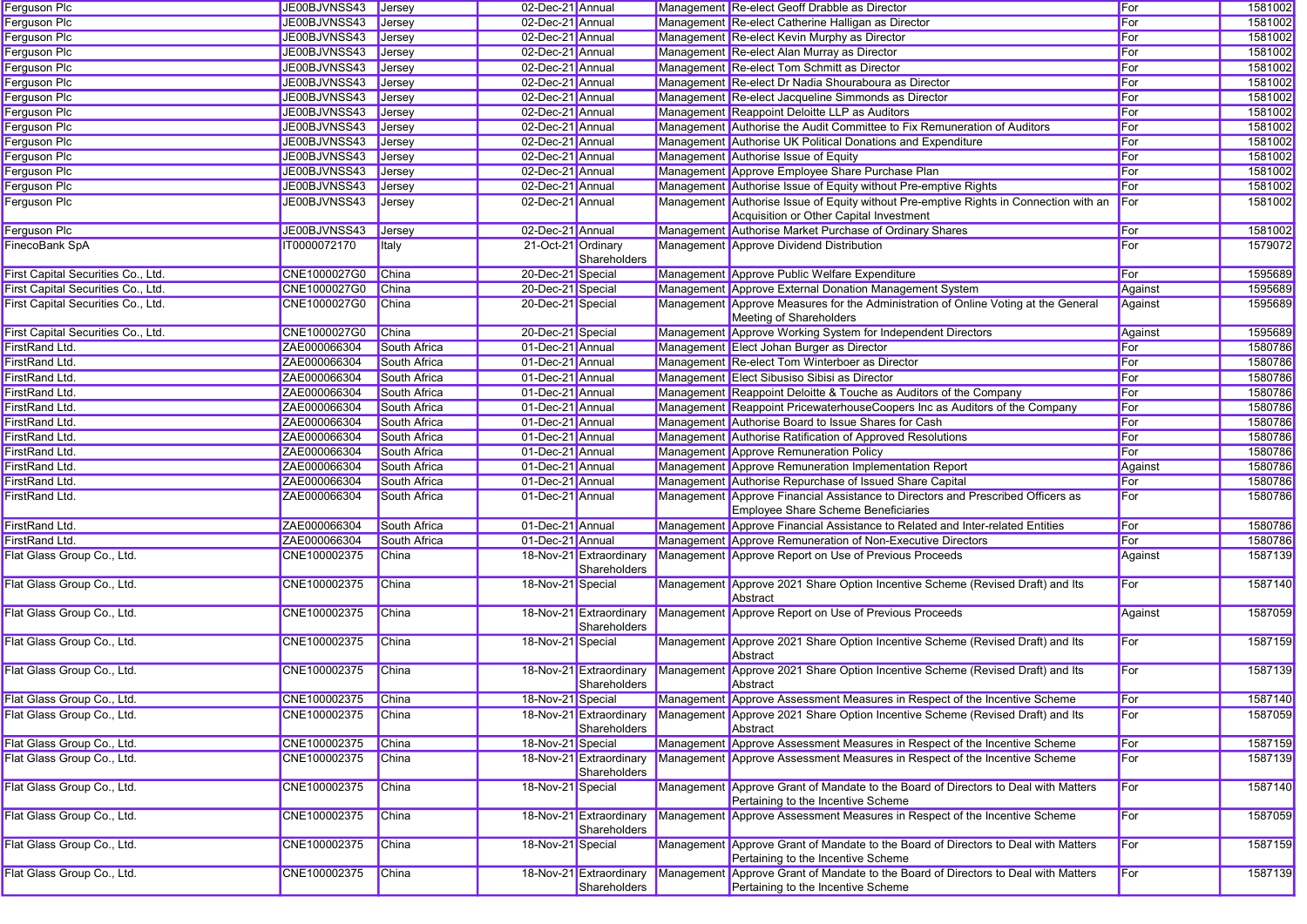| Flat Glass Group Co., Ltd.                   | CNE100002375        | China        |                   | 18-Nov-21 Extraordinary |                   | Management Approve Grant of Mandate to the Board of Directors to Deal with Matters                                                                        | For     | 1587059 |
|----------------------------------------------|---------------------|--------------|-------------------|-------------------------|-------------------|-----------------------------------------------------------------------------------------------------------------------------------------------------------|---------|---------|
|                                              |                     |              |                   | Shareholders            |                   | Pertaining to the Incentive Scheme                                                                                                                        |         |         |
| <b>Fletcher Building Limited</b>             | NZFBUE0001S0        | New Zealand  | 19-Oct-21 Annual  |                         |                   | Management Elect Rob McDonald as Director                                                                                                                 | For     | 1570239 |
| <b>Fletcher Building Limited</b>             | NZFBUE0001S0        | New Zealand  | 19-Oct-21 Annual  |                         |                   | Management Elect Doug McKay as Director                                                                                                                   | For     | 1570239 |
| <b>Fletcher Building Limited</b>             | NZFBUE0001S0        | New Zealand  | 19-Oct-21 Annual  |                         |                   | Management Elect Cathy Quinn as Director                                                                                                                  | For     | 1570239 |
| <b>Fletcher Building Limited</b>             | NZFBUE0001S0        | New Zealand  | 19-Oct-21 Annual  |                         |                   | Management Authorize Board to Fix Remuneration of the Auditors                                                                                            | For     | 1570239 |
| Focus Media Information Technology Co., Ltd. | CNE000001KK2        | China        | 23-Nov-21 Special |                         |                   | Management Approve Issuance of H Shares and Listing in Hong Kong Stock Exchange<br>as well as Conversion to an Overseas Fundraising Company               | For     | 1589458 |
| Focus Media Information Technology Co., Ltd. | CNE000001KK2        | China        | 23-Nov-21 Special |                         |                   | Management Approve Share Type and Par Value                                                                                                               | For     | 1589458 |
| Focus Media Information Technology Co., Ltd. | <b>CNE000001KK2</b> | China        | 23-Nov-21 Special |                         |                   | Management Approve Issue Time                                                                                                                             | For     | 1589458 |
| Focus Media Information Technology Co., Ltd. | <b>CNE000001KK2</b> | China        | 23-Nov-21 Special |                         |                   | Management Approve Issue Manner                                                                                                                           | For     | 1589458 |
| Focus Media Information Technology Co., Ltd. | <b>CNE000001KK2</b> | China        | 23-Nov-21 Special |                         |                   | Management Approve Issue Size                                                                                                                             | For     | 1589458 |
| Focus Media Information Technology Co., Ltd. | <b>CNE000001KK2</b> | China        | 23-Nov-21 Special |                         |                   | Management Approve Manner of Pricing                                                                                                                      | For     | 1589458 |
| Focus Media Information Technology Co., Ltd. | <b>CNE000001KK2</b> | China        | 23-Nov-21 Special |                         |                   | Management Approve Target Subscribers                                                                                                                     | For     | 1589458 |
| Focus Media Information Technology Co., Ltd. | <b>CNE000001KK2</b> | China        | 23-Nov-21 Special |                         |                   | Management Approve Principles of Offering                                                                                                                 | For     | 1589458 |
| Focus Media Information Technology Co., Ltd. | <b>CNE000001KK2</b> | China        | 23-Nov-21 Special |                         |                   | Management Approve Selection of Issuing Intermediaries                                                                                                    | For     | 1589458 |
| Focus Media Information Technology Co., Ltd. | <b>CNE000001KK2</b> | China        | 23-Nov-21 Special |                         |                   | Management Approve Resolution Validity Period                                                                                                             | For     | 1589458 |
| Focus Media Information Technology Co., Ltd. | <b>CNE000001KK2</b> | China        | 23-Nov-21 Special |                         |                   | Management Approve Report on the Usage of Previously Raised Funds                                                                                         | For     | 1589458 |
| Focus Media Information Technology Co., Ltd. | <b>CNE000001KK2</b> | China        | 23-Nov-21 Special |                         |                   | Management Approve Plan on Usage of Raised Funds                                                                                                          | For     | 1589458 |
| Focus Media Information Technology Co., Ltd. | <b>CNE000001KK2</b> | China        | 23-Nov-21 Special |                         |                   | Management Approve Authorization of Board to Handle All Related Matters                                                                                   | For     | 1589458 |
| Focus Media Information Technology Co., Ltd. | <b>CNE000001KK2</b> | <b>China</b> | 23-Nov-21 Special |                         |                   | Management Approve Distribution Arrangement of Cumulative Earnings                                                                                        | For     | 1589458 |
| Focus Media Information Technology Co., Ltd. | <b>CNE000001KK2</b> | China        | 23-Nov-21 Special |                         |                   | Management Approve Purchase of Liability Insurance for Directors, Supervisors and<br>Senior Management Members and Prospectus Liability Insurance Matters | For     | 1589458 |
|                                              |                     | China        |                   |                         |                   | Management Approve Amendments to Articles of Association                                                                                                  |         |         |
| Focus Media Information Technology Co., Ltd. | <b>CNE000001KK2</b> |              | 23-Nov-21 Special |                         |                   | Management Amend Rules and Procedures Regarding General Meetings of Shareholders For                                                                      | For     | 1589458 |
| Focus Media Information Technology Co., Ltd. | CNE000001KK2        | China        | 23-Nov-21 Special |                         |                   |                                                                                                                                                           |         | 1589458 |
| Focus Media Information Technology Co., Ltd. | <b>CNE000001KK2</b> | China        | 23-Nov-21 Special |                         |                   | Management Amend Rules and Procedures Regarding Meetings of Board of Directors                                                                            | For     | 1589458 |
| Focus Media Information Technology Co., Ltd. | CNE000001KK2        | China        | 23-Nov-21 Special |                         |                   | Management Amend Rules and Procedures Regarding Meetings of Board of Supervisors For                                                                      |         | 1589458 |
| Focus Media Information Technology Co., Ltd. | CNE000001KK2        | China        | 23-Nov-21 Special |                         |                   | Management Amend Working System for Independent Directors                                                                                                 | For     | 1589458 |
| Focus Media Information Technology Co., Ltd. | <b>CNE000001KK2</b> | China        | 23-Nov-21 Special |                         |                   | Management Amend Rules for Related Party Transactions                                                                                                     | For     | 1589458 |
| Focus Media Information Technology Co., Ltd. | <b>CNE000001KK2</b> | China        | 23-Nov-21 Special |                         |                   | Management Amend Management System for Providing External Investments                                                                                     | For     | 1589458 |
| Focus Media Information Technology Co., Ltd. | <b>CNE000001KK2</b> | China        | 23-Nov-21 Special |                         |                   | Management Amend Management System for Providing External Guarantees                                                                                      | For     | 1589458 |
| Focus Media Information Technology Co., Ltd. | <b>CNE000001KK2</b> | China        | 23-Nov-21 Special |                         |                   | Management Amend Management System of Raised Funds                                                                                                        | For     | 1589458 |
| Focus Media Information Technology Co., Ltd. | <b>CNE000001KK2</b> | China        | 23-Nov-21 Special |                         |                   | Management Approve to Appoint Auditor                                                                                                                     | For     | 1589458 |
| Focus Media Information Technology Co., Ltd. | <b>CNE000001KK2</b> | China        | 23-Nov-21 Special |                         |                   | Management Elect Jiang Nanchun as Director                                                                                                                | Against | 1589458 |
| Focus Media Information Technology Co., Ltd. | <b>CNE000001KK2</b> | China        | 23-Nov-21 Special |                         |                   | Management Elect Kong Weiwei as Director                                                                                                                  | For     | 1589458 |
| Focus Media Information Technology Co., Ltd. | <b>CNE000001KK2</b> | China        | 23-Nov-21 Special |                         |                   | Management Elect Ji Hairong as Director                                                                                                                   | For     | 1589458 |
| Focus Media Information Technology Co., Ltd. | <b>CNE000001KK2</b> | China        | 23-Nov-21 Special |                         |                   | Management Elect Zhang Guanghua as Director                                                                                                               | For     | 1589458 |
| Focus Media Information Technology Co., Ltd. | <b>CNE000001KK2</b> | China        | 23-Nov-21 Special |                         |                   | Management Elect Yin Ke as Director                                                                                                                       | For     | 1589458 |
| Focus Media Information Technology Co., Ltd. | <b>CNE000001KK2</b> | China        | 23-Nov-21 Special |                         |                   | Management Elect Cai Aiming as Director                                                                                                                   | For     | 1589458 |
| Focus Media Information Technology Co., Ltd. | <b>CNE000001KK2</b> | China        | 23-Nov-21 Special |                         |                   | Management Elect Ye Kangtao as Director                                                                                                                   | For     | 1589458 |
| Focus Media Information Technology Co., Ltd. | <b>CNE000001KK2</b> | China        | 23-Nov-21 Special |                         |                   | Management Elect Hang Xuan as Supervisor                                                                                                                  | For     | 1589458 |
| Focus Media Information Technology Co., Ltd. | <b>CNE000001KK2</b> | China        | 23-Nov-21 Special |                         |                   | Management Elect Lin Nan as Supervisor                                                                                                                    | For     | 1589458 |
| Focus Media Information Technology Co., Ltd. | <b>CNE000001KK2</b> | China        | 23-Nov-21 Special |                         |                   | Management Approve Allowance of Independent Directors                                                                                                     | For     | 1589458 |
| Ford Otomotiv Sanayi AS                      | TRAOTOSN91H6 Turkey |              | 17-Nov-21 Special |                         |                   | Management Open Meeting and Elect Presiding Council of Meeting                                                                                            | For     | 1585294 |
| Ford Otomotiv Sanayi AS                      | TRAOTOSN91H6 Turkey |              | 17-Nov-21 Special |                         |                   | Management Approve Special Dividend                                                                                                                       | For     | 1585294 |
| Ford Otomotiv Sanayi AS                      | TRAOTOSN91H6 Turkey |              | 17-Nov-21 Special |                         | Management Wishes |                                                                                                                                                           |         | 1585294 |
| Founder Securities Co., Ltd.                 | CNE1000015Y8        | China        | 01-Dec-21 Special |                         |                   | Shareholder Elect Liao Hang as Supervisor                                                                                                                 | For     | 1591923 |
| Founder Securities Co., Ltd.                 | CNE1000015Y8        | China        | 21-Dec-21 Special |                         |                   | Management Approve Daily Related Party Transactions                                                                                                       | Against | 1595340 |
| Fox Corporation                              | US35137L1052        | <b>USA</b>   | 10-Nov-21 Annual  |                         |                   | Management Elect Director K. Rupert Murdoch                                                                                                               | For     | 1579212 |
| <b>Fox Corporation</b>                       | US35137L1052        | <b>USA</b>   | 10-Nov-21 Annual  |                         |                   | Management Elect Director Lachlan K. Murdoch                                                                                                              | For     | 1579212 |
| Fox Corporation                              | US35137L1052        | <b>USA</b>   | 10-Nov-21 Annual  |                         |                   | Management Elect Director William A. Burck                                                                                                                | For     | 1579212 |
| <b>Fox Corporation</b>                       | US35137L1052        | <b>USA</b>   | 10-Nov-21 Annual  |                         |                   | Management Elect Director Chase Carey                                                                                                                     | For     | 1579212 |
| <b>Fox Corporation</b>                       | US35137L1052        | <b>USA</b>   | 10-Nov-21 Annual  |                         |                   | Management Elect Director Anne Dias                                                                                                                       | For     | 1579212 |
| Fox Corporation                              | US35137L1052        | <b>USA</b>   | 10-Nov-21 Annual  |                         |                   | Management Elect Director Roland A. Hernandez                                                                                                             | For     | 1579212 |
| Fox Corporation                              | US35137L1052        | <b>USA</b>   | 10-Nov-21 Annual  |                         |                   | Management Elect Director Jacques Nasser                                                                                                                  | Against | 1579212 |
| Fox Corporation                              | US35137L1052        | <b>USA</b>   | 10-Nov-21 Annual  |                         |                   | Management Elect Director Paul D. Ryan                                                                                                                    | Against | 1579212 |
| <b>Fox Corporation</b>                       | US35137L1052        | <b>USA</b>   | 10-Nov-21 Annual  |                         |                   | Management Ratify Ernst & Young LLP as Auditors                                                                                                           | For     | 1579212 |
| <b>Fox Corporation</b>                       | US35137L1052        | <b>USA</b>   | 10-Nov-21 Annual  |                         |                   | Management Advisory Vote to Ratify Named Executive Officers' Compensation                                                                                 | Against | 1579212 |
| <b>Fox Corporation</b>                       | US35137L1052        | <b>USA</b>   | 10-Nov-21 Annual  |                         |                   | Shareholder Report on Lobbying Payments and Policy                                                                                                        | For     | 1579212 |
|                                              |                     |              |                   |                         |                   |                                                                                                                                                           |         |         |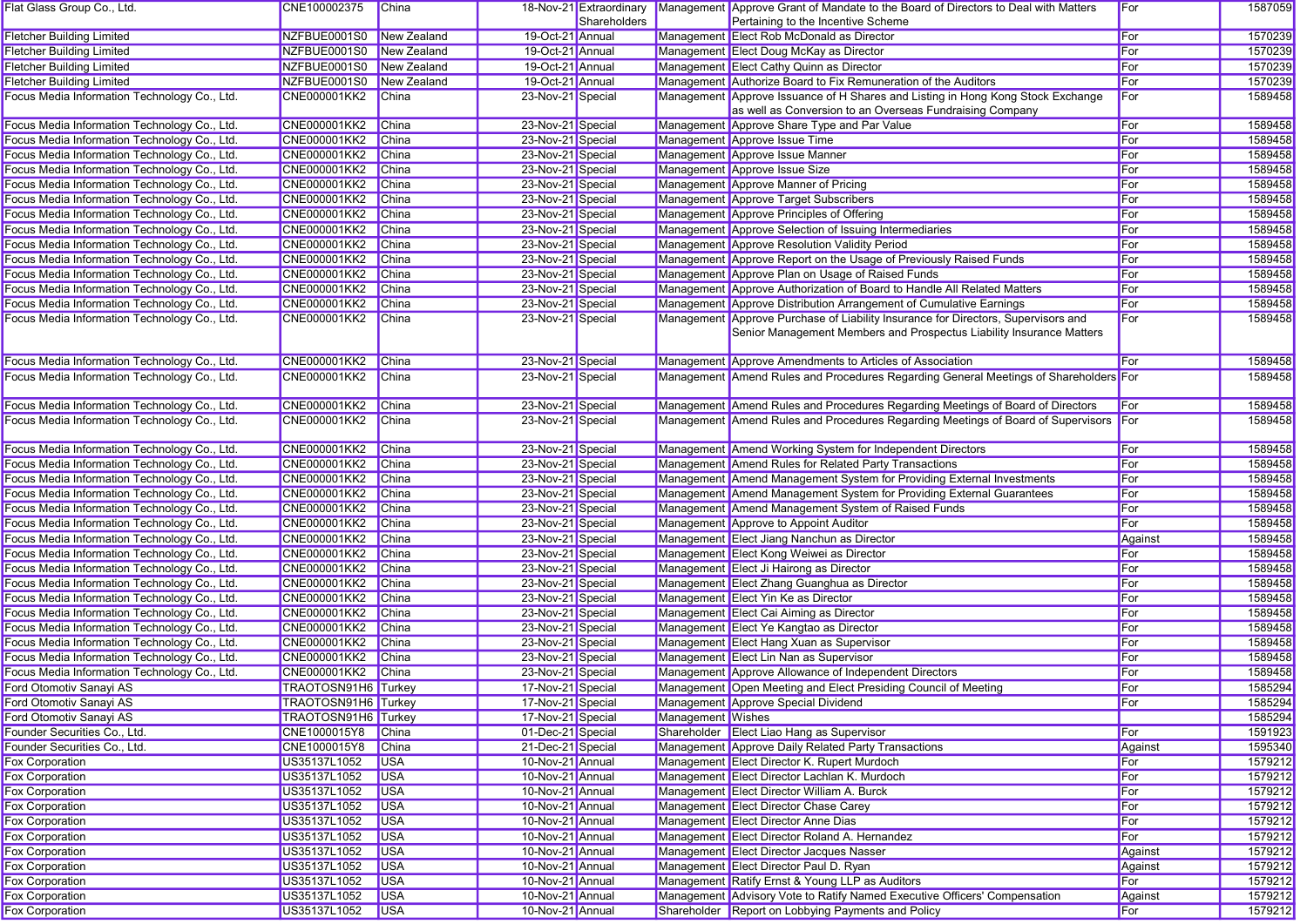| Management Approve Amendments to Articles of Association<br>1574010<br>Foxconn Technology Co., Ltd.<br>TW0002354008<br>Taiwan<br>20-Oct-21 Special<br>For<br>20-Oct-21 Special<br>Management Elect Lu Jun-Fu, a Representative of Yonglin Capital Holding Co., Ltd. with<br>For<br>TW0002354008<br>Taiwan<br>1574010<br>Shareholder No. 00862747, as Non-independent Director<br>Management Elect Lin Qun-Lun, a Representative of Yonglin Capital Holding Co., Ltd.<br>1574010<br>TW0002354008<br>Taiwan<br>20-Oct-21 Special<br>For<br>with Shareholder No. 00862747, as Non-independent Director<br>TW0002354008<br>Management Elect Chen Yao-Ching with ID No. H100915XXX as Independent Director<br>1574010<br>Foxconn Technology Co., Ltd.<br>Taiwan<br>20-Oct-21 Special<br>Against<br>Foxconn Technology Co., Ltd.<br>20-Oct-21 Special<br>Management Elect Su Wei-Guo with ID No. E120015XXX as Independent Director<br>For<br>1574010<br>TW0002354008<br>Taiwan<br>Foxconn Technology Co., Ltd.<br>20-Oct-21 Special<br>Management Elect Wu Jing-Heng with ID No. A122402XXX as Independent Director<br>For<br>TW0002354008<br>Taiwan<br>1574010<br>Foxconn Technology Co., Ltd.<br>20-Oct-21 Special<br>Management Approve Release of Restrictions of Competitive Activities of Directors<br>For<br>1574010<br>TW0002354008<br>Taiwan<br>Fubon Financial Holding Co., Ltd.<br>Management Approve Merger of the Company and Jih Sun Financial Holding Co., Ltd.<br>For<br>1578985<br>TW0002881000<br>Taiwan<br>05-Nov-21 Special<br>Fujian Sunner Development Co., Ltd.<br>02-Nov-21 Special<br>Management Approve Repurchase and Cancellation of Performance Shares<br>For<br>1584988<br>CNE100000G78<br><b>China</b><br>Fujian Sunner Development Co., Ltd.<br>CNE100000G78<br><b>China</b><br>Management Approve Amendments to Articles of Association<br>For<br>1584988<br>02-Nov-21 Special<br>Fujian Sunner Development Co., Ltd.<br>1584988<br>CNE100000G78<br>China<br>02-Nov-21 Special<br>Management Approve Use of Idle Own Funds for Securities Investment and Derivatives<br>Against<br><b>Business</b><br>Ganfeng Lithium Co., Ltd.<br>CNE1000031W9<br>China<br>20-Dec-21 Extraordinary<br>Management Approve Application for Bank Facilities and Provision of Guarantees by the<br>Against<br>1594349<br>Shareholders<br>Company and Its Subsidiaries<br>Management Approve Application for Bank Facilities and Provision of Guarantees by the<br>China<br>20-Dec-21 Extraordinary<br>Against<br>1594565<br>CNE1000031W9<br>Company and Its Subsidiaries<br>Shareholders<br>Management Approve Provision of Guarantees to the Controlled Subsidiary<br>CNE1000031W9<br>China<br>20-Dec-21 Extraordinary<br>Against<br>1594349<br>Shareholders<br>CNE1000031W9<br>Management Approve Provision of Guarantees to the Controlled Subsidiary<br>1594565<br>China<br>20-Dec-21 Extraordinary<br>Against<br>Shareholders<br>Management Approve Proposed Capital Increase and Provision of Financial Assistance<br>1594349<br>CNE1000031W9<br>China<br>For<br>20-Dec-21 Extraordinary<br>Shareholders<br>to Wholly-Owned Subsidiary Litio by Ganfeng Netherlands<br>Management Approve Proposed Capital Increase and Provision of Financial Assistance<br>For<br>1594565<br>Ganfeng Lithium Co., Ltd.<br>CNE1000031W9<br>China<br>20-Dec-21 Extraordinary<br>Shareholders<br>to Wholly-Owned Subsidiary Litio by Ganfeng Netherlands<br>Management Approve Connected Transactions<br>1594349<br>Ganfeng Lithium Co., Ltd.<br>CNE1000031W9<br>China<br>20-Dec-21 Extraordinary<br>For<br>Shareholders<br>Management Approve Connected Transactions<br>1594565<br>CNE1000031W9<br>China<br>20-Dec-21 Extraordinary<br>For<br>Shareholders<br>G-Bits Network Technology (Xiamen) Co., Ltd.<br>CNE100002GK7<br>China<br>09-Nov-21 Special<br>Management Approve to Appoint Auditor<br>1586023<br>For<br>Management Amend Articles of Association<br>G-Bits Network Technology (Xiamen) Co., Ltd.<br><b>CNE100002GK7</b><br>China<br>09-Nov-21 Special<br>For<br>1586023<br>CNE100000WW3 China<br>Management Approve Change of Business Scope and Amend Articles of Association<br>For<br>1588403<br>GCL System Integration Technology Co., Ltd.<br>16-Nov-21 Special<br>Management Approve Services Agreement, Annual Cap Amounts and Related<br>KYG3777B1032<br>06-Dec-21 Extraordinary<br>For<br>Cayman Islands<br>1591818<br>Shareholders<br>Transactions<br>Management Approve Automobile Components Procurement Agreement, Annual Cap<br>1591818<br>KYG3777B1032<br>Cayman Islands<br>06-Dec-21 Extraordinary<br>For<br>Amounts and Related Transactions<br>Shareholders<br>Management Approve Renewal of Volvo Finance Cooperation Agreements, Volvo Annual Against<br>1591818<br>KYG3777B1032<br>Cayman Islands<br>06-Dec-21 Extraordinary<br>Caps (Wholesale), Volvo Annual Caps (Retail) and Related Transactions<br>Shareholders<br>KYG3777B1032<br>Cayman Islands<br>06-Dec-21 Extraordinary<br>Management Approve Supplemental Master CKDs and Automobile Components<br>For<br>1591818<br>Shareholders<br>Purchase Agreement, Annual Cap Amounts and Related Transactions<br>KYG3777B1032<br>Management Approve Share Purchase Agreement and Related Transactions<br>For<br>1594342<br>Cayman Islands<br>17-Dec-21 Extraordinary<br>Shareholders<br>13-Oct-21 Special<br>1580258<br><b>CNE100000KT4</b><br>China<br>Management Approve Company's Eligibility for Green Corporate Bond Issuance<br>For<br><b>CNE100000KT4</b><br>13-Oct-21 Special<br>Management Approve Issue Size<br>For<br>1580258<br>China<br>13-Oct-21 Special<br>Management Approve Issue Time<br>For<br>1580258<br>CNE100000KT4 China<br>GEM Co., Ltd.<br><b>CNE100000KT4</b><br>13-Oct-21 Special<br>Management Approve Bond Maturity<br>For<br>1580258<br>China<br>13-Oct-21 Special<br>Management Approve Use of Proceeds<br>For<br>1580258<br>GEM Co., Ltd.<br><b>CNE100000KT4</b><br>China<br>Management Approve Issue Manner<br>GEM Co., Ltd.<br>13-Oct-21 Special<br>1580258<br><b>CNE100000KT4</b><br>China<br>For<br>13-Oct-21 Special<br>Management Approve Target Subscribers<br>1580258<br>GEM Co., Ltd.<br><b>CNE100000KT4</b><br>China<br>For<br>13-Oct-21 Special<br>GEM Co., Ltd.<br><b>CNE100000KT4</b><br>Management Approve Issuance Interest Rate<br>For<br>1580258<br>China<br>Management Approve Resolution Validity Period<br>GEM Co., Ltd.<br><b>CNE100000KT4</b><br>China<br>13-Oct-21 Special<br>For<br>1580258<br><b>CNE100000KT4</b><br>13-Oct-21 Special<br>Management Approve Guarantee and Credit Enhancement Method<br>For<br>1580258<br>GEM Co., Ltd.<br>China<br>GEM Co., Ltd.<br><b>CNE100000KT4</b><br>13-Oct-21 Special<br>Management Approve Authorization Matters<br>For<br>1580258<br>China<br>13-Oct-21 Special<br>Management Approve Issuance of Medium-term Notes<br>For<br>1580258<br>GEM Co., Ltd.<br><b>CNE100000KT4</b><br>China<br>GEM Co., Ltd.<br><b>CNE100000KT4</b><br>13-Oct-21 Special<br>Management Approve Credit Line and Provision of Guarantee<br>For<br>1580258<br>China<br>CNE1000030S9<br>16-Dec-21 Special<br>Management Approve Remuneration of Directors and Supervisors<br>For<br>1594762<br>Giga Device Semiconductor (Beijing), Inc.<br>China<br>16-Dec-21 Special<br>For<br>1594762<br>Giga Device Semiconductor (Beijing), Inc.<br>CNE1000030S9<br><b>China</b><br>Management Approve Related Party Transaction<br>Management Approve Purchase of Liability Insurance for Directors, Supervisors and<br>16-Dec-21 Special<br>For<br>CNE1000030S9<br><b>China</b><br>1594762 | <b>Fox Corporation</b>                    | US35137L1052 | <b>USA</b> | 10-Nov-21 Annual |  | Shareholder Amend Certificate of Incorporation to Become a Public Benefit Corporation Against | 1579212 |
|---------------------------------------------------------------------------------------------------------------------------------------------------------------------------------------------------------------------------------------------------------------------------------------------------------------------------------------------------------------------------------------------------------------------------------------------------------------------------------------------------------------------------------------------------------------------------------------------------------------------------------------------------------------------------------------------------------------------------------------------------------------------------------------------------------------------------------------------------------------------------------------------------------------------------------------------------------------------------------------------------------------------------------------------------------------------------------------------------------------------------------------------------------------------------------------------------------------------------------------------------------------------------------------------------------------------------------------------------------------------------------------------------------------------------------------------------------------------------------------------------------------------------------------------------------------------------------------------------------------------------------------------------------------------------------------------------------------------------------------------------------------------------------------------------------------------------------------------------------------------------------------------------------------------------------------------------------------------------------------------------------------------------------------------------------------------------------------------------------------------------------------------------------------------------------------------------------------------------------------------------------------------------------------------------------------------------------------------------------------------------------------------------------------------------------------------------------------------------------------------------------------------------------------------------------------------------------------------------------------------------------------------------------------------------------------------------------------------------------------------------------------------------------------------------------------------------------------------------------------------------------------------------------------------------------------------------------------------------------------------------------------------------------------------------------------------------------------------------------------------------------------------------------------------------------------------------------------------------------------------------------------------------------------------------------------------------------------------------------------------------------------------------------------------------------------------------------------------------------------------------------------------------------------------------------------------------------------------------------------------------------------------------------------------------------------------------------------------------------------------------------------------------------------------------------------------------------------------------------------------------------------------------------------------------------------------------------------------------------------------------------------------------------------------------------------------------------------------------------------------------------------------------------------------------------------------------------------------------------------------------------------------------------------------------------------------------------------------------------------------------------------------------------------------------------------------------------------------------------------------------------------------------------------------------------------------------------------------------------------------------------------------------------------------------------------------------------------------------------------------------------------------------------------------------------------------------------------------------------------------------------------------------------------------------------------------------------------------------------------------------------------------------------------------------------------------------------------------------------------------------------------------------------------------------------------------------------------------------------------------------------------------------------------------------------------------------------------------------------------------------------------------------------------------------------------------------------------------------------------------------------------------------------------------------------------------------------------------------------------------------------------------------------------------------------------------------------------------------------------------------------------------------------------------------------------------------------------------------------------------------------------------------------------------------------------------------------------------------------------------------------------------------------------------------------------------------------------------------------------------------------------------------------------------------------------------------------------------------------------------------------------------------------------------------------------------------------------------------------------------------------------------------------------------------------------------------------------------------------------------------------------------------------------------------------------------------------------------------------------------------------------------------------------------------------------------------------------------------------------------------------------------------------------------------------------------------------------------------------------------------------------------------------------------------------------------------------------------------------------------------------------------------------------------------------------------------------------------------------------------------------------------------------------------------------------------------------------------------------------------------------------------------------------------------------------------------------------------------------------------------------------------------------------------------------------------------------------------------------------------------------------------------------------------------------------------------------------------------------------------------------------------------|-------------------------------------------|--------------|------------|------------------|--|-----------------------------------------------------------------------------------------------|---------|
|                                                                                                                                                                                                                                                                                                                                                                                                                                                                                                                                                                                                                                                                                                                                                                                                                                                                                                                                                                                                                                                                                                                                                                                                                                                                                                                                                                                                                                                                                                                                                                                                                                                                                                                                                                                                                                                                                                                                                                                                                                                                                                                                                                                                                                                                                                                                                                                                                                                                                                                                                                                                                                                                                                                                                                                                                                                                                                                                                                                                                                                                                                                                                                                                                                                                                                                                                                                                                                                                                                                                                                                                                                                                                                                                                                                                                                                                                                                                                                                                                                                                                                                                                                                                                                                                                                                                                                                                                                                                                                                                                                                                                                                                                                                                                                                                                                                                                                                                                                                                                                                                                                                                                                                                                                                                                                                                                                                                                                                                                                                                                                                                                                                                                                                                                                                                                                                                                                                                                                                                                                                                                                                                                                                                                                                                                                                                                                                                                                                                                                                                                                                                                                                                                                                                                                                                                                                                                                                                                                                                                                                                                                                                                                                                                                                                                                                                                                                                                                                                                                                                                                                                                                                   |                                           |              |            |                  |  |                                                                                               |         |
|                                                                                                                                                                                                                                                                                                                                                                                                                                                                                                                                                                                                                                                                                                                                                                                                                                                                                                                                                                                                                                                                                                                                                                                                                                                                                                                                                                                                                                                                                                                                                                                                                                                                                                                                                                                                                                                                                                                                                                                                                                                                                                                                                                                                                                                                                                                                                                                                                                                                                                                                                                                                                                                                                                                                                                                                                                                                                                                                                                                                                                                                                                                                                                                                                                                                                                                                                                                                                                                                                                                                                                                                                                                                                                                                                                                                                                                                                                                                                                                                                                                                                                                                                                                                                                                                                                                                                                                                                                                                                                                                                                                                                                                                                                                                                                                                                                                                                                                                                                                                                                                                                                                                                                                                                                                                                                                                                                                                                                                                                                                                                                                                                                                                                                                                                                                                                                                                                                                                                                                                                                                                                                                                                                                                                                                                                                                                                                                                                                                                                                                                                                                                                                                                                                                                                                                                                                                                                                                                                                                                                                                                                                                                                                                                                                                                                                                                                                                                                                                                                                                                                                                                                                                   | Foxconn Technology Co., Ltd.              |              |            |                  |  |                                                                                               |         |
|                                                                                                                                                                                                                                                                                                                                                                                                                                                                                                                                                                                                                                                                                                                                                                                                                                                                                                                                                                                                                                                                                                                                                                                                                                                                                                                                                                                                                                                                                                                                                                                                                                                                                                                                                                                                                                                                                                                                                                                                                                                                                                                                                                                                                                                                                                                                                                                                                                                                                                                                                                                                                                                                                                                                                                                                                                                                                                                                                                                                                                                                                                                                                                                                                                                                                                                                                                                                                                                                                                                                                                                                                                                                                                                                                                                                                                                                                                                                                                                                                                                                                                                                                                                                                                                                                                                                                                                                                                                                                                                                                                                                                                                                                                                                                                                                                                                                                                                                                                                                                                                                                                                                                                                                                                                                                                                                                                                                                                                                                                                                                                                                                                                                                                                                                                                                                                                                                                                                                                                                                                                                                                                                                                                                                                                                                                                                                                                                                                                                                                                                                                                                                                                                                                                                                                                                                                                                                                                                                                                                                                                                                                                                                                                                                                                                                                                                                                                                                                                                                                                                                                                                                                                   | Foxconn Technology Co., Ltd.              |              |            |                  |  |                                                                                               |         |
|                                                                                                                                                                                                                                                                                                                                                                                                                                                                                                                                                                                                                                                                                                                                                                                                                                                                                                                                                                                                                                                                                                                                                                                                                                                                                                                                                                                                                                                                                                                                                                                                                                                                                                                                                                                                                                                                                                                                                                                                                                                                                                                                                                                                                                                                                                                                                                                                                                                                                                                                                                                                                                                                                                                                                                                                                                                                                                                                                                                                                                                                                                                                                                                                                                                                                                                                                                                                                                                                                                                                                                                                                                                                                                                                                                                                                                                                                                                                                                                                                                                                                                                                                                                                                                                                                                                                                                                                                                                                                                                                                                                                                                                                                                                                                                                                                                                                                                                                                                                                                                                                                                                                                                                                                                                                                                                                                                                                                                                                                                                                                                                                                                                                                                                                                                                                                                                                                                                                                                                                                                                                                                                                                                                                                                                                                                                                                                                                                                                                                                                                                                                                                                                                                                                                                                                                                                                                                                                                                                                                                                                                                                                                                                                                                                                                                                                                                                                                                                                                                                                                                                                                                                                   |                                           |              |            |                  |  |                                                                                               |         |
|                                                                                                                                                                                                                                                                                                                                                                                                                                                                                                                                                                                                                                                                                                                                                                                                                                                                                                                                                                                                                                                                                                                                                                                                                                                                                                                                                                                                                                                                                                                                                                                                                                                                                                                                                                                                                                                                                                                                                                                                                                                                                                                                                                                                                                                                                                                                                                                                                                                                                                                                                                                                                                                                                                                                                                                                                                                                                                                                                                                                                                                                                                                                                                                                                                                                                                                                                                                                                                                                                                                                                                                                                                                                                                                                                                                                                                                                                                                                                                                                                                                                                                                                                                                                                                                                                                                                                                                                                                                                                                                                                                                                                                                                                                                                                                                                                                                                                                                                                                                                                                                                                                                                                                                                                                                                                                                                                                                                                                                                                                                                                                                                                                                                                                                                                                                                                                                                                                                                                                                                                                                                                                                                                                                                                                                                                                                                                                                                                                                                                                                                                                                                                                                                                                                                                                                                                                                                                                                                                                                                                                                                                                                                                                                                                                                                                                                                                                                                                                                                                                                                                                                                                                                   |                                           |              |            |                  |  |                                                                                               |         |
|                                                                                                                                                                                                                                                                                                                                                                                                                                                                                                                                                                                                                                                                                                                                                                                                                                                                                                                                                                                                                                                                                                                                                                                                                                                                                                                                                                                                                                                                                                                                                                                                                                                                                                                                                                                                                                                                                                                                                                                                                                                                                                                                                                                                                                                                                                                                                                                                                                                                                                                                                                                                                                                                                                                                                                                                                                                                                                                                                                                                                                                                                                                                                                                                                                                                                                                                                                                                                                                                                                                                                                                                                                                                                                                                                                                                                                                                                                                                                                                                                                                                                                                                                                                                                                                                                                                                                                                                                                                                                                                                                                                                                                                                                                                                                                                                                                                                                                                                                                                                                                                                                                                                                                                                                                                                                                                                                                                                                                                                                                                                                                                                                                                                                                                                                                                                                                                                                                                                                                                                                                                                                                                                                                                                                                                                                                                                                                                                                                                                                                                                                                                                                                                                                                                                                                                                                                                                                                                                                                                                                                                                                                                                                                                                                                                                                                                                                                                                                                                                                                                                                                                                                                                   |                                           |              |            |                  |  |                                                                                               |         |
|                                                                                                                                                                                                                                                                                                                                                                                                                                                                                                                                                                                                                                                                                                                                                                                                                                                                                                                                                                                                                                                                                                                                                                                                                                                                                                                                                                                                                                                                                                                                                                                                                                                                                                                                                                                                                                                                                                                                                                                                                                                                                                                                                                                                                                                                                                                                                                                                                                                                                                                                                                                                                                                                                                                                                                                                                                                                                                                                                                                                                                                                                                                                                                                                                                                                                                                                                                                                                                                                                                                                                                                                                                                                                                                                                                                                                                                                                                                                                                                                                                                                                                                                                                                                                                                                                                                                                                                                                                                                                                                                                                                                                                                                                                                                                                                                                                                                                                                                                                                                                                                                                                                                                                                                                                                                                                                                                                                                                                                                                                                                                                                                                                                                                                                                                                                                                                                                                                                                                                                                                                                                                                                                                                                                                                                                                                                                                                                                                                                                                                                                                                                                                                                                                                                                                                                                                                                                                                                                                                                                                                                                                                                                                                                                                                                                                                                                                                                                                                                                                                                                                                                                                                                   |                                           |              |            |                  |  |                                                                                               |         |
|                                                                                                                                                                                                                                                                                                                                                                                                                                                                                                                                                                                                                                                                                                                                                                                                                                                                                                                                                                                                                                                                                                                                                                                                                                                                                                                                                                                                                                                                                                                                                                                                                                                                                                                                                                                                                                                                                                                                                                                                                                                                                                                                                                                                                                                                                                                                                                                                                                                                                                                                                                                                                                                                                                                                                                                                                                                                                                                                                                                                                                                                                                                                                                                                                                                                                                                                                                                                                                                                                                                                                                                                                                                                                                                                                                                                                                                                                                                                                                                                                                                                                                                                                                                                                                                                                                                                                                                                                                                                                                                                                                                                                                                                                                                                                                                                                                                                                                                                                                                                                                                                                                                                                                                                                                                                                                                                                                                                                                                                                                                                                                                                                                                                                                                                                                                                                                                                                                                                                                                                                                                                                                                                                                                                                                                                                                                                                                                                                                                                                                                                                                                                                                                                                                                                                                                                                                                                                                                                                                                                                                                                                                                                                                                                                                                                                                                                                                                                                                                                                                                                                                                                                                                   |                                           |              |            |                  |  |                                                                                               |         |
|                                                                                                                                                                                                                                                                                                                                                                                                                                                                                                                                                                                                                                                                                                                                                                                                                                                                                                                                                                                                                                                                                                                                                                                                                                                                                                                                                                                                                                                                                                                                                                                                                                                                                                                                                                                                                                                                                                                                                                                                                                                                                                                                                                                                                                                                                                                                                                                                                                                                                                                                                                                                                                                                                                                                                                                                                                                                                                                                                                                                                                                                                                                                                                                                                                                                                                                                                                                                                                                                                                                                                                                                                                                                                                                                                                                                                                                                                                                                                                                                                                                                                                                                                                                                                                                                                                                                                                                                                                                                                                                                                                                                                                                                                                                                                                                                                                                                                                                                                                                                                                                                                                                                                                                                                                                                                                                                                                                                                                                                                                                                                                                                                                                                                                                                                                                                                                                                                                                                                                                                                                                                                                                                                                                                                                                                                                                                                                                                                                                                                                                                                                                                                                                                                                                                                                                                                                                                                                                                                                                                                                                                                                                                                                                                                                                                                                                                                                                                                                                                                                                                                                                                                                                   |                                           |              |            |                  |  |                                                                                               |         |
|                                                                                                                                                                                                                                                                                                                                                                                                                                                                                                                                                                                                                                                                                                                                                                                                                                                                                                                                                                                                                                                                                                                                                                                                                                                                                                                                                                                                                                                                                                                                                                                                                                                                                                                                                                                                                                                                                                                                                                                                                                                                                                                                                                                                                                                                                                                                                                                                                                                                                                                                                                                                                                                                                                                                                                                                                                                                                                                                                                                                                                                                                                                                                                                                                                                                                                                                                                                                                                                                                                                                                                                                                                                                                                                                                                                                                                                                                                                                                                                                                                                                                                                                                                                                                                                                                                                                                                                                                                                                                                                                                                                                                                                                                                                                                                                                                                                                                                                                                                                                                                                                                                                                                                                                                                                                                                                                                                                                                                                                                                                                                                                                                                                                                                                                                                                                                                                                                                                                                                                                                                                                                                                                                                                                                                                                                                                                                                                                                                                                                                                                                                                                                                                                                                                                                                                                                                                                                                                                                                                                                                                                                                                                                                                                                                                                                                                                                                                                                                                                                                                                                                                                                                                   |                                           |              |            |                  |  |                                                                                               |         |
|                                                                                                                                                                                                                                                                                                                                                                                                                                                                                                                                                                                                                                                                                                                                                                                                                                                                                                                                                                                                                                                                                                                                                                                                                                                                                                                                                                                                                                                                                                                                                                                                                                                                                                                                                                                                                                                                                                                                                                                                                                                                                                                                                                                                                                                                                                                                                                                                                                                                                                                                                                                                                                                                                                                                                                                                                                                                                                                                                                                                                                                                                                                                                                                                                                                                                                                                                                                                                                                                                                                                                                                                                                                                                                                                                                                                                                                                                                                                                                                                                                                                                                                                                                                                                                                                                                                                                                                                                                                                                                                                                                                                                                                                                                                                                                                                                                                                                                                                                                                                                                                                                                                                                                                                                                                                                                                                                                                                                                                                                                                                                                                                                                                                                                                                                                                                                                                                                                                                                                                                                                                                                                                                                                                                                                                                                                                                                                                                                                                                                                                                                                                                                                                                                                                                                                                                                                                                                                                                                                                                                                                                                                                                                                                                                                                                                                                                                                                                                                                                                                                                                                                                                                                   |                                           |              |            |                  |  |                                                                                               |         |
|                                                                                                                                                                                                                                                                                                                                                                                                                                                                                                                                                                                                                                                                                                                                                                                                                                                                                                                                                                                                                                                                                                                                                                                                                                                                                                                                                                                                                                                                                                                                                                                                                                                                                                                                                                                                                                                                                                                                                                                                                                                                                                                                                                                                                                                                                                                                                                                                                                                                                                                                                                                                                                                                                                                                                                                                                                                                                                                                                                                                                                                                                                                                                                                                                                                                                                                                                                                                                                                                                                                                                                                                                                                                                                                                                                                                                                                                                                                                                                                                                                                                                                                                                                                                                                                                                                                                                                                                                                                                                                                                                                                                                                                                                                                                                                                                                                                                                                                                                                                                                                                                                                                                                                                                                                                                                                                                                                                                                                                                                                                                                                                                                                                                                                                                                                                                                                                                                                                                                                                                                                                                                                                                                                                                                                                                                                                                                                                                                                                                                                                                                                                                                                                                                                                                                                                                                                                                                                                                                                                                                                                                                                                                                                                                                                                                                                                                                                                                                                                                                                                                                                                                                                                   |                                           |              |            |                  |  |                                                                                               |         |
|                                                                                                                                                                                                                                                                                                                                                                                                                                                                                                                                                                                                                                                                                                                                                                                                                                                                                                                                                                                                                                                                                                                                                                                                                                                                                                                                                                                                                                                                                                                                                                                                                                                                                                                                                                                                                                                                                                                                                                                                                                                                                                                                                                                                                                                                                                                                                                                                                                                                                                                                                                                                                                                                                                                                                                                                                                                                                                                                                                                                                                                                                                                                                                                                                                                                                                                                                                                                                                                                                                                                                                                                                                                                                                                                                                                                                                                                                                                                                                                                                                                                                                                                                                                                                                                                                                                                                                                                                                                                                                                                                                                                                                                                                                                                                                                                                                                                                                                                                                                                                                                                                                                                                                                                                                                                                                                                                                                                                                                                                                                                                                                                                                                                                                                                                                                                                                                                                                                                                                                                                                                                                                                                                                                                                                                                                                                                                                                                                                                                                                                                                                                                                                                                                                                                                                                                                                                                                                                                                                                                                                                                                                                                                                                                                                                                                                                                                                                                                                                                                                                                                                                                                                                   |                                           |              |            |                  |  |                                                                                               |         |
|                                                                                                                                                                                                                                                                                                                                                                                                                                                                                                                                                                                                                                                                                                                                                                                                                                                                                                                                                                                                                                                                                                                                                                                                                                                                                                                                                                                                                                                                                                                                                                                                                                                                                                                                                                                                                                                                                                                                                                                                                                                                                                                                                                                                                                                                                                                                                                                                                                                                                                                                                                                                                                                                                                                                                                                                                                                                                                                                                                                                                                                                                                                                                                                                                                                                                                                                                                                                                                                                                                                                                                                                                                                                                                                                                                                                                                                                                                                                                                                                                                                                                                                                                                                                                                                                                                                                                                                                                                                                                                                                                                                                                                                                                                                                                                                                                                                                                                                                                                                                                                                                                                                                                                                                                                                                                                                                                                                                                                                                                                                                                                                                                                                                                                                                                                                                                                                                                                                                                                                                                                                                                                                                                                                                                                                                                                                                                                                                                                                                                                                                                                                                                                                                                                                                                                                                                                                                                                                                                                                                                                                                                                                                                                                                                                                                                                                                                                                                                                                                                                                                                                                                                                                   | Ganfeng Lithium Co., Ltd.                 |              |            |                  |  |                                                                                               |         |
|                                                                                                                                                                                                                                                                                                                                                                                                                                                                                                                                                                                                                                                                                                                                                                                                                                                                                                                                                                                                                                                                                                                                                                                                                                                                                                                                                                                                                                                                                                                                                                                                                                                                                                                                                                                                                                                                                                                                                                                                                                                                                                                                                                                                                                                                                                                                                                                                                                                                                                                                                                                                                                                                                                                                                                                                                                                                                                                                                                                                                                                                                                                                                                                                                                                                                                                                                                                                                                                                                                                                                                                                                                                                                                                                                                                                                                                                                                                                                                                                                                                                                                                                                                                                                                                                                                                                                                                                                                                                                                                                                                                                                                                                                                                                                                                                                                                                                                                                                                                                                                                                                                                                                                                                                                                                                                                                                                                                                                                                                                                                                                                                                                                                                                                                                                                                                                                                                                                                                                                                                                                                                                                                                                                                                                                                                                                                                                                                                                                                                                                                                                                                                                                                                                                                                                                                                                                                                                                                                                                                                                                                                                                                                                                                                                                                                                                                                                                                                                                                                                                                                                                                                                                   | Ganfeng Lithium Co., Ltd.                 |              |            |                  |  |                                                                                               |         |
|                                                                                                                                                                                                                                                                                                                                                                                                                                                                                                                                                                                                                                                                                                                                                                                                                                                                                                                                                                                                                                                                                                                                                                                                                                                                                                                                                                                                                                                                                                                                                                                                                                                                                                                                                                                                                                                                                                                                                                                                                                                                                                                                                                                                                                                                                                                                                                                                                                                                                                                                                                                                                                                                                                                                                                                                                                                                                                                                                                                                                                                                                                                                                                                                                                                                                                                                                                                                                                                                                                                                                                                                                                                                                                                                                                                                                                                                                                                                                                                                                                                                                                                                                                                                                                                                                                                                                                                                                                                                                                                                                                                                                                                                                                                                                                                                                                                                                                                                                                                                                                                                                                                                                                                                                                                                                                                                                                                                                                                                                                                                                                                                                                                                                                                                                                                                                                                                                                                                                                                                                                                                                                                                                                                                                                                                                                                                                                                                                                                                                                                                                                                                                                                                                                                                                                                                                                                                                                                                                                                                                                                                                                                                                                                                                                                                                                                                                                                                                                                                                                                                                                                                                                                   | Ganfeng Lithium Co., Ltd.                 |              |            |                  |  |                                                                                               |         |
|                                                                                                                                                                                                                                                                                                                                                                                                                                                                                                                                                                                                                                                                                                                                                                                                                                                                                                                                                                                                                                                                                                                                                                                                                                                                                                                                                                                                                                                                                                                                                                                                                                                                                                                                                                                                                                                                                                                                                                                                                                                                                                                                                                                                                                                                                                                                                                                                                                                                                                                                                                                                                                                                                                                                                                                                                                                                                                                                                                                                                                                                                                                                                                                                                                                                                                                                                                                                                                                                                                                                                                                                                                                                                                                                                                                                                                                                                                                                                                                                                                                                                                                                                                                                                                                                                                                                                                                                                                                                                                                                                                                                                                                                                                                                                                                                                                                                                                                                                                                                                                                                                                                                                                                                                                                                                                                                                                                                                                                                                                                                                                                                                                                                                                                                                                                                                                                                                                                                                                                                                                                                                                                                                                                                                                                                                                                                                                                                                                                                                                                                                                                                                                                                                                                                                                                                                                                                                                                                                                                                                                                                                                                                                                                                                                                                                                                                                                                                                                                                                                                                                                                                                                                   | Ganfeng Lithium Co., Ltd.                 |              |            |                  |  |                                                                                               |         |
|                                                                                                                                                                                                                                                                                                                                                                                                                                                                                                                                                                                                                                                                                                                                                                                                                                                                                                                                                                                                                                                                                                                                                                                                                                                                                                                                                                                                                                                                                                                                                                                                                                                                                                                                                                                                                                                                                                                                                                                                                                                                                                                                                                                                                                                                                                                                                                                                                                                                                                                                                                                                                                                                                                                                                                                                                                                                                                                                                                                                                                                                                                                                                                                                                                                                                                                                                                                                                                                                                                                                                                                                                                                                                                                                                                                                                                                                                                                                                                                                                                                                                                                                                                                                                                                                                                                                                                                                                                                                                                                                                                                                                                                                                                                                                                                                                                                                                                                                                                                                                                                                                                                                                                                                                                                                                                                                                                                                                                                                                                                                                                                                                                                                                                                                                                                                                                                                                                                                                                                                                                                                                                                                                                                                                                                                                                                                                                                                                                                                                                                                                                                                                                                                                                                                                                                                                                                                                                                                                                                                                                                                                                                                                                                                                                                                                                                                                                                                                                                                                                                                                                                                                                                   |                                           |              |            |                  |  |                                                                                               |         |
|                                                                                                                                                                                                                                                                                                                                                                                                                                                                                                                                                                                                                                                                                                                                                                                                                                                                                                                                                                                                                                                                                                                                                                                                                                                                                                                                                                                                                                                                                                                                                                                                                                                                                                                                                                                                                                                                                                                                                                                                                                                                                                                                                                                                                                                                                                                                                                                                                                                                                                                                                                                                                                                                                                                                                                                                                                                                                                                                                                                                                                                                                                                                                                                                                                                                                                                                                                                                                                                                                                                                                                                                                                                                                                                                                                                                                                                                                                                                                                                                                                                                                                                                                                                                                                                                                                                                                                                                                                                                                                                                                                                                                                                                                                                                                                                                                                                                                                                                                                                                                                                                                                                                                                                                                                                                                                                                                                                                                                                                                                                                                                                                                                                                                                                                                                                                                                                                                                                                                                                                                                                                                                                                                                                                                                                                                                                                                                                                                                                                                                                                                                                                                                                                                                                                                                                                                                                                                                                                                                                                                                                                                                                                                                                                                                                                                                                                                                                                                                                                                                                                                                                                                                                   |                                           |              |            |                  |  |                                                                                               |         |
|                                                                                                                                                                                                                                                                                                                                                                                                                                                                                                                                                                                                                                                                                                                                                                                                                                                                                                                                                                                                                                                                                                                                                                                                                                                                                                                                                                                                                                                                                                                                                                                                                                                                                                                                                                                                                                                                                                                                                                                                                                                                                                                                                                                                                                                                                                                                                                                                                                                                                                                                                                                                                                                                                                                                                                                                                                                                                                                                                                                                                                                                                                                                                                                                                                                                                                                                                                                                                                                                                                                                                                                                                                                                                                                                                                                                                                                                                                                                                                                                                                                                                                                                                                                                                                                                                                                                                                                                                                                                                                                                                                                                                                                                                                                                                                                                                                                                                                                                                                                                                                                                                                                                                                                                                                                                                                                                                                                                                                                                                                                                                                                                                                                                                                                                                                                                                                                                                                                                                                                                                                                                                                                                                                                                                                                                                                                                                                                                                                                                                                                                                                                                                                                                                                                                                                                                                                                                                                                                                                                                                                                                                                                                                                                                                                                                                                                                                                                                                                                                                                                                                                                                                                                   |                                           |              |            |                  |  |                                                                                               |         |
|                                                                                                                                                                                                                                                                                                                                                                                                                                                                                                                                                                                                                                                                                                                                                                                                                                                                                                                                                                                                                                                                                                                                                                                                                                                                                                                                                                                                                                                                                                                                                                                                                                                                                                                                                                                                                                                                                                                                                                                                                                                                                                                                                                                                                                                                                                                                                                                                                                                                                                                                                                                                                                                                                                                                                                                                                                                                                                                                                                                                                                                                                                                                                                                                                                                                                                                                                                                                                                                                                                                                                                                                                                                                                                                                                                                                                                                                                                                                                                                                                                                                                                                                                                                                                                                                                                                                                                                                                                                                                                                                                                                                                                                                                                                                                                                                                                                                                                                                                                                                                                                                                                                                                                                                                                                                                                                                                                                                                                                                                                                                                                                                                                                                                                                                                                                                                                                                                                                                                                                                                                                                                                                                                                                                                                                                                                                                                                                                                                                                                                                                                                                                                                                                                                                                                                                                                                                                                                                                                                                                                                                                                                                                                                                                                                                                                                                                                                                                                                                                                                                                                                                                                                                   | Ganfeng Lithium Co., Ltd.                 |              |            |                  |  |                                                                                               |         |
|                                                                                                                                                                                                                                                                                                                                                                                                                                                                                                                                                                                                                                                                                                                                                                                                                                                                                                                                                                                                                                                                                                                                                                                                                                                                                                                                                                                                                                                                                                                                                                                                                                                                                                                                                                                                                                                                                                                                                                                                                                                                                                                                                                                                                                                                                                                                                                                                                                                                                                                                                                                                                                                                                                                                                                                                                                                                                                                                                                                                                                                                                                                                                                                                                                                                                                                                                                                                                                                                                                                                                                                                                                                                                                                                                                                                                                                                                                                                                                                                                                                                                                                                                                                                                                                                                                                                                                                                                                                                                                                                                                                                                                                                                                                                                                                                                                                                                                                                                                                                                                                                                                                                                                                                                                                                                                                                                                                                                                                                                                                                                                                                                                                                                                                                                                                                                                                                                                                                                                                                                                                                                                                                                                                                                                                                                                                                                                                                                                                                                                                                                                                                                                                                                                                                                                                                                                                                                                                                                                                                                                                                                                                                                                                                                                                                                                                                                                                                                                                                                                                                                                                                                                                   |                                           |              |            |                  |  |                                                                                               |         |
|                                                                                                                                                                                                                                                                                                                                                                                                                                                                                                                                                                                                                                                                                                                                                                                                                                                                                                                                                                                                                                                                                                                                                                                                                                                                                                                                                                                                                                                                                                                                                                                                                                                                                                                                                                                                                                                                                                                                                                                                                                                                                                                                                                                                                                                                                                                                                                                                                                                                                                                                                                                                                                                                                                                                                                                                                                                                                                                                                                                                                                                                                                                                                                                                                                                                                                                                                                                                                                                                                                                                                                                                                                                                                                                                                                                                                                                                                                                                                                                                                                                                                                                                                                                                                                                                                                                                                                                                                                                                                                                                                                                                                                                                                                                                                                                                                                                                                                                                                                                                                                                                                                                                                                                                                                                                                                                                                                                                                                                                                                                                                                                                                                                                                                                                                                                                                                                                                                                                                                                                                                                                                                                                                                                                                                                                                                                                                                                                                                                                                                                                                                                                                                                                                                                                                                                                                                                                                                                                                                                                                                                                                                                                                                                                                                                                                                                                                                                                                                                                                                                                                                                                                                                   |                                           |              |            |                  |  |                                                                                               |         |
|                                                                                                                                                                                                                                                                                                                                                                                                                                                                                                                                                                                                                                                                                                                                                                                                                                                                                                                                                                                                                                                                                                                                                                                                                                                                                                                                                                                                                                                                                                                                                                                                                                                                                                                                                                                                                                                                                                                                                                                                                                                                                                                                                                                                                                                                                                                                                                                                                                                                                                                                                                                                                                                                                                                                                                                                                                                                                                                                                                                                                                                                                                                                                                                                                                                                                                                                                                                                                                                                                                                                                                                                                                                                                                                                                                                                                                                                                                                                                                                                                                                                                                                                                                                                                                                                                                                                                                                                                                                                                                                                                                                                                                                                                                                                                                                                                                                                                                                                                                                                                                                                                                                                                                                                                                                                                                                                                                                                                                                                                                                                                                                                                                                                                                                                                                                                                                                                                                                                                                                                                                                                                                                                                                                                                                                                                                                                                                                                                                                                                                                                                                                                                                                                                                                                                                                                                                                                                                                                                                                                                                                                                                                                                                                                                                                                                                                                                                                                                                                                                                                                                                                                                                                   |                                           |              |            |                  |  |                                                                                               |         |
|                                                                                                                                                                                                                                                                                                                                                                                                                                                                                                                                                                                                                                                                                                                                                                                                                                                                                                                                                                                                                                                                                                                                                                                                                                                                                                                                                                                                                                                                                                                                                                                                                                                                                                                                                                                                                                                                                                                                                                                                                                                                                                                                                                                                                                                                                                                                                                                                                                                                                                                                                                                                                                                                                                                                                                                                                                                                                                                                                                                                                                                                                                                                                                                                                                                                                                                                                                                                                                                                                                                                                                                                                                                                                                                                                                                                                                                                                                                                                                                                                                                                                                                                                                                                                                                                                                                                                                                                                                                                                                                                                                                                                                                                                                                                                                                                                                                                                                                                                                                                                                                                                                                                                                                                                                                                                                                                                                                                                                                                                                                                                                                                                                                                                                                                                                                                                                                                                                                                                                                                                                                                                                                                                                                                                                                                                                                                                                                                                                                                                                                                                                                                                                                                                                                                                                                                                                                                                                                                                                                                                                                                                                                                                                                                                                                                                                                                                                                                                                                                                                                                                                                                                                                   | <b>Geely Automobile Holdings Limited</b>  |              |            |                  |  |                                                                                               |         |
|                                                                                                                                                                                                                                                                                                                                                                                                                                                                                                                                                                                                                                                                                                                                                                                                                                                                                                                                                                                                                                                                                                                                                                                                                                                                                                                                                                                                                                                                                                                                                                                                                                                                                                                                                                                                                                                                                                                                                                                                                                                                                                                                                                                                                                                                                                                                                                                                                                                                                                                                                                                                                                                                                                                                                                                                                                                                                                                                                                                                                                                                                                                                                                                                                                                                                                                                                                                                                                                                                                                                                                                                                                                                                                                                                                                                                                                                                                                                                                                                                                                                                                                                                                                                                                                                                                                                                                                                                                                                                                                                                                                                                                                                                                                                                                                                                                                                                                                                                                                                                                                                                                                                                                                                                                                                                                                                                                                                                                                                                                                                                                                                                                                                                                                                                                                                                                                                                                                                                                                                                                                                                                                                                                                                                                                                                                                                                                                                                                                                                                                                                                                                                                                                                                                                                                                                                                                                                                                                                                                                                                                                                                                                                                                                                                                                                                                                                                                                                                                                                                                                                                                                                                                   | <b>Geely Automobile Holdings Limited</b>  |              |            |                  |  |                                                                                               |         |
|                                                                                                                                                                                                                                                                                                                                                                                                                                                                                                                                                                                                                                                                                                                                                                                                                                                                                                                                                                                                                                                                                                                                                                                                                                                                                                                                                                                                                                                                                                                                                                                                                                                                                                                                                                                                                                                                                                                                                                                                                                                                                                                                                                                                                                                                                                                                                                                                                                                                                                                                                                                                                                                                                                                                                                                                                                                                                                                                                                                                                                                                                                                                                                                                                                                                                                                                                                                                                                                                                                                                                                                                                                                                                                                                                                                                                                                                                                                                                                                                                                                                                                                                                                                                                                                                                                                                                                                                                                                                                                                                                                                                                                                                                                                                                                                                                                                                                                                                                                                                                                                                                                                                                                                                                                                                                                                                                                                                                                                                                                                                                                                                                                                                                                                                                                                                                                                                                                                                                                                                                                                                                                                                                                                                                                                                                                                                                                                                                                                                                                                                                                                                                                                                                                                                                                                                                                                                                                                                                                                                                                                                                                                                                                                                                                                                                                                                                                                                                                                                                                                                                                                                                                                   | <b>Geely Automobile Holdings Limited</b>  |              |            |                  |  |                                                                                               |         |
|                                                                                                                                                                                                                                                                                                                                                                                                                                                                                                                                                                                                                                                                                                                                                                                                                                                                                                                                                                                                                                                                                                                                                                                                                                                                                                                                                                                                                                                                                                                                                                                                                                                                                                                                                                                                                                                                                                                                                                                                                                                                                                                                                                                                                                                                                                                                                                                                                                                                                                                                                                                                                                                                                                                                                                                                                                                                                                                                                                                                                                                                                                                                                                                                                                                                                                                                                                                                                                                                                                                                                                                                                                                                                                                                                                                                                                                                                                                                                                                                                                                                                                                                                                                                                                                                                                                                                                                                                                                                                                                                                                                                                                                                                                                                                                                                                                                                                                                                                                                                                                                                                                                                                                                                                                                                                                                                                                                                                                                                                                                                                                                                                                                                                                                                                                                                                                                                                                                                                                                                                                                                                                                                                                                                                                                                                                                                                                                                                                                                                                                                                                                                                                                                                                                                                                                                                                                                                                                                                                                                                                                                                                                                                                                                                                                                                                                                                                                                                                                                                                                                                                                                                                                   | <b>Geely Automobile Holdings Limited</b>  |              |            |                  |  |                                                                                               |         |
|                                                                                                                                                                                                                                                                                                                                                                                                                                                                                                                                                                                                                                                                                                                                                                                                                                                                                                                                                                                                                                                                                                                                                                                                                                                                                                                                                                                                                                                                                                                                                                                                                                                                                                                                                                                                                                                                                                                                                                                                                                                                                                                                                                                                                                                                                                                                                                                                                                                                                                                                                                                                                                                                                                                                                                                                                                                                                                                                                                                                                                                                                                                                                                                                                                                                                                                                                                                                                                                                                                                                                                                                                                                                                                                                                                                                                                                                                                                                                                                                                                                                                                                                                                                                                                                                                                                                                                                                                                                                                                                                                                                                                                                                                                                                                                                                                                                                                                                                                                                                                                                                                                                                                                                                                                                                                                                                                                                                                                                                                                                                                                                                                                                                                                                                                                                                                                                                                                                                                                                                                                                                                                                                                                                                                                                                                                                                                                                                                                                                                                                                                                                                                                                                                                                                                                                                                                                                                                                                                                                                                                                                                                                                                                                                                                                                                                                                                                                                                                                                                                                                                                                                                                                   | <b>Geely Automobile Holdings Limited</b>  |              |            |                  |  |                                                                                               |         |
|                                                                                                                                                                                                                                                                                                                                                                                                                                                                                                                                                                                                                                                                                                                                                                                                                                                                                                                                                                                                                                                                                                                                                                                                                                                                                                                                                                                                                                                                                                                                                                                                                                                                                                                                                                                                                                                                                                                                                                                                                                                                                                                                                                                                                                                                                                                                                                                                                                                                                                                                                                                                                                                                                                                                                                                                                                                                                                                                                                                                                                                                                                                                                                                                                                                                                                                                                                                                                                                                                                                                                                                                                                                                                                                                                                                                                                                                                                                                                                                                                                                                                                                                                                                                                                                                                                                                                                                                                                                                                                                                                                                                                                                                                                                                                                                                                                                                                                                                                                                                                                                                                                                                                                                                                                                                                                                                                                                                                                                                                                                                                                                                                                                                                                                                                                                                                                                                                                                                                                                                                                                                                                                                                                                                                                                                                                                                                                                                                                                                                                                                                                                                                                                                                                                                                                                                                                                                                                                                                                                                                                                                                                                                                                                                                                                                                                                                                                                                                                                                                                                                                                                                                                                   | GEM Co., Ltd.                             |              |            |                  |  |                                                                                               |         |
|                                                                                                                                                                                                                                                                                                                                                                                                                                                                                                                                                                                                                                                                                                                                                                                                                                                                                                                                                                                                                                                                                                                                                                                                                                                                                                                                                                                                                                                                                                                                                                                                                                                                                                                                                                                                                                                                                                                                                                                                                                                                                                                                                                                                                                                                                                                                                                                                                                                                                                                                                                                                                                                                                                                                                                                                                                                                                                                                                                                                                                                                                                                                                                                                                                                                                                                                                                                                                                                                                                                                                                                                                                                                                                                                                                                                                                                                                                                                                                                                                                                                                                                                                                                                                                                                                                                                                                                                                                                                                                                                                                                                                                                                                                                                                                                                                                                                                                                                                                                                                                                                                                                                                                                                                                                                                                                                                                                                                                                                                                                                                                                                                                                                                                                                                                                                                                                                                                                                                                                                                                                                                                                                                                                                                                                                                                                                                                                                                                                                                                                                                                                                                                                                                                                                                                                                                                                                                                                                                                                                                                                                                                                                                                                                                                                                                                                                                                                                                                                                                                                                                                                                                                                   | GEM Co., Ltd.                             |              |            |                  |  |                                                                                               |         |
|                                                                                                                                                                                                                                                                                                                                                                                                                                                                                                                                                                                                                                                                                                                                                                                                                                                                                                                                                                                                                                                                                                                                                                                                                                                                                                                                                                                                                                                                                                                                                                                                                                                                                                                                                                                                                                                                                                                                                                                                                                                                                                                                                                                                                                                                                                                                                                                                                                                                                                                                                                                                                                                                                                                                                                                                                                                                                                                                                                                                                                                                                                                                                                                                                                                                                                                                                                                                                                                                                                                                                                                                                                                                                                                                                                                                                                                                                                                                                                                                                                                                                                                                                                                                                                                                                                                                                                                                                                                                                                                                                                                                                                                                                                                                                                                                                                                                                                                                                                                                                                                                                                                                                                                                                                                                                                                                                                                                                                                                                                                                                                                                                                                                                                                                                                                                                                                                                                                                                                                                                                                                                                                                                                                                                                                                                                                                                                                                                                                                                                                                                                                                                                                                                                                                                                                                                                                                                                                                                                                                                                                                                                                                                                                                                                                                                                                                                                                                                                                                                                                                                                                                                                                   | GEM Co., Ltd.                             |              |            |                  |  |                                                                                               |         |
|                                                                                                                                                                                                                                                                                                                                                                                                                                                                                                                                                                                                                                                                                                                                                                                                                                                                                                                                                                                                                                                                                                                                                                                                                                                                                                                                                                                                                                                                                                                                                                                                                                                                                                                                                                                                                                                                                                                                                                                                                                                                                                                                                                                                                                                                                                                                                                                                                                                                                                                                                                                                                                                                                                                                                                                                                                                                                                                                                                                                                                                                                                                                                                                                                                                                                                                                                                                                                                                                                                                                                                                                                                                                                                                                                                                                                                                                                                                                                                                                                                                                                                                                                                                                                                                                                                                                                                                                                                                                                                                                                                                                                                                                                                                                                                                                                                                                                                                                                                                                                                                                                                                                                                                                                                                                                                                                                                                                                                                                                                                                                                                                                                                                                                                                                                                                                                                                                                                                                                                                                                                                                                                                                                                                                                                                                                                                                                                                                                                                                                                                                                                                                                                                                                                                                                                                                                                                                                                                                                                                                                                                                                                                                                                                                                                                                                                                                                                                                                                                                                                                                                                                                                                   |                                           |              |            |                  |  |                                                                                               |         |
|                                                                                                                                                                                                                                                                                                                                                                                                                                                                                                                                                                                                                                                                                                                                                                                                                                                                                                                                                                                                                                                                                                                                                                                                                                                                                                                                                                                                                                                                                                                                                                                                                                                                                                                                                                                                                                                                                                                                                                                                                                                                                                                                                                                                                                                                                                                                                                                                                                                                                                                                                                                                                                                                                                                                                                                                                                                                                                                                                                                                                                                                                                                                                                                                                                                                                                                                                                                                                                                                                                                                                                                                                                                                                                                                                                                                                                                                                                                                                                                                                                                                                                                                                                                                                                                                                                                                                                                                                                                                                                                                                                                                                                                                                                                                                                                                                                                                                                                                                                                                                                                                                                                                                                                                                                                                                                                                                                                                                                                                                                                                                                                                                                                                                                                                                                                                                                                                                                                                                                                                                                                                                                                                                                                                                                                                                                                                                                                                                                                                                                                                                                                                                                                                                                                                                                                                                                                                                                                                                                                                                                                                                                                                                                                                                                                                                                                                                                                                                                                                                                                                                                                                                                                   |                                           |              |            |                  |  |                                                                                               |         |
|                                                                                                                                                                                                                                                                                                                                                                                                                                                                                                                                                                                                                                                                                                                                                                                                                                                                                                                                                                                                                                                                                                                                                                                                                                                                                                                                                                                                                                                                                                                                                                                                                                                                                                                                                                                                                                                                                                                                                                                                                                                                                                                                                                                                                                                                                                                                                                                                                                                                                                                                                                                                                                                                                                                                                                                                                                                                                                                                                                                                                                                                                                                                                                                                                                                                                                                                                                                                                                                                                                                                                                                                                                                                                                                                                                                                                                                                                                                                                                                                                                                                                                                                                                                                                                                                                                                                                                                                                                                                                                                                                                                                                                                                                                                                                                                                                                                                                                                                                                                                                                                                                                                                                                                                                                                                                                                                                                                                                                                                                                                                                                                                                                                                                                                                                                                                                                                                                                                                                                                                                                                                                                                                                                                                                                                                                                                                                                                                                                                                                                                                                                                                                                                                                                                                                                                                                                                                                                                                                                                                                                                                                                                                                                                                                                                                                                                                                                                                                                                                                                                                                                                                                                                   |                                           |              |            |                  |  |                                                                                               |         |
|                                                                                                                                                                                                                                                                                                                                                                                                                                                                                                                                                                                                                                                                                                                                                                                                                                                                                                                                                                                                                                                                                                                                                                                                                                                                                                                                                                                                                                                                                                                                                                                                                                                                                                                                                                                                                                                                                                                                                                                                                                                                                                                                                                                                                                                                                                                                                                                                                                                                                                                                                                                                                                                                                                                                                                                                                                                                                                                                                                                                                                                                                                                                                                                                                                                                                                                                                                                                                                                                                                                                                                                                                                                                                                                                                                                                                                                                                                                                                                                                                                                                                                                                                                                                                                                                                                                                                                                                                                                                                                                                                                                                                                                                                                                                                                                                                                                                                                                                                                                                                                                                                                                                                                                                                                                                                                                                                                                                                                                                                                                                                                                                                                                                                                                                                                                                                                                                                                                                                                                                                                                                                                                                                                                                                                                                                                                                                                                                                                                                                                                                                                                                                                                                                                                                                                                                                                                                                                                                                                                                                                                                                                                                                                                                                                                                                                                                                                                                                                                                                                                                                                                                                                                   |                                           |              |            |                  |  |                                                                                               |         |
|                                                                                                                                                                                                                                                                                                                                                                                                                                                                                                                                                                                                                                                                                                                                                                                                                                                                                                                                                                                                                                                                                                                                                                                                                                                                                                                                                                                                                                                                                                                                                                                                                                                                                                                                                                                                                                                                                                                                                                                                                                                                                                                                                                                                                                                                                                                                                                                                                                                                                                                                                                                                                                                                                                                                                                                                                                                                                                                                                                                                                                                                                                                                                                                                                                                                                                                                                                                                                                                                                                                                                                                                                                                                                                                                                                                                                                                                                                                                                                                                                                                                                                                                                                                                                                                                                                                                                                                                                                                                                                                                                                                                                                                                                                                                                                                                                                                                                                                                                                                                                                                                                                                                                                                                                                                                                                                                                                                                                                                                                                                                                                                                                                                                                                                                                                                                                                                                                                                                                                                                                                                                                                                                                                                                                                                                                                                                                                                                                                                                                                                                                                                                                                                                                                                                                                                                                                                                                                                                                                                                                                                                                                                                                                                                                                                                                                                                                                                                                                                                                                                                                                                                                                                   |                                           |              |            |                  |  |                                                                                               |         |
|                                                                                                                                                                                                                                                                                                                                                                                                                                                                                                                                                                                                                                                                                                                                                                                                                                                                                                                                                                                                                                                                                                                                                                                                                                                                                                                                                                                                                                                                                                                                                                                                                                                                                                                                                                                                                                                                                                                                                                                                                                                                                                                                                                                                                                                                                                                                                                                                                                                                                                                                                                                                                                                                                                                                                                                                                                                                                                                                                                                                                                                                                                                                                                                                                                                                                                                                                                                                                                                                                                                                                                                                                                                                                                                                                                                                                                                                                                                                                                                                                                                                                                                                                                                                                                                                                                                                                                                                                                                                                                                                                                                                                                                                                                                                                                                                                                                                                                                                                                                                                                                                                                                                                                                                                                                                                                                                                                                                                                                                                                                                                                                                                                                                                                                                                                                                                                                                                                                                                                                                                                                                                                                                                                                                                                                                                                                                                                                                                                                                                                                                                                                                                                                                                                                                                                                                                                                                                                                                                                                                                                                                                                                                                                                                                                                                                                                                                                                                                                                                                                                                                                                                                                                   |                                           |              |            |                  |  |                                                                                               |         |
|                                                                                                                                                                                                                                                                                                                                                                                                                                                                                                                                                                                                                                                                                                                                                                                                                                                                                                                                                                                                                                                                                                                                                                                                                                                                                                                                                                                                                                                                                                                                                                                                                                                                                                                                                                                                                                                                                                                                                                                                                                                                                                                                                                                                                                                                                                                                                                                                                                                                                                                                                                                                                                                                                                                                                                                                                                                                                                                                                                                                                                                                                                                                                                                                                                                                                                                                                                                                                                                                                                                                                                                                                                                                                                                                                                                                                                                                                                                                                                                                                                                                                                                                                                                                                                                                                                                                                                                                                                                                                                                                                                                                                                                                                                                                                                                                                                                                                                                                                                                                                                                                                                                                                                                                                                                                                                                                                                                                                                                                                                                                                                                                                                                                                                                                                                                                                                                                                                                                                                                                                                                                                                                                                                                                                                                                                                                                                                                                                                                                                                                                                                                                                                                                                                                                                                                                                                                                                                                                                                                                                                                                                                                                                                                                                                                                                                                                                                                                                                                                                                                                                                                                                                                   |                                           |              |            |                  |  |                                                                                               |         |
|                                                                                                                                                                                                                                                                                                                                                                                                                                                                                                                                                                                                                                                                                                                                                                                                                                                                                                                                                                                                                                                                                                                                                                                                                                                                                                                                                                                                                                                                                                                                                                                                                                                                                                                                                                                                                                                                                                                                                                                                                                                                                                                                                                                                                                                                                                                                                                                                                                                                                                                                                                                                                                                                                                                                                                                                                                                                                                                                                                                                                                                                                                                                                                                                                                                                                                                                                                                                                                                                                                                                                                                                                                                                                                                                                                                                                                                                                                                                                                                                                                                                                                                                                                                                                                                                                                                                                                                                                                                                                                                                                                                                                                                                                                                                                                                                                                                                                                                                                                                                                                                                                                                                                                                                                                                                                                                                                                                                                                                                                                                                                                                                                                                                                                                                                                                                                                                                                                                                                                                                                                                                                                                                                                                                                                                                                                                                                                                                                                                                                                                                                                                                                                                                                                                                                                                                                                                                                                                                                                                                                                                                                                                                                                                                                                                                                                                                                                                                                                                                                                                                                                                                                                                   |                                           |              |            |                  |  |                                                                                               |         |
|                                                                                                                                                                                                                                                                                                                                                                                                                                                                                                                                                                                                                                                                                                                                                                                                                                                                                                                                                                                                                                                                                                                                                                                                                                                                                                                                                                                                                                                                                                                                                                                                                                                                                                                                                                                                                                                                                                                                                                                                                                                                                                                                                                                                                                                                                                                                                                                                                                                                                                                                                                                                                                                                                                                                                                                                                                                                                                                                                                                                                                                                                                                                                                                                                                                                                                                                                                                                                                                                                                                                                                                                                                                                                                                                                                                                                                                                                                                                                                                                                                                                                                                                                                                                                                                                                                                                                                                                                                                                                                                                                                                                                                                                                                                                                                                                                                                                                                                                                                                                                                                                                                                                                                                                                                                                                                                                                                                                                                                                                                                                                                                                                                                                                                                                                                                                                                                                                                                                                                                                                                                                                                                                                                                                                                                                                                                                                                                                                                                                                                                                                                                                                                                                                                                                                                                                                                                                                                                                                                                                                                                                                                                                                                                                                                                                                                                                                                                                                                                                                                                                                                                                                                                   |                                           |              |            |                  |  |                                                                                               |         |
|                                                                                                                                                                                                                                                                                                                                                                                                                                                                                                                                                                                                                                                                                                                                                                                                                                                                                                                                                                                                                                                                                                                                                                                                                                                                                                                                                                                                                                                                                                                                                                                                                                                                                                                                                                                                                                                                                                                                                                                                                                                                                                                                                                                                                                                                                                                                                                                                                                                                                                                                                                                                                                                                                                                                                                                                                                                                                                                                                                                                                                                                                                                                                                                                                                                                                                                                                                                                                                                                                                                                                                                                                                                                                                                                                                                                                                                                                                                                                                                                                                                                                                                                                                                                                                                                                                                                                                                                                                                                                                                                                                                                                                                                                                                                                                                                                                                                                                                                                                                                                                                                                                                                                                                                                                                                                                                                                                                                                                                                                                                                                                                                                                                                                                                                                                                                                                                                                                                                                                                                                                                                                                                                                                                                                                                                                                                                                                                                                                                                                                                                                                                                                                                                                                                                                                                                                                                                                                                                                                                                                                                                                                                                                                                                                                                                                                                                                                                                                                                                                                                                                                                                                                                   |                                           |              |            |                  |  |                                                                                               |         |
|                                                                                                                                                                                                                                                                                                                                                                                                                                                                                                                                                                                                                                                                                                                                                                                                                                                                                                                                                                                                                                                                                                                                                                                                                                                                                                                                                                                                                                                                                                                                                                                                                                                                                                                                                                                                                                                                                                                                                                                                                                                                                                                                                                                                                                                                                                                                                                                                                                                                                                                                                                                                                                                                                                                                                                                                                                                                                                                                                                                                                                                                                                                                                                                                                                                                                                                                                                                                                                                                                                                                                                                                                                                                                                                                                                                                                                                                                                                                                                                                                                                                                                                                                                                                                                                                                                                                                                                                                                                                                                                                                                                                                                                                                                                                                                                                                                                                                                                                                                                                                                                                                                                                                                                                                                                                                                                                                                                                                                                                                                                                                                                                                                                                                                                                                                                                                                                                                                                                                                                                                                                                                                                                                                                                                                                                                                                                                                                                                                                                                                                                                                                                                                                                                                                                                                                                                                                                                                                                                                                                                                                                                                                                                                                                                                                                                                                                                                                                                                                                                                                                                                                                                                                   |                                           |              |            |                  |  |                                                                                               |         |
|                                                                                                                                                                                                                                                                                                                                                                                                                                                                                                                                                                                                                                                                                                                                                                                                                                                                                                                                                                                                                                                                                                                                                                                                                                                                                                                                                                                                                                                                                                                                                                                                                                                                                                                                                                                                                                                                                                                                                                                                                                                                                                                                                                                                                                                                                                                                                                                                                                                                                                                                                                                                                                                                                                                                                                                                                                                                                                                                                                                                                                                                                                                                                                                                                                                                                                                                                                                                                                                                                                                                                                                                                                                                                                                                                                                                                                                                                                                                                                                                                                                                                                                                                                                                                                                                                                                                                                                                                                                                                                                                                                                                                                                                                                                                                                                                                                                                                                                                                                                                                                                                                                                                                                                                                                                                                                                                                                                                                                                                                                                                                                                                                                                                                                                                                                                                                                                                                                                                                                                                                                                                                                                                                                                                                                                                                                                                                                                                                                                                                                                                                                                                                                                                                                                                                                                                                                                                                                                                                                                                                                                                                                                                                                                                                                                                                                                                                                                                                                                                                                                                                                                                                                                   |                                           |              |            |                  |  |                                                                                               |         |
|                                                                                                                                                                                                                                                                                                                                                                                                                                                                                                                                                                                                                                                                                                                                                                                                                                                                                                                                                                                                                                                                                                                                                                                                                                                                                                                                                                                                                                                                                                                                                                                                                                                                                                                                                                                                                                                                                                                                                                                                                                                                                                                                                                                                                                                                                                                                                                                                                                                                                                                                                                                                                                                                                                                                                                                                                                                                                                                                                                                                                                                                                                                                                                                                                                                                                                                                                                                                                                                                                                                                                                                                                                                                                                                                                                                                                                                                                                                                                                                                                                                                                                                                                                                                                                                                                                                                                                                                                                                                                                                                                                                                                                                                                                                                                                                                                                                                                                                                                                                                                                                                                                                                                                                                                                                                                                                                                                                                                                                                                                                                                                                                                                                                                                                                                                                                                                                                                                                                                                                                                                                                                                                                                                                                                                                                                                                                                                                                                                                                                                                                                                                                                                                                                                                                                                                                                                                                                                                                                                                                                                                                                                                                                                                                                                                                                                                                                                                                                                                                                                                                                                                                                                                   | Giga Device Semiconductor (Beijing), Inc. |              |            |                  |  | Senior Management Members                                                                     |         |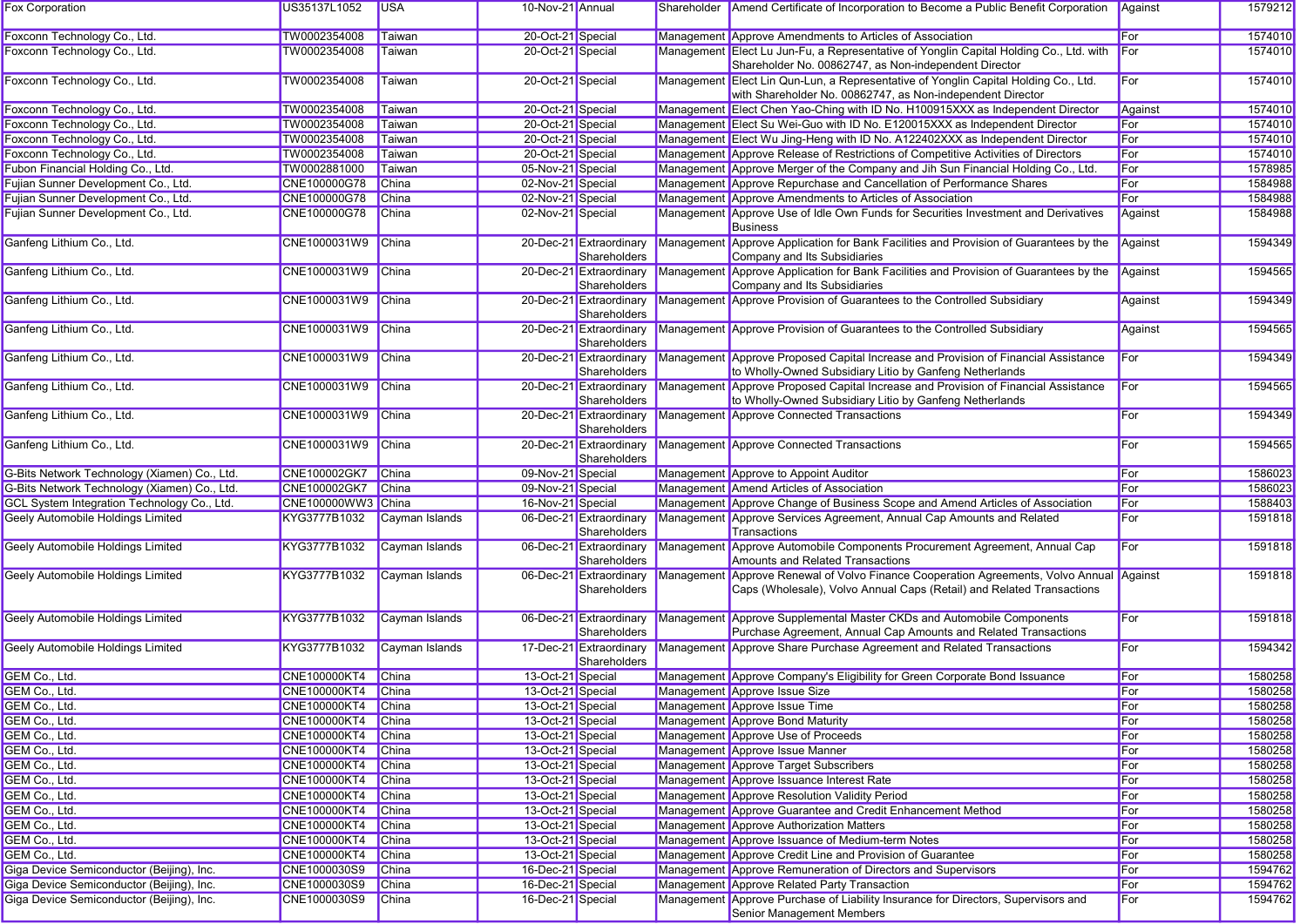| Giga Device Semiconductor (Beijing), Inc. | CNE1000030S9       | China        | 16-Dec-21 Special |             | Management Approve to Appoint Auditor                                                                                                                                                                             | For     | 1594762 |
|-------------------------------------------|--------------------|--------------|-------------------|-------------|-------------------------------------------------------------------------------------------------------------------------------------------------------------------------------------------------------------------|---------|---------|
| Giga Device Semiconductor (Beijing), Inc. | CNE1000030S9       | China        | 16-Dec-21 Special |             | Shareholder Elect Zhu Yiming as Director                                                                                                                                                                          | For     | 1594762 |
| Giga Device Semiconductor (Beijing), Inc. | CNE1000030S9       | <b>China</b> | 16-Dec-21 Special |             | Shareholder Elect Shu Qingming as Director                                                                                                                                                                        | For     | 1594762 |
| Giga Device Semiconductor (Beijing), Inc. | CNE1000030S9       | <b>China</b> | 16-Dec-21 Special |             | Shareholder Elect Zhang Shuai as Director                                                                                                                                                                         | For     | 1594762 |
| Giga Device Semiconductor (Beijing), Inc. | CNE1000030S9       | China        | 16-Dec-21 Special |             | Shareholder Elect Cheng Taiyi as Director                                                                                                                                                                         | For     | 1594762 |
| Giga Device Semiconductor (Beijing), Inc. | CNE1000030S9       | China        | 16-Dec-21 Special |             | Shareholder Elect Wang Zhiwei as Director                                                                                                                                                                         | For     | 1594762 |
| Giga Device Semiconductor (Beijing), Inc. | CNE1000030S9       | <b>China</b> | 16-Dec-21 Special | Shareholder | <b>Elect He Wei as Director</b>                                                                                                                                                                                   | For     | 1594762 |
| Giga Device Semiconductor (Beijing), Inc. | CNE1000030S9       | China        | 16-Dec-21 Special |             | Shareholder Elect Zhang Kedong as Director                                                                                                                                                                        | For     | 1594762 |
| Giga Device Semiconductor (Beijing), Inc. | CNE1000030S9       | <b>China</b> | 16-Dec-21 Special |             | Shareholder Elect Liang Shangshang as Director                                                                                                                                                                    | For     | 1594762 |
| Giga Device Semiconductor (Beijing), Inc. | CNE1000030S9       | <b>China</b> | 16-Dec-21 Special |             | Shareholder Elect Qian He as Director                                                                                                                                                                             | For     | 1594762 |
| Giga Device Semiconductor (Beijing), Inc. | CNE1000030S9       | China        | 16-Dec-21 Special |             | Management Elect Ge Liang as Supervisor                                                                                                                                                                           | For     | 1594762 |
| Giga Device Semiconductor (Beijing), Inc. | CNE1000030S9       | China        | 16-Dec-21 Special |             | Management Elect Hu Jing as Supervisor                                                                                                                                                                            | For     | 1594762 |
| GMO Payment Gateway, Inc.                 | JP3385890003       | Japan        | 19-Dec-21 Annual  |             | Management Approve Allocation of Income, with a Final Dividend of JPY 59                                                                                                                                          | For     | 1595099 |
| <b>GMO Payment Gateway, Inc.</b>          | JP3385890003       | Japan        | 19-Dec-21 Annual  |             | Management Amend Articles to Allow Virtual Only Shareholder Meetings - Adopt Board<br>Structure with Audit Committee - Amend Provisions on Number of Directors                                                    | Against | 1595099 |
| GMO Payment Gateway, Inc.                 | JP3385890003       | Japan        | 19-Dec-21 Annual  |             | Management Elect Director Ainoura, Issei                                                                                                                                                                          | For     | 1595099 |
| GMO Payment Gateway, Inc.                 | JP3385890003       | Japan        | 19-Dec-21 Annual  |             | Management Elect Director Kumagai, Masatoshi                                                                                                                                                                      | For     | 1595099 |
| GMO Payment Gateway, Inc.                 | JP3385890003       | Japan        | 19-Dec-21 Annual  |             | Management Elect Director Muramatsu, Ryu                                                                                                                                                                          | For     | 1595099 |
| GMO Payment Gateway, Inc.                 | JP3385890003       | Japan        | 19-Dec-21 Annual  |             | Management Elect Director Isozaki, Satoru                                                                                                                                                                         | For     | 1595099 |
| GMO Payment Gateway, Inc.                 | JP3385890003       | Japan        | 19-Dec-21 Annual  |             | Management Elect Director Yasuda, Masashi                                                                                                                                                                         | For     | 1595099 |
| <b>GMO Payment Gateway, Inc.</b>          | JP3385890003       | Japan        | 19-Dec-21 Annual  |             | Management Elect Director Yamashita, Hirofumi                                                                                                                                                                     | For     | 1595099 |
| <b>GMO Payment Gateway, Inc.</b>          | JP3385890003       | Japan        | 19-Dec-21 Annual  |             | Management Elect Director Kawasaki, Yuki                                                                                                                                                                          | For     | 1595099 |
| <b>GMO Payment Gateway, Inc.</b>          | JP3385890003       | Japan        | 19-Dec-21 Annual  |             | Management Elect Director Sato, Akio                                                                                                                                                                              | Against | 1595099 |
| GMO Payment Gateway, Inc.                 | JP3385890003       | Japan        | 19-Dec-21 Annual  |             | Management Elect Director Arai, Teruhiro                                                                                                                                                                          | For     | 1595099 |
| GMO Payment Gateway, Inc.                 | JP3385890003       | Japan        | 19-Dec-21 Annual  |             | Management Elect Director Inagaki, Noriko                                                                                                                                                                         | For     | 1595099 |
| <b>GMO Payment Gateway, Inc.</b>          | JP3385890003       | Japan        | 19-Dec-21 Annual  |             | Management Elect Director Shimahara, Takashi                                                                                                                                                                      | For     | 1595099 |
| GMO Payment Gateway, Inc.                 | JP3385890003       | Japan        | 19-Dec-21 Annual  |             | Management Elect Director and Audit Committee Member Yoshida, Kazutaka                                                                                                                                            | For     | 1595099 |
| GMO Payment Gateway, Inc.                 | JP3385890003       | Japan        | 19-Dec-21 Annual  |             | Management Elect Director and Audit Committee Member Okamoto, Kazuhiko                                                                                                                                            | For     | 1595099 |
| GMO Payment Gateway, Inc.                 | JP3385890003       | Japan        | 19-Dec-21 Annual  |             | Management Elect Director and Audit Committee Member Hokazono, Yumi                                                                                                                                               | Against | 1595099 |
| GMO Payment Gateway, Inc.                 | JP3385890003       | Japan        | 19-Dec-21 Annual  |             | Management Elect Director and Audit Committee Member Kai, Fumio                                                                                                                                                   | For     | 1595099 |
| GMO Payment Gateway, Inc.                 | JP3385890003       | Japan        | 19-Dec-21 Annual  |             | Management Approve Compensation Ceiling for Directors Who Are Not Audit Committee For                                                                                                                             |         | 1595099 |
|                                           |                    |              |                   |             | <b>Members</b>                                                                                                                                                                                                    |         |         |
| GMO Payment Gateway, Inc.                 | JP3385890003       | Japan        | 19-Dec-21 Annual  |             | Management Approve Compensation Ceiling for Directors Who Are Audit Committee<br><b>Members</b>                                                                                                                   | For     | 1595099 |
| GMO Payment Gateway, Inc.                 | JP3385890003       | Japan        | 19-Dec-21 Annual  |             | Management Appoint Ernst & Young ShinNihon LLC as New External Audit Firm                                                                                                                                         | For     | 1595099 |
| GoerTek Inc.                              | CNE100000BP1       | <b>China</b> | 25-Nov-21 Special |             | Management Approve Spin-off of Subsidiary on ChiNext in Accordance with Relevant<br>Laws and Regulations                                                                                                          | For     | 1590028 |
| GoerTek Inc.                              | CNE100000BP1       | China        | 25-Nov-21 Special |             | Management Approve Spin-off of Subsidiary for the Initial Public Offering and Listing on<br>the ChiNext                                                                                                           | For     | 1590028 |
| GoerTek Inc.                              | CNE100000BP1       | China        | 25-Nov-21 Special |             | Management Approve Plan on Spin-off of Subsidiary on the ChiNext (Revised Draft)                                                                                                                                  | For     | 1590028 |
| GoerTek Inc.                              | CNE100000BP1       | China        | 25-Nov-21 Special |             | Management Approve Transaction Complies with Several Provisions on the Pilot Program For<br>of Listed Companies' Spin-off of Subsidiaries for Domestic Listing                                                    |         | 1590028 |
| GoerTek Inc.                              | CNE100000BP1       | China        | 25-Nov-21 Special |             | Management Approve Transaction is Conducive to Safeguarding the Legal Rights and<br>Interests of Shareholders and Creditors                                                                                       | For     | 1590028 |
| GoerTek Inc.                              | CNE100000BP1 China |              | 25-Nov-21 Special |             | Management Approve Proposal on the Company's Independence and Sustainability                                                                                                                                      | For     | 1590028 |
| GoerTek Inc.                              | CNE100000BP1 China |              | 25-Nov-21 Special |             | Management Approve Subsidiary's Corresponding Standard Operational Ability                                                                                                                                        | ∥For    | 1590028 |
| GoerTek Inc.                              | CNE100000BP1       | China        | 25-Nov-21 Special |             | Management Approve Explanation of the Completeness, Compliance and Validity of<br>Legal Documents Submitted in the Spin-off                                                                                       | For     | 1590028 |
| GoerTek Inc.                              | CNE100000BP1       | China        | 25-Nov-21 Special |             | Management Approve Purpose, Commercial Rationality, Necessity and Feasibility<br>Analysis of Spin-off                                                                                                             | For     | 1590028 |
| GoerTek Inc.                              | CNE100000BP1       | China        | 25-Nov-21 Special |             | Management Approve Whether the Stock Price Volatility Had Achieved the Relevant<br>Standards of Article 5 of Regulating the Information Disclosure of Listed<br>Companies and the Acts of All the Related Parties | For     | 1590028 |
| GoerTek Inc.                              | CNE100000BP1       | China        | 25-Nov-21 Special |             | Management Approve Authorization of the Board to Handle Matters on Spin-off                                                                                                                                       | For     | 1590028 |
| GoerTek Inc.                              | CNE100000BP1       | China        | 25-Nov-21 Special |             | Management Amend Working System for Independent Directors                                                                                                                                                         | Against | 1590028 |
| GoerTek Inc.                              | CNE100000BP1       | China        | 25-Nov-21 Special |             | Management Amend the Independent Directors Annual Report Work System                                                                                                                                              | Against | 1590028 |
| GoerTek Inc.                              | CNE100000BP1       | China        | 25-Nov-21 Special |             | Management Approve to Formulate the Securities Investment and Derivatives<br><b>Transaction Management System</b>                                                                                                 | Against | 1590028 |
| GoerTek Inc.                              | CNE100000BP1 China |              | 16-Dec-21 Special |             | Management Approve Provision of Guarantee                                                                                                                                                                         | For     | 1594813 |
| Gotion High-tech Co., Ltd                 | CNE000001NY7 China |              | 15-Dec-21 Special |             | Management Elect Sun Zhe as Director                                                                                                                                                                              | For     | 1594124 |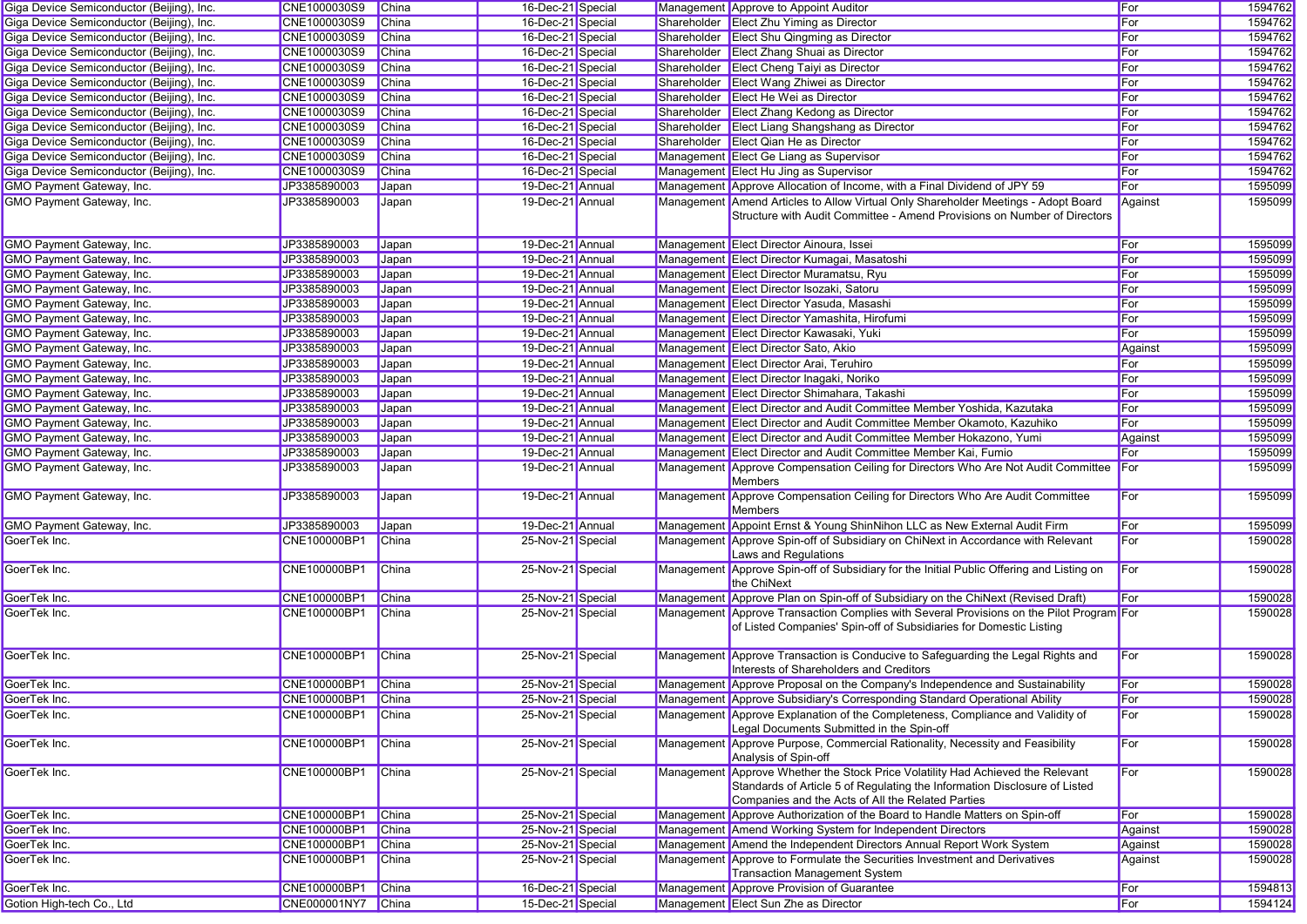| Gotion High-tech Co., Ltd               | CNE000001NY7 China  |                     | 15-Dec-21 Special  |                                         | Management Elect Zhou Yi as Director                                                                                                                                                                                            | For     | 1594124 |
|-----------------------------------------|---------------------|---------------------|--------------------|-----------------------------------------|---------------------------------------------------------------------------------------------------------------------------------------------------------------------------------------------------------------------------------|---------|---------|
| Gotion High-tech Co., Ltd               | CNE000001NY7        | China               | 15-Dec-21 Special  |                                         | Management Elect Qiu Xinping as Director                                                                                                                                                                                        | For     | 1594124 |
| Gotion High-tech Co., Ltd               | CNE000001NY7        | China               | 15-Dec-21 Special  |                                         | Management Elect Wang Feng as Director                                                                                                                                                                                          | For     | 1594124 |
| Gotion High-tech Co., Ltd               | <b>CNE000001NY7</b> | <b>China</b>        | 15-Dec-21 Special  |                                         | Shareholder Elect Andrea Nahmer as Non-Independent Director                                                                                                                                                                     | For     | 1594124 |
| Gotion High-tech Co., Ltd               | CNE000001NY7        | China               | 15-Dec-21 Special  |                                         | Management Amend Rules and Procedures Regarding Meetings of Board of Directors                                                                                                                                                  | For     | 1594124 |
| <b>Grasim Industries Limited</b>        | <b>INE047A01021</b> | India               | 16-Nov-21 Special  |                                         | Management Elect Harikrishna Agarwal as Director                                                                                                                                                                                | For     | 1584538 |
| <b>Grasim Industries Limited</b>        | INE047A01021        | India               | 16-Nov-21 Special  |                                         | Management Approve Appointment and Remuneration of Harikrishna Agarwal as<br>Managing Director                                                                                                                                  | For     | 1584538 |
| <b>Grasim Industries Limited</b>        | <b>INE047A01021</b> | India               | 30-Dec-21 Special  |                                         | Management Elect Raj Kumar as Director                                                                                                                                                                                          | Against | 1594844 |
| <b>Great Wall Motor Company Limited</b> | CNE100000338        | China               |                    | 29-Oct-21 Extraordinary<br>Shareholders | Management Approve Amendments to Articles of Association                                                                                                                                                                        | For     | 1582050 |
| <b>Great Wall Motor Company Limited</b> | CNE100000338        | China               |                    | 29-Oct-21 Extraordinary<br>Shareholders | Management Amend Articles of Association                                                                                                                                                                                        | For     | 1581782 |
| <b>Great Wall Motor Company Limited</b> | CNE100000338        | China               |                    | 29-Oct-21 Extraordinary<br>Shareholders | Management Elect Ma Yu Bo as Supervisor                                                                                                                                                                                         | For     | 1582050 |
| <b>Great Wall Motor Company Limited</b> | CNE100000338        | China               |                    | 29-Oct-21 Extraordinary<br>Shareholders | Management Elect Ma Yu Bo as Supervisor                                                                                                                                                                                         | For     | 1581782 |
| <b>Great Wall Motor Company Limited</b> | CNE100000338        | China               |                    | 29-Oct-21 Extraordinary<br>Shareholders | Management Approve Implementation Rules for the Accumulative Voting Mechanism                                                                                                                                                   | For     | 1582050 |
| <b>Great Wall Motor Company Limited</b> | CNE100000338        | China               |                    | 29-Oct-21 Extraordinary<br>Shareholders | Management Approve Implementation Rules for the Accumulative Voting Mechanism                                                                                                                                                   | For     | 1581782 |
| <b>Groupe Bruxelles Lambert SA</b>      | BE0003797140        | Belgium             |                    | 04-Nov-21 Extraordinary<br>Shareholders | Management Approve Cancellation of Own Shares                                                                                                                                                                                   | For     | 1580354 |
| <b>Groupe Bruxelles Lambert SA</b>      | BE0003797140        | Belgium             |                    | 04-Nov-21 Extraordinary<br>Shareholders | Management Elect Co-optation of Alexandra Soto as Director                                                                                                                                                                      | Against | 1580354 |
| <b>Groupe Bruxelles Lambert SA</b>      | BE0003797140        | Belgium             |                    | 04-Nov-21 Extraordinary<br>Shareholders | Management Approve Remuneration Policy                                                                                                                                                                                          | Against | 1580354 |
| Groupe Bruxelles Lambert SA             | BE0003797140        | Belgium             |                    | 04-Nov-21 Extraordinary<br>Shareholders | Management Authorize Implementation of Approved Resolutions and Filing of Required<br>Documents/Formalities at Trade Registry                                                                                                   | For     | 1580354 |
| Growthpoint Properties Ltd.             | ZAE000179420        | South Africa        | 16-Nov-21 Annual   |                                         | Management Elect Melt Hamman as Director                                                                                                                                                                                        | For     | 1517839 |
| <b>Growthpoint Properties Ltd.</b>      | ZAE000179420        | South Africa        | 16-Nov-21 Annual   |                                         | Management Elect Melt Hamman as Chairman of the Audit Committee                                                                                                                                                                 | For     | 1517839 |
| <b>Growthpoint Properties Ltd.</b>      | ZAE000179420        | South Africa        | 16-Nov-21 Annual   |                                         | Management Re-elect Frank Berkeley as Member of the Audit Committee                                                                                                                                                             | For     | 1517839 |
| <b>Growthpoint Properties Ltd.</b>      | ZAE000179420        | South Africa        | 16-Nov-21 Annual   |                                         | Management Re-elect Prudence Lebina as Member of the Audit Committee                                                                                                                                                            | For     | 1517839 |
| <b>Growthpoint Properties Ltd.</b>      | ZAE000179420        | South Africa        | 16-Nov-21 Annual   |                                         | Management Elect Andile Sangqu as Member of the Audit Committee                                                                                                                                                                 | For     | 1517839 |
| <b>Growthpoint Properties Ltd.</b>      | ZAE000179420        | South Africa        | 16-Nov-21 Annual   |                                         | Management Reappoint Ernst & Young as Auditors                                                                                                                                                                                  | For     | 1517839 |
| <b>Growthpoint Properties Ltd.</b>      | ZAE000179420        | South Africa        | 16-Nov-21 Annual   |                                         | Management Approve Remuneration Policy                                                                                                                                                                                          | Against | 1517839 |
| <b>Growthpoint Properties Ltd.</b>      | ZAE000179420        | South Africa        | 16-Nov-21 Annual   |                                         | Management Approve Implementation of Remuneration Policy                                                                                                                                                                        | For     | 1517839 |
| <b>Growthpoint Properties Ltd.</b>      | ZAE000179420        | South Africa        | 16-Nov-21 Annual   |                                         | Management Place Authorised but Unissued Shares under Control of Directors                                                                                                                                                      | For     | 1517839 |
| Growthpoint Properties Ltd.             | ZAE000179420        | South Africa        | 16-Nov-21 Annual   |                                         | Management Authorise Directors to Issue Shares to Afford Shareholders Distribution<br><b>Reinvestment Alternatives</b>                                                                                                          | For     | 1517839 |
| <b>Growthpoint Properties Ltd.</b>      | ZAE000179420        | South Africa        | 16-Nov-21 Annual   |                                         | Management Authorise Board to Issue Shares for Cash                                                                                                                                                                             | For     | 1517839 |
| <b>Growthpoint Properties Ltd.</b>      | ZAE000179420        | South Africa        | 16-Nov-21 Annual   |                                         | Management Approve Social, Ethics and Transformation Committee Report                                                                                                                                                           | For     | 1517839 |
| Growthpoint Properties Ltd.             | ZAE000179420        | <b>South Africa</b> | 16-Nov-21 Annual   |                                         | Management Approve Non-executive Directors' Fees                                                                                                                                                                                | For     | 1517839 |
| Growthpoint Properties Ltd.             | ZAE000179420        | South Africa        | 16-Nov-21 Annual   |                                         | Management Approve Financial Assistance in Terms of Section 45 of the Companies Act For                                                                                                                                         |         | 1517839 |
| <b>Growthpoint Properties Ltd.</b>      | ZAE000179420        | South Africa        | 16-Nov-21 Annual   |                                         | Management Authorise Repurchase of Issued Share Capital                                                                                                                                                                         | For     | 1517839 |
| Grupo de Inversiones Suramericana SA    | COT13PA00086        | Colombia            |                    | 09-Dec-21 Extraordinary<br>Shareholders | Management Verify Quorum                                                                                                                                                                                                        |         | 1593372 |
| Grupo de Inversiones Suramericana SA    | COT13PA00086        | Colombia            |                    | Shareholders                            | 09-Dec-21 Extraordinary Management Approve Meeting Agenda                                                                                                                                                                       | For     | 1593372 |
| Grupo de Inversiones Suramericana SA    | COT13PA00086        | Colombia            |                    | 09-Dec-21 Extraordinary<br>Shareholders | Management Elect Meeting Approval Committee                                                                                                                                                                                     | For     | 1593372 |
| Grupo de Inversiones Suramericana SA    | COT13PA00086        | Colombia            |                    | 09-Dec-21 Extraordinary<br>Shareholders | Management Evaluate and Decide on Potential Conflicts of Interest of Some Members of For<br>the Board of Directors, in the Context of the Takeover Bid Made by Nugil<br>S.A.S., for Shares in the Capital of Grupo Nutresa S.A. |         | 1593372 |
| Grupo Financiero Banorte SAB de CV      | MXP370711014        | Mexico              | 19-Nov-21 Ordinary | Shareholders                            | Management Approve Cash Dividends of MXN 2.65 Per Share                                                                                                                                                                         | For     | 1586277 |
| Grupo Financiero Banorte SAB de CV      | MXP370711014        | Mexico              | 19-Nov-21 Ordinary | Shareholders                            | Management Approve Dividend to Be Paid on Nov. 30, 2021                                                                                                                                                                         | For     | 1586277 |
| Grupo Financiero Banorte SAB de CV      | MXP370711014        | Mexico              | 19-Nov-21 Ordinary | Shareholders                            | Management Authorize Board to Ratify and Execute Approved Resolutions                                                                                                                                                           | For     | 1586277 |
| Grupo Financiero Inbursa SAB de CV      | MXP370641013        | Mexico              | 07-Oct-21 Ordinary | Shareholders                            | Management Approve Increase of Amount of Share Repurchase Reserve                                                                                                                                                               | For     | 1579759 |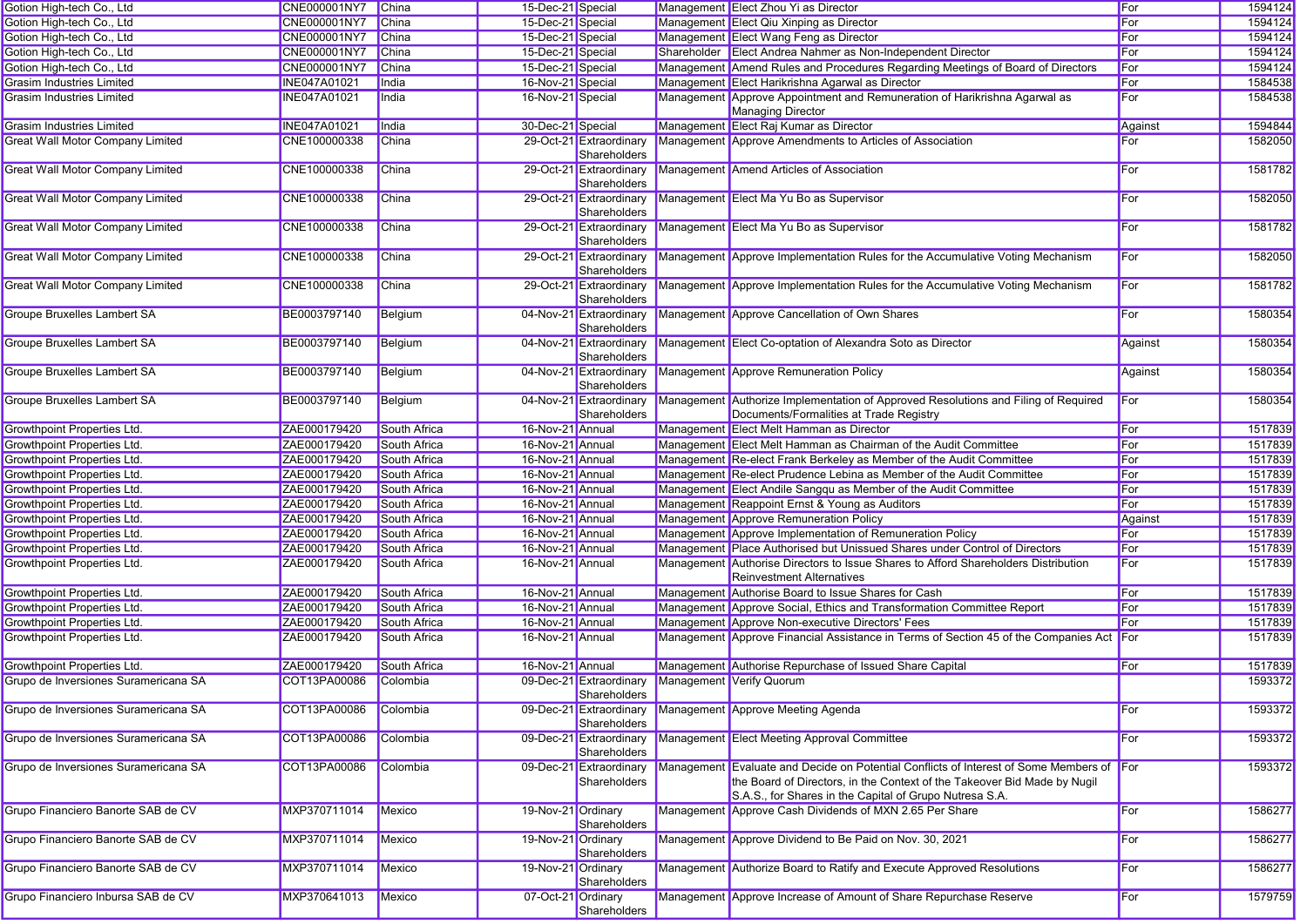| Grupo Financiero Inbursa SAB de CV             | MXP370641013        | Mexico       | 07-Oct-21 Ordinary | Shareholders                            | Management Authorize Board to Ratify and Execute Approved Resolutions                                                                      | For     | 1579759 |
|------------------------------------------------|---------------------|--------------|--------------------|-----------------------------------------|--------------------------------------------------------------------------------------------------------------------------------------------|---------|---------|
| Guangdong Haid Group Co., Ltd.                 | <b>CNE100000HP8</b> | China        | 30-Dec-21 Special  |                                         | Management Approve to Appoint Auditor                                                                                                      | For     | 1597154 |
| Guangdong Haid Group Co., Ltd.                 | <b>CNE100000HP8</b> | China        | 30-Dec-21 Special  |                                         | Management Approve Securities Investment and Derivatives Trading                                                                           | Against | 1597154 |
| Guangdong Haid Group Co., Ltd.                 | <b>CNE100000HP8</b> | <b>China</b> | 30-Dec-21 Special  |                                         | Management Approve to Formulate Management System for Providing External<br>Guarantees                                                     | For     | 1597154 |
| Guangzhou Automobile Group Co., Ltd.           | CNE100000Q35        | China        |                    | 08-Oct-21 Extraordinary<br>Shareholders | Management Elect Zeng Qinghong as Director                                                                                                 | For     | 1578880 |
| Guangzhou Automobile Group Co., Ltd.           | CNE100000Q35        | China        |                    | 08-Oct-21 Extraordinary<br>Shareholders | Management Elect Feng Xingya as Director                                                                                                   | For     | 1578880 |
| Guangzhou Automobile Group Co., Ltd.           | CNE100000Q35        | <b>China</b> |                    | 08-Oct-21 Extraordinary<br>Shareholders | Management Elect Chen Xiaomu as Director                                                                                                   | For     | 1578880 |
| Guangzhou Automobile Group Co., Ltd.           | CNE100000Q35        | <b>China</b> |                    | 08-Oct-21 Extraordinary<br>Shareholders | Management Elect Guan Dayuan as Director                                                                                                   | For     | 1578880 |
| Guangzhou Automobile Group Co., Ltd.           | CNE100000Q35        | <b>China</b> |                    | 08-Oct-21 Extraordinary<br>Shareholders | Management Elect Ding Hongxiang as Director                                                                                                | For     | 1578880 |
| Guangzhou Automobile Group Co., Ltd.           | CNE100000Q35        | <b>China</b> |                    | 08-Oct-21 Extraordinary<br>Shareholders | Management Elect Liu Zhijun as Director                                                                                                    | For     | 1578880 |
| Guangzhou Automobile Group Co., Ltd.           | CNE100000Q35        | China        |                    | 08-Oct-21 Extraordinary<br>Shareholders | Management Elect Zhao Fuquan as Director                                                                                                   | For     | 1578880 |
| Guangzhou Automobile Group Co., Ltd.           | CNE100000Q35        | China        |                    | 08-Oct-21 Extraordinary<br>Shareholders | Management Elect Xiao Shengfang as Director                                                                                                | Against | 1578880 |
| Guangzhou Automobile Group Co., Ltd.           | CNE100000Q35        | <b>China</b> |                    | 08-Oct-21 Extraordinary<br>Shareholders | Management Elect Wong Hakkun as Director                                                                                                   | For     | 1578880 |
| Guangzhou Automobile Group Co., Ltd.           | CNE100000Q35        | <b>China</b> |                    | 08-Oct-21 Extraordinary<br>Shareholders | Management Elect Song Tiebo as Director                                                                                                    | For     | 1578880 |
| Guangzhou Automobile Group Co., Ltd.           | CNE100000Q35        | <b>China</b> |                    | 08-Oct-21 Extraordinary<br>Shareholders | Management Elect Chen Tian as Supervisor                                                                                                   | For     | 1578880 |
| Guangzhou Automobile Group Co., Ltd.           | CNE100000Q35        | <b>China</b> |                    | 08-Oct-21 Extraordinary<br>Shareholders | Management Elect Cao Xiandong as Supervisor                                                                                                | For     | 1578880 |
| Guangzhou Automobile Group Co., Ltd.           | CNE100000Q35        | <b>China</b> |                    | 08-Oct-21 Extraordinary<br>Shareholders | Management Elect Huang Cheng as Supervisor                                                                                                 | For     | 1578880 |
| Guangzhou R&F Properties Co., Ltd.             | CNE100000569        | China        |                    | 03-Dec-21 Extraordinary<br>Shareholders | Management Approve Joint Venture Arrangement                                                                                               | For     | 1590477 |
| Guangzhou R&F Properties Co., Ltd.             | CNE100000569        | China        |                    | 03-Dec-21 Extraordinary<br>Shareholders | Management Elect Zhang Yucong as Supervisor                                                                                                | For     | 1590477 |
| Guangzhou Tinci Materials Technology Co., Ltd. | CNE100001RG4        | <b>China</b> | 12-Nov-21 Special  |                                         | Management Approve Establishment of Wholly-owned Subsidiary for Construction of<br>Lithium-Ion Battery Material Project                    | For     | 1587029 |
| Guangzhou Tinci Materials Technology Co., Ltd. | CNE100001RG4        | China        | 12-Nov-21 Special  |                                         | Management Approve Establishment of Wholly-owned Subsidiary for Construction of<br>Electrolyte and Iron-Lithium Battery Recycling Projects | For     | 1587029 |
| Guangzhou Tinci Materials Technology Co., Ltd. | CNE100001RG4        | <b>China</b> | 13-Dec-21 Special  |                                         | Management Approve Draft and Summary of Stock Option Plan and Performance Share<br><b>Incentive Plan</b>                                   | Against | 1593473 |
| Guangzhou Tinci Materials Technology Co., Ltd. | CNE100001RG4        | China        | 13-Dec-21 Special  |                                         | Management Approve Methods to Assess the Performance of Plan Participants                                                                  | Against | 1593473 |
| Guangzhou Tinci Materials Technology Co., Ltd. | CNE100001RG4        | China        | 13-Dec-21 Special  |                                         | Management Approve Authorization of the Board to Handle All Related Matters                                                                | Against | 1593473 |
| Guangzhou Tinci Materials Technology Co., Ltd. | CNE100001RG4        | China        | 27-Dec-21 Special  |                                         | Management Approve Company's Eligibility for Issuance of Convertible Bonds                                                                 | For     | 1597011 |
| Guangzhou Tinci Materials Technology Co., Ltd. | CNE100001RG4        | China        | 27-Dec-21 Special  |                                         | Management Approve Issue Type                                                                                                              | For     | 1597011 |
| Guangzhou Tinci Materials Technology Co., Ltd. | CNE100001RG4        | <b>China</b> | 27-Dec-21 Special  |                                         | Management Approve Issue Scale                                                                                                             | For     | 1597011 |
| Guangzhou Tinci Materials Technology Co., Ltd. | CNE100001RG4 China  |              | 27-Dec-21 Special  |                                         | Management Approve Par Value and Issue Price                                                                                               | For     | 1597011 |
| Guangzhou Tinci Materials Technology Co., Ltd. | CNE100001RG4 China  |              | 27-Dec-21 Special  |                                         | Management Approve Bond Period                                                                                                             | For     | 1597011 |
| Guangzhou Tinci Materials Technology Co., Ltd. | CNE100001RG4 China  |              | 27-Dec-21 Special  |                                         | Management Approve Interest Rate                                                                                                           | For     | 1597011 |
| Guangzhou Tinci Materials Technology Co., Ltd. | CNE100001RG4 China  |              | 27-Dec-21 Special  |                                         | Management Approve Repayment Period and Manner                                                                                             | For     | 1597011 |
| Guangzhou Tinci Materials Technology Co., Ltd. | CNE100001RG4 China  |              | 27-Dec-21 Special  |                                         | Management Approve Guarantee Matters                                                                                                       | For     | 1597011 |
| Guangzhou Tinci Materials Technology Co., Ltd. | CNE100001RG4        | China        | 27-Dec-21 Special  |                                         | Management Approve Conversion Period                                                                                                       | For     | 1597011 |
| Guangzhou Tinci Materials Technology Co., Ltd. | CNE100001RG4        | China        | 27-Dec-21 Special  |                                         | Management Approve Determination and Adjustment of Conversion Price                                                                        | For     | 1597011 |
| Guangzhou Tinci Materials Technology Co., Ltd. | CNE100001RG4        | China        | 27-Dec-21 Special  |                                         | Management Approve Terms for Downward Adjustment of Conversion Price                                                                       | For     | 1597011 |
| Guangzhou Tinci Materials Technology Co., Ltd. | CNE100001RG4        | China        | 27-Dec-21 Special  |                                         | Management Approve Determination of Number of Conversion Shares                                                                            | For     | 1597011 |
| Guangzhou Tinci Materials Technology Co., Ltd. | CNE100001RG4        | China        | 27-Dec-21 Special  |                                         | Management Approve Terms of Redemption                                                                                                     | For     | 1597011 |
| Guangzhou Tinci Materials Technology Co., Ltd. | CNE100001RG4        | China        | 27-Dec-21 Special  |                                         | Management Approve Terms of Sell-Back                                                                                                      | For     | 1597011 |
| Guangzhou Tinci Materials Technology Co., Ltd. | CNE100001RG4        | China        | 27-Dec-21 Special  |                                         | Management Approve Dividend Distribution Post Conversion                                                                                   | For     | 1597011 |
| Guangzhou Tinci Materials Technology Co., Ltd. | CNE100001RG4        | China        | 27-Dec-21 Special  |                                         | Management Approve Issue Manner and Target Parties                                                                                         | For     | 1597011 |
| Guangzhou Tinci Materials Technology Co., Ltd. | CNE100001RG4 China  |              | 27-Dec-21 Special  |                                         | Management Approve Placing Arrangement for Shareholders                                                                                    | For     | 1597011 |
| Guangzhou Tinci Materials Technology Co., Ltd. | CNE100001RG4 China  |              | 27-Dec-21 Special  |                                         | Management Approve Matters Relating to Meetings of Bond Holders                                                                            | For     | 1597011 |
| Guangzhou Tinci Materials Technology Co., Ltd. | CNE100001RG4 China  |              | 27-Dec-21 Special  |                                         | Management Approve Usage of Raised Funds                                                                                                   | For     | 1597011 |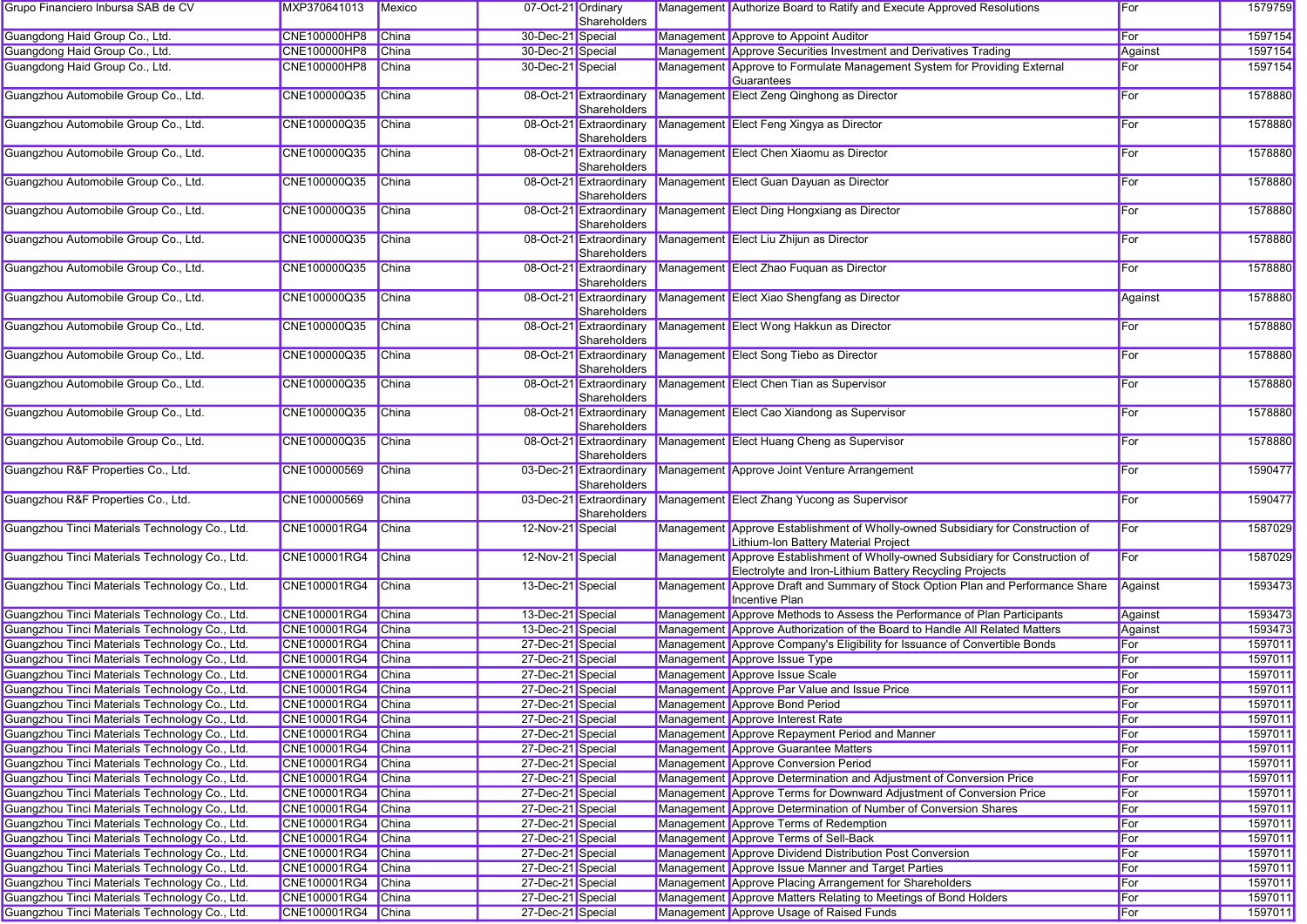| Guangzhou Tinci Materials Technology Co., Ltd.         | CNE100001RG4 China  |              | 27-Dec-21 Special |                                         |             | Management Approve Raised Funds Management                                                                                      | For     | 1597011 |
|--------------------------------------------------------|---------------------|--------------|-------------------|-----------------------------------------|-------------|---------------------------------------------------------------------------------------------------------------------------------|---------|---------|
| Guangzhou Tinci Materials Technology Co., Ltd.         | CNE100001RG4        | China        | 27-Dec-21 Special |                                         |             | Management Approve Resolution Validity Period                                                                                   | For     | 1597011 |
| Guangzhou Tinci Materials Technology Co., Ltd.         | CNE100001RG4        | China        | 27-Dec-21 Special |                                         |             | Management Approve Plan on Convertible Bond Issuance                                                                            | For     | 1597011 |
| Guangzhou Tinci Materials Technology Co., Ltd.         | CNE100001RG4        | <b>China</b> | 27-Dec-21 Special |                                         |             | Management Approve Feasibility Analysis Report on the Use of Proceeds                                                           | For     | 1597011 |
| Guangzhou Tinci Materials Technology Co., Ltd.         | CNE100001RG4        | China        | 27-Dec-21 Special |                                         |             | Management Approve Report on the Usage of Previously Raised Funds                                                               | For     | 1597011 |
| Guangzhou Tinci Materials Technology Co., Ltd.         | CNE100001RG4        | China        | 27-Dec-21 Special |                                         |             | Management Approve Impact of Dilution of Current Returns on Major Financial Indicators<br>and the Relevant Measures to be Taken | For     | 1597011 |
| Guangzhou Tinci Materials Technology Co., Ltd.         | CNE100001RG4        | China        | 27-Dec-21 Special |                                         |             | Management Approve Authorization of Board to Handle All Related Matters                                                         | For     | 1597011 |
| Guangzhou Tinci Materials Technology Co., Ltd.         | CNE100001RG4        | China        | 27-Dec-21 Special |                                         |             | Management Approve Principles of Bondholders Meeting                                                                            | For     | 1597011 |
| Guangzhou Tinci Materials Technology Co., Ltd.         | CNE100001RG4        | <b>China</b> | 27-Dec-21 Special |                                         |             | Management Approve Capital Increase in Wholly-owned Subsidiary                                                                  | For     | 1597011 |
| Guangzhou Tinci Materials Technology Co., Ltd.         | CNE100001RG4        | <b>China</b> | 27-Dec-21 Special |                                         |             | Management Approve Purchase of Asset from Related Party                                                                         | For     | 1597011 |
| Guangzhou Yuexiu Financial Holdings Group Co.,<br>_td. | CNE0000013M0        | China        | 15-Oct-21 Special |                                         |             | Management Approve Change in Registered Capital and Amend Articles of Association                                               | For     | 1580874 |
| Guangzhou Yuexiu Financial Holdings Group Co.,<br>_td. | CNE0000013M0        | <b>China</b> | 15-Oct-21 Special |                                         |             | Management Amend Rules and Procedures Regarding General Meetings of Shareholders For                                            |         | 1580874 |
| Guangzhou Yuexiu Financial Holdings Group Co.,<br>.td. | CNE0000013M0        | <b>China</b> | 15-Oct-21 Special |                                         |             | Management Amend Rules and Procedures Regarding Meetings of Board of Directors                                                  | For     | 1580874 |
| Guangzhou Yuexiu Financial Holdings Group Co.,<br>Ltd. | CNE0000013M0        | <b>China</b> | 15-Oct-21 Special |                                         |             | Management Approve Issuance of Corporate Bonds                                                                                  | For     | 1580874 |
| Guangzhou Yuexiu Financial Holdings Group Co.,<br>Ltd. | CNE0000013M0        | China        | 23-Dec-21 Special |                                         |             | Management Approve Daily Related Party Transactions                                                                             | For     | 1595691 |
| Guangzhou Yuexiu Financial Holdings Group Co.,<br>Ltd. | CNE0000013M0        | <b>China</b> | 23-Dec-21 Special |                                         |             | Management Approve Signing of Perpetual Debt Agreement                                                                          | For     | 1595691 |
| Guangzhou Yuexiu Financial Holdings Group Co.,<br>Ltd. | CNE0000013M0        | <b>China</b> | 23-Dec-21 Special |                                         |             | Management Approve Issuance of Corporate Bonds by Guangzhou Asset Management<br>Co., Ltd.                                       | For     | 1595691 |
| Guangzhou Yuexiu Financial Holdings Group Co.,<br>_td. | CNE0000013M0        | <b>China</b> | 23-Dec-21 Special |                                         |             | Management Approve Issuance of Renewable Corporate Bonds by Guangzhou Asset<br>Management Co., Ltd.                             | For     | 1595691 |
| Guangzhou Yuexiu Financial Holdings Group Co.,<br>_td. | CNE0000013M0        | <b>China</b> | 23-Dec-21 Special |                                         |             | Management Approve Issuance of Corporate Bonds by Guangzhou Yuexiu Financial<br>Holding Capital Management Co., Ltd.            | For     | 1595691 |
| Guangzhou Yuexiu Financial Holdings Group Co.,<br>_td. | CNE0000013M0        | China        | 23-Dec-21 Special |                                         |             | Management Approve Provision of External Guarantee                                                                              | Against | 1595691 |
| Guangzhou Yuexiu Financial Holdings Group Co.,<br>_td. | CNE0000013M0        | China        | 23-Dec-21 Special |                                         |             | Management Approve Fund Borrowing from Controlled Shareholder and Related Party<br>Transaction                                  | For     | 1595691 |
| Guangzhou Yuexiu Financial Holdings Group Co.,<br>_td. | CNE0000013M0        | China        | 23-Dec-21 Special |                                         |             | Management Approve Financial Assistance Provision                                                                               | Against | 1595691 |
| Guidewire Software, Inc.                               | US40171V1008        | <b>USA</b>   | 14-Dec-21 Annual  |                                         |             | Management Elect Director Marcus S. Ryu                                                                                         | For     | 1589230 |
| Guidewire Software, Inc.                               | US40171V1008        | <b>USA</b>   | 14-Dec-21 Annual  |                                         |             | Management Elect Director Paul Lavin                                                                                            | For     | 1589230 |
| Guidewire Software, Inc.                               | US40171V1008        | <b>USA</b>   | 14-Dec-21 Annual  |                                         |             | Management Elect Director Mike Rosenbaum                                                                                        | For     | 1589230 |
| Guidewire Software, Inc.                               | US40171V1008        | <b>USA</b>   | 14-Dec-21 Annual  |                                         |             | Management Elect Director Andrew Brown                                                                                          | Against | 1589230 |
| Guidewire Software, Inc.                               | US40171V1008        | <b>USA</b>   | 14-Dec-21 Annual  |                                         |             | Management Elect Director Margaret Dillon                                                                                       | For     | 1589230 |
| Guidewire Software, Inc.                               | US40171V1008        | <b>USA</b>   | 14-Dec-21 Annual  |                                         |             | Management Elect Director Michael Keller                                                                                        | For     | 1589230 |
| Guidewire Software, Inc.                               | US40171V1008        | <b>USA</b>   | 14-Dec-21 Annual  |                                         |             | Management Elect Director Catherine P. Lego                                                                                     | For     | 1589230 |
| Guidewire Software, Inc.                               | US40171V1008        | <b>USA</b>   | 14-Dec-21 Annual  |                                         |             | Management Elect Director Rajani Ramanathan                                                                                     | For     | 1589230 |
| Guidewire Software, Inc.                               | US40171V1008        | <b>USA</b>   | 14-Dec-21 Annual  |                                         |             | Management Ratify KPMG LLP as Auditors                                                                                          | For     | 1589230 |
| Guidewire Software, Inc.                               | US40171V1008        | <b>USA</b>   | 14-Dec-21 Annual  |                                         |             | Management Advisory Vote to Ratify Named Executive Officers' Compensation                                                       | Against | 1589230 |
| Guidewire Software, Inc.                               | US40171V1008        | <b>USA</b>   | 14-Dec-21 Annual  |                                         |             | Management Eliminate Supermajority Vote Requirements                                                                            | For     | 1589230 |
| Guolian Securities Co., Ltd.                           | CNE100002003        | China        |                   | 01-Dec-21 Extraordinary<br>Shareholders |             | Management Approve Purchase of Liability Insurance for Directors, Supervisors and<br>Senior Management                          | For     | 1590694 |
| Guolian Securities Co., Ltd.                           | CNE100002003        | <b>China</b> |                   | Shareholders                            |             | 01-Dec-21 Extraordinary Management Approve Expanding of Business Scope                                                          | For     | 1590694 |
| Guolian Securities Co., Ltd.                           | CNE100002003        | China        |                   | 01-Dec-21 Extraordinary<br>Shareholders |             | Management Approve Change of Registered Capital                                                                                 | For     | 1590694 |
| Guolian Securities Co., Ltd.                           | CNE100002003        | China        |                   | 01-Dec-21 Extraordinary<br>Shareholders |             | Management Amend Articles of Association                                                                                        | Against | 1590694 |
| Guolian Securities Co., Ltd.                           | CNE100002003        | China        |                   | 01-Dec-21 Extraordinary<br>Shareholders |             | Management Amend Rules and Procedures Regarding Meetings of Board of Directors                                                  | For     | 1590694 |
| Guolian Securities Co., Ltd.                           | CNE100002003        | China        |                   | 01-Dec-21 Extraordinary<br>Shareholders |             | Management Amend Rules and Procedures Regarding Meetings of Board of Supervisors                                                | For     | 1590694 |
| Guotai Junan Securities Co., Ltd.                      | <b>CNE100002FK9</b> | China        |                   | 25-Nov-21 Extraordinary<br>Shareholders | Shareholder | <b>Elect Zhang Yipeng as Director</b>                                                                                           | Against | 1589503 |
| Guotai Junan Securities Co., Ltd.                      | <b>CNE100002FK9</b> | China        | 25-Nov-21 Special |                                         |             | Management Approve Repurchase and Cancellation of Part of the Restricted A Shares                                               | For     | 1589504 |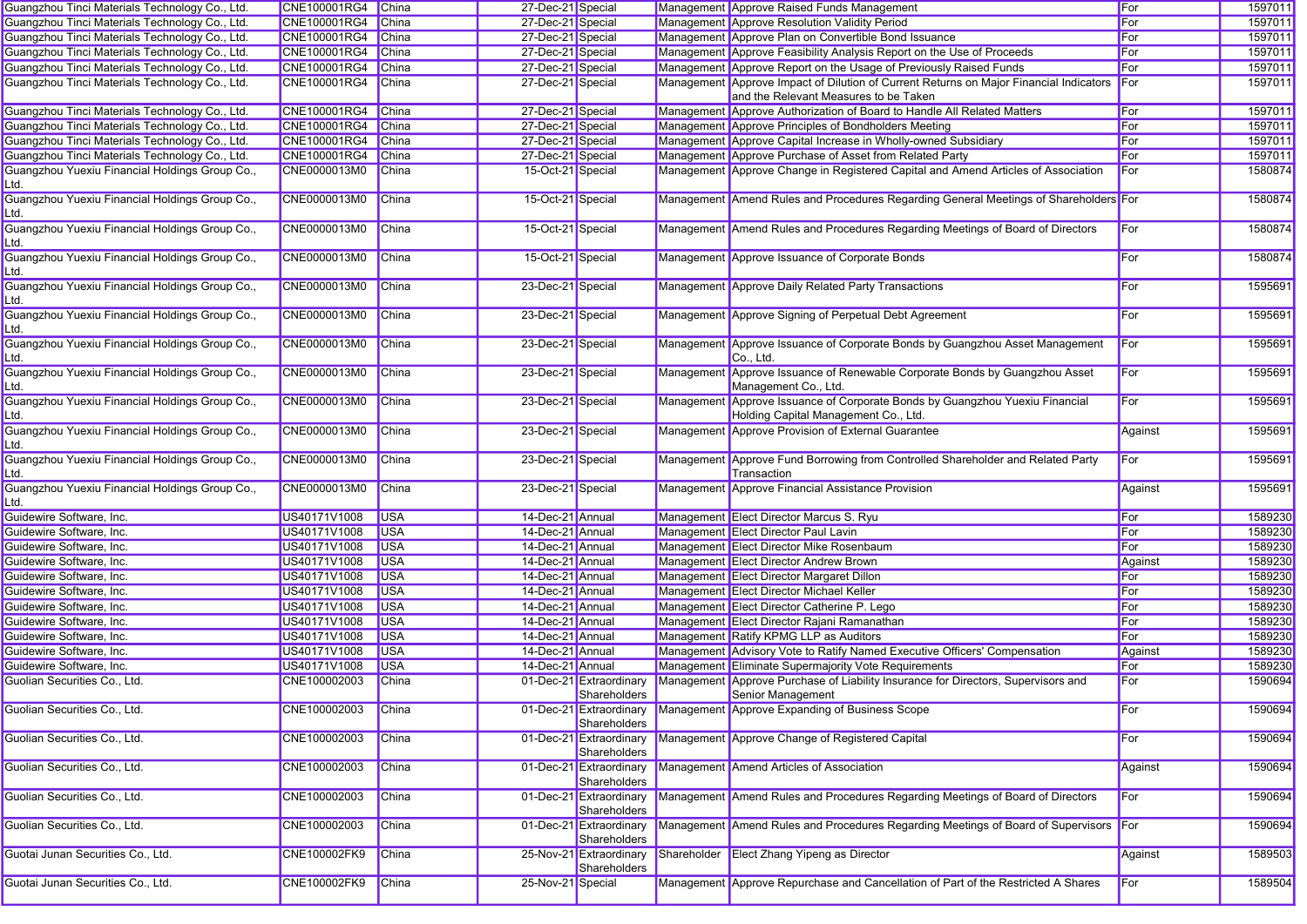| Guotai Junan Securities Co., Ltd.         | CNE100002FK9        | China          |                   | Shareholders                            |             | 25-Nov-21 Extraordinary Management Elect Chai Hongfeng as Director                                             | For     | 1589503 |
|-------------------------------------------|---------------------|----------------|-------------------|-----------------------------------------|-------------|----------------------------------------------------------------------------------------------------------------|---------|---------|
| Guotai Junan Securities Co., Ltd.         | CNE100002FK9        | China          |                   | 25-Nov-21 Extraordinary<br>Shareholders |             | Management Amend Articles of Association                                                                       | For     | 1589503 |
| Guotai Junan Securities Co., Ltd.         | CNE100002FK9        | China          |                   | 25-Nov-21 Extraordinary<br>Shareholders |             | Management Approve Repurchase and Cancellation of Part of the Restricted A Shares                              | For     | 1589503 |
| Guoyuan Securities Co., Ltd.              | CNE000000QZ9        | China          | 26-Oct-21 Special |                                         |             | Management Approve Shareholder Return Plan                                                                     | For     | 1583453 |
| Guoyuan Securities Co., Ltd.              | CNE000000QZ9        | China          | 26-Oct-21 Special |                                         |             | Management Approve Interim Profit Distribution                                                                 | For     | 1583453 |
| Guoyuan Securities Co., Ltd.              | CNE000000QZ9        | China          | 26-Oct-21 Special |                                         |             | Management Approve Amendments to Articles of Association                                                       | For     | 1583453 |
| Guoyuan Securities Co., Ltd.              | CNE000000QZ9        | China          | 26-Oct-21 Special |                                         |             | Management Approve Formulation of Performance Evaluation and Remuneration                                      | For     | 1583453 |
|                                           |                     |                |                   |                                         |             | Management System of Directors, Supervisors and Senior Management<br><b>Members</b>                            |         |         |
| Guoyuan Securities Co., Ltd.              | CNE000000QZ9        | China          | 26-Oct-21 Special |                                         |             | Management Approve Purchase of Liability Insurance for Directors, Supervisors and<br>Senior Management Members | For     | 1583453 |
| Guoyuan Securities Co., Ltd.              | CNE000000QZ9        | China          | 26-Oct-21 Special |                                         |             | Management Elect Lu Wei as Independent Director                                                                | For     | 1583453 |
| Guoyuan Securities Co., Ltd.              | CNE000000QZ9        | China          | 26-Oct-21 Special |                                         |             | Management Elect Liu Chao as Director                                                                          | Against | 1583453 |
| Guoyuan Securities Co., Ltd.              | CNE000000QZ9        | China          | 26-Oct-21 Special |                                         |             | Management Elect Shao Dehui as Director                                                                        | For     | 1583453 |
| H&R Real Estate Investment Trust          | CA4039254079        | Canada         | 13-Dec-21 Special |                                         |             | Management Approve Spin-Off Agreement                                                                          | For     | 1587847 |
| H&R Real Estate Investment Trust          | CA4039254079        | Canada         | 13-Dec-21 Special |                                         |             | Management Approve Equity Plans                                                                                | For     | 1587847 |
| Haitian International Holdings Limited    | KYG4232C1087        | Cayman Islands |                   | 29-Oct-21 Extraordinary<br>Shareholders |             | Management Approve 2021 Supplemental Agreement, Revised Caps and Related<br>Transactions                       | For     | 1583833 |
| <b>Hamamatsu Photonics KK</b>             | JP3771800004        | Japan          | 17-Dec-21 Annual  |                                         |             | Management Approve Allocation of Income, with a Final Dividend of JPY 28                                       | For     | 1593521 |
| <b>Hamamatsu Photonics KK</b>             | JP3771800004        | Japan          | 17-Dec-21 Annual  |                                         |             | Management Amend Articles to Reduce Directors' Term                                                            | For     | 1593521 |
| Hamamatsu Photonics KK                    | JP3771800004        | Japan          | 17-Dec-21 Annual  |                                         |             | Management Elect Director Hiruma, Akira                                                                        | For     | 1593521 |
| <b>Hamamatsu Photonics KK</b>             | JP3771800004        | Japan          | 17-Dec-21 Annual  |                                         |             | Management Elect Director Suzuki, Kenji                                                                        | For     | 1593521 |
| Hamamatsu Photonics KK                    | JP3771800004        | Japan          | 17-Dec-21 Annual  |                                         |             | Management Elect Director Maruno, Tadashi                                                                      | For     | 1593521 |
| <b>Hamamatsu Photonics KK</b>             | JP3771800004        | Japan          | 17-Dec-21 Annual  |                                         |             | Management Elect Director Yoshida, Kenji                                                                       | For     | 1593521 |
| Hamamatsu Photonics KK                    | JP3771800004        | Japan          | 17-Dec-21 Annual  |                                         |             | Management Elect Director Suzuki, Takayuki                                                                     | For     | 1593521 |
| <b>Hamamatsu Photonics KK</b>             | JP3771800004        | Japan          | 17-Dec-21 Annual  |                                         |             | Management Elect Director Kato, Hisaki                                                                         | For     | 1593521 |
| Hamamatsu Photonics KK                    | JP3771800004        | Japan          | 17-Dec-21 Annual  |                                         |             | Management Elect Director Kodate, Kashiko                                                                      | For     | 1593521 |
| <b>Hamamatsu Photonics KK</b>             |                     |                | 17-Dec-21 Annual  |                                         |             |                                                                                                                |         |         |
|                                           | JP3771800004        | Japan          |                   |                                         |             | Management Elect Director Koibuchi, Ken                                                                        | Against | 1593521 |
| Hamamatsu Photonics KK                    | JP3771800004        | Japan          | 17-Dec-21 Annual  |                                         |             | Management Elect Director Kurihara, Kazue                                                                      | For     | 1593521 |
| Hamamatsu Photonics KK                    | JP3771800004        | Japan          | 17-Dec-21 Annual  |                                         |             | Management Elect Director Hirose, Takuo                                                                        | For     | 1593521 |
| Hamamatsu Photonics KK                    | JP3771800004        | Japan          | 17-Dec-21 Annual  |                                         |             | Management Approve Compensation Ceiling for Directors                                                          | For     | 1593521 |
| <b>Hamamatsu Photonics KK</b>             | JP3771800004        | Japan          | 17-Dec-21 Annual  |                                         |             | Management Approve Compensation Ceiling for Statutory Auditors                                                 | For     | 1593521 |
| Hangzhou First Applied Material Co., Ltd. | CNE100001VX1        | <b>China</b>   | 27-Dec-21 Special |                                         |             | Management Elect Lin Jianhua as Director                                                                       | For     | 1596956 |
| Hangzhou First Applied Material Co., Ltd. | CNE100001VX1        | China          | 27-Dec-21 Special |                                         |             | Management Elect Zhang Hong as Director                                                                        | For     | 1596956 |
| Hangzhou First Applied Material Co., Ltd. | CNE100001VX1        | China          | 27-Dec-21 Special |                                         |             | Management Elect Hu Weimin as Director                                                                         | For     | 1596956 |
| Hangzhou First Applied Material Co., Ltd. | CNE100001VX1        | China          | 27-Dec-21 Special |                                         |             | Management Elect Zhou Guangda as Director                                                                      | For     | 1596956 |
| Hangzhou First Applied Material Co., Ltd. | CNE100001VX1        | China          | 27-Dec-21 Special |                                         |             | Management Elect Liu Meijuan as Director                                                                       | For     | 1596956 |
| Hangzhou First Applied Material Co., Ltd. | CNE100001VX1        | China          | 27-Dec-21 Special |                                         |             | Management Elect Sun Wenhua as Director                                                                        | For     | 1596956 |
| Hangzhou First Applied Material Co., Ltd. | CNE100001VX1        | China          | 27-Dec-21 Special |                                         |             | Management Elect Li Jingke as Director                                                                         | For     | 1596956 |
| Hangzhou First Applied Material Co., Ltd. | CNE100001VX1        | China          | 27-Dec-21 Special |                                         |             | Shareholder Elect Yang Chufeng as Supervisor                                                                   | For     | 1596956 |
| Hangzhou First Applied Material Co., Ltd. | CNE100001VX1        | China          | 27-Dec-21 Special |                                         |             | Shareholder Elect Sun Mingdong as Supervisor                                                                   | For     | 1596956 |
| Hangzhou Great Star Industrial Co., Ltd.  | <b>CNE100000RC5</b> | China          | 20-Dec-21 Special |                                         |             | Management Approve Amendments to Articles of Association                                                       | For     | 1595639 |
| Hangzhou Great Star Industrial Co., Ltd.  | CNE100000RC5        | China          | 20-Dec-21 Special |                                         |             | Management Approve Provision of Guarantee                                                                      | For     | 1595639 |
| Hangzhou Great Star Industrial Co., Ltd.  | CNE100000RC5        | China          | 20-Dec-21 Special |                                         |             | Management Approve Receipt of Financial Assistance and Related Party Transactions                              | For     | 1595639 |
| Hangzhou Oxygen Plant Group Co., Ltd.     | CNE100000Q68        | China          | 21-Dec-21 Special |                                         |             | Shareholder Elect Guo Yixun as Non-Independent Director                                                        | For     | 1595680 |
| Hangzhou Oxygen Plant Group Co., Ltd.     | CNE100000Q68        | China          | 21-Dec-21 Special |                                         |             | Shareholder Elect Liao Kaimin as Supervisor                                                                    | For     | 1595680 |
| Hangzhou Oxygen Plant Group Co., Ltd.     | CNE100000Q68        | <b>China</b>   | 21-Dec-21 Special |                                         |             | Shareholder Approve Draft and Summary of Performance Shares Incentive Plan<br>(Revised)                        | Against | 1595680 |
| Hangzhou Oxygen Plant Group Co., Ltd.     | CNE100000Q68        | China          | 21-Dec-21 Special |                                         | Shareholder | Approve Methods to Assess the Performance of Plan Participants (Revised) Against                               |         | 1595680 |
| Hangzhou Oxygen Plant Group Co., Ltd.     | CNE100000Q68        | China          | 21-Dec-21 Special |                                         |             | Management Approve Authorization of Board to Handle All Related Matters                                        | Against | 1595680 |
| Hangzhou Silan Microelectronics Co., Ltd. | CNE000001DN1        | China          | 15-Oct-21 Special |                                         |             | Shareholder Elect Tang Shujun as Non-Independent Director                                                      | For     | 1581496 |
| Hangzhou Silan Microelectronics Co., Ltd. | CNE000001DN1        | China          | 15-Oct-21 Special |                                         |             | Management Approve Provision of Guarantee and Related Party Transactions                                       | For     | 1581496 |
| Hangzhou Silan Microelectronics Co., Ltd. | CNE000001DN1        | China          | 15-Dec-21 Special |                                         |             | Management Approve Capital Injection, Signing Relevant Agreements and Related Party<br>Transaction             | For     | 1594464 |
| Hangzhou Silan Microelectronics Co., Ltd. | CNE000001DN1        | China          | 15-Dec-21 Special |                                         |             | Management Approve Daily Related Party Transactions with Xiamen Silan Jike<br>Microelectronics Co., Ltd.       | For     | 1594464 |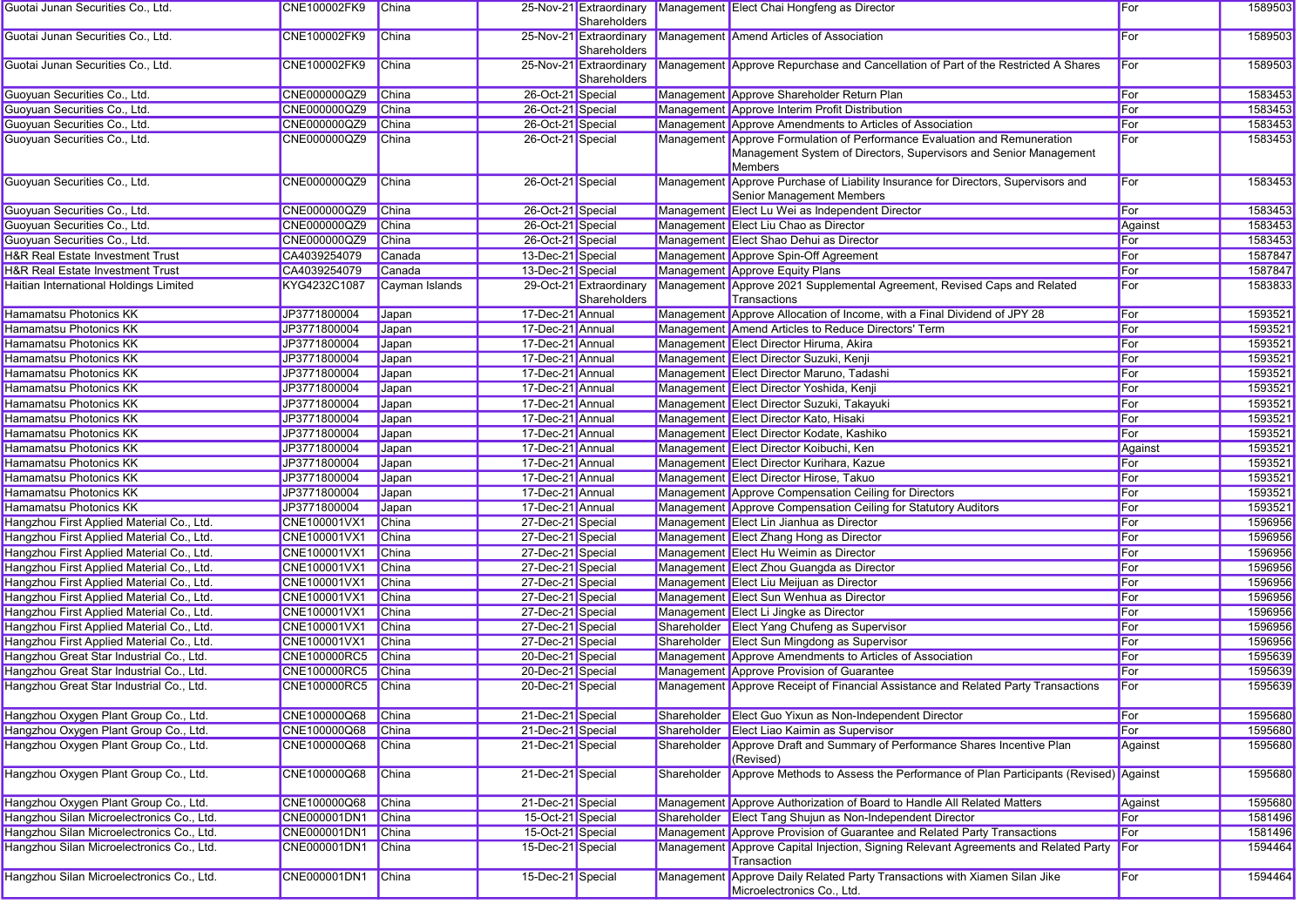| Hangzhou Silan Microelectronics Co., Ltd. | CNE000001DN1 China          |                       | 15-Dec-21 Special |                                         |             | Management Approve Daily Related Party Transactions with Xiamen Silan Ming Gallium<br>Compound Semiconductor Co., Ltd.                                                                                                | For     | 1594464 |
|-------------------------------------------|-----------------------------|-----------------------|-------------------|-----------------------------------------|-------------|-----------------------------------------------------------------------------------------------------------------------------------------------------------------------------------------------------------------------|---------|---------|
| Hangzhou Silan Microelectronics Co., Ltd. | CNE000001DN1                | China                 | 15-Dec-21 Special |                                         |             | Management Approve Stock Option Incentive Plan and Its Summary                                                                                                                                                        | Against | 1594464 |
| Hangzhou Silan Microelectronics Co., Ltd. | CNE000001DN1                | China                 | 15-Dec-21 Special |                                         |             | Management Approve Methods to Assess the Performance of Plan Participants                                                                                                                                             | Against | 1594464 |
| Hangzhou Silan Microelectronics Co., Ltd. | <b>CNE000001DN1</b>         | <b>China</b>          | 15-Dec-21 Special |                                         |             | Management Approve Authorization of the Board to Handle All Related Matters                                                                                                                                           | Against | 1594464 |
| Hangzhou Tigermed Consulting Co., Ltd.    | CNE1000040M1                | China                 |                   | 15-Oct-21 Extraordinary<br>Shareholders |             | Shareholder Elect Wu Hao as Director                                                                                                                                                                                  | For     | 1580292 |
| Hangzhou Tigermed Consulting Co., Ltd.    | CNE1000040M1                | China                 |                   | 15-Oct-21 Extraordinary<br>Shareholders | Shareholder | Elect Wu Hao as Director                                                                                                                                                                                              | For     | 1580121 |
| Hangzhou Tigermed Consulting Co., Ltd.    | CNE1000040M1                | <b>China</b>          |                   | 15-Oct-21 Extraordinary<br>Shareholders |             | Management Amend Articles of Association                                                                                                                                                                              | For     | 1580292 |
| Hangzhou Tigermed Consulting Co., Ltd.    | CNE1000040M1                | China                 |                   | 15-Oct-21 Extraordinary<br>Shareholders |             | Management Amend Articles of Association                                                                                                                                                                              | For     | 1580121 |
| Hapvida Participacoes e Investimentos SA  | <b>BRHAPVACNOR</b> Brazil   |                       |                   | 15-Oct-21 Extraordinary<br>Shareholders |             | Management Authorize Share Repurchase Program                                                                                                                                                                         | For     | 1580321 |
| Hapvida Participacoes e Investimentos SA  | <b>BRHAPVACNOR Brazil</b>   |                       |                   | 15-Oct-21 Extraordinary<br>Shareholders |             | Management Amend Articles 13 and 24                                                                                                                                                                                   | For     | 1580321 |
| Hapvida Participacoes e Investimentos SA  | <b>BRHAPVACNOR Brazil</b>   |                       |                   | 15-Oct-21 Extraordinary<br>Shareholders |             | Management Amend Article 13                                                                                                                                                                                           | For     | 1580321 |
| Hargreaves Lansdown Plc                   | GB00B1VZ0M25 United Kingdom |                       | 15-Oct-21 Annual  |                                         |             | Management Accept Financial Statements and Statutory Reports                                                                                                                                                          | For     | 1575550 |
| Hargreaves Lansdown Plc                   | GB00B1VZ0M25 United Kingdom |                       | 15-Oct-21 Annual  |                                         |             | Management Approve Final Dividend                                                                                                                                                                                     | For     | 1575550 |
| Hargreaves Lansdown Plc                   | GB00B1VZ0M25 United Kingdom |                       | 15-Oct-21 Annual  |                                         |             | Management Approve Remuneration Report                                                                                                                                                                                | Against | 1575550 |
| Hargreaves Lansdown Plc                   | GB00B1VZ0M25 United Kingdom |                       | 15-Oct-21 Annual  |                                         |             | Management Reappoint PricewaterhouseCoopers LLP as Auditors                                                                                                                                                           | For     | 1575550 |
| Hargreaves Lansdown Plc                   | GB00B1VZ0M25 United Kingdom |                       | 15-Oct-21 Annual  |                                         |             | Management Authorise Board to Fix Remuneration of Auditors                                                                                                                                                            | For     | 1575550 |
| Hargreaves Lansdown Plc                   | GB00B1VZ0M25 United Kingdom |                       | 15-Oct-21 Annual  |                                         |             | Management Re-elect Deanna Oppenheimer as Director                                                                                                                                                                    | For     | 1575550 |
| Hargreaves Lansdown Plc                   | GB00B1VZ0M25 United Kingdom |                       | 15-Oct-21 Annual  |                                         |             | Management Re-elect Christopher Hill as Director                                                                                                                                                                      | For     | 1575550 |
| Hargreaves Lansdown Plc                   | GB00B1VZ0M25 United Kingdom |                       | 15-Oct-21 Annual  |                                         |             | Management Re-elect Philip Johnson as Director                                                                                                                                                                        | For     | 1575550 |
| Hargreaves Lansdown Plc                   | GB00B1VZ0M25 United Kingdom |                       | 15-Oct-21 Annual  |                                         |             | Management Re-elect Dan Olley as Director                                                                                                                                                                             | For     | 1575550 |
| Hargreaves Lansdown Plc                   | GB00B1VZ0M25 United Kingdom |                       | 15-Oct-21 Annual  |                                         |             | Management Re-elect Roger Perkin as Director                                                                                                                                                                          | For     | 1575550 |
| Hargreaves Lansdown Plc                   | GB00B1VZ0M25 United Kingdom |                       | 15-Oct-21 Annual  |                                         |             | Management Re-elect John Troiano as Director                                                                                                                                                                          | For     | 1575550 |
| Hargreaves Lansdown Plc                   | GB00B1VZ0M25 United Kingdom |                       | 15-Oct-21 Annual  |                                         |             | Management Re-elect Andrea Blance as Director                                                                                                                                                                         | For     | 1575550 |
| Hargreaves Lansdown Plc                   | GB00B1VZ0M25 United Kingdom |                       | 15-Oct-21 Annual  |                                         |             | Management Re-elect Moni Mannings as Director                                                                                                                                                                         | For     | 1575550 |
| Hargreaves Lansdown Plc                   | GB00B1VZ0M25 United Kingdom |                       | 15-Oct-21 Annual  |                                         |             | Management Elect Adrian Collins as Director                                                                                                                                                                           | For     | 1575550 |
| Hargreaves Lansdown Plc                   | GB00B1VZ0M25 United Kingdom |                       | 15-Oct-21 Annual  |                                         |             | Management Elect Penny James as Director                                                                                                                                                                              | For     | 1575550 |
| Hargreaves Lansdown Plc                   | GB00B1VZ0M25 United Kingdom |                       | 15-Oct-21 Annual  |                                         |             | Management Authorise Market Purchase of Ordinary Shares                                                                                                                                                               | For     | 1575550 |
| Hargreaves Lansdown Plc                   | GB00B1VZ0M25 United Kingdom |                       | 15-Oct-21 Annual  |                                         |             | Management Authorise Issue of Equity                                                                                                                                                                                  | For     | 1575550 |
| Hargreaves Lansdown Plc                   | GB00B1VZ0M25                | <b>United Kingdom</b> | 15-Oct-21 Annual  |                                         |             | Management Authorise Issue of Equity without Pre-emptive Rights                                                                                                                                                       | For     | 1575550 |
| Hargreaves Lansdown Plc                   | GB00B1VZ0M25                | United Kingdom        | 15-Oct-21 Annual  |                                         |             | Management Authorise the Company to Call General Meeting with Two Weeks' Notice                                                                                                                                       | For     | 1575550 |
| Harmony Gold Mining Co. Ltd.              | ZAE000015228                | South Africa          | 07-Dec-21 Annual  |                                         |             | Management Elect Peter Turner as Director                                                                                                                                                                             | For     | 1587857 |
| Harmony Gold Mining Co. Ltd.              | ZAE000015228                | South Africa          | 07-Dec-21 Annual  |                                         |             | Management Re-elect Karabo Nondumo as Director                                                                                                                                                                        | For     | 1587857 |
| Harmony Gold Mining Co. Ltd.              | ZAE000015228                | South Africa          | 07-Dec-21 Annual  |                                         |             | Management Re-elect Vishnu Pillay as Director                                                                                                                                                                         | Against | 1587857 |
| Harmony Gold Mining Co. Ltd.              | ZAE000015228                | South Africa          | 07-Dec-21 Annual  |                                         |             | Management Re-elect John Wetton as Member of the Audit and Risk Committee                                                                                                                                             | For     | 1587857 |
| Harmony Gold Mining Co. Ltd.              | ZAE000015228                | South Africa          | 07-Dec-21 Annual  |                                         |             | Management Re-elect Karabo Nondumo as Member of the Audit and Risk Committee                                                                                                                                          | For     | 1587857 |
| Harmony Gold Mining Co. Ltd.              | ZAE000015228                | South Africa          | 07-Dec-21 Annual  |                                         |             | Management Re-elect Given Sibiya as Member of the Audit and Risk Committee                                                                                                                                            | For     | 1587857 |
| Harmony Gold Mining Co. Ltd.              | ZAE000015228                | South Africa          | 07-Dec-21 Annual  |                                         |             | Management Reappoint PricewaterhouseCoopers Incorporated as Auditors with Sizwe<br>Masondo as the Designated Audit Partner                                                                                            | For     | 1587857 |
| Harmony Gold Mining Co. Ltd.              | ZAE000015228                | South Africa          | 07-Dec-21 Annual  |                                         |             | Management Approve Remuneration Policy                                                                                                                                                                                | For     | 1587857 |
| Harmony Gold Mining Co. Ltd.              | ZAE000015228                | South Africa          | 07-Dec-21 Annual  |                                         |             | Management Approve Implementation Report                                                                                                                                                                              | Against | 1587857 |
| Harmony Gold Mining Co. Ltd.              | ZAE000015228                | South Africa          | 07-Dec-21 Annual  |                                         |             | Management Authorise Board to Issue Shares for Cash                                                                                                                                                                   | For     | 1587857 |
| Harmony Gold Mining Co. Ltd.              | ZAE000015228                | South Africa          | 07-Dec-21 Annual  |                                         |             | Management Amend Deferred Share Plan 2018                                                                                                                                                                             | For     | 1587857 |
| Harmony Gold Mining Co. Ltd.              | ZAE000015228                | South Africa          | 07-Dec-21 Annual  |                                         |             | Management Approve Financial Assistance in Terms of Section 45 of the Companies Act For                                                                                                                               |         | 1587857 |
| Harmony Gold Mining Co. Ltd.              | ZAE000015228                | South Africa          | 07-Dec-21 Annual  |                                         |             | Management Approve Non-executive Directors' Remuneration                                                                                                                                                              | For     | 1587857 |
| <b>HCL Technologies Limited</b>           | INE860A01027                | India                 | 28-Nov-21 Special |                                         |             | Management Approve 'HCL Technologies Limited - Restricted Stock Unit Plan 2021' and For<br>Grant of Restricted Stock Units to Eligible Employees of the Company                                                       |         | 1588590 |
| <b>HCL Technologies Limited</b>           | INE860A01027                | India                 | 28-Nov-21 Special |                                         |             | Management Approve Grant of Restricted Stock Units to the Eligible Employees of<br>Subsidiary(ies) and/or Associate Company(ies) of the Company Under 'HCL<br>Technologies Limited - Restricted Stock Unit Plan 2021' | For     | 1588590 |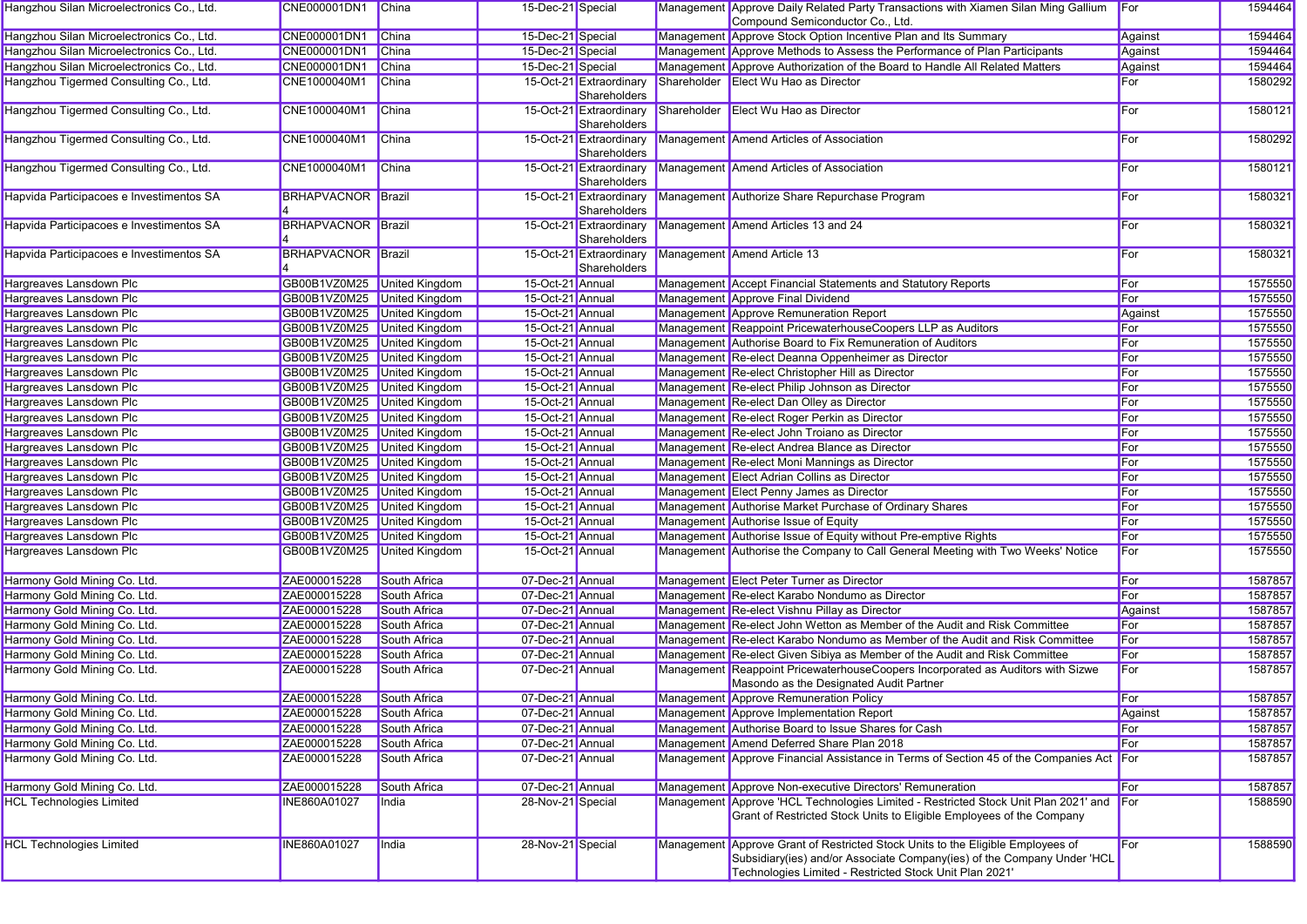| <b>HCL Technologies Limited</b>                       | INE860A01027          | <b>India</b> | 28-Nov-21 Special |                                         | Management Approve Secondary Acquisition of Equity Shares of the Company by HCL<br>Technologies Stock Options Trust for Implementation of 'HCL Technologies<br>Limited - Restricted Stock Unit Plan 2021' and Providing Financial<br>Assistance | For     | 1588590 |
|-------------------------------------------------------|-----------------------|--------------|-------------------|-----------------------------------------|-------------------------------------------------------------------------------------------------------------------------------------------------------------------------------------------------------------------------------------------------|---------|---------|
| Hefei Meyer Optoelectronic Technology Inc.            | CNE100001JZ1          | China        | 17-Nov-21 Special |                                         | Management Approve Draft and Summary of Performance Shares Incentive Plan                                                                                                                                                                       | Against | 1588567 |
| Hefei Meyer Optoelectronic Technology Inc.            | CNE100001JZ1          | China        | 17-Nov-21 Special |                                         | Management Approve Methods to Assess the Performance of Plan Participants                                                                                                                                                                       | Against | 1588567 |
| Hefei Meyer Optoelectronic Technology Inc.            | CNE100001JZ1          | <b>China</b> | 17-Nov-21 Special |                                         | Management Approve Authorization of the Board to Handle All Related Matters                                                                                                                                                                     | Against | 1588567 |
| Hefei Meyer Optoelectronic Technology Inc.            | CNE100001JZ1          | China        | 17-Nov-21 Special |                                         | Management Amend Articles of Association                                                                                                                                                                                                        | For     | 1588567 |
| Hefei Meyer Optoelectronic Technology Inc.            | CNE100001JZ1          | China        | 09-Dec-21 Special |                                         | Management Approve Draft and Summary of Performance Shares Incentive Plan                                                                                                                                                                       | Against | 1593502 |
| Hefei Meyer Optoelectronic Technology Inc.            | CNE100001JZ1          | China        | 09-Dec-21 Special |                                         | Management Approve Methods to Assess the Performance of Plan Participants                                                                                                                                                                       | Against | 1593502 |
| Henan Shuanghui Investment & Development Co.,         | <b>CNE000000XM3</b>   | China        | 20-Dec-21 Special |                                         | Management Approve Daily Related Party Transactions                                                                                                                                                                                             | For     | 1595287 |
| Ltd.                                                  |                       |              |                   |                                         |                                                                                                                                                                                                                                                 |         |         |
| Henan Shuanghui Investment & Development Co.,<br>Ltd. | CNE000000XM3          | China        | 20-Dec-21 Special |                                         | Management Approve Amendments to Articles of Association                                                                                                                                                                                        | For     | 1595287 |
| Hengli Petrochemical Co., Ltd.                        | CNE0000018V0          | China        | 26-Nov-21 Special |                                         | Management Approve Issuance of Commercial Papers                                                                                                                                                                                                | For     | 1590609 |
| Hengyi Petrochemical Co., Ltd.                        | CNE0000001J1          | China        | 12-Nov-21 Special |                                         | Management Approve Provision of Entrusted Loan                                                                                                                                                                                                  | For     | 1587445 |
| Hengyi Petrochemical Co., Ltd.                        | CNE0000001J1          | China        | 24-Dec-21 Special |                                         | Management Approve Capital Injection in Zhejiang Yisheng New Material Co., Ltd.                                                                                                                                                                 | For     | 1596410 |
| Hengyi Petrochemical Co., Ltd.                        | CNE0000001J1          | <b>China</b> | 24-Dec-21 Special |                                         | Management Approve Capital Injection in Hainan Yisheng Petrochemical Co., Ltd.                                                                                                                                                                  | For     | 1596410 |
| Hengyi Petrochemical Co., Ltd.                        | CNE0000001J1          | China        | 24-Dec-21 Special |                                         | Management Approve Daily Related Party Transactions                                                                                                                                                                                             | For     | 1596410 |
| Hennes & Mauritz AB                                   | SE0000106270          | Sweden       |                   | 28-Oct-21 Extraordinary<br>Shareholders | Management Open Meeting                                                                                                                                                                                                                         |         | 1582231 |
| Hennes & Mauritz AB                                   | SE0000106270          | Sweden       |                   | 28-Oct-21 Extraordinary<br>Shareholders | Management Elect Chairman of Meeting                                                                                                                                                                                                            | For     | 1582231 |
| Hennes & Mauritz AB                                   | SE0000106270          | Sweden       |                   | 28-Oct-21 Extraordinary<br>Shareholders | Management Designate Jan Andersson as Inspector of Minutes of Meeting                                                                                                                                                                           | For     | 1582231 |
| Hennes & Mauritz AB                                   | SE0000106270          | Sweden       |                   | 28-Oct-21 Extraordinary<br>Shareholders | Management Designate Erik Sjoman as Inspector of Minutes of Meeting                                                                                                                                                                             | For     | 1582231 |
| Hennes & Mauritz AB                                   | SE0000106270          | Sweden       |                   | 28-Oct-21 Extraordinary<br>Shareholders | Management Prepare and Approve List of Shareholders                                                                                                                                                                                             | For     | 1582231 |
| Hennes & Mauritz AB                                   | SE0000106270          | Sweden       |                   | 28-Oct-21 Extraordinary<br>Shareholders | Management Approve Agenda of Meeting                                                                                                                                                                                                            | For     | 1582231 |
| Hennes & Mauritz AB                                   | SE0000106270          | Sweden       |                   | 28-Oct-21 Extraordinary<br>Shareholders | Management Acknowledge Proper Convening of Meeting                                                                                                                                                                                              | For     | 1582231 |
| <b>Hennes &amp; Mauritz AB</b>                        | SE0000106270          | Sweden       |                   | 28-Oct-21 Extraordinary<br>Shareholders | Management Approve Dividends of SEK 6.50 Per Share                                                                                                                                                                                              | For     | 1582231 |
| <b>Hennes &amp; Mauritz AB</b>                        | SE0000106270          | Sweden       |                   | 28-Oct-21 Extraordinary<br>Shareholders | Management Close Meeting                                                                                                                                                                                                                        |         | 1582231 |
| <b>Hero Motocorp Limited</b>                          | <b>INE158A01026</b>   | India        | 29-Dec-21 Special |                                         | Management Elect Camille Miki Tang as Director                                                                                                                                                                                                  | For     | 1594362 |
| <b>Hero Motocorp Limited</b>                          | <b>INE158A01026</b>   | India        | 29-Dec-21 Special |                                         | Management Elect Rajnish Kumar as Director                                                                                                                                                                                                      | For     | 1594362 |
| <b>Hero Motocorp Limited</b>                          | <b>INE158A01026</b>   | India        | 29-Dec-21 Special |                                         | Management Elect Vasudha Dinodia as Director                                                                                                                                                                                                    | For     | 1594362 |
| <b>Hexagon AB</b>                                     | SE0015961909          | Sweden       |                   | 17-Nov-21 Extraordinary<br>Shareholders | Management Elect Chairman of Meeting                                                                                                                                                                                                            | For     | 1584684 |
| <b>Hexagon AB</b>                                     | SE0015961909          | Sweden       |                   | 17-Nov-21 Extraordinary<br>Shareholders | Management Prepare and Approve List of Shareholders                                                                                                                                                                                             | For     | 1584684 |
| <b>Hexagon AB</b>                                     | SE0015961909          | Sweden       |                   | 17-Nov-21 Extraordinary<br>Shareholders | Management Approve Agenda of Meeting                                                                                                                                                                                                            | For     | 1584684 |
| <b>Hexagon AB</b>                                     | SE0015961909          | Sweden       |                   | 17-Nov-21 Extraordinary<br>Shareholders | Management Designate Johannes Wingborg as Inspector of Minutes of Meeting                                                                                                                                                                       | For     | 1584684 |
| <b>Hexagon AB</b>                                     | SE0015961909          | Sweden       |                   | 17-Nov-21 Extraordinary<br>Shareholders | Management Designate Fredrik Skoglund as Inspector of Minutes of Meeting                                                                                                                                                                        | For     | 1584684 |
| <b>Hexagon AB</b>                                     | SE0015961909          | Sweden       |                   | 17-Nov-21 Extraordinary<br>Shareholders | Management Acknowledge Proper Convening of Meeting                                                                                                                                                                                              | For     | 1584684 |
| <b>Hexagon AB</b>                                     | SE0015961909          | Sweden       |                   | 17-Nov-21 Extraordinary<br>Shareholders | Management Amend Articles Re: Number of Board Members                                                                                                                                                                                           | For     | 1584684 |
| <b>Hexagon AB</b>                                     | SE0015961909          | Sweden       |                   | 17-Nov-21 Extraordinary<br>Shareholders | Management Determine Number of Members (10) and Deputy Members (0) of Board                                                                                                                                                                     | For     | 1584684 |
| Hexagon AB                                            | SE0015961909          | Sweden       |                   | 17-Nov-21 Extraordinary<br>Shareholders | Management Elect Brett Watson as New Director                                                                                                                                                                                                   | For     | 1584684 |
| <b>Hexagon AB</b>                                     | SE0015961909          | Sweden       |                   | 17-Nov-21 Extraordinary<br>Shareholders | Management Elect Erik Huggers as New Director                                                                                                                                                                                                   | For     | 1584684 |
| <b>Hexagon AB</b>                                     | SE0015961909          | Sweden       |                   | 17-Nov-21 Extraordinary<br>Shareholders | Management Approve Remuneration of New Elected Directors                                                                                                                                                                                        | For     | 1584684 |
| Hong Leong Bank Berhad                                | MYL5819OO007 Malaysia |              | 27-Oct-21 Annual  |                                         | Management Approve Directors' Fees and Other Benefits                                                                                                                                                                                           | For     | 1580767 |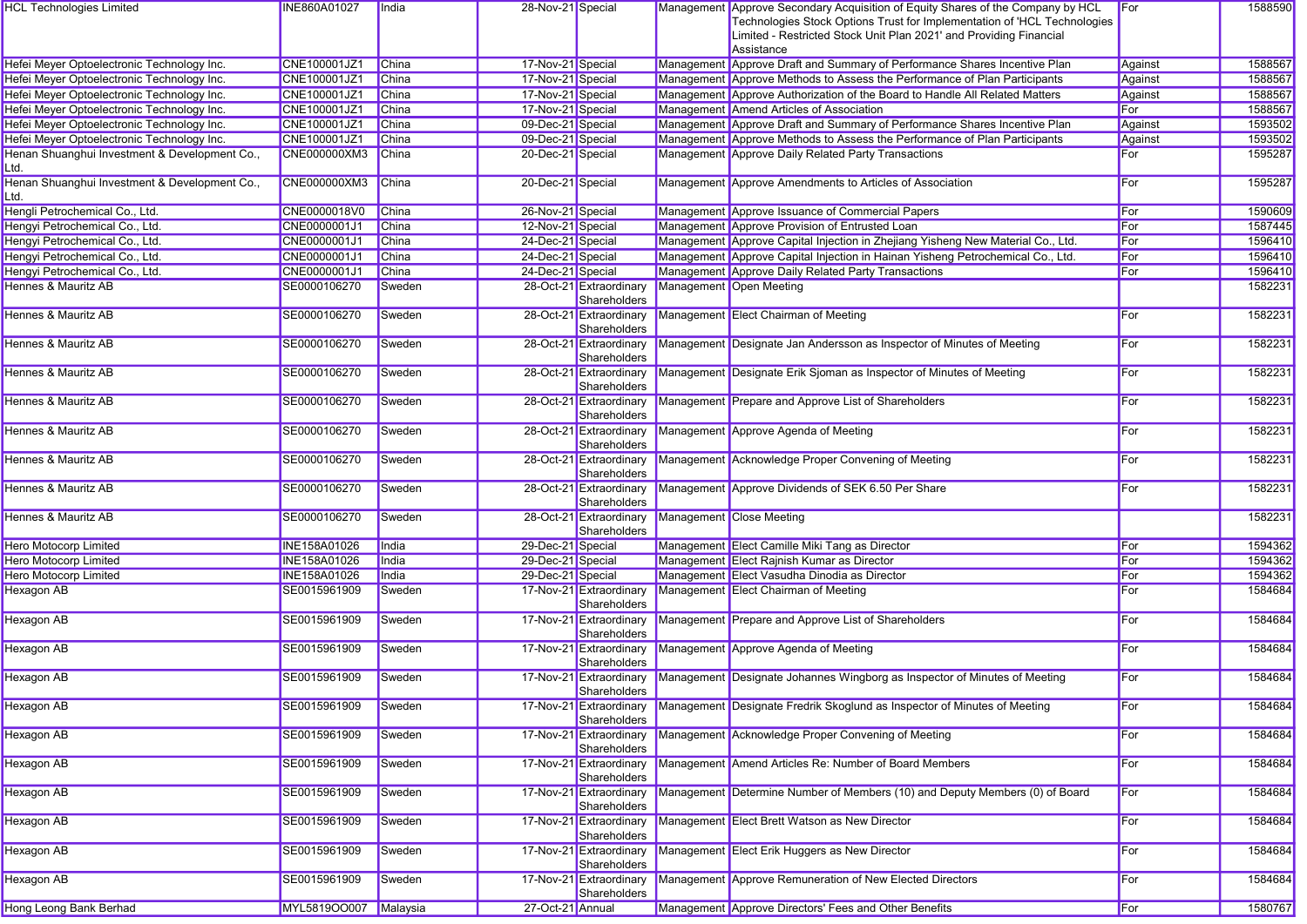| Hong Leong Bank Berhad                          | MYL5819OO007        | Malaysia     | 27-Oct-21 Annual  |                                         | Management Elect Kwek Leng Hai as Director                                                                                                                                                                                    | For          | 1580767            |
|-------------------------------------------------|---------------------|--------------|-------------------|-----------------------------------------|-------------------------------------------------------------------------------------------------------------------------------------------------------------------------------------------------------------------------------|--------------|--------------------|
| Hong Leong Bank Berhad                          | MYL5819OO007        | Malaysia     | 27-Oct-21 Annual  |                                         | Management Approve PricewaterhouseCoopers PLT as Auditors and Authorize Board to<br><b>Fix Their Remuneration</b>                                                                                                             | <b>I</b> For | 1580767            |
| Hong Leong Bank Berhad                          | MYL5819OO007        | Malaysia     | 27-Oct-21 Annual  |                                         | Management Approve Issuance of Equity or Equity-Linked Securities without Preemptive<br>Rights                                                                                                                                | For          | 1580767            |
| Hong Leong Bank Berhad                          | MYL5819OO007        | Malaysia     | 27-Oct-21 Annual  |                                         | Management Approve Implementation of Shareholders' Mandate for Recurrent Related<br><b>Party Transactions</b>                                                                                                                 | For          | 1580767            |
| Hong Leong Financial Group Berhad               | MYL1082OO006        | Malaysia     | 28-Oct-21 Annual  |                                         | Management Approve Directors' Fees and Other Benefits                                                                                                                                                                         | For          | 1581036            |
| Hong Leong Financial Group Berhad               | MYL1082OO006        | Malaysia     | 28-Oct-21 Annual  |                                         | Management Elect Tan Kong Khoon as Director                                                                                                                                                                                   | For          | 1581036            |
| Hong Leong Financial Group Berhad               | MYL1082OO006        | Malaysia     | 28-Oct-21 Annual  |                                         | Management Elect Ho Heng Chuan as Director                                                                                                                                                                                    | For          | 1581036            |
| Hong Leong Financial Group Berhad               | MYL1082OO006        | Malaysia     | 28-Oct-21 Annual  |                                         | Management Approve PricewaterhouseCoopers PLT as Auditors and Authorize Board to<br><b>Fix Their Remuneration</b>                                                                                                             | For          | 1581036            |
| Hong Leong Financial Group Berhad               | MYL1082OO006        | Malaysia     | 28-Oct-21 Annual  |                                         | Management Approve Issuance of Equity or Equity-Linked Securities without Preemptive<br>Rights                                                                                                                                | For          | 1581036            |
| Hong Leong Financial Group Berhad               | MYL1082OO006        | Malaysia     | 28-Oct-21 Annual  |                                         | Management Approve Renewal of Shareholders' Mandate for Recurrent Related Party<br>Transactions with Hong Leong Company (Malaysia) Berhad ("HLCM"),<br>GuoLine Capital Assets Limited ("GCA") and Persons Connected with Them | For          | 1581036            |
| Hong Leong Financial Group Berhad               | MYL1082OO006        | Malaysia     | 28-Oct-21 Annual  |                                         | Management Approve Renewal of Shareholders' Mandate for Recurrent Related Party<br>Transactions with Tower Real Estate Investment Trust ("Tower REIT")                                                                        | For          | 1581036            |
| Hongfa Technology Co., Ltd.                     | <b>CNE000000JK6</b> | China        | 16-Dec-21 Special |                                         | Management Approve Additional Related Party Transaction                                                                                                                                                                       | For          | 1594458            |
| Hongfa Technology Co., Ltd.                     | <b>CNE000000JK6</b> | <b>China</b> | 16-Dec-21 Special |                                         | Management Approve Estimated Related Party Transaction                                                                                                                                                                        | For          | 1594458            |
| Hongfa Technology Co., Ltd.                     | <b>CNE000000JK6</b> | <b>China</b> | 16-Dec-21 Special |                                         | Management Approve Provision of Loan and Related Party Transaction                                                                                                                                                            | For          | 1594458            |
| Hongfa Technology Co., Ltd.                     | <b>CNE000000JK6</b> | <b>China</b> | 16-Dec-21 Special |                                         | Management Approve Use of Idle Own Funds to Invest in Financial Products                                                                                                                                                      | Against      | 1594458            |
| Hongfa Technology Co., Ltd.                     | <b>CNE000000JK6</b> | <b>China</b> | 16-Dec-21 Special |                                         | Management Elect Guo Manjin as Director                                                                                                                                                                                       | Against      | 1594458            |
| Hongfa Technology Co., Ltd.                     | <b>CNE000000JK6</b> | <b>China</b> | 16-Dec-21 Special |                                         | Management Elect Zhao Shenghua as Director                                                                                                                                                                                    | For          | 1594458            |
| Hongfa Technology Co., Ltd.                     | <b>CNE000000JK6</b> | China        | 16-Dec-21 Special |                                         | Management Elect Li Yuanzhan as Director                                                                                                                                                                                      | For          | 1594458            |
| Hongfa Technology Co., Ltd.                     | CNE000000JK6        | <b>China</b> | 16-Dec-21 Special |                                         | Management Elect Ding Yunguang as Director                                                                                                                                                                                    | For          | 1594458            |
| Hongfa Technology Co., Ltd.                     | <b>CNE000000JK6</b> | <b>China</b> | 16-Dec-21 Special |                                         | Management Elect Liu Zhentian as Director                                                                                                                                                                                     | For          | 1594458            |
| Hongfa Technology Co., Ltd.                     | <b>CNE000000JK6</b> | <b>China</b> | 16-Dec-21 Special |                                         | Management Elect Guo Lin as Director                                                                                                                                                                                          | For          | 1594458            |
| Hongfa Technology Co., Ltd.                     | <b>CNE000000JK6</b> | <b>China</b> | 16-Dec-21 Special |                                         | Management Elect Zhai Guofu as Director                                                                                                                                                                                       | For          | 1594458            |
| Hongfa Technology Co., Ltd.                     | <b>CNE000000JK6</b> | China        | 16-Dec-21 Special |                                         | Management Elect Du Hongwen as Director                                                                                                                                                                                       | For          | 1594458            |
| Hongfa Technology Co., Ltd.                     | <b>CNE000000JK6</b> | China        | 16-Dec-21 Special |                                         | Management Elect Cai Ning as Director                                                                                                                                                                                         | For          | 1594458            |
|                                                 | <b>CNE000000JK6</b> | <b>China</b> | 16-Dec-21 Special |                                         | Management Elect Shi Yuerong as Supervisor                                                                                                                                                                                    | For          | 1594458            |
| Hongfa Technology Co., Ltd.                     |                     |              |                   |                                         |                                                                                                                                                                                                                               | For          |                    |
| Hongfa Technology Co., Ltd.                     | <b>CNE000000JK6</b> | China        | 16-Dec-21 Special |                                         | Management Elect Chen Yaohuang as Supervisor                                                                                                                                                                                  |              | 1594458<br>1583839 |
| Housing Development Finance Corporation Limited | <b>INE001A01036</b> | India        | 10-Nov-21 Special |                                         | Management Elect Rajesh Narain Gupta as Director                                                                                                                                                                              | For          |                    |
| Housing Development Finance Corporation Limited | <b>INE001A01036</b> | India        | 10-Nov-21 Special |                                         | Management Elect P. R. Ramesh as Director                                                                                                                                                                                     | For          | 1583839            |
| Housing Development Finance Corporation Limited | <b>INE001A01036</b> | India        | 10-Nov-21 Special |                                         | Management Approve S.R. Batliboi & Co. LLP as Joint Statutory Auditors and Authorize<br>Board to Fix Their Remuneration                                                                                                       | For          | 1583839            |
| Housing Development Finance Corporation Limited | <b>INE001A01036</b> | India        | 10-Nov-21 Special |                                         | Management Approve G. M. Kapadia & Co. as Joint Statutory Auditors and Authorize<br>Board to Fix Their Remuneration                                                                                                           | For          | 1583839            |
| Hua Hong Semiconductor Limited                  | HK0000218211        | Hong Kong    |                   | 26-Nov-21 Extraordinary<br>Shareholders | Management Approve Amendments to the Terms of the 2018 Options and the 2019<br>Options Under the Share Option Scheme                                                                                                          | Against      | 1589338            |
| Hua Hong Semiconductor Limited                  | HK0000218211        | Hong Kong    |                   | 26-Nov-21 Extraordinary<br>Shareholders | Management Approve Refreshment of the Limit on the Grant of Options Under the Share<br>Option Scheme                                                                                                                          | Against      | 1589338            |
| HuaAn Securities Co., Ltd.                      | CNE100002GR2 China  |              | 07-Dec-21 Special |                                         | Management Amend Articles of Association                                                                                                                                                                                      | Against      | 1592884            |
| HuaAn Securities Co., Ltd.                      | CNE100002GR2 China  |              | 07-Dec-21 Special |                                         | Management Elect Fang Da as Supervisor                                                                                                                                                                                        | For          | 1592884            |
| Huaneng Power International, Inc.               | CNE1000006Z4 China  |              |                   | Shareholders                            | 16-Nov-21 Extraordinary Management Approve Increase of the Annual Cap of the Continuing Connected<br>Transactions                                                                                                             | For          | 1581261            |
| Huaneng Power International, Inc.               | CNE1000006Z4        | <b>China</b> |                   | 16-Nov-21 Extraordinary<br>Shareholders | Management Approve Increase of the Annual Cap of the Continuing Connected<br>Transactions                                                                                                                                     | For          | 1581128            |
| Huaneng Power International, Inc.               | CNE1000006Z4        | China        |                   | 21-Dec-21 Extraordinary<br>Shareholders | Management Approve Settlement of Fundraising Investment Projects and Use of<br>Remaining Proceeds to Permanently Replenish Working Capital                                                                                    | For          | 1589213            |
| Huaneng Power International, Inc.               | CNE1000006Z4        | China        |                   | 21-Dec-21 Extraordinary<br>Shareholders | Management Approve Settlement of Fundraising Investment Projects and Use of<br>Remaining Proceeds to Permanently Replenish Working Capital                                                                                    | For          | 1589092            |
| Huaneng Power International, Inc.               | CNE1000006Z4        | China        |                   | 21-Dec-21 Extraordinary<br>Shareholders | Management Approve Continuing Connected Transactions for 2022-2024 with Huaneng<br>Finance                                                                                                                                    | Against      | 1589213            |
| Huaneng Power International, Inc.               | CNE1000006Z4        | China        |                   | 21-Dec-21 Extraordinary<br>Shareholders | Management Approve Continuing Connected Transactions for 2022-2024 with Huaneng<br>Finance                                                                                                                                    | Against      | 1589092            |
| Huaneng Power International, Inc.               | CNE1000006Z4        | China        |                   | 21-Dec-21 Extraordinary<br>Shareholders | Management Approve Provision of Guarantee by Shandong Company to Its Subsidiary                                                                                                                                               | For          | 1589213            |
| Huaneng Power International, Inc.               | CNE1000006Z4        | China        |                   | 21-Dec-21 Extraordinary<br>Shareholders | Management Approve Provision of Guarantee by Shandong Company to Its Subsidiary                                                                                                                                               | For          | 1589092            |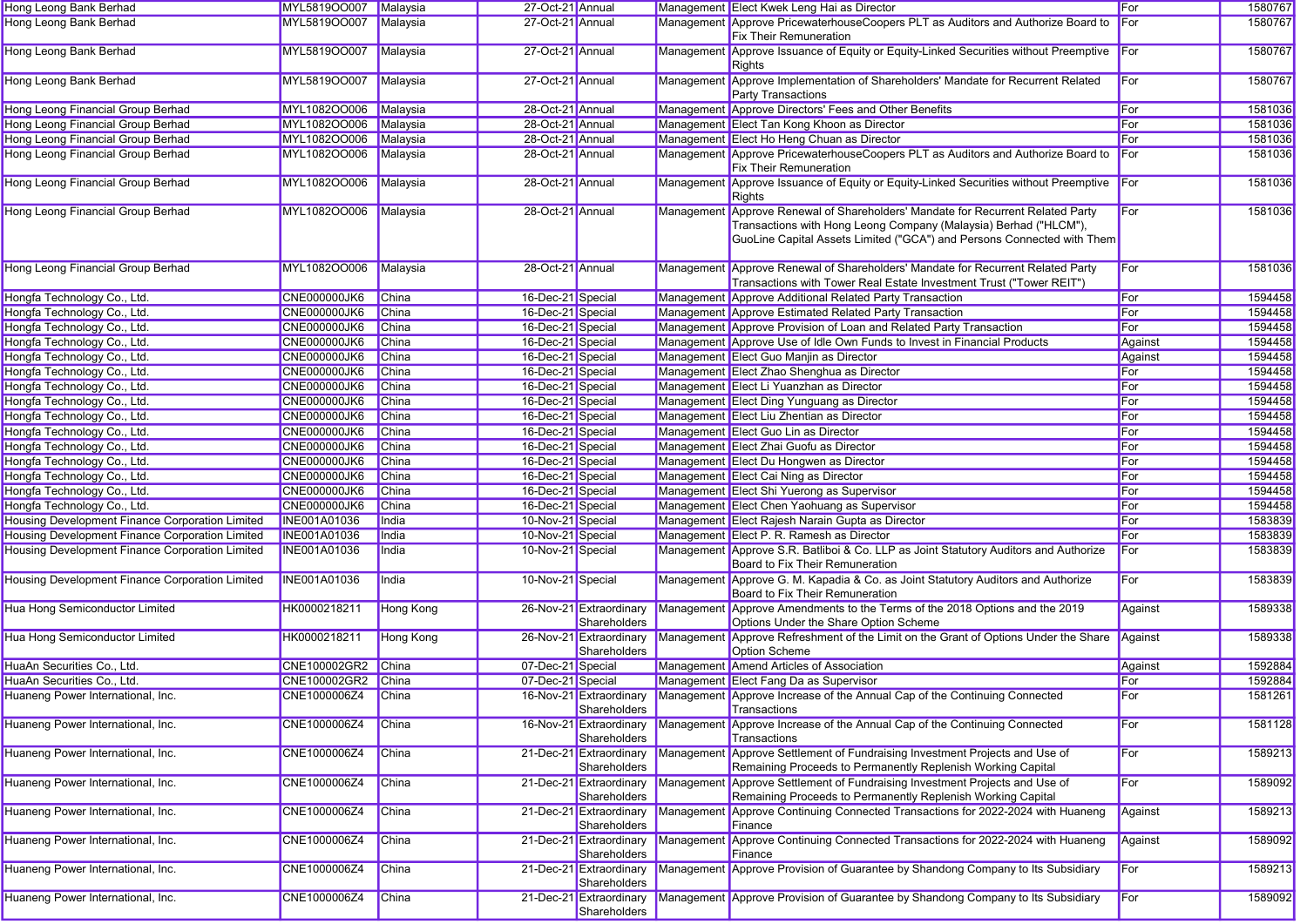| Huaneng Power International, Inc.                      | CNE1000006Z4                | China        |                   | 21-Dec-21 Extraordinary<br>Shareholders |             | Management Approve Continuing Connected Transactions for 2022 with Huaneng Group                                                    |            | 1589213 |
|--------------------------------------------------------|-----------------------------|--------------|-------------------|-----------------------------------------|-------------|-------------------------------------------------------------------------------------------------------------------------------------|------------|---------|
| Huaneng Power International, Inc.                      | CNE1000006Z4                | China        |                   | 21-Dec-21 Extraordinary<br>Shareholders |             | Management Approve Continuing Connected Transactions for 2022 with Huaneng Group For                                                |            | 1589092 |
| Huaxin Cement Co., Ltd.                                | <b>CNE000000DC6</b>         | China        | 31-Dec-21 Special |                                         |             | Management Approve Adjustment of Allowance of Non-executive Chairman                                                                | For        | 1597683 |
| Huizhou Desay SV Automotive Co., Ltd.                  | CNE1000033C7                | <b>China</b> | 22-Nov-21 Special |                                         |             | Management Approve Draft and Summary of Performance Shares Incentive Plan                                                           | For        | 1589706 |
| Huizhou Desay SV Automotive Co., Ltd.                  | CNE1000033C7                | <b>China</b> | 22-Nov-21 Special |                                         |             | Management Approve Methods to Assess the Performance of Plan Participants                                                           | For        | 1589706 |
| Huizhou Desay SV Automotive Co., Ltd.                  | CNE1000033C7                | China        | 22-Nov-21 Special |                                         |             | Management Approve Implementation of Methods to Assess the Performance of Plan<br>Participants                                      | For        | 1589706 |
| Huizhou Desay SV Automotive Co., Ltd.                  | CNE1000033C7                | China        | 22-Nov-21 Special |                                         |             | Management Approve Authorization of Board to Handle All Related Matters                                                             | For        | 1589706 |
| Hunan Valin Steel Co., Ltd.                            | CNE000001006                | <b>China</b> | 28-Oct-21 Special |                                         |             | Management Approve Amendments to Articles of Association                                                                            | For        | 1584287 |
| Hunan Valin Steel Co., Ltd.                            | CNE000001006                | China        | 28-Oct-21 Special |                                         |             | Management Amend Rules and Procedures Regarding General Meetings of Shareholders For                                                |            | 1584287 |
| Hunan Valin Steel Co., Ltd.                            | CNE000001006                | China        | 28-Oct-21 Special |                                         |             | Management Approve Daily Related Party Transactions with Hunan Valin Iron and Steel<br>Group Co., Ltd.                              | For        | 1584287 |
| Hunan Valin Steel Co., Ltd.                            | CNE000001006                | China        | 28-Oct-21 Special |                                         |             | Management Approve Financial Business Related Transactions with Hunan Valin Steel<br>Group Finance Co., Ltd.                        | Against    | 1584287 |
| Hunan Valin Steel Co., Ltd.                            | CNE000001006                | China        | 28-Oct-21 Special |                                         |             | Management Approve Appointment of Financial Auditor                                                                                 | For        | 1584287 |
| Hunan Valin Steel Co., Ltd.                            | CNE000001006                | <b>China</b> | 28-Oct-21 Special |                                         |             | Management Approve Appointment of Internal Control Auditor                                                                          | For        | 1584287 |
| Hunan Valin Steel Co., Ltd.                            | CNE000001006                | <b>China</b> | 28-Oct-21 Special |                                         |             | Shareholder Elect Wang Xueyan as Non-independent Director                                                                           | For        | 1584287 |
| Hundsun Technologies, Inc.                             | CNE000001GD5                | <b>China</b> | 16-Nov-21 Special |                                         |             | Management Amend Investment and Management Measures Regarding Key Employee<br>Ownership of Shares in Innovative Business Subsidiary | Against    | 1587934 |
| Hundsun Technologies, Inc.                             | CNE000001GD5                | China        | 16-Nov-21 Special |                                         | Shareholder | Elect Chen Zhijie as Supervisor                                                                                                     | For        | 1587934 |
| Hundsun Technologies, Inc.                             | CNE000001GD5                | China        | 14-Dec-21 Special |                                         |             | Management Approve Capital Injection in Controlled Subsidiary and Related Party<br>Transaction                                      | For        | 1594206 |
| Hundsun Technologies, Inc.                             | CNE000001GD5                | China        | 14-Dec-21 Special |                                         |             | Shareholder Elect Yu Bin as Director                                                                                                | For        | 1594206 |
| HYBE Co., Ltd.                                         | KR7352820005                | South Korea  | 16-Dec-21 Special |                                         |             | Management Amend Articles of Incorporation                                                                                          | Against    | 1589233 |
| HYBE Co., Ltd.                                         | KR7352820005                | South Korea  | 16-Dec-21 Special |                                         |             | Management Approve Stock Option Grants (Previously Granted)                                                                         | For        | 1589233 |
| HYBE Co., Ltd.                                         | KR7352820005                | South Korea  | 16-Dec-21 Special |                                         |             | Management Approve Stock Option Grants (To be Granted)                                                                              | For        | 1589233 |
| <b>ICICI Lombard General Insurance Company Limited</b> | <b>INE765G01017</b>         | India        | 31-Dec-21 Special |                                         |             | Management Approve the Increase of Remuneration of the Joint Statutory Auditors                                                     | For        | 1594803 |
| Ideagen Plc                                            | GB00B0CM0C50 United Kingdom |              | 27-Oct-21 Annual  |                                         |             | Management Accept Financial Statements and Statutory Reports                                                                        | For        | 1582137 |
| Ideagen Plc                                            | GB00B0CM0C50 United Kingdom |              | 27-Oct-21 Annual  |                                         |             | Management Re-elect Tony Rodriguez as Director                                                                                      | For        | 1582137 |
| <b>Ideagen Plc</b>                                     | GB00B0CM0C50 United Kingdom |              | 27-Oct-21 Annual  |                                         |             | Management Elect Julian Clough as Director                                                                                          | For        | 1582137 |
| <b>Ideagen PIc</b>                                     | GB00B0CM0C50 United Kingdom |              | 27-Oct-21 Annual  |                                         |             | Management Approve Remuneration Report                                                                                              | Against    | 1582137 |
| Ideagen Plc                                            | GB00B0CM0C50 United Kingdom |              | 27-Oct-21 Annual  |                                         |             | Management Appoint KPMG LLP as Auditors and Authorise Their Remuneration                                                            | For        | 1582137 |
| Ideagen Plc                                            | GB00B0CM0C50 United Kingdom |              | 27-Oct-21 Annual  |                                         |             | Management Approve Final Dividend                                                                                                   | For        | 1582137 |
| Ideagen Plc                                            | GB00B0CM0C50 United Kingdom |              | 27-Oct-21 Annual  |                                         |             | Management Authorise Issue of Equity                                                                                                | For        | 1582137 |
| Ideagen Plc                                            | GB00B0CM0C50 United Kingdom |              | 27-Oct-21 Annual  |                                         |             | Management Authorise Issue of Equity without Pre-emptive Rights                                                                     | For        | 1582137 |
| Iflytek Co., Ltd.                                      | CNE100000B81                | <b>China</b> | 13-Oct-21 Special |                                         |             | Management Approve Draft and Summary of Stock Option Plan and Performance Share<br>Incentive Plan                                   | Against    | 1580587 |
| Iflytek Co., Ltd.                                      | CNE100000B81                | <b>China</b> | 13-Oct-21 Special |                                         |             | Management Approve Methods to Assess the Performance of Plan Participants                                                           | Against    | 1580587 |
| Iflytek Co., Ltd.                                      | CNE100000B81                | <b>China</b> | 13-Oct-21 Special |                                         |             | Management Approve Authorization of the Board to Handle All Related Matters                                                         | Against    | 1580587 |
| Iflytek Co., Ltd.                                      | CNE100000B81                | China        | 13-Oct-21 Special |                                         |             | Management Approve Provision of Guarantee                                                                                           | For        | 1580587 |
| Iflytek Co., Ltd.                                      | CNE100000B81                | <b>China</b> | 13-Oct-21 Special |                                         |             | Management Elect Jiang Tao as Director                                                                                              | For        | 1580587 |
| Iflytek Co., Ltd.                                      | CNE100000B81                | <b>China</b> | 13-Oct-21 Special |                                         |             | Management Elect Duan Dawei as Director                                                                                             | For        | 1580587 |
| Iflytek Co., Ltd.                                      | CNE100000B81                | China        | 26-Nov-21 Special |                                         |             | Management Approve Repurchase and Cancellation of Performance Shares                                                                | For        | 1590602 |
| <b>IMEIK Technology Development Co., Ltd.</b>          | CNE100004868                | China        | 29-Dec-21 Special |                                         |             | Management Approve Use of Idle Funds for Cash Management                                                                            | Against    | 1597243 |
| Impala Platinum Holdings Ltd.                          | ZAE000083648                | South Africa | 13-Oct-21 Annual  |                                         |             | Management Reappoint Deloitte as Auditors with Sphiwe Stemela as the Designated<br>Auditor                                          | ⊩or        | 1578213 |
| Impala Platinum Holdings Ltd.                          | ZAE000083648                | South Africa | 13-Oct-21 Annual  |                                         |             | Management Re-elect Peter Davey as Director                                                                                         | For        | 1578213 |
| Impala Platinum Holdings Ltd.                          | ZAE000083648                | South Africa | 13-Oct-21 Annual  |                                         |             | Management Elect Ralph Havenstein as Director                                                                                       | For        | 1578213 |
| Impala Platinum Holdings Ltd.                          | ZAE000083648                | South Africa | 13-Oct-21 Annual  |                                         |             | Management Re-elect Boitumelo Koshane as Director                                                                                   | <b>For</b> | 1578213 |
| Impala Platinum Holdings Ltd.                          | ZAE000083648                | South Africa | 13-Oct-21 Annual  |                                         |             | Management Re-elect Alastair Macfarlane as Director                                                                                 | For        | 1578213 |
| Impala Platinum Holdings Ltd.                          | ZAE000083648                | South Africa | 13-Oct-21 Annual  |                                         |             | Management Re-elect Mpho Nkeli as Director                                                                                          | For        | 1578213 |
| Impala Platinum Holdings Ltd.                          | ZAE000083648                | South Africa | 13-Oct-21 Annual  |                                         |             | Management Re-elect Dawn Earp as Member of the Audit and Risk Committee                                                             | For        | 1578213 |
| Impala Platinum Holdings Ltd.                          | ZAE000083648                | South Africa | 13-Oct-21 Annual  |                                         |             | Management Re-elect Peter Davey as Member of the Audit and Risk Committee                                                           | For        | 1578213 |
| Impala Platinum Holdings Ltd.                          | ZAE000083648                | South Africa | 13-Oct-21 Annual  |                                         |             | Management Elect Ralph Havenstein as Member of the Audit and Risk Committee                                                         | For        | 1578213 |
| Impala Platinum Holdings Ltd.                          | ZAE000083648                | South Africa | 13-Oct-21 Annual  |                                         |             | Management Re-elect Preston Speckmann as Member of the Audit and Risk Committee                                                     | For        | 1578213 |
| Impala Platinum Holdings Ltd.                          | ZAE000083648                | South Africa | 13-Oct-21 Annual  |                                         |             | Management Authorise Board to Issue Shares for Cash                                                                                 | For        | 1578213 |
| Impala Platinum Holdings Ltd.                          | ZAE000083648                | South Africa | 13-Oct-21 Annual  |                                         |             | Management Authorise Ratification of Approved Resolutions                                                                           | For        | 1578213 |
| Impala Platinum Holdings Ltd.                          | ZAE000083648                | South Africa | 13-Oct-21 Annual  |                                         |             | Management Approve Remuneration Policy                                                                                              | For        | 1578213 |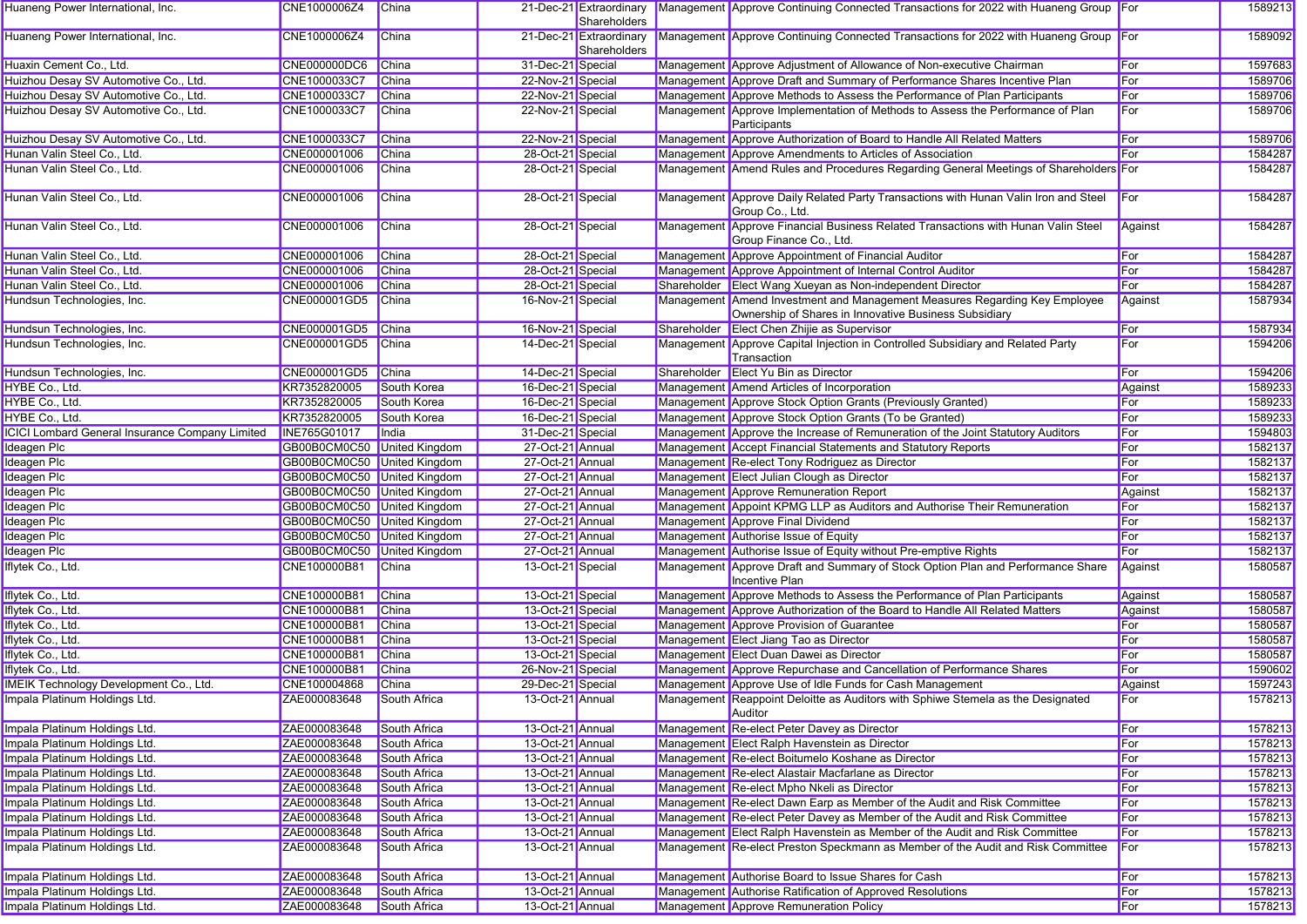| Impala Platinum Holdings Ltd.                 | ZAE000083648 | South Africa        | 13-Oct-21 Annual  |                                         |             | Management Approve Remuneration Implementation Report                                           | Against | 1578213 |
|-----------------------------------------------|--------------|---------------------|-------------------|-----------------------------------------|-------------|-------------------------------------------------------------------------------------------------|---------|---------|
| Impala Platinum Holdings Ltd.                 | ZAE000083648 | South Africa        | 13-Oct-21 Annual  |                                         |             | Management Approve Fees of the Chairperson of the Board                                         | For     | 1578213 |
| Impala Platinum Holdings Ltd.                 | ZAE000083648 | South Africa        | 13-Oct-21 Annual  |                                         |             | Management Approve Fees of the Lead Independent Director                                        | For     | 1578213 |
| Impala Platinum Holdings Ltd.                 | ZAE000083648 | South Africa        | 13-Oct-21 Annual  |                                         |             | Management Approve Fees of the Non-executive Directors                                          | For     | 1578213 |
| Impala Platinum Holdings Ltd.                 | ZAE000083648 | South Africa        | 13-Oct-21 Annual  |                                         |             | Management Approve Fees of the Audit and Risk Committee Chairperson                             | For     | 1578213 |
| Impala Platinum Holdings Ltd.                 | ZAE000083648 | South Africa        | 13-Oct-21 Annual  |                                         |             | Management Approve Fees of the Audit and Risk Committee Member                                  | For     | 1578213 |
| Impala Platinum Holdings Ltd.                 | ZAE000083648 | <b>South Africa</b> | 13-Oct-21 Annual  |                                         |             | Management Approve Fees of the Social, Transformation and Remuneration Committee<br>Chairperson | For     | 1578213 |
| Impala Platinum Holdings Ltd.                 | ZAE000083648 | <b>South Africa</b> | 13-Oct-21 Annual  |                                         |             | Management Approve Fees of the Social, Transformation and Remuneration Committee<br>Member      | For     | 1578213 |
| Impala Platinum Holdings Ltd.                 | ZAE000083648 | South Africa        | 13-Oct-21 Annual  |                                         |             | Management Approve Fees of the Nominations, Governance and Ethics Committee<br>Chairperson      | For     | 1578213 |
| Impala Platinum Holdings Ltd.                 | ZAE000083648 | South Africa        | 13-Oct-21 Annual  |                                         |             | Management Approve Fees of the Nominations, Governance and Ethics Committee<br>Member           | For     | 1578213 |
| Impala Platinum Holdings Ltd.                 | ZAE000083648 | South Africa        | 13-Oct-21 Annual  |                                         |             | Management Approve Fees of the Health, Safety, Environment and Risk Committee<br>Chairperson    | For     | 1578213 |
| Impala Platinum Holdings Ltd.                 | ZAE000083648 | South Africa        | 13-Oct-21 Annual  |                                         |             | Management Approve Fees of the Health, Safety, Environment and Risk Committee<br>Member         | For     | 1578213 |
| Impala Platinum Holdings Ltd.                 | ZAE000083648 | South Africa        | 13-Oct-21 Annual  |                                         |             | Management Approve Fees of the Strategy and Investment Committee Chairperson                    | For     | 1578213 |
| Impala Platinum Holdings Ltd.                 | ZAE000083648 | South Africa        | 13-Oct-21 Annual  |                                         |             | Management Approve Fees of the Strategy and Investment Committee Member                         | For     | 1578213 |
| Impala Platinum Holdings Ltd.                 | ZAE000083648 | South Africa        | 13-Oct-21 Annual  |                                         |             | Management Approve Fees for Ad Hoc Meetings                                                     | For     | 1578213 |
| Impala Platinum Holdings Ltd.                 | ZAE000083648 | South Africa        | 13-Oct-21 Annual  |                                         |             | Management Approve Financial Assistance in Terms of Sections 44 and 45 of the<br>Companies Act  | For     | 1578213 |
| Impala Platinum Holdings Ltd.                 | ZAE000083648 | South Africa        | 13-Oct-21 Annual  |                                         |             | Management Authorise Repurchase of Issued Share Capital                                         | For     | 1578213 |
| Industrial & Commercial Bank of China Limited | CNE1000003G1 | China               |                   | 25-Nov-21 Extraordinary<br>Shareholders |             | Management Approve Payment Plan of Remuneration to Directors for 2020                           | For     | 1584044 |
| Industrial & Commercial Bank of China Limited | CNE1000003G1 | <b>China</b>        |                   | 25-Nov-21 Extraordinary<br>Shareholders |             | Management Approve Payment Plan of Remuneration to Directors for 2020                           | For     | 1584092 |
| Industrial & Commercial Bank of China Limited | CNE1000003G1 | China               |                   | 25-Nov-21 Extraordinary<br>Shareholders |             | Management Approve Payment Plan of Remuneration to Supervisors for 2020                         | For     | 1584044 |
| Industrial & Commercial Bank of China Limited | CNE1000003G1 | <b>China</b>        |                   | 25-Nov-21 Extraordinary<br>Shareholders |             | Management Approve Payment Plan of Remuneration to Supervisors for 2020                         | For     | 1584092 |
| Industrial & Commercial Bank of China Limited | CNE1000003G1 | China               |                   | 25-Nov-21 Extraordinary<br>Shareholders |             | Management Elect Zheng Guoyu as Director                                                        | For     | 1584044 |
| Industrial & Commercial Bank of China Limited | CNE1000003G1 | China               |                   | 25-Nov-21 Extraordinary<br>Shareholders |             | Management Elect Zheng Guoyu as Director                                                        | For     | 1584092 |
| Industrial & Commercial Bank of China Limited | CNE1000003G1 | China               |                   | 25-Nov-21 Extraordinary<br>Shareholders | Shareholder | Elect Dong Yang as Director                                                                     | For     | 1584044 |
| Industrial & Commercial Bank of China Limited | CNE1000003G1 | <b>China</b>        |                   | 25-Nov-21 Extraordinary<br>Shareholders |             | Shareholder Elect Dong Yang as Director                                                         | For     | 1584092 |
| Industrial & Commercial Bank of China Limited | CNE1000003G1 | China               |                   | 25-Nov-21 Extraordinary<br>Shareholders |             | Management Elect Zhang Jie as Supervisor                                                        | For     | 1584044 |
| Industrial & Commercial Bank of China Limited | CNE1000003G1 | <b>China</b>        |                   | 25-Nov-21 Extraordinary<br>Shareholders |             | Management Elect Zhang Jie as Supervisor                                                        | For     | 1584092 |
| Industrial & Commercial Bank of China Limited | CNE1000003G1 | <b>China</b>        |                   | 25-Nov-21 Extraordinary<br>Shareholders |             | Management Approve Application for Temporary Authorization Limit for External<br>Donations      | For     | 1584044 |
| Industrial & Commercial Bank of China Limited | CNE1000003G1 | China               |                   | 25-Nov-21 Extraordinary<br>Shareholders |             | Management Approve Application for Temporary Authorization Limit for External<br>Donations      | For     | 1584092 |
| Industrial & Commercial Bank of China Limited | CNE1000003G1 | <b>China</b>        |                   | 25-Nov-21 Extraordinary<br>Shareholders |             | Shareholder Approve Proposal on Issuing Eligible Tier 2 Capital Instruments                     | For     | 1584044 |
| Industrial & Commercial Bank of China Limited | CNE1000003G1 | China               |                   | 25-Nov-21 Extraordinary<br>Shareholders | Shareholder | Approve Proposal on Issuing Eligible Tier 2 Capital Instruments                                 | For     | 1584092 |
| Industrial Bank Co., Ltd.                     | CNE000001QZ7 | China               | 15-Nov-21 Special |                                         |             | Management Elect Wang Hongmei as Director                                                       | For     | 1587893 |
| Industrial Bank Co., Ltd.                     | CNE000001QZ7 | China               | 15-Nov-21 Special |                                         |             | Management Elect Qi Yuan as Director                                                            | For     | 1587893 |
| Industrial Bank Co., Ltd.                     | CNE000001QZ7 | <b>China</b>        | 15-Nov-21 Special |                                         |             | Management Amend Articles of Association                                                        | Against | 1587893 |
| Industrial Bank Co., Ltd.                     | CNE000001QZ7 | <b>China</b>        | 15-Nov-21 Special |                                         |             | Management Approve Change of Address                                                            | For     | 1587893 |
| Industrivarden AB                             | SE0000190126 | Sweden              |                   | 23-Nov-21 Extraordinary<br>Shareholders |             | Management Elect Chairman of Meeting                                                            | For     | 1586972 |
| Industrivarden AB                             | SE0000190126 | Sweden              |                   | 23-Nov-21 Extraordinary<br>Shareholders |             | Management Designate Inspector(s) of Minutes of Meeting                                         | For     | 1586972 |
| <b>Industrivarden AB</b>                      | SE0000190126 | Sweden              |                   | 23-Nov-21 Extraordinary<br>Shareholders |             | Management Prepare and Approve List of Shareholders                                             | For     | 1586972 |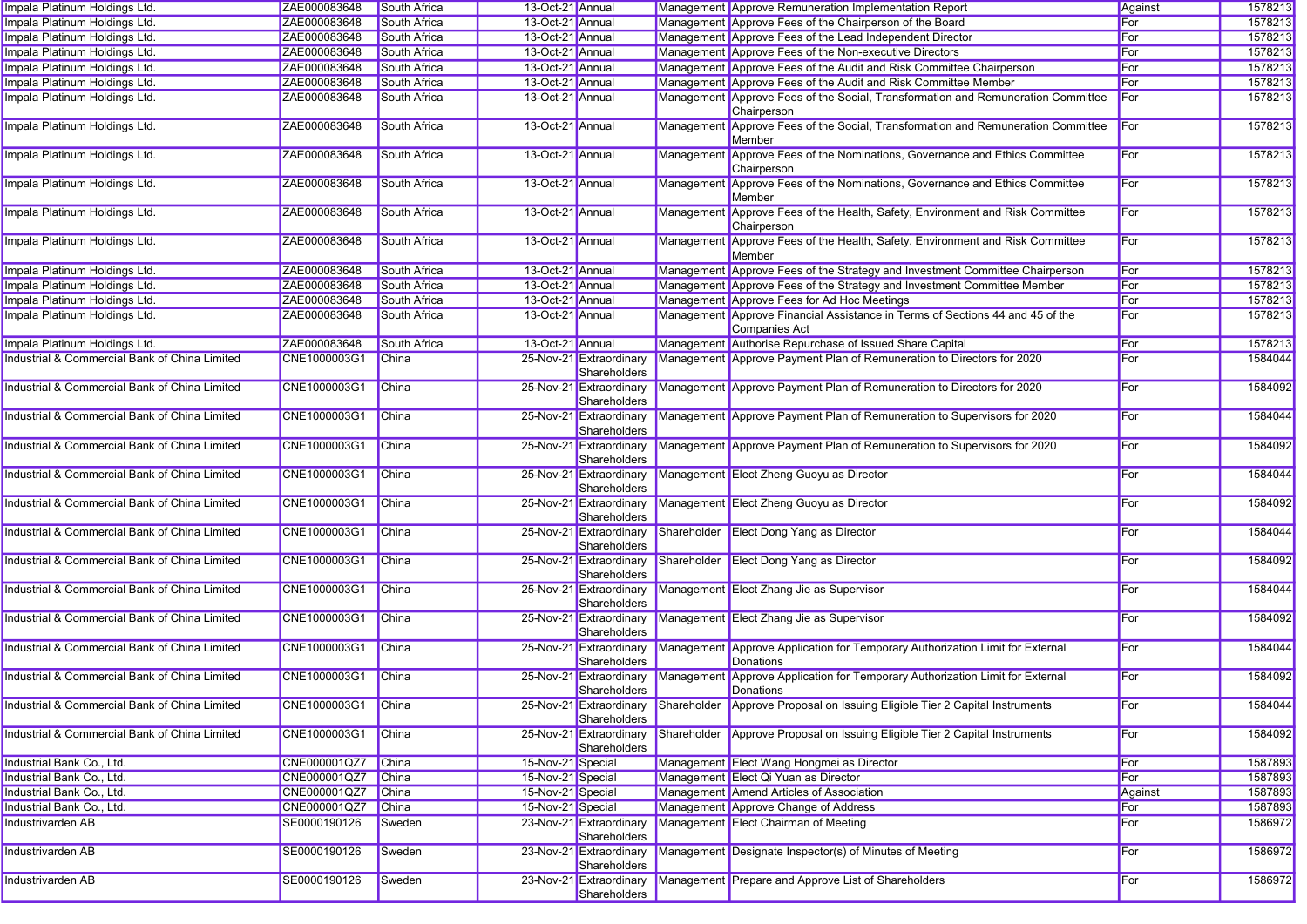| Industrivarden AB                                | SE0000190126          | Sweden       |                    | Shareholders                            |             | 23-Nov-21 Extraordinary Management Approve Agenda of Meeting                                                                    | For        | 1586972 |
|--------------------------------------------------|-----------------------|--------------|--------------------|-----------------------------------------|-------------|---------------------------------------------------------------------------------------------------------------------------------|------------|---------|
| Industrivarden AB                                | SE0000190126          | Sweden       |                    | 23-Nov-21 Extraordinary<br>Shareholders |             | Management Acknowledge Proper Convening of Meeting                                                                              | For        | 1586972 |
| Industrivarden AB                                | SE0000190126          | Sweden       |                    | 23-Nov-21 Extraordinary<br>Shareholders |             | Management Approve SEK 8.3 Million Reduction in Share Capital via Share Cancellation For<br>for Transfer to Unrestricted Equity |            | 1586972 |
| Industrivarden AB                                | SE0000190126          | Sweden       |                    | 23-Nov-21 Extraordinary<br>Shareholders |             | Management Approve Capitalization of Reserves of SEK 8.3 Million for a Bonus Issue                                              | For        | 1586972 |
| Ingenic Semiconductor Co., Ltd.                  | CNE100001377          | China        | 24-Dec-21 Special  |                                         |             | Management Amend Articles of Association                                                                                        | <b>For</b> | 1595957 |
| Ingenic Semiconductor Co., Ltd.                  | CNE100001377          | China        | 24-Dec-21 Special  |                                         |             | Management Approve Allowance of Independent Directors                                                                           | For        | 1595957 |
| Ingenic Semiconductor Co., Ltd.                  | CNE100001377          | <b>China</b> | 24-Dec-21 Special  |                                         |             | Management Elect Liu Qiang as Director                                                                                          | For        | 1595957 |
| Ingenic Semiconductor Co., Ltd.                  | CNE100001377          | China        | 24-Dec-21 Special  |                                         |             | Management Elect Li Jie as Director                                                                                             | For        | 1595957 |
| Ingenic Semiconductor Co., Ltd.                  | CNE100001377          | <b>China</b> | 24-Dec-21 Special  |                                         |             | Management Elect Zhang Jin as Director                                                                                          | For        | 1595957 |
| Ingenic Semiconductor Co., Ltd.                  | CNE100001377          | China        | 24-Dec-21 Special  |                                         |             | Management Elect Xian Yonghui as Director                                                                                       | For        | 1595957 |
| Ingenic Semiconductor Co., Ltd.                  | CNE100001377          | <b>China</b> | 24-Dec-21 Special  |                                         |             | Management Elect Pan Jianyue as Director                                                                                        | For        | 1595957 |
| Ingenic Semiconductor Co., Ltd.                  | CNE100001377          | China        | 24-Dec-21 Special  |                                         |             | Management Elect Xu Wei as Director                                                                                             | For        | 1595957 |
| Ingenic Semiconductor Co., Ltd.                  | CNE100001377          | China        | 24-Dec-21 Special  |                                         |             | Shareholder Elect Wang Yanhui as Director                                                                                       | For        | 1595957 |
| Ingenic Semiconductor Co., Ltd.                  | CNE100001377          | <b>China</b> | 24-Dec-21 Special  |                                         |             | Shareholder Elect Zhou Ning as Director                                                                                         | For        | 1595957 |
| Ingenic Semiconductor Co., Ltd.                  | CNE100001377          | <b>China</b> | 24-Dec-21 Special  |                                         |             | Shareholder Elect Ye Jinfu as Director                                                                                          | For        | 1595957 |
| Ingenic Semiconductor Co., Ltd.                  | CNE100001377          | <b>China</b> | 24-Dec-21 Special  |                                         |             | Management Elect Zhang Yanxiang as Supervisor                                                                                   | For        | 1595957 |
| Ingenic Semiconductor Co., Ltd.                  | CNE100001377          | <b>China</b> | 24-Dec-21 Special  |                                         |             | Management Elect Chen Datong as Supervisor                                                                                      | For        | 1595957 |
| Inner Mongolia Baotou Steel Union Co. Ltd.       | CNE0000017H1          | <b>China</b> | 22-Nov-21 Special  |                                         |             | Management Approve Issuance of Commercial Papers                                                                                | For        | 1589699 |
| Inner Mongolia Baotou Steel Union Co. Ltd.       | CNE0000017H1          | <b>China</b> | 27-Dec-21 Special  |                                         |             | Management Approve Issuance of Overseas Bonds                                                                                   | For        | 1596918 |
| Inspur Electronic Information Industry Co., Ltd. | CNE0000012M2          | <b>China</b> | 31-Dec-21 Special  |                                         |             | Management Approve Amendments to Articles of Association                                                                        | For        | 1597709 |
| Inspur Electronic Information Industry Co., Ltd. | CNE0000012M2          | <b>China</b> | 31-Dec-21 Special  |                                         |             | Management Approve Daily Related Party Transactions                                                                             | For        | 1597709 |
| Intco Medical Technology Co., Ltd.               | CNE100003456          | China        | 12-Nov-21 Special  |                                         |             | Management Approve Changes in Registered Capital and Amend Articles of Association                                              | For        | 1587065 |
| Intco Medical Technology Co., Ltd.               | CNE100003456          | China        | 12-Nov-21 Special  |                                         |             | Management Approve Provision of Guarantee                                                                                       | Against    | 1587065 |
| Interconexion Electrica SA ESP                   | COE15PA00026          | Colombia     |                    | 22-Oct-21 Extraordinary<br>Shareholders |             | Management Verify Quorum                                                                                                        |            | 1582946 |
| Interconexion Electrica SA ESP                   | COE15PA00026          | Colombia     |                    | 22-Oct-21 Extraordinary<br>Shareholders |             | Management Approve Meeting Agenda                                                                                               | For        | 1582946 |
| Interconexion Electrica SA ESP                   | COE15PA00026          | Colombia     |                    | 22-Oct-21 Extraordinary<br>Shareholders |             | Management Elect Chairman and Secretary of Meeting                                                                              | For        | 1582946 |
| Interconexion Electrica SA ESP                   | COE15PA00026          | Colombia     |                    | 22-Oct-21 Extraordinary<br>Shareholders |             | Management Elect Meeting Approval Committee                                                                                     | For        | 1582946 |
| Interconexion Electrica SA ESP                   | COE15PA00026          | Colombia     |                    | 22-Oct-21 Extraordinary<br>Shareholders |             | Management Elect Directors                                                                                                      | For        | 1582946 |
| InterGlobe Aviation Limited                      | INE646L01027          | India        |                    | 30-Dec-21 Extraordinary<br>Shareholders | Shareholder | Amend Articles of Association                                                                                                   | For        | 1595879 |
| Intesa Sanpaolo SpA                              | IT0000072618          | Italy        | 14-Oct-21 Ordinary | Shareholders                            |             | Management Approve Partial Distribution of Reserves                                                                             | For        | 1578062 |
| Intesa Sanpaolo SpA                              | IT0000072618          | Italy        | 14-Oct-21 Ordinary | Shareholders                            |             | Management Place Tax Suspension Constraint on Part of the Share Premium Reserve                                                 | For        | 1578062 |
| <b>IOI Corporation Berhad</b>                    | MYL1961OO001          | Malaysia     | 26-Oct-21 Annual   |                                         |             | Management Elect Nesadurai Kalanithi as Director                                                                                | <b>For</b> | 1580710 |
| <b>IOI Corporation Berhad</b>                    | MYL1961OO001          | Malaysia     | 26-Oct-21 Annual   |                                         |             | Management Elect Karownakaran @ Karunakaran a/l Ramasamy as Director                                                            | For        | 1580710 |
| <b>IOI Corporation Berhad</b>                    | MYL1961OO001          | Malaysia     | 26-Oct-21 Annual   |                                         |             | Management Elect Cheah Tek Kuang as Director                                                                                    | For        | 1580710 |
| <b>IOI Corporation Berhad</b>                    | MYL1961OO001 Malaysia |              | 26-Oct-21 Annual   |                                         |             | Management Approve Directors' Fees (Inclusive of Board Committees' Fees)                                                        | For        | 1580710 |
| <b>IOI Corporation Berhad</b>                    | MYL1961OO001 Malaysia |              | 26-Oct-21 Annual   |                                         |             | Management Approve Directors' Benefits (Other than Directors' Fees)                                                             | For        | 1580710 |
| <b>IOI Corporation Berhad</b>                    | MYL1961OO001          | Malaysia     | 26-Oct-21 Annual   |                                         |             | Management Approve BDO PLT as Auditors and Authorize Audit and Risk Management<br>Committee to Fix Their Remuneration           | For        | 1580710 |
| <b>IOI Corporation Berhad</b>                    | MYL1961OO001          | Malaysia     | 26-Oct-21 Annual   |                                         |             | Management Approve Karownakaran @ Karunakaran a/l Ramasamy to Continue Office<br>as Independent Non-Executive Director          | <b>For</b> | 1580710 |
| <b>IOI Corporation Berhad</b>                    | MYL1961OO001          | Malaysia     | 26-Oct-21 Annual   |                                         |             | Management Approve Cheah Tek Kuang to Continue Office as Independent Non-<br><b>Executive Director</b>                          | For        | 1580710 |
| <b>IOI Corporation Berhad</b>                    | MYL1961OO001          | Malaysia     | 26-Oct-21 Annual   |                                         |             | Management Approve Issuance of Equity or Equity-Linked Securities without Preemptive For<br>Rights                              |            | 1580710 |
| <b>IOI Corporation Berhad</b>                    | MYL1961OO001          | Malaysia     | 26-Oct-21 Annual   |                                         |             | Management Authorize Share Repurchase Program                                                                                   | For        | 1580710 |
| <b>IOI Corporation Berhad</b>                    | MYL1961OO001          | Malaysia     | 26-Oct-21 Annual   |                                         |             | Management Approve Implementation of Shareholders' Mandate for Recurrent Related<br><b>Party Transactions</b>                   | <b>For</b> | 1580710 |
| JA Solar Technology Co., Ltd.                    | CNE100000SD1          | China        | 27-Dec-21 Special  |                                         |             | Management Approve Related Party Transaction                                                                                    | For        | 1596641 |
| JA Solar Technology Co., Ltd.                    | CNE100000SD1          | China        | 27-Dec-21 Special  |                                         |             | Management Approve Provision of Guarantee between Company and Subsidiaries                                                      | Against    | 1596641 |
| JA Solar Technology Co., Ltd.                    | CNE100000SD1 China    |              | 27-Dec-21 Special  |                                         |             | Management Approve Foreign Exchange Derivatives Transaction                                                                     | For        | 1596641 |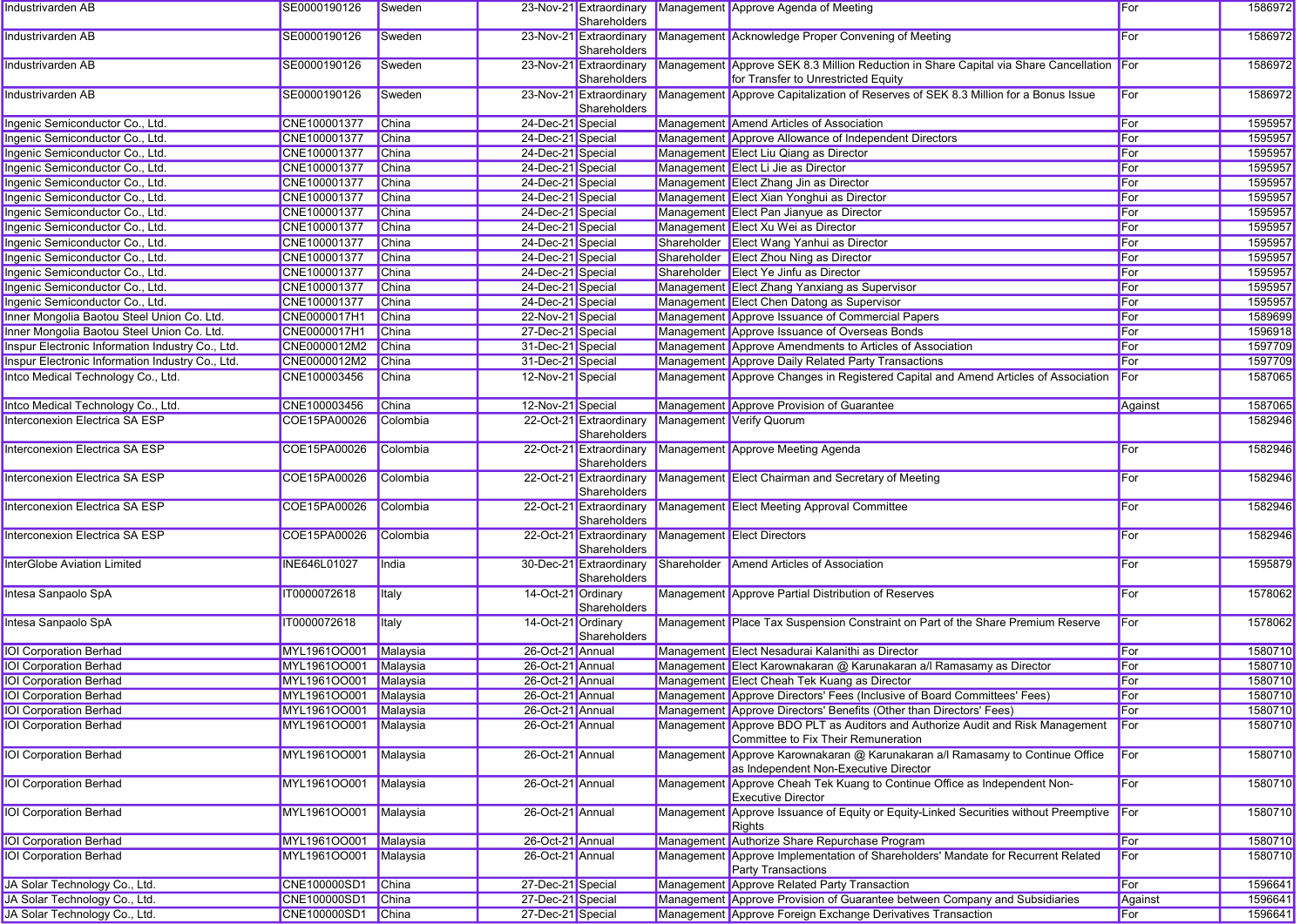| JA Solar Technology Co., Ltd.                                                   | <b>CNE100000SD1</b>          | <b>China</b>          | 27-Dec-21 Special                      |                                         | Management Approve Application of Bank Credit Lines                                                                                                                                                   | For     | 1596641            |
|---------------------------------------------------------------------------------|------------------------------|-----------------------|----------------------------------------|-----------------------------------------|-------------------------------------------------------------------------------------------------------------------------------------------------------------------------------------------------------|---------|--------------------|
| JA Solar Technology Co., Ltd.                                                   | CNE100000SD1                 | China                 | 27-Dec-21 Special                      |                                         | Management Approve Provision of External Guarantee                                                                                                                                                    | For     | 1596641            |
| JA Solar Technology Co., Ltd.                                                   | CNE100000SD1                 | China                 | 27-Dec-21 Special                      |                                         | Management Approve to Appoint Auditor                                                                                                                                                                 | For     | 1596641            |
| JA Solar Technology Co., Ltd.                                                   | CNE100000SD1                 | China                 | 27-Dec-21 Special                      |                                         | Management Approve Cancellation of Stock Option and Repurchase and Cancellation of<br><b>Performance Shares</b>                                                                                       | For     | 1596641            |
| JA Solar Technology Co., Ltd.                                                   | CNE100000SD1                 | China                 | 27-Dec-21 Special                      |                                         | Management Approve Changes in Registered Capital                                                                                                                                                      | For     | 1596641            |
| JA Solar Technology Co., Ltd.                                                   | CNE100000SD1                 | China                 | 27-Dec-21 Special                      |                                         | Management Amend Articles of Association                                                                                                                                                              | For     | 1596641            |
| JA Solar Technology Co., Ltd.                                                   | CNE100000SD1                 | China                 | 27-Dec-21 Special                      |                                         | Management Approve Termination on Repurchase of the Company's Shares                                                                                                                                  | For     | 1596641            |
| Jack Henry & Associates, Inc.                                                   | US4262811015                 | <b>USA</b>            | 16-Nov-21 Annual                       |                                         | Management Elect Director David B. Foss                                                                                                                                                               | For     | 1582792            |
| Jack Henry & Associates, Inc.                                                   | US4262811015                 | <b>USA</b>            | 16-Nov-21 Annual                       |                                         | Management Elect Director Matthew C. Flanigan                                                                                                                                                         | For     | 1582792            |
| Jack Henry & Associates, Inc.                                                   | US4262811015                 | <b>USA</b>            | 16-Nov-21 Annual                       |                                         | Management Elect Director Thomas H. Wilson, Jr.                                                                                                                                                       | For     | 1582792            |
| Jack Henry & Associates, Inc.                                                   | US4262811015                 | <b>USA</b>            | 16-Nov-21 Annual                       |                                         | Management Elect Director Jacque R. Fiegel                                                                                                                                                            | For     | 1582792            |
| Jack Henry & Associates, Inc.                                                   | US4262811015                 | <b>USA</b>            | 16-Nov-21 Annual                       |                                         | Management Elect Director Thomas A. Wimsett                                                                                                                                                           | For     | 1582792            |
| Jack Henry & Associates, Inc.                                                   | US4262811015                 | <b>USA</b>            | 16-Nov-21 Annual                       |                                         | Management Elect Director Laura G. Kelly                                                                                                                                                              | For     | 1582792            |
| Jack Henry & Associates, Inc.                                                   | US4262811015                 | <b>USA</b>            | 16-Nov-21 Annual                       |                                         | Management Elect Director Shruti S. Miyashiro                                                                                                                                                         | For     | 1582792            |
| Jack Henry & Associates, Inc.                                                   | US4262811015                 | <b>USA</b>            | 16-Nov-21 Annual                       |                                         | Management Elect Director Wesley A. Brown                                                                                                                                                             | For     | 1582792            |
| Jack Henry & Associates, Inc.                                                   | US4262811015                 | <b>USA</b>            | 16-Nov-21 Annual                       |                                         | Management Elect Director Curtis A. Campbell                                                                                                                                                          | For     | 1582792            |
| Jack Henry & Associates, Inc.                                                   | US4262811015                 | <b>USA</b>            | 16-Nov-21 Annual                       |                                         | Management Advisory Vote to Ratify Named Executive Officers' Compensation                                                                                                                             | For     | 1582792            |
| Jack Henry & Associates, Inc.                                                   | US4262811015                 | <b>USA</b>            | 16-Nov-21 Annual                       |                                         | Management Ratify PricewaterhouseCoopers LLP as Auditors                                                                                                                                              | For     | 1582792            |
| Japan Metropolitan Fund Investment Corp.                                        | JP3039710003                 | Japan                 | 26-Nov-21 Special                      |                                         | Management Amend Articles to Amend Provisions on Deemed Approval System                                                                                                                               | For     | 1585110            |
| Japan Metropolitan Fund Investment Corp.                                        | JP3039710003                 |                       | 26-Nov-21 Special                      |                                         | Management Elect Executive Director Nishida, Masahiko                                                                                                                                                 | For     | 1585110            |
|                                                                                 |                              | Japan                 |                                        |                                         |                                                                                                                                                                                                       |         |                    |
| Japan Metropolitan Fund Investment Corp.                                        | JP3039710003                 | Japan                 | 26-Nov-21 Special                      |                                         | Management Elect Supervisory Director Usuki, Masaharu                                                                                                                                                 | For     | 1585110            |
| Japan Metropolitan Fund Investment Corp.                                        | JP3039710003                 | Japan                 | 26-Nov-21 Special                      |                                         | Management Elect Supervisory Director Ito, Osamu                                                                                                                                                      | For     | 1585110            |
| Japan Metropolitan Fund Investment Corp.                                        | JP3039710003                 | Japan                 | 26-Nov-21 Special                      |                                         | Management Elect Alternate Executive Director Araki, Keita                                                                                                                                            | For     | 1585110            |
| Japan Metropolitan Fund Investment Corp.                                        | JP3039710003                 | Japan                 | 26-Nov-21 Special                      |                                         | Management Elect Alternate Executive Director Machida, Takuya                                                                                                                                         | For     | 1585110            |
| Japan Metropolitan Fund Investment Corp.                                        | JP3039710003                 | Japan                 | 26-Nov-21 Special                      |                                         | Management Elect Alternate Supervisory Director Murayama, Shuhei                                                                                                                                      | For     | 1585110            |
| Jason Furniture (Hangzhou) Co., Ltd.                                            | CNE100002GF7                 | China                 | 12-Nov-21 Special                      |                                         | Management Approve Adjustment of Performance Commitments                                                                                                                                              | For     | 1587501            |
| JD Health International Inc.                                                    | KYG5074A1004                 | Cayman Islands        |                                        | 08-Oct-21 Extraordinary<br>Shareholders | Management Approve JD Sales Framework Agreement and Proposed Revised Annual<br>Caps                                                                                                                   | For     | 1578672            |
| JD Health International Inc.                                                    | KYG5074A1004                 | Cayman Islands        |                                        | 08-Oct-21 Extraordinary<br>Shareholders | Management Approve Marketing Services Framework Agreement and Proposed Revised For<br>Annual Caps                                                                                                     |         | 1578672            |
| JD Health International Inc.                                                    | KYG5074A1004                 | Cayman Islands        |                                        | 08-Oct-21 Extraordinary<br>Shareholders | Management Approve Promotion Services Framework Agreement and Proposed Revised For<br><b>Annual Caps</b>                                                                                              |         | 1578672            |
| JD Health International Inc.                                                    | KYG5074A1004                 | Cayman Islands        |                                        | 08-Oct-21 Extraordinary<br>Shareholders | Management Elect Enlin Jin as Director                                                                                                                                                                | For     | 1578672            |
| JD Sports Fashion Plc                                                           | GB00BYX91H57                 | <b>United Kingdom</b> | 26-Nov-21 Special                      |                                         | Management Approve Share Sub-Division                                                                                                                                                                 | For     | 1582989            |
| Jiangsu Eastern Shenghong Co., Ltd.                                             | CNE0000012K6                 | China                 | 31-Dec-21 Special                      |                                         | Management Approve Provision of Guarantee                                                                                                                                                             | For     | 1597673            |
| Jiangsu Hengli Hydraulic Co., Ltd.                                              |                              |                       |                                        |                                         |                                                                                                                                                                                                       |         |                    |
|                                                                                 | CNE1000019R4                 | China                 |                                        |                                         |                                                                                                                                                                                                       |         | 1588430            |
|                                                                                 | CNE1000019R4                 | China                 | 22-Nov-21 Special<br>22-Nov-21 Special |                                         | Management Amend Management System of Raised Funds                                                                                                                                                    | Against | 1588430            |
| Jiangsu Hengli Hydraulic Co., Ltd.<br>Jiangsu Hengli Hydraulic Co., Ltd.        | CNE1000019R4                 | <b>China</b>          | 22-Nov-21 Special                      |                                         | Management Amend Management System for Providing External Investments                                                                                                                                 | Against | 1588430            |
|                                                                                 |                              |                       |                                        |                                         | Management Amend Management System for Providing External Guarantees                                                                                                                                  | Against |                    |
| Jiangsu Hengli Hydraulic Co., Ltd.<br>Jiangsu Hengrui Pharmaceuticals Co., Ltd. | CNE1000019R4<br>CNE0000014W7 | China<br>China        | 22-Nov-21 Special<br>27-Dec-21 Special |                                         | Management Amend Working System for Independent Directors<br>Management Approve Termination of Performance Share Incentive Plan and Repurchase For<br>and Cancellation of Relevant Performance Shares | Against | 1588430<br>1596401 |
| Jiangsu Yanghe Brewery Joint-Stock Co., Ltd.                                    | <b>CNE100000HB8</b>          | <b>China</b>          | 15-Nov-21 Special                      |                                         | Management Approve Change of Business Scope and Amend Articles of Association                                                                                                                         | For     | 1587051            |
| Jiangsu Yanghe Brewery Joint-Stock Co., Ltd.                                    | <b>CNE100000HB8</b>          | China                 | 15-Nov-21 Special                      |                                         |                                                                                                                                                                                                       | For     | 1587051            |
|                                                                                 | CNE000001B66                 | China                 |                                        |                                         | Management Approve Formulate Related-Party Transaction Management System                                                                                                                              | For     |                    |
| Jiangsu Yangnong Chemical Co., Ltd.                                             | CNE000001B66                 | China                 | 15-Nov-21 Special                      |                                         | Management Elect Ren Yongping as Independent Director                                                                                                                                                 | For     | 1586717            |
| Jiangsu Yangnong Chemical Co., Ltd.                                             |                              |                       | 15-Nov-21 Special                      |                                         | Management Approve Daily Related Party Transactions                                                                                                                                                   |         | 1586717            |
| Jiangsu Yoke Technology Co., Ltd.                                               | CNE100000PG0 China           |                       | 12-Nov-21 Special                      |                                         | Management Approve to Appoint Auditor                                                                                                                                                                 | For     | 1587499            |
| Jiangsu Yoke Technology Co., Ltd.                                               | CNE100000PG0 China           |                       | 12-Nov-21 Special                      |                                         | Management Approve Change in Registered Capital                                                                                                                                                       | For     | 1587499            |
| Jiangsu Yoke Technology Co., Ltd.                                               | <b>CNE100000PG0</b>          | China                 | 12-Nov-21 Special                      |                                         | Management Approve Amendments to Articles of Association                                                                                                                                              | For     | 1587499            |
| Jiangsu Zhongnan Construction Group Co., Ltd.                                   | CNE0000011P7                 | China                 | 15-Nov-21 Special                      |                                         | Management Approve Provision of Guarantee                                                                                                                                                             | For     | 1588379            |
| Jiangsu Zhongnan Construction Group Co., Ltd.                                   | CNE0000011P7                 | China                 | 15-Nov-21 Special                      |                                         | Management Elect Cao Yongzhong as Director                                                                                                                                                            | Against | 1588379            |
| Jiangsu Zhongnan Construction Group Co., Ltd.                                   | CNE0000011P7                 | China                 | 15-Nov-21 Special                      |                                         | Management Elect Shi Jinhua as Director                                                                                                                                                               | Against | 1588379            |
| Jiangsu Zhongtian Technology Co., Ltd.                                          | CNE000001CW4 China           |                       | 31-Dec-21 Special                      |                                         | Management Approve Related Party Transaction                                                                                                                                                          | For     | 1597690            |
| Jiangsu Zhongtian Technology Co., Ltd.                                          | CNE000001CW4 China           |                       | 31-Dec-21 Special                      |                                         | Management Approve Provision of Guarantee                                                                                                                                                             | Against | 1597690            |
| Jiangsu Zhongtian Technology Co., Ltd.                                          | CNE000001CW4 China           |                       | 31-Dec-21 Special                      |                                         | Management Amend Related-Party Transaction Management System                                                                                                                                          | Against | 1597690            |
| Jiangxi Zhengbang Technology Co., Ltd.                                          | CNE1000006H2                 | China                 | 24-Nov-21 Special                      |                                         | Management Approve Termination of Stock Option Plan and Performance Share<br>Incentive Plan, Repurchase and Cancellation of Performance Shares, and<br>Cancellation of Stock Options                  | For     | 1589955            |
| Jinke Property Group Co., Ltd.                                                  | CNE000000073                 | China                 | 08-Oct-21 Special                      |                                         | Management Approve Provision of Guarantee                                                                                                                                                             | For     | 1580025            |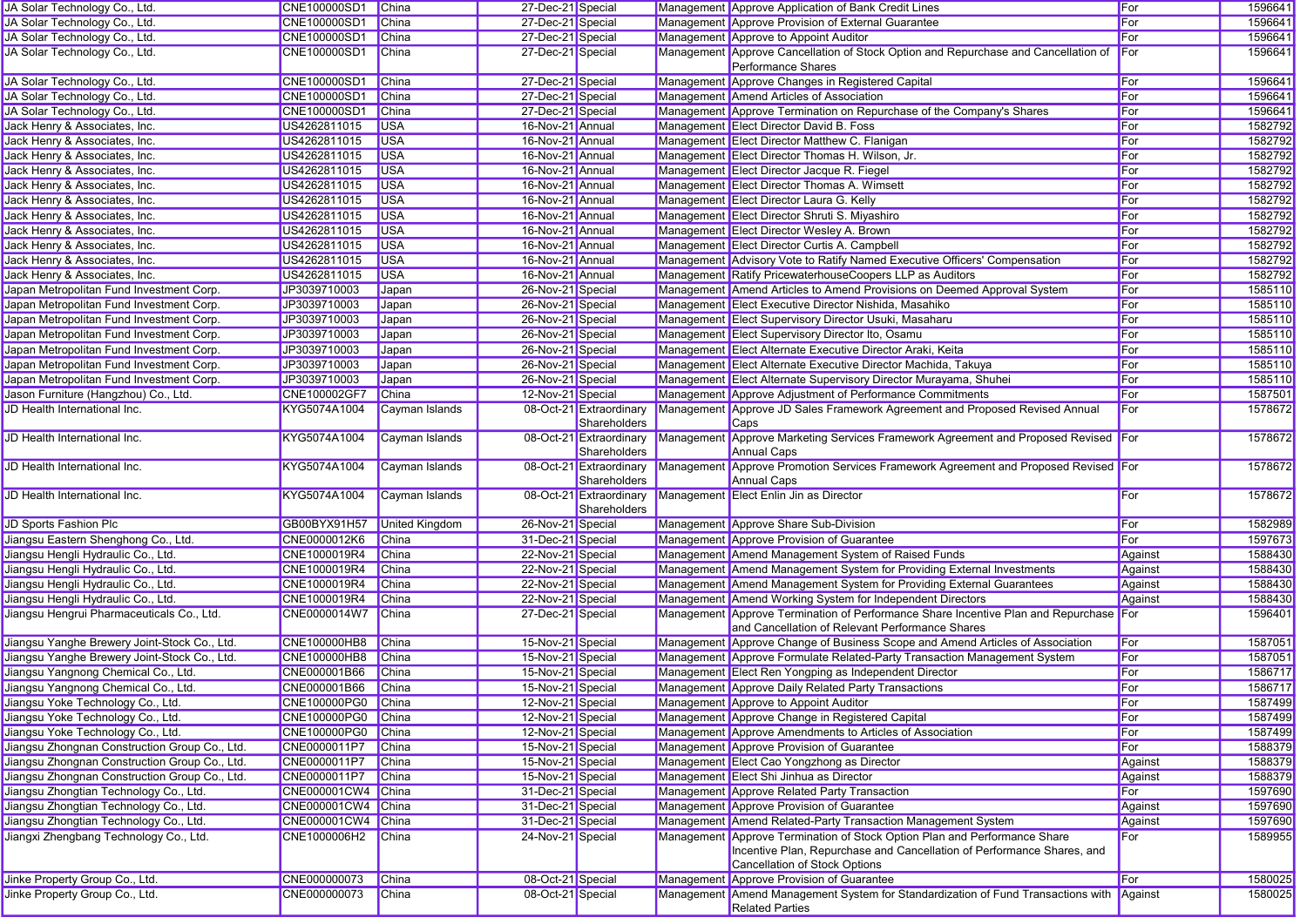| Jinke Property Group Co., Ltd.                              | CNE000000073        | <b>China</b>   | 29-Nov-21 Special |                                         | Management Approve Issuance of Offshore U.S. Dollar Bonds                                                         | For        | 1591597 |
|-------------------------------------------------------------|---------------------|----------------|-------------------|-----------------------------------------|-------------------------------------------------------------------------------------------------------------------|------------|---------|
| Jinke Property Group Co., Ltd.                              | CNE000000073        | China          | 29-Nov-21 Special |                                         | Management Approve Authorization of the Board to Handle Matters Related to Offshore<br>U.S. Dollar Bonds Issuance | For        | 1591597 |
| Jinke Property Group Co., Ltd.                              | CNE000000073        | China          | 13-Dec-21 Special |                                         | Management Approve Provision of Guarantee                                                                         | For        | 1594200 |
| Joincare Pharmaceutical Group Industry Co., Ltd.            | CNE000001816        | China          | 12-Nov-21 Special |                                         | Management Approve Provision of Financing Guarantee and Counter-Guarantee                                         | Against    | 1587011 |
| Joincare Pharmaceutical Group Industry Co., Ltd.            | CNE000001816        | <b>China</b>   | 12-Nov-21 Special |                                         | Management Approve Change of Business Scope                                                                       | For        | 1587011 |
| Joincare Pharmaceutical Group Industry Co., Ltd.            | CNE000001816        | China          | 12-Nov-21 Special |                                         | Management Approve Changes in Registered Capital                                                                  | For        | 1587011 |
| Joincare Pharmaceutical Group Industry Co., Ltd.            | CNE000001816        | <b>China</b>   | 12-Nov-21 Special |                                         | Management Approve Amendments to Articles of Association                                                          | For        | 1587011 |
| Joincare Pharmaceutical Group Industry Co., Ltd.            | CNE000001816        | China          | 23-Dec-21 Special |                                         | Management Approve Purpose of Share Repurchase                                                                    | For        | 1595920 |
| Joincare Pharmaceutical Group Industry Co., Ltd.            | CNE000001816        | China          | 23-Dec-21 Special |                                         | Management Approve Type of Share Repurchase                                                                       | For        | 1595920 |
| Joincare Pharmaceutical Group Industry Co., Ltd.            | CNE000001816        | <b>China</b>   | 23-Dec-21 Special |                                         | Management Approve Manner of Share Repurchase                                                                     | For        | 1595920 |
| Joincare Pharmaceutical Group Industry Co., Ltd.            | CNE000001816        | China          | 23-Dec-21 Special |                                         | Management Approve Period of the Share Repurchase                                                                 | For        | 1595920 |
| Joincare Pharmaceutical Group Industry Co., Ltd.            | CNE000001816        | China          | 23-Dec-21 Special |                                         | Management Approve Usage, Number, Proportion and Total Capital of Share Repurchase For                            |            | 1595920 |
| Joincare Pharmaceutical Group Industry Co., Ltd.            | CNE000001816        | China          | 23-Dec-21 Special |                                         | Management Approve Price Range and Pricing Principle of Share Repurchase                                          | For        | 1595920 |
| Joincare Pharmaceutical Group Industry Co., Ltd.            | CNE000001816        | China          | 23-Dec-21 Special |                                         | Management Approve Capital Source Used for Share Repurchase                                                       | For        | 1595920 |
| Joincare Pharmaceutical Group Industry Co., Ltd.            | CNE000001816        | China          | 23-Dec-21 Special |                                         | Management Approve Authorization of Board to Handle All Related Matters                                           | For        | 1595920 |
| Jonjee Hi-Tech Industrial & Commercial Holding Co.,<br>Ltd. | <b>CNE000000HK0</b> | China          | 16-Nov-21 Special |                                         | Management Approve Provision of Guarantee                                                                         | For        | 1588585 |
| Joyoung Co., Ltd.                                           | CNE100000BQ9        | China          | 19-Nov-21 Special |                                         | Management Approve Related Party Transaction                                                                      | <b>For</b> | 1587005 |
| Joyoung Co., Ltd.                                           | CNE100000BQ9        | China          | 19-Nov-21 Special |                                         | Management Approve Repurchase and Cancellation of Performance Shares                                              | For        | 1587005 |
| Joyoung Co., Ltd.                                           | CNE100000BQ9        | <b>China</b>   | 19-Nov-21 Special |                                         | Management Approve Decrease in Capital                                                                            | For        | 1587005 |
| Joyoung Co., Ltd.                                           | CNE100000BQ9        | <b>China</b>   | 19-Nov-21 Special |                                         | Management Amend Articles of Association (I)                                                                      | For        | 1587005 |
| Joyoung Co., Ltd.                                           | CNE100000BQ9        | China          | 19-Nov-21 Special |                                         | Management Approve Purpose and the Usage                                                                          | For        | 1587005 |
| Joyoung Co., Ltd.                                           | CNE100000BQ9        | China          | 19-Nov-21 Special |                                         | Management Approve Manner                                                                                         | For        | 1587005 |
| Joyoung Co., Ltd.                                           | CNE100000BQ9        | <b>China</b>   | 19-Nov-21 Special |                                         | Management Approve Type, Number and Proportion of the Total Share Repurchase                                      | For        | 1587005 |
| Joyoung Co., Ltd.                                           | CNE100000BQ9        | <b>China</b>   | 19-Nov-21 Special |                                         | Management Approve Total Capital and Capital Source Used for the Share Repurchase                                 | For        | 1587005 |
| Joyoung Co., Ltd.                                           | CNE100000BQ9        | China          | 19-Nov-21 Special |                                         | Management Approve Price or Price Range and Pricing Principle of the Share<br>Repurchase                          | For        | 1587005 |
| Joyoung Co., Ltd.                                           | CNE100000BQ9        | China          | 19-Nov-21 Special |                                         | Management Approve Implementation Period                                                                          | For        | 1587005 |
| Joyoung Co., Ltd.                                           | CNE100000BQ9        | <b>China</b>   | 19-Nov-21 Special |                                         | Management Approve Resolution Validity Period                                                                     | For        | 1587005 |
| Joyoung Co., Ltd.                                           | CNE100000BQ9        | <b>China</b>   | 19-Nov-21 Special |                                         | Management Approve Authorization of the Board to Handle All Related Matters                                       | For        | 1587005 |
| Joyoung Co., Ltd.                                           | CNE100000BQ9        | China          | 19-Nov-21 Special |                                         | Management Amend Articles of Association (II)                                                                     | For        | 1587005 |
| JOYY, Inc.                                                  | US46591M1099        | Cayman Islands | 27-Dec-21 Annual  |                                         | Management Amend Articles of Association                                                                          | Against    | 1593688 |
| Juewei Food Co., Ltd.                                       | CNE100002RT5        | China          | 11-Oct-21 Special |                                         | Management Approve Repurchase and Cancellation of Performance Shares                                              | For        | 1580516 |
| Juewei Food Co., Ltd.                                       | CNE100002RT5        | <b>China</b>   | 11-Oct-21 Special |                                         | Management Approve Daily Related Party Transactions                                                               | For        | 1580516 |
| Juewei Food Co., Ltd.                                       | CNE100002RT5        | China          | 15-Dec-21 Special |                                         | Management Approve Remuneration of Independent Directors                                                          | For        | 1594483 |
| Juewei Food Co., Ltd.                                       | CNE100002RT5        | China          | 15-Dec-21 Special |                                         | Management Approve Remuneration of Non-independent Directors                                                      | For        | 1594483 |
| Juewei Food Co., Ltd.                                       | CNE100002RT5        | <b>China</b>   | 15-Dec-21 Special |                                         | Management Approve Remuneration of Supervisors                                                                    | For        | 1594483 |
| Juewei Food Co., Ltd.                                       | CNE100002RT5        | China          | 15-Dec-21 Special |                                         | Management Approve Repurchase and Cancellation of Performance Shares                                              | For        | 1594483 |
| Juewei Food Co., Ltd.                                       | CNE100002RT5        | <b>China</b>   | 15-Dec-21 Special |                                         | Management Approve Daily Related Party Transactions                                                               | For        | 1594483 |
| Juewei Food Co., Ltd.                                       | CNE100002RT5        | <b>China</b>   | 15-Dec-21 Special |                                         | Management Elect Dai Wenjun as Director                                                                           | Against    | 1594483 |
| Juewei Food Co., Ltd.                                       | CNE100002RT5        | China          | 15-Dec-21 Special |                                         | Management Elect Chen Geng as Director                                                                            | For        | 1594483 |
| Juewei Food Co., Ltd.                                       | CNE100002RT5        | China          | 15-Dec-21 Special |                                         | Management Elect Jiang Xingzhou as Director                                                                       | For        | 1594483 |
| Juewei Food Co., Ltd.                                       | CNE100002RT5        | China          | 15-Dec-21 Special |                                         | Management Elect Wang Zhenguo as Director                                                                         | For        | 1594483 |
| Juewei Food Co., Ltd.                                       | CNE100002RT5        | China          | 15-Dec-21 Special |                                         | Management Elect Liao Jianwen as Director                                                                         | For        | 1594483 |
| Juewei Food Co., Ltd.                                       | CNE100002RT5 China  |                | 15-Dec-21 Special |                                         | Management Elect Zhu Yujie as Director                                                                            | For        | 1594483 |
| Juewei Food Co., Ltd.                                       | CNE100002RT5        | China          | 15-Dec-21 Special |                                         | Management Elect Yang Delin as Director                                                                           | Against    | 1594483 |
| Juewei Food Co., Ltd.                                       | CNE100002RT5        | China          | 15-Dec-21 Special |                                         | Management Elect Zhang Gaofei as Supervisor                                                                       | For        | 1594483 |
| Juewei Food Co., Ltd.                                       | CNE100002RT5        | China          | 15-Dec-21 Special |                                         | Management Elect Cui Yao as Supervisor                                                                            | For        | 1594483 |
| Kaisa Group Holdings Ltd.                                   | KYG521321003        | Cayman Islands |                   | 27-Oct-21 Extraordinary<br>Shareholders | Management Approve Payment of the Interim Dividend Out of the Share Premium<br>Account                            | For        | 1583485 |
| Kangwon Land, Inc.                                          | KR7035250000        | South Korea    | 17-Dec-21 Special |                                         | Management Elect Oh Jeong-jun as Inside Director                                                                  | For        | 1577688 |
| Kansas City Southern                                        | US4851703029        | <b>USA</b>     | 10-Dec-21 Special |                                         | Management Approve Merger Agreement                                                                               | For        | 1589241 |
| Kansas City Southern                                        | US4851703029        | <b>USA</b>     | 10-Dec-21 Special |                                         | Management Advisory Vote on Golden Parachutes                                                                     | Against    | 1589241 |
| Kansas City Southern                                        | US4851703029        | <b>USA</b>     | 10-Dec-21 Special |                                         | Management Adjourn Meeting                                                                                        | For        | 1589241 |
| KE Holdings, Inc.                                           | US4824971042        | Cayman Islands |                   | 08-Nov-21 Extraordinary<br>Shareholders | Management Approve Reclassification of Shares of Common Stock                                                     | Against    | 1583434 |
| KE Holdings, Inc.                                           | US4824971042        | Cayman Islands |                   | 08-Nov-21 Extraordinary<br>Shareholders | Management Amend Articles of Association of the Company                                                           | For        | 1583434 |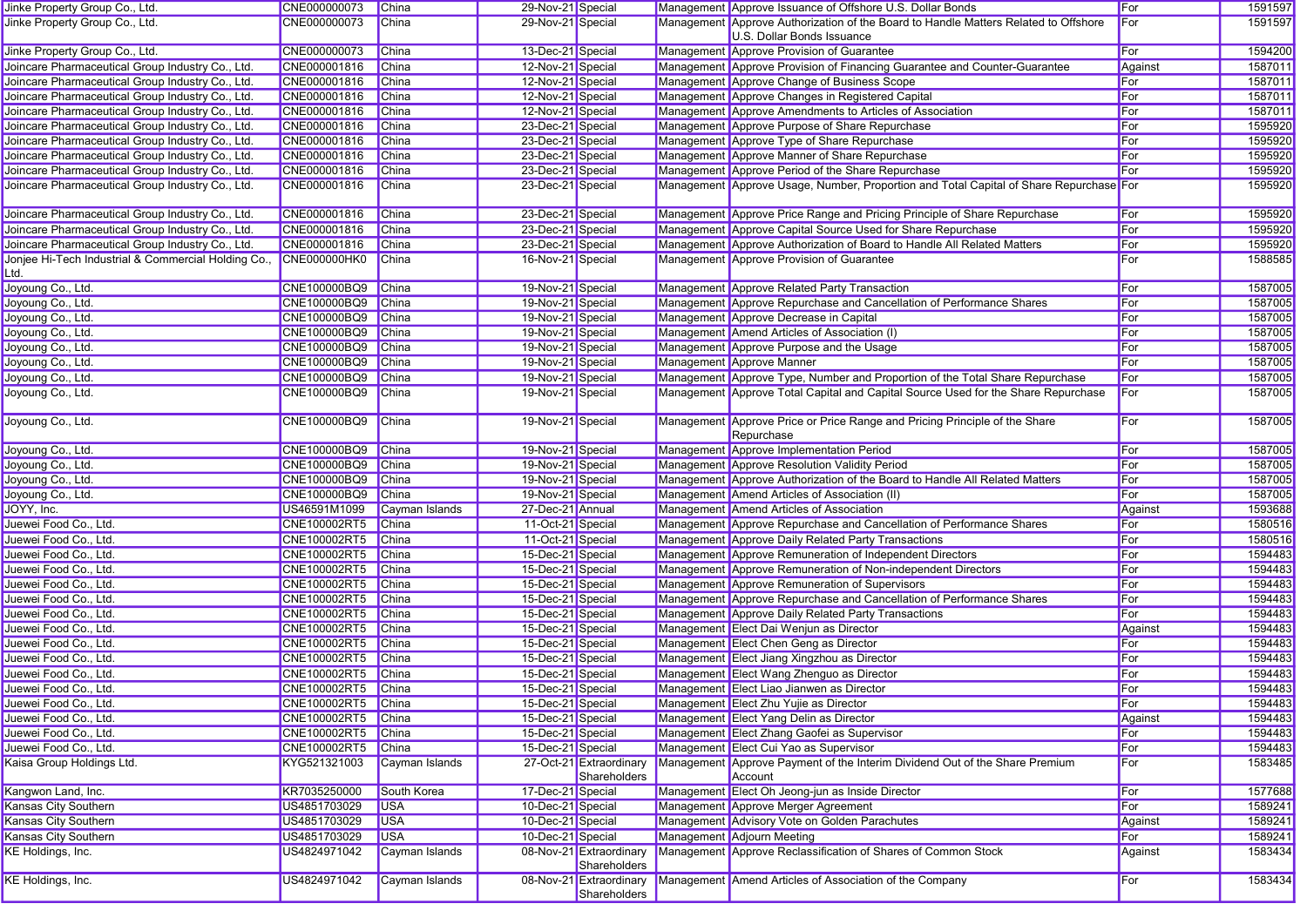| <b>Keppel Corporation Limited</b>   | SG1U68934629       | Singapore      |                   | 09-Dec-21 Extraordinary                 | Management Approve Acquisition by Keppel Pegasus Pte. Ltd., a Wholly-Owned                          | For     | 1593641 |
|-------------------------------------|--------------------|----------------|-------------------|-----------------------------------------|-----------------------------------------------------------------------------------------------------|---------|---------|
|                                     |                    |                |                   | Shareholders                            | Subsidiary, of all the Issued and Paid-Up Ordinary Shares in the Capital of                         |         |         |
|                                     |                    |                |                   |                                         | Singapore Press Holdings Limited (Excluding Treasury shares) by way of a                            |         |         |
|                                     |                    |                |                   |                                         | Scheme of Arrangement                                                                               |         |         |
| Kingsoft Cloud Holdings Ltd.        | US49639K1016       | Cayman Islands |                   | 17-Dec-21 Extraordinary<br>Shareholders | Management Elect Hangjun Ye as Director                                                             | Against | 1591967 |
| Kingsoft Cloud Holdings Ltd.        | US49639K1016       | Cayman Islands |                   | 17-Dec-21 Extraordinary<br>Shareholders | Management Increase Authorized Common Stock                                                         | Against | 1591967 |
| <b>Kingsoft Corporation Limited</b> | KYG5264Y1089       | Cayman Islands |                   | Shareholders                            | 09-Dec-21 Extraordinary Management Adopt New Share Option Scheme                                    | Against | 1593358 |
| Kinnevik AB                         | SE0015810247       | Sweden         |                   | 21-Oct-21 Extraordinary                 | Management Elect Chairman of Meeting                                                                | For     | 1579646 |
|                                     |                    |                |                   | Shareholders                            |                                                                                                     |         |         |
| <b>Kinnevik AB</b>                  | SE0015810247       | Sweden         |                   | 21-Oct-21 Extraordinary<br>Shareholders | Management Prepare and Approve List of Shareholders                                                 | For     | 1579646 |
| Kinnevik AB                         | SE0015810247       | Sweden         |                   | 21-Oct-21 Extraordinary<br>Shareholders | Management Approve Agenda of Meeting                                                                | For     | 1579646 |
| Kinnevik AB                         | SE0015810247       | Sweden         |                   | 21-Oct-21 Extraordinary<br>Shareholders | Management Designate Inspector(s) of Minutes of Meeting                                             | For     | 1579646 |
| <b>Kinnevik AB</b>                  | SE0015810247       | Sweden         |                   | 21-Oct-21 Extraordinary<br>Shareholders | Management Approve Agenda of Meeting                                                                | For     | 1579646 |
| Kinnevik AB                         | SE0015810247       | Sweden         |                   | 21-Oct-21 Extraordinary<br>Shareholders | Management Approve Performance Share Plan (LTIP 2021)                                               | For     | 1579646 |
| Kinnevik AB                         | SE0015810247       | Sweden         |                   | 21-Oct-21 Extraordinary<br>Shareholders | Management Amend Articles Re: Equity-Related                                                        | For     | 1579646 |
| <b>Kinnevik AB</b>                  | SE0015810247       | Sweden         |                   | 21-Oct-21 Extraordinary<br>Shareholders | Management Approve Equity Plan Financing Through Issuance of Shares                                 | For     | 1579646 |
| Kinnevik AB                         | SE0015810247       | Sweden         |                   | 21-Oct-21 Extraordinary<br>Shareholders | Management Approve Equity Plan Financing Through Repurchase of Shares                               | For     | 1579646 |
| <b>Kinnevik AB</b>                  | SE0015810247       | Sweden         |                   | 21-Oct-21 Extraordinary<br>Shareholders | Management Approve Equity Plan Financing Through Transfer of Shares                                 | For     | 1579646 |
| Kinnevik AB                         | SE0015810247       | Sweden         |                   | 21-Oct-21 Extraordinary<br>Shareholders | Management Approve Equity Plan Financing Through Transfer of Shares to CEO and<br>Senior Management | For     | 1579646 |
| Kirkland Lake Gold Ltd.             | CA49741E1007       | Canada         | 26-Nov-21 Special |                                         | Management Approve Acquisition by Agnico Eagle Mines Limited                                        | For     | 1581559 |
| <b>KLA Corporation</b>              | US4824801009       | <b>USA</b>     | 03-Nov-21 Annual  |                                         | Management Elect Director Edward Barnholt                                                           | For     | 1579834 |
| <b>KLA Corporation</b>              | US4824801009       | <b>USA</b>     | 03-Nov-21 Annual  |                                         | Management Elect Director Robert Calderoni                                                          | For     | 1579834 |
| <b>KLA Corporation</b>              | US4824801009       | <b>USA</b>     | 03-Nov-21 Annual  |                                         | Management Elect Director Jeneanne Hanley                                                           | For     | 1579834 |
| <b>KLA Corporation</b>              | US4824801009       | <b>USA</b>     | 03-Nov-21 Annual  |                                         | Management Elect Director Emiko Higashi                                                             | For     | 1579834 |
| <b>KLA Corporation</b>              | US4824801009       | <b>USA</b>     | 03-Nov-21 Annual  |                                         | Management Elect Director Kevin Kennedy                                                             | For     | 1579834 |
| <b>KLA Corporation</b>              | US4824801009       | <b>USA</b>     | 03-Nov-21 Annual  |                                         | Management Elect Director Gary Moore                                                                | Against | 1579834 |
| <b>KLA Corporation</b>              | US4824801009       | <b>USA</b>     | 03-Nov-21 Annual  |                                         | Management Elect Director Marie Myers                                                               | For     | 1579834 |
| <b>KLA Corporation</b>              | US4824801009       | <b>USA</b>     | 03-Nov-21 Annual  |                                         | Management Elect Director Kiran Patel                                                               | For     | 1579834 |
| <b>KLA Corporation</b>              | US4824801009       | <b>USA</b>     | 03-Nov-21 Annual  |                                         | Management Elect Director Victor Peng                                                               | For     | 1579834 |
| <b>KLA Corporation</b>              | US4824801009       | <b>USA</b>     | 03-Nov-21 Annual  |                                         | Management Elect Director Robert Rango                                                              | For     | 1579834 |
| <b>KLA Corporation</b>              | US4824801009       | <b>USA</b>     | 03-Nov-21 Annual  |                                         | Management Elect Director Richard Wallace                                                           | For     | 1579834 |
| <b>KLA Corporation</b>              | US4824801009       | <b>USA</b>     | 03-Nov-21 Annual  |                                         | Management Ratify PricewaterhouseCoopers LLP as Auditors                                            | For     | 1579834 |
| <b>KLA Corporation</b>              | US4824801009       | <b>USA</b>     | 03-Nov-21 Annual  |                                         | Management Advisory Vote to Ratify Named Executive Officers' Compensation                           | Against | 1579834 |
| Komercni banka, a.s.                | CZ0008019106       | Czech Republic | 02-Nov-21 Special |                                         | Management Approve Allocation of Retained Earnings From Previous Years                              | For     | 1579885 |
| Korea Electric Power Corp.          | KR7015760002       | South Korea    | 14-Oct-21 Special |                                         | Management Elect Lee Heung-ju as Inside Director                                                    | For     | 1578835 |
| Kuang-Chi Technologies Co., Ltd.    |                    |                |                   |                                         | Management Approve Use of Idle Raised Funds for Cash Management                                     | For     |         |
|                                     | CNE1000018P0 China |                | 23-Dec-21 Special |                                         |                                                                                                     |         | 1596182 |
| Kuang-Chi Technologies Co., Ltd.    | CNE1000018P0       | China          | 23-Dec-21 Special |                                         | Management Approve to Appoint Auditor                                                               | For     | 1596182 |
| Lam Research Corporation            | US5128071082       | <b>USA</b>     | 08-Nov-21 Annual  |                                         | Management Elect Director Sohail U. Ahmed                                                           | For     | 1581247 |
| Lam Research Corporation            | US5128071082       | <b>USA</b>     | 08-Nov-21 Annual  |                                         | Management Elect Director Timothy M. Archer                                                         | For     | 1581247 |
| Lam Research Corporation            | US5128071082       | <b>USA</b>     | 08-Nov-21 Annual  |                                         | Management Elect Director Eric K. Brandt                                                            | For     | 1581247 |
| Lam Research Corporation            | US5128071082       | <b>USA</b>     | 08-Nov-21 Annual  |                                         | Management Elect Director Michael R. Cannon                                                         | For     | 1581247 |
| Lam Research Corporation            | US5128071082       | <b>USA</b>     | 08-Nov-21 Annual  |                                         | Management Elect Director Catherine P. Lego                                                         | For     | 1581247 |
| Lam Research Corporation            | US5128071082       | <b>USA</b>     | 08-Nov-21 Annual  |                                         | Management Elect Director Bethany J. Mayer                                                          | For     | 1581247 |
| Lam Research Corporation            | US5128071082       | <b>USA</b>     | 08-Nov-21 Annual  |                                         | Management Elect Director Abhijit Y. Talwalkar                                                      | For     | 1581247 |
| Lam Research Corporation            | US5128071082       | <b>USA</b>     | 08-Nov-21 Annual  |                                         | Management Elect Director Lih Shyng (Rick L.) Tsai                                                  | For     | 1581247 |
| Lam Research Corporation            | US5128071082       | <b>USA</b>     | 08-Nov-21 Annual  |                                         | Management Elect Director Leslie F. Varon                                                           | For     | 1581247 |
| Lam Research Corporation            | US5128071082       | <b>USA</b>     | 08-Nov-21 Annual  |                                         | Management Advisory Vote to Ratify Named Executive Officers' Compensation                           | For     | 1581247 |
| Lam Research Corporation            | US5128071082       | <b>USA</b>     | 08-Nov-21 Annual  |                                         | Management Ratify Ernst & Young LLP as Auditors                                                     | For     | 1581247 |
| LB Group Co., Ltd.                  | CNE1000015M3 China |                | 10-Nov-21 Special |                                         | Management Approve Profit Distribution in the Third Quarter                                         | For     | 1586752 |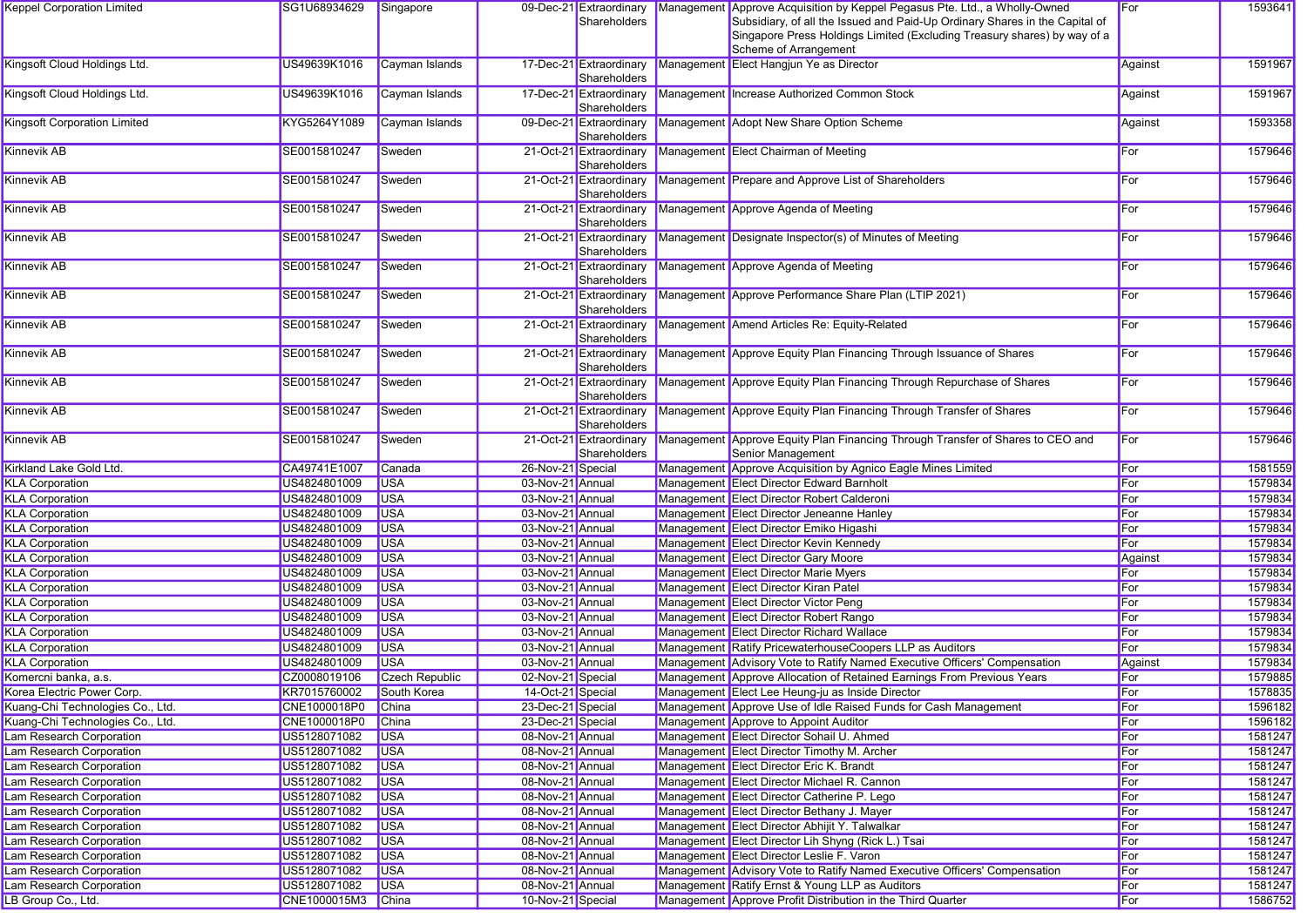| LB Group Co., Ltd.                          | CNE1000015M3 China         |                | 10-Nov-21 Special |                                         | Management Approve to Appoint Auditor                                                                                                                                                 | For     | 1586752 |
|---------------------------------------------|----------------------------|----------------|-------------------|-----------------------------------------|---------------------------------------------------------------------------------------------------------------------------------------------------------------------------------------|---------|---------|
| LB Group Co., Ltd.                          | CNE1000015M3               | China          | 10-Nov-21 Special |                                         | Management Approve Investment in the Construction of Demonstration Project for<br>Comprehensive Recovery of Rare Metals                                                               | For     | 1586752 |
| LB Group Co., Ltd.                          | CNE1000015M3               | China          | 10-Nov-21 Special |                                         | Management Approve Amendments to Articles of Association                                                                                                                              | For     | 1586752 |
| LB Group Co., Ltd.                          | CNE1000015M3               | <b>China</b>   | 15-Dec-21 Special |                                         | Management Amend Articles of Association                                                                                                                                              | For     | 1594470 |
| LB Group Co., Ltd.                          | CNE1000015M3               | China          | 15-Dec-21 Special |                                         | Management Approve Investment in Construction of an Integrated Project of Lithium-ion<br><b>Battery Anode Materials</b>                                                               | For     | 1594470 |
| LB Group Co., Ltd.                          | CNE1000015M3               | China          | 24-Dec-21 Special |                                         | Management Approve Application of Bank Credit Lines                                                                                                                                   | Against | 1596460 |
| LB Group Co., Ltd.                          | CNE1000015M3               | China          | 24-Dec-21 Special |                                         | Management Approve Provision of Guarantee                                                                                                                                             | Against | 1596460 |
| Lee & Man Paper Manufacturing Limited       | KYG5427W1309               | Cayman Islands |                   | 23-Dec-21 Extraordinary<br>Shareholders | Management Approve Buying Agent Agreement, Proposed Annual Caps and Related<br>Transactions                                                                                           | For     | 1594928 |
| Lee & Man Paper Manufacturing Limited       | KYG5427W1309               | Cayman Islands |                   | 23-Dec-21 Extraordinary<br>Shareholders | Management Approve Pulp Purchase Agreement, Proposed Annual Caps and Related<br>Transactions                                                                                          | For     | 1594928 |
| Lepu Medical Technology (Beijing) Co., Ltd. | CNE100000H44               | China          | 15-Nov-21 Special |                                         | Management Approve Establishment of a Group Company                                                                                                                                   | For     | 1587882 |
| Lepu Medical Technology (Beijing) Co., Ltd. | CNE100000H44               | China          | 15-Nov-21 Special |                                         | Management Approve Amendments to Articles of Association                                                                                                                              | For     | 1587882 |
| Li Auto Inc.                                | KYG5479M1050               | Cayman Islands | 16-Nov-21 Special |                                         | Management Amend Memorandum and Articles of Association                                                                                                                               | For     | 1585812 |
| Li Auto Inc.                                | KYG5479M1050               | Cayman Islands | 16-Nov-21 Special |                                         | Management Amend Memorandum and Articles of Association                                                                                                                               | For     | 1585812 |
| Li Auto Inc.                                | KYG5479M1050               | Cayman Islands | 16-Nov-21 Special |                                         | Management Amend Memorandum and Articles of Association                                                                                                                               | For     | 1585812 |
| Li Auto Inc.                                | KYG5479M1050               | Cayman Islands | 16-Nov-21 Special |                                         | Management Approve Issuance of Equity or Equity-Linked Securities without Preemptive<br>Rights                                                                                        | Against | 1585812 |
| Li Auto Inc.                                | KYG5479M1050               | Cayman Islands | 16-Nov-21 Special |                                         | Management Authorize Repurchase of Issued Share Capital                                                                                                                               | For     | 1585812 |
| Li Auto Inc.                                | KYG5479M1050               | Cayman Islands | 16-Nov-21 Special |                                         | Management Authorize Reissuance of Repurchased Shares                                                                                                                                 | Against | 1585812 |
| Liaoning Cheng Da Co., Ltd.                 | CNE000000LY3               | China          | 08-Nov-21 Special |                                         | Management Approve Corporate Bond Issuance                                                                                                                                            | For     | 1586320 |
| Liaoning Cheng Da Co., Ltd.                 | CNE000000LY3               | China          | 08-Nov-21 Special |                                         | Management Approve Authorization of the Board to Handle All Related Matters                                                                                                           | For     | 1586320 |
| Lingyi iTech (Guangdong) Co.                | CNE1000015L5               | China          | 26-Nov-21 Special |                                         | Management Approve Provision of Guarantee                                                                                                                                             | For     | 1590606 |
| Lingyi iTech (Guangdong) Co.                | CNE1000015L5               | China          | 26-Nov-21 Special |                                         | Management Approve to Appoint Auditor                                                                                                                                                 | For     | 1590606 |
| Livzon Pharmaceutical Group Inc.            | CNE100001QV5               | China          |                   | 10-Dec-21 Extraordinary<br>Shareholders | Management Approve Three-Year Continuing Guarantee Support Framework Agreement<br>Provision of Financing Guarantees, Annual Caps of the Guarantees and<br><b>Related Transactions</b> | For     | 1592485 |
| Lojas Renner SA                             | <b>BRLRENACNOR1</b> Brazil |                |                   | 04-Nov-21 Extraordinary<br>Shareholders | Management Authorize Capitalization of Reserves for Bonus Issue                                                                                                                       | For     | 1578979 |
| Lojas Renner SA                             | <b>BRLRENACNOR1</b> Brazil |                |                   | 04-Nov-21 Extraordinary<br>Shareholders | Management Approve Increase in Authorized Capital                                                                                                                                     | For     | 1578979 |
| Lojas Renner SA                             | <b>BRLRENACNOR1</b> Brazil |                |                   | 04-Nov-21 Extraordinary<br>Shareholders | Management Amend Articles 5 and 6 to Reflect Changes in Capital and Authorized<br>Capital                                                                                             | For     | 1578979 |
| Lojas Renner SA                             | <b>BRLRENACNOR1</b> Brazil |                |                   | 04-Nov-21 Extraordinary<br>Shareholders | Management Amend Article 3 Re: Corporate Purpose                                                                                                                                      | For     | 1578979 |
| Lojas Renner SA                             | <b>BRLRENACNOR1</b> Brazil |                |                   | 04-Nov-21 Extraordinary<br>Shareholders | Management Amend Article 3 Re: Corporate Purpose                                                                                                                                      | For     | 1578979 |
| Lojas Renner SA                             | <b>BRLRENACNOR1</b> Brazil |                |                   | 04-Nov-21 Extraordinary<br>Shareholders | Management Amend Article 3 Re: Corporate Purpose                                                                                                                                      | For     | 1578979 |
| Lojas Renner SA                             | <b>BRLRENACNOR1</b> Brazil |                |                   | 04-Nov-21 Extraordinary<br>Shareholders | Management Amend Article 3 Re: Corporate Purpose                                                                                                                                      | For     | 1578979 |
| Lojas Renner SA                             | <b>BRLRENACNOR1</b> Brazil |                |                   | 04-Nov-21 Extraordinary<br>Shareholders | Management Amend Article 3 Re: Corporate Purpose                                                                                                                                      | For     | 1578979 |
| Lojas Renner SA                             | <b>BRLRENACNOR1</b> Brazil |                |                   | 04-Nov-21 Extraordinary<br>Shareholders | Management Amend Article 3 Re: Corporate Purpose                                                                                                                                      | For     | 1578979 |
| Lojas Renner SA                             | <b>BRLRENACNOR1</b> Brazil |                |                   | Shareholders                            | 04-Nov-21 Extraordinary Management Amend Article 3 Re: Corporate Purpose                                                                                                              | For     | 1578979 |
| Lojas Renner SA                             | <b>BRLRENACNOR1</b> Brazil |                |                   | 04-Nov-21 Extraordinary<br>Shareholders | Management Amend Article 3 Re: Corporate Purpose                                                                                                                                      | For     | 1578979 |
| Lojas Renner SA                             | <b>BRLRENACNOR1</b> Brazil |                |                   | 04-Nov-21 Extraordinary<br>Shareholders | Management Amend Article 6                                                                                                                                                            | For     | 1578979 |
| Lojas Renner SA                             | <b>BRLRENACNOR1</b> Brazil |                |                   | 04-Nov-21 Extraordinary<br>Shareholders | Management Amend Articles 19 and 22                                                                                                                                                   | For     | 1578979 |
| Lojas Renner SA                             | <b>BRLRENACNOR1</b> Brazil |                |                   | 04-Nov-21 Extraordinary<br>Shareholders | Management Amend Articles 19 and 22                                                                                                                                                   | For     | 1578979 |
| Lojas Renner SA                             | <b>BRLRENACNOR1</b> Brazil |                |                   | 04-Nov-21 Extraordinary<br>Shareholders | Management Consolidate Bylaws                                                                                                                                                         | For     | 1578979 |
| Lojas Renner SA                             | <b>BRLRENACNOR1</b> Brazil |                |                   | 04-Nov-21 Extraordinary<br>Shareholders | Management Approve Long-Term Incentive Plan: Performance Shares, Restricted<br>Shares, and Matching Shares                                                                            | Against | 1578979 |
| Luxshare Precision Industry Co. Ltd.        | CNE100000TP3               | China          | 25-Oct-21 Special |                                         | Management Approve Issuance of Super Short-term Commercial Papers                                                                                                                     | For     | 1583458 |
| Luxshare Precision Industry Co. Ltd.        | CNE100000TP3 China         |                | 25-Oct-21 Special |                                         | Management Approve Draft and Summary of Stock Option Incentive Plan                                                                                                                   | Against | 1583458 |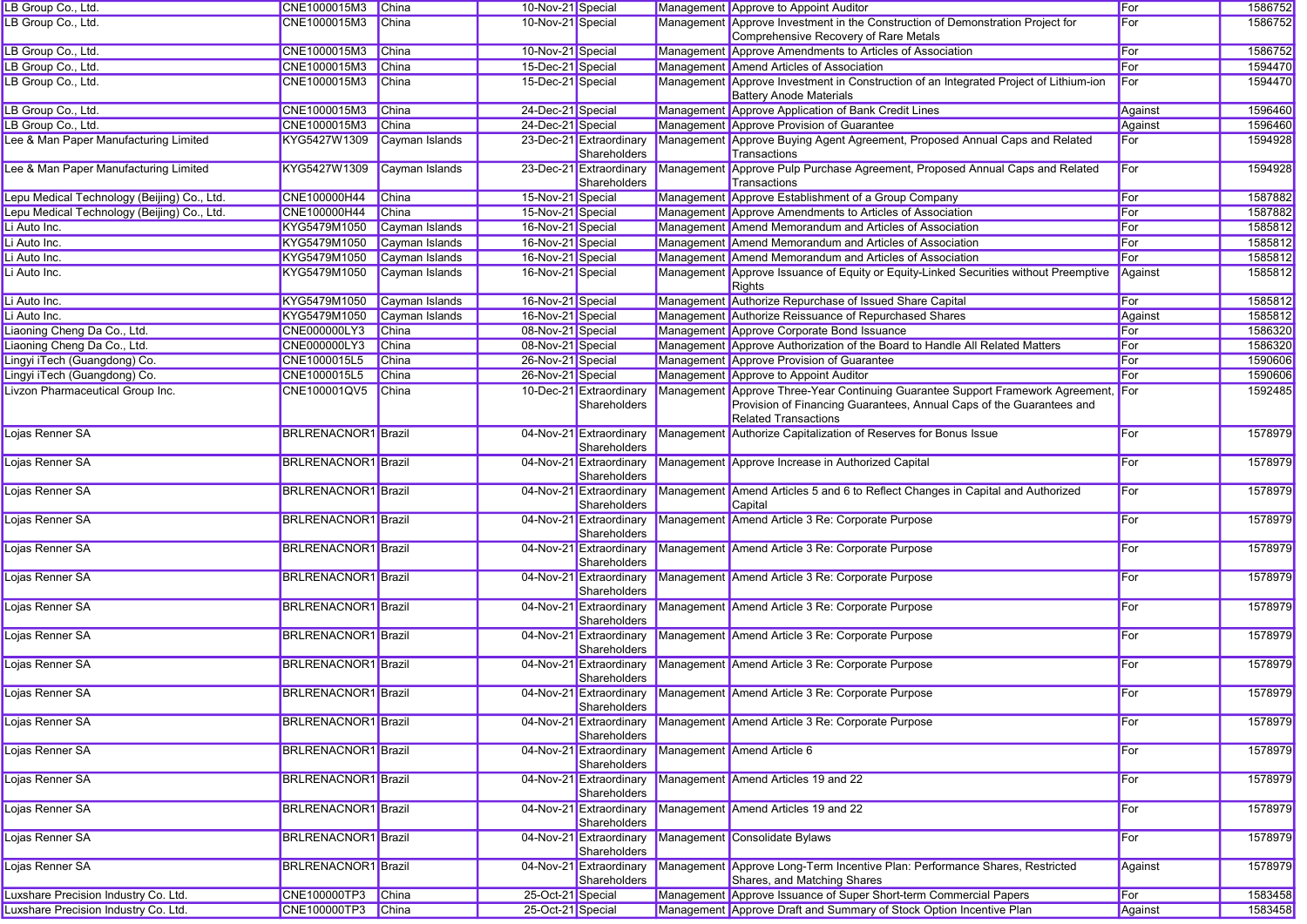| Luxshare Precision Industry Co. Ltd. | CNE100000TP3        | <b>China</b>    | 25-Oct-21 Special |  | Management Approve Methods to Assess the Performance of Plan Participants                                                                   | Against         | 1583458 |
|--------------------------------------|---------------------|-----------------|-------------------|--|---------------------------------------------------------------------------------------------------------------------------------------------|-----------------|---------|
| Luxshare Precision Industry Co. Ltd. | CNE100000TP3        | China           | 25-Oct-21 Special |  | Management Approve Authorization of the Board to Handle All Related Matters                                                                 | Against         | 1583458 |
| Luzhou Laojiao Co., Ltd.             | CNE000000GF2        | China           | 29-Dec-21 Special |  | Management Approve Draft and Summary of Performance Shares Incentive Plan                                                                   | Against         | 1597152 |
| Luzhou Laojiao Co., Ltd.             | CNE000000GF2        | China           | 29-Dec-21 Special |  | Management Approve Measures for the Administration of Performance Shares Incentive<br>Plan                                                  | Against         | 1597152 |
| Luzhou Laojiao Co., Ltd.             | <b>CNE000000GF2</b> | China           | 29-Dec-21 Special |  | Management Approve Methods to Assess the Performance of Plan Participants                                                                   | Against         | 1597152 |
| Luzhou Laojiao Co., Ltd.             | <b>CNE000000GF2</b> | China           | 29-Dec-21 Special |  | Management Approve Authorization of the Board to Handle All Related Matters                                                                 | Against         | 1597152 |
| Luzhou Laojiao Co., Ltd.             | CNE000000GF2        | <b>China</b>    | 29-Dec-21 Special |  | Management Approve Remuneration and Assessment Management Measures for<br>Company's Management Team Members                                 | For             | 1597152 |
| Magnit PJSC                          | RU000A0JKQU8        | Russia          | 16-Dec-21 Special |  | Management Approve Interim Dividends of RUB 294.37 per Share for First Nine Months<br>of Fiscal 2021                                        | For             | 1591952 |
| Mango Excellent Media Co., Ltd.      | CNE100001Y83        | <b>China</b>    | 11-Oct-21 Special |  | Management Approve Exemption on Fulfillment of Commitment Obligations                                                                       | For             | 1580265 |
| Mango Excellent Media Co., Ltd.      | CNE100001Y83        | <b>China</b>    | 21-Dec-21 Special |  | Management Approve to Appoint Auditor                                                                                                       | For             | 1594193 |
| Mango Excellent Media Co., Ltd.      | CNE100001Y83        | China           | 21-Dec-21 Special |  | Management Approve Daily Related Party Transactions                                                                                         | For             | 1594193 |
| Mango Excellent Media Co., Ltd.      | CNE100001Y83        | China           | 21-Dec-21 Special |  | Management Approve Signing of Integrated Cooperation Framework Agreement and<br>Related Party Transaction                                   | For             | 1594193 |
| Mango Excellent Media Co., Ltd.      | CNE100001Y83        | <b>China</b>    | 21-Dec-21 Special |  | Management Approve Adjustment of Implementation Method and Fund Usage Plan for<br>Raised Funds Investment Project                           | For             | 1594193 |
| Mango Excellent Media Co., Ltd.      | CNE100001Y83        | <b>China</b>    | 21-Dec-21 Special |  | Management Approve Amendments to Articles of Association                                                                                    | For             | 1594193 |
| Mango Excellent Media Co., Ltd.      | CNE100001Y83        | China           | 21-Dec-21 Special |  | Management Amend Rules and Procedures Regarding General Meetings of Shareholders For                                                        |                 | 1594193 |
| Mango Excellent Media Co., Ltd.      | CNE100001Y83        | <b>China</b>    | 21-Dec-21 Special |  | Management Amend Rules and Procedures Regarding Meetings of Board of Supervisors For                                                        |                 | 1594193 |
| Mediobanca SpA                       | IT0000062957        | <b>Italy</b>    |                   |  | 28-Oct-21 Annual/Specia Management Accept Financial Statements and Statutory Reports                                                        | For             | 1580413 |
| Mediobanca SpA                       | IT0000062957        | <b>Italy</b>    |                   |  | 28-Oct-21 Annual/Specia Management Approve Allocation of Income                                                                             | For             | 1580413 |
| Mediobanca SpA                       | IT0000062957        | <b>Italy</b>    |                   |  | 28-Oct-21 Annual/Specia Management Authorize Share Repurchase Program and Reissuance of Repurchased<br><b>Shares</b>                        | For             | 1580413 |
| Mediobanca SpA                       | IT0000062957        | <b>Italy</b>    |                   |  | 28-Oct-21 Annual/Specia Management Approve Remuneration Policy                                                                              | Against         | 1580413 |
| Mediobanca SpA                       | IT0000062957        | <b>Italy</b>    |                   |  | 28-Oct-21 Annual/Specia Management Approve Second Section of the Remuneration Report                                                        | Against         | 1580413 |
| Mediobanca SpA                       | IT0000062957        | <b>Italy</b>    |                   |  | 28-Oct-21 Annual/Specia Management Approve Severance Payments Policy                                                                        | For             | 1580413 |
| Mediobanca SpA                       | IT0000062957        | Italy           |                   |  | 28-Oct-21 Annual/Specia Management Approve 2022 Performance Share Scheme; Approve Partial Withdrawal of<br>2021-2025 Incentivization Scheme | For             | 1580413 |
| Mediobanca SpA                       | IT0000062957        | Italy           |                   |  | 28-Oct-21 Annual/Specia Management Approve Director, Officer, and Internal Auditors Liability and Indemnity<br>Insurance                    | For             | 1580413 |
| Mediobanca SpA                       | IT0000062957        | <b>Italy</b>    |                   |  | 28-Oct-21 Annual/Specia Management Authorize Cancellation of Treasury Shares without Reduction of Share<br>Capital; Amend Article 4         | For             | 1580413 |
| Mediobanca SpA                       | IT0000062957        | <b>Italy</b>    |                   |  | 28-Oct-21 Annual/Specia Management Approve Cancellation of Capital Authorization Approved on October 28,<br>2020                            | For             | 1580413 |
| Mediobanca SpA                       | IT0000062957        | <b>Italy</b>    |                   |  | 28-Oct-21 Annual/Specia Management Amend Company Bylaws Re: Articles 15, 18, and 23                                                         | For             | 1580413 |
| Mediobanca SpA                       | IT0000062957        | <b>I</b> taly   |                   |  | 28-Oct-21 Annual/Specia Management Deliberations on Possible Legal Action Against Directors if Presented by<br>Shareholders                 | Against         | 1580413 |
| Medtronic plc                        | IE00BTN1Y115        | <b>I</b> reland | 09-Dec-21 Annual  |  | Management Elect Director Richard H. Anderson                                                                                               | For             | 1573459 |
| Medtronic plc                        | IE00BTN1Y115        | <b>I</b> reland | 09-Dec-21 Annual  |  | Management Elect Director Craig Arnold                                                                                                      | Against         | 1573459 |
| Medtronic plc                        | IE00BTN1Y115        | Ireland         | 09-Dec-21 Annual  |  | Management Elect Director Scott C. Donnelly                                                                                                 | For             | 1573459 |
| <b>Medtronic plc</b>                 | IE00BTN1Y115        | <b>I</b> reland | 09-Dec-21 Annual  |  | Management Elect Director Andrea J. Goldsmith                                                                                               | For             | 1573459 |
| Medtronic plc                        | IE00BTN1Y115        | Ireland         | 09-Dec-21 Annual  |  | Management Elect Director Randall J. Hogan, III                                                                                             | For             | 1573459 |
| Medtronic plc                        | IE00BTN1Y115        | Ireland         | 09-Dec-21 Annual  |  | Management Elect Director Kevin E. Lofton                                                                                                   | For             | 1573459 |
| Medtronic plc                        | IE00BTN1Y115        | <b>I</b> reland | 09-Dec-21 Annual  |  | Management Elect Director Geoffrey S. Martha                                                                                                | For             | 1573459 |
| Medtronic plc                        | IE00BTN1Y115        | Ireland         | 09-Dec-21 Annual  |  | Management Elect Director Elizabeth G. Nabel                                                                                                | For             | 1573459 |
| Medtronic plc                        | IE00BTN1Y115        | Ireland         | 09-Dec-21 Annual  |  | Management Elect Director Denise M. O'Leary                                                                                                 | For             | 1573459 |
| Medtronic plc                        | IE00BTN1Y115        | Ireland         | 09-Dec-21 Annual  |  | Management Elect Director Kendall J. Powell                                                                                                 | For             | 1573459 |
| Medtronic plc                        | IE00BTN1Y115        | <b>I</b> reland | 09-Dec-21 Annual  |  | Management Approve PricewaterhouseCoopers LLP as Auditors and Authorize Board to<br><b>Fix Their Remuneration</b>                           | For             | 1573459 |
| Medtronic plc                        | IE00BTN1Y115        | Ireland         | 09-Dec-21 Annual  |  | Management Advisory Vote to Ratify Named Executive Officers' Compensation                                                                   | Against         | 1573459 |
| Medtronic plc                        | IE00BTN1Y115        | Ireland         | 09-Dec-21 Annual  |  | Management Advisory Vote on Say on Pay Frequency                                                                                            | <b>One Year</b> | 1573459 |
| Medtronic plc                        | IE00BTN1Y115        | Ireland         | 09-Dec-21 Annual  |  | Management Approve Omnibus Stock Plan                                                                                                       | For             | 1573459 |
| Medtronic plc                        | IE00BTN1Y115        | <b>I</b> reland | 09-Dec-21 Annual  |  | Management Renew the Board's Authority to Issue Shares Under Irish Law                                                                      | For             | 1573459 |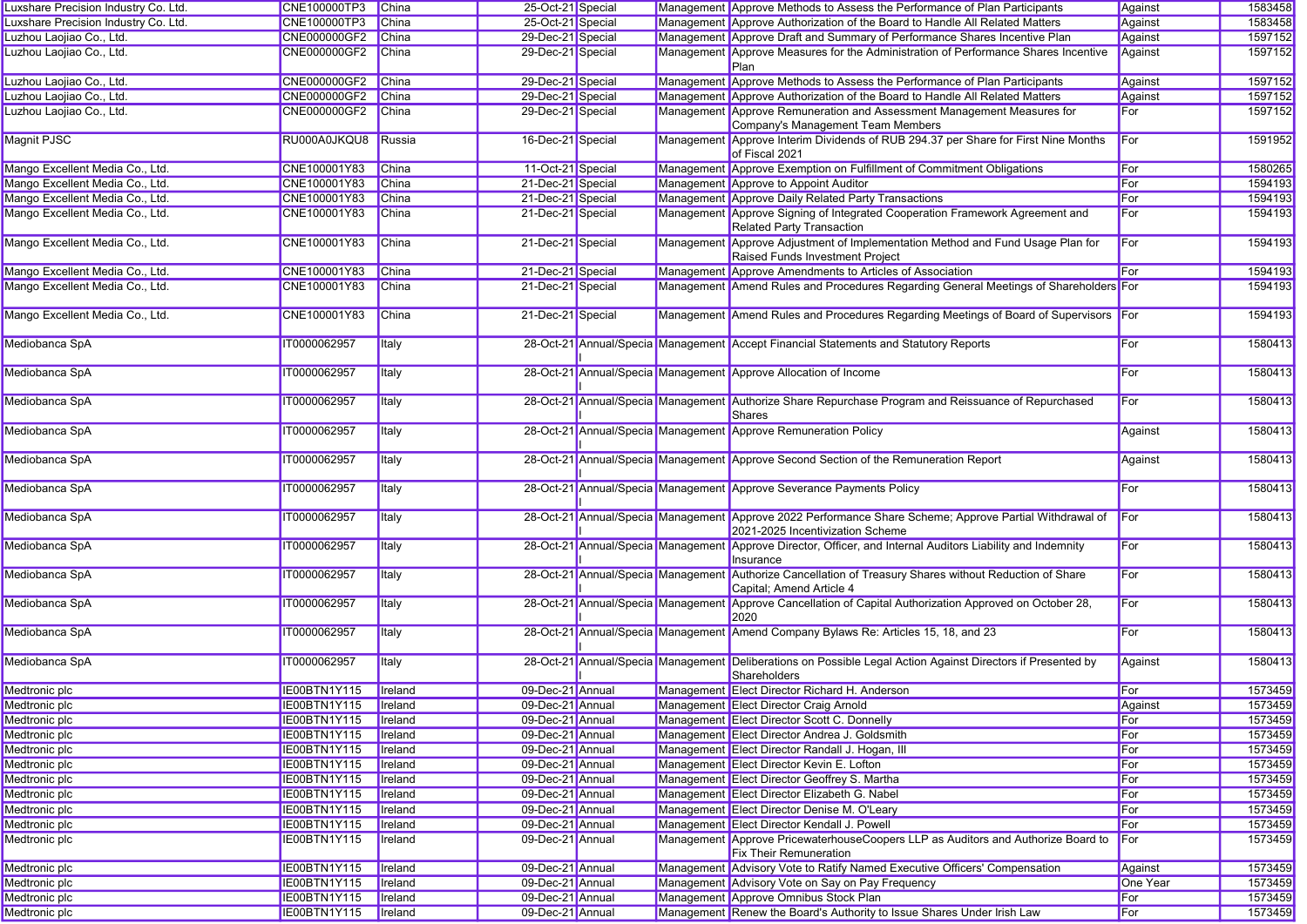| Medtronic plc                                   | IE00BTN1Y115        | <b>I</b> reland | 09-Dec-21 Annual  |             | Management Renew the Board's Authority to Opt-Out of Statutory Pre-Emptions Rights<br>Under Irish Law                                                                                                                                                                           | For     | 1573459 |
|-------------------------------------------------|---------------------|-----------------|-------------------|-------------|---------------------------------------------------------------------------------------------------------------------------------------------------------------------------------------------------------------------------------------------------------------------------------|---------|---------|
| Medtronic plc                                   | IE00BTN1Y115        | Ireland         | 09-Dec-21 Annual  |             | Management Authorize Overseas Market Purchases of Ordinary Shares                                                                                                                                                                                                               | For     | 1573459 |
| Meinian Onehealth Healthcare Holdings Co., Ltd. | CNE000001LV7        | <b>China</b>    | 15-Oct-21 Special |             | Management Elect Yu Rong as Director                                                                                                                                                                                                                                            | Against | 1581550 |
| Meinian Onehealth Healthcare Holdings Co., Ltd. | <b>CNE000001LV7</b> | <b>China</b>    | 15-Oct-21 Special |             | Management Elect Guo Meiling as Director                                                                                                                                                                                                                                        | For     | 1581550 |
| Meinian Onehealth Healthcare Holdings Co., Ltd. | CNE000001LV7        | <b>China</b>    | 15-Oct-21 Special |             | Management Elect Xu Tao as Director                                                                                                                                                                                                                                             | For     | 1581550 |
| Meinian Onehealth Healthcare Holdings Co., Ltd. | CNE000001LV7        | <b>China</b>    | 15-Oct-21 Special |             | Management Elect Wang Xiaojun as Director                                                                                                                                                                                                                                       | For     | 1581550 |
| Meinian Onehealth Healthcare Holdings Co., Ltd. | <b>CNE000001LV7</b> | <b>China</b>    | 15-Oct-21 Special |             | Management Elect Zeng Songbai as Director                                                                                                                                                                                                                                       | For     | 1581550 |
| Meinian Onehealth Healthcare Holdings Co., Ltd. | CNE000001LV7        | China           | 15-Oct-21 Special |             | Management Elect Xu Hong as Director                                                                                                                                                                                                                                            | Against | 1581550 |
| Meinian Onehealth Healthcare Holdings Co., Ltd. | <b>CNE000001LV7</b> | <b>China</b>    | 15-Oct-21 Special |             | Management Elect Xu Panhua as Director                                                                                                                                                                                                                                          | For     | 1581550 |
| Meinian Onehealth Healthcare Holdings Co., Ltd. | <b>CNE000001LV7</b> | <b>China</b>    | 15-Oct-21 Special |             | Management Elect Wang Hui as Director                                                                                                                                                                                                                                           | Against | 1581550 |
| Meinian Onehealth Healthcare Holdings Co., Ltd. | CNE000001LV7        | <b>China</b>    | 15-Oct-21 Special |             | Management Elect Shi Donghui as Director                                                                                                                                                                                                                                        | For     | 1581550 |
| Meinian Onehealth Healthcare Holdings Co., Ltd. | CNE000001LV7        | <b>China</b>    | 15-Oct-21 Special |             | Management Elect Zheng Xingjun as Director                                                                                                                                                                                                                                      | For     | 1581550 |
| Meinian Onehealth Healthcare Holdings Co., Ltd. | CNE000001LV7        | <b>China</b>    | 15-Oct-21 Special |             | Management Elect Wang Haitong as Director                                                                                                                                                                                                                                       | For     | 1581550 |
| Meinian Onehealth Healthcare Holdings Co., Ltd. | <b>CNE000001LV7</b> | <b>China</b>    | 15-Oct-21 Special |             | Management Approve External Investment, Waiver of Pre-emptive Rights and Related                                                                                                                                                                                                | For     | 1581550 |
|                                                 |                     |                 |                   |             | Party Transactions                                                                                                                                                                                                                                                              |         |         |
| Meinian Onehealth Healthcare Holdings Co., Ltd. | CNE000001LV7        | China           | 22-Nov-21 Special |             | Management Approve Extension of Horizontal Competition Preventive Commitment<br>Period of Ultimate Controller and Its Related Parties                                                                                                                                           | For     | 1589466 |
| Meinian Onehealth Healthcare Holdings Co., Ltd. | CNE000001LV7        | China           | 16-Dec-21 Special |             | Management Approve Provision of Guarantee                                                                                                                                                                                                                                       | For     | 1594523 |
| <b>Meridian Energy Limited</b>                  | NZMELE0002S7        | New Zealand     | 06-Oct-21 Annual  |             | Management Elect Mark Cairns as Director                                                                                                                                                                                                                                        | For     | 1564376 |
| Meridian Energy Limited                         | NZMELE0002S7        | New Zealand     | 06-Oct-21 Annual  |             | Management Elect Tania Simpson as Director                                                                                                                                                                                                                                      | For     | 1564376 |
| <b>Meridian Energy Limited</b>                  | NZMELE0002S7        | New Zealand     | 06-Oct-21 Annual  |             | Management Approve the Increase in Directors' Fee Pool                                                                                                                                                                                                                          | For     | 1564376 |
| <b>Microsoft Corporation</b>                    | US5949181045        | <b>USA</b>      | 30-Nov-21 Annual  |             | Management Elect Director Reid G. Hoffman                                                                                                                                                                                                                                       | For     | 1584741 |
| <b>Microsoft Corporation</b>                    | US5949181045        | <b>USA</b>      | 30-Nov-21 Annual  |             | Management Elect Director Hugh F. Johnston                                                                                                                                                                                                                                      | For     | 1584741 |
| <b>Microsoft Corporation</b>                    | US5949181045        | <b>USA</b>      | 30-Nov-21 Annual  |             | Management Elect Director Teri L. List                                                                                                                                                                                                                                          | For     | 1584741 |
| <b>Microsoft Corporation</b>                    | US5949181045        | <b>USA</b>      | 30-Nov-21 Annual  |             | Management Elect Director Satya Nadella                                                                                                                                                                                                                                         | For     | 1584741 |
| <b>Microsoft Corporation</b>                    | US5949181045        | <b>USA</b>      | 30-Nov-21 Annual  |             | Management Elect Director Sandra E. Peterson                                                                                                                                                                                                                                    | For     | 1584741 |
| <b>Microsoft Corporation</b>                    | US5949181045        | <b>USA</b>      | 30-Nov-21 Annual  |             | Management Elect Director Penny S. Pritzker                                                                                                                                                                                                                                     | For     | 1584741 |
| <b>Microsoft Corporation</b>                    | US5949181045        | <b>USA</b>      | 30-Nov-21 Annual  |             | Management Elect Director Carlos A. Rodriguez                                                                                                                                                                                                                                   | For     | 1584741 |
| <b>Microsoft Corporation</b>                    | US5949181045        | <b>USA</b>      | 30-Nov-21 Annual  |             | Management Elect Director Charles W. Scharf                                                                                                                                                                                                                                     | For     | 1584741 |
| <b>Microsoft Corporation</b>                    | US5949181045        | <b>USA</b>      | 30-Nov-21 Annual  |             | Management Elect Director John W. Stanton                                                                                                                                                                                                                                       | For     | 1584741 |
| <b>Microsoft Corporation</b>                    | US5949181045        | <b>USA</b>      | 30-Nov-21 Annual  |             | Management Elect Director John W. Thompson                                                                                                                                                                                                                                      | For     | 1584741 |
| <b>Microsoft Corporation</b>                    | US5949181045        | <b>USA</b>      | 30-Nov-21 Annual  |             | Management Elect Director Emma N. Walmsley                                                                                                                                                                                                                                      | For     | 1584741 |
| <b>Microsoft Corporation</b>                    | US5949181045        | <b>USA</b>      | 30-Nov-21 Annual  |             | Management Elect Director Padmasree Warrior                                                                                                                                                                                                                                     | For     | 1584741 |
| <b>Microsoft Corporation</b>                    | US5949181045        | <b>USA</b>      | 30-Nov-21 Annual  |             | Management Advisory Vote to Ratify Named Executive Officers' Compensation                                                                                                                                                                                                       | Against | 1584741 |
| <b>Microsoft Corporation</b>                    | US5949181045        | <b>USA</b>      | 30-Nov-21 Annual  |             | Management Approve Qualified Employee Stock Purchase Plan                                                                                                                                                                                                                       | For     | 1584741 |
| <b>Microsoft Corporation</b>                    | US5949181045        | <b>USA</b>      | 30-Nov-21 Annual  |             | Management Ratify Deloitte & Touche LLP as Auditors                                                                                                                                                                                                                             | For     | 1584741 |
| <b>Microsoft Corporation</b>                    | US5949181045        | <b>USA</b>      | 30-Nov-21 Annual  | Shareholder | Report on Gender/Racial Pay Gap                                                                                                                                                                                                                                                 | For     | 1584741 |
| <b>Microsoft Corporation</b>                    | US5949181045        | <b>USA</b>      | 30-Nov-21 Annual  | Shareholder | Report on Effectiveness of Workplace Sexual Harassment Policies                                                                                                                                                                                                                 | For     | 1584741 |
| <b>Microsoft Corporation</b>                    | US5949181045        | <b>USA</b>      | 30-Nov-21 Annual  | Shareholder | Prohibit Sales of Facial Recognition Technology to All Government Entities                                                                                                                                                                                                      | Against | 1584741 |
| <b>Microsoft Corporation</b>                    | US5949181045        | <b>USA</b>      | 30-Nov-21 Annual  | Shareholder | Report on Implementation of the Fair Chance Business Pledge                                                                                                                                                                                                                     | For     | 1584741 |
| Microsoft Corporation                           | US5949181045        | <b>USA</b>      | 30-Nov-21 Annual  | Shareholder | Report on Lobbying Activities Alignment with Company Policies                                                                                                                                                                                                                   | For     | 1584741 |
| Mizrahi Tefahot Bank Ltd.                       | IL0006954379        | Israel          | 21-Dec-21 Annual  |             | Management Discuss Financial Statements and the Report of the Board                                                                                                                                                                                                             |         | 1591881 |
| Mizrahi Tefahot Bank Ltd.                       | IL0006954379        | Israel          | 21-Dec-21 Annual  |             | Management Reappoint Brightman, Almagor, Zohar & Co. as Auditors and Report on<br>Fees Paid to the Auditor for 2020                                                                                                                                                             | For     | 1591881 |
| Mizrahi Tefahot Bank Ltd.                       | IL0006954379        | Israel          | 21-Dec-21 Annual  |             | Management Reelect Gilad Rabinovich as External Director                                                                                                                                                                                                                        | For     | 1591881 |
| Mizrahi Tefahot Bank Ltd.                       | IL0006954379        | <b>I</b> srael  | 21-Dec-21 Annual  |             | Management Vote FOR if you are a controlling shareholder or have a personal interest in Against                                                                                                                                                                                 |         | 1591881 |
|                                                 |                     |                 |                   |             | one or several resolutions, as indicated in the proxy card; otherwise, vote<br>AGAINST. You may not abstain. If you vote FOR, please provide an<br>explanation to your account manager                                                                                          |         |         |
| Mizrahi Tefahot Bank Ltd.                       | IL0006954379        | Israel          | 21-Dec-21 Annual  |             | Management If you are an Interest Holder as defined in Section 1 of the Securities Law.<br>1968, vote FOR. Otherwise, vote against.                                                                                                                                             | Against | 1591881 |
| Mizrahi Tefahot Bank Ltd.                       | IL0006954379        | Israel          | 21-Dec-21 Annual  |             | Management If you are a Senior Officer as defined in Section 37(D) of the Securities Law, Against<br>1968, vote FOR. Otherwise, vote against.                                                                                                                                   |         | 1591881 |
| Mizrahi Tefahot Bank Ltd.                       | IL0006954379        | Israel          | 21-Dec-21 Annual  |             | Management If you are an Institutional Investor as defined in Regulation 1 of the<br>Supervision Financial Services Regulations 2009 or a Manager of a Joint<br>Investment Trust Fund as defined in the Joint Investment Trust Law, 1994,<br>vote FOR. Otherwise, vote against. | For     | 1591881 |
| <b>MMC Norilsk Nickel PJSC</b>                  | RU0007288411        | Russia          | 27-Dec-21 Special |             | Management Approve Interim Dividends of RUB 1523.17 per Share for First Nine Months For<br>of Fiscal 2021                                                                                                                                                                       |         | 1593774 |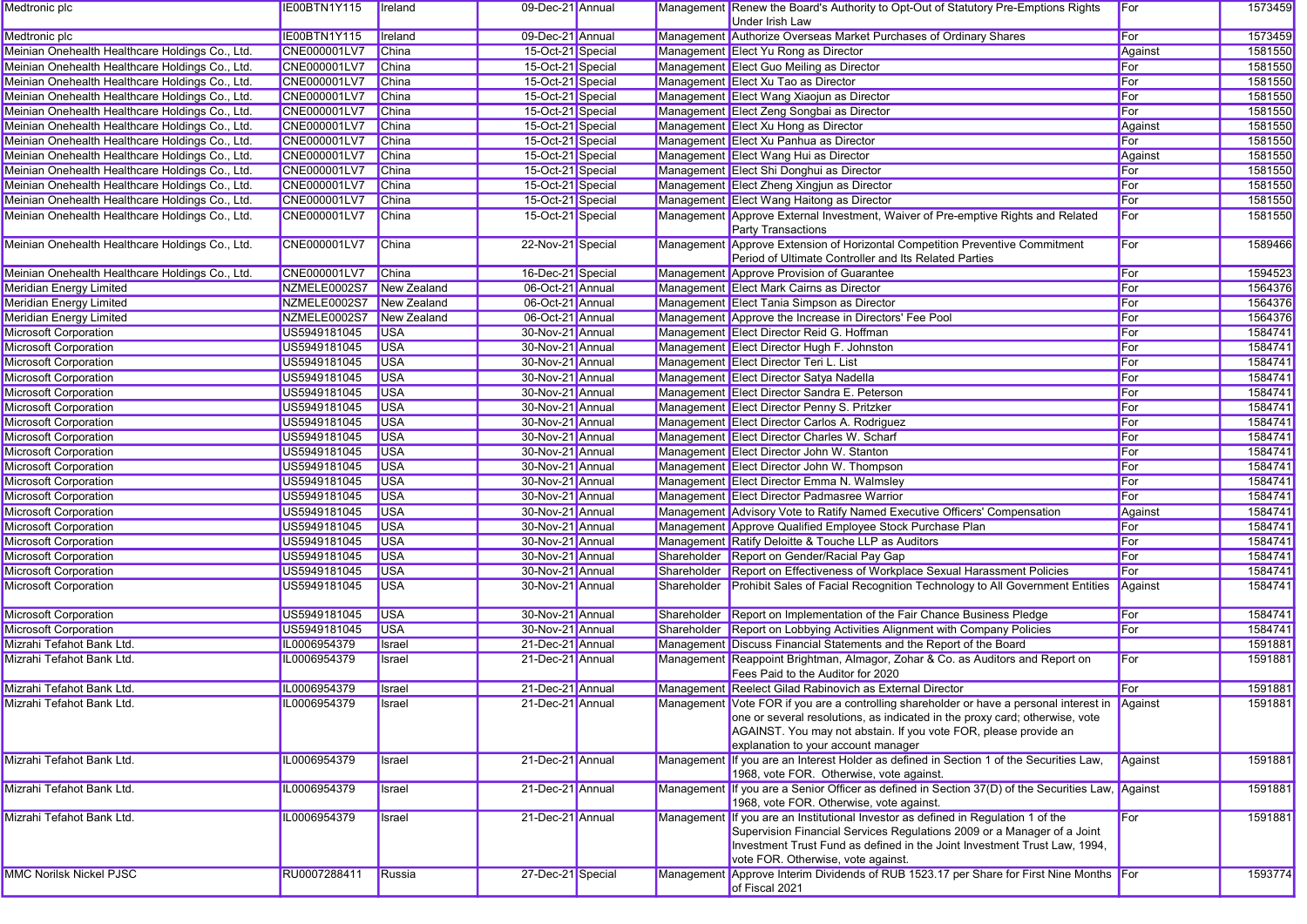| <b>MOL Hungarian Oil &amp; Gas Plc</b> | HU0000153937        | Hungary               | 22-Dec-21 Special |  | Management Authorize Sale of Treasury Shares For Purpose of Special Employee Share For<br>Ownership Program                                                                                              |         | 1592733 |
|----------------------------------------|---------------------|-----------------------|-------------------|--|----------------------------------------------------------------------------------------------------------------------------------------------------------------------------------------------------------|---------|---------|
| MOL Hungarian Oil & Gas Plc            | HU0000153937        | Hungary               | 22-Dec-21 Special |  | Management Approve Support in Connection with the Special Employee Share<br>Ownership Program                                                                                                            | For     | 1592733 |
| MOL Hungarian Oil & Gas Plc            | HU0000153937        | Hungary               | 22-Dec-21 Special |  | Management Ratify Auditor                                                                                                                                                                                | For     | 1592733 |
| MOL Hungarian Oil & Gas Plc            | HU0000153937        | Hungary               | 22-Dec-21 Special |  | Management Amend Remuneration Policy                                                                                                                                                                     | For     | 1592733 |
| <b>MOL Hungarian Oil &amp; Gas Plc</b> | HU0000153937        | Hungary               | 22-Dec-21 Special |  | Management Elect Director                                                                                                                                                                                | For     | 1592733 |
| MOL Hungarian Oil & Gas Plc            | HU0000153937        | Hungary               | 22-Dec-21 Special |  | Management Amend Articles of Association                                                                                                                                                                 | For     | 1592733 |
| MONETA Money Bank, a.s.                | CZ0008040318        | <b>Czech Republic</b> | 20-Dec-21 Special |  | Management Approve Meeting Procedures                                                                                                                                                                    | For     | 1592760 |
| MONETA Money Bank, a.s.                | CZ0008040318        | <b>Czech Republic</b> | 20-Dec-21 Special |  | Management Elect Meeting Chairman and Other Meeting Officials                                                                                                                                            | For     | 1592760 |
| MONETA Money Bank, a.s.                | CZ0008040318        | <b>Czech Republic</b> | 20-Dec-21 Special |  | Management Reelect Gabriel Eichler as Supervisory Board Member                                                                                                                                           | For     | 1592760 |
| MONETA Money Bank, a.s.                | CZ0008040318        | <b>Czech Republic</b> | 20-Dec-21 Special |  | Management Reelect Tomas Pardubicky as Supervisory Board Member                                                                                                                                          | For     | 1592760 |
| MONETA Money Bank, a.s.                | CZ0008040318        | <b>Czech Republic</b> | 20-Dec-21 Special |  | Management Elect Zuzana Prokopcova as Member of Audit Committee                                                                                                                                          | For     | 1592760 |
| MONETA Money Bank, a.s.                | CZ0008040318        | Czech Republic        | 20-Dec-21 Special |  | Management Amend Articles of Association                                                                                                                                                                 | For     | 1592760 |
| MONETA Money Bank, a.s.                | CZ0008040318        | <b>Czech Republic</b> | 20-Dec-21 Special |  | Management Approve Acquisition of Shares in Air Bank and Czech and Slovak Home<br>Credit                                                                                                                 | For     | 1592760 |
| MONETA Money Bank, a.s.                | CZ0008040318        | Czech Republic        | 20-Dec-21 Special |  | Management Approve Increase in Share Capital via Issuance of Shares with Preemptive<br>Rights                                                                                                            | For     | 1592760 |
| MONETA Money Bank, a.s.                | CZ0008040318        | Czech Republic        | 20-Dec-21 Special |  | Management Approve Allocation of Income                                                                                                                                                                  | For     | 1592760 |
| Montage Technology Co., Ltd.           | CNE100003MN7        | <b>China</b>          | 31-Dec-21 Special |  | Management Approve Related Party Transactions                                                                                                                                                            | For     | 1596649 |
| Montage Technology Co., Ltd.           | <b>CNE100003MN7</b> | China                 | 31-Dec-21 Special |  | Management Approve Use of Excess Raised Funds to Invest in Construction Projects                                                                                                                         | For     | 1596649 |
| Motherson Sumi Systems Limited         | <b>INE775A01035</b> | India                 | 02-Dec-21 Special |  | Management Approve Loans, Guarantees, Securities and/or Investments in Other Body<br>Corporate                                                                                                           | For     | 1588894 |
| <b>MRF</b> Limited                     | INE883A01011        | India                 | 08-Oct-21 Special |  | Management Approve Continuance of Payment of Remuneration to K M Mammen as<br><b>Managing Director</b>                                                                                                   | Against | 1576940 |
| <b>MRF</b> Limited                     | INE883A01011        | India                 | 08-Oct-21 Special |  | Management Approve Continuance of Payment of Remuneration to Arun Mammen as<br><b>Managing Director</b>                                                                                                  | Against | 1576940 |
| <b>MRF Limited</b>                     | INE883A01011        | India                 | 08-Oct-21 Special |  | Management Approve Continuance of Payment of Remuneration to Rahul Mammen<br>Mappillai as Managing Director                                                                                              | Against | 1576940 |
| <b>MRF Limited</b>                     | INE883A01011        | India                 | 08-Oct-21 Special |  | Management Approve Continuance of Payment of Remuneration to K M Mammen, Arun<br>Mammen, Rahul Mammen Mappillai, Samir Thariyan Mappillai and Varun<br>Mammen as Managing Directors/Whole-time Directors | Against | 1576940 |
| <b>Muthoot Finance Limited</b>         | INE414G01012        | India                 | 27-Dec-21 Special |  | Management Approve Elias George & Co., Chartered Accountants as Joint Statutory<br>Auditors and Authorize Board to Fix Their Remuneration                                                                | For     | 1594230 |
| Muthoot Finance Limited                | INE414G01012        | India                 | 27-Dec-21 Special |  | Management Approve Babu A. Kallivayalil & Co., Chartered Accountants as Joint<br>Statutory Auditors and Authorize Board to Fix Their Remuneration                                                        | For     | 1594230 |
| Muyuan Foods Co., Ltd.                 | CNE100001RQ3        | China                 | 03-Nov-21 Special |  | Management Approve Company's Eligibility for Private Placement of Shares                                                                                                                                 | For     | 1585277 |
| Muyuan Foods Co., Ltd.                 | CNE100001RQ3        | China                 | 03-Nov-21 Special |  | Management Approve Share Type and Par Value                                                                                                                                                              | For     | 1585277 |
| Muyuan Foods Co., Ltd.                 | CNE100001RQ3        | China                 | 03-Nov-21 Special |  | Management Approve Issue Manner and Issue Time                                                                                                                                                           | For     | 1585277 |
| Muyuan Foods Co., Ltd.                 | CNE100001RQ3        | China                 | 03-Nov-21 Special |  | Management Approve Issue Size                                                                                                                                                                            | For     | 1585277 |
| Muyuan Foods Co., Ltd.                 | CNE100001RQ3        | <b>China</b>          | 03-Nov-21 Special |  | Management Approve Target Subscribers and Subscription Method                                                                                                                                            | For     | 1585277 |
| Muyuan Foods Co., Ltd.                 | CNE100001RQ3        | China                 | 03-Nov-21 Special |  | Management Approve Issue Price and Pricing Basis                                                                                                                                                         | For     | 1585277 |
| Muyuan Foods Co., Ltd.                 | CNE100001RQ3        | China                 | 03-Nov-21 Special |  | Management Approve Amount and Use of Proceeds                                                                                                                                                            | For     | 1585277 |
| Muyuan Foods Co., Ltd.                 | CNE100001RQ3        | China                 | 03-Nov-21 Special |  | Management Approve Lock-up Period                                                                                                                                                                        | For     | 1585277 |
| Muyuan Foods Co., Ltd.                 | CNE100001RQ3        | China                 | 03-Nov-21 Special |  | Management Approve Distribution Arrangement of Undistributed Earnings                                                                                                                                    | For     | 1585277 |
| Muyuan Foods Co., Ltd.                 | CNE100001RQ3        | China                 | 03-Nov-21 Special |  | Management Approve Listing Exchange                                                                                                                                                                      | For     | 1585277 |
| Muyuan Foods Co., Ltd.                 | CNE100001RQ3        | China                 | 03-Nov-21 Special |  | Management Approve Resolution Validity Period                                                                                                                                                            | For     | 1585277 |
| Muyuan Foods Co., Ltd.                 | CNE100001RQ3 China  |                       | 03-Nov-21 Special |  | Management Approve Plan on Private Placement of Shares                                                                                                                                                   | For     | 1585277 |
| Muyuan Foods Co., Ltd.                 | CNE100001RQ3 China  |                       | 03-Nov-21 Special |  | Management Approve Feasibility Analysis Report on the Use of Proceeds                                                                                                                                    | For     | 1585277 |
| Muyuan Foods Co., Ltd.                 | CNE100001RQ3 China  |                       | 03-Nov-21 Special |  | Management Approve Report on the Usage of Previously Raised Funds                                                                                                                                        | For     | 1585277 |
| Muyuan Foods Co., Ltd.                 | CNE100001RQ3        | <b>China</b>          | 03-Nov-21 Special |  | Management Approve Impact of Dilution of Current Returns on Major Financial Indicators,<br>the Relevant Measures to be Taken and Commitment from Relevant Parties                                        | For     | 1585277 |
| Muyuan Foods Co., Ltd.                 | CNE100001RQ3        | <b>China</b>          | 03-Nov-21 Special |  | Management Approve Related Party Transactions in Connection to Private Placement                                                                                                                         | For     | 1585277 |
| Muvuan Foods Co., Ltd.                 | CNE100001RQ3        | China                 | 03-Nov-21 Special |  | Management Approve Conditional Shares Subscription Agreement in Connection to the<br><b>Private Placement</b>                                                                                            | For     | 1585277 |
| Muyuan Foods Co., Ltd.                 | CNE100001RQ3 China  |                       | 03-Nov-21 Special |  | Management Approve Shareholder Dividend Return Plan                                                                                                                                                      | For     | 1585277 |
| Muyuan Foods Co., Ltd.                 | CNE100001RQ3 China  |                       | 03-Nov-21 Special |  | Management Approve Special Deposit Account for Raised Funds                                                                                                                                              | For     | 1585277 |
| Muyuan Foods Co., Ltd.                 | CNE100001RQ3 China  |                       | 03-Nov-21 Special |  | Management Approve Authorization of Board to Handle All Related Matters                                                                                                                                  | For     | 1585277 |
| Muyuan Foods Co., Ltd.                 | CNE100001RQ3 China  |                       | 03-Nov-21 Special |  | Management Approve Provision of Guarantee                                                                                                                                                                | Against | 1585277 |
| Muyuan Foods Co., Ltd.                 | CNE100001RQ3 China  |                       | 22-Dec-21 Special |  | Management Approve Application of Credit Lines                                                                                                                                                           | For     | 1595973 |
| Muyuan Foods Co., Ltd.                 | CNE100001RQ3 China  |                       | 22-Dec-21 Special |  | Management Approve Provision of Guarantee                                                                                                                                                                | Against | 1595973 |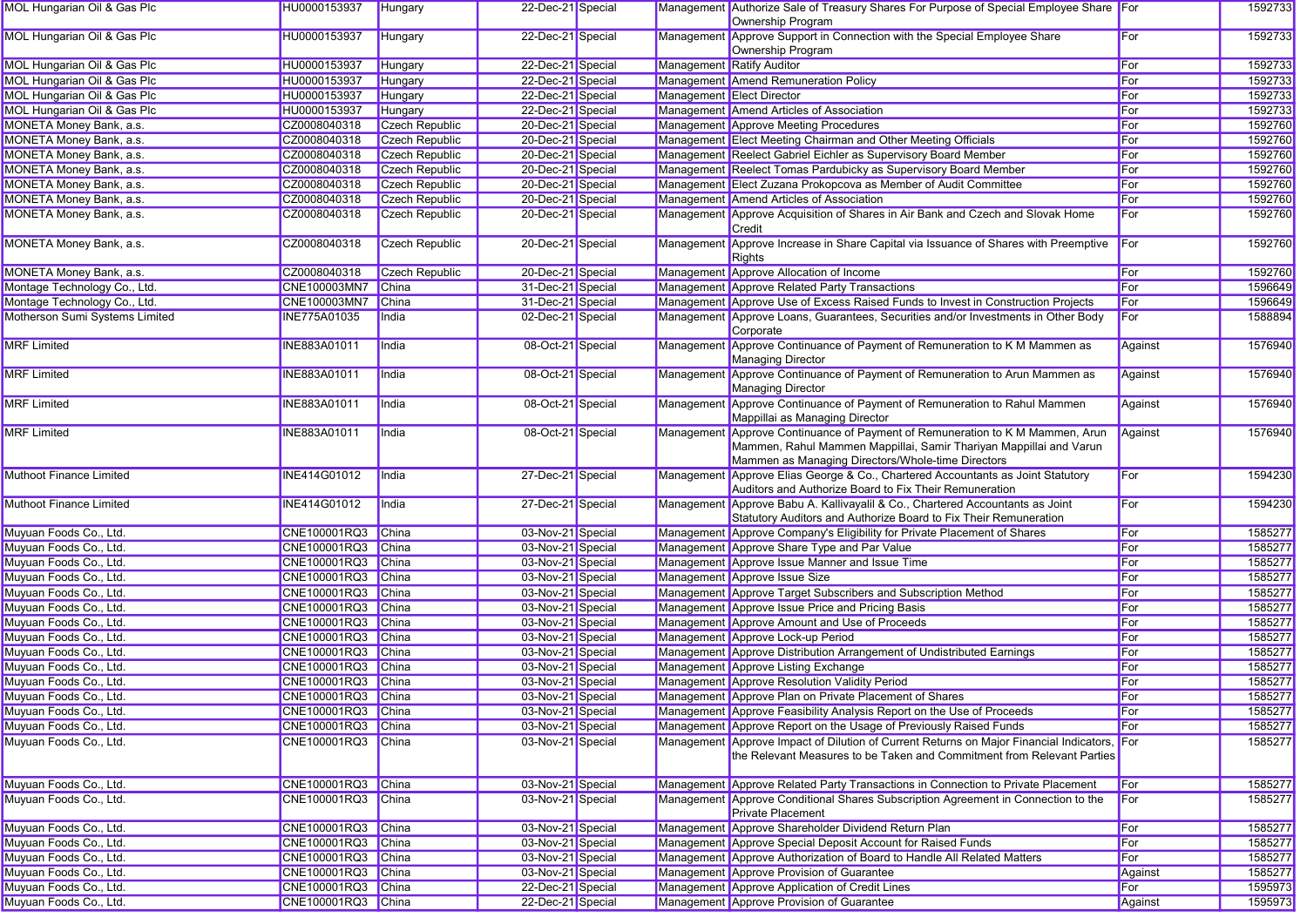| Muyuan Foods Co., Ltd.                    | CNE100001RQ3 China   |                      | 22-Dec-21 Special |                                         |             | Management Approve Adjustment on Loan Application and Related Party Transactions                                                                                                                          | For      | 1595973 |
|-------------------------------------------|----------------------|----------------------|-------------------|-----------------------------------------|-------------|-----------------------------------------------------------------------------------------------------------------------------------------------------------------------------------------------------------|----------|---------|
| Muyuan Foods Co., Ltd.                    | CNE100001RQ3         | China                | 22-Dec-21 Special |                                         |             | Management Approve Daily Related Party Transactions                                                                                                                                                       | For      | 1595973 |
| Muyuan Foods Co., Ltd.                    | CNE100001RQ3         | China                | 22-Dec-21 Special |                                         |             | Management Amend Rules and Procedures Regarding General Meetings of Shareholders Against                                                                                                                  |          | 1595973 |
| Muyuan Foods Co., Ltd.                    | CNE100001RQ3         | China                | 22-Dec-21 Special |                                         |             | Management Amend Working System for Independent Directors                                                                                                                                                 | Against  | 1595973 |
| Muyuan Foods Co., Ltd.                    | CNE100001RQ3         | China                | 22-Dec-21 Special |                                         |             | Management Amend Implementing Rules for Cumulative Voting System                                                                                                                                          | Against  | 1595973 |
| Muyuan Foods Co., Ltd.                    | CNE100001RQ3         | China                | 22-Dec-21 Special |                                         |             | Management Amend Management System of Raised Funds                                                                                                                                                        | Against  | 1595973 |
| Muyuan Foods Co., Ltd.                    | CNE100001RQ3         | <b>China</b>         | 22-Dec-21 Special |                                         |             | Management Approve Adjustment on Draft and Summary of Performance Shares<br>Incentive Plan                                                                                                                | Against  | 1595973 |
| Muyuan Foods Co., Ltd.                    | CNE100001RQ3         | China                | 22-Dec-21 Special |                                         |             | Management Approve Adjustment on Methods to Assess the Performance of Plan<br>Participants                                                                                                                | Against  | 1595973 |
| NanJi E-Commerce Co., Ltd.                | CNE100000080         | <b>China</b>         | 11-Nov-21 Special |                                         |             | Management Elect Mao Dongfang as Director                                                                                                                                                                 | For      | 1587020 |
| National Silicon Industry Group Co., Ltd. | CNE1000040F5         | China                | 29-Oct-21 Special |                                         |             | Management Approve to Adjust Partial Performance Evaluation Targets of Stock Option<br><b>Incentive Plan</b>                                                                                              | Against  | 1582040 |
| NAURA Technology Group Co., Ltd.          | <b>CNE100000ML7</b>  | China                | 15-Nov-21 Special |                                         | Shareholder | Elect Ye Feng as Director                                                                                                                                                                                 | For      | 1587899 |
| NAURA Technology Group Co., Ltd.          | <b>CNE100000ML7</b>  | China                | 15-Nov-21 Special |                                         | Shareholder | Elect Ouyang Dieyun as Director                                                                                                                                                                           | For      | 1587899 |
| NAURA Technology Group Co., Ltd.          | CNE100000ML7         | China                | 15-Nov-21 Special |                                         |             | Management Approve Repurchase and Cancellation of Performance Shares of the Stock                                                                                                                         | For      | 1587899 |
|                                           |                      |                      |                   |                                         |             | Options and Performance Shares Incentive Plans                                                                                                                                                            |          |         |
| NAURA Technology Group Co., Ltd.          | <b>CNE100000ML7</b>  | China                | 15-Nov-21 Special |                                         |             | Management Amend Related-Party Transaction Management System                                                                                                                                              | Against  | 1587899 |
| Navinfo Co., Ltd.                         | CNE100000P69         | China                | 18-Oct-21 Special |                                         |             | Management Elect Wang Xiaochuan as Independent Director                                                                                                                                                   | For      | 1580848 |
| Navinfo Co., Ltd.                         | CNE100000P69         | China                | 18-Oct-21 Special |                                         |             | Management Approve Daily Related Party Transactions                                                                                                                                                       | For      | 1580848 |
| New World Development Company Limited     | HK0000608585         | Hong Kong            | 23-Nov-21 Annual  |                                         |             | Management Accept Financial Statements and Statutory Reports                                                                                                                                              | For      | 1586222 |
| New World Development Company Limited     | HK0000608585         | <b>Hong Kong</b>     | 23-Nov-21 Annual  |                                         |             | <b>Management Approve Final Dividend</b>                                                                                                                                                                  | For      | 1586222 |
| New World Development Company Limited     | HK0000608585         | Hong Kong            | 23-Nov-21 Annual  |                                         |             | Management Elect Yeung Ping-Leung, Howard as Director                                                                                                                                                     | Against  | 1586222 |
| New World Development Company Limited     | HK0000608585         | Hong Kong            | 23-Nov-21 Annual  |                                         |             | Management Elect Ho Hau-Hay, Hamilton as Director                                                                                                                                                         | Against  | 1586222 |
| New World Development Company Limited     | HK0000608585         | Hong Kong            | 23-Nov-21 Annual  |                                         |             | Management Elect Cheng Chi-Heng as Director                                                                                                                                                               | For      | 1586222 |
| New World Development Company Limited     | HK0000608585         | <b>Hong Kong</b>     | 23-Nov-21 Annual  |                                         |             | Management Elect Sitt Nam-Hoi as Director                                                                                                                                                                 | For      | 1586222 |
| New World Development Company Limited     | HK0000608585         |                      | 23-Nov-21 Annual  |                                         |             |                                                                                                                                                                                                           | For      | 1586222 |
|                                           |                      | Hong Kong            |                   |                                         |             | Management Elect Ip Yuk-Keung, Albert as Director                                                                                                                                                         |          |         |
| New World Development Company Limited     | HK0000608585         | <b>Hong Kong</b>     | 23-Nov-21 Annual  |                                         |             | Management Elect Chan Johnson Ow as Director                                                                                                                                                              | For      | 1586222 |
| New World Development Company Limited     | HK0000608585         | <b>Hong Kong</b>     | 23-Nov-21 Annual  |                                         |             | Management Authorize Board to Fix Remuneration of Directors                                                                                                                                               | For      | 1586222 |
| New World Development Company Limited     | HK0000608585         | Hong Kong            | 23-Nov-21 Annual  |                                         |             | Management Approve PricewaterhouseCoopers as Auditor and Authorize Board to Fix<br><b>Their Remuneration</b>                                                                                              | For      | 1586222 |
| New World Development Company Limited     | HK0000608585         | Hong Kong            | 23-Nov-21 Annual  |                                         |             | Management Authorize Repurchase of Issued Share Capital                                                                                                                                                   | For      | 1586222 |
| New World Development Company Limited     | HK0000608585         | <b>Hong Kong</b>     | 23-Nov-21 Annual  |                                         |             | Management Approve Issuance of Equity or Equity-Linked Securities without Preemptive<br>Rights                                                                                                            | Against  | 1586222 |
| New World Development Company Limited     | HK0000608585         | <b>Hong Kong</b>     | 23-Nov-21 Annual  |                                         |             | Management Approve Grant of Options Under the Share Option Scheme                                                                                                                                         | Against  | 1586222 |
| New World Development Company Limited     | HK0000608585         | Hong Kong            | 23-Nov-21 Annual  |                                         |             | Management Adopt New Share Option Scheme                                                                                                                                                                  | Against  | 1586222 |
| Nexi SpA                                  | IT0005366767         | <b>I</b> taly        |                   | 15-Oct-21 Extraordinary<br>Shareholders |             | Management Authorize the Conversion of Bonds "EUR 1,000,000,000 Zero Coupon<br>Equity Linked Bonds due 2028" and Approve Capital Increase without<br>Preemptive Rights to Service the Conversion of Bonds | For      | 1578746 |
| <b>Nexi SpA</b>                           | IT0005366767         | <b>Italy</b>         |                   | 15-Oct-21 Extraordinary<br>Shareholders | Shareholder | Appoint Eugenio Pinto as Internal Statutory Auditor and Appoint Serena<br>Gatteschi and Emiliano Ribacchi as Alternate Internal Statutory Auditors                                                        | For      | 1578746 |
| Nexi SpA                                  | IT0005366767         | <b>Italy</b>         |                   | 15-Oct-21 Extraordinary<br>Shareholders |             | Management Approve Retention Plan Nets 2 - Cash Incentive Plan for NETS MEP Non<br>Joiners                                                                                                                | For      | 1578746 |
| NIKE, Inc.                                | US6541061031         | <b>USA</b>           | 06-Oct-21 Annual  |                                         |             | Management Elect Director Alan B. Graf, Jr.                                                                                                                                                               | For      | 1568392 |
| NIKE, Inc.                                | US6541061031         | $\overline{\bigcup}$ | 06-Oct-21 Annual  |                                         |             | Management Elect Director Peter B. Henry                                                                                                                                                                  | For      | 1568392 |
| NIKE, Inc.                                | US6541061031 USA     |                      | 06-Oct-21 Annual  |                                         |             | Management Elect Director Michelle A. Peluso                                                                                                                                                              | Withhold | 1568392 |
| NIKE, Inc.                                | US6541061031         | <b>USA</b>           | 06-Oct-21 Annual  |                                         |             | Management Advisory Vote to Ratify Named Executive Officers' Compensation                                                                                                                                 | Against  | 1568392 |
| NIKE, Inc.                                | US6541061031         | <b>USA</b>           | 06-Oct-21 Annual  |                                         |             | Management Ratify PricewaterhouseCoopers LLP as Auditors                                                                                                                                                  | For      | 1568392 |
| NIKE, Inc.                                | US6541061031         | <b>USA</b>           | 06-Oct-21 Annual  |                                         |             | Shareholder Report on Political Contributions Disclosure                                                                                                                                                  | For      | 1568392 |
| NIKE, Inc.                                | US6541061031         | <b>USA</b>           | 06-Oct-21 Annual  |                                         |             | Shareholder Report on Human Rights Impact Assessment                                                                                                                                                      | For      | 1568392 |
| NIKE, Inc.                                | US6541061031         | <b>USA</b>           | 06-Oct-21 Annual  |                                         |             | Shareholder Report on Median Gender/Racial Pay Gap                                                                                                                                                        | For      | 1568392 |
| NIKE, Inc.                                | US6541061031         | <b>USA</b>           | 06-Oct-21 Annual  |                                         |             | Shareholder Report on Diversity and Inclusion Efforts                                                                                                                                                     | For      | 1568392 |
| Nine Dragons Paper (Holdings) Limited     | BMG653181005         | Bermuda              | 06-Dec-21 Annual  |                                         |             | Management Accept Financial Statements and Statutory Reports                                                                                                                                              | For      | 1587314 |
| Nine Dragons Paper (Holdings) Limited     | BMG653181005         | Bermuda              | 06-Dec-21 Annual  |                                         |             | Management Approve Final Dividend                                                                                                                                                                         | For      | 1587314 |
| Nine Dragons Paper (Holdings) Limited     | BMG653181005         | Bermuda              | 06-Dec-21 Annual  |                                         |             | Management Elect Liu Ming Chung as Director                                                                                                                                                               | For      | 1587314 |
| Nine Dragons Paper (Holdings) Limited     | BMG653181005         | Bermuda              | 06-Dec-21 Annual  |                                         |             | Management Elect Ken Liu as Director                                                                                                                                                                      | Against  | 1587314 |
|                                           | BMG653181005         |                      |                   |                                         |             |                                                                                                                                                                                                           |          | 1587314 |
| Nine Dragons Paper (Holdings) Limited     |                      | Bermuda              | 06-Dec-21 Annual  |                                         |             | Management Elect Zhang Yuanfu as Director<br>Management Elect Tam Wai Chu, Maria as Director                                                                                                              | Against  |         |
| Nine Dragons Paper (Holdings) Limited     | BMG653181005 Bermuda |                      | 06-Dec-21 Annual  |                                         |             |                                                                                                                                                                                                           | Against  | 1587314 |
| Nine Dragons Paper (Holdings) Limited     | BMG653181005 Bermuda |                      | 06-Dec-21 Annual  |                                         |             | Management Elect Ng Leung Sing as Director                                                                                                                                                                | Against  | 1587314 |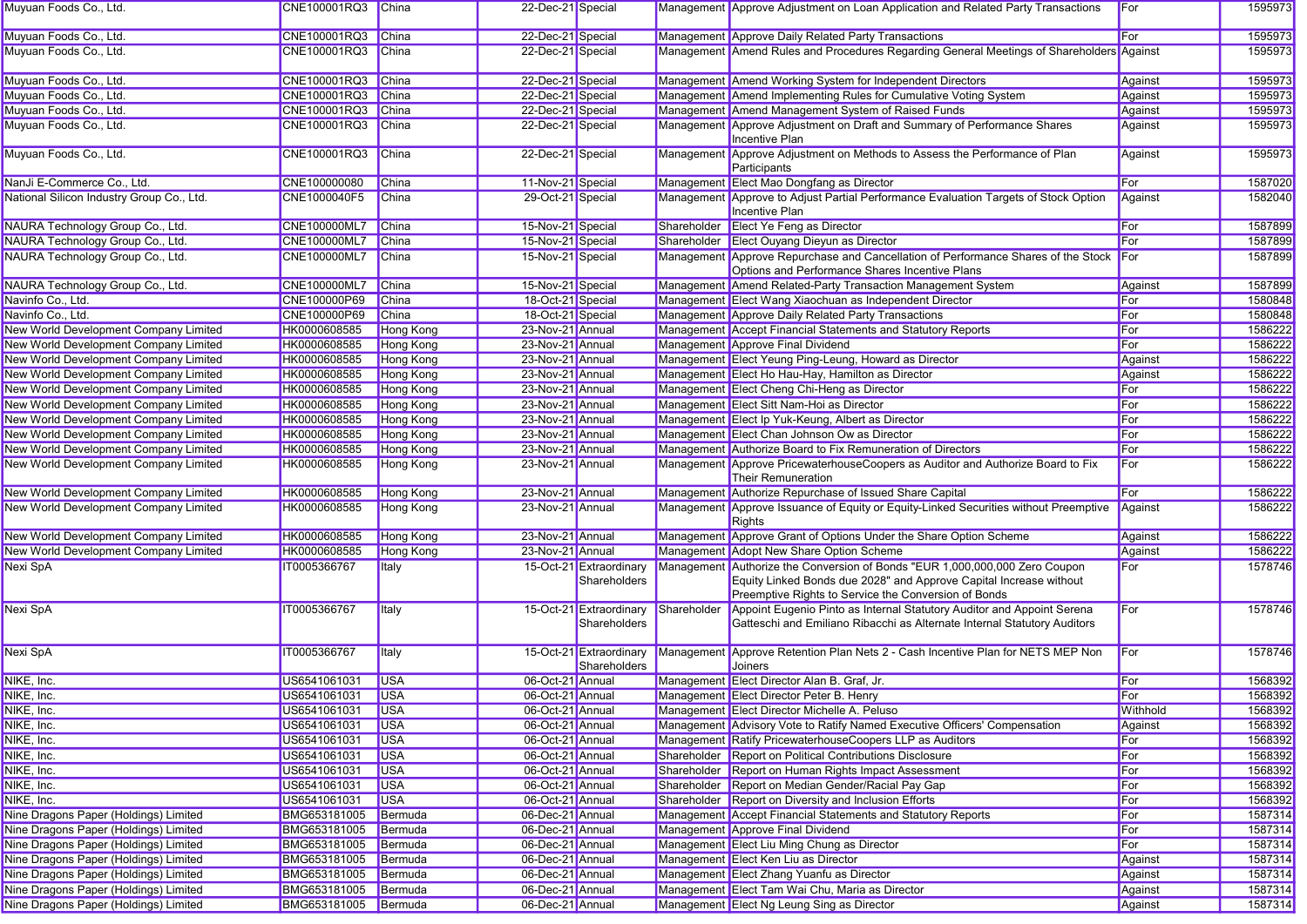| Nine Dragons Paper (Holdings) Limited                            | BMG653181005                 | Bermuda               | 06-Dec-21 Annual                       |  | Management Authorize Board to Fix Remuneration of Directors                                                                                  | <b>For</b> | 1587314            |
|------------------------------------------------------------------|------------------------------|-----------------------|----------------------------------------|--|----------------------------------------------------------------------------------------------------------------------------------------------|------------|--------------------|
| Nine Dragons Paper (Holdings) Limited                            | BMG653181005                 | Bermuda               | 06-Dec-21 Annual                       |  | Management Approve PricewaterhouseCoopers as Auditor and Authorize Board to Fix<br><b>Their Remuneration</b>                                 | For        | 1587314            |
| Nine Dragons Paper (Holdings) Limited                            | BMG653181005                 | Bermuda               | 06-Dec-21 Annual                       |  | Management Approve Issuance of Equity or Equity-Linked Securities without Preemptive<br>Rights                                               | Against    | 1587314            |
| Nine Dragons Paper (Holdings) Limited                            | BMG653181005                 | Bermuda               | 06-Dec-21 Annual                       |  | Management Authorize Repurchase of Issued Share Capital                                                                                      | For        | 1587314            |
| Nine Dragons Paper (Holdings) Limited                            | BMG653181005                 | Bermuda               | 06-Dec-21 Annual                       |  | Management Authorize Reissuance of Repurchased Shares                                                                                        | Against    | 1587314            |
| Nine Dragons Paper (Holdings) Limited                            | BMG653181005                 | Bermuda               | 06-Dec-21 Annual                       |  | Management Approve Share Premium Reduction                                                                                                   | For        | 1587314            |
| Ninestar Corp.                                                   | CNE1000007W9                 | China                 | 16-Nov-21 Special                      |  | Management Approve Signing of Investment Agreement                                                                                           | For        | 1587974            |
| Ninestar Corp.                                                   | CNE1000007W9                 | China                 | 16-Nov-21 Special                      |  | Management Amend Rules and Procedures Regarding Meetings of Board of Supervisors, Against                                                    |            | 1587974            |
|                                                                  |                              |                       |                                        |  | Working System for Independent Directors, Related Party Transaction                                                                          |            |                    |
|                                                                  |                              |                       |                                        |  | Decision-making System, Information Disclosure Management System and                                                                         |            |                    |
|                                                                  |                              |                       |                                        |  | Management System of Raised Funds                                                                                                            |            |                    |
| Ninestar Corp.                                                   | CNE1000007W9                 | <b>China</b>          | 16-Dec-21 Special                      |  | Management Approve External Investment                                                                                                       | For        | 1594807            |
| Ningbo Joyson Electronic Corp.                                   | <b>CNE000000DJ1</b>          | China                 | 01-Nov-21 Special                      |  | Management Approve Draft and Summary of Employee Share Purchase Plan<br>Management Approve Management Method of Employee Share Purchase Plan | For        | 1584690            |
| Ningbo Joyson Electronic Corp.<br>Ningbo Joyson Electronic Corp. | CNE000000DJ1<br>CNE000000DJ1 | <b>China</b><br>China | 01-Nov-21 Special                      |  | Management Approve Authorization of the Board to Handle All Related Matters                                                                  | For<br>For | 1584690<br>1584690 |
| Ningbo Tuopu Group Co., Ltd.                                     | CNE1000023J3                 | China                 | 01-Nov-21 Special<br>06-Dec-21 Special |  | Management Approve Company's Eligibility for Issuance of Convertible Bonds                                                                   | For        | 1592898            |
| Ningbo Tuopu Group Co., Ltd.                                     | CNE1000023J3                 | China                 | 06-Dec-21 Special                      |  | Management Approve Share Type                                                                                                                | For        | 1592898            |
| Ningbo Tuopu Group Co., Ltd.                                     | CNE1000023J3                 | China                 | 06-Dec-21 Special                      |  | Management Approve Issue Size                                                                                                                | For        | 1592898            |
| Ningbo Tuopu Group Co., Ltd.                                     | CNE1000023J3                 | China                 | 06-Dec-21 Special                      |  | Management Approve Par Value and Issue Price                                                                                                 | For        | 1592898            |
| Ningbo Tuopu Group Co., Ltd.                                     | CNE1000023J3                 | <b>China</b>          | 06-Dec-21 Special                      |  | Management Approve Bond Maturity                                                                                                             | For        | 1592898            |
| Ningbo Tuopu Group Co., Ltd.                                     | CNE1000023J3                 | China                 | 06-Dec-21 Special                      |  | Management Approve Bond Interest Rate                                                                                                        | For        | 1592898            |
| Ningbo Tuopu Group Co., Ltd.                                     | CNE1000023J3                 | <b>China</b>          | 06-Dec-21 Special                      |  | Management Approve Method and Term for the Repayment of Principal and Interest                                                               | For        | 1592898            |
| Ningbo Tuopu Group Co., Ltd.                                     | CNE1000023J3                 | China                 | 06-Dec-21 Special                      |  | Management Approve Guarantee Matters                                                                                                         | For        | 1592898            |
| Ningbo Tuopu Group Co., Ltd.                                     | CNE1000023J3                 | China                 | 06-Dec-21 Special                      |  | Management Approve Conversion Period                                                                                                         | For        | 1592898            |
| Ningbo Tuopu Group Co., Ltd.                                     | CNE1000023J3                 | <b>China</b>          | 06-Dec-21 Special                      |  | Management Approve Determination and Adjustment of Conversion Price                                                                          | For        | 1592898            |
| Ningbo Tuopu Group Co., Ltd.                                     | CNE1000023J3                 | China                 | 06-Dec-21 Special                      |  | Management Approve Terms for Downward Adjustment of Conversion Price                                                                         | For        | 1592898            |
| Ningbo Tuopu Group Co., Ltd.                                     | CNE1000023J3                 | China                 | 06-Dec-21 Special                      |  | Management Approve Method for Determining the Number of Shares for Conversion                                                                | For        | 1592898            |
| Ningbo Tuopu Group Co., Ltd.                                     | CNE1000023J3                 | China                 | 06-Dec-21 Special                      |  | Management Approve Terms of Redemption                                                                                                       | For        | 1592898            |
| Ningbo Tuopu Group Co., Ltd.                                     | CNE1000023J3                 | China                 | 06-Dec-21 Special                      |  | Management Approve Terms of Sell-Back                                                                                                        | For        | 1592898            |
| Ningbo Tuopu Group Co., Ltd.                                     | CNE1000023J3                 | <b>China</b>          | 06-Dec-21 Special                      |  | Management Approve Dividend Attribution of the Conversion Year                                                                               | For        | 1592898            |
| Ningbo Tuopu Group Co., Ltd.                                     | CNE1000023J3                 | China                 | 06-Dec-21 Special                      |  | Management Approve Issue Manner and Target Subscribers                                                                                       | For        | 1592898            |
| Ningbo Tuopu Group Co., Ltd.                                     | CNE1000023J3                 | China                 | 06-Dec-21 Special                      |  | Management Approve Placing Arrangement for Original Shareholders                                                                             | For        | 1592898            |
| Ningbo Tuopu Group Co., Ltd.                                     | CNE1000023J3                 | <b>China</b>          | 06-Dec-21 Special                      |  | Management Approve Matters Relating to Meetings of Bond Holders                                                                              | For        | 1592898            |
| Ningbo Tuopu Group Co., Ltd.                                     | CNE1000023J3                 | China                 | 06-Dec-21 Special                      |  | Management Approve Use of Proceeds                                                                                                           | For        | 1592898            |
| Ningbo Tuopu Group Co., Ltd.                                     | CNE1000023J3                 | <b>China</b>          | 06-Dec-21 Special                      |  | Management Approve Depository Account of Raised Funds                                                                                        | For        | 1592898            |
| Ningbo Tuopu Group Co., Ltd.                                     | CNE1000023J3                 | China                 | 06-Dec-21 Special                      |  | Management Approve Trustee of Convertible Bonds                                                                                              | For        | 1592898            |
| Ningbo Tuopu Group Co., Ltd.                                     | CNE1000023J3                 | China                 | 06-Dec-21 Special                      |  | Management Approve Resolution Validity Period                                                                                                | For        | 1592898            |
| Ningbo Tuopu Group Co., Ltd.                                     | CNE1000023J3                 | <b>China</b>          | 06-Dec-21 Special                      |  | Management Approve Plan for Issuance of Convertible Bonds                                                                                    | For        | 1592898            |
| Ningbo Tuopu Group Co., Ltd.                                     | CNE1000023J3                 | China                 | 06-Dec-21 Special                      |  | Management Approve Feasibility Analysis Report on the Use of Proceeds                                                                        | For        | 1592898            |
| Ningbo Tuopu Group Co., Ltd.                                     | CNE1000023J3                 | <b>China</b>          | 06-Dec-21 Special                      |  | Management Approve Counter-dilution Measures in Connection to the Issuance of                                                                | For        | 1592898            |
|                                                                  |                              |                       |                                        |  | Convertible Bonds and Commitment from Relevant Parties                                                                                       |            |                    |
| Ningbo Tuopu Group Co., Ltd.                                     | CNE1000023J3                 | China                 | 06-Dec-21 Special                      |  | Management Approve Rules and Procedures Regarding Meetings of Bond Holders                                                                   | For        | 1592898            |
| Ningbo Tuopu Group Co., Ltd.                                     | CNE1000023J3                 | <b>China</b>          | 06-Dec-21 Special                      |  | Management Approve Report on the Usage of Previously Raised Funds                                                                            | For        | 1592898            |
| Ningbo Tuopu Group Co., Ltd.                                     | CNE1000023J3                 | China                 | 06-Dec-21 Special                      |  | Management Approve Authorization of Board to Handle All Related Matters                                                                      | For        | 1592898            |
| Northam Platinum Holdings Ltd.                                   | ZAE000298253                 | South Africa          | 29-Oct-21 Annual                       |  | Management Elect Dr Yoza Jekwa as Director                                                                                                   | For        | 1581700            |
| Northam Platinum Holdings Ltd.                                   | ZAE000298253                 | South Africa          | 29-Oct-21 Annual                       |  | Management Elect Mcebisi Jonas as Director                                                                                                   | <b>For</b> | 1581700            |
| Northam Platinum Holdings Ltd.                                   | ZAE000298253                 | South Africa          | 29-Oct-21 Annual                       |  | Management Elect Jean Nel as Director                                                                                                        | For        | 1581700            |
| Northam Platinum Holdings Ltd.                                   | ZAE000298253                 | South Africa          | 29-Oct-21 Annual                       |  | Management Appoint Ernst & Young Inc as Auditors with Ebrahim Dhorat as the<br>Designated External Audit Partner                             | For        | 1581700            |
| Northam Platinum Holdings Ltd.                                   | ZAE000298253                 | South Africa          | 29-Oct-21 Annual                       |  | Management Elect Hester Hickey as Member of the Audit and Risk Committee                                                                     | For        | 1581700            |
| Northam Platinum Holdings Ltd.                                   | ZAE000298253                 | South Africa          | 29-Oct-21 Annual                       |  | Management Elect Dr Yoza Jekwa as Member of the Audit and Risk Committee                                                                     | For        | 1581700            |
| Northam Platinum Holdings Ltd.                                   | ZAE000298253                 | South Africa          | 29-Oct-21 Annual                       |  | Management Elect Jean Nel as Member of the Audit and Risk Committee                                                                          | For        | 1581700            |
| Northam Platinum Holdings Ltd.                                   | ZAE000298253                 | South Africa          | 29-Oct-21 Annual                       |  | Management Approve Remuneration Policy                                                                                                       | Against    | 1581700            |
| Northam Platinum Holdings Ltd.                                   | ZAE000298253                 | South Africa          | 29-Oct-21 Annual                       |  | Management Approve Remuneration Implementation Report                                                                                        | Against    | 1581700            |
| Northam Platinum Holdings Ltd.                                   | ZAE000298253                 | South Africa          | 29-Oct-21 Annual                       |  | Management Approve Non-executive Directors' Fees                                                                                             | For        | 1581700            |
| Northam Platinum Holdings Ltd.                                   | ZAE000298253                 | South Africa          | 29-Oct-21 Annual                       |  | Management Approve Financial Assistance in Terms of Sections 44 and 45 of the<br>Companies Act                                               | For        | 1581700            |
| Northam Platinum Holdings Ltd.                                   | ZAE000298253                 | South Africa          | 29-Oct-21 Annual                       |  | Management Authorise Repurchase of Issued Share Capital                                                                                      | For        | 1581700            |
| Northeast Securities Co., Ltd.                                   | CNE0000004H9                 | China                 | 20-Dec-21 Special                      |  | Management Approve Amendments to Articles of Association                                                                                     | For        | 1595676            |
| Northeast Securities Co., Ltd.                                   | CNE0000004H9                 | China                 | 20-Dec-21 Special                      |  | Management Amend Rules and Procedures Regarding Meetings of Board of Directors                                                               | For        | 1595676            |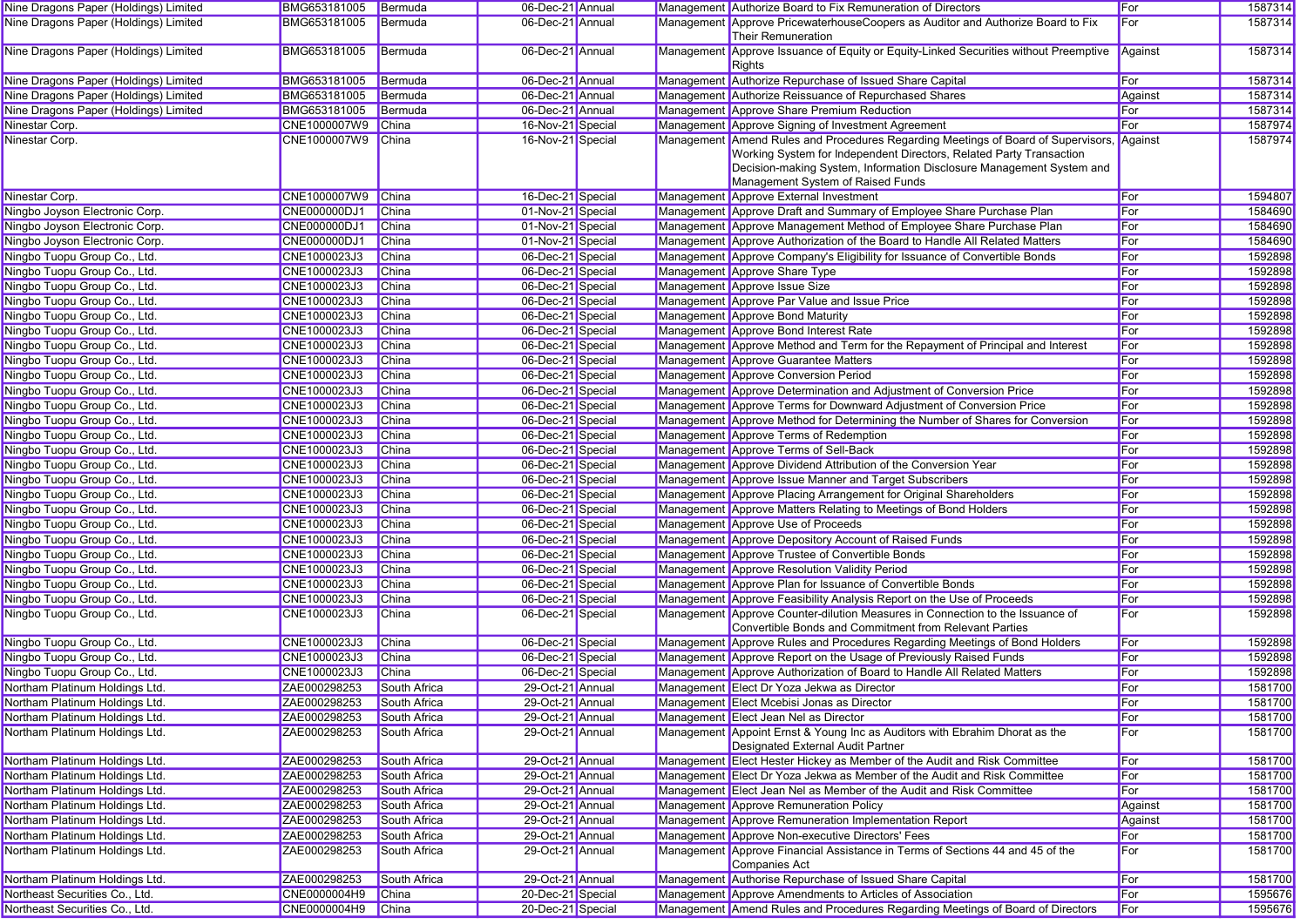| Northeast Securities Co., Ltd.                     | CNE0000004H9        | China        | 20-Dec-21 Special |  | Management Amend Working System for Independent Directors                                               | For            | 1595676 |
|----------------------------------------------------|---------------------|--------------|-------------------|--|---------------------------------------------------------------------------------------------------------|----------------|---------|
| Northeast Securities Co., Ltd.                     | CNE0000004H9        | China        | 20-Dec-21 Special |  | Management Amend Remuneration and Appraisal Management System of Directors and<br>Supervisor            | <b>I</b> For   | 1595676 |
| Northeast Securities Co., Ltd.                     | CNE0000004H9        | China        | 20-Dec-21 Special |  | Management Approve to Formulate the Supervision Management System of Supervisor                         | For            | 1595676 |
| NortonLifeLock Inc.                                | US6687711084        | <b>USA</b>   | 04-Nov-21 Special |  | Management Issue Shares in Connection with Merger                                                       | For            | 1582832 |
| NortonLifeLock Inc.                                | US6687711084        | <b>USA</b>   | 04-Nov-21 Special |  | Management Adjourn Meeting                                                                              | For            | 1582832 |
| Novolipetsk Steel                                  | RU0009046452        | Russia       | 26-Nov-21 Special |  | Management Approve Interim Dividends of RUB 13.33 per Share for First Nine Months of For<br>Fiscal 2021 |                | 1588709 |
| Nutanix, Inc.                                      | US67059N1081        | <b>USA</b>   | 10-Dec-21 Annual  |  | Management Elect Director Craig Conway                                                                  | For            | 1587095 |
| Nutanix, Inc.                                      | US67059N1081        | <b>USA</b>   | 10-Dec-21 Annual  |  | Management Elect Director Virginia Gambale                                                              | Withhold       | 1587095 |
| Nutanix, Inc.                                      | US67059N1081        | <b>USA</b>   | 10-Dec-21 Annual  |  | Management Elect Director Brian Stevens                                                                 | For            | 1587095 |
| Nutanix, Inc.                                      | US67059N1081        | <b>USA</b>   | 10-Dec-21 Annual  |  | Management Ratify Deloitte & Touche LLP as Auditors                                                     | For            | 1587095 |
| Nutanix, Inc.                                      | US67059N1081        | <b>USA</b>   | 10-Dec-21 Annual  |  | Management Advisory Vote to Ratify Named Executive Officers' Compensation                               | Against        | 1587095 |
| <b>OFILM Group Co., Ltd.</b>                       | CNE100000S33        | China        | 25-Oct-21 Special |  | Management Amend Articles of Association and Management System of Raised Funds                          | For            | 1580862 |
| OFILM Group Co., Ltd.                              | CNE100000S33        | China        | 25-Oct-21 Special |  | Management Approve Daily Related Party Transactions                                                     | For            | 1580862 |
| OFILM Group Co., Ltd.                              | CNE100000S33        | <b>China</b> | 25-Oct-21 Special |  | Shareholder Approve Sale of Equity and Waiver of Capital Injection Right                                | For            | 1580862 |
| OFILM Group Co., Ltd.                              | CNE100000S33        | China        | 15-Nov-21 Special |  | Management Amend Articles of Association                                                                | For            | 1588553 |
| OFILM Group Co., Ltd.                              | CNE100000S33        | China        | 15-Nov-21 Special |  | Management Approve Bank Credit Line and Guarantee Matters                                               | Against        | 1588553 |
| OFILM Group Co., Ltd.                              | CNE100000S33        | <b>China</b> | 15-Nov-21 Special |  | Management Elect Cai Rongjun as Director                                                                | For            | 1588553 |
| OFILM Group Co., Ltd.                              | CNE100000S33        | China        | 15-Nov-21 Special |  | Management Elect Zhao Wei as Director                                                                   | Against        | 1588553 |
| OFILM Group Co., Ltd.                              | CNE100000S33        | China        | 15-Nov-21 Special |  | Management Elect Cai Gaoxiao as Director                                                                | For            | 1588553 |
| OFILM Group Co., Ltd.                              | CNE100000S33        | <b>China</b> | 15-Nov-21 Special |  | Management Elect Huang Lihui as Director                                                                | For            | 1588553 |
| OFILM Group Co., Ltd.                              | CNE100000S33        | <b>China</b> | 15-Nov-21 Special |  | Management Elect Guan Saixin as Director                                                                | For            | 1588553 |
| OFILM Group Co., Ltd.                              | CNE100000S33        | China        | 15-Nov-21 Special |  | Management Elect Ma Jingren as Director                                                                 | For            | 1588553 |
| OFILM Group Co., Ltd.                              | CNE100000S33        | China        | 15-Nov-21 Special |  | Shareholder Elect Cai Yuanqing as Director                                                              | For            | 1588553 |
| OFILM Group Co., Ltd.                              | CNE100000S33        | <b>China</b> | 15-Nov-21 Special |  | Shareholder Elect Zhang Hanbin as Director                                                              | For            | 1588553 |
| OFILM Group Co., Ltd.                              | CNE100000S33        | China        | 15-Nov-21 Special |  | Shareholder Elect Chen Junfa as Director                                                                | For            | 1588553 |
| <b>OFILM Group Co., Ltd.</b>                       | CNE100000S33        | <b>China</b> | 15-Nov-21 Special |  | Management Elect Hai Jiang as Supervisor                                                                | For            | 1588553 |
| OFILM Group Co., Ltd.                              | CNE100000S33        | <b>China</b> | 15-Nov-21 Special |  | Management Elect Lin Hongping as Supervisor                                                             | For            | 1588553 |
| OFILM Group Co., Ltd.                              | CNE100000S33        | China        | 06-Dec-21 Special |  | Management Approve Bank Credit Line and Guarantees Matters                                              |                | 1592652 |
| Oil Co. LUKOIL PJSC                                | RU0009024277        | Russia       | 02-Dec-21 Special |  | Management Approve Interim Dividends of RUB 340 per Share for First Nine Months of<br>Fiscal 2021       | Against<br>For | 1586441 |
| <b>Oil Co. LUKOIL PJSC</b>                         | RU0009024277        | Russia       | 02-Dec-21 Special |  | Management Approve Remuneration of Directors                                                            | For            | 1586441 |
| Oppein Home Group, Inc.                            | CNE100002RB3        | China        | 16-Nov-21 Special |  | Management Approve Changes in Registered Capital                                                        | For            | 1587463 |
| Oppein Home Group, Inc.                            | CNE100002RB3        | <b>China</b> | 16-Nov-21 Special |  | Management Approve Amendments to Articles of Association                                                | For            | 1587463 |
| Oppein Home Group, Inc.                            | CNE100002RB3        | <b>China</b> | 16-Nov-21 Special |  | Management Approve Share Type                                                                           | For            | 1587463 |
| Oppein Home Group, Inc.                            | CNE100002RB3        | China        | 16-Nov-21 Special |  | Management Approve Issue Size                                                                           | For            | 1587463 |
| Oppein Home Group, Inc.                            | CNE100002RB3        | China        | 16-Nov-21 Special |  | Management Approve Par Value and Issue Price                                                            | For            | 1587463 |
| Oppein Home Group, Inc.                            | CNE100002RB3        | China        | 16-Nov-21 Special |  | Management Approve Bond Maturity                                                                        | For            | 1587463 |
| Oppein Home Group, Inc.                            | CNE100002RB3        | <b>China</b> | 16-Nov-21 Special |  | Management Approve Bond Interest Rate                                                                   | For            | 1587463 |
| Oppein Home Group, Inc.                            | CNE100002RB3        | China        | 16-Nov-21 Special |  | Management Approve Method and Term for the Repayment of Interest                                        | For            | 1587463 |
| Oppein Home Group, Inc.                            | CNE100002RB3        | <b>China</b> | 16-Nov-21 Special |  | Management Approve Conversion Period                                                                    | For            | 1587463 |
| Oppein Home Group, Inc.                            | CNE100002RB3        | <b>China</b> | 16-Nov-21 Special |  | Management Approve Determination and Adjustment of Conversion Price                                     | For            | 1587463 |
| Oppein Home Group, Inc.                            | CNE100002RB3        | China        | 16-Nov-21 Special |  | Management Approve Terms for Downward Adjustment of Conversion Price                                    | For            | 1587463 |
| Oppein Home Group, Inc.                            | CNE100002RB3        | <b>China</b> | 16-Nov-21 Special |  | Management Approve Method for Determining the Number of Shares for Conversion                           | For            | 1587463 |
| Oppein Home Group, Inc.                            | CNE100002RB3 China  |              | 16-Nov-21 Special |  | Management Approve Terms of Redemption                                                                  | For            | 1587463 |
| Oppein Home Group, Inc.                            | CNE100002RB3        | China        | 16-Nov-21 Special |  | Management Approve Terms of Sell-Back                                                                   | For            | 1587463 |
| Oppein Home Group, Inc.                            | CNE100002RB3        | China        | 16-Nov-21 Special |  | Management Approve Dividend Attribution of the Conversion Year                                          | For            | 1587463 |
| Oppein Home Group, Inc.                            | CNE100002RB3        | China        | 16-Nov-21 Special |  | Management Approve Issue Manner and Target Subscribers                                                  | For            | 1587463 |
| Oppein Home Group, Inc.                            | CNE100002RB3        | China        | 16-Nov-21 Special |  | Management Approve Placing Arrangement for Original Shareholders                                        | For            | 1587463 |
|                                                    | CNE100002RB3        | China        | 16-Nov-21 Special |  | Management Approve Matters Relating to Meetings of Bond Holders                                         | For            | 1587463 |
| Oppein Home Group, Inc.<br>Oppein Home Group, Inc. | CNE100002RB3        | China        | 16-Nov-21 Special |  | Management Approve Use of Proceeds                                                                      | For            | 1587463 |
| Oppein Home Group, Inc.                            | <b>CNE100002RB3</b> | China        | 16-Nov-21 Special |  | Management Approve Depository of Raised Funds                                                           | For            | 1587463 |
|                                                    | <b>CNE100002RB3</b> |              |                   |  | Management Approve Guarantee Matters                                                                    | For            |         |
| Oppein Home Group, Inc.                            |                     | China        | 16-Nov-21 Special |  |                                                                                                         |                | 1587463 |
| Oppein Home Group, Inc.                            | CNE100002RB3        | China        | 16-Nov-21 Special |  | Management Approve Resolution Validity Period                                                           | For            | 1587463 |
| Oppein Home Group, Inc.                            | CNE100002RB3        | China        | 16-Nov-21 Special |  | Management Approve Company's Eligibility for Issuance of Convertible Bonds                              | For            | 1587463 |
| Oppein Home Group, Inc.                            | CNE100002RB3        | China        | 16-Nov-21 Special |  | Management Approve Plan on Issuance of Convertible Bonds                                                | For            | 1587463 |
| Oppein Home Group, Inc.                            | CNE100002RB3        | China        | 16-Nov-21 Special |  | Management Approve Feasibility Analysis Report on the Use of Proceeds                                   | For            | 1587463 |
| Oppein Home Group, Inc.                            | CNE100002RB3        | China        | 16-Nov-21 Special |  | Management Approve Rules and Procedures Regarding Meetings of Bond Holders                              | For            | 1587463 |
| Oppein Home Group, Inc.                            | CNE100002RB3 China  |              | 16-Nov-21 Special |  | Management Approve Report on the Usage of Previously Raised Funds                                       | For            | 1587463 |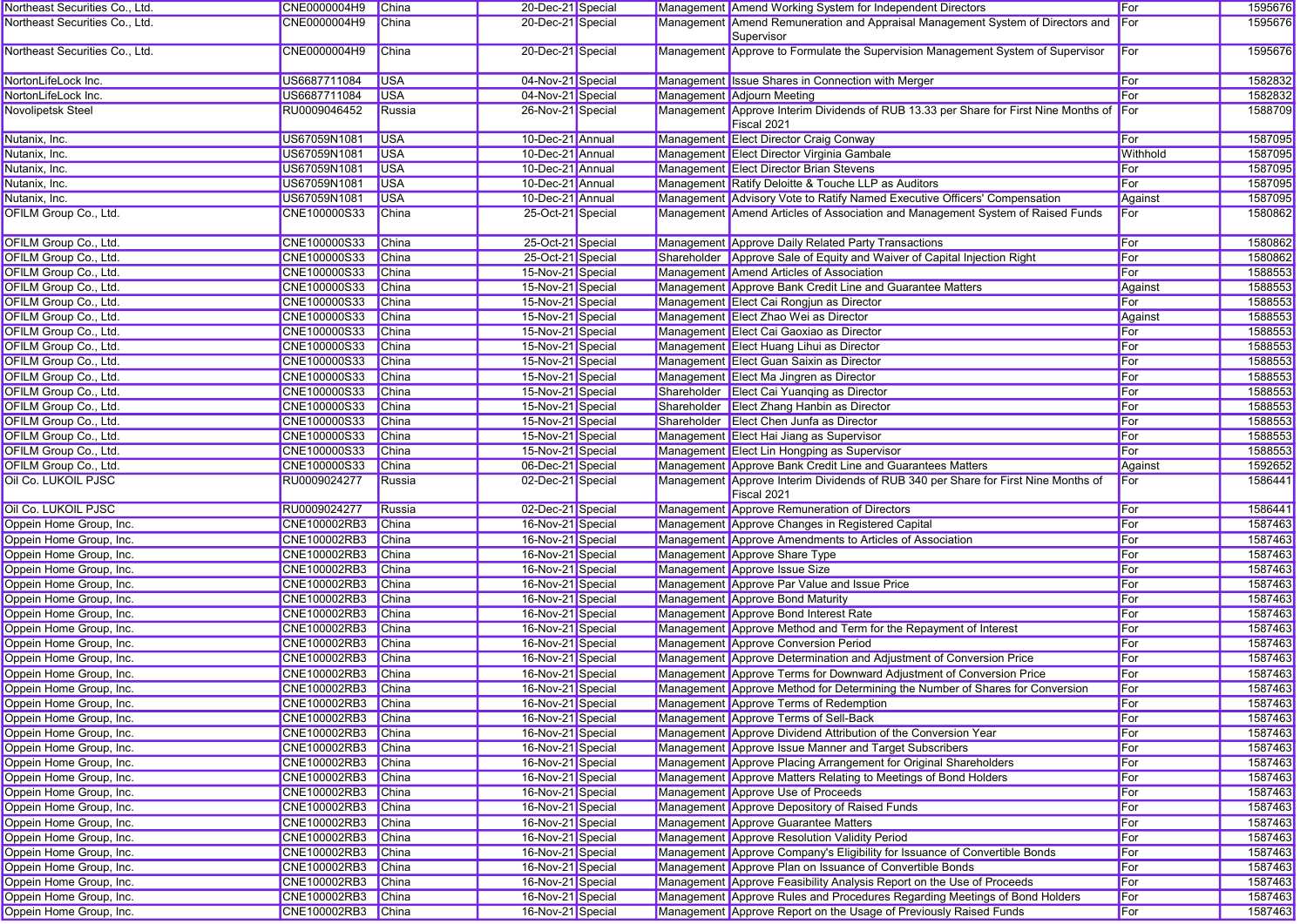| Oppein Home Group, Inc.                                  | CNE100002RB3 China |               | 16-Nov-21 Special |  | Management Approve Authorization of Board to Handle All Related Matters                                       | For             | 1587463 |
|----------------------------------------------------------|--------------------|---------------|-------------------|--|---------------------------------------------------------------------------------------------------------------|-----------------|---------|
| Oppein Home Group, Inc.                                  | CNE100002RB3       | China         | 16-Nov-21 Special |  | Management Approve Shareholder Dividend Return Plan                                                           | For             | 1587463 |
| Oppein Home Group, Inc.                                  | CNE100002RB3       | China         | 16-Nov-21 Special |  | Management Approve Counter-dilution Measures in Connection to the Issuance of<br>Convertible Bonds            | For             | 1587463 |
| <b>Oracle Corporation</b>                                | US68389X1054       | <b>USA</b>    | 10-Nov-21 Annual  |  | Management Elect Director Jeffrey S. Berg                                                                     | For             | 1580564 |
| <b>Oracle Corporation</b>                                | US68389X1054       | <b>USA</b>    | 10-Nov-21 Annual  |  | Management Elect Director Michael J. Boskin                                                                   | For             | 1580564 |
| <b>Oracle Corporation</b>                                | US68389X1054       | <b>USA</b>    | 10-Nov-21 Annual  |  | Management Elect Director Safra A. Catz                                                                       | For             | 1580564 |
| <b>Oracle Corporation</b>                                | US68389X1054       | <b>USA</b>    | 10-Nov-21 Annual  |  | Management Elect Director Bruce R. Chizen                                                                     | <b>Withhold</b> | 1580564 |
| <b>Oracle Corporation</b>                                | US68389X1054       | <b>USA</b>    | 10-Nov-21 Annual  |  | Management Elect Director George H. Conrades                                                                  | <b>Withhold</b> | 1580564 |
| <b>Oracle Corporation</b>                                | US68389X1054       | <b>USA</b>    | 10-Nov-21 Annual  |  | Management Elect Director Lawrence J. Ellison                                                                 | For             | 1580564 |
| <b>Oracle Corporation</b>                                | US68389X1054       | <b>USA</b>    | 10-Nov-21 Annual  |  | Management Elect Director Rona A. Fairhead                                                                    | For             | 1580564 |
| <b>Oracle Corporation</b>                                | US68389X1054       | <b>USA</b>    | 10-Nov-21 Annual  |  | Management Elect Director Jeffrey O. Henley                                                                   | For             | 1580564 |
| <b>Oracle Corporation</b>                                | US68389X1054       | <b>USA</b>    | 10-Nov-21 Annual  |  | Management Elect Director Renee J. James                                                                      | For             | 1580564 |
| <b>Oracle Corporation</b>                                | US68389X1054       | <b>USA</b>    | 10-Nov-21 Annual  |  | Management Elect Director Charles W. Moorman, IV                                                              | For             | 1580564 |
| <b>Oracle Corporation</b>                                | US68389X1054       | <b>USA</b>    | 10-Nov-21 Annual  |  | Management Elect Director Leon E. Panetta                                                                     | For             | 1580564 |
| <b>Oracle Corporation</b>                                | US68389X1054       | <b>USA</b>    | 10-Nov-21 Annual  |  | Management Elect Director William G. Parrett                                                                  | For             | 1580564 |
| <b>Oracle Corporation</b>                                | US68389X1054       | <b>USA</b>    | 10-Nov-21 Annual  |  | Management Elect Director Naomi O. Seligman                                                                   | For             | 1580564 |
| <b>Oracle Corporation</b>                                | US68389X1054       | <b>USA</b>    | 10-Nov-21 Annual  |  | Management Elect Director Vishal Sikka                                                                        | For             | 1580564 |
| <b>Oracle Corporation</b>                                | US68389X1054       | <b>USA</b>    | 10-Nov-21 Annual  |  | Management Advisory Vote to Ratify Named Executive Officers' Compensation                                     | For             | 1580564 |
| <b>Oracle Corporation</b>                                | US68389X1054       | <b>USA</b>    | 10-Nov-21 Annual  |  | Management Amend Omnibus Stock Plan                                                                           | Against         | 1580564 |
| <b>Oracle Corporation</b>                                | US68389X1054       | <b>USA</b>    | 10-Nov-21 Annual  |  | Management Ratify Ernst & Young LLP as Auditors                                                               | For             | 1580564 |
| <b>Oracle Corporation</b>                                | US68389X1054       | <b>USA</b>    | 10-Nov-21 Annual  |  | Shareholder Report on Racial Equity Audit                                                                     | For             | 1580564 |
| <b>Oracle Corporation</b>                                | US68389X1054       | <b>USA</b>    | 10-Nov-21 Annual  |  | Shareholder Require Independent Board Chair                                                                   | For             | 1580564 |
| <b>Oracle Corporation</b>                                | US68389X1054       | <b>USA</b>    | 10-Nov-21 Annual  |  | Shareholder Report on Political Contributions                                                                 | Against         | 1580564 |
| ORIX JREIT Inc.                                          | JP3040880001       | Japan         | 26-Nov-21 Special |  | Management Amend Articles to Amend Provisions on Deemed Approval System                                       | For             | 1586464 |
| ORIX JREIT Inc.                                          | JP3040880001       | Japan         | 26-Nov-21 Special |  | Management Elect Executive Director Miura, Hiroshi                                                            | For             | 1586464 |
| ORIX JREIT Inc.                                          | JP3040880001       | Japan         | 26-Nov-21 Special |  | Management Elect Alternate Executive Director Hattori, Takeshi                                                | For             | 1586464 |
| ORIX JREIT Inc.                                          | JP3040880001       | Japan         | 26-Nov-21 Special |  | Management Elect Supervisory Director Koike, Toshio                                                           | For             | 1586464 |
| ORIX JREIT Inc.                                          | JP3040880001       | Japan         | 26-Nov-21 Special |  | Management Elect Supervisory Director Hattori, Takeshi                                                        | For             | 1586464 |
| ORIX JREIT Inc.                                          | JP3040880001       | Japan         | 26-Nov-21 Special |  | Management Elect Supervisory Director Oshimi, Yukako                                                          | For             | 1586464 |
| <b>OTP Bank Nyrt</b>                                     | HU0000061726       | Hungary       | 15-Oct-21 Special |  | Management Approve Sale of Repurchased Shares For Purpose of Special Employee Co-For                          |                 | 1578630 |
|                                                          |                    |               |                   |  | Ownership Program                                                                                             |                 |         |
| <b>OTP Bank Nyrt</b>                                     | HU0000061726       | Hungary       | 15-Oct-21 Special |  | Management Approve Support For Special Employee Co-Ownership Program                                          | For             | 1578630 |
| Ovctek China, Inc.                                       | CNE100002MR0       | China         | 31-Dec-21 Special |  | Management Approve Draft and Summary of Performance Shares Incentive Plan for Year For<br>2021                |                 | 1597708 |
| Ovctek China, Inc.                                       | CNE100002MR0       | China         | 31-Dec-21 Special |  | Management Approve Methods to Assess the Performance of Plan Participants for Year<br>2021                    | For             | 1597708 |
| Ovctek China, Inc.                                       | CNE100002MR0       | China         | 31-Dec-21 Special |  | Management Approve Authorization of the Board to Handle All Related Matters                                   | For             | 1597708 |
| Ovctek China, Inc.                                       | CNE100002MR0       | China         | 31-Dec-21 Special |  | Management Approve to Amend Revised Draft and Summary of Performance Shares                                   | Against         | 1597708 |
| Ovctek China, Inc.                                       | CNE100002MR0 China |               | 31-Dec-21 Special |  | Incentive Plan for Year 2019<br>Management Approve to Amend Revised Methods to Assess the Performance of Plan | Against         | 1597708 |
|                                                          |                    |               |                   |  | Participants for Year 2019                                                                                    |                 |         |
| Ovctek China, Inc.                                       | CNE100002MR0 China |               | 31-Dec-21 Special |  | Management Approve to Amend Draft and Summary of Performance Shares Incentive<br>Plan for Year 2020           | Against         | 1597708 |
| Ovctek China, Inc.                                       | CNE100002MR0       | China         | 31-Dec-21 Special |  | Management Approve to Amend Methods to Assess the Performance of Plan Participants Against<br>for Year 2020   |                 | 1597708 |
| Ovctek China, Inc.                                       | CNE100002MR0 China |               | 31-Dec-21 Special |  | Management Amend Articles of Association                                                                      | For             | 1597708 |
| Page Industries Limited                                  | INE761H01022       | <b>I</b> ndia | 30-Dec-21 Special |  | Management Elect Rohan Genomal as Director                                                                    | <b>Against</b>  | 1594162 |
| Page Industries Limited                                  | INE761H01022       | <b>India</b>  | 30-Dec-21 Special |  | Management Approve Appointment and Remuneration of Rohan Genomal as Executive<br>Director-Strategy            | Against         | 1594162 |
| Palo Alto Networks, Inc.                                 | US6974351057       | <b>USA</b>    | 14-Dec-21 Annual  |  | Management Elect Director John M. Donovan                                                                     | Withhold        | 1588494 |
| Palo Alto Networks, Inc.                                 | US6974351057       | <b>USA</b>    | 14-Dec-21 Annual  |  | Management Elect Director John Key                                                                            | Withhold        | 1588494 |
| Palo Alto Networks, Inc.                                 | US6974351057       | <b>USA</b>    | 14-Dec-21 Annual  |  | Management Elect Director Mary Pat McCarthy                                                                   | For             | 1588494 |
| Palo Alto Networks, Inc.                                 | US6974351057       | <b>USA</b>    | 14-Dec-21 Annual  |  | Management Elect Director Nir Zuk                                                                             | For             | 1588494 |
| Palo Alto Networks, Inc.                                 | US6974351057       | <b>USA</b>    | 14-Dec-21 Annual  |  | Management Ratify Ernst & Young LLP as Auditors                                                               | For             | 1588494 |
| Palo Alto Networks, Inc.                                 | US6974351057       | <b>USA</b>    | 14-Dec-21 Annual  |  | Management Advisory Vote to Ratify Named Executive Officers' Compensation                                     | Against         | 1588494 |
| Palo Alto Networks, Inc.                                 | US6974351057       | <b>USA</b>    | 14-Dec-21 Annual  |  | Management Approve Omnibus Stock Plan                                                                         | For             | 1588494 |
| Pan Ocean Co., Ltd.                                      | KR7028670008       | South Korea   | 20-Dec-21 Special |  | Management Approve Delisting from Singapore Stock Market                                                      | For             | 1587169 |
| Pangang Group Vanadium Titanium & Resources<br>Co., Ltd. | CNE0000007H2       | <b>China</b>  | 31-Dec-21 Special |  | Management Approve Draft and Summary of Performance Shares Incentive Plan                                     | Against         | 1597162 |
| Pangang Group Vanadium Titanium & Resources<br>Co., Ltd. | CNE0000007H2       | <b>China</b>  | 31-Dec-21 Special |  | Management Approve Methods to Assess the Performance of Plan Participants                                     | Against         | 1597162 |
|                                                          |                    |               |                   |  |                                                                                                               |                 |         |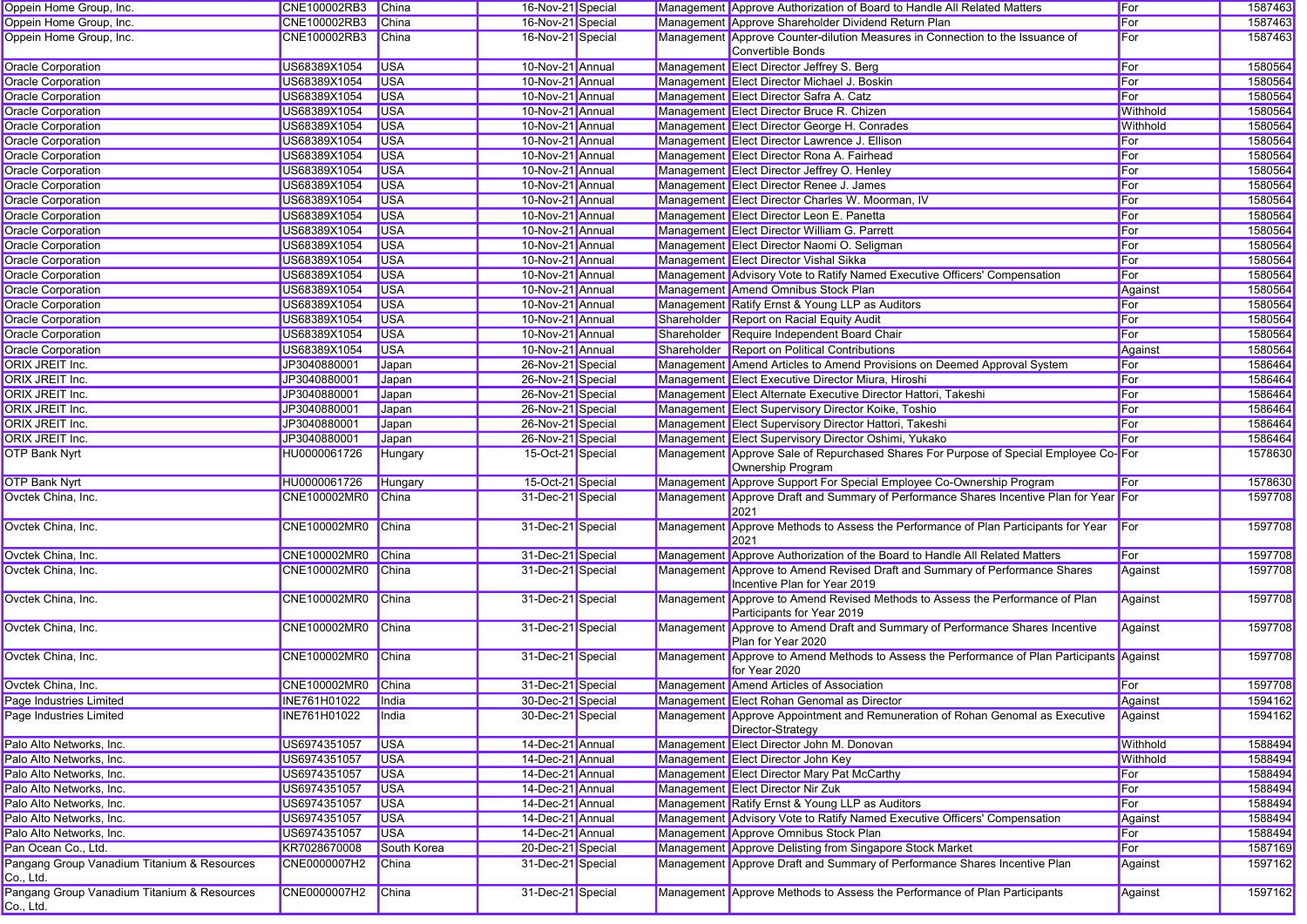| Pangang Group Vanadium Titanium & Resources<br>Co., Ltd. | CNE0000007H2       | China        | 31-Dec-21 Special |                                         | Management Approve Management Method of Performance Shares Incentive Plan                      | Against         | 1597162 |
|----------------------------------------------------------|--------------------|--------------|-------------------|-----------------------------------------|------------------------------------------------------------------------------------------------|-----------------|---------|
| Pangang Group Vanadium Titanium & Resources<br>Co., Ltd. | CNE0000007H2       | China        | 31-Dec-21 Special |                                         | Management Approve Authorization of the Board to Handle All Related Matters                    | Against         | 1597162 |
| Pangang Group Vanadium Titanium & Resources<br>Co., Ltd. | CNE0000007H2       | China        | 31-Dec-21 Special |                                         | Shareholder Elect Ma Zhaohui as Non-Independent Director                                       | For             | 1597162 |
| Pangang Group Vanadium Titanium & Resources<br>Co., Ltd. | CNE0000007H2       | <b>China</b> | 31-Dec-21 Special |                                         | Management Elect Gao Jinkang as Independent Director                                           | For             | 1597162 |
| Pangang Group Vanadium Titanium & Resources<br>Co., Ltd. | CNE0000007H2       | <b>China</b> | 31-Dec-21 Special |                                         | Shareholder Elect Luo Jichun as Supervisor                                                     | For             | 1597162 |
| Pangang Group Vanadium Titanium & Resources<br>Co., Ltd. | CNE0000007H2       | China        | 31-Dec-21 Special |                                         | Management Amend Articles of Association                                                       | Against         | 1597162 |
| Pangang Group Vanadium Titanium & Resources<br>Co., Ltd. | CNE0000007H2       | <b>China</b> | 31-Dec-21 Special |                                         | Management Approve Signing of Raw Material Supply Agreement                                    | For             | 1597162 |
| Pangang Group Vanadium Titanium & Resources<br>Co., Ltd. | CNE0000007H2       | China        | 31-Dec-21 Special |                                         | Management Approve Signing of Procurement Framework Agreement and Sales<br>Framework Agreement | For             | 1597162 |
| Pangang Group Vanadium Titanium & Resources<br>Co., Ltd. | CNE0000007H2       | <b>China</b> | 31-Dec-21 Special |                                         | Management Approve Signing of Financial Services Agreement                                     | Against         | 1597162 |
| Parker-Hannifin Corporation                              | US7010941042       | <b>USA</b>   | 27-Oct-21 Annual  |                                         | Management Elect Director Lee C. Banks                                                         | For             | 1580466 |
| Parker-Hannifin Corporation                              | US7010941042       | <b>USA</b>   | 27-Oct-21 Annual  |                                         | Management Elect Director Jillian C. Evanko                                                    | For             | 1580466 |
| Parker-Hannifin Corporation                              | US7010941042       | <b>USA</b>   | 27-Oct-21 Annual  |                                         | Management Elect Director Lance M. Fritz                                                       | For             | 1580466 |
| Parker-Hannifin Corporation                              | US7010941042       | <b>USA</b>   | 27-Oct-21 Annual  |                                         | Management Elect Director Linda A. Harty                                                       | For             | 1580466 |
| <b>Parker-Hannifin Corporation</b>                       | US7010941042       | <b>USA</b>   | 27-Oct-21 Annual  |                                         | Management Elect Director William F. Lacey                                                     | For             | 1580466 |
| Parker-Hannifin Corporation                              | US7010941042       | <b>USA</b>   | 27-Oct-21 Annual  |                                         | Management Elect Director Kevin A. Lobo                                                        | For             | 1580466 |
| Parker-Hannifin Corporation                              | US7010941042       | <b>USA</b>   | 27-Oct-21 Annual  |                                         | Management Elect Director Joseph Scaminace                                                     | Against         | 1580466 |
| Parker-Hannifin Corporation                              | US7010941042       | <b>USA</b>   | 27-Oct-21 Annual  |                                         | Management Elect Director Ake Svensson                                                         | For             | 1580466 |
| Parker-Hannifin Corporation                              | US7010941042       | <b>USA</b>   | 27-Oct-21 Annual  |                                         | Management Elect Director Laura K. Thompson                                                    | For             | 1580466 |
| <b>Parker-Hannifin Corporation</b>                       | US7010941042       | <b>USA</b>   | 27-Oct-21 Annual  |                                         | Management Elect Director James R. Verrier                                                     | For             | 1580466 |
| <b>Parker-Hannifin Corporation</b>                       | US7010941042       | <b>USA</b>   | 27-Oct-21 Annual  |                                         | Management Elect Director James L. Wainscott                                                   | For             | 1580466 |
| Parker-Hannifin Corporation                              | US7010941042       | <b>USA</b>   | 27-Oct-21 Annual  |                                         | Management Elect Director Thomas L. Williams                                                   | For             | 1580466 |
|                                                          |                    |              |                   |                                         |                                                                                                | For             | 1580466 |
| Parker-Hannifin Corporation                              | US7010941042       | <b>USA</b>   | 27-Oct-21 Annual  |                                         | Management Ratify Deloitte & Touche LLP as Auditors                                            |                 |         |
| Parker-Hannifin Corporation                              | US7010941042       | <b>USA</b>   | 27-Oct-21 Annual  |                                         | Management Advisory Vote to Ratify Named Executive Officers' Compensation                      | Against         | 1580466 |
| Paychex, Inc.                                            | US7043261079       | <b>USA</b>   | 14-Oct-21 Annual  |                                         | Management Elect Director B. Thomas Golisano                                                   | For             | 1575525 |
| Paychex, Inc.                                            | US7043261079       | <b>USA</b>   | 14-Oct-21 Annual  |                                         | Management Elect Director Thomas F. Bonadio                                                    | For             | 1575525 |
| Paychex, Inc.                                            | US7043261079       | <b>USA</b>   | 14-Oct-21 Annual  |                                         | Management Elect Director Joseph G. Doody                                                      | For             | 1575525 |
| Paychex, Inc.                                            | US7043261079       | <b>USA</b>   | 14-Oct-21 Annual  |                                         | Management Elect Director David J.S. Flaschen                                                  | For             | 1575525 |
| Paychex, Inc.                                            | US7043261079       | <b>USA</b>   | 14-Oct-21 Annual  |                                         | Management Elect Director Pamela A. Joseph                                                     | For             | 1575525 |
| Paychex, Inc.                                            | US7043261079       | <b>USA</b>   | 14-Oct-21 Annual  |                                         | Management Elect Director Martin Mucci                                                         | For             | 1575525 |
| Paychex, Inc.                                            | US7043261079       | <b>USA</b>   | 14-Oct-21 Annual  |                                         | Management Elect Director Kevin A. Price                                                       | For             | 1575525 |
| Paychex, Inc.                                            | US7043261079       | <b>USA</b>   | 14-Oct-21 Annual  |                                         | Management Elect Director Joseph M. Tucci                                                      | Against         | 1575525 |
| Paychex, Inc.                                            | US7043261079       | <b>USA</b>   | 14-Oct-21 Annual  |                                         | Management Elect Director Joseph M. Velli                                                      | For             | 1575525 |
| Paychex, Inc.                                            | US7043261079       | <b>USA</b>   | 14-Oct-21 Annual  |                                         | Management Elect Director Kara Wilson                                                          | For             | 1575525 |
| Paychex, Inc.                                            | US7043261079       | <b>USA</b>   | 14-Oct-21 Annual  |                                         | Management Advisory Vote to Ratify Named Executive Officers' Compensation                      | Against         | 1575525 |
| Paychex, Inc.                                            | US7043261079       | <b>USA</b>   | 14-Oct-21 Annual  |                                         | Management Ratify PricewaterhouseCoopers LLP as Auditors                                       | For             | 1575525 |
| Peloton Interactive, Inc.                                | US70614W1009       | <b>USA</b>   | 07-Dec-21 Annual  |                                         | Management Elect Director Jon Callaghan                                                        | Withhold        | 1586788 |
| Peloton Interactive, Inc.                                | US70614W1009       | <b>USA</b>   | 07-Dec-21 Annual  |                                         | Management Elect Director Jay Hoag                                                             | <b>Withhold</b> | 1586788 |
| Peloton Interactive, Inc.                                | US70614W1009       | <b>USA</b>   | 07-Dec-21 Annual  |                                         | Management Ratify Ernst & Young LLP as Auditors                                                | For             | 1586788 |
| Peloton Interactive, Inc.                                | US70614W1009 USA   |              | 07-Dec-21 Annual  |                                         | Management Advisory Vote to Ratify Named Executive Officers' Compensation                      | ∥Against        | 1586788 |
| People's Insurance Co. (Group) of China Limited          | CNE100001MK7       | <b>China</b> |                   | 28-Oct-21 Extraordinary                 | Management Approve Interim Profit Distribution                                                 | For             | 1577941 |
|                                                          |                    |              |                   | Shareholders                            |                                                                                                |                 |         |
| People's Insurance Co. (Group) of China Limited          | CNE100001MK7       | China        |                   | 28-Oct-21 Extraordinary<br>Shareholders | Management Approve Annual Charity Donation Plan                                                | For             | 1577941 |
| People's Insurance Co. (Group) of China Limited          | CNE100001MK7 China |              |                   | 28-Oct-21 Extraordinary<br>Shareholders | Management Approve Interim Profit Distribution                                                 | For             | 1577704 |
| People's Insurance Co. (Group) of China Limited          | CNE100001MK7 China |              |                   | 28-Oct-21 Extraordinary<br>Shareholders | Management Approve Formation of PICC Technology Co., Ltd.                                      | For             | 1577941 |
| People's Insurance Co. (Group) of China Limited          | CNE100001MK7 China |              |                   | 28-Oct-21 Extraordinary<br>Shareholders | Management Approve Annual Charity Donation Plan                                                | For             | 1577704 |
| People's Insurance Co. (Group) of China Limited          | CNE100001MK7       | China        |                   | 28-Oct-21 Extraordinary<br>Shareholders | Management Approve Formation of PICC Technology Co., Ltd.                                      | For             | 1577704 |
| People's Insurance Co. (Group) of China Limited          | CNE100001MK7       | China        |                   | 29-Dec-21 Extraordinary<br>Shareholders | Shareholder Elect Zhang Tao as Supervisor                                                      | For             | 1590938 |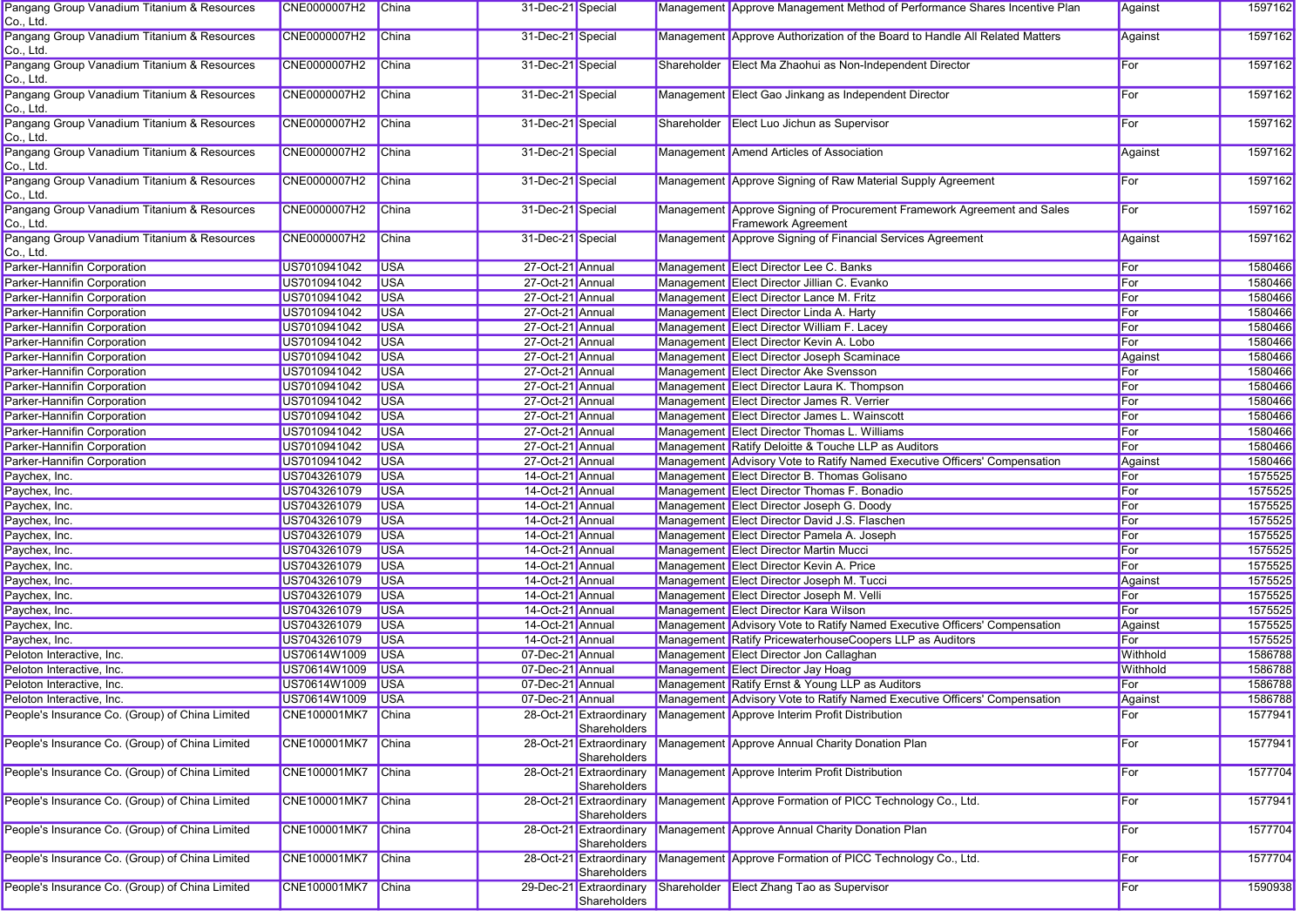| People's Insurance Co. (Group) of China Limited | CNE100001MK7 China  |              | 29-Dec-21 Extraordinary<br>Shareholders | Shareholder Elect Zhang Tao as Supervisor                                                                                                                               | For     | 1590780 |
|-------------------------------------------------|---------------------|--------------|-----------------------------------------|-------------------------------------------------------------------------------------------------------------------------------------------------------------------------|---------|---------|
| People's Insurance Co. (Group) of China Limited | CNE100001MK7 China  |              | 29-Dec-21 Extraordinary<br>Shareholders | Management Amend Articles of Association                                                                                                                                | Against | 1590938 |
| People's Insurance Co. (Group) of China Limited | <b>CNE100001MK7</b> | China        | 29-Dec-21 Extraordinary<br>Shareholders | Management Amend Articles of Association                                                                                                                                | Against | 1590780 |
| People's Insurance Co. (Group) of China Limited | CNE100001MK7 China  |              | 29-Dec-21 Extraordinary<br>Shareholders | Management Amend Rules and Procedures Regarding General Meetings of Shareholders For                                                                                    |         | 1590938 |
| People's Insurance Co. (Group) of China Limited | CNE100001MK7 China  |              | 29-Dec-21 Extraordinary<br>Shareholders | Management Amend Rules and Procedures Regarding General Meetings of Shareholders For                                                                                    |         | 1590780 |
| People's Insurance Co. (Group) of China Limited | CNE100001MK7        | <b>China</b> | 29-Dec-21 Extraordinary<br>Shareholders | Management Amend Rules and Procedures Regarding Meetings of Board of Directors                                                                                          | For     | 1590938 |
| People's Insurance Co. (Group) of China Limited | CNE100001MK7 China  |              | 29-Dec-21 Extraordinary<br>Shareholders | Management Amend Rules and Procedures Regarding Meetings of Board of Directors                                                                                          | For     | 1590780 |
| People's Insurance Co. (Group) of China Limited | CNE100001MK7        | China        | 29-Dec-21 Extraordinary<br>Shareholders | Management Amend Rules and Procedures Regarding Meetings of Board of Supervisors For                                                                                    |         | 1590938 |
| People's Insurance Co. (Group) of China Limited | <b>CNE100001MK7</b> | China        | 29-Dec-21 Extraordinary<br>Shareholders | Management Amend Rules and Procedures Regarding Meetings of Board of Supervisors For                                                                                    |         | 1590780 |
| People's Insurance Co. (Group) of China Limited | CNE100001MK7        | China        | 29-Dec-21 Extraordinary<br>Shareholders | Management Approve Remuneration Scheme for Directors and Supervisors                                                                                                    | For     | 1590938 |
| People's Insurance Co. (Group) of China Limited | <b>CNE100001MK7</b> | China        | 29-Dec-21 Extraordinary<br>Shareholders | Management Approve Remuneration Scheme for Directors and Supervisors                                                                                                    | For     | 1590780 |
| Pernod Ricard SA                                | FR0000120693        | France       |                                         | 10-Nov-21 Annual/Specia Management Approve Financial Statements and Statutory Reports                                                                                   | For     | 1583049 |
| <b>Pernod Ricard SA</b>                         | FR0000120693        | France       |                                         | 10-Nov-21 Annual/Specia Management Approve Consolidated Financial Statements and Statutory Reports                                                                      | For     | 1583049 |
| <b>Pernod Ricard SA</b>                         | FR0000120693        | France       |                                         | 10-Nov-21 Annual/Specia Management Approve Allocation of Income and Dividends of EUR 3.12 per Share                                                                     | For     | 1583049 |
| Pernod Ricard SA                                | FR0000120693        | France       |                                         | 10-Nov-21 Annual/Specia Management Reelect Anne Lange as Director                                                                                                       | For     | 1583049 |
| Pernod Ricard SA                                | FR0000120693        | France       |                                         | 10-Nov-21 Annual/Specia Management Reelect Societe Paul Ricard as Director                                                                                              | For     | 1583049 |
| Pernod Ricard SA                                | FR0000120693        | France       |                                         | 10-Nov-21 Annual/Specia Management Reelect Veronica Vargas as Director                                                                                                  | For     | 1583049 |
| Pernod Ricard SA                                | FR0000120693        | France       |                                         | 10-Nov-21 Annual/Specia Management Elect Namita Shah as Director                                                                                                        | For     | 1583049 |
| <b>Pernod Ricard SA</b>                         | FR0000120693        | France       |                                         | 10-Nov-21 Annual/Specia Management Approve Compensation of Alexandre Ricard, Chairman and CEO                                                                           | Against | 1583049 |
| Pernod Ricard SA                                | FR0000120693        | France       |                                         | 10-Nov-21 Annual/Specia Management Approve Compensation Report of Corporate Officers                                                                                    | For     | 1583049 |
| <b>Pernod Ricard SA</b>                         | FR0000120693        | France       |                                         | 10-Nov-21 Annual/Specia Management Approve Remuneration Policy of Alexandre Ricard, Chairman and CEO                                                                    | Against | 1583049 |
| Pernod Ricard SA                                | FR0000120693        | France       |                                         | 10-Nov-21 Annual/Specia Management Approve Remuneration Policy of Directors                                                                                             | For     | 1583049 |
| <b>Pernod Ricard SA</b>                         | FR0000120693        | France       |                                         | 10-Nov-21 Annual/Specia Management Authorize Repurchase of Up to 10 Percent of Issued Share Capital                                                                     | For     | 1583049 |
| <b>Pernod Ricard SA</b>                         | FR0000120693        | France       |                                         | 10-Nov-21 Annual/Specia Management Approve Auditors' Special Report on Related-Party Transactions Mentioning For<br>the Absence of New Transactions                     |         | 1583049 |
| Pernod Ricard SA                                | FR0000120693        | $l$ France   |                                         | 10-Nov-21 Annual/Specia Management Authorize Decrease in Share Capital via Cancellation of Repurchased<br>Shares                                                        | ∣For    | 1583049 |
| Pernod Ricard SA                                | FR0000120693        | France       |                                         | 10-Nov-21 Annual/Specia Management Authorize Issuance of Equity or Equity-Linked Securities with Preemptive<br>Rights up to Aggregate Nominal Amount of EUR 134 Million | For     | 1583049 |
| Pernod Ricard SA                                | FR0000120693        | France       | 10-Nov-21 Annual/Specia Managemen       | I Authorize Issuance of Equity or Equity-Linked Securities without Preemptive For<br>Rights up to Aggregate Nominal Amount of EUR 41 Million                            |         | 1583049 |
| Pernod Ricard SA                                | FR0000120693        | France       | 10-Nov-21 Annual/Specia Managemen       | Authorize Board to Increase Capital in the Event of Additional Demand<br>Related to Delegation Submitted to Shareholder Vote Under Items 15, 16                         | For     | 1583049 |
| Pernod Ricard SA                                | FR0000120693        | France       |                                         | and 18<br>10-Nov-21 Annual/Specia Management Approve Issuance of Equity or Equity-Linked Securities for Private                                                         | For     | 1583049 |
| <b>Pernod Ricard SA</b>                         | FR0000120693        | France       |                                         | Placements, up to Aggregate Nominal Amount of EUR 41 Million<br>10-Nov-21 Annual/Specia Management Authorize Capital Increase of up to 10 Percent of Issued Capital for | For     | 1583049 |
| Pernod Ricard SA                                | FR0000120693        | France       | 10-Nov-21 Annual/Specia Managemen       | Contributions in Kind<br>Authorize Capital Increase of Up to 10 Percent of Issued Capital for Future                                                                    | For     | 1583049 |
|                                                 |                     |              |                                         | <b>Exchange Offers</b>                                                                                                                                                  |         |         |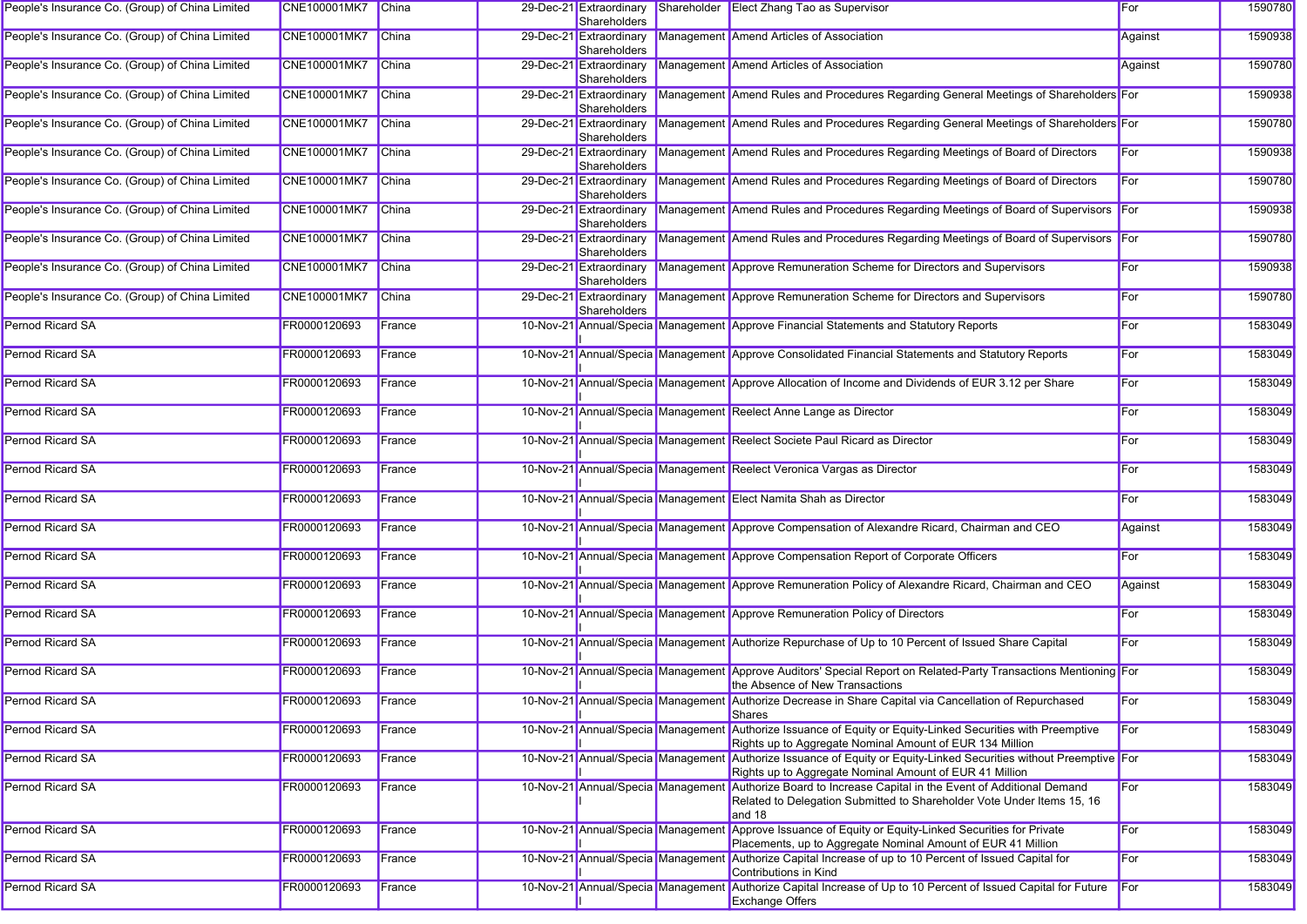| Pernod Ricard SA           | FR0000120693              | France |                                         |            | 10-Nov-21 Annual/Specia Management Authorize Capitalization of Reserves of Up to EUR 134 Million for Bonus<br>Issue or Increase in Par Value                                              | For     | 1583049 |
|----------------------------|---------------------------|--------|-----------------------------------------|------------|-------------------------------------------------------------------------------------------------------------------------------------------------------------------------------------------|---------|---------|
| <b>Pernod Ricard SA</b>    | FR0000120693              | France |                                         |            | 10-Nov-21 Annual/Specia Management Authorize up to 1.5 Percent of Issued Capital for Use in Restricted Stock<br>Plans Reserved for Employees and Executive Corporate Officers             | For     | 1583049 |
| Pernod Ricard SA           | FR0000120693              | France |                                         |            | 10-Nov-21 Annual/Specia Management Authorize up to 0.5 Percent of Issued Capital for Use in Restricted Stock<br>Plans                                                                     | For     | 1583049 |
| Pernod Ricard SA           | FR0000120693              | France |                                         |            | 10-Nov-21 Annual/Specia Management Authorize Capital Issuances for Use in Employee Stock Purchase Plans                                                                                   | For     | 1583049 |
| Pernod Ricard SA           | FR0000120693              | France |                                         |            | 10-Nov-21 Annual/Specia Management Authorize Capital Issuances for Use in Employee Stock Purchase Plans<br>Reserved for Employees of the Group's Subsidiaries                             | For     | 1583049 |
| Pernod Ricard SA           | FR0000120693              | France |                                         |            | 10-Nov-21 Annual/Specia Management Amend Article 7 and 33 of Bylaws to Comply with Legal Changes                                                                                          | For     | 1583049 |
| <b>Pernod Ricard SA</b>    | FR0000120693              | France |                                         |            | 10-Nov-21 Annual/Specia Management Authorize Filing of Required Documents/Other Formalities                                                                                               | For     | 1583049 |
| Petrobras Distribuidora SA | <b>BRBRDTACNOR Brazil</b> |        | 13-Oct-21 Extraordinary<br>Shareholders |            | Management Do You Wish to Adopt Cumulative Voting for the Election of the Members of Abstain<br>the Board of Directors, Under the Terms of Article 141 of the Brazilian<br>Corporate Law? |         | 1571085 |
| Petrobras Distribuidora SA | <b>BRBRDTACNOR Brazil</b> |        | 13-Oct-21 Extraordinary<br>Shareholders |            | Management Elect Edy Luiz Kogut as Independent Director                                                                                                                                   | For     | 1571085 |
| Petrobras Distribuidora SA | <b>BRBRDTACNOR Brazil</b> |        | 13-Oct-21 Extraordinary<br>Shareholders |            | Management Elect Alexandre Firme Carneiro as Independent Director                                                                                                                         | For     | 1571085 |
| Petrobras Distribuidora SA | <b>BRBRDTACNOR Brazil</b> |        | 13-Oct-21 Extraordinary<br>Shareholders |            | Management Elect Maria Carolina Ferreira Lacerda as Independent Director                                                                                                                  | For     | 1571085 |
| Petrobras Distribuidora SA | <b>BRBRDTACNOR Brazil</b> |        | 13-Oct-21 Extraordinary<br>Shareholders |            | Management Elect Carlos Augusto Leone Piani as Independent Director                                                                                                                       | For     | 1571085 |
| Petrobras Distribuidora SA | <b>BRBRDTACNOR Brazil</b> |        | 13-Oct-21 Extraordinary<br>Shareholders |            | Management Elect Claudio Roberto Ely as Independent Director                                                                                                                              | For     | 1571085 |
| Petrobras Distribuidora SA | <b>BRBRDTACNOR Brazil</b> |        | 13-Oct-21 Extraordinary<br>Shareholders |            | Management Elect Leonel Dias de Andrade Neto as Independent Director                                                                                                                      | For     | 1571085 |
| Petrobras Distribuidora SA | <b>BRBRDTACNOR Brazil</b> |        | 13-Oct-21 Extraordinary<br>Shareholders |            | Management Elect Mateus Affonso Bandeira as Independent Director                                                                                                                          | Against | 1571085 |
| Petrobras Distribuidora SA | <b>BRBRDTACNOR Brazil</b> |        | 13-Oct-21 Extraordinary<br>Shareholders |            | Management Elect Pedro Santos Ripper as Independent Director                                                                                                                              | For     | 1571085 |
| Petrobras Distribuidora SA | <b>BRBRDTACNOR Brazil</b> |        | 13-Oct-21 Extraordinary<br>Shareholders |            | Management Elect Ricardo Carvalho Maia as Independent Director                                                                                                                            | For     | 1571085 |
| Petrobras Distribuidora SA | <b>BRBRDTACNOR Brazil</b> |        | 13-Oct-21 Extraordinary<br>Shareholders |            | Management In Case Cumulative Voting Is Adopted, Do You Wish to Equally Distribute<br>Your Votes Amongst the Nominees below?                                                              | Abstain | 1571085 |
| Petrobras Distribuidora SA | <b>BRBRDTACNOR Brazil</b> |        | 13-Oct-21 Extraordinary<br>Shareholders |            | Management Percentage of Votes to Be Assigned - Elect Edy Luiz Kogut as Independent<br>Director                                                                                           | Abstain | 1571085 |
| Petrobras Distribuidora SA | <b>BRBRDTACNOR Brazil</b> |        | 13-Oct-21 Extraordinary<br>Shareholders |            | Management Percentage of Votes to Be Assigned - Elect Alexandre Firme Carneiro as<br>Independent Director                                                                                 | Abstain | 1571085 |
| Petrobras Distribuidora SA | <b>BRBRDTACNOR</b> Brazil |        | 13-Oct-21 Extraordinary<br>Shareholders | Management | Dercentage of Votes to Be Assigned - Elect Maria Carolina Ferreira Lacerda Abstain<br>as Independent Director                                                                             |         | 1571085 |
| Petrobras Distribuidora SA | <b>BRBRDTACNOR Brazil</b> |        | 13-Oct-21 Extraordinary<br>Shareholders | Managemen  | Percentage of Votes to Be Assigned - Elect Carlos Augusto Leone Piani as<br>Independent Director                                                                                          | Abstain | 1571085 |
| Petrobras Distribuidora SA | <b>BRBRDTACNOR Brazil</b> |        | 13-Oct-21 Extraordinary<br>Shareholders |            | Management Percentage of Votes to Be Assigned - Elect Claudio Roberto Ely as<br>Independent Director                                                                                      | Abstain | 1571085 |
| Petrobras Distribuidora SA | <b>BRBRDTACNOR Brazil</b> |        | Shareholders                            |            | 13-Oct-21 Extraordinary Management Percentage of Votes to Be Assigned - Elect Leonel Dias de Andrade Neto<br>as Independent Director                                                      | Abstain | 1571085 |
| Petrobras Distribuidora SA | <b>BRBRDTACNOR Brazil</b> |        | 13-Oct-21 Extraordinary<br>Shareholders |            | Management Percentage of Votes to Be Assigned - Elect Mateus Affonso Bandeira as<br>Independent Director                                                                                  | Abstain | 1571085 |
| Petrobras Distribuidora SA | <b>BRBRDTACNOR Brazil</b> |        | 13-Oct-21 Extraordinary<br>Shareholders |            | Management Percentage of Votes to Be Assigned - Elect Pedro Santos Ripper as<br>Independent Director                                                                                      | Abstain | 1571085 |
| Petrobras Distribuidora SA | <b>BRBRDTACNOR Brazil</b> |        | 13-Oct-21 Extraordinary<br>Shareholders |            | Management Percentage of Votes to Be Assigned - Elect Ricardo Carvalho Maia as<br>Independent Director                                                                                    | Abstain | 1571085 |
| Petrobras Distribuidora SA | <b>BRBRDTACNOR Brazil</b> |        | 13-Oct-21 Extraordinary<br>Shareholders |            | Management Elect Edy Luiz Kogut as Board Chairman                                                                                                                                         | For     | 1571085 |
| Petrobras Distribuidora SA | <b>BRBRDTACNOR Brazil</b> |        | 13-Oct-21 Extraordinary<br>Shareholders |            | Management Elect Alexandre Firme Carneiro as Board Chairman                                                                                                                               | Abstain | 1571085 |
| Petrobras Distribuidora SA | <b>BRBRDTACNOR Brazil</b> |        | 13-Oct-21 Extraordinary<br>Shareholders |            | Management Elect Maria Carolina Ferreira Lacerda as Board Chairman                                                                                                                        | Abstain | 1571085 |
| Petrobras Distribuidora SA | <b>BRBRDTACNOR Brazil</b> |        | 13-Oct-21 Extraordinary<br>Shareholders |            | Management Elect Carlos Augusto Leone Piani as Board Chairman                                                                                                                             | Abstain | 1571085 |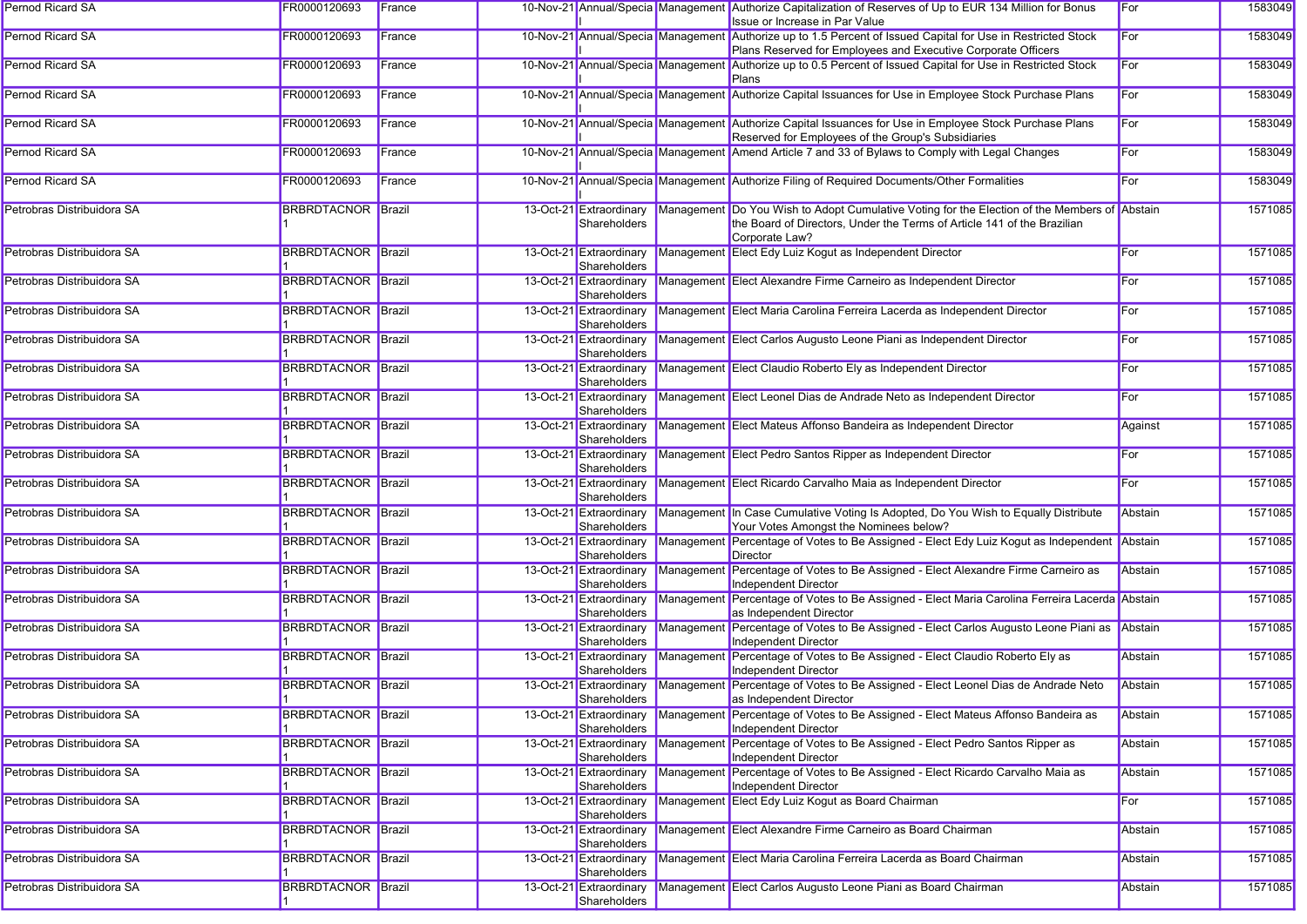| Petrobras Distribuidora SA                        | <b>BRBRDTACNOR Brazil</b> |              |                   | 13-Oct-21 Extraordinary<br>Shareholders | Management Elect Claudio Roberto Ely as Board Chairman                                                                                                | Abstain | 1571085 |
|---------------------------------------------------|---------------------------|--------------|-------------------|-----------------------------------------|-------------------------------------------------------------------------------------------------------------------------------------------------------|---------|---------|
| Petrobras Distribuidora SA                        | <b>BRBRDTACNOR Brazil</b> |              |                   | 13-Oct-21 Extraordinary<br>Shareholders | Management Elect Leonel Dias de Andrade Neto as Board Chairman                                                                                        | Abstain | 1571085 |
| Petrobras Distribuidora SA                        | <b>BRBRDTACNOR Brazil</b> |              |                   | 13-Oct-21 Extraordinary<br>Shareholders | Management Elect Mateus Affonso Bandeira as Board Chairman                                                                                            | Abstain | 1571085 |
| Petrobras Distribuidora SA                        | <b>BRBRDTACNOR Brazil</b> |              |                   | 13-Oct-21 Extraordinary<br>Shareholders | Management Elect Pedro Santos Ripper as Board Chairman                                                                                                | Abstain | 1571085 |
| Petrobras Distribuidora SA                        | <b>BRBRDTACNOR Brazil</b> |              |                   | 13-Oct-21 Extraordinary<br>Shareholders | Management Elect Ricardo Carvalho Maia as Board Chairman                                                                                              | Abstain | 1571085 |
| Petrobras Distribuidora SA                        | <b>BRBRDTACNOR Brazil</b> |              |                   | 13-Oct-21 Extraordinary<br>Shareholders | Management Amend Articles and Consolidate Bylaws                                                                                                      | For     | 1571085 |
| Petrobras Distribuidora SA                        | <b>BRBRDTACNOR Brazil</b> |              |                   | 13-Oct-21 Extraordinary<br>Shareholders | Management In the Event of a Second Call, the Voting Instructions Contained in this<br>Remote Voting Card May Also be Considered for the Second Call? | For     | 1571085 |
| PetroChina Company Limited                        | CNE1000003W8              | China        |                   | 21-Oct-21 Extraordinary<br>Shareholders | Management Elect Hou Qijun as Director                                                                                                                | Against | 1576156 |
| PetroChina Company Limited                        | CNE1000003W8              | <b>China</b> |                   | 21-Oct-21 Extraordinary<br>Shareholders | Management Elect Hou Qijun as Director                                                                                                                | Against | 1576079 |
| PetroChina Company Limited                        | CNE1000003W8              | China        |                   | 21-Oct-21 Extraordinary<br>Shareholders | Management Elect Ren Lixin as Director                                                                                                                | Against | 1576156 |
| PetroChina Company Limited                        | CNE1000003W8              | China        |                   | 21-Oct-21 Extraordinary<br>Shareholders | Management Elect Ren Lixin as Director                                                                                                                | Against | 1576079 |
| PGE Polska Grupa Energetyczna SA                  | <b>PLPGER000010</b>       | Poland       | 15-Nov-21 Special |                                         | Management Open Meeting                                                                                                                               |         | 1584963 |
| PGE Polska Grupa Energetyczna SA                  | <b>PLPGER000010</b>       | Poland       | 15-Nov-21 Special |                                         | Management Elect Meeting Chairman                                                                                                                     | For     | 1584963 |
| PGE Polska Grupa Energetyczna SA                  | <b>PLPGER000010</b>       | Poland       | 15-Nov-21 Special |                                         | Management Acknowledge Proper Convening of Meeting                                                                                                    |         | 1584963 |
| PGE Polska Grupa Energetyczna SA                  | <b>PLPGER000010</b>       | Poland       | 15-Nov-21 Special |                                         | Management Approve Agenda of Meeting                                                                                                                  | For     | 1584963 |
| PGE Polska Grupa Energetyczna SA                  | <b>PLPGER000010</b>       | Poland       | 15-Nov-21 Special |                                         | Shareholder Recall Supervisory Board Member                                                                                                           | Against | 1584963 |
| PGE Polska Grupa Energetyczna SA                  | <b>PLPGER000010</b>       | Poland       | 15-Nov-21 Special |                                         | Shareholder Elect Supervisory Board Member                                                                                                            | Against | 1584963 |
| PGE Polska Grupa Energetyczna SA                  | <b>PLPGER000010</b>       | Poland       | 15-Nov-21 Special |                                         | Shareholder Approve Decision on Covering Costs of Convocation of EGM                                                                                  | Against | 1584963 |
| PGE Polska Grupa Energetyczna SA                  | <b>PLPGER000010</b>       | Poland       | 15-Nov-21 Special |                                         | Management Close Meeting                                                                                                                              |         | 1584963 |
| PhosAgro PJSC                                     | RU000A0JRKT8              | Russia       | 08-Dec-21 Special |                                         | Management Approve Dividends                                                                                                                          | For     | 1592202 |
| <b>PICC Property and Casualty Company Limited</b> | CNE100000593              | China        |                   | 28-Oct-21 Extraordinary<br>Shareholders | Management Elect Wei Chenyang as Director                                                                                                             | Against | 1577759 |
| <b>PICC Property and Casualty Company Limited</b> | CNE100000593              | China        |                   | 28-Oct-21 Extraordinary<br>Shareholders | Management Elect Li Shuk Yin Edwina as Supervisor                                                                                                     | For     | 1577759 |
| <b>PICC Property and Casualty Company Limited</b> | CNE100000593              | <b>China</b> |                   | 28-Oct-21 Extraordinary<br>Shareholders | Management Approve Planning Outline of the "14th Five-Year Plan" Development<br>Strategy                                                              | For     | 1577759 |
| <b>PICC Property and Casualty Company Limited</b> | CNE100000593              | <b>China</b> |                   | 29-Dec-21 Extraordinary<br>Shareholders | Management Approve Amendments to Articles of Association and Related Transactions                                                                     | Against | 1590778 |
| <b>PICC Property and Casualty Company Limited</b> | CNE100000593              | <b>China</b> |                   | 29-Dec-21 Extraordinary<br>Shareholders | Management Approve Amendments to Rules and Procedures Regarding General<br>Meetings of Shareholders and Related Transactions                          | For     | 1590778 |
| <b>PICC Property and Casualty Company Limited</b> | CNE100000593              | China        |                   | 29-Dec-21 Extraordinary<br>Shareholders | Management Approve Amendments to Rules and Procedures Regarding Meetings of<br>Board of Directors and Related Transactions                            | For     | 1590778 |
| <b>PICC Property and Casualty Company Limited</b> | CNE100000593              | China        |                   | 29-Dec-21 Extraordinary<br>Shareholders | Management Approve Amendments to Rules and Procedures Regarding Meetings of<br>Board of Supervisors and Related Transactions                          | For     | 1590778 |
| <b>PICC Property and Casualty Company Limited</b> | CNE100000593              | China        |                   | 29-Dec-21 Extraordinary<br>Shareholders | Management Elect Cheng Fengchao as Director                                                                                                           | For     | 1590778 |
| <b>PICC Property and Casualty Company Limited</b> | CNE100000593              | China        |                   | Shareholders                            | 29-Dec-21 Extraordinary Management Elect Shen Dong as Director                                                                                        |         | 1590778 |
| <b>PICC Property and Casualty Company Limited</b> | CNE100000593              | China        |                   | 29-Dec-21 Extraordinary<br>Shareholders | Management Elect Zhang Daoming as Director                                                                                                            | Against | 1590778 |
| Poly Developments & Holdings Group Co., Ltd.      | CNE000001ND1              | China        | 28-Oct-21 Special |                                         | Management Amend Articles of Association                                                                                                              | For     | 1584034 |
| Poly Developments & Holdings Group Co., Ltd.      | CNE000001ND1              | China        | 28-Oct-21 Special |                                         | Shareholder Elect Chen Guanzhong as Director                                                                                                          | For     | 1584034 |
| Poly Developments & Holdings Group Co., Ltd.      | CNE000001ND1              | China        | 28-Oct-21 Special |                                         | Shareholder Elect Hu Zaixin as Director                                                                                                               | For     | 1584034 |
| Poly Developments & Holdings Group Co., Ltd.      | CNE000001ND1              | China        | 17-Dec-21 Special |                                         | Management Approve Company's Eligibility for Corporate Bond Issuance                                                                                  | For     | 1594784 |
| Poly Developments & Holdings Group Co., Ltd.      | CNE000001ND1              | China        | 17-Dec-21 Special |                                         | Management Approve Issue Size and Par Value                                                                                                           | For     | 1594784 |
| Poly Developments & Holdings Group Co., Ltd.      | CNE000001ND1              | China        | 17-Dec-21 Special |                                         | Management Approve Bond Maturity                                                                                                                      | For     | 1594784 |
| Poly Developments & Holdings Group Co., Ltd.      | CNE000001ND1              | China        | 17-Dec-21 Special |                                         | Management Approve Bond Interest Rate and Method of Determination                                                                                     | For     | 1594784 |
| Poly Developments & Holdings Group Co., Ltd.      | CNE000001ND1              | China        | 17-Dec-21 Special |                                         | Management Approve Issue Manner                                                                                                                       | For     | 1594784 |
| Poly Developments & Holdings Group Co., Ltd.      | CNE000001ND1              | China        | 17-Dec-21 Special |                                         | Management Approve Guarantee Arrangement                                                                                                              | For     | 1594784 |
| Poly Developments & Holdings Group Co., Ltd.      | CNE000001ND1              | China        | 17-Dec-21 Special |                                         | Management Approve Arrangement on Redemption and Sale-back                                                                                            | For     | 1594784 |
| Poly Developments & Holdings Group Co., Ltd.      | CNE000001ND1              | China        | 17-Dec-21 Special |                                         | Management Approve Use of Proceeds                                                                                                                    | For     | 1594784 |
| Poly Developments & Holdings Group Co., Ltd.      | CNE000001ND1 China        |              | 17-Dec-21 Special |                                         | Management Approve Target Subscribers and Placing Arrangement for Shareholders                                                                        | For     | 1594784 |
|                                                   |                           |              |                   |                                         |                                                                                                                                                       |         |         |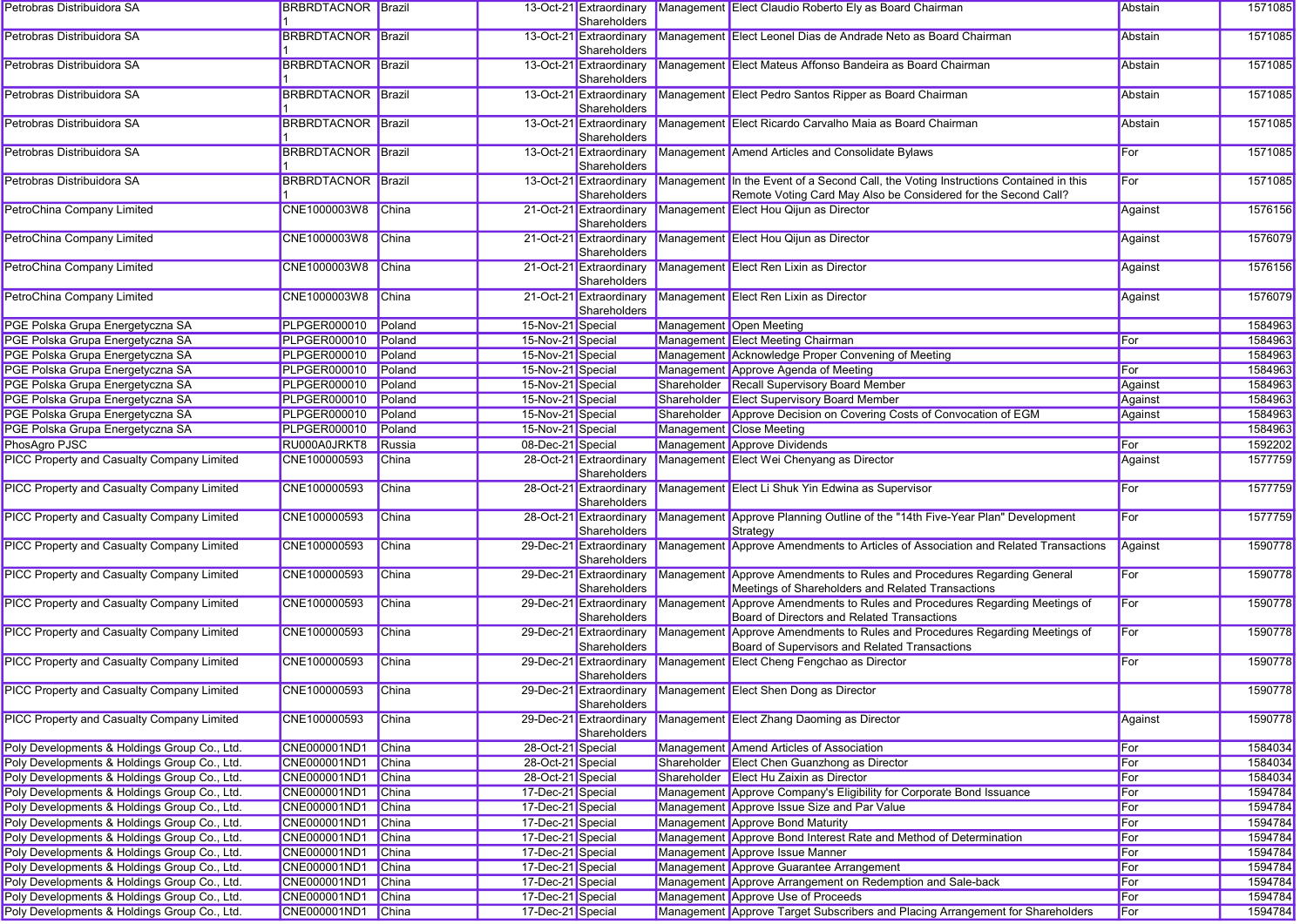| Poly Developments & Holdings Group Co., Ltd.  | CNE000001ND1 China  |              | 17-Dec-21 Special |                                         | Management Approve Underwriting Method and Listing Arrangement                                                                                               | For          | 1594784 |
|-----------------------------------------------|---------------------|--------------|-------------------|-----------------------------------------|--------------------------------------------------------------------------------------------------------------------------------------------------------------|--------------|---------|
| Poly Developments & Holdings Group Co., Ltd.  | CNE000001ND1        | China        | 17-Dec-21 Special |                                         | Management Approve Company Credit Status and Safeguard Measures of Debts<br>Repayment                                                                        | For          | 1594784 |
| Poly Developments & Holdings Group Co., Ltd.  | CNE000001ND1        | China        | 17-Dec-21 Special |                                         | Management Approve Resolution Validity Period                                                                                                                | For          | 1594784 |
| Poly Developments & Holdings Group Co., Ltd.  | CNE000001ND1        | China        | 17-Dec-21 Special |                                         | Management Approve Authorization of the Board to Handle All Related Matters                                                                                  | For          | 1594784 |
| Poly Developments & Holdings Group Co., Ltd.  | CNE000001ND1        | China        | 17-Dec-21 Special |                                         | Management Approve Issuance of Leased Housing Asset-backed Securities and<br>Provision of Credit Enhancement Measures                                        | For          | 1594784 |
| Power Construction Corporation of China, Ltd. | CNE1000017G1        | China        | 26-Oct-21 Special |                                         | Shareholder Elect Li Yanming as Non-independent Director                                                                                                     | For          | 1583811 |
| Power Construction Corporation of China, Ltd. | CNE1000017G1        | China        | 26-Oct-21 Special |                                         | Management Approve Provision of Guarantee to Anshun Dayang Experimental School<br>PPP Project Company                                                        | For          | 1583811 |
| Power Construction Corporation of China, Ltd. | CNE1000017G1        | China        | 26-Oct-21 Special |                                         | Management Approve Provision of Guarantee to Associate Companies by China Power<br>Construction Real Estate Group Co., Ltd                                   | For          | 1583811 |
| Power Construction Corporation of China, Ltd. | CNE1000017G1        | <b>China</b> | 26-Oct-21 Special |                                         | Management Approve Provision of Guarantee to Associate Companies by Nanguo Real<br>Estate Co., Ltd                                                           | For          | 1583811 |
| Power Construction Corporation of China, Ltd. | CNE1000017G1        | China        | 26-Oct-21 Special |                                         | Management Approve Adjustment on Issuance Plan of Asset-backed Securities Product                                                                            | <b>I</b> For | 1583811 |
| Powszechna Kasa Oszczednosci Bank Polski SA   | <b>PLPKO0000016</b> | Poland       | 12-Oct-21 Special |                                         | Management Open Meeting                                                                                                                                      |              | 1578748 |
| Powszechna Kasa Oszczednosci Bank Polski SA   | <b>PLPKO0000016</b> | Poland       | 12-Oct-21 Special |                                         | Management Elect Meeting Chairman                                                                                                                            | <b>For</b>   | 1578748 |
| Powszechna Kasa Oszczednosci Bank Polski SA   | <b>PLPKO0000016</b> | Poland       | 12-Oct-21 Special |                                         | Management Acknowledge Proper Convening of Meeting                                                                                                           |              | 1578748 |
| Powszechna Kasa Oszczednosci Bank Polski SA   | <b>PLPKO0000016</b> | Poland       | 12-Oct-21 Special |                                         | Management Approve Agenda of Meeting                                                                                                                         | For          | 1578748 |
| Powszechna Kasa Oszczednosci Bank Polski SA   | <b>PLPKO0000016</b> | Poland       | 12-Oct-21 Special |                                         | Shareholder Recall Supervisory Board Member                                                                                                                  | Against      | 1578748 |
| Powszechna Kasa Oszczednosci Bank Polski SA   | <b>PLPKO0000016</b> | Poland       | 12-Oct-21 Special |                                         | Shareholder Elect Supervisory Board Member                                                                                                                   | Against      | 1578748 |
| Powszechna Kasa Oszczednosci Bank Polski SA   | <b>PLPKO0000016</b> | Poland       | 12-Oct-21 Special |                                         | Shareholder Approve Collective Suitability Assessment of Supervisory Board Members                                                                           | Against      | 1578748 |
| Powszechna Kasa Oszczednosci Bank Polski SA   | <b>PLPKO0000016</b> | Poland       | 12-Oct-21 Special |                                         | Shareholder Approve Decision on Covering Costs of Convocation of EGM                                                                                         | Against      | 1578748 |
| Powszechna Kasa Oszczednosci Bank Polski SA   | <b>PLPKO0000016</b> | Poland       | 12-Oct-21 Special |                                         | <b>Management Close Meeting</b>                                                                                                                              |              | 1578748 |
| Powszechny Zaklad Ubezpieczen SA              | <b>PLPZU0000011</b> | Poland       | 12-Oct-21 Special |                                         | Management Open Meeting                                                                                                                                      |              | 1578775 |
| Powszechny Zaklad Ubezpieczen SA              | <b>PLPZU0000011</b> | Poland       | 12-Oct-21 Special |                                         | Management Elect Meeting Chairman                                                                                                                            | For          | 1578775 |
| Powszechny Zaklad Ubezpieczen SA              | <b>PLPZU0000011</b> | Poland       | 12-Oct-21 Special |                                         | Management Acknowledge Proper Convening of Meeting                                                                                                           |              | 1578775 |
| Powszechny Zaklad Ubezpieczen SA              | <b>PLPZU0000011</b> | Poland       | 12-Oct-21 Special |                                         | Management Approve Agenda of Meeting                                                                                                                         | For          | 1578775 |
| Powszechny Zaklad Ubezpieczen SA              | <b>PLPZU0000011</b> | Poland       | 12-Oct-21 Special |                                         | Management Recall Supervisory Board Member                                                                                                                   | Against      | 1578775 |
| Powszechny Zaklad Ubezpieczen SA              | PLPZU0000011        | Poland       | 12-Oct-21 Special |                                         | Management Elect Supervisory Board Member                                                                                                                    | Against      | 1578775 |
| Powszechny Zaklad Ubezpieczen SA              | PLPZU0000011        | Poland       | 12-Oct-21 Special |                                         | Management Approve Collective Suitability Assessment of Supervisory Board Members                                                                            | Against      | 1578775 |
| Powszechny Zaklad Ubezpieczen SA              | <b>PLPZU0000011</b> | Poland       | 12-Oct-21 Special |                                         | Management Approve Decision on Covering Costs of Convocation of EGM                                                                                          | For          | 1578775 |
| Powszechny Zaklad Ubezpieczen SA              | <b>PLPZU0000011</b> | Poland       | 12-Oct-21 Special |                                         | Management Close Meeting                                                                                                                                     |              | 1578775 |
| PT Aneka Tambang Tbk                          | ID1000106602        | Indonesia    |                   | 23-Dec-21 Extraordinary                 | Shareholder Approve Changes in the Boards of the Company                                                                                                     | Against      | 1592256 |
| PT Bank Rakyat Indonesia (Persero) Tbk        | ID1000118201        | Indonesia    |                   | Shareholders<br>07-Oct-21 Extraordinary | Management Approve Affirmation of the Enforcement of the Minister of BUMN Regulation For                                                                     |              | 1568158 |
| PT Bank Rakyat Indonesia (Persero) Tbk        | ID1000118201        |              |                   | Shareholders<br>07-Oct-21 Extraordinary | Management Approve Changes in the Boards of the Company                                                                                                      | For          | 1568158 |
|                                               |                     | Indonesia    |                   | Shareholders                            |                                                                                                                                                              |              |         |
| PT Sarana Menara Nusantara Tbk                | ID1000128804        | Indonesia    |                   | 20-Dec-21 Extraordinary<br>Shareholders | Management Approve Share Repurchase Program                                                                                                                  | For          | 1590919 |
| PT Semen Indonesia (Persero) Tbk              | ID1000106800        | Indonesia    |                   | 21-Dec-21 Extraordinary<br>Shareholders | Management Amend Articles of Association                                                                                                                     | Against      | 1591751 |
| PT Semen Indonesia (Persero) Tbk              | ID1000106800        | Indonesia    |                   | Shareholders                            | 21-Dec-21 Extraordinary Management Approve Ratification of the Regulations of the Minister of State-Owned<br><b>Enterprises of the Republic of Indonesia</b> | For          | 1591751 |
| PT Semen Indonesia (Persero) Tbk              | ID1000106800        | Indonesia    |                   | Shareholders                            | 21-Dec-21 Extraordinary Management Approve Changes in the Boards of the Company                                                                              | For          | 1591751 |
| PT Unilever Indonesia Tbk                     | ID1000095706        | Indonesia    |                   | 01-Nov-21 Extraordinary<br>Shareholders | Management Approve Changes in the Board of Directors                                                                                                         | For          | 1578962 |
| PT Unilever Indonesia Tbk                     | ID1000095706        | Indonesia    |                   | 01-Nov-21 Extraordinary<br>Shareholders | Management Approve Resignation of Tran Tue Tri as Director                                                                                                   | For          | 1578962 |
| PT Unilever Indonesia Tbk                     | ID1000095706        | Indonesia    |                   | 01-Nov-21 Extraordinary<br>Shareholders | Management Elect Ainul Yaqin as Director                                                                                                                     | For          | 1578962 |
| <b>PT Unilever Indonesia Tbk</b>              | ID1000095706        | Indonesia    |                   | 01-Nov-21 Extraordinary<br>Shareholders | Management Amend Articles of Association                                                                                                                     | For          | 1578962 |
| Public Power Corp. SA                         | GRS434003000        | Greece       |                   | 16-Dec-21 Extraordinary<br>Shareholders | Management Elect George Karakousis as Director                                                                                                               | For          | 1593668 |
| Public Power Corp. SA                         | GRS434003000        | Greece       |                   | 16-Dec-21 Extraordinary<br>Shareholders | Management Elect Maria Psillaki as Director                                                                                                                  | For          | 1593668 |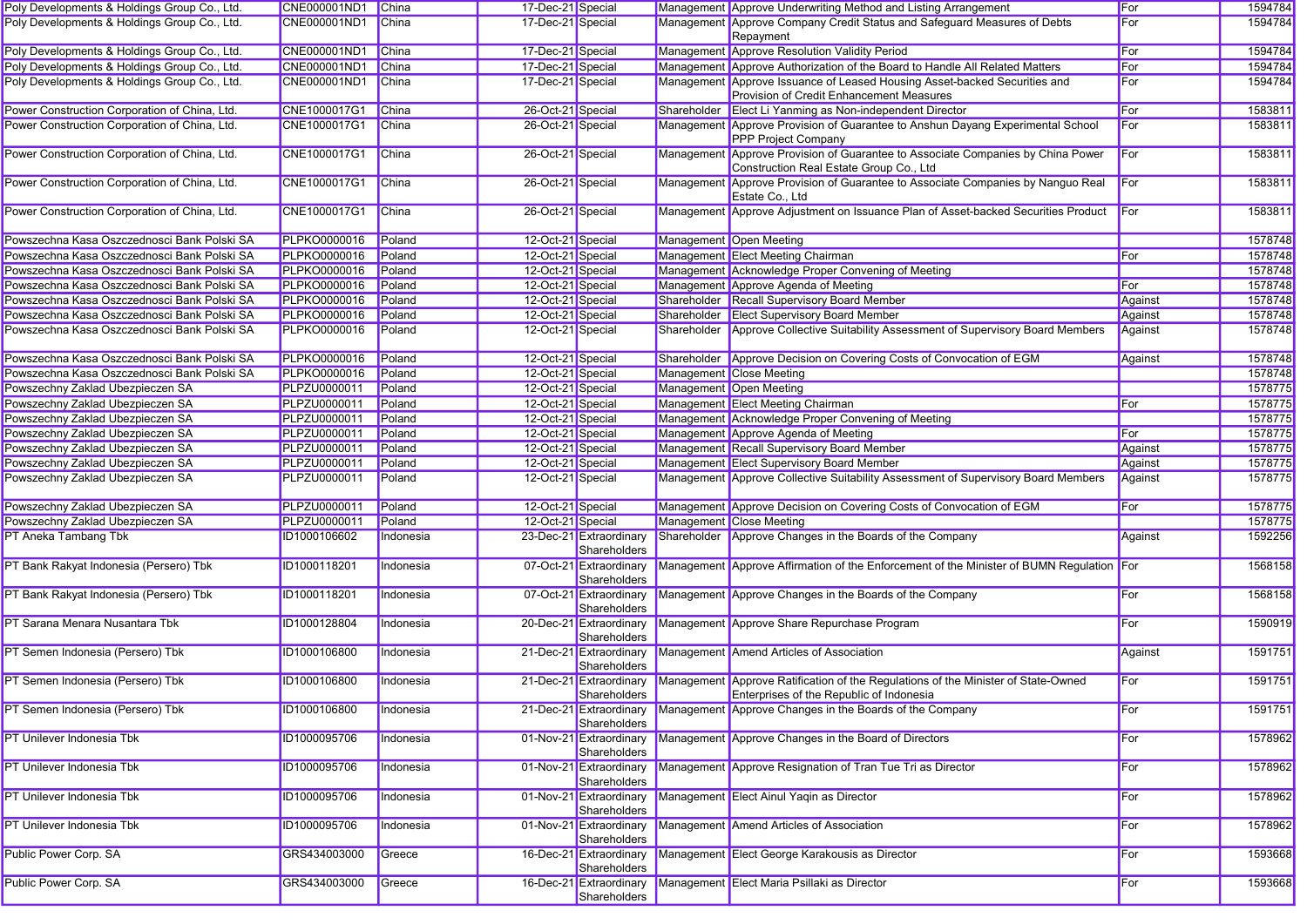| Public Power Corp. SA                  | GRS434003000               | Greece              |                   | 16-Dec-21 Extraordinary<br>Shareholders | Management Elect Member of Audit Committee; Determine Type and Composition of the Against<br>Committee and Term of its Members |         | 1593668 |
|----------------------------------------|----------------------------|---------------------|-------------------|-----------------------------------------|--------------------------------------------------------------------------------------------------------------------------------|---------|---------|
| <b>Public Power Corp. SA</b>           | GRS434003000               | Greece              |                   | 16-Dec-21 Extraordinary<br>Shareholders | Management Various Announcements                                                                                               |         | 1593668 |
| Raia Drogasil SA                       | <b>BRRADLACNOR0</b> Brazil |                     |                   | 18-Nov-21 Extraordinary<br>Shareholders | Management Approve Acquisition of Dr. Cuco Desenvolvimento de Software Ltda. (Cuco For<br>Health)                              |         | 1585325 |
| Raiffeisen Bank International AG       | AT0000606306               | Austria             |                   | 10-Nov-21 Extraordinary<br>Shareholders | Management Approve Allocation of Income and Dividends of EUR 0.75 per Share                                                    | For     | 1584877 |
| Rand Merchant Investment Holdings Ltd. | ZAE000210688               | South Africa        | 24-Nov-21 Annual  |                                         | Management Approve Remuneration Policy                                                                                         | For     | 1583629 |
| Rand Merchant Investment Holdings Ltd. | ZAE000210688               | South Africa        | 24-Nov-21 Annual  |                                         | Management Approve Remuneration Implementation Report                                                                          | Against | 1583629 |
| Rand Merchant Investment Holdings Ltd. | ZAE000210688               | South Africa        | 24-Nov-21 Annual  |                                         | Management Appoint KPMG as Auditors for the 2024 Financial Year                                                                | For     | 1583629 |
| Rand Merchant Investment Holdings Ltd. | ZAE000210688               | South Africa        | 24-Nov-21 Annual  |                                         | Management Re-elect Peter Cooper as Director                                                                                   | For     | 1583629 |
| Rand Merchant Investment Holdings Ltd. | ZAE000210688               | South Africa        | 24-Nov-21 Annual  |                                         | Management Re-elect Laurie Dippenaar as Director                                                                               | For     | 1583629 |
| Rand Merchant Investment Holdings Ltd. | ZAE000210688               | South Africa        | 24-Nov-21 Annual  |                                         | Management Re-elect Jannie Durand as Director                                                                                  | For     | 1583629 |
| Rand Merchant Investment Holdings Ltd. | ZAE000210688               | South Africa        | 24-Nov-21 Annual  |                                         | Management Re-elect Per-Erik Lagerstrom as Director                                                                            | For     | 1583629 |
| Rand Merchant Investment Holdings Ltd. | ZAE000210688               | South Africa        | 24-Nov-21 Annual  |                                         | Management Re-elect Murphy Morobe as Director                                                                                  | For     | 1583629 |
| Rand Merchant Investment Holdings Ltd. | ZAE000210688               | South Africa        | 24-Nov-21 Annual  |                                         | Management Authorise Board to Issue Shares for Cash                                                                            | For     | 1583629 |
| Rand Merchant Investment Holdings Ltd. | ZAE000210688               | South Africa        | 24-Nov-21 Annual  |                                         | Management Reappoint PricewaterhouseCoopers Inc as Auditors                                                                    | For     | 1583629 |
| Rand Merchant Investment Holdings Ltd. | ZAE000210688               | South Africa        | 24-Nov-21 Annual  |                                         | Management Re-elect Johan Burger as Member of the Audit and Risk Committee                                                     | For     | 1583629 |
| Rand Merchant Investment Holdings Ltd. | ZAE000210688               | South Africa        | 24-Nov-21 Annual  |                                         | Management Re-elect Per-Erik Lagerstrom as Member of the Audit and Risk Committee                                              | For     | 1583629 |
| Rand Merchant Investment Holdings Ltd. | ZAE000210688               | South Africa        | 24-Nov-21 Annual  |                                         | Management Re-elect James Teeger as Member of the Audit and Risk Committee                                                     | For     | 1583629 |
| Rand Merchant Investment Holdings Ltd. | ZAE000210688               | South Africa        | 24-Nov-21 Annual  |                                         | Management Authorise Ratification of Approved Resolutions                                                                      | For     | 1583629 |
| Rand Merchant Investment Holdings Ltd. | ZAE000210688               | South Africa        | 24-Nov-21 Annual  |                                         | Management Approve Non-executive Directors' Remuneration                                                                       | For     | 1583629 |
| Rand Merchant Investment Holdings Ltd. | ZAE000210688               | <b>South Africa</b> | 24-Nov-21 Annual  |                                         | Management Authorise Repurchase of Issued Share Capital                                                                        | For     | 1583629 |
| Rand Merchant Investment Holdings Ltd. | ZAE000210688               | South Africa        | 24-Nov-21 Annual  |                                         | Management Authorise Issue of Shares and/or Options Pursuant to a Reinvestment<br>Option                                       | For     | 1583629 |
| Rand Merchant Investment Holdings Ltd. | ZAE000210688               | <b>South Africa</b> | 24-Nov-21 Annual  |                                         | Management Approve Financial Assistance to Directors, Prescribed Officers and<br>Employee Share Scheme Beneficiaries           | Against | 1583629 |
| Rand Merchant Investment Holdings Ltd. | ZAE000210688               | South Africa        | 24-Nov-21 Annual  |                                         | Management Approve Financial Assistance to Related and Inter-related Entities                                                  | For     | 1583629 |
| Randstad NV                            | NL0000379121               | Netherlands         |                   | 16-Dec-21 Extraordinary<br>Shareholders | Management Open Meeting                                                                                                        |         | 1589299 |
| Randstad NV                            | NL0000379121               | Netherlands         |                   | 16-Dec-21 Extraordinary<br>Shareholders | Management Elect Sander van 't Noordende as Member of the Executive Board                                                      | For     | 1589299 |
| Randstad NV                            | NL0000379121               | Netherlands         |                   | 16-Dec-21 Extraordinary<br>Shareholders | Management Other Business (Non-Voting)                                                                                         |         | 1589299 |
| Randstad NV                            | NL0000379121               | Netherlands         |                   | 16-Dec-21 Extraordinary<br>Shareholders | Management Close Meeting                                                                                                       |         | 1589299 |
| Rede D'Or Sao Luiz SA                  | <b>BRRDORACNOR Brazil</b>  |                     |                   | 15-Dec-21 Extraordinary<br>Shareholders | Management Amend Articles and Consolidate Bylaws                                                                               | Against | 1593654 |
| Rede D'Or Sao Luiz SA                  | <b>BRRDORACNOR Brazil</b>  |                     |                   | 15-Dec-21 Extraordinary<br>Shareholders | Management Approve Agreement to Absorb Hospital Santa Helena S.A. (HSH)                                                        | For     | 1593654 |
| Rede D'Or Sao Luiz SA                  | <b>BRRDORACNOR Brazil</b>  |                     |                   | 15-Dec-21 Extraordinary<br>Shareholders | Management Ratify Meden Consultoria Empresarial Ltda. as Independent Firm to<br>Appraise Proposed Transaction                  | For     | 1593654 |
| Rede D'Or Sao Luiz SA                  | <b>BRRDORACNOR Brazil</b>  |                     |                   | 15-Dec-21 Extraordinary<br>Shareholders | Management Approve Independent Firm's Appraisal                                                                                | For     | 1593654 |
| Rede D'Or Sao Luiz SA                  | <b>BRRDORACNOR Brazil</b>  |                     |                   | 15-Dec-21 Extraordinary<br>Shareholders | Management Approve Absorption of Hospital Santa Helena S.A. (HSH)                                                              | For     | 1593654 |
| Rede D'Or Sao Luiz SA                  | <b>BRRDORACNOR Brazil</b>  |                     |                   | 15-Dec-21 Extraordinary<br>Shareholders | Management Authorize Executives to Ratify and Execute Approved Resolutions                                                     | For     | 1593654 |
| Reliance Industries Ltd.               | INE002A01018               | India               | 19-Oct-21 Special |                                         | Management Elect Yasir Othman H. Al Rumayyan as Director                                                                       | Against | 1579275 |
| Remgro Ltd.                            | ZAE000026480               | South Africa        | 25-Nov-21 Annual  |                                         | Management Accept Financial Statements and Statutory Reports for the Year Ended 30<br>June 2021                                | For     | 1587772 |
| Remgro Ltd.                            | ZAE000026480               | South Africa        | 25-Nov-21 Annual  |                                         | Management Reappoint PricewaterhouseCoopers Inc. as Auditors with Anton Wentzel as For<br>the Individual Registered Auditor    |         | 1587772 |
| Remgro Ltd.                            | ZAE000026480               | South Africa        | 25-Nov-21 Annual  |                                         | Management Re-elect Jannie Durand as Director                                                                                  | For     | 1587772 |
| Remgro Ltd.                            | ZAE000026480               | South Africa        | 25-Nov-21 Annual  |                                         | Management Re-elect Peter Mageza as Director                                                                                   | Against | 1587772 |
| Remgro Ltd.                            | ZAE000026480               | South Africa        | 25-Nov-21 Annual  |                                         | Management Re-elect Josua Malherbe as Director                                                                                 | Against | 1587772 |
| Remgro Ltd.                            | ZAE000026480               | South Africa        | 25-Nov-21 Annual  |                                         | Management Re-elect Frederick Robertson as Director                                                                            | Against | 1587772 |
| Remgro Ltd.                            | ZAE000026480               | South Africa        | 25-Nov-21 Annual  |                                         | Management Re-elect Anton Rupert as Director                                                                                   | Against | 1587772 |
| Remgro Ltd.                            | ZAE000026480               | South Africa        | 25-Nov-21 Annual  |                                         | Management Elect Lelo Rantloane as Director                                                                                    | For     | 1587772 |
| Remgro Ltd.                            | ZAE000026480               | South Africa        | 25-Nov-21 Annual  |                                         | Management Re-elect Sonja De Bruyn as Member of the Audit and Risk Committee                                                   | For     | 1587772 |
| Remgro Ltd.                            | ZAE000026480               | South Africa        | 25-Nov-21 Annual  |                                         | Management Re-elect Peter Mageza as Member of the Audit and Risk Committee                                                     | Against | 1587772 |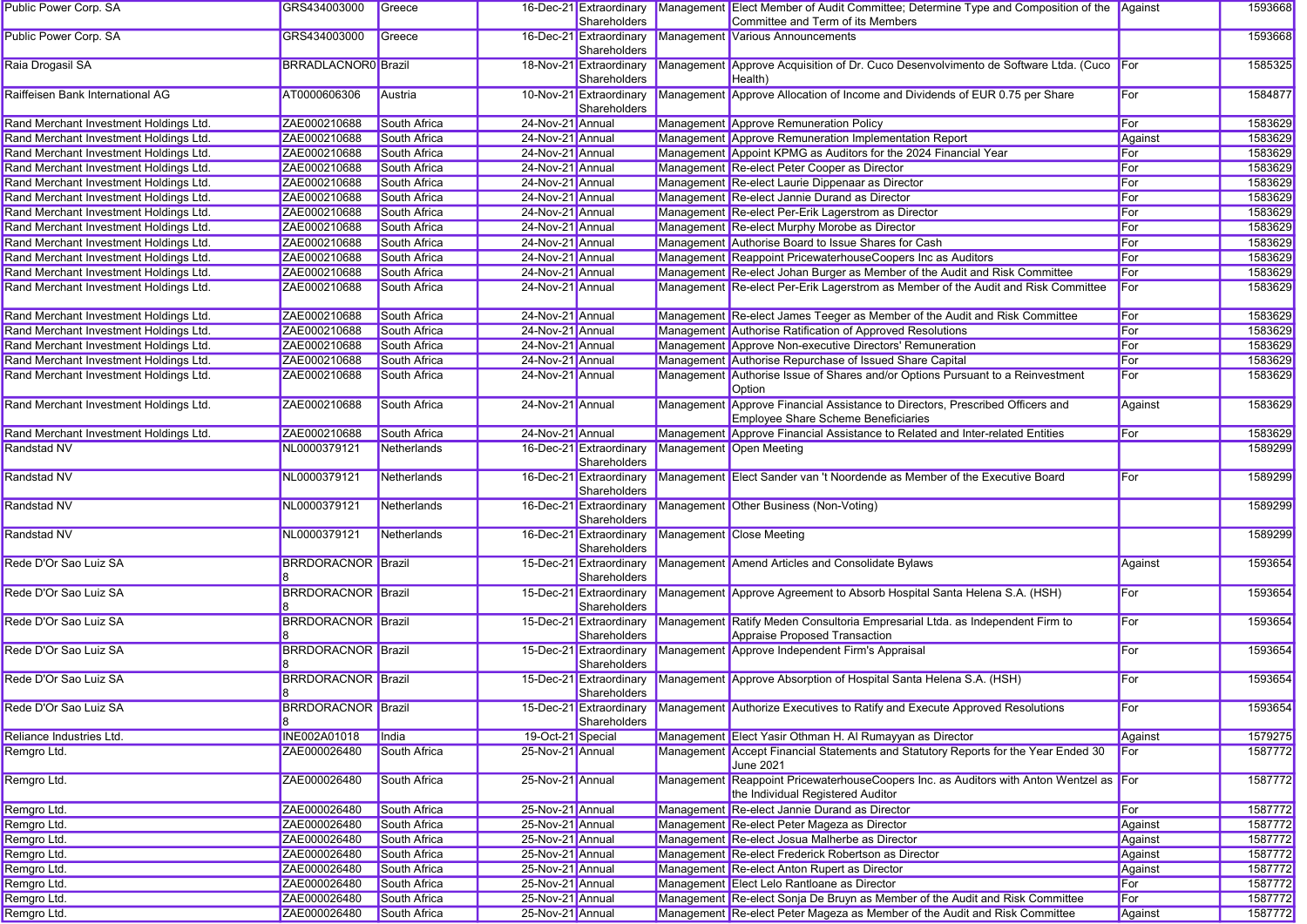| Remgro Ltd.                               | ZAE000026480               | South Africa          | 25-Nov-21 Annual  |                                                                  | Management Re-elect Phillip Moleketi as Member of the Audit and Risk Committee                                                                                                                                                                                    | Against | 1587772 |
|-------------------------------------------|----------------------------|-----------------------|-------------------|------------------------------------------------------------------|-------------------------------------------------------------------------------------------------------------------------------------------------------------------------------------------------------------------------------------------------------------------|---------|---------|
| Remgro Ltd.                               | ZAE000026480               | South Africa          | 25-Nov-21 Annual  |                                                                  | Management Re-elect Frederick Robertson as Member of the Audit and Risk Committee                                                                                                                                                                                 | Against | 1587772 |
| Remgro Ltd.                               | ZAE000026480               | <b>South Africa</b>   | 25-Nov-21 Annual  |                                                                  | Management Place Authorised but Unissued Shares under Control of Directors                                                                                                                                                                                        | For     | 1587772 |
| Remgro Ltd.                               | ZAE000026480               | <b>South Africa</b>   | 25-Nov-21 Annual  |                                                                  | Management Appoint Ernst & Young Inc. as Auditor for the Financial Year ending 30 June For<br>2024                                                                                                                                                                |         | 1587772 |
| Remgro Ltd.                               | ZAE000026480               | South Africa          | 25-Nov-21 Annual  |                                                                  | Management Approve Remuneration Policy                                                                                                                                                                                                                            | For     | 1587772 |
| Remgro Ltd.                               | ZAE000026480               | South Africa          | 25-Nov-21 Annual  |                                                                  | Management Approve Remuneration Implementation Report                                                                                                                                                                                                             | For     | 1587772 |
| Remgro Ltd.                               | ZAE000026480               | South Africa          | 25-Nov-21 Annual  |                                                                  | Management Approve Directors' Remuneration                                                                                                                                                                                                                        | For     | 1587772 |
| Remgro Ltd.                               | ZAE000026480               | South Africa          | 25-Nov-21 Annual  |                                                                  | Management Authorise Repurchase of Issued Share Capital                                                                                                                                                                                                           | For     | 1587772 |
| Remgro Ltd.                               | ZAE000026480               | South Africa          | 25-Nov-21 Annual  |                                                                  | Management Approve Financial Assistance in Terms of Section 44 of the Companies Act For                                                                                                                                                                           |         | 1587772 |
| Remgro Ltd.                               | ZAE000026480               | South Africa          | 25-Nov-21 Annual  |                                                                  | Management Approve Financial Assistance in Terms of Section 45 of the Companies Act For                                                                                                                                                                           |         | 1587772 |
| ResMed Inc.                               | US7611521078               | <b>USA</b>            | 18-Nov-21 Annual  |                                                                  | Management Elect Director Karen Drexler                                                                                                                                                                                                                           | For     | 1583193 |
| ResMed Inc.                               | US7611521078               | <b>USA</b>            | 18-Nov-21 Annual  |                                                                  | Management Elect Director Michael 'Mick' Farrell                                                                                                                                                                                                                  | For     | 1583193 |
| ResMed Inc.                               | US7611521078               | <b>USA</b>            | 18-Nov-21 Annual  |                                                                  | Management Elect Director Peter Farrell                                                                                                                                                                                                                           | For     | 1583193 |
| ResMed Inc.                               | US7611521078               | <b>USA</b>            | 18-Nov-21 Annual  |                                                                  | Management Elect Director Harjit Gill                                                                                                                                                                                                                             | For     | 1583193 |
| ResMed Inc.                               | US7611521078               | <b>USA</b>            | 18-Nov-21 Annual  |                                                                  | Management Elect Director Ronald 'Ron' Taylor                                                                                                                                                                                                                     | Against | 1583193 |
| ResMed Inc.                               | US7611521078               | <b>USA</b>            | 18-Nov-21 Annual  |                                                                  | Management Elect Director John Hernandez                                                                                                                                                                                                                          | For     | 1583193 |
| ResMed Inc.                               | US7611521078               | <b>USA</b>            | 18-Nov-21 Annual  |                                                                  | Management Elect Director Desney Tan                                                                                                                                                                                                                              | For     | 1583193 |
| ResMed Inc.                               | US7611521078               | <b>USA</b>            | 18-Nov-21 Annual  |                                                                  | Management Ratify KPMG LLP as Auditors                                                                                                                                                                                                                            | For     | 1583193 |
| ResMed Inc.                               | US7611521078               | <b>USA</b>            | 18-Nov-21 Annual  |                                                                  | Management Advisory Vote to Ratify Named Executive Officers' Compensation                                                                                                                                                                                         | Against | 1583193 |
| RiseSun Real Estate Development Co., Ltd. | CNE1000005Y9               | China                 | 02-Dec-21 Special |                                                                  | Management Approve Provision of Guarantee                                                                                                                                                                                                                         | For     | 1592185 |
| Roche Holding AG                          | CH0012032048               | Switzerland           |                   | 26-Nov-21 Extraordinary<br>Shareholders                          | Management Accept Interim Financial Statements and Statutory Reports                                                                                                                                                                                              | For     | 1589531 |
| <b>Roche Holding AG</b>                   | CH0012032048               | Switzerland           |                   | 26-Nov-21 Extraordinary<br>Shareholders                          | Management Approve CHF 53.3 Million Reduction in Share Capital via Cancellation of<br><b>Shares</b>                                                                                                                                                               | Against | 1589531 |
| Roche Holding AG                          | CH0012032048               | Switzerland           |                   | Shareholders                                                     | 26-Nov-21 Extraordinary Management Transact Other Business (Voting)                                                                                                                                                                                               | Against | 1589531 |
| Royal Dutch Shell Plc                     | GB00B03MLX29               | <b>United Kingdom</b> | 10-Dec-21 Special |                                                                  | Management Adopt New Articles of Association                                                                                                                                                                                                                      | For     | 1591798 |
| Royal Vopak NV                            | NL0009432491               | Netherlands           |                   | 17-Dec-21 Extraordinary<br>Shareholders                          | Management Open Meeting                                                                                                                                                                                                                                           |         | 1589549 |
| Royal Vopak NV                            | NL0009432491               | Netherlands           |                   | 17-Dec-21 Extraordinary<br>Shareholders                          | Management Elect D.J.M. Richelle as Member of the Executive Board                                                                                                                                                                                                 | For     | 1589549 |
| Royal Vopak NV                            | NL0009432491               | Netherlands           |                   | 17-Dec-21 Extraordinary<br>Shareholders                          | Management Other Business (Non-Voting)                                                                                                                                                                                                                            |         | 1589549 |
| Royal Vopak NV                            | NL0009432491               | Netherlands           |                   | 17-Dec-21 Extraordinary Management Close Meeting<br>Shareholders |                                                                                                                                                                                                                                                                   |         | 1589549 |
| RPM International Inc.                    | US7496851038               | <b>USA</b>            | 07-Oct-21 Annual  |                                                                  | Management Elect Director John M. Ballbach                                                                                                                                                                                                                        | For     | 1572205 |
| RPM International Inc.                    | US7496851038               | <b>USA</b>            | 07-Oct-21 Annual  |                                                                  | Management Elect Director Bruce A. Carbonari                                                                                                                                                                                                                      | For     | 1572205 |
| RPM International Inc.                    | US7496851038               | <b>USA</b>            | 07-Oct-21 Annual  |                                                                  | Management Elect Director Jenniffer D. Deckard                                                                                                                                                                                                                    | For     | 1572205 |
| RPM International Inc.                    | US7496851038               | <b>USA</b>            | 07-Oct-21 Annual  |                                                                  | Management Elect Director Salvatore D. Fazzolari                                                                                                                                                                                                                  | For     | 1572205 |
| RPM International Inc.                    | US7496851038               | <b>USA</b>            | 07-Oct-21 Annual  |                                                                  | Management Advisory Vote to Ratify Named Executive Officers' Compensation                                                                                                                                                                                         | For     | 1572205 |
| RPM International Inc.                    | US7496851038               | <b>USA</b>            | 07-Oct-21 Annual  |                                                                  | Management Ratify Deloitte & Touche LLP as Auditors                                                                                                                                                                                                               | For     | 1572205 |
| <b>RUMO SA</b>                            | <b>BRRAILACNOR9 Brazil</b> |                       |                   | 16-Dec-21 Extraordinary<br>Shareholders                          | Management Re-Ratify Remuneration of Company's Management for 2021                                                                                                                                                                                                | Against | 1593901 |
| Ryohin Keikaku Co., Ltd.                  | JP3976300008 Japan         |                       | 26-Nov-21 Annual  |                                                                  | Management Approve Allocation of Income, with a Final Dividend of JPY 20                                                                                                                                                                                          | For     | 1589247 |
| Ryohin Keikaku Co., Ltd.                  | JP3976300008               | <b>Japan</b>          | 26-Nov-21 Annual  |                                                                  | Management Amend Articles to Add Provisions on Corporate Philosophy - Amend<br>Business Lines - Allow Virtual Only Shareholder Meetings - Disclose<br>Shareholder Meeting Materials on Internet - Reduce Directors' Term -<br>Amend Provisions on Director Titles | Against | 1589247 |
| Ryohin Keikaku Co., Ltd.                  | JP3976300008               | Japan                 | 26-Nov-21 Annual  |                                                                  | Management Elect Director Kanai, Masaaki                                                                                                                                                                                                                          | Against | 1589247 |
| Ryohin Keikaku Co., Ltd.                  | JP3976300008               | Japan                 | 26-Nov-21 Annual  |                                                                  | Management Elect Director Shimazaki, Asako                                                                                                                                                                                                                        | For     | 1589247 |
| Ryohin Keikaku Co., Ltd.                  | JP3976300008               | Japan                 | 26-Nov-21 Annual  |                                                                  | Management Elect Director Yagyu, Masayoshi                                                                                                                                                                                                                        | For     | 1589247 |
| Ryohin Keikaku Co., Ltd.                  | JP3976300008               | Japan                 | 26-Nov-21 Annual  |                                                                  | Management Elect Director Yoshikawa, Atsushi                                                                                                                                                                                                                      | Against | 1589247 |
| Ryohin Keikaku Co., Ltd.                  | JP3976300008               | Japan                 | 26-Nov-21 Annual  |                                                                  | Management Appoint Statutory Auditor Suzuki, Kei                                                                                                                                                                                                                  | For     | 1589247 |
| Ryohin Keikaku Co., Ltd.                  | JP3976300008               | Japan                 | 26-Nov-21 Annual  |                                                                  | Management Approve Compensation Ceiling for Directors                                                                                                                                                                                                             | For     | 1589247 |
| Ryohin Keikaku Co., Ltd.                  | JP3976300008               | Japan                 | 26-Nov-21 Annual  |                                                                  | Management Approve Compensation Ceiling for Statutory Auditors                                                                                                                                                                                                    | For     | 1589247 |
| Ryohin Keikaku Co., Ltd.                  | JP3976300008               | Japan                 | 26-Nov-21 Annual  |                                                                  | Management Approve Restricted Stock Plan                                                                                                                                                                                                                          | For     | 1589247 |
| S.F. Holding Co., Ltd.                    | CNE100000L63               | China                 | 15-Nov-21 Special |                                                                  | Management Elect He Jie as Non-independent Director                                                                                                                                                                                                               | Against | 1588005 |
| S.F. Holding Co., Ltd.                    | CNE100000L63               | China                 | 15-Nov-21 Special |                                                                  | Management Amend Articles of Association                                                                                                                                                                                                                          | For     | 1588005 |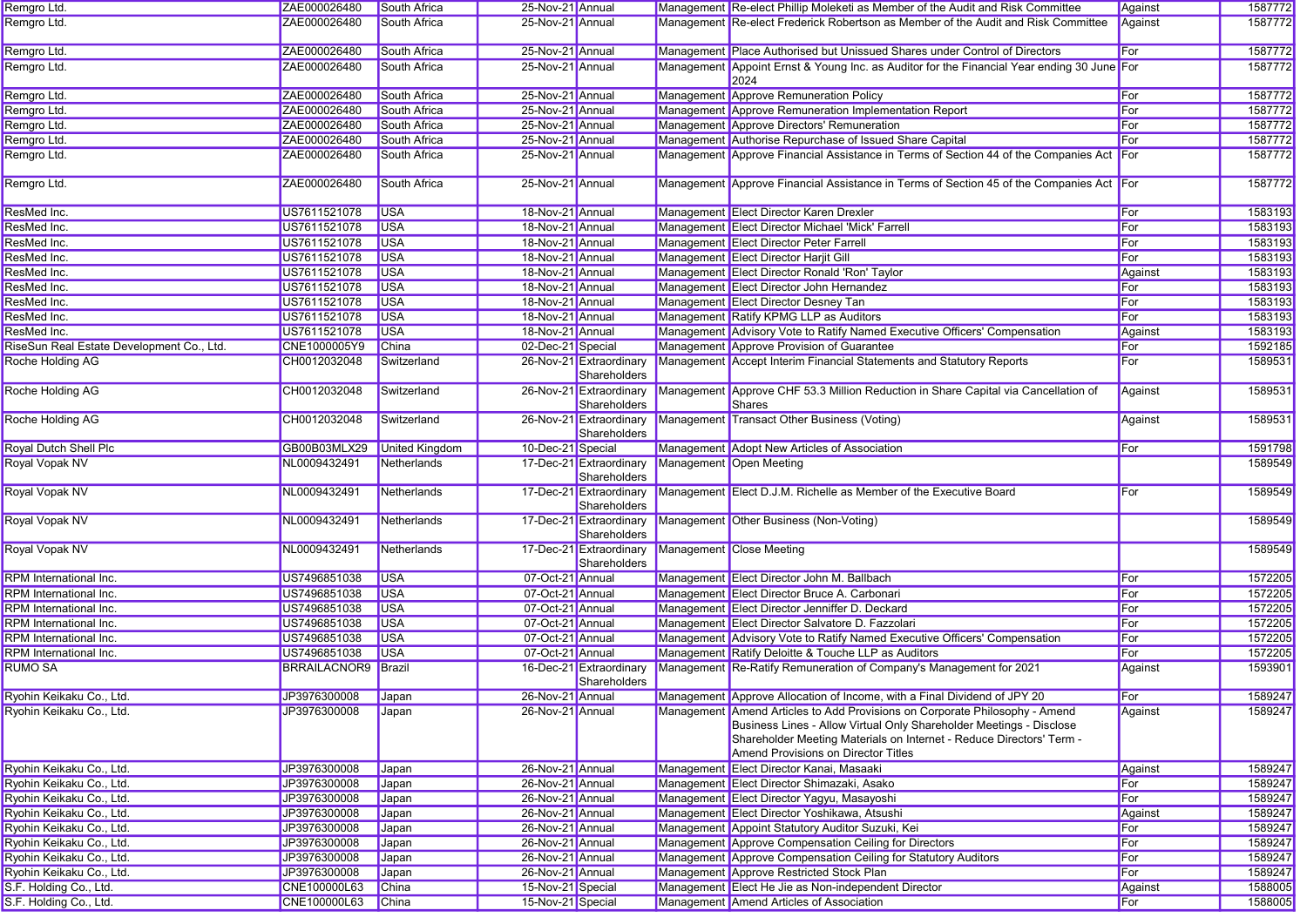| Sanan Optoelectronics Co. Ltd.                           | <b>CNE000000KB3</b>          | <b>China</b> | 15-Oct-21 Special |  | Management Approve Company's Eligibility for Share Issuance                                                                                                           | For     | 1581445 |
|----------------------------------------------------------|------------------------------|--------------|-------------------|--|-----------------------------------------------------------------------------------------------------------------------------------------------------------------------|---------|---------|
| Sanan Optoelectronics Co. Ltd.                           | <b>CNE000000KB3</b>          | China        | 15-Oct-21 Special |  | Management Approve Share Type and Par Value                                                                                                                           | For     | 1581445 |
| Sanan Optoelectronics Co. Ltd.                           | <b>CNE000000KB3</b>          | China        | 15-Oct-21 Special |  | Management Approve Issue Manner and Issue Time                                                                                                                        | For     | 1581445 |
| Sanan Optoelectronics Co. Ltd.                           | <b>CNE000000KB3</b>          | <b>China</b> | 15-Oct-21 Special |  | Management Approve Target Subscribers and Subscription Method                                                                                                         | For     | 1581445 |
| Sanan Optoelectronics Co. Ltd.                           | <b>CNE000000KB3</b>          | <b>China</b> | 15-Oct-21 Special |  | Management Approve Issue Price, Pricing Reference Date and Pricing Basis                                                                                              | For     | 1581445 |
| Sanan Optoelectronics Co. Ltd.                           | <b>CNE000000KB3</b>          | China        | 15-Oct-21 Special |  | Management Approve Issue Size                                                                                                                                         | For     | 1581445 |
| Sanan Optoelectronics Co. Ltd.                           | <b>CNE000000KB3</b>          | China        | 15-Oct-21 Special |  | Management Approve Lock-up Period                                                                                                                                     | For     | 1581445 |
| Sanan Optoelectronics Co. Ltd.                           | <b>CNE000000KB3</b>          | China        | 15-Oct-21 Special |  | Management Approve Distribution Arrangement of Undistributed Earnings                                                                                                 | For     | 1581445 |
| Sanan Optoelectronics Co. Ltd.                           | <b>CNE000000KB3</b>          | <b>China</b> | 15-Oct-21 Special |  | Management Approve Listing Exchange                                                                                                                                   | For     | 1581445 |
| Sanan Optoelectronics Co. Ltd.                           | <b>CNE000000KB3</b>          | <b>China</b> | 15-Oct-21 Special |  | Management Approve Resolution Validity Period                                                                                                                         | For     | 1581445 |
| Sanan Optoelectronics Co. Ltd.                           | <b>CNE000000KB3</b>          | <b>China</b> | 15-Oct-21 Special |  | Management Approve Use of Proceeds                                                                                                                                    | For     | 1581445 |
| Sanan Optoelectronics Co. Ltd.                           | <b>CNE000000KB3</b>          | <b>China</b> | 15-Oct-21 Special |  | Management Approve Plan on Private Placement of Shares                                                                                                                | For     | 1581445 |
| Sanan Optoelectronics Co. Ltd.                           | <b>CNE000000KB3</b>          | China        | 15-Oct-21 Special |  | Management Approve Feasibility Analysis Report on the Use of Proceeds                                                                                                 | For     | 1581445 |
| Sanan Optoelectronics Co. Ltd.                           | <b>CNE000000KB3</b>          | <b>China</b> | 15-Oct-21 Special |  | Management Approve Report on the Usage of Previously Raised Funds                                                                                                     | For     | 1581445 |
| Sanan Optoelectronics Co. Ltd.                           | <b>CNE000000KB3</b>          | China        | 15-Oct-21 Special |  | Management Approve Shareholder Return Plan                                                                                                                            | For     | 1581445 |
| Sanan Optoelectronics Co. Ltd.                           | CNE000000KB3                 | China        | 15-Oct-21 Special |  | Management Approve Impact of Dilution of Current Returns on Major Financial Indicators                                                                                | For     | 1581445 |
|                                                          |                              |              |                   |  | and the Relevant Measures to be Taken                                                                                                                                 |         |         |
| Sanan Optoelectronics Co. Ltd.                           | <b>CNE000000KB3</b>          | China        | 15-Oct-21 Special |  | Management Approve Authorization of Board to Handle All Related Matters                                                                                               | For     | 1581445 |
| Sanan Optoelectronics Co. Ltd.                           | <b>CNE000000KB3</b>          | China        | 15-Oct-21 Special |  | Management Approve Employee Share Purchase Plan (Draft) and Summary                                                                                                   | For     | 1581445 |
| Sanan Optoelectronics Co. Ltd.                           | <b>CNE000000KB3</b>          | China        | 15-Oct-21 Special |  | Management Approve Authorization of the Board to Handle All Matters Related to                                                                                        | For     | 1581445 |
|                                                          |                              |              |                   |  | Employee Share Purchase Plan                                                                                                                                          |         |         |
| Sangfor Technologies, Inc.                               | CNE1000033T1                 | <b>China</b> | 18-Oct-21 Special |  | Management Approve Company's Eligibility for Issuance of Convertible Bonds to Non-<br>Specific Targets                                                                | For     | 1581536 |
|                                                          | CNE1000033T1                 | China        | 18-Oct-21 Special |  | Management Approve Issue Type                                                                                                                                         | For     | 1581536 |
| Sangfor Technologies, Inc.                               | CNE1000033T1                 | <b>China</b> | 18-Oct-21 Special |  | Management Approve Issue Scale                                                                                                                                        | For     | 1581536 |
| Sangfor Technologies, Inc.                               |                              | China        | 18-Oct-21 Special |  | Management Approve Par Value and Issue Price                                                                                                                          | For     | 1581536 |
| Sangfor Technologies, Inc.<br>Sangfor Technologies, Inc. | CNE1000033T1<br>CNE1000033T1 | <b>China</b> | 18-Oct-21 Special |  | Management Approve Existence Period                                                                                                                                   | For     | 1581536 |
| Sangfor Technologies, Inc.                               | CNE1000033T1                 | China        | 18-Oct-21 Special |  | Management Approve Interest Rate                                                                                                                                      | For     | 1581536 |
|                                                          |                              |              | 18-Oct-21 Special |  |                                                                                                                                                                       |         |         |
| Sangfor Technologies, Inc.                               | CNE1000033T1                 | China        |                   |  | Management Approve Repayment Period and Manner of Principal and Interest                                                                                              | For     | 1581536 |
| Sangfor Technologies, Inc.                               | CNE1000033T1                 | <b>China</b> | 18-Oct-21 Special |  | Management Approve Conversion Period                                                                                                                                  | For     | 1581536 |
| Sangfor Technologies, Inc.                               | CNE1000033T1                 | China        | 18-Oct-21 Special |  | Management Approve Determination of Conversion Price                                                                                                                  | For     | 1581536 |
| Sangfor Technologies, Inc.                               | CNE1000033T1                 | <b>China</b> | 18-Oct-21 Special |  | Management Approve Adjustment and Calculation Method of Conversion Price                                                                                              | For     | 1581536 |
| Sangfor Technologies, Inc.                               | CNE1000033T1                 | China        | 18-Oct-21 Special |  | Management Approve Terms for Downward Adjustment of Conversion Price                                                                                                  | For     | 1581536 |
| Sangfor Technologies, Inc.                               | CNE1000033T1                 | China        | 18-Oct-21 Special |  | Management Approve Method for Determining the Number of Shares for Conversion                                                                                         | For     | 1581536 |
| Sangfor Technologies, Inc.                               | CNE1000033T1                 | China        | 18-Oct-21 Special |  | Management Approve Terms of Redemption                                                                                                                                | For     | 1581536 |
| Sangfor Technologies, Inc.                               | CNE1000033T1                 | China        | 18-Oct-21 Special |  | Management Approve Terms of Sell-Back                                                                                                                                 | For     | 1581536 |
| Sangfor Technologies, Inc.                               | CNE1000033T1                 | <b>China</b> | 18-Oct-21 Special |  | Management Approve Dividend Distribution Post Conversion                                                                                                              | For     | 1581536 |
| Sangfor Technologies, Inc.                               | CNE1000033T1                 | China        | 18-Oct-21 Special |  | Management Approve Issue Manner and Target Subscribers                                                                                                                | For     | 1581536 |
| Sangfor Technologies, Inc.                               | CNE1000033T1                 | China        | 18-Oct-21 Special |  | Management Approve Placing Arrangement for Shareholders                                                                                                               | For     | 1581536 |
| Sangfor Technologies, Inc.                               | CNE1000033T1                 | <b>China</b> | 18-Oct-21 Special |  | Management Approve Matters Relating to Meetings of Bond Holders                                                                                                       | For     | 1581536 |
| Sangfor Technologies, Inc.                               | CNE1000033T                  | <b>China</b> | 18-Oct-21 Special |  | Management Approve Use of Proceeds                                                                                                                                    | For     | 1581536 |
| Sangfor Technologies, Inc.                               | CNE1000033T1                 | China        | 18-Oct-21 Special |  | Management Approve Guarantee Matters                                                                                                                                  | For     | 1581536 |
| Sangfor Technologies, Inc.                               | CNE1000033T1                 | China        | 18-Oct-21 Special |  | Management Approve Rating Matters                                                                                                                                     | For     | 1581536 |
| Sangfor Technologies, Inc.                               | CNE1000033T1                 | China        | 18-Oct-21 Special |  | Management Approve Depository of Raised Funds                                                                                                                         | For     | 1581536 |
| Sangfor Technologies, Inc.                               | CNE1000033T1                 | <b>China</b> | 18-Oct-21 Special |  | Management Approve Resolution Validity Period                                                                                                                         | For     | 1581536 |
| Sangfor Technologies, Inc.                               | CNE1000033T1                 | China        | 18-Oct-21 Special |  | Management Approve Plan on Issuance of Convertible Bonds to Specific Targets                                                                                          | For     | 1581536 |
| Sangfor Technologies, Inc.                               | CNE1000033T1                 | <b>China</b> | 18-Oct-21 Special |  | Management Approve Demonstration Analysis Report in Connection to Issuance of<br>Convertible Bonds to Specific Targets                                                | For     | 1581536 |
| Sangfor Technologies, Inc.                               | CNE1000033T1                 | <b>China</b> | 18-Oct-21 Special |  | Management Approve Feasibility Analysis Report on the Use of Proceeds                                                                                                 | For     | 1581536 |
| Sangfor Technologies, Inc.                               | CNE1000033T1                 | <b>China</b> | 18-Oct-21 Special |  | Management Approve Report on the Usage of Previously Raised Funds                                                                                                     | For     | 1581536 |
| Sangfor Technologies, Inc.                               | CNE1000033T1                 | China        | 18-Oct-21 Special |  | Management Approve Impact of Dilution of Current Returns on Major Financial Indicators, For<br>the Relevant Measures to be Taken and Commitment from Relevant Parties |         | 1581536 |
| Sangfor Technologies, Inc.                               | CNE1000033T1                 | <b>China</b> | 18-Oct-21 Special |  | Management Approve Shareholder Return Plan                                                                                                                            | For     | 1581536 |
| Sangfor Technologies, Inc.                               | CNE1000033T1                 | <b>China</b> | 18-Oct-21 Special |  | Management Approve to Formulate Rules and Procedures Regarding General Meetings                                                                                       | For     | 1581536 |
| Sangfor Technologies, Inc.                               | CNE1000033T1                 | China        | 18-Oct-21 Special |  | of Convertible Bondholders<br>Management Approve Authorization of Board to Handle All Related Matters                                                                 | For     | 1581536 |
| Sangfor Technologies, Inc.                               | CNE1000033T1                 | <b>China</b> | 18-Oct-21 Special |  | Management Approve Amendments to Articles of Association                                                                                                              | For     | 1581536 |
| Sangfor Technologies, Inc.                               | CNE1000033T1                 | China        | 18-Oct-21 Special |  | Management Approve Draft and Summary of Performance Shares Incentive Plan                                                                                             | Against | 1581536 |
| Sangfor Technologies, Inc.                               | CNE1000033T1                 | China        | 18-Oct-21 Special |  | Management Approve Methods to Assess the Performance of Plan Participants                                                                                             | Against | 1581536 |
| Sangfor Technologies, Inc.                               | CNE1000033T1                 | China        | 18-Oct-21 Special |  | Management Approve Authorization of the Board to Handle All Related Matters                                                                                           | Against | 1581536 |
| Sany Heavy Industry Co., Ltd.                            | CNE000001F70                 | China        | 08-Oct-21 Special |  | Management Approve Amendments to Articles of Association                                                                                                              | For     | 1579967 |
|                                                          |                              |              |                   |  |                                                                                                                                                                       |         |         |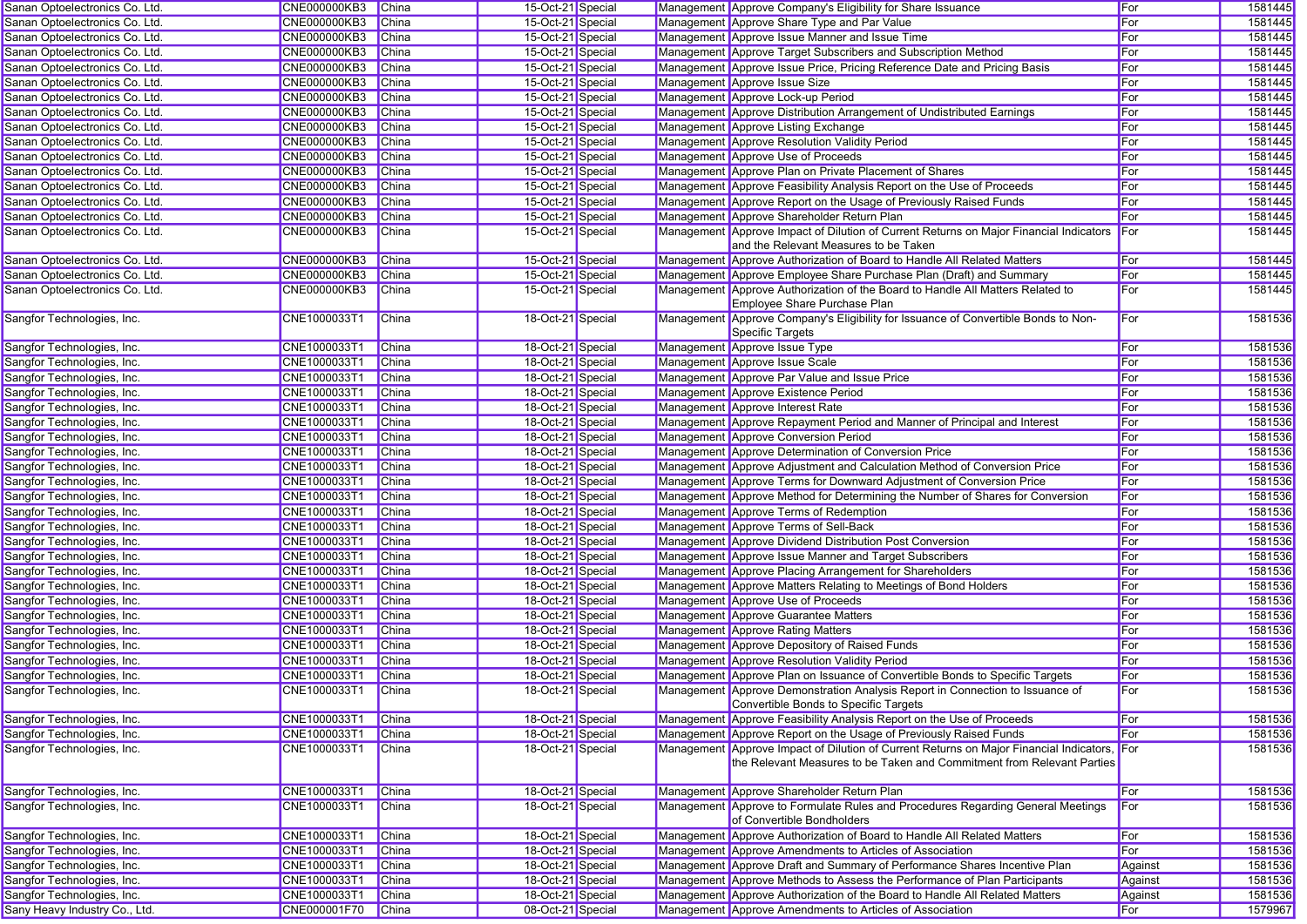| Sany Heavy Industry Co., Ltd.   | CNE000001F70        | China           | 27-Dec-21 Special |                                         | Management Elect Yu Hongfu as Non-Independent Director                                                                   | Against | 1596964 |
|---------------------------------|---------------------|-----------------|-------------------|-----------------------------------------|--------------------------------------------------------------------------------------------------------------------------|---------|---------|
| Sany Heavy Industry Co., Ltd.   | CNE000001F70        | China           | 27-Dec-21 Special |                                         | Management Approve Mortgage and Financial Leasing Business                                                               | For     | 1596964 |
| Sany Heavy Industry Co., Ltd.   | CNE000001F70        | China           | 27-Dec-21 Special |                                         | Management Approve Deposit, Loan and Wealth Management Business with Related<br><b>Bank</b>                              | For     | 1596964 |
| Sany Heavy Industry Co., Ltd.   | CNE000001F70        | China           | 27-Dec-21 Special |                                         | Management Approve Daily Related Party Transactions                                                                      | For     | 1596964 |
| Sany Heavy Industry Co., Ltd.   | CNE000001F70        | China           | 27-Dec-21 Special |                                         | Management Approve Provision of Guarantee                                                                                | Against | 1596964 |
| Sasol Ltd.                      | ZAE000006896        | South Africa    | 19-Nov-21 Annual  |                                         | Management Approve Remuneration Policy                                                                                   | For     | 1579897 |
| Sasol Ltd.                      | ZAE000006896        | South Africa    | 19-Nov-21 Annual  |                                         | Management Approve Implementation Report of the Remuneration Policy                                                      | For     | 1579897 |
| Sasol Ltd.                      | ZAE000006896        | South Africa    | 19-Nov-21 Annual  |                                         | Management Approve Climate Change Report                                                                                 | Against | 1579897 |
| Sasol Ltd.                      | ZAE000006896        | South Africa    | 19-Nov-21 Annual  |                                         | Management Re-elect Manuel Cuambe as Director                                                                            | For     | 1579897 |
| Sasol Ltd.                      | ZAE000006896        | South Africa    | 19-Nov-21 Annual  |                                         | Management Re-elect Muriel Dube as Director                                                                              | For     | 1579897 |
| Sasol Ltd.                      | ZAE000006896        | South Africa    | 19-Nov-21 Annual  |                                         | Management Re-elect Martina Floel as Director                                                                            | For     | 1579897 |
| Sasol Ltd.                      | ZAE000006896        | South Africa    | 19-Nov-21 Annual  |                                         | Management Elect Stanley Subramoney as Director                                                                          | For     | 1579897 |
| Sasol Ltd.                      | ZAE000006896        | South Africa    | 19-Nov-21 Annual  |                                         | Management Reappoint PricewaterhouseCoopers Inc as Auditors                                                              | For     | 1579897 |
| Sasol Ltd.                      | ZAE000006896        | South Africa    | 19-Nov-21 Annual  |                                         | Management Re-elect Kathy Harper as Member of the Audit Committee                                                        | For     | 1579897 |
| Sasol Ltd.                      | ZAE000006896        | South Africa    | 19-Nov-21 Annual  |                                         | Management Re-elect Trix Kennealy as Member of the Audit Committee                                                       | For     | 1579897 |
| Sasol Ltd.                      | ZAE000006896        | South Africa    | 19-Nov-21 Annual  |                                         | Management Re-elect Nomgando Matyumza as Member of the Audit Committee                                                   | For     | 1579897 |
| Sasol Ltd.                      | ZAE000006896        | South Africa    | 19-Nov-21 Annual  |                                         | Management Elect Stanley Subramoney as Member of the Audit Committee                                                     | For     | 1579897 |
| Sasol Ltd.                      | ZAE000006896        | South Africa    | 19-Nov-21 Annual  |                                         | Management Re-elect Stephen Westwell as Member of the Audit Committee                                                    | For     | 1579897 |
| Sasol Ltd.                      | ZAE000006896        | South Africa    | 19-Nov-21 Annual  |                                         | Management Approve Remuneration of Non-Executive Directors                                                               | Against | 1579897 |
| SDIC Power Holdings Co., Ltd.   | CNE000000JM2        | <b>China</b>    | 14-Oct-21 Special |                                         | Management Approve Company's Eligibility for Corporate Bond Issuance to Professional                                     | For     | 1579180 |
|                                 |                     |                 |                   |                                         | Investors                                                                                                                |         |         |
| SDIC Power Holdings Co., Ltd.   | CNE000000JM2        | China           | 14-Oct-21 Special |                                         | Management Approve Issue Size, Issue Manner and Par Value                                                                | For     | 1579180 |
| SDIC Power Holdings Co., Ltd.   | CNE000000JM2        | China           | 14-Oct-21 Special |                                         | Management Approve Bond Type                                                                                             | For     | 1579180 |
| SDIC Power Holdings Co., Ltd.   | CNE000000JM2        | China           | 14-Oct-21 Special |                                         | Management Approve Target Subscribers                                                                                    | For     | 1579180 |
| SDIC Power Holdings Co., Ltd.   | <b>CNE000000JM2</b> | China           | 14-Oct-21 Special |                                         | Management Approve Bond Maturity                                                                                         | For     | 1579180 |
| SDIC Power Holdings Co., Ltd.   | <b>CNE000000JM2</b> | China           | 14-Oct-21 Special |                                         | Management Approve Bond Interest Rate and Method of Determination                                                        | For     | 1579180 |
| SDIC Power Holdings Co., Ltd.   | CNE000000JM2        | China           | 14-Oct-21 Special |                                         | Management Approve Use of Proceeds                                                                                       | For     | 1579180 |
| SDIC Power Holdings Co., Ltd.   | CNE000000JM2        | China           | 14-Oct-21 Special |                                         | Management Approve Listing Arrangement                                                                                   | For     | 1579180 |
| SDIC Power Holdings Co., Ltd.   | CNE000000JM2        | China           | 14-Oct-21 Special |                                         | Management Approve Guarantee Arrangement                                                                                 | For     | 1579180 |
| SDIC Power Holdings Co., Ltd.   | CNE000000JM2        | China           | 14-Oct-21 Special |                                         | Management Approve Underwriting Method                                                                                   | For     | 1579180 |
| SDIC Power Holdings Co., Ltd.   | <b>CNE000000JM2</b> | China           | 14-Oct-21 Special |                                         | Management Approve Resolution Validity Period                                                                            | For     | 1579180 |
| SDIC Power Holdings Co., Ltd.   | CNE000000JM2        | China           | 14-Oct-21 Special |                                         | Management Approve Authorization of the Board to Handle All Related Matters                                              | For     | 1579180 |
| SDIC Power Holdings Co., Ltd.   | CNE000000JM2        | <b>China</b>    | 24-Dec-21 Special |                                         | Management Approve to Appoint Auditor                                                                                    | For     | 1595475 |
| SDIC Power Holdings Co., Ltd.   | CNE000000JM2        | China           | 24-Dec-21 Special |                                         | Management Approve Shareholder Return Plan                                                                               | For     | 1595475 |
| SDIC Power Holdings Co., Ltd.   | CNE000000JM2        | China           | 24-Dec-21 Special |                                         | Management Amend Administrative Measures for the Remuneration of Directors,<br>Supervisors and Senior Management Members | For     | 1595475 |
| Seagate Technology Holdings plc | IE00BKVD2N49        | Ireland         | 20-Oct-21 Annual  |                                         | Management Elect Director Mark W. Adams                                                                                  | Against | 1573860 |
| Seagate Technology Holdings plc | IE00BKVD2N49        | Ireland         | 20-Oct-21 Annual  |                                         | Management Elect Director Shankar Arumugavelu                                                                            | For     | 1573860 |
| Seagate Technology Holdings plc | IE00BKVD2N49        | Ireland         | 20-Oct-21 Annual  |                                         | Management Elect Director Pratik ("Prat") Bhatt                                                                          | For     | 1573860 |
| Seagate Technology Holdings plc | IE00BKVD2N49        | Ireland         | 20-Oct-21 Annual  |                                         | Management Elect Director Judy Bruner                                                                                    | For     | 1573860 |
| Seagate Technology Holdings plc | IE00BKVD2N49        | Ireland         | 20-Oct-21 Annual  |                                         | Management Elect Director Michael R. Cannon                                                                              | For     | 1573860 |
| Seagate Technology Holdings plc | IE00BKVD2N49        | Ireland         | 20-Oct-21 Annual  |                                         | Management Elect Director Jay L. Geldmacher                                                                              | For     | 1573860 |
| Seagate Technology Holdings plc | IE00BKVD2N49        | Ireland         | 20-Oct-21 Annual  |                                         | Management Elect Director Dylan G. Haggart                                                                               | For     | 1573860 |
| Seagate Technology Holdings plc | IE00BKVD2N49        | Ireland         | 20-Oct-21 Annual  |                                         | Management Elect Director William D. Mosley                                                                              | For     | 1573860 |
| Seagate Technology Holdings plc | IE00BKVD2N49        | Ireland         | 20-Oct-21 Annual  |                                         | Management Elect Director Stephanie Tilenius                                                                             | For     | 1573860 |
| Seagate Technology Holdings plc | IE00BKVD2N49        | <b>I</b> reland | 20-Oct-21 Annual  |                                         | Management Elect Director Edward J. Zander                                                                               | For     | 1573860 |
| Seagate Technology Holdings plc | IE00BKVD2N49        | <b>I</b> reland | 20-Oct-21 Annual  |                                         | Management Advisory Vote to Ratify Named Executive Officers' Compensation                                                | Against | 1573860 |
| Seagate Technology Holdings plc | IE00BKVD2N49        | Ireland         | 20-Oct-21 Annual  |                                         | Management Approve Ernst & Young LLP as Auditors and Authorize Board to Fix Their<br>Remuneration                        | For     | 1573860 |
| Seagate Technology Holdings plc | IE00BKVD2N49        | Ireland         | 20-Oct-21 Annual  |                                         | Management Approve Omnibus Stock Plan                                                                                    | For     | 1573860 |
| Sealand Securities Co., Ltd.    | CNE0000008K4        | China           | 28-Oct-21 Special |                                         | Management Approve Amendments to Articles of Association                                                                 | Against | 1584289 |
| Sealand Securities Co., Ltd.    | CNE0000008K4        | China           | 28-Oct-21 Special |                                         | Management Approve Performance Evaluation and Remuneration Management System                                             | For     | 1584289 |
|                                 |                     |                 |                   |                                         | for Directors and Supervisors (Revised in 2021)                                                                          |         |         |
| Seazen Holdings Co. Ltd.        | CNE100002BF8        | China           | 19-Oct-21 Special |                                         | Management Amend Articles of Association                                                                                 | For     | 1581199 |
| Seazen Holdings Co. Ltd.        | CNE100002BF8        | <b>China</b>    | 19-Oct-21 Special |                                         | Management Amend Rules and Procedures Regarding Meetings of Board of Supervisors                                         | Against | 1581199 |
| Shandong Gold Mining Co., Ltd.  | CNE1000036N7        | China           |                   | 22-Dec-21 Extraordinary<br>Shareholders | Management Approve Issuance of Ultra Short-Term Financing Bonds                                                          | For     | 1594941 |
| Shandong Gold Mining Co., Ltd.  | CNE1000036N7        | China           |                   | 22-Dec-21 Extraordinary<br>Shareholders | Management Approve Issuance of Ultra Short-Term Financing Bonds                                                          | For     | 1594678 |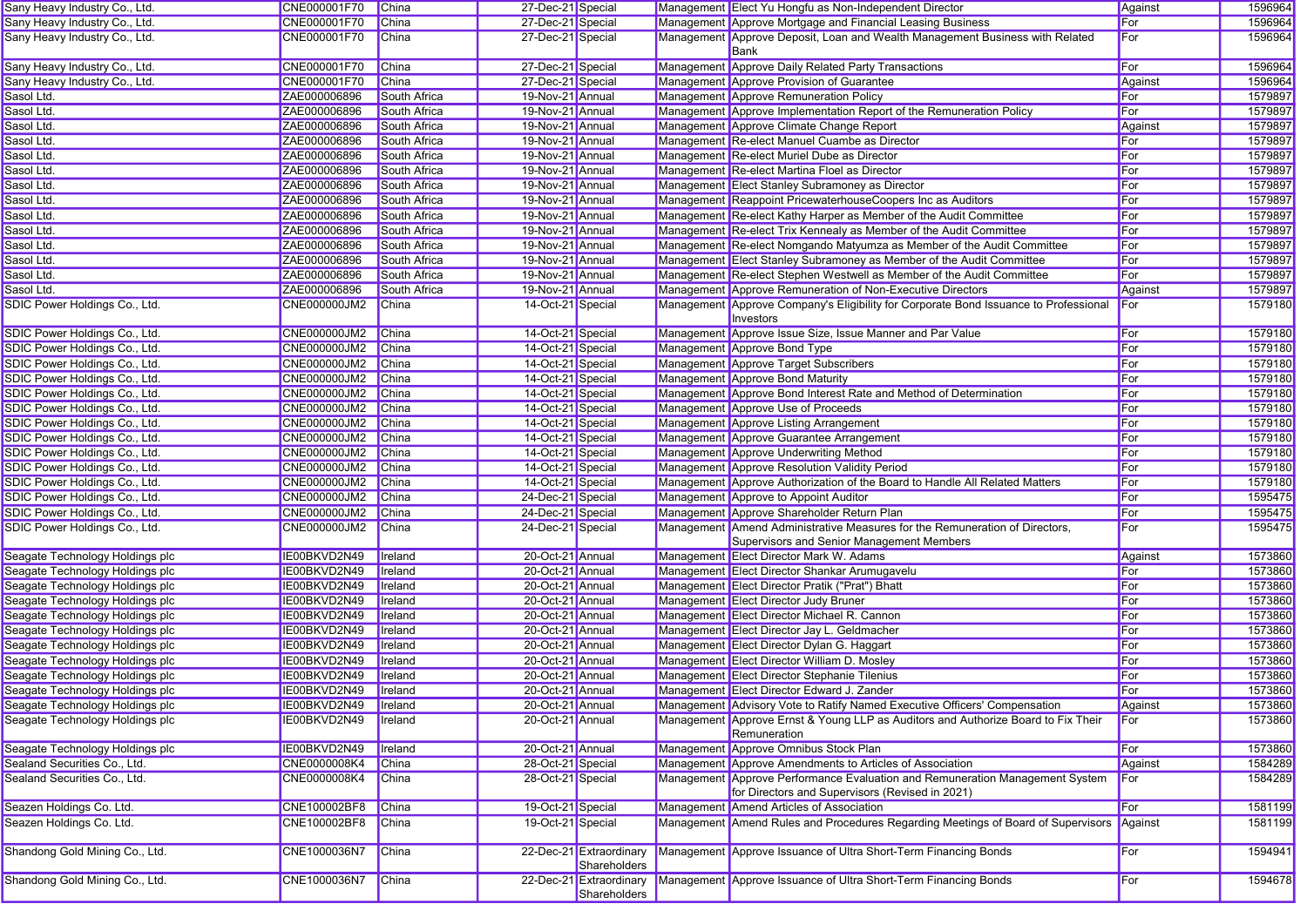| Shandong Gold Mining Co., Ltd.                                        | CNE1000036N7 | China        |                   | 22-Dec-21 Extraordinary<br>Shareholders | Management Authorize Board to Deal with All Matters in Relation to the Issuance of Ultra For<br>Short-Term Financing Bonds                              |         | 1594941 |
|-----------------------------------------------------------------------|--------------|--------------|-------------------|-----------------------------------------|---------------------------------------------------------------------------------------------------------------------------------------------------------|---------|---------|
| Shandong Gold Mining Co., Ltd.                                        | CNE1000036N7 | <b>China</b> |                   | 22-Dec-21 Extraordinary<br>Shareholders | Management Authorize Board to Deal with All Matters in Relation to the Issuance of Ultra For<br>Short-Term Financing Bonds                              |         | 1594678 |
| Shandong Gold Mining Co., Ltd.                                        | CNE1000036N7 | <b>China</b> |                   | 22-Dec-21 Extraordinary<br>Shareholders | Management Approve Provision of Guarantee for the Financing of Shandong Gold Mining For<br>(Laizhou) Co., Ltd.                                          |         | 1594941 |
| Shandong Gold Mining Co., Ltd.                                        | CNE1000036N7 | <b>China</b> |                   | 22-Dec-21 Extraordinary<br>Shareholders | Management Approve Provision of Guarantee for the Financing of Shandong Gold Mining For<br>(Laizhou) Co., Ltd.                                          |         | 1594678 |
| Shandong Nanshan Aluminum Co., Ltd.                                   | CNE000001139 | China        | 15-Nov-21 Special |                                         | Management Approve Provision of Guarantee                                                                                                               | Against | 1587019 |
| Shandong Nanshan Aluminum Co., Ltd.                                   | CNE000001139 | China        | 15-Nov-21 Special |                                         | Management Approve Authorization of the Chairman Lu Zhengfeng for Signing<br>Documents Related to Bank Credit Guarantee Business                        | Against | 1587019 |
| Shandong Nanshan Aluminum Co., Ltd.                                   | CNE000001139 | <b>China</b> | 15-Nov-21 Special |                                         | Management Approve Purpose of Share Repurchase                                                                                                          | For     | 1587019 |
| Shandong Nanshan Aluminum Co., Ltd.                                   | CNE000001139 | China        | 15-Nov-21 Special |                                         | Management Approve the Usage of the Shares to Be Repurchased                                                                                            | For     | 1587019 |
| Shandong Nanshan Aluminum Co., Ltd.                                   | CNE000001139 | <b>China</b> | 15-Nov-21 Special |                                         | Management Approve Manner of Share Repurchase                                                                                                           | For     | 1587019 |
| Shandong Nanshan Aluminum Co., Ltd.                                   | CNE000001139 | <b>China</b> | 15-Nov-21 Special |                                         | Management Approve Price of the Share Repurchase                                                                                                        | For     | 1587019 |
| Shandong Nanshan Aluminum Co., Ltd.                                   | CNE000001139 | China        | 15-Nov-21 Special |                                         | Management Approve Number and Proportion of the Share Repurchase                                                                                        | For     | 1587019 |
| Shandong Nanshan Aluminum Co., Ltd.                                   | CNE000001139 | China        | 15-Nov-21 Special |                                         | Management Approve Total Capital and Capital Source Used for the Share Repurchase                                                                       | For     | 1587019 |
| Shandong Nanshan Aluminum Co., Ltd.                                   | CNE000001139 | China        | 15-Nov-21 Special |                                         | Management Approve Type of the Share Repurchase                                                                                                         | For     | 1587019 |
| Shandong Nanshan Aluminum Co., Ltd.                                   | CNE000001139 | <b>China</b> | 15-Nov-21 Special |                                         | Management Approve Period of the Share Repurchase                                                                                                       | For     | 1587019 |
| Shandong Nanshan Aluminum Co., Ltd.                                   | CNE000001139 | <b>China</b> | 15-Nov-21 Special |                                         | Management Approve Authorization of the Board to Handle All Related Matters                                                                             | For     | 1587019 |
| Shandong Nanshan Aluminum Co., Ltd.                                   | CNE000001139 | China        | 15-Nov-21 Special |                                         | Management Amend Interim Measures for the Management of Fund Transactions                                                                               | Against | 1587019 |
| Shandong Nanshan Aluminum Co., Ltd.                                   | CNE000001139 | <b>China</b> | 15-Nov-21 Special |                                         | Management Approve Amendment of Related Party Transaction                                                                                               | Against | 1587019 |
| Shandong Nanshan Aluminum Co., Ltd.                                   | CNE000001139 | China        | 01-Dec-21 Special |                                         | Management Elect Sui Laizhi as Director                                                                                                                 | For     | 1591964 |
| Shandong Sunpaper Co., Ltd.                                           | CNE000001P52 | <b>China</b> | 03-Dec-21 Special |                                         | Management Elect Li Hongxin as Director                                                                                                                 | Against | 1591595 |
| Shandong Sunpaper Co., Ltd.                                           | CNE000001P52 | <b>China</b> | 03-Dec-21 Special |                                         | Management Elect Li Na as Director                                                                                                                      | For     | 1591595 |
| Shandong Sunpaper Co., Ltd.                                           | CNE000001P52 | China        | 03-Dec-21 Special |                                         | Management Elect Liu Zehua as Director                                                                                                                  | For     | 1591595 |
| Shandong Sunpaper Co., Ltd.                                           | CNE000001P52 | <b>China</b> | 03-Dec-21 Special |                                         | Management Elect Wang Zongliang as Director                                                                                                             | For     | 1591595 |
| Shandong Sunpaper Co., Ltd.                                           | CNE000001P52 | <b>China</b> | 03-Dec-21 Special |                                         | Management Elect Li Yao as Director                                                                                                                     | For     | 1591595 |
| Shandong Sunpaper Co., Ltd.                                           | CNE000001P52 | China        | 03-Dec-21 Special |                                         | Management Elect Xu Xiaodong as Director                                                                                                                | For     | 1591595 |
|                                                                       | CNE000001P52 | <b>China</b> | 03-Dec-21 Special |                                         | Management Elect Wang Chenming as Director                                                                                                              | For     | 1591595 |
| Shandong Sunpaper Co., Ltd.                                           |              |              |                   |                                         |                                                                                                                                                         |         |         |
| Shandong Sunpaper Co., Ltd.                                           | CNE000001P52 | <b>China</b> | 03-Dec-21 Special |                                         | Shareholder Elect Zhang Kang as Supervisor                                                                                                              | For     | 1591595 |
| Shandong Sunpaper Co., Ltd.                                           | CNE000001P52 | China        | 03-Dec-21 Special |                                         | Shareholder Elect Yang Linna as Supervisor                                                                                                              | For     | 1591595 |
| Shandong Sunpaper Co., Ltd.                                           | CNE000001P52 | China        | 03-Dec-21 Special |                                         | Management Approve to Formulate Remuneration and Performance Appraisal<br>Management System for Directors, Supervisors and Senior Management<br>Members | For     | 1591595 |
| Shandong Sunpaper Co., Ltd.                                           | CNE000001P52 | China        | 03-Dec-21 Special |                                         | Management Approve Remuneration of Directors                                                                                                            | For     | 1591595 |
| Shandong Sunpaper Co., Ltd.                                           | CNE000001P52 | China        | 03-Dec-21 Special |                                         | Management Approve Remuneration of Supervisors                                                                                                          | For     | 1591595 |
| Shandong Sunpaper Co., Ltd.                                           | CNE000001P52 | <b>China</b> | 03-Dec-21 Special |                                         | Management Approve Daily Related Party Transactions with Shandong International<br>Paper Sun Cardboard Co., Ltd.                                        | For     | 1591595 |
| Shandong Sunpaper Co., Ltd.                                           | CNE000001P52 | <b>China</b> | 03-Dec-21 Special |                                         | Management Approve Daily Related Party Transactions with Shandong Wanguo Sun<br>Food Packaging Material Co., Ltd.                                       | For     | 1591595 |
| Shandong Sunpaper Co., Ltd.                                           | CNE000001P52 | China        | 03-Dec-21 Special |                                         | Management Amend Articles of Association                                                                                                                | For     | 1591595 |
| Shandong Sunpaper Co., Ltd.                                           | CNE000001P52 | China        | 03-Dec-21 Special |                                         | Management Amend Associated Method for Related Party Transaction                                                                                        | Against | 1591595 |
| Shandong Weigao Group Medical Polymer Company<br>Limited              | CNE100000171 | China        |                   | 30-Dec-21 Extraordinary<br>Shareholders | Management Approve Purchase Framework Agreement, Annual Caps and Related<br>Transactions                                                                | For     | 1596082 |
| Shandong Weigao Group Medical Polymer Company CNE100000171<br>_imited |              | China        |                   | 30-Dec-21 Extraordinary<br>Shareholders | Management Approve Logistic Support Services Framework Agreement, Annual Caps<br>and Related Transactions                                               | For     | 1596082 |
| Shanghai Bairun Investment Holding Group Co., Ltd. CNE1000011K6       |              | <b>China</b> | 16-Nov-21 Special |                                         | Management Elect Liu Xiaodong as Director                                                                                                               | Against | 1588457 |
| Shanghai Bairun Investment Holding Group Co., Ltd.                    | CNE1000011K6 | China        | 16-Nov-21 Special |                                         | Management Elect Ma Liang as Director                                                                                                                   | For     | 1588457 |
| Shanghai Bairun Investment Holding Group Co., Ltd.                    | CNE1000011K6 | China        | 16-Nov-21 Special |                                         | Management Elect Lin Liying as Director                                                                                                                 | For     | 1588457 |
| Shanghai Bairun Investment Holding Group Co., Ltd.                    | CNE1000011K6 | China        | 16-Nov-21 Special |                                         | Management Elect Gao Yuan as Director                                                                                                                   | For     | 1588457 |
| Shanghai Bairun Investment Holding Group Co., Ltd. CNE1000011K6       |              | China        | 16-Nov-21 Special |                                         | Management Elect Li Peng as Director                                                                                                                    | Against | 1588457 |
| Shanghai Bairun Investment Holding Group Co., Ltd.                    | CNE1000011K6 | China        | 16-Nov-21 Special |                                         | Management Elect Pan Yu as Director                                                                                                                     | For     | 1588457 |
| Shanghai Bairun Investment Holding Group Co., Ltd.                    | CNE1000011K6 | <b>China</b> | 16-Nov-21 Special |                                         | Management Elect Zhang Xiaorong as Director                                                                                                             | For     | 1588457 |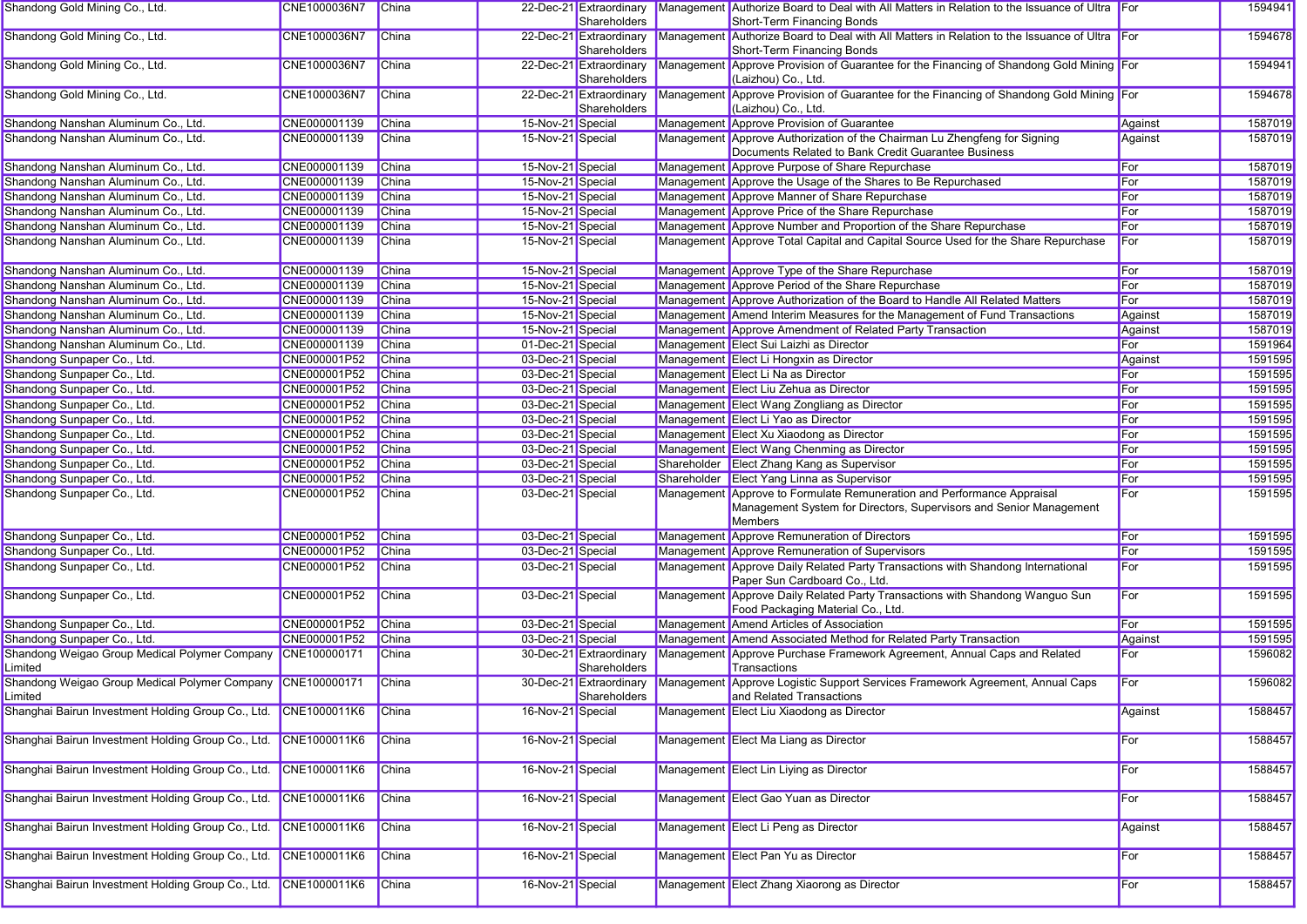| Shanghai Bairun Investment Holding Group Co., Ltd. CNE1000011K6 |                     | China        | 16-Nov-21 Special |                                         |             | Shareholder Elect Zhang Qizhong as Supervisor                                                                                                       | For     | 1588457 |
|-----------------------------------------------------------------|---------------------|--------------|-------------------|-----------------------------------------|-------------|-----------------------------------------------------------------------------------------------------------------------------------------------------|---------|---------|
| Shanghai Bairun Investment Holding Group Co., Ltd.              | CNE1000011K6        | China        | 16-Nov-21 Special |                                         | Shareholder | <b>Elect Shen Bo as Supervisor</b>                                                                                                                  | For     | 1588457 |
| Shanghai Bairun Investment Holding Group Co., Ltd.              | CNE1000011K6        | China        | 16-Nov-21 Special |                                         |             | Management Approve Amendments to Articles of Association                                                                                            | Against | 1588457 |
| Shanghai Bairun Investment Holding Group Co., Ltd.              | CNE1000011K6        | <b>China</b> | 16-Nov-21 Special |                                         |             | Management Amend Rules and Procedures Regarding General Meetings of Shareholders Against                                                            |         | 1588457 |
| Shanghai Bairun Investment Holding Group Co., Ltd.              | CNE1000011K6        | China        | 16-Nov-21 Special |                                         |             | Management Amend Rules and Procedures Regarding Meetings of Board of Directors                                                                      | Against | 1588457 |
| Shanghai Bairun Investment Holding Group Co., Ltd.              | CNE1000011K6        | China        | 16-Nov-21 Special |                                         |             | Management Amend Working System for Independent Directors                                                                                           | Against | 1588457 |
| Shanghai Bairun Investment Holding Group Co., Ltd.              | CNE1000011K6        | <b>China</b> | 16-Nov-21 Special |                                         |             | Management Amend Related Party Transaction Fair Decision-making System                                                                              | Against | 1588457 |
| Shanghai Bairun Investment Holding Group Co., Ltd.              | CNE1000011K6        | <b>China</b> | 16-Nov-21 Special |                                         |             | Management Amend Rules and Procedures Regarding Meetings of Board of Supervisors                                                                    | Against | 1588457 |
| Shanghai Bairun Investment Holding Group Co., Ltd.              | CNE1000011K6        | <b>China</b> | 16-Nov-21 Special |                                         |             | Management Approve Provision of Guarantee                                                                                                           | For     | 1588457 |
| Shanghai Bairun Investment Holding Group Co., Ltd.              | CNE1000011K6        | China        | 29-Dec-21 Special |                                         |             | Management Approve Draft and Summary of Performance Shares Incentive Plan                                                                           | For     | 1595640 |
| Shanghai Bairun Investment Holding Group Co., Ltd.              | CNE1000011K6        | <b>China</b> | 29-Dec-21 Special |                                         |             | Management Approve Methods to Assess the Performance of Plan Participants                                                                           | For     | 1595640 |
| Shanghai Bairun Investment Holding Group Co., Ltd.              | CNE1000011K6        | China        | 29-Dec-21 Special |                                         |             | Management Approve Authorization of the Board to Handle All Related Matters                                                                         | For     | 1595640 |
| Shanghai Baosight Software Co., Ltd.                            | CNE000000C66        | <b>China</b> | 16-Nov-21 Special |                                         |             | Management Approve Appointment of Financial Auditor and Internal Control Auditor                                                                    | For     | 1588423 |
| Shanghai Electric Group Company Limited                         | CNE100000437        | <b>China</b> |                   | 08-Nov-21 Extraordinary<br>Shareholders |             | Management Elect Liu Ping as Director                                                                                                               | For     | 1583881 |
| Shanghai Fosun Pharmaceutical (Group) Co., Ltd.                 | CNE100001M79        | China        |                   | 07-Dec-21 Extraordinary<br>Shareholders |             | Management Approve Extension of Authorization Valid Period and Change of Authorized For<br>Person for the Proposed Shanghai Henlius Listing         |         | 1592269 |
| Shanghai Fosun Pharmaceutical (Group) Co., Ltd.                 | CNE100001M79        | China        |                   | 07-Dec-21 Extraordinary<br>Shareholders |             | Management Approve Extension of Authorization Valid Period and Change of Authorized<br>Person for the Proposed Shanghai Henlius Listing             | For     | 1592112 |
| Shanghai Fosun Pharmaceutical (Group) Co., Ltd.                 | CNE100001M79        | China        |                   | 07-Dec-21 Extraordinary<br>Shareholders |             | Management Elect Wang Kexin as Director                                                                                                             | Against | 1592269 |
| Shanghai Fosun Pharmaceutical (Group) Co., Ltd.                 | CNE100001M79        | China        |                   | 07-Dec-21 Extraordinary<br>Shareholders |             | Management Elect Wang Kexin as Director                                                                                                             | Against | 1592112 |
| Shanghai Fosun Pharmaceutical (Group) Co., Ltd.                 | CNE100001M79        | China        |                   | 07-Dec-21 Extraordinary<br>Shareholders |             | Management Elect Guan Xiaohui as Director                                                                                                           | For     | 1592269 |
| Shanghai Fosun Pharmaceutical (Group) Co., Ltd.                 | CNE100001M79        | China        |                   | 07-Dec-21 Extraordinary<br>Shareholders |             | Management Elect Guan Xiaohui as Director                                                                                                           | For     | 1592112 |
| Shanghai International Airport Co., Ltd.                        | CNE000000V89        | <b>China</b> | 16-Dec-21 Special |                                         |             | Management Approve Company's Eligibility for Acquisition by Issuance of Shares and<br>Raising Supporting Funds as well as Related Party Transaction | Against | 1594751 |
| Shanghai International Airport Co., Ltd.                        | CNE000000V89        | <b>China</b> | 16-Dec-21 Special |                                         |             | Management Approve Overall Plan                                                                                                                     | Against | 1594751 |
| Shanghai International Airport Co., Ltd.                        | CNE000000V89        | China        | 16-Dec-21 Special |                                         |             | Management Approve Transaction Parties                                                                                                              | Against | 1594751 |
| Shanghai International Airport Co., Ltd.                        | CNE000000V89        | China        | 16-Dec-21 Special |                                         |             | Management Approve Target Assets                                                                                                                    | Against | 1594751 |
| Shanghai International Airport Co., Ltd.                        | CNE000000V89        | China        | 16-Dec-21 Special |                                         |             | Management Approve Pricing Basis and Transaction Price                                                                                              | Against | 1594751 |
| Shanghai International Airport Co., Ltd.                        | <b>CNE000000V89</b> | <b>China</b> | 16-Dec-21 Special |                                         |             | Management Approve Share Type, Par Value and Listing Exchange                                                                                       | Against | 1594751 |
| Shanghai International Airport Co., Ltd.                        | CNE000000V89        | <b>China</b> | 16-Dec-21 Special |                                         |             | Management Approve Target Subscribers, Issue Manner and Subscription Method                                                                         | Against | 1594751 |
| Shanghai International Airport Co., Ltd.                        | CNE000000V89        | <b>China</b> | 16-Dec-21 Special |                                         |             | Management Approve Pricing Reference Date, Pricing Basis and Issue Price                                                                            | Against | 1594751 |
| Shanghai International Airport Co., Ltd.                        | CNE000000V89        | China        | 16-Dec-21 Special |                                         |             | Management Approve Issue Amount                                                                                                                     | Against | 1594751 |
| Shanghai International Airport Co., Ltd.                        | CNE000000V89        | China        | 16-Dec-21 Special |                                         |             | Management Approve Lock-Up Period                                                                                                                   | Against | 1594751 |
| Shanghai International Airport Co., Ltd.                        | CNE000000V89        | China        | 16-Dec-21 Special |                                         |             | Management Approve Arrangement of Profit and Loss During the Transition Period                                                                      | Against | 1594751 |
| Shanghai International Airport Co., Ltd.                        | CNE000000V89        | China        | 16-Dec-21 Special |                                         |             | Management Approve Distribution Arrangement of Undistributed Earnings                                                                               | Against | 1594751 |
| Shanghai International Airport Co., Ltd.                        | CNE000000V89        | China        | 16-Dec-21 Special |                                         |             | Management Approve Profit Forecast Compensation                                                                                                     | Against | 1594751 |
| Shanghai International Airport Co., Ltd.                        | CNE000000V89        | China        | 16-Dec-21 Special |                                         |             | Management Approve Share Type, Par Value and Listing Exchange                                                                                       | Against | 1594751 |
| Shanghai International Airport Co., Ltd.                        | CNE000000V89        | China        | 16-Dec-21 Special |                                         |             | Management Approve Target Subscribers                                                                                                               | Against | 1594751 |
| Shanghai International Airport Co., Ltd.                        | CNE000000V89        | China        | 16-Dec-21 Special |                                         |             | Management Approve Issue Manner and Subscription Method                                                                                             | Against | 1594751 |
| Shanghai International Airport Co., Ltd.                        | CNE000000V89        | China        | 16-Dec-21 Special |                                         |             | Management Approve Pricing Reference Date and Issue Price                                                                                           | Against | 1594751 |
| Shanghai International Airport Co., Ltd.                        | CNE000000V89        | China        | 16-Dec-21 Special |                                         |             | Management Approve Issue Size and Share Amount                                                                                                      | Against | 1594751 |
| Shanghai International Airport Co., Ltd.                        | CNE000000V89        | China        | 16-Dec-21 Special |                                         |             | Management Approve Lock-Up Period                                                                                                                   | Against | 1594751 |
| Shanghai International Airport Co., Ltd.                        | CNE000000V89        | China        | 16-Dec-21 Special |                                         |             | Management Approve Use of Proceeds                                                                                                                  | Against | 1594751 |
| Shanghai International Airport Co., Ltd.                        | CNE000000V89        | China        | 16-Dec-21 Special |                                         |             | Management Approve Distribution Arrangement of Undistributed Earnings                                                                               | Against | 1594751 |
| Shanghai International Airport Co., Ltd.                        | CNE000000V89        | China        | 16-Dec-21 Special |                                         |             | Management Approve Resolution Validity Period                                                                                                       | Against | 1594751 |
|                                                                 |                     |              |                   |                                         |             |                                                                                                                                                     |         |         |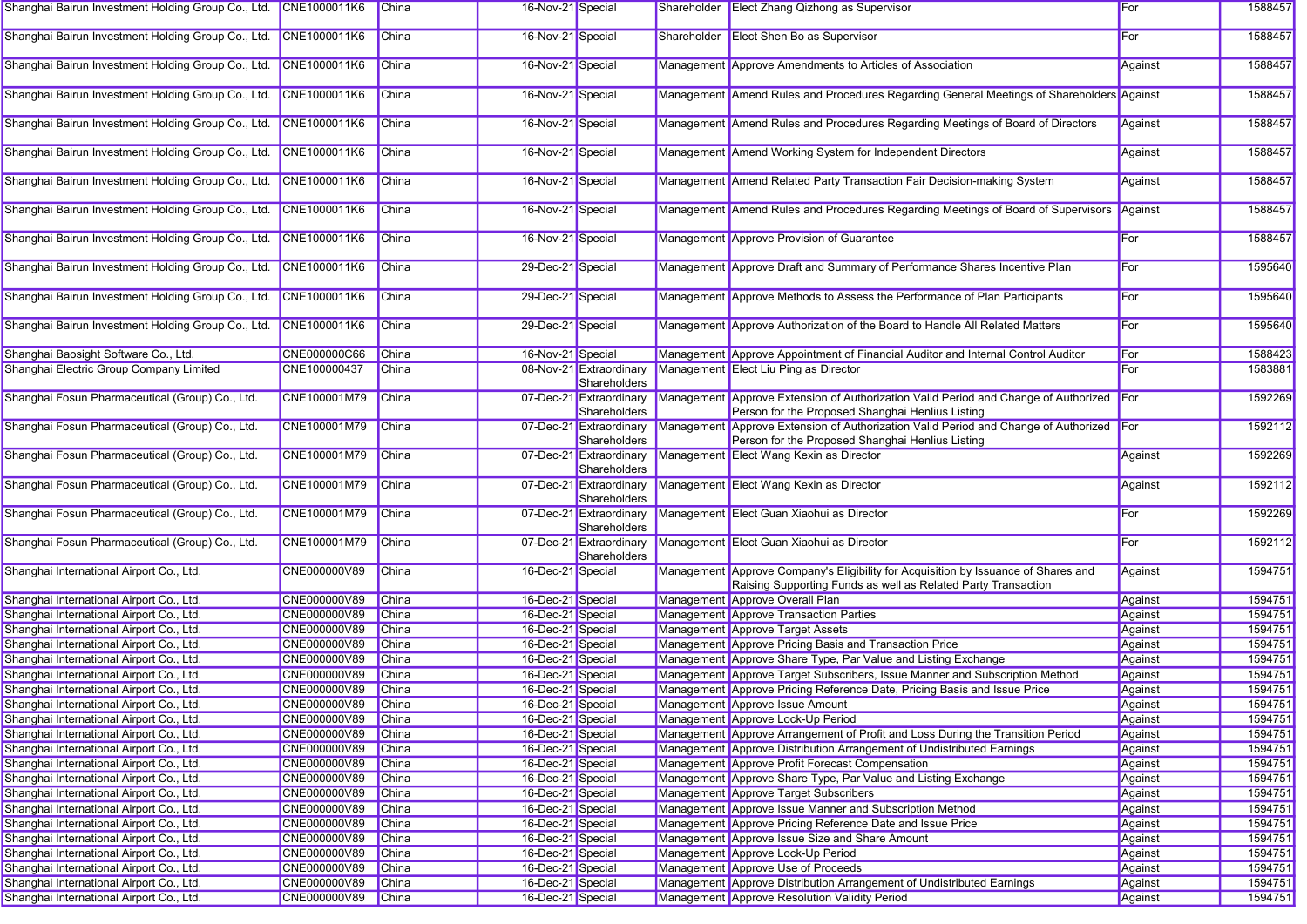| Shanghai International Airport Co., Ltd.          | CNE000000V89        | China        | 16-Dec-21 Special |            | Management Approve Report (Draft) and Summary on Acquisition by Issuance of Shares Against<br>and Raising Supporting Funds as well as Related Party Transaction                                                                                                                     |         | 1594751 |
|---------------------------------------------------|---------------------|--------------|-------------------|------------|-------------------------------------------------------------------------------------------------------------------------------------------------------------------------------------------------------------------------------------------------------------------------------------|---------|---------|
| Shanghai International Airport Co., Ltd.          | CNE000000V89        | China        | 16-Dec-21 Special |            | Management Approve Signing of Acquisition by Issuance of Shares Agreement and<br>Share Subscription Agreement                                                                                                                                                                       | Against | 1594751 |
| Shanghai International Airport Co., Ltd.          | CNE000000V89        | China        | 16-Dec-21 Special |            | Management Approve Transaction Constitute as Related-Party Transaction                                                                                                                                                                                                              | Against | 1594751 |
| Shanghai International Airport Co., Ltd.          | CNE000000V89        | China        | 16-Dec-21 Special |            | Management Approve Transaction Does Not Comply with Article 13 of the Measures for<br>the Administration of Major Asset Restructuring of Listed Companies                                                                                                                           | Against | 1594751 |
| Shanghai International Airport Co., Ltd.          | CNE000000V89        | China        | 16-Dec-21 Special |            | Management Approve Transaction Comply with Articles 11 and 43 of the Measures for<br>the Administration of Major Asset Restructuring of Listed Companies, and<br>Article IV of Provisions on Issues Concerning Regulating the Material Asset<br>Reorganizations of Listed Companies | Against | 1594751 |
| Shanghai International Airport Co., Ltd.          | CNE000000V89        | China        | 16-Dec-21 Special | Management | Approve Profit Forecast Compensation Agreement and Supplemental<br>Agreements to Acquisition by Issuance of Shares Agreement and Share<br><b>Subscription Agreement</b>                                                                                                             | Against | 1594751 |
| Shanghai International Airport Co., Ltd.          | CNE000000V89        | China        | 16-Dec-21 Special |            | Management Approve Completeness and Compliance of Implementation of Legal<br>Proceedings of the Transactions and Validity of the Submitted Legal<br>Documents Regarding this Transaction                                                                                            | Against | 1594751 |
| Shanghai International Airport Co., Ltd.          | CNE000000V89        | China        | 16-Dec-21 Special |            | Management Approve Audit Report, Review Report and Evaluation Report of the<br>Transaction                                                                                                                                                                                          | Against | 1594751 |
| Shanghai International Airport Co., Ltd.          | CNE000000V89        | <b>China</b> | 16-Dec-21 Special |            | Management Approve Independence of Appraiser, the Validity of Hypothesis, the<br>Relevance of Valuation Purpose and Approach as Well as the Fairness of<br>Pricing                                                                                                                  | Against | 1594751 |
| Shanghai International Airport Co., Ltd.          | CNE000000V89        | China        | 16-Dec-21 Special |            | Management Approve Counter-dilution Measures in Connection to the Transaction                                                                                                                                                                                                       | Against | 1594751 |
| Shanghai International Airport Co., Ltd.          | CNE000000V89        | China        | 16-Dec-21 Special |            | Management Approve White Wash Waiver and Related Transactions                                                                                                                                                                                                                       | Against | 1594751 |
| Shanghai International Airport Co., Ltd.          | CNE000000V89        | China        | 16-Dec-21 Special |            | Management Approve Authorization of the Board to Handle All Related Matters                                                                                                                                                                                                         | Against | 1594751 |
| Shanghai International Airport Co., Ltd.          | CNE000000V89        | China        | 16-Dec-21 Special |            | Management Approve Company's Stock Price Volatility Does Not Reach Article 5 of<br>Notice on Regulating the Information Disclosure of Listed Companies and<br>the Behavior of Related Parties                                                                                       | Against | 1594751 |
| Shanghai International Airport Co., Ltd.          | CNE000000V89        | China        | 16-Dec-21 Special |            | Management Approve to Formulate Shareholder Return Plan                                                                                                                                                                                                                             | For     | 1594751 |
| Shanghai International Airport Co., Ltd.          | CNE000000V89        | China        | 16-Dec-21 Special |            | Management Approve to Formulate Management System of Raised Funds                                                                                                                                                                                                                   | For     | 1594751 |
| Shanghai International Airport Co., Ltd.          | CNE000000V89        | China        | 16-Dec-21 Special |            | Management Approve to Formulate Management System for Providing External<br>Guarantees                                                                                                                                                                                              | For     | 1594751 |
| Shanghai International Airport Co., Ltd.          | CNE000000V89        | China        | 16-Dec-21 Special |            | Management Approve to Formulate Related-Party Transaction Management System                                                                                                                                                                                                         | For     | 1594751 |
| Shanghai International Airport Co., Ltd.          | CNE000000V89        | China        | 16-Dec-21 Special |            | Shareholder Elect Cao Qingwei as Director                                                                                                                                                                                                                                           | For     | 1594751 |
| Shanghai Jahwa United Co., Ltd.                   | CNE0000017K5        | China        | 26-Nov-21 Special |            | Shareholder Elect Pan Qiusheng as Director                                                                                                                                                                                                                                          | For     | 1590270 |
| Shanghai Jahwa United Co., Ltd.                   | <b>CNE0000017K5</b> | China        | 26-Nov-21 Special |            | Shareholder Elect Deng Minghui as Director                                                                                                                                                                                                                                          | For     | 1590270 |
| Shanghai Jahwa United Co., Ltd.                   | CNE0000017K5        | China        | 26-Nov-21 Special |            | Shareholder Elect Meng Sen as Director                                                                                                                                                                                                                                              | For     | 1590270 |
| Shanghai Jahwa United Co., Ltd.                   | CNE0000017K5        | China        | 26-Nov-21 Special |            | Shareholder Elect Liu Dong as Director                                                                                                                                                                                                                                              | For     | 1590270 |
| Shanghai Jahwa United Co., Ltd.                   | CNE0000017K5        | China        | 26-Nov-21 Special |            | Shareholder Elect Wang Lujun as Director                                                                                                                                                                                                                                            | For     | 1590270 |
| Shanghai Jahwa United Co., Ltd.                   | CNE0000017K5        | China        | 26-Nov-21 Special |            | Shareholder Elect Feng Guohua as Director                                                                                                                                                                                                                                           | For     | 1590270 |
| Shanghai Jahwa United Co., Ltd.                   | <b>CNE0000017K5</b> | China        | 26-Nov-21 Special |            | Shareholder Elect Xiao Lirong as Director                                                                                                                                                                                                                                           | For     | 1590270 |
| Shanghai Jahwa United Co., Ltd.                   | CNE0000017K5        | China        | 26-Nov-21 Special |            | Shareholder Elect Zhao Fujun as Supervisor                                                                                                                                                                                                                                          | For     | 1590270 |
| Shanghai Jahwa United Co., Ltd.                   | <b>CNE0000017K5</b> | China        | 26-Nov-21 Special |            | Shareholder Elect Zheng Li as Supervisor                                                                                                                                                                                                                                            | For     | 1590270 |
| Shanghai Jin Jiang International Hotels Co., Ltd. | CNE000000MK0        | China        | 21-Dec-21 Special |            | Management Approve Provision of Guarantee to Group du Louvre                                                                                                                                                                                                                        | For     | 1595642 |
| Shanghai Jin Jiang International Hotels Co., Ltd. | CNE000000MK0        | China        | 21-Dec-21 Special |            | Management Approve Amount of Guarantee Provision to Group du Louvre                                                                                                                                                                                                                 | For     | 1595642 |
| Shanghai Putailai New Energy Technology Co., Ltd. | <b>CNE100002TX3</b> | China        | 27-Dec-21 Special |            | Management Approve Working System for Independent Directors (Revised)                                                                                                                                                                                                               | Against | 1596232 |
| Shanghai Putailai New Energy Technology Co., Ltd. | CNE100002TX3        | China        | 27-Dec-21 Special |            | Management Approve Related Party Transaction Decision-making System (Revised)                                                                                                                                                                                                       | Against | 1596232 |
| Shanghai Putailai New Energy Technology Co., Ltd. | CNE100002TX3        | China        | 27-Dec-21 Special |            | Management Approve Management System for Providing External Investments (Revised) Against                                                                                                                                                                                           |         | 1596232 |
| Shanghai Putailai New Energy Technology Co., Ltd. | CNE100002TX3        | <b>China</b> | 27-Dec-21 Special |            | Management Approve Management System for Providing External Guarantees (Revised) Against                                                                                                                                                                                            |         | 1596232 |
| Shanghai Putailai New Energy Technology Co., Ltd. | CNE100002TX3        | China        | 27-Dec-21 Special |            | Management Approve Management System of Raised Funds (Revised)                                                                                                                                                                                                                      | Against | 1596232 |
| Shanghai Putailai New Energy Technology Co., Ltd. | <b>CNE100002TX3</b> | China        | 27-Dec-21 Special |            | Management Approve Forward Foreign Exchange Management System                                                                                                                                                                                                                       | Against | 1596232 |
| Shanghai Putailai New Energy Technology Co., Ltd. | <b>CNE100002TX3</b> | China        | 27-Dec-21 Special |            | Management Approve Rules and Procedures Regarding Meetings of Board of Directors<br>(Revised)                                                                                                                                                                                       | Against | 1596232 |
| Shanghai Putailai New Energy Technology Co., Ltd. | CNE100002TX3        | China        | 27-Dec-21 Special |            | Management Approve Rules and Procedures Regarding Meetings of Board of<br>Supervisors (Revised)                                                                                                                                                                                     | Against | 1596232 |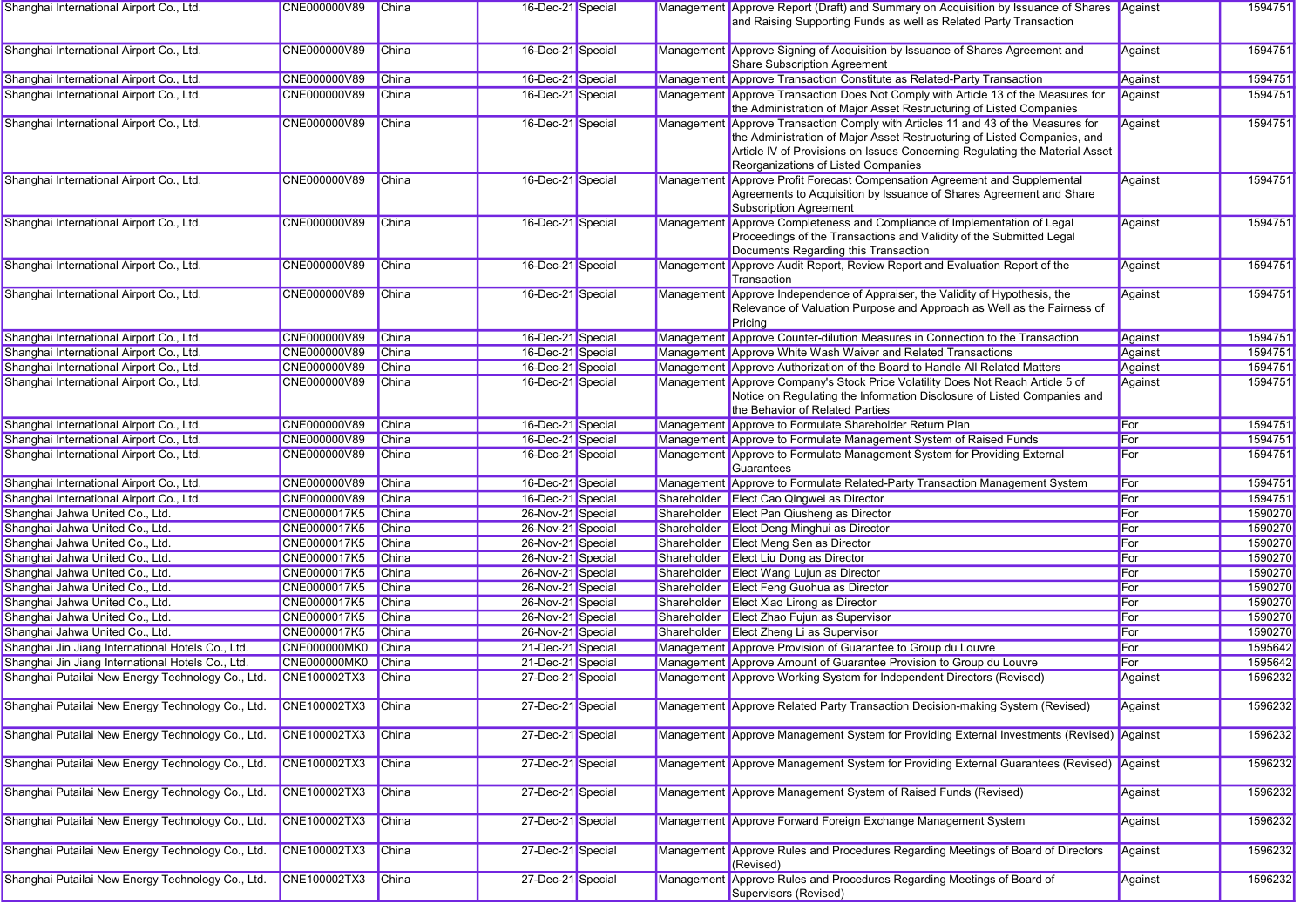| Shanghai Putailai New Energy Technology Co., Ltd. | <b>CNE100002TX3</b> | <b>China</b> | 27-Dec-21 Special |  | Management Approve Rules and Procedures Regarding General Meetings of<br>Shareholders (Revised)                      | Against | 1596232 |
|---------------------------------------------------|---------------------|--------------|-------------------|--|----------------------------------------------------------------------------------------------------------------------|---------|---------|
| Shanghai Putailai New Energy Technology Co., Ltd. | CNE100002TX3        | China        | 27-Dec-21 Special |  | Management Approve Application of Credit Lines                                                                       | For     | 1596232 |
| Shanghai Putailai New Energy Technology Co., Ltd. | CNE100002TX3        | China        | 27-Dec-21 Special |  | Management Approve Provision of Guarantee to Wholly-owned and Controlled<br><b>Subsidiaries</b>                      | Against | 1596232 |
| Shanghai Putailai New Energy Technology Co., Ltd. | CNE100002TX3        | <b>China</b> | 27-Dec-21 Special |  | Management Approve Provision of Guarantee to Shanghai Jintaiyuan Industrial<br>Development Co., Ltd.                 | For     | 1596232 |
| Shanghai Putailai New Energy Technology Co., Ltd. | CNE100002TX3        | China        | 27-Dec-21 Special |  | Management Approve Use of Idle Raised Funds and Own Funds for Cash Management                                        | Against | 1596232 |
| Shanghai Putailai New Energy Technology Co., Ltd. | CNE100002TX3        | China        | 27-Dec-21 Special |  | Management Elect Liang Feng as Director                                                                              | For     | 1596232 |
| Shanghai Putailai New Energy Technology Co., Ltd. | CNE100002TX3        | <b>China</b> | 27-Dec-21 Special |  | Management Elect Chen Wei as Director                                                                                | For     | 1596232 |
| Shanghai Putailai New Energy Technology Co., Ltd. | CNE100002TX3        | <b>China</b> | 27-Dec-21 Special |  | Management Elect Han Zhongwei as Director                                                                            | For     | 1596232 |
| Shanghai Putailai New Energy Technology Co., Ltd. | <b>CNE100002TX3</b> | <b>China</b> | 27-Dec-21 Special |  | Management Elect Yuan Bin as Director                                                                                | Against | 1596232 |
| Shanghai Putailai New Energy Technology Co., Ltd. | CNE100002TX3        | <b>China</b> | 27-Dec-21 Special |  | Management Elect Pang Jinwei as Director                                                                             | For     | 1596232 |
| Shanghai Putailai New Energy Technology Co., Ltd. | CNE100002TX3        | <b>China</b> | 27-Dec-21 Special |  | Management Elect Yin Lixia as Supervisor                                                                             | For     | 1596232 |
| Shanghai Putailai New Energy Technology Co., Ltd. | CNE100002TX3        | <b>China</b> | 27-Dec-21 Special |  | Management Elect Liu Jianguang as Supervisor                                                                         | For     | 1596232 |
| Shanghai Yuyuan Tourist Mart Group Co., Ltd.      | CNE000000594        | <b>China</b> | 26-Oct-21 Special |  | Management Approve Draft and Summary of Performance Shares Incentive Plan                                            | Against | 1581655 |
| Shanghai Yuyuan Tourist Mart Group Co., Ltd.      | CNE000000594        | <b>China</b> | 26-Oct-21 Special |  | Management Approve Methods to Assess the Performance of Plan Participants                                            | Against | 1581655 |
| Shanghai Yuyuan Tourist Mart Group Co., Ltd.      | CNE000000594        | <b>China</b> | 26-Oct-21 Special |  | Management Approve List of Participants of Performance Shares Incentive Plan                                         | Against | 1581655 |
| Shanghai Yuyuan Tourist Mart Group Co., Ltd.      | CNE000000594        | <b>China</b> | 26-Oct-21 Special |  | Management Approve Authorization of the Board to Handle All Related Matters                                          | Against | 1581655 |
| Shanghai Yuyuan Tourist Mart Group Co., Ltd.      | CNE000000594        | China        | 26-Oct-21 Special |  | Management Approve Draft and Summary of Employee Share Purchase Plan                                                 | Against | 1581655 |
| Shanghai Yuyuan Tourist Mart Group Co., Ltd.      | CNE000000594        | China        | 26-Oct-21 Special |  | Management Approve Management Method of Employee Share Purchase Plan                                                 | Against | 1581655 |
| Shanghai Yuyuan Tourist Mart Group Co., Ltd.      | CNE000000594        | China        | 26-Oct-21 Special |  | Management Approve Authorization of the Board to Handle All Related Matters                                          | Against | 1581655 |
| Shanghai Yuyuan Tourist Mart Group Co., Ltd.      | CNE000000594        | China        | 26-Oct-21 Special |  | Management Elect Shen Jian as Supervisor                                                                             | For     | 1581655 |
| Shanghai Yuyuan Tourist Mart Group Co., Ltd.      | CNE000000594        | <b>China</b> | 18-Nov-21 Special |  | Management Approve Acquisition of Company                                                                            | For     | 1588080 |
| Shanxi Meijin Energy Co., Ltd.                    | CNE0000005J2        | <b>China</b> | 08-Oct-21 Special |  | Management Approve Provision of Guarantee                                                                            | For     | 1578505 |
| Shanxi Meijin Energy Co., Ltd.                    | CNE0000005J2        | <b>China</b> | 08-Oct-21 Special |  | Management Approve Financial Assistance Provision                                                                    | For     | 1578505 |
| Shanxi Meijin Energy Co., Ltd.                    | CNE0000005J2        | China        | 03-Nov-21 Special |  | Management Approve Provision of Guarantee                                                                            | For     | 1585316 |
| Shanxi Securities Co., Ltd.                       | CNE100000WJ0        | China        | 29-Dec-21 Special |  | Management Amend Articles of Association                                                                             | Against | 1597231 |
| Shanxi Securities Co., Ltd.                       | CNE100000WJ0        | China        | 29-Dec-21 Special |  | Management Amend Rules and Procedures Regarding Meetings of Board of Directors                                       | Against | 1597231 |
| Shanxi Securities Co., Ltd.                       | <b>CNE100000WJ0</b> |              | 29-Dec-21 Special |  | Management Amend Rules and Procedures Regarding Meetings of Board of Supervisors                                     | For     | 1597231 |
|                                                   |                     | China        |                   |  |                                                                                                                      |         |         |
| Shanxi Taigang Stainless Steel Co., Ltd.          | CNE000000WM5 China  |              | 16-Nov-21 Special |  | Management Approve Profit Distribution and Capitalization of Capital Reserves for the<br><b>First Three Quarters</b> | For     | 1588418 |
| Shanxi Taigang Stainless Steel Co., Ltd.          | CNE000000WM5 China  |              | 16-Nov-21 Special |  | Management Approve Appointment of Financial Auditor                                                                  | For     | 1588418 |
| Shanxi Taigang Stainless Steel Co., Ltd.          | CNE000000WM5 China  |              | 16-Nov-21 Special |  | Management Approve Appointment of Internal Control Auditor                                                           | For     | 1588418 |
| Shanxi Taigang Stainless Steel Co., Ltd.          | CNE000000WM5 China  |              | 16-Nov-21 Special |  | Management Approve Financial Services Agreement                                                                      | Against | 1588418 |
| Shanxi Taigang Stainless Steel Co., Ltd.          | CNE000000WM5 China  |              | 16-Nov-21 Special |  | Management Approve Daily Related Party Transactions                                                                  | Against | 1588418 |
| Shanxi Taigang Stainless Steel Co., Ltd.          | CNE000000WM5 China  |              | 09-Dec-21 Special |  | Management Approve Daily Related Party Transactions                                                                  | Against | 1593498 |
| Shanxi Taigang Stainless Steel Co., Ltd.          | CNE000000WM5 China  |              | 09-Dec-21 Special |  | Management Approve Signing of Financial Services Agreement                                                           | Against | 1593498 |
| Shengyi Technology Co., Ltd.                      | CNE000000XL5 China  |              | 29-Oct-21 Special |  | Shareholder Elect Liu Libin as Director                                                                              | For     | 1584058 |
| Shengyi Technology Co., Ltd.                      | <b>CNE000000XL5</b> | China        | 29-Oct-21 Special |  | Management Elect Li Shuhua as Director                                                                               | Against | 1584058 |
| Shennan Circuits Co., Ltd.                        | CNE100003373        | China        | 18-Oct-21 Special |  | Management Approve Company's Eligibility for Private Placement of Shares                                             | For     | 1581621 |
| Shennan Circuits Co., Ltd.                        | CNE100003373        | China        | 18-Oct-21 Special |  | Management Approve Share Type and Par Value                                                                          | For     | 1581621 |
| Shennan Circuits Co., Ltd.                        | CNE100003373        | China        | 18-Oct-21 Special |  | Management Approve Issue Manner and Issue Time                                                                       | For     | 1581621 |
| Shennan Circuits Co., Ltd.                        | CNE100003373        | China        | 18-Oct-21 Special |  | Management Approve Pricing Reference Date, Issue Price and Pricing Basis                                             | For     | 1581621 |
| Shennan Circuits Co., Ltd.                        | CNE100003373        | China        | 18-Oct-21 Special |  | Management Approve Target Subscribers and Subscription Method                                                        | For     | 1581621 |
| Shennan Circuits Co., Ltd.                        | CNE100003373        | China        | 18-Oct-21 Special |  | Management Approve Use of Proceeds                                                                                   | For     | 1581621 |
| Shennan Circuits Co., Ltd.                        | CNE100003373        | China        | 18-Oct-21 Special |  | Management Approve Issue Size                                                                                        | For     | 1581621 |
| Shennan Circuits Co., Ltd.                        | CNE100003373        | China        | 18-Oct-21 Special |  | Management Approve Lock-up Period                                                                                    | For     | 1581621 |
| Shennan Circuits Co., Ltd.                        | CNE100003373        | China        | 18-Oct-21 Special |  | Management Approve Listing Exchange                                                                                  | For     | 1581621 |
| Shennan Circuits Co., Ltd.                        | CNE100003373        | China        | 18-Oct-21 Special |  | Management Approve Distribution Arrangement of Undistributed Earnings                                                | For     | 1581621 |
| Shennan Circuits Co., Ltd.                        | CNE100003373        | China        | 18-Oct-21 Special |  | Management Approve Resolution Validity Period                                                                        | For     | 1581621 |
| Shennan Circuits Co., Ltd.                        | CNE100003373        | China        | 18-Oct-21 Special |  | Management Approve Plan on Private Placement of Shares                                                               | For     | 1581621 |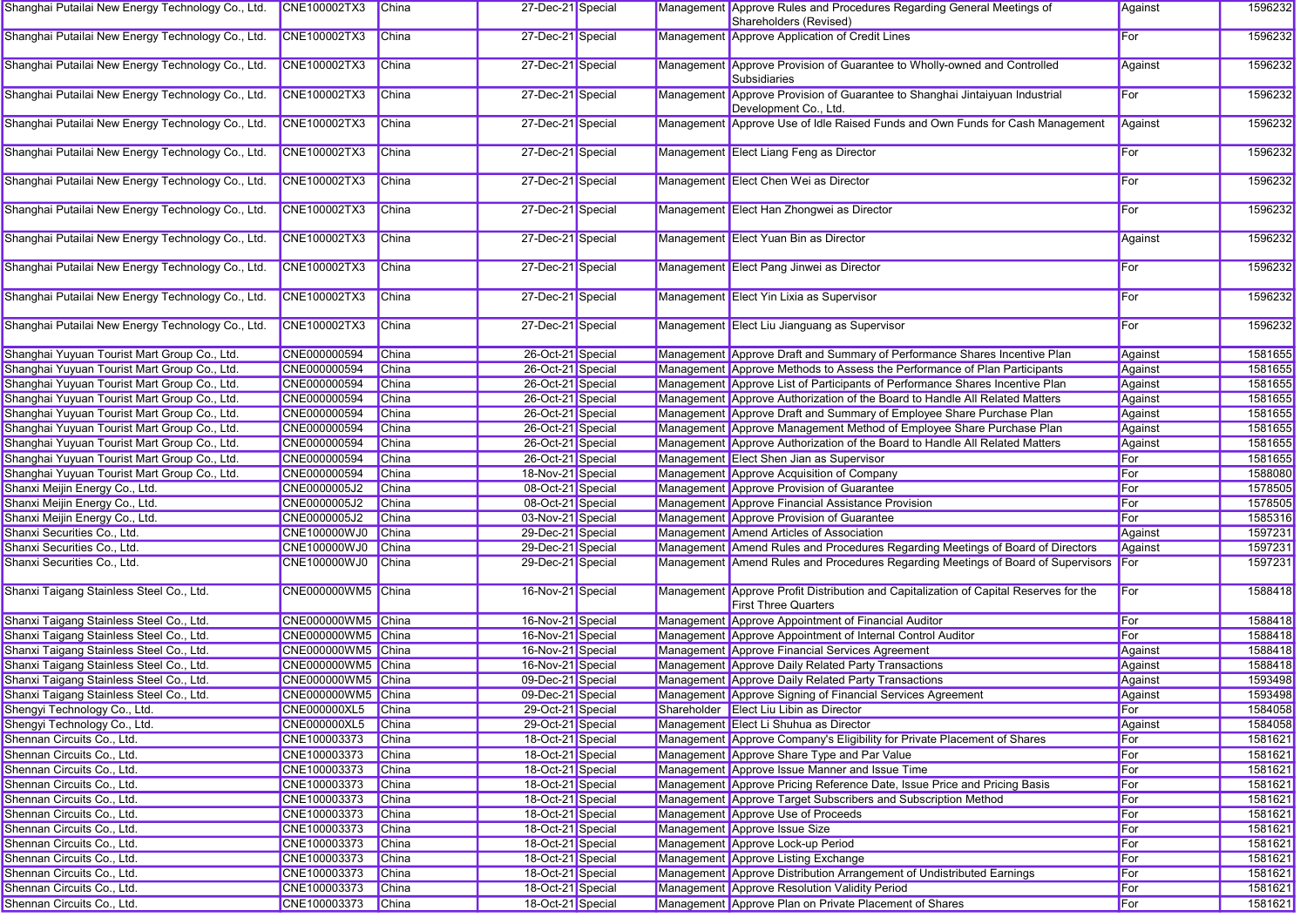| Shennan Circuits Co., Ltd.                     | CNE100003373        | China        | 18-Oct-21 Special |                                         |             | Management Approve Feasibility Analysis Report on the Use of Proceeds                                                                                                                          | For          | 1581621 |
|------------------------------------------------|---------------------|--------------|-------------------|-----------------------------------------|-------------|------------------------------------------------------------------------------------------------------------------------------------------------------------------------------------------------|--------------|---------|
| Shennan Circuits Co., Ltd.                     | CNE100003373        | China        | 18-Oct-21 Special |                                         |             | Management Approve Report on the Usage of Previously Raised Funds                                                                                                                              | For          | 1581621 |
| Shennan Circuits Co., Ltd.                     | CNE100003373        | China        | 18-Oct-21 Special |                                         |             | Management Approve Counter-dilution Measures in Connection to the Private Placement<br>and Commitment from Relevant Parties                                                                    | <b>I</b> For | 1581621 |
| Shennan Circuits Co., Ltd.                     | CNE100003373        | China        | 18-Oct-21 Special |                                         |             | Management Approve Signing of Share Subscription Agreement                                                                                                                                     | For          | 1581621 |
| Shennan Circuits Co., Ltd.                     | CNE100003373        | China        | 18-Oct-21 Special |                                         |             | Management Approve Authorization of Board to Handle All Related Matters                                                                                                                        | For          | 1581621 |
| Shennan Circuits Co., Ltd.                     | CNE100003373        | China        | 18-Oct-21 Special |                                         |             | Management Approve Shareholder Dividend Return Plan                                                                                                                                            | For          | 1581621 |
| Shennan Circuits Co., Ltd.                     | CNE100003373        | China        | 18-Oct-21 Special |                                         |             | Management Approve Repurchase and Cancellation of Performance Shares                                                                                                                           | For          | 1581621 |
| Shennan Circuits Co., Ltd.                     | CNE100003373        | China        | 18-Oct-21 Special |                                         |             | Management Approve to Appoint Auditor                                                                                                                                                          | For          | 1581621 |
| Shennan Circuits Co., Ltd.                     | CNE100003373        | <b>China</b> | 18-Oct-21 Special |                                         |             | Management Approve Change of Business Scope and Amend Articles of Association                                                                                                                  | For          | 1581621 |
| Shennan Circuits Co., Ltd.                     | CNE100003373        | China        | 17-Dec-21 Special |                                         |             | Management Amend Articles of Association                                                                                                                                                       | Against      | 1594732 |
| Shennan Circuits Co., Ltd.                     | CNE100003373        | China        | 17-Dec-21 Special |                                         |             | Management Amend Rules and Procedures Regarding General Meetings of Shareholders Against                                                                                                       |              | 1594732 |
| Shennan Circuits Co., Ltd.                     | CNE100003373        | <b>China</b> | 17-Dec-21 Special |                                         |             | Management Amend Rules and Procedures Regarding Meetings of Board of Directors                                                                                                                 | Against      | 1594732 |
| Shennan Circuits Co., Ltd.                     | CNE100003373        | China        | 17-Dec-21 Special |                                         |             | Management Amend Related-party Transaction Management System                                                                                                                                   | Against      | 1594732 |
| Shennan Circuits Co., Ltd.                     | CNE100003373        | <b>China</b> | 17-Dec-21 Special |                                         |             | Management Approve Repurchase and Cancellation of Performance Shares                                                                                                                           | For          | 1594732 |
| Shenwan Hongyuan Group Co., Ltd.               | CNE100003K53        | China        |                   | 22-Oct-21 Extraordinary<br>Shareholders |             | Shareholder Elect Zhang Ying as Director                                                                                                                                                       | For          | 1581557 |
| Shenwan Hongyuan Group Co., Ltd.               | CNE100003K53        | <b>China</b> |                   | 22-Oct-21 Extraordinary<br>Shareholders |             | Management Elect Fang Rongyi as Supervisor                                                                                                                                                     | For          | 1581557 |
| Shenwan Hongyuan Group Co., Ltd.               | CNE100003K53        | China        |                   | 22-Oct-21 Extraordinary<br>Shareholders |             | Management Approve Adjustment to Remuneration of the Independent Non-Executive<br><b>Directors</b>                                                                                             | For          | 1581557 |
| Shenwan Hongyuan Group Co., Ltd.               | CNE100003K53        | China        |                   | 30-Dec-21 Extraordinary<br>Shareholders |             | Management Approve Renewal of the Securities and Financial Products, Transactions<br>and Services Framework Agreement, Proposed Annual Caps and Related<br>Transactions                        | For          | 1596748 |
| Shenzhen Capchem Technology Co., Ltd.          | CNE100000K15        | China        | 17-Dec-21 Special |                                         |             | Management Approve Construction and Investment of Chongqing Xinzhoubang Lithium<br>Battery Materials and Semiconductor Chemical Project                                                        | For          | 1594739 |
| Shenzhen Capchem Technology Co., Ltd.          | CNE100000K15        | China        | 17-Dec-21 Special |                                         |             | Management Approve Construction and Investment of Zhuhai Xinzhoubang Electronic<br><b>Chemical Project</b>                                                                                     | For          | 1594739 |
| Shenzhen Energy Group Co., Ltd.                | CNE000000933        | China        | 15-Oct-21 Special |                                         | Shareholder | <b>Elect Wang Pingyang as Non-independent Director</b>                                                                                                                                         | For          | 1581205 |
| Shenzhen Goodix Technology Co., Ltd.           | CNE100002G84        | China        | 27-Oct-21 Special |                                         |             | Management Approve Draft and Summary of Stock Option Incentive Plan II                                                                                                                         | Against      | 1584053 |
| Shenzhen Goodix Technology Co., Ltd.           | CNE100002G84        | China        | 27-Oct-21 Special |                                         |             | Management Approve Methods to Assess the Performance of Stock Option Incentive<br>Plan II Participants                                                                                         | Against      | 1584053 |
| Shenzhen Goodix Technology Co., Ltd.           | CNE100002G84        | China        | 27-Oct-21 Special |                                         |             | Management Approve Authorization of the Board to Handle All Matters Related to Stock<br>Option Incentive Plan II                                                                               | Against      | 1584053 |
| Shenzhen Goodix Technology Co., Ltd.           | CNE100002G84        | China        | 27-Oct-21 Special |                                         |             | Management Approve Draft and Summary of Stock Option Incentive Plan III                                                                                                                        | For          | 1584053 |
| Shenzhen Goodix Technology Co., Ltd.           | CNE100002G84        | China        | 27-Oct-21 Special |                                         |             | Management Approve Methods to Assess the Performance of Stock Option Incentive<br>Plan III Participants                                                                                        | For          | 1584053 |
| Shenzhen Goodix Technology Co., Ltd.           | CNE100002G84        | China        | 27-Oct-21 Special |                                         |             | Management Approve Authorization of the Board to Handle All Matters Related to Stock<br>Option Incentive Plan III                                                                              | <b>For</b>   | 1584053 |
| Shenzhen Goodix Technology Co., Ltd.           | CNE100002G84        | <b>China</b> | 30-Dec-21 Special |                                         |             | Management Approve to Appoint Auditor                                                                                                                                                          | For          | 1597423 |
| Shenzhen Goodix Technology Co., Ltd.           | CNE100002G84        | China        | 30-Dec-21 Special |                                         |             | Management Approve Use of Idle Own Funds for Cash Management                                                                                                                                   | Against      | 1597423 |
| Shenzhen Goodix Technology Co., Ltd.           | CNE100002G84        | China        | 30-Dec-21 Special |                                         | Shareholder | Approve Disposal Method of Shares After Expiration of Lock-up Period of<br>Employee Share Purchase Plan Phase II                                                                               | Against      | 1597423 |
| Shenzhen Goodix Technology Co., Ltd.           | CNE100002G84        | <b>China</b> | 30-Dec-21 Special |                                         | Shareholder | Approve Disposal Method of Shares After Expiration of Lock-up Period of<br>Employee Share Purchase Plan Phase III                                                                              | For          | 1597423 |
| Shenzhen Inovance Technology Co., Ltd.         | CNE100000V46        | China        | 16-Nov-21 Special |                                         |             | Management Approve Remuneration of Member of the Board                                                                                                                                         | For          | 1587468 |
| Shenzhen Inovance Technology Co., Ltd.         | CNE100000V46 China  |              | 16-Nov-21 Special |                                         |             | Management Approve to Appoint Auditor                                                                                                                                                          | For          | 1587468 |
| Shenzhen Inovance Technology Co., Ltd.         | CNE100000V46        | China        | 16-Nov-21 Special |                                         |             | Management Approve Completion of Raised Funds Investment Project and Use of<br><b>Excess Raised Funds to Replenish Working Capital</b>                                                         | For          | 1587468 |
| Shenzhen Inovance Technology Co., Ltd.         | CNE100000V46        | China        | 16-Nov-21 Special |                                         |             | Management Approve Amendments to Articles of Association                                                                                                                                       | For          | 1587468 |
| Shenzhen Inovance Technology Co., Ltd.         | CNE100000V46        | China        | 16-Nov-21 Special |                                         |             | Management Amend Rules and Procedures Regarding Investment Decision-making                                                                                                                     | Against      | 1587468 |
| Shenzhen Inovance Technology Co., Ltd.         | CNE100000V46        | China        | 16-Nov-21 Special |                                         |             | Management Amend Financial Management System                                                                                                                                                   | Against      | 1587468 |
| Shenzhen Inovance Technology Co., Ltd.         | CNE100000V46        | China        | 16-Nov-21 Special |                                         |             | Management Amend Information Disclosure Management System                                                                                                                                      | Against      | 1587468 |
| Shenzhen Inovance Technology Co., Ltd.         | CNE100000V46        | China        | 16-Nov-21 Special |                                         |             | Management Amend Management System of Usage of Raised Funds                                                                                                                                    | Against      | 1587468 |
| Shenzhen Inovance Technology Co., Ltd.         | CNE100000V46        | China        | 16-Nov-21 Special |                                         |             | Management Amend Related Party Transaction Decision-making System                                                                                                                              | Against      | 1587468 |
| Shenzhen Inovance Technology Co., Ltd.         | CNE100000V46        | China        | 16-Nov-21 Special |                                         |             | Management Approve External Guarantee Management Regulations                                                                                                                                   | Against      | 1587468 |
| Shenzhen International Holdings Limited        | BMG8086V1467        | Bermuda      | 10-Dec-21 Special |                                         |             | Management Approve Agreements in Relation to the Acquisition of Entire Interests in<br>Shenzhen Investment International Capital Holdings Infrastructure Co., Ltd.<br>and Related Transactions | For          | 1593389 |
| Shenzhen International Holdings Limited        | <b>BMG8086V1467</b> | Bermuda      | 10-Dec-21 Special |                                         |             | Management Elect Liu Zhengyu as Director                                                                                                                                                       | For          | 1593389 |
| Shenzhen Kangtai Biological Products Co., Ltd. | CNE100002Q33        | China        | 29-Dec-21 Special |                                         |             | Management Approve Downward Adjustment of Conversion Price                                                                                                                                     | Against      | 1597211 |
| Shenzhen Kangtai Biological Products Co., Ltd. | CNE100002Q33 China  |              | 29-Dec-21 Special |                                         |             | Management Approve Amendments to Articles of Association                                                                                                                                       | Against      | 1597211 |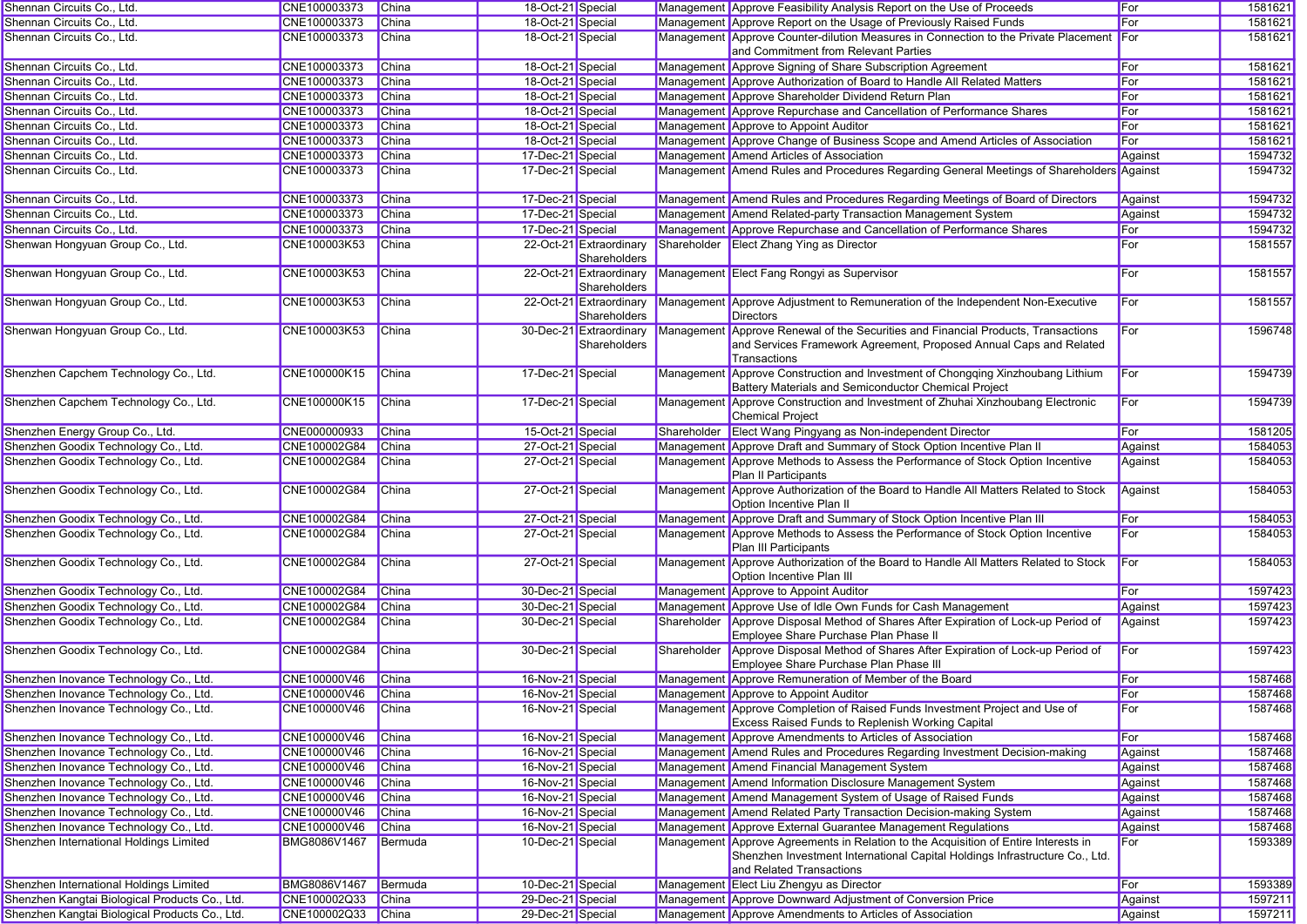| Shenzhen Kangtai Biological Products Co., Ltd. | CNE100002Q33        | China        | 29-Dec-21 Special |  | Management Amend Rules and Procedures Regarding General Meetings of Shareholders Against                                    |            | 1597211 |
|------------------------------------------------|---------------------|--------------|-------------------|--|-----------------------------------------------------------------------------------------------------------------------------|------------|---------|
| Shenzhen Kangtai Biological Products Co., Ltd. | CNE100002Q33        | China        | 29-Dec-21 Special |  | Management Amend Rules and Procedures Regarding Meetings of Board of Directors                                              | Against    | 1597211 |
| Shenzhen Kangtai Biological Products Co., Ltd. | CNE100002Q33        | China        | 29-Dec-21 Special |  | Management Amend Working System for Independent Directors                                                                   | Against    | 1597211 |
| Shenzhen Kangtai Biological Products Co., Ltd. | CNE100002Q33        | <b>China</b> | 29-Dec-21 Special |  | Management Amend Rules and Procedures Regarding Meetings of Board of Supervisors Against                                    |            | 1597211 |
|                                                |                     |              |                   |  |                                                                                                                             |            |         |
| Shenzhen Kangtai Biological Products Co., Ltd. | CNE100002Q33        | China        | 29-Dec-21 Special |  | Management Approve Adjustment of Allowance of Independent Directors                                                         | For        | 1597211 |
| Shenzhen Kangtai Biological Products Co., Ltd. | CNE100002Q33        | China        | 29-Dec-21 Special |  | Management Elect Lyu Zhiyun as Supervisor                                                                                   | For        | 1597211 |
| Shenzhen Kangtai Biological Products Co., Ltd. | CNE100002Q33        | China        | 29-Dec-21 Special |  | Management Elect Du Weimin as Director                                                                                      | Against    | 1597211 |
| Shenzhen Kangtai Biological Products Co., Ltd. | CNE100002Q33        | China        | 29-Dec-21 Special |  | Management Elect Zheng Haifa as Director                                                                                    | For        | 1597211 |
| Shenzhen Kangtai Biological Products Co., Ltd. | CNE100002Q33        | <b>China</b> | 29-Dec-21 Special |  | Management Elect Wen Feidong as Director                                                                                    | For        | 1597211 |
| Shenzhen Kangtai Biological Products Co., Ltd. | CNE100002Q33        | China        | 29-Dec-21 Special |  | Management Elect Liu Jiankai as Director                                                                                    | Against    | 1597211 |
| Shenzhen Kangtai Biological Products Co., Ltd. | CNE100002Q33        | China        | 29-Dec-21 Special |  | Management Elect Miao Xiang as Director                                                                                     | For        | 1597211 |
| Shenzhen Kangtai Biological Products Co., Ltd. | CNE100002Q33        | China        | 29-Dec-21 Special |  | Management Elect Li Jiaoyu as Director                                                                                      | For        | 1597211 |
| Shenzhen Kangtai Biological Products Co., Ltd. | CNE100002Q33        | China        | 29-Dec-21 Special |  | Management Elect Luo Zhiquan as Director                                                                                    | For        | 1597211 |
| Shenzhen Kangtai Biological Products Co., Ltd. | CNE100002Q33        | <b>China</b> | 29-Dec-21 Special |  | Management Elect Hu Keping as Director                                                                                      | For        | 1597211 |
| Shenzhen MTC Co., Ltd.                         | CNE100000Q50        | China        | 09-Nov-21 Special |  | Management Approve Application of Bank Credit Lines                                                                         | For        | 1586293 |
| Shenzhen MTC Co., Ltd.                         | CNE100000Q50        | China        | 09-Nov-21 Special |  | Management Approve Guarantee Provision for the Company and Related Party                                                    | For        | 1586293 |
|                                                |                     |              |                   |  | Transactions                                                                                                                |            |         |
| Shenzhen MTC Co., Ltd.                         | CNE100000Q50        | China        | 09-Nov-21 Special |  | Management Approve Use of Idle Own Funds to Invest in Financial Products                                                    | Against    | 1586293 |
| Shenzhen MTC Co., Ltd.                         | CNE100000Q50        | China        | 06-Dec-21 Special |  | Management Approve Loan of Subsidiary and Provision of Guarantee by the Company                                             | Against    | 1593010 |
| Shenzhen MTC Co., Ltd.                         | CNE100000Q50        | <b>China</b> | 06-Dec-21 Special |  | Management Approve Provision of Guarantee to Subsidiary                                                                     | For        | 1593010 |
| Shenzhen MTC Co., Ltd.                         | CNE100000Q50        | China        | 06-Dec-21 Special |  | Shareholder Elect Hu Jun as Supervisor                                                                                      | For        | 1593010 |
| Shenzhen Overseas Chinese Town Co., Ltd.       | CNE000000SS0        | China        | 15-Nov-21 Special |  | Management Approve Company's Eligibility for Corporate Bond Issuance to Professional<br>Investors                           | For        | 1586699 |
| Shenzhen Overseas Chinese Town Co., Ltd.       | <b>CNE000000SS0</b> | China        | 15-Nov-21 Special |  | Management Approve Corporate Bond Issuance to Professional Investors                                                        | For        | 1586699 |
| Shenzhen Overseas Chinese Town Co., Ltd.       | CNE000000SS0        | China        | 15-Nov-21 Special |  | Management Approve Authorization of the Board to Handle All Related Matters                                                 | For        | 1586699 |
| Shenzhen S.C New Energy Technology Corp.       | CNE100003G91        | <b>China</b> | 17-Nov-21 Special |  | Shareholder Approve Draft and Summary of Performance Shares Incentive Plan                                                  | Against    | 1587938 |
| Shenzhen S.C New Energy Technology Corp.       | CNE100003G91        | China        | 17-Nov-21 Special |  | Management Approve Methods to Assess the Performance of Plan Participants                                                   | Against    | 1587938 |
| Shenzhen S.C New Energy Technology Corp.       | CNE100003G91        | China        | 17-Nov-21 Special |  | Management Approve Authorization of the Board to Handle All Related Matters                                                 | Against    | 1587938 |
| Shenzhen Salubris Pharmaceuticals Co., Ltd.    | <b>CNE100000FW8</b> | China        | 17-Dec-21 Special |  | Management Approve Changes in Registered Capital and Amend Articles of Association                                          | For        | 1594439 |
|                                                |                     |              |                   |  |                                                                                                                             |            |         |
| Shenzhen Salubris Pharmaceuticals Co., Ltd.    | CNE100000FW8 China  |              | 17-Dec-21 Special |  | Management Approve Transfer of Equity and Waiver of Pre-emptive Right                                                       | For        | 1594439 |
| Shenzhen Salubris Pharmaceuticals Co., Ltd.    | CNE100000FW8 China  |              | 17-Dec-21 Special |  | Shareholder Elect Wang Xuegong as Independent Director                                                                      | For        | 1594439 |
| Shenzhen Sunway Communication Co., Ltd.        | CNE100000W94        | China        | 08-Dec-21 Special |  | Management Approve to Appoint Auditor                                                                                       | For        | 1593193 |
| Shenzhen Transsion Holding Co., Ltd.           | CNE100003P74        | China        | 24-Dec-21 Special |  | Management Approve Application of Bank Credit Lines                                                                         | For        | 1596416 |
| Shenzhen Transsion Holding Co., Ltd.           | CNE100003P74        | China        | 24-Dec-21 Special |  | Management Approve Provision of Guarantee                                                                                   | For        | 1596416 |
| Shenzhen Transsion Holding Co., Ltd.           | CNE100003P74        | <b>China</b> | 24-Dec-21 Special |  | Management Approve Foreign Exchange Derivatives Transaction                                                                 | For        | 1596416 |
| Shenzhen Transsion Holding Co., Ltd.           | CNE100003P74        | China        | 24-Dec-21 Special |  | Management Approve Amendments to Articles of Association                                                                    | For        | 1596416 |
| Shenzhen Transsion Holding Co., Ltd.           | CNE100003P74        | China        | 24-Dec-21 Special |  | Management Amend Rules and Procedures Regarding General Meetings of Shareholders Against                                    |            | 1596416 |
|                                                |                     |              |                   |  |                                                                                                                             |            |         |
| Shenzhen Transsion Holding Co., Ltd.           | CNE100003P74        | China        | 24-Dec-21 Special |  | Management Amend Rules and Procedures Regarding Meetings of Board of Supervisors Against                                    |            | 1596416 |
| Shenzhen Transsion Holding Co., Ltd.           | CNE100003P74        | China        | 24-Dec-21 Special |  | Management Amend Working System for Independent Directors                                                                   | Against    | 1596416 |
| Shenzhen Transsion Holding Co., Ltd.           | CNE100003P74        | China        | 24-Dec-21 Special |  | Management Amend Related-Party Transaction Management System                                                                | Against    | 1596416 |
| Shenzhen Transsion Holding Co., Ltd.           | CNE100003P74        | <b>China</b> | 24-Dec-21 Special |  | Management Amend Management System for Providing External Guarantees                                                        | Against    | 1596416 |
| Shenzhen Transsion Holding Co., Ltd.           | CNE100003P74        | China        | 24-Dec-21 Special |  | Management Amend Management System for Subsidiary                                                                           | Against    | 1596416 |
| Shijiazhuang Yiling Pharmaceutical Co., Ltd.   | CNE1000015S0 China  |              | 08-Oct-21 Special |  | Management Approve Increase in Registered Capital                                                                           | <b>For</b> | 1578734 |
| Shijiazhuang Yiling Pharmaceutical Co., Ltd.   | CNE1000015S0        | China        | 08-Oct-21 Special |  | Management Approve to Expand Business Scope                                                                                 | For        | 1578734 |
| Shijiazhuang Yiling Pharmaceutical Co., Ltd.   | CNE1000015S0        | China        | 08-Oct-21 Special |  | Management Approve Amendments to Articles of Association                                                                    | For        | 1578734 |
| Shoprite Holdings Ltd.                         | ZAE000012084        | South Africa | 15-Nov-21 Annual  |  | Management Accept Financial Statements and Statutory Reports for the Year Ended 4<br><b>July 2021</b>                       | For        | 1585154 |
| Shoprite Holdings Ltd.                         | ZAE000012084        | South Africa | 15-Nov-21 Annual  |  | Management Reappoint PricewaterhouseCoopers Inc. as Auditors with J de Villiers as the For<br>Individual Registered Auditor |            | 1585154 |
| Shoprite Holdings Ltd.                         | ZAE000012084        | South Africa | 15-Nov-21 Annual  |  | Management Elect Linda de Beer as Director                                                                                  | For        | 1585154 |
| Shoprite Holdings Ltd.                         | ZAE000012084        | South Africa | 15-Nov-21 Annual  |  | Management Elect Nonkululeko Gobodo as Director                                                                             | For        | 1585154 |
| Shoprite Holdings Ltd.                         | ZAE000012084        | South Africa | 15-Nov-21 Annual  |  | Management Elect Eileen Wilton as Director                                                                                  | For        | 1585154 |
| Shoprite Holdings Ltd.                         | ZAE000012084        | South Africa | 15-Nov-21 Annual  |  | Management Elect Peter Cooper as Director                                                                                   | For        | 1585154 |
| Shoprite Holdings Ltd.                         | ZAE000012084        | South Africa | 15-Nov-21 Annual  |  | Management Re-elect Dr Christo Wiese as Director                                                                            | Against    | 1585154 |
| Shoprite Holdings Ltd.                         | ZAE000012084        | South Africa | 15-Nov-21 Annual  |  | Management Re-elect Johan Basson as Member of the Audit and Risk Committee                                                  | For        | 1585154 |
| Shoprite Holdings Ltd.                         | ZAE000012084        | South Africa | 15-Nov-21 Annual  |  | Management Re-elect Joseph Rock as Member of the Audit and Risk Committee                                                   | For        | 1585154 |
| Shoprite Holdings Ltd.                         | ZAE000012084        | South Africa | 15-Nov-21 Annual  |  | Management Elect Linda de Beer as Member of the Audit and Risk Committee                                                    | For        | 1585154 |
|                                                |                     |              |                   |  |                                                                                                                             |            |         |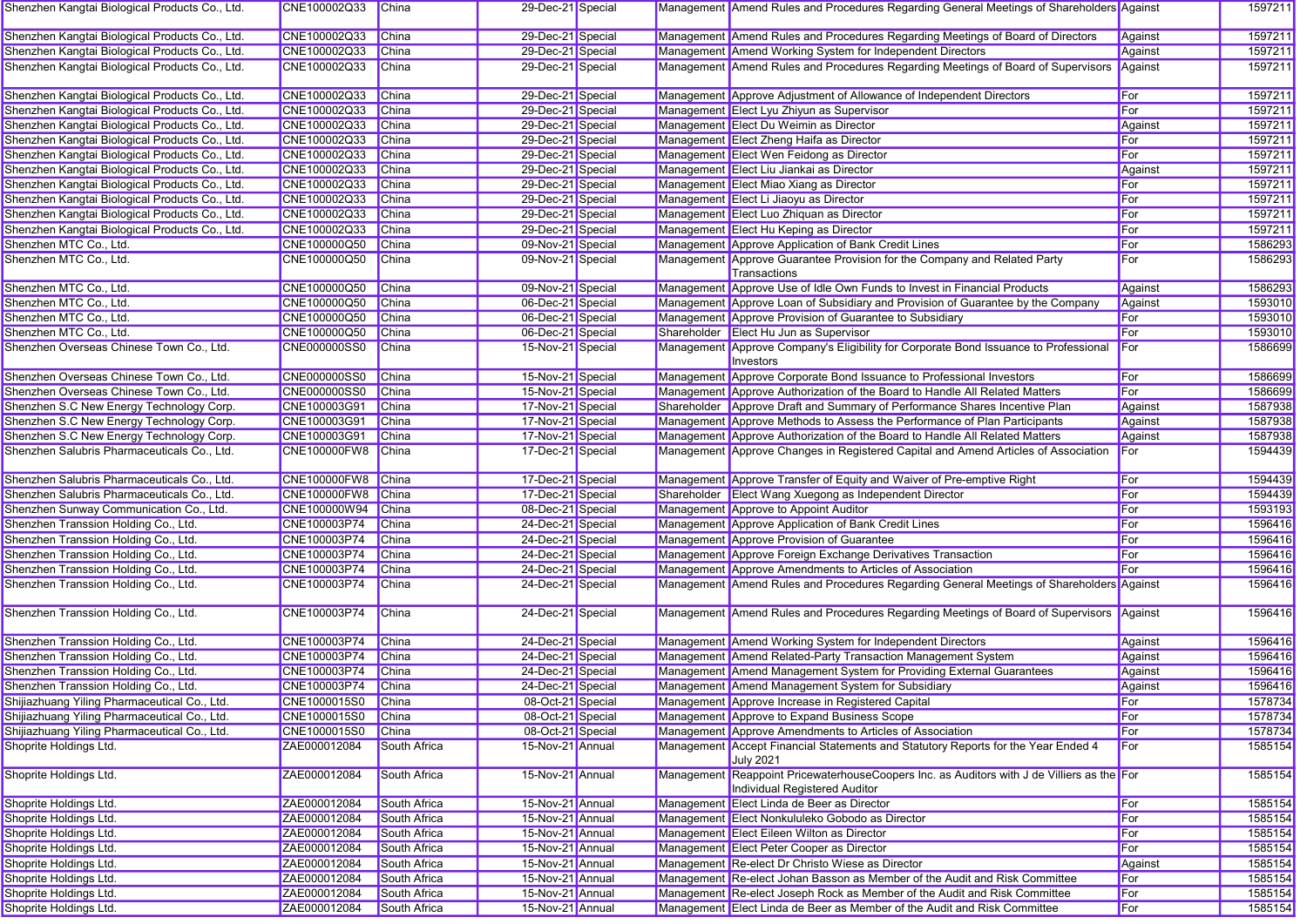| Shoprite Holdings Ltd.          | ZAE000012084       | South Africa        | 15-Nov-21 Annual  |           | Management Elect Nonkululeko Gobodo as Member of the Audit and Risk Committee                                                                        | For          | 1585154 |
|---------------------------------|--------------------|---------------------|-------------------|-----------|------------------------------------------------------------------------------------------------------------------------------------------------------|--------------|---------|
| Shoprite Holdings Ltd.          | ZAE000012084       | South Africa        | 15-Nov-21 Annual  |           | Management Elect Eileen Wilton as Member of the Audit and Risk Committee                                                                             | For          | 1585154 |
| Shoprite Holdings Ltd.          | ZAE000012084       | South Africa        | 15-Nov-21 Annual  |           | Management Place Authorised but Unissued Shares under Control of Directors                                                                           | For          | 1585154 |
| Shoprite Holdings Ltd.          | ZAE000012084       | South Africa        | 15-Nov-21 Annual  |           | Management Authorise Board to Issue Shares for Cash                                                                                                  | For          | 1585154 |
| Shoprite Holdings Ltd.          | ZAE000012084       | South Africa        | 15-Nov-21 Annual  |           | Management Authorise Ratification of Approved Resolutions                                                                                            | For          | 1585154 |
| Shoprite Holdings Ltd.          | ZAE000012084       | South Africa        | 15-Nov-21 Annual  |           | Management Amend Executive Share Plan                                                                                                                | For          | 1585154 |
| Shoprite Holdings Ltd.          | ZAE000012084       | South Africa        | 15-Nov-21 Annual  |           | <b>Management Approve Remuneration Policy</b>                                                                                                        | Against      | 1585154 |
| Shoprite Holdings Ltd.          | ZAE000012084       | South Africa        | 15-Nov-21 Annual  |           | Management Approve Implementation of the Remuneration Policy                                                                                         | For          | 1585154 |
| Shoprite Holdings Ltd.          | ZAE000012084       | South Africa        | 15-Nov-21 Annual  |           | Management Approve Remuneration Payable to Chairman of the Board for the Period 1<br>November 2020 to 31 October 2021                                | For          | 1585154 |
| Shoprite Holdings Ltd.          | ZAE000012084       | South Africa        | 15-Nov-21 Annual  | Managemen | t Approve Remuneration Payable to Lead Independent Director for the Period For<br>1 November 2020 to 31 October 2021                                 |              | 1585154 |
| Shoprite Holdings Ltd.          | ZAE000012084       | South Africa        | 15-Nov-21 Annual  |           | Management Approve Remuneration Payable to Non-executive Directors for the Period 1 For<br>November 2020 to 31 October 2021                          |              | 1585154 |
| Shoprite Holdings Ltd.          | ZAE000012084       | South Africa        | 15-Nov-21 Annual  |           | Management Approve Remuneration Payable to Chairman of the Audit and Risk<br>Committee for the Period 1 November 2020 to 31 October 2021             | For          | 1585154 |
| Shoprite Holdings Ltd.          | ZAE000012084       | South Africa        | 15-Nov-21 Annual  |           | Management Approve Remuneration Payable to Members of the Audit and Risk<br>Committee for the Period 1 November 2020 to 31 October 2021              | For          | 1585154 |
| Shoprite Holdings Ltd.          | ZAE000012084       | South Africa        | 15-Nov-21 Annual  |           | Management Approve Remuneration Payable to Chairman of the Remuneration<br>Committee for the Period 1 November 2020 to 31 October 2021               | For          | 1585154 |
| Shoprite Holdings Ltd.          | ZAE000012084       | South Africa        | 15-Nov-21 Annual  | Managemen | t Approve Remuneration Payable to Members of the Remuneration<br>Committee for the Period 1 November 2020 to 31 October 2021                         | For          | 1585154 |
| Shoprite Holdings Ltd.          | ZAE000012084       | South Africa        | 15-Nov-21 Annual  |           | Management Approve Remuneration Payable to Chairman of the Nomination Committee<br>for the Period 1 November 2020 to 31 October 2021                 | For          | 1585154 |
| Shoprite Holdings Ltd.          | ZAE000012084       | <b>South Africa</b> | 15-Nov-21 Annual  | Managemen | Approve Remuneration Payable to Members of the Nomination Committee<br>for the Period 1 November 2020 to 31 October 2021                             | For          | 1585154 |
| Shoprite Holdings Ltd.          | ZAE000012084       | South Africa        | 15-Nov-21 Annual  |           | Management Approve Remuneration Payable to Chairman of the Social and Ethics<br>Committee for the Period 1 November 2020 to 31 October 2021          | For          | 1585154 |
| Shoprite Holdings Ltd.          | ZAE000012084       | <b>South Africa</b> | 15-Nov-21 Annual  |           | Management Approve Remuneration Payable to Members of the Social and Ethics<br>Committee for the Period 1 November 2020 to 31 October 2021           | For          | 1585154 |
| Shoprite Holdings Ltd.          | ZAE000012084       | <b>South Africa</b> | 15-Nov-21 Annual  |           | Management Approve Remuneration Payable to Chairman of the Board for the Period 1<br>November 2021 to 31 October 2022                                | For          | 1585154 |
| Shoprite Holdings Ltd.          | ZAE000012084       | South Africa        | 15-Nov-21 Annual  |           | Management Approve Remuneration Payable to Lead Independent Director for the Period For<br>1 November 2021 to 31 October 2022                        |              | 1585154 |
| Shoprite Holdings Ltd.          | ZAE000012084       | South Africa        | 15-Nov-21 Annual  |           | Management Approve Remuneration Payable to Non-executive Directors for the Period 1 For<br>November 2021 to 31 October 2022                          |              | 1585154 |
| Shoprite Holdings Ltd.          | ZAE000012084       | South Africa        | 15-Nov-21 Annual  |           | Management Approve Remuneration Payable to Chairman of the Audit and Risk<br>Committee for the Period 1 November 2021 to 31 October 2022             | For          | 1585154 |
| Shoprite Holdings Ltd.          | ZAE000012084       | South Africa        | 15-Nov-21 Annual  |           | Management Approve Remuneration Payable to Members of the Audit and Risk<br>Committee for the Period 1 November 2021 to 31 October 2022              | For          | 1585154 |
| Shoprite Holdings Ltd.          | ZAE000012084       | South Africa        | 15-Nov-21 Annual  |           | Management Approve Remuneration Payable to Chairman of the Remuneration<br>Committee for the Period 1 November 2021 to 31 October 2022               | For          | 1585154 |
| Shoprite Holdings Ltd.          | ZAE000012084       | South Africa        | 15-Nov-21 Annual  | Managemen | Approve Remuneration Payable to Members of the Remuneration<br>Committee for the Period 1 November 2021 to 31 October 2022                           | For          | 1585154 |
| Shoprite Holdings Ltd.          | ZAE000012084       | South Africa        | 15-Nov-21 Annual  | Managemen | t Approve Remuneration Payable to Chairman of the Nomination Committee<br>for the Period 1 November 2021 to 31 October 2022                          | For          | 1585154 |
| Shoprite Holdings Ltd.          | ZAE000012084       | <b>South Africa</b> | 15-Nov-21 Annual  | Managemen | t Approve Remuneration Payable to Members of the Nomination Committee<br>for the Period 1 November 2021 to 31 October 2022                           | <b>I</b> For | 1585154 |
| Shoprite Holdings Ltd.          | ZAE000012084       | South Africa        | 15-Nov-21 Annual  |           | Management Approve Remuneration Payable to Chairman of the Social and Ethics<br>Committee for the Period 1 November 2021 to 31 October 2022          | <b>For</b>   | 1585154 |
| Shoprite Holdings Ltd.          | ZAE000012084       | South Africa        | 15-Nov-21 Annual  |           | Management Approve Remuneration Payable to Members of the Social and Ethics<br>Committee for the Period 1 November 2021 to 31 October 2022           | For          | 1585154 |
| Shoprite Holdings Ltd.          | ZAE000012084       | South Africa        | 15-Nov-21 Annual  |           | Management Approve Remuneration Payable to Chairman of the Investment and Finance For<br>Committee for the Period 1 November 2021 to 31 October 2022 |              | 1585154 |
| Shoprite Holdings Ltd.          | ZAE000012084       | South Africa        | 15-Nov-21 Annual  |           | Management Approve Remuneration Payable to Members of the Investment and Finance For<br>Committee for the Period 1 November 2021 to 31 October 2022  |              | 1585154 |
| Shoprite Holdings Ltd.          | ZAE000012084       | South Africa        | 15-Nov-21 Annual  |           | Management Approve Financial Assistance to Subsidiaries, Related and Inter-related<br><b>Entities</b>                                                | <b>For</b>   | 1585154 |
| Shoprite Holdings Ltd.          | ZAE000012084       | South Africa        | 15-Nov-21 Annual  |           | Management Authorise Repurchase of Issued Share Capital                                                                                              | For          | 1585154 |
| Sichuan Road & Bridge Co., Ltd. | CNE000001DQ4       | China               | 22-Dec-21 Special |           | Management Approve Custody of the Target Company Prior the Completion of<br>Company's Plan on Acquisition by Cash and Issuance of Shares             | Against      | 1595945 |
| Sichuan Road & Bridge Co., Ltd. | CNE000001DQ4 China |                     | 22-Dec-21 Special |           | Management Amend Management Method for Independent Directors                                                                                         | Against      | 1595945 |
| Sichuan Road & Bridge Co., Ltd. | CNE000001DQ4 China |                     | 22-Dec-21 Special |           | Management Approve Related Party Transaction                                                                                                         | For          | 1595945 |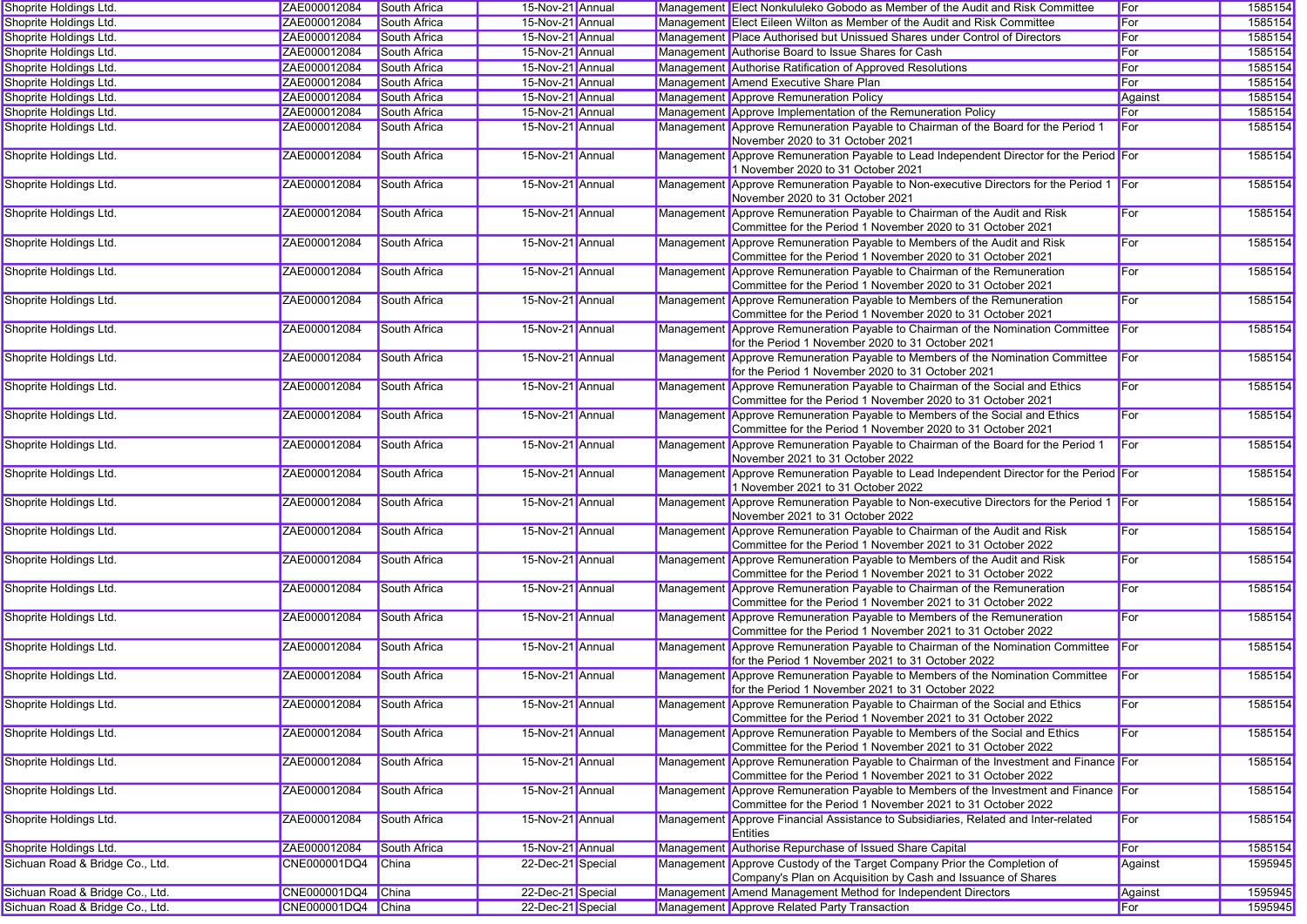| <b>Sime Darby Berhad</b>                | MYL4197OO009 Malaysia |                  | 18-Nov-21 Annual |                                         | Management Approve Directors' Fees                                                                                                                                                                              | For     | 1585204 |
|-----------------------------------------|-----------------------|------------------|------------------|-----------------------------------------|-----------------------------------------------------------------------------------------------------------------------------------------------------------------------------------------------------------------|---------|---------|
| <b>Sime Darby Berhad</b>                | MYL4197OO009          | Malaysia         | 18-Nov-21 Annual |                                         | Management Approve Directors' Benefits                                                                                                                                                                          | For     | 1585204 |
| Sime Darby Berhad                       | MYL4197OO009          | Malaysia         | 18-Nov-21 Annual |                                         | Management Elect Samsudin Osman as Director                                                                                                                                                                     | For     | 1585204 |
| <b>Sime Darby Berhad</b>                | MYL4197OO009          | Malaysia         | 18-Nov-21 Annual |                                         | Management Elect Lee Cheow Hock Lawrence as Director                                                                                                                                                            | For     | 1585204 |
| Sime Darby Berhad                       | MYL4197OO009          | Malaysia         | 18-Nov-21 Annual |                                         | Management Elect Moy Pui Yee as Director                                                                                                                                                                        | For     | 1585204 |
| Sime Darby Berhad                       | MYL4197OO009          | Malaysia         | 18-Nov-21 Annual |                                         | Management Elect Mohamad Idros Mosin as Director                                                                                                                                                                | For     | 1585204 |
| <b>Sime Darby Berhad</b>                | MYL4197OO009          | Malaysia         | 18-Nov-21 Annual |                                         | Management Approve PricewaterhouseCoopers PLT as Auditors and Authorize Board to<br><b>Fix Their Remuneration</b>                                                                                               | For     | 1585204 |
| Sime Darby Berhad                       | MYL4197OO009          | Malaysia         | 18-Nov-21 Annual |                                         | Management Authorize Share Repurchase Program                                                                                                                                                                   | For     | 1585204 |
| <b>Sime Darby Berhad</b>                | MYL4197OO009          | Malaysia         | 18-Nov-21 Annual |                                         | Management Approve Implementation of Shareholders' Mandate for Recurrent Related<br>Party Transactions with Related Parties Involving Interest of AmanahRaya<br>Trustees Berhad - Amanah Saham Bumiputera (ASB) | For     | 1585204 |
| <b>Sime Darby Berhad</b>                | MYL4197OO009          | Malaysia         | 18-Nov-21 Annual |                                         | Management Approve Implementation of Shareholders' Mandate for Recurrent Related<br>Party Transactions with Related Parties Involving Interest of Bermaz Auto<br>Berhad (Bermaz)                                | For     | 1585204 |
| Sinch AB                                | SE0016101844          | Sweden           |                  | 26-Oct-21 Extraordinary<br>Shareholders | Management Open Meeting                                                                                                                                                                                         |         | 1581654 |
| Sinch AB                                | SE0016101844          | Sweden           |                  | 26-Oct-21 Extraordinary<br>Shareholders | Management Elect Chairman of Meeting                                                                                                                                                                            | For     | 1581654 |
| Sinch AB                                | SE0016101844          | Sweden           |                  | 26-Oct-21 Extraordinary<br>Shareholders | Management Designate Inspector(s) of Minutes of Meeting                                                                                                                                                         | For     | 1581654 |
| Sinch AB                                | SE0016101844          | Sweden           |                  | 26-Oct-21 Extraordinary<br>Shareholders | Management Prepare and Approve List of Shareholders                                                                                                                                                             | For     | 1581654 |
| Sinch AB                                | SE0016101844          | Sweden           |                  | 26-Oct-21 Extraordinary<br>Shareholders | Management Approve Agenda of Meeting                                                                                                                                                                            | For     | 1581654 |
| Sinch AB                                | SE0016101844          | Sweden           |                  | 26-Oct-21 Extraordinary<br>Shareholders | Management Acknowledge Proper Convening of Meeting                                                                                                                                                              | For     | 1581654 |
| Sinch AB                                | SE0016101844          | Sweden           |                  | 26-Oct-21 Extraordinary<br>Shareholders | Management Approve Merger Agreement with Deliver Holdings LLC; Authorize Issuance<br>of Shares in Connection with Merger                                                                                        | For     | 1581654 |
| Sinch AB                                | SE0016101844          | Sweden           |                  | 26-Oct-21 Extraordinary<br>Shareholders | Management Approve Creation of Pool of Capital without Preemptive Rights                                                                                                                                        | Against | 1581654 |
| Sinch AB                                | SE0016101844          | Sweden           |                  | 26-Oct-21 Extraordinary<br>Shareholders | Management Approve Stock Option Plan for Key Employees                                                                                                                                                          | Against | 1581654 |
| Sinch AB                                | SE0016101844          | Sweden           |                  | 26-Oct-21 Extraordinary<br>Shareholders | Management Close Meeting                                                                                                                                                                                        |         | 1581654 |
| Singapore Exchange Limited              | SG1J26887955          | Singapore        | 07-Oct-21 Annual |                                         | Management Adopt Financial Statements and Directors' and Auditors' Reports                                                                                                                                      | For     | 1578095 |
| Singapore Exchange Limited              | SG1J26887955          | Singapore        | 07-Oct-21 Annual |                                         | Management Approve Final Dividend                                                                                                                                                                               | For     | 1578095 |
| Singapore Exchange Limited              | SG1J26887955          | Singapore        | 07-Oct-21 Annual |                                         | Management Elect Loh Boon Chye as Director                                                                                                                                                                      | For     | 1578095 |
| Singapore Exchange Limited              | SG1J26887955          | Singapore        | 07-Oct-21 Annual |                                         | Management Elect Subra Suresh as Director                                                                                                                                                                       | For     | 1578095 |
| Singapore Exchange Limited              | SG1J26887955          | Singapore        | 07-Oct-21 Annual |                                         | Management Elect Yeoh Oon Jin as Director                                                                                                                                                                       | For     | 1578095 |
| Singapore Exchange Limited              | SG1J26887955          | Singapore        | 07-Oct-21 Annual |                                         | Management Approve Directors' Fees to be Paid to the Chairman                                                                                                                                                   | For     | 1578095 |
| Singapore Exchange Limited              | SG1J26887955          | Singapore        | 07-Oct-21 Annual |                                         | Management Approve Directors' Fees to be Paid to All Directors (Other than the Chief<br><b>Executive Officer)</b>                                                                                               | For     | 1578095 |
| Singapore Exchange Limited              | SG1J26887955          | Singapore        | 07-Oct-21 Annual |                                         | Management Approve KPMG LLP as Auditors and Authorize Board to Fix Their<br>Remuneration                                                                                                                        | For     | 1578095 |
| Singapore Exchange Limited              | SG1J26887955          | Singapore        | 07-Oct-21 Annual |                                         | Management Approve Issuance of Shares Pursuant to the Singapore Exchange Limited<br>Scrip Dividend Scheme                                                                                                       | For     | 1578095 |
| Singapore Exchange Limited              | SG1J26887955          | Singapore        | 07-Oct-21 Annual |                                         | Management Approve Issuance of Equity or Equity-Linked Securities with or without<br><b>Preemptive Rights</b>                                                                                                   | For     | 1578095 |
| Singapore Exchange Limited              | SG1J26887955          | Singapore        | 07-Oct-21 Annual |                                         | Management Authorize Share Repurchase Program                                                                                                                                                                   | For     | 1578095 |
| Singapore Technologies Engineering Ltd. | SG1F60858221          | Singapore        |                  | 15-Dec-21 Extraordinary<br>Shareholders | Management Approve Acquisition of All of the Issued and Outstanding Interests of<br>TransCore Partners, LLC and TLP Holdings, LLC from TransCore Holdings<br><b>LLC</b>                                         | For     | 1594562 |
| Sino Land Company Limited               | HK0083000502          | Hong Kong        | 27-Oct-21 Annual |                                         | Management Accept Financial Statements and Statutory Reports                                                                                                                                                    | For     | 1580131 |
| Sino Land Company Limited               | HK0083000502          | <b>Hong Kong</b> | 27-Oct-21 Annual |                                         | Management Approve Final Dividend                                                                                                                                                                               | For     | 1580131 |
| Sino Land Company Limited               | HK0083000502          | Hong Kong        | 27-Oct-21 Annual |                                         | Management Approve Special Dividend                                                                                                                                                                             | For     | 1580131 |
| Sino Land Company Limited               | HK0083000502          | Hong Kong        | 27-Oct-21 Annual |                                         | Management Elect Ronald Joseph Arculli as Director                                                                                                                                                              | Against | 1580131 |
| Sino Land Company Limited               | HK0083000502          | Hong Kong        | 27-Oct-21 Annual |                                         | Management Elect Allan Zeman as Director                                                                                                                                                                        | Against | 1580131 |
| <b>Sino Land Company Limited</b>        | HK0083000502          | <b>Hong Kong</b> | 27-Oct-21 Annual |                                         | Management Elect Steven Ong Kay Eng as Director                                                                                                                                                                 | Against | 1580131 |
| Sino Land Company Limited               | HK0083000502          | Hong Kong        | 27-Oct-21 Annual |                                         | Management Elect Wong Cho Bau as Director                                                                                                                                                                       | For     | 1580131 |
| Sino Land Company Limited               | HK0083000502          | <b>Hong Kong</b> | 27-Oct-21 Annual |                                         | Management Authorize Board to Fix Remuneration of Directors                                                                                                                                                     | For     | 1580131 |
| <b>Sino Land Company Limited</b>        | HK0083000502          | Hong Kong        | 27-Oct-21 Annual |                                         | Management Approve KPMG as Auditor and Authorize Board to Fix Their Remuneration                                                                                                                                | For     | 1580131 |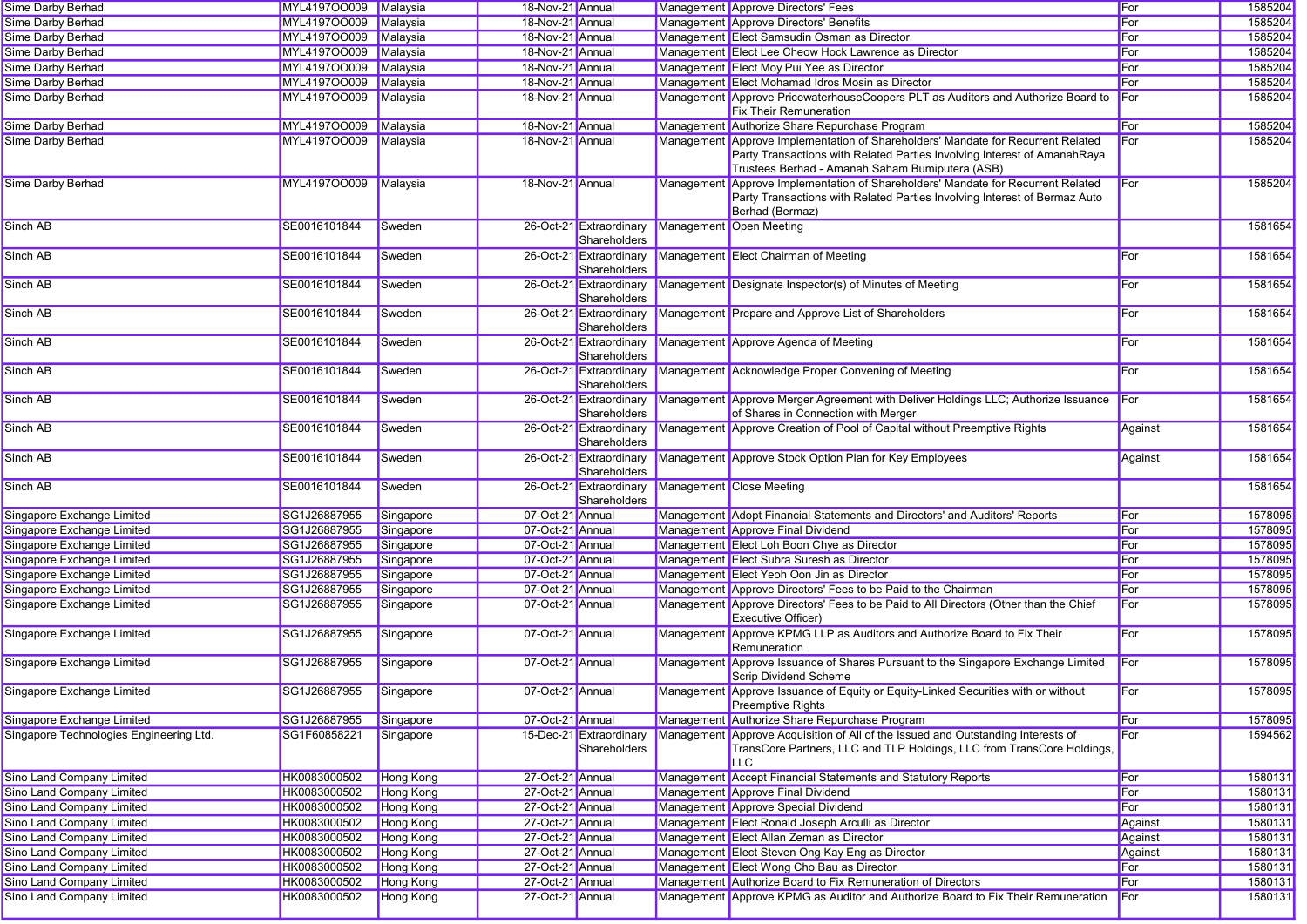| Sino Land Company Limited             | HK0083000502                | <b>Hong Kong</b>      | 27-Oct-21 Annual  |                                         | Management Authorize Repurchase of Issued Share Capital                                                                          | For        | 1580131 |
|---------------------------------------|-----------------------------|-----------------------|-------------------|-----------------------------------------|----------------------------------------------------------------------------------------------------------------------------------|------------|---------|
| Sino Land Company Limited             | HK0083000502                | Hong Kong             | 27-Oct-21 Annual  |                                         | Management Approve Issuance of Equity or Equity-Linked Securities without Preemptive<br>Rights                                   | Against    | 1580131 |
| Sino Land Company Limited             | HK0083000502                | Hong Kong             | 27-Oct-21 Annual  |                                         | Management Authorize Reissuance of Repurchased Shares                                                                            | Against    | 1580131 |
| SK Chemicals Co. Ltd.                 | KR7285130001                | South Korea           | 25-Oct-21 Special |                                         | Management Approve Split-Off Agreement                                                                                           | For        | 1578069 |
| SK Telecom Co., Ltd.                  | KR7017670001                | South Korea           | 12-Oct-21 Special |                                         | Management Amend Articles of Incorporation                                                                                       | For        | 1556610 |
| SK Telecom Co., Ltd.                  | KR7017670001                | South Korea           | 12-Oct-21 Special |                                         | Management Approve Spin-Off Agreement                                                                                            | For        | 1556610 |
| SK Telecom Co., Ltd.                  | KR7017670001                | South Korea           | 12-Oct-21 Special |                                         | Management Amend Articles of Incorporation                                                                                       | For        | 1578564 |
| SK Telecom Co., Ltd.                  | KR7017670001                | South Korea           | 12-Oct-21 Special |                                         | Management Elect Choi Gyu-nam as Non-Independent Non-Executive Director                                                          | For        | 1556610 |
| SK Telecom Co., Ltd.                  | KR7017670001                | South Korea           | 12-Oct-21 Special |                                         | Management Approve Spin-Off Agreement                                                                                            | For        | 1578564 |
| SK Telecom Co., Ltd.                  | KR7017670001                | South Korea           | 12-Oct-21 Special |                                         | Management Elect Choi Gyu-nam as Non-Independent Non-Executive Director                                                          | <b>For</b> | 1578564 |
| Skandinaviska Enskilda Banken AB      | SE0000148884                | Sweden                |                   | 12-Nov-21 Extraordinary<br>Shareholders | Management Open Meeting                                                                                                          |            | 1585980 |
| Skandinaviska Enskilda Banken AB      | SE0000148884                | Sweden                |                   | 12-Nov-21 Extraordinary<br>Shareholders | Management Elect Chairman of Meeting                                                                                             | For        | 1585980 |
| Skandinaviska Enskilda Banken AB      | SE0000148884                | Sweden                |                   | 12-Nov-21 Extraordinary<br>Shareholders | Management Designate Charlotte Munthe Nilsson as Inspector of Minutes of Meeting                                                 | For        | 1585980 |
| Skandinaviska Enskilda Banken AB      | SE0000148884                | Sweden                |                   | 12-Nov-21 Extraordinary<br>Shareholders | Management Designate Ossian Ekdahl as Inspector of Minutes of Meeting                                                            | For        | 1585980 |
| Skandinaviska Enskilda Banken AB      | SE0000148884                | Sweden                |                   | 12-Nov-21 Extraordinary<br>Shareholders | Management Prepare and Approve List of Shareholders                                                                              | For        | 1585980 |
| Skandinaviska Enskilda Banken AB      | SE0000148884                | Sweden                |                   | 12-Nov-21 Extraordinary<br>Shareholders | Management Approve Agenda of Meeting                                                                                             | For        | 1585980 |
| Skandinaviska Enskilda Banken AB      | SE0000148884                | Sweden                |                   | 12-Nov-21 Extraordinary<br>Shareholders | Management Acknowledge Proper Convening of Meeting                                                                               | For        | 1585980 |
| Skandinaviska Enskilda Banken AB      | SE0000148884                | Sweden                |                   | 12-Nov-21 Extraordinary<br>Shareholders | Management Approve Dividends of SEK 4.10 Per Share                                                                               | For        | 1585980 |
| Skandinaviska Enskilda Banken AB      | SE0000148884                | Sweden                |                   | 12-Nov-21 Extraordinary<br>Shareholders | Management Close Meeting                                                                                                         |            | 1585980 |
| Smiths Group Plc                      | GB00B1WY2338 United Kingdom |                       | 17-Nov-21 Annual  |                                         | Management Accept Financial Statements and Statutory Reports                                                                     | <b>For</b> | 1583288 |
| Smiths Group Plc                      | GB00B1WY2338 United Kingdom |                       | 17-Nov-21 Special |                                         | Management Approve Sale of Smiths Medical 2020 Limited                                                                           | For        | 1588290 |
| Smiths Group Plc                      | GB00B1WY2338 United Kingdom |                       | 17-Nov-21 Annual  |                                         | Management Approve Remuneration Policy                                                                                           | Against    | 1583288 |
| Smiths Group Plc                      | GB00B1WY2338 United Kingdom |                       | 17-Nov-21 Special |                                         | Management Authorise Market Purchase of Ordinary Shares                                                                          | For        | 1588290 |
| Smiths Group Plc                      | GB00B1WY2338 United Kingdom |                       | 17-Nov-21 Annual  |                                         | Management Approve Remuneration Report                                                                                           | For        | 1583288 |
| <b>Smiths Group Plc</b>               | GB00B1WY2338 United Kingdom |                       | 17-Nov-21 Annual  |                                         | Management Approve Final Dividend                                                                                                | <b>For</b> | 1583288 |
| Smiths Group Plc                      | GB00B1WY2338 United Kingdom |                       | 17-Nov-21 Annual  |                                         | Management Elect Paul Keel as Director                                                                                           | For        | 1583288 |
| Smiths Group Plc                      | GB00B1WY2338 United Kingdom |                       | 17-Nov-21 Annual  |                                         | Management Re-elect Sir George Buckley as Director                                                                               | For        | 1583288 |
| Smiths Group Plc                      | GB00B1WY2338 United Kingdom |                       | 17-Nov-21 Annual  |                                         | Management Re-elect Pam Cheng as Director                                                                                        | For        | 1583288 |
| Smiths Group Plc                      | GB00B1WY2338 United Kingdom |                       | 17-Nov-21 Annual  |                                         | Management Re-elect Dame Ann Dowling as Director                                                                                 | For        | 1583288 |
| Smiths Group Plc                      | GB00B1WY2338 United Kingdom |                       | 17-Nov-21 Annual  |                                         | Management Re-elect Tanya Fratto as Director                                                                                     | <b>For</b> | 1583288 |
| Smiths Group Plc                      | GB00B1WY2338 United Kingdom |                       | 17-Nov-21 Annual  |                                         | Management Re-elect Karin Hoeing as Director                                                                                     | For        | 1583288 |
| Smiths Group Plc                      | GB00B1WY2338 United Kingdom |                       | 17-Nov-21 Annual  |                                         | Management Re-elect William Seeger as Director                                                                                   | For        | 1583288 |
| Smiths Group Plc                      | GB00B1WY2338 United Kingdom |                       | 17-Nov-21 Annual  |                                         | Management Re-elect Mark Seligman as Director                                                                                    | For        | 1583288 |
| Smiths Group Plc                      | GB00B1WY2338 United Kingdom |                       | 17-Nov-21 Annual  |                                         | Management Re-elect John Shipsey as Director                                                                                     | For        | 1583288 |
| Smiths Group Plc                      | GB00B1WY2338 United Kingdom |                       | 17-Nov-21 Annual  |                                         | Management Re-elect Noel Tata as Director                                                                                        | Against    | 1583288 |
| Smiths Group Plc                      | GB00B1WY2338 United Kingdom |                       | 17-Nov-21 Annual  |                                         | Management Reappoint KPMG LLP as Auditors                                                                                        | For        | 1583288 |
| Smiths Group Plc                      | GB00B1WY2338 United Kingdom |                       | 17-Nov-21 Annual  |                                         | Management Authorise the Audit & Risk Committee to Fix Remuneration of Auditors                                                  | For        | 1583288 |
| Smiths Group Plc                      | GB00B1WY2338 United Kingdom |                       | 17-Nov-21 Annual  |                                         | Management Authorise Issue of Equity                                                                                             | ∣F∪r       | 1583288 |
| Smiths Group Plc                      | GB00B1WY2338 United Kingdom |                       | 17-Nov-21 Annual  |                                         | Management Authorise Issue of Equity without Pre-emptive Rights                                                                  | For        | 1583288 |
| Smiths Group Plc                      | GB00B1WY2338 United Kingdom |                       | 17-Nov-21 Annual  |                                         | Management Authorise Issue of Equity without Pre-emptive Rights in Connection with an<br>Acquisition or Other Capital Investment | For        | 1583288 |
| Smiths Group Plc                      | GB00B1WY2338 United Kingdom |                       | 17-Nov-21 Annual  |                                         | Management Authorise Market Purchase of Ordinary Shares                                                                          | For        | 1583288 |
| Smiths Group Plc                      | GB00B1WY2338 United Kingdom |                       | 17-Nov-21 Annual  |                                         | Management Authorise the Company to Call General Meeting with Two Weeks' Notice                                                  | For        | 1583288 |
| Smiths Group Plc                      | GB00B1WY2338                | <b>United Kingdom</b> | 17-Nov-21 Annual  |                                         | Management Authorise UK Political Donations and Expenditure                                                                      | For        | 1583288 |
| Sociedad Quimica y Minera de Chile SA | CLP8716X1082                | <b>Chile</b>          |                   | 22-Dec-21 Extraordinary<br>Shareholders | Management Approve Special Dividends of USD 1.4 per Share to be Charged to<br>Company's Retained Earnings                        | For        | 1592539 |
| Sodexo SA                             | FR0000121220                | France                |                   |                                         | 14-Dec-21 Annual/Specia Management Approve Financial Statements and Statutory Reports                                            | For        | 1589021 |
| Sodexo SA                             | FR0000121220                | France                |                   |                                         | 14-Dec-21 Annual/Specia Management Approve Consolidated Financial Statements and Statutory Reports                               | For        | 1589021 |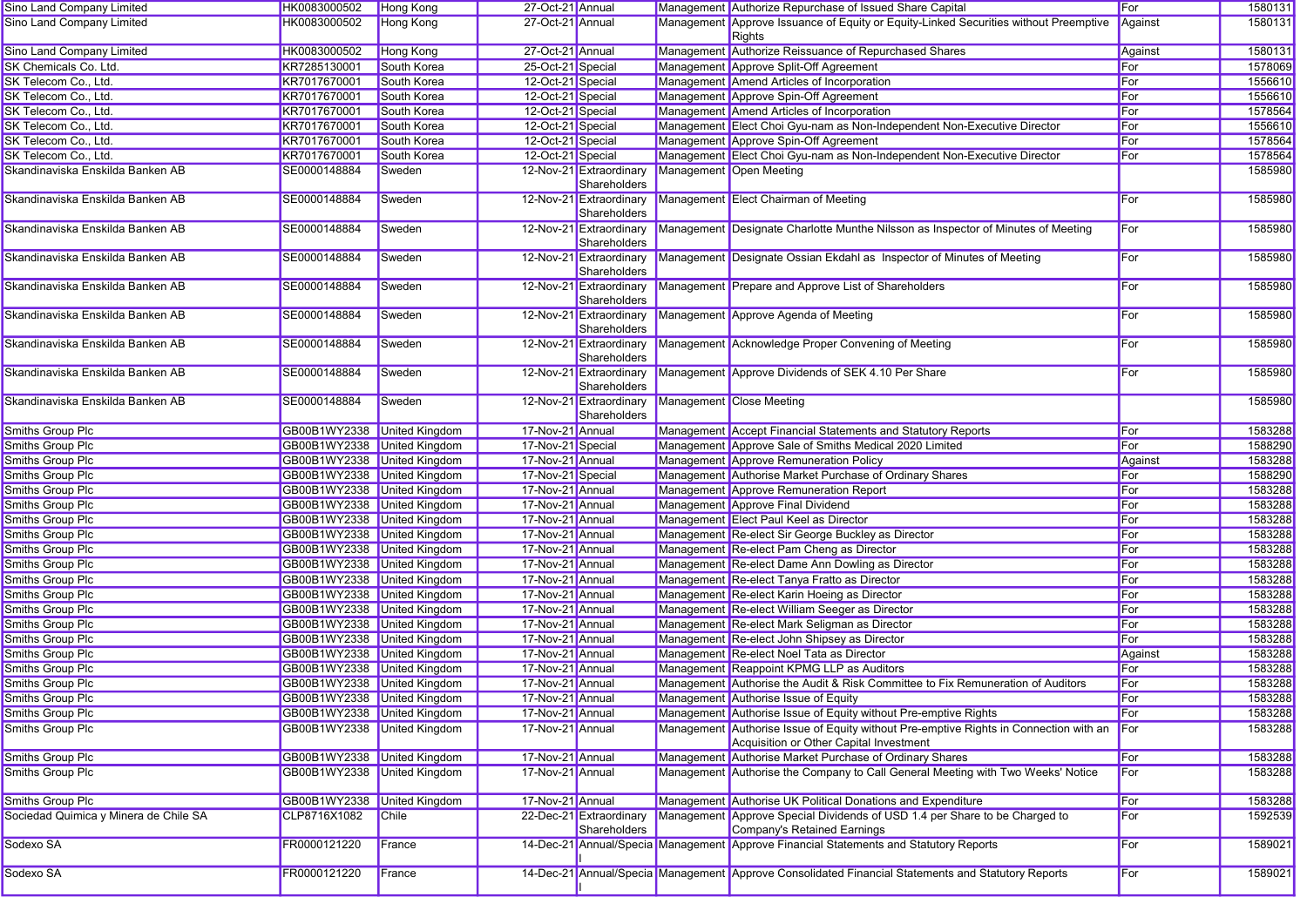| Sodexo SA                       | FR0000121220       | France           |                   |  | 14-Dec-21 Annual/Specia Management Approve Allocation of Income and Dividends of EUR 2 per Share                                                                       | For     | 1589021 |
|---------------------------------|--------------------|------------------|-------------------|--|------------------------------------------------------------------------------------------------------------------------------------------------------------------------|---------|---------|
| Sodexo SA                       | FR0000121220       | France           |                   |  | 14-Dec-21 Annual/Specia Management Approve Transaction with Bellon SA Re: Service Agreement                                                                            | For     | 1589021 |
| Sodexo SA                       | FR0000121220       | France           |                   |  | 14-Dec-21 Annual/Specia Management Reelect Francois-Xavier Bellon as Director                                                                                          | Against | 1589021 |
| Sodexo SA                       | FR0000121220       | France           |                   |  | 14-Dec-21 Annual/Specia Management Elect Jean-Baptiste Chasseloup de Chatillon as Director                                                                             | For     | 1589021 |
| Sodexo SA                       | FR0000121220       | France           |                   |  | 14-Dec-21 Annual/Specia Management Approve Compensation Report of Corporate Officers                                                                                   | For     | 1589021 |
| Sodexo SA                       | FR0000121220       | France           |                   |  | 14-Dec-21 Annual/Specia Management Approve Compensation of Sophie Bellon, Chairman of the Board                                                                        | For     | 1589021 |
| Sodexo SA                       | FR0000121220       | France           |                   |  | 14-Dec-21 Annual/Specia Management Approve Compensation of Denis Machuel, CEO                                                                                          | Against | 1589021 |
| Sodexo SA                       | FR0000121220       | France           |                   |  | 14-Dec-21 Annual/Specia Management Approve Remuneration of Directors in the Aggregate Amount of EUR 1<br>Million                                                       | For     | 1589021 |
| Sodexo SA                       | FR0000121220       | France           |                   |  | 14-Dec-21 Annual/Specia Management Approve Remuneration Policy of Directors                                                                                            | For     | 1589021 |
| Sodexo SA                       | FR0000121220       | France           |                   |  | 14-Dec-21 Annual/Specia Management Approve Remuneration Policy of Chairman of the Board                                                                                | For     | 1589021 |
| Sodexo SA                       | FR0000121220       | France           |                   |  | 14-Dec-21 Annual/Specia Management Approve Remuneration Policy of CEO                                                                                                  | For     | 1589021 |
| Sodexo SA                       | FR0000121220       | France           |                   |  | 14-Dec-21 Annual/Specia Management Approve Compensation of Denis Machuel, CEO Until 30 September 2021                                                                  | Against | 1589021 |
| Sodexo SA                       | FR0000121220       | France           |                   |  | 14-Dec-21 Annual/Specia Management Authorize Repurchase of Up to 5 Percent of Issued Share Capital                                                                     | For     | 1589021 |
| Sodexo SA                       | FR0000121220       | France           |                   |  | 14-Dec-21 Annual/Specia Management Authorize Decrease in Share Capital via Cancellation of Repurchased<br><b>Shares</b>                                                | For     | 1589021 |
| Sodexo SA                       | FR0000121220       | France           |                   |  | 14-Dec-21 Annual/Specia Management Authorize Issuance of Equity or Equity-Linked Securities with Preemptive<br>Rights up to Aggregate Nominal Amount of EUR 85 Million | For     | 1589021 |
| Sodexo SA                       | FR0000121220       | France           |                   |  | 14-Dec-21 Annual/Specia Management Authorize Capitalization of Reserves of Up to EUR 85 Million for Bonus<br>Issue or Increase in Par Value                            | For     | 1589021 |
| Sodexo SA                       | FR0000121220       | France           |                   |  | 14-Dec-21 Annual/Specia Management Authorize Capital Issuances for Use in Employee Stock Purchase Plans                                                                | For     | 1589021 |
| Sodexo SA                       | FR0000121220       | France           |                   |  | 14-Dec-21 Annual/Specia Management Authorize up to 2.5 Percent of Issued Capital for Use in Restricted Stock<br>Plans                                                  | For     | 1589021 |
| Sodexo SA                       | FR0000121220       | France           |                   |  | 14-Dec-21 Annual/Specia Management Authorize Filing of Required Documents/Other Formalities                                                                            | For     | 1589021 |
| Soochow Securities Co., Ltd.    | CNE1000019P8       | China            | 04-Nov-21 Special |  | Management Amend Articles of Association                                                                                                                               | Against | 1585472 |
| Southwest Securities Co., Ltd.  | CNE0000016P6       | China            | 30-Dec-21 Special |  | Management Approve Appointment of Financial Auditor and Internal Control Auditor                                                                                       | For     | 1597462 |
| Southwest Securities Co., Ltd.  | CNE0000016P6       | <b>China</b>     | 30-Dec-21 Special |  | Management Approve Issuance of Domestic Debt Financing Instruments and General                                                                                         | For     | 1597462 |
|                                 |                    |                  |                   |  | Authorization                                                                                                                                                          |         |         |
| Southwest Securities Co., Ltd.  | CNE0000016P6       | China            | 30-Dec-21 Special |  | Management Approve Amendments to Articles of Association                                                                                                               | For     | 1597462 |
| Spark New Zealand Ltd.          | NZTELE0001S4       | New Zealand      | 05-Nov-21 Annual  |  | Management Authorize Board to Fix Remuneration of the Auditors                                                                                                         | For     | 1568150 |
| Spark New Zealand Ltd.          | NZTELE0001S4       | New Zealand      | 05-Nov-21 Annual  |  | Management Elect Alison Barrass as Director                                                                                                                            | For     | 1568150 |
| Spark New Zealand Ltd.          | NZTELE0001S4       | New Zealand      | 05-Nov-21 Annual  |  | Management Elect David Havercroft as Director                                                                                                                          | For     | 1568150 |
| Square, Inc.                    | US8522341036       | <b>USA</b>       | 03-Nov-21 Special |  | Management Issue Shares in Connection with Transaction Agreement                                                                                                       | For     | 1583021 |
| Square, Inc.                    | US8522341036       | <b>USA</b>       | 03-Nov-21 Special |  | <b>Management Adjourn Meeting</b>                                                                                                                                      | For     | 1583021 |
| StarPower Semiconductor Ltd.    | CNE100003RN6 China |                  | 03-Dec-21 Special |  | Management Approve Amendments to Articles of Association                                                                                                               | For     | 1592427 |
| StarPower Semiconductor Ltd.    | CNE100003RN6 China |                  | 03-Dec-21 Special |  | Management Approve Use of Idle Raised Funds and Own Funds for Cash Management                                                                                          | For     | 1592427 |
| Sun Hung Kai Properties Limited | HK0016000132       | <b>Hong Kong</b> | 04-Nov-21 Annual  |  | Management Accept Financial Statements and Statutory Reports                                                                                                           | For     | 1582496 |
| Sun Hung Kai Properties Limited | HK0016000132       | Hong Kong        | 04-Nov-21 Annual  |  | Management Approve Final Dividend                                                                                                                                      | For     | 1582496 |
| Sun Hung Kai Properties Limited | HK0016000132       | Hong Kong        | 04-Nov-21 Annual  |  | Management Elect Wong Chik-wing, Mike as Director                                                                                                                      | For     | 1582496 |
| Sun Hung Kai Properties Limited | HK0016000132       | <b>Hong Kong</b> | 04-Nov-21 Annual  |  | Management Elect Li Ka-cheung, Eric as Director                                                                                                                        | Against | 1582496 |
| Sun Hung Kai Properties Limited | HK0016000132       | Hong Kong        | 04-Nov-21 Annual  |  | Management Elect Leung Ko May-yee, Margaret as Director                                                                                                                | For     | 1582496 |
| Sun Hung Kai Properties Limited |                    |                  | 04-Nov-21 Annual  |  |                                                                                                                                                                        |         | 1582496 |
|                                 | HK0016000132       | Hong Kong        |                   |  | Management Elect Wu Xiang-dong as Director                                                                                                                             | Against |         |
| Sun Hung Kai Properties Limited | HK0016000132       | Hong Kong        | 04-Nov-21 Annual  |  | Management Elect Kwok Kai-chun, Geoffrey as Director                                                                                                                   | For     | 1582496 |
| Sun Hung Kai Properties Limited | HK0016000132       | Hong Kong        | 04-Nov-21 Annual  |  | Management Elect Kwok Kai-fai, Adam as Director                                                                                                                        | For     | 1582496 |
| Sun Hung Kai Properties Limited | HK0016000132       | Hong Kong        | 04-Nov-21 Annual  |  | Management Approve Directors' Fees                                                                                                                                     | For     | 1582496 |
| Sun Hung Kai Properties Limited | HK0016000132       | Hong Kong        | 04-Nov-21 Annual  |  | Management Approve Deloitte Touche Tohmatsu as Auditor and Authorize Board to Fix<br><b>Their Remuneration</b>                                                         | For     | 1582496 |
| Sun Hung Kai Properties Limited | HK0016000132       | <b>Hong Kong</b> | 04-Nov-21 Annual  |  | Management Authorize Repurchase of Issued Share Capital                                                                                                                | For     | 1582496 |
|                                 |                    |                  |                   |  |                                                                                                                                                                        |         |         |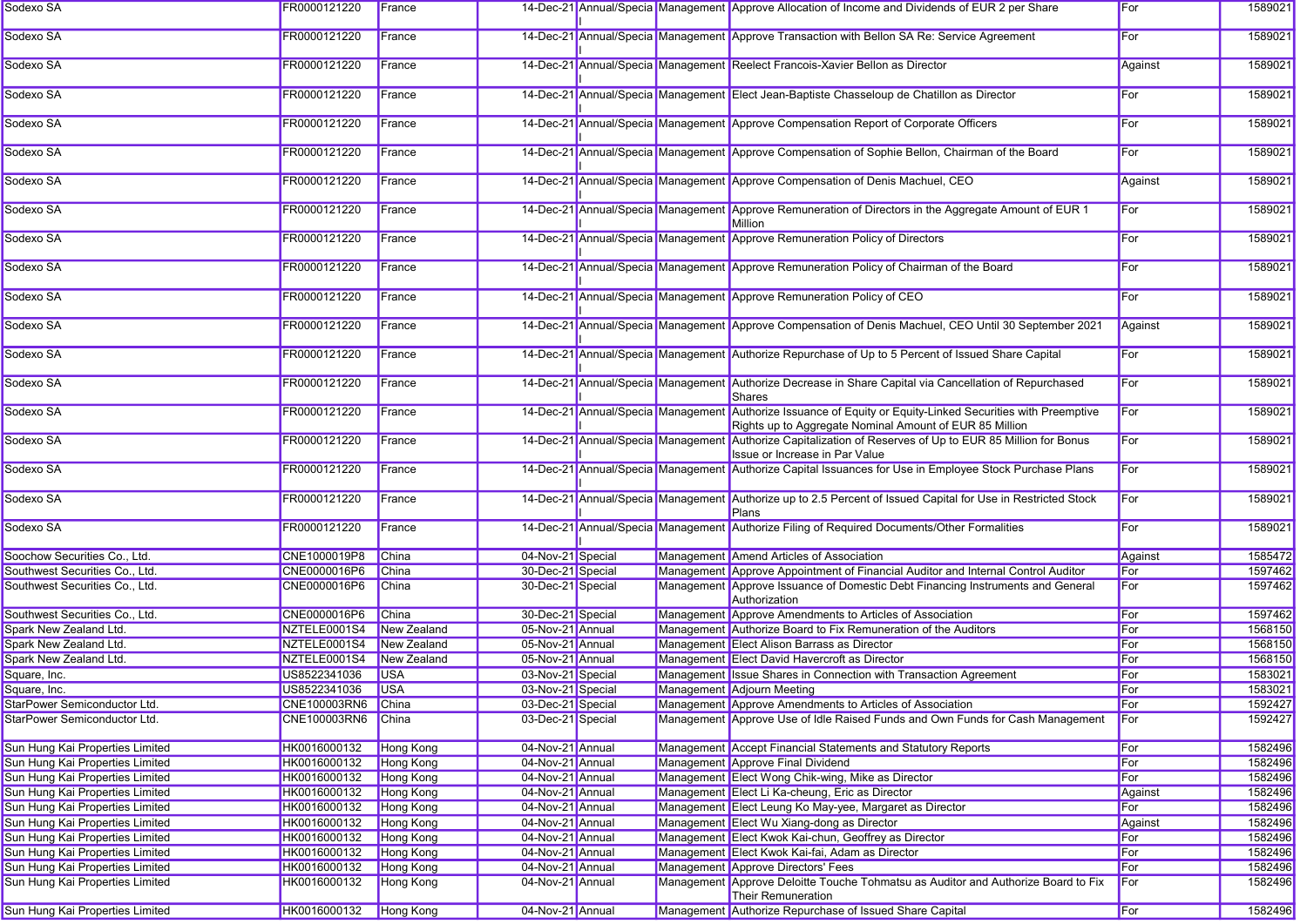| Sun Hung Kai Properties Limited    | HK0016000132               | Hong Kong        | 04-Nov-21 Annual  |                                         |           | Management Approve Issuance of Equity or Equity-Linked Securities without Preemptive Against<br>Rights                                          |         | 1582496 |
|------------------------------------|----------------------------|------------------|-------------------|-----------------------------------------|-----------|-------------------------------------------------------------------------------------------------------------------------------------------------|---------|---------|
| Sun Hung Kai Properties Limited    | HK0016000132               | <b>Hong Kong</b> | 04-Nov-21 Annual  |                                         |           | Management Authorize Reissuance of Repurchased Shares                                                                                           | Against | 1582496 |
| Sun Hung Kai Properties Limited    | HK0016000132               | Hong Kong        | 04-Nov-21 Annual  |                                         |           | Management Adopt New Share Option Scheme of SmarTone Telecommunications<br><b>Holdings Limited</b>                                              | Against | 1582496 |
| Sungrow Power Supply Co., Ltd.     | CNE1000018M7               | China            | 20-Dec-21 Special |                                         |           | Management Approve Capital Injection in Controlled Subsidiary, Implementation of Equity Against<br>Incentive Plan and Related Party Transaction |         | 1595682 |
| Sungrow Power Supply Co., Ltd.     | CNE1000018M7               | China            | 20-Dec-21 Special |                                         |           | Management Approve Amendments to Articles of Association                                                                                        | For     | 1595682 |
| Sunwoda Electronic Co., Ltd.       | CNE100001260               | China            | 30-Nov-21 Special |                                         |           | Management Elect Yu Qun as Independent Director                                                                                                 | For     | 1590865 |
| Sunwoda Electronic Co., Ltd.       | CNE100001260               | China            | 30-Nov-21 Special |                                         |           | Management Approve to Appoint Auditor                                                                                                           | For     | 1590865 |
| Sunwoda Electronic Co., Ltd.       | CNE100001260               | China            | 30-Nov-21 Special |                                         |           | Management Approve Provision of Loan Guarantee to Controlled Subsidiary                                                                         | For     | 1590865 |
| Sunwoda Electronic Co., Ltd.       | CNE100001260               | <b>China</b>     | 30-Nov-21 Special |                                         |           | Management Approve Provision of Guarantee to Subsidiary                                                                                         | For     | 1590865 |
| Sunwoda Electronic Co., Ltd.       | CNE100001260               | China            | 30-Nov-21 Special |                                         |           | Management Amend Articles of Association                                                                                                        | For     | 1590865 |
| Sunwoda Electronic Co., Ltd.       | CNE100001260               | China            | 30-Dec-21 Special |                                         |           | Management Approve Establishment of Joint Venture Company                                                                                       | For     | 1597478 |
| Sunwoda Electronic Co., Ltd.       | CNE100001260               | China            | 30-Dec-21 Special |                                         |           | Management Approve Investment in the Construction of New Energy Materials Recycling<br><b>Industry Project</b>                                  | For     | 1597478 |
| Sunwoda Electronic Co., Ltd.       | CNE100001260               | China            | 30-Dec-21 Special |                                         |           | Management Approve External Investment by Subsidiary                                                                                            | For     | 1597478 |
| <b>Supermax Corporation Berhad</b> | MYL7106OO007               | Malaysia         | 03-Dec-21 Annual  |                                         |           | Management Approve Final Dividend                                                                                                               | For     | 1587837 |
| <b>Supermax Corporation Berhad</b> | MYL7106OO007               | Malaysia         | 03-Dec-21 Annual  |                                         |           | Management Approve Directors' Fees                                                                                                              | For     | 1587837 |
| <b>Supermax Corporation Berhad</b> | MYL7106OO007               | Malaysia         | 03-Dec-21 Annual  |                                         |           | Management Approve Directors' Benefits                                                                                                          | For     | 1587837 |
| <b>Supermax Corporation Berhad</b> | MYL7106OO007               | Malaysia         | 03-Dec-21 Annual  |                                         |           | Management Elect Tan Chee Keong as Director                                                                                                     | For     | 1587837 |
| <b>Supermax Corporation Berhad</b> | MYL7106OO007               | Malaysia         | 03-Dec-21 Annual  |                                         |           | Management Elect Ng Keng Lim @ Ngooi Keng Lim as Director                                                                                       | For     | 1587837 |
| <b>Supermax Corporation Berhad</b> | MYL7106OO007               | Malaysia         | 03-Dec-21 Annual  |                                         |           | Management Approve RSM Malaysia as Auditors and Authorize Board to Fix Their<br>Remuneration                                                    | For     | 1587837 |
| <b>Supermax Corporation Berhad</b> | MYL7106OO007               | Malaysia         | 03-Dec-21 Annual  |                                         |           | Management Approve Issuance of Equity or Equity-Linked Securities without Preemptive<br>Rights                                                  | For     | 1587837 |
| <b>Supermax Corporation Berhad</b> | MYL7106OO007               | Malaysia         | 03-Dec-21 Annual  |                                         |           | Management Authorize Share Repurchase Program                                                                                                   | For     | 1587837 |
| <b>Supermax Corporation Berhad</b> | MYL7106OO007               | Malaysia         | 03-Dec-21 Annual  |                                         |           | Management Approve Ting Heng Peng to Continue Office as Independent Non-Executive For<br><b>Director</b>                                        |         | 1587837 |
| <b>Supermax Corporation Berhad</b> | MYL7106OO007               | Malaysia         | 03-Dec-21 Annual  |                                         | Managemen | Approve Rashid Bin Bakar to Continue Office as Independent Non-<br><b>Executive Director</b>                                                    | For     | 1587837 |
| Suzano SA                          | <b>BRSUZBACNOR0</b> Brazil |                  |                   | 25-Oct-21 Extraordinary<br>Shareholders |           | Management Approve Treatment of Net Loss                                                                                                        | For     | 1580401 |
| Svenska Handelsbanken AB           | SE0007100599               | Sweden           |                   | 21-Oct-21 Extraordinary<br>Shareholders |           | Management Open Meeting                                                                                                                         |         | 1579768 |
| Svenska Handelsbanken AB           | SE0007100599               | Sweden           |                   | 21-Oct-21 Extraordinary<br>Shareholders |           | Management Elect Chairman of Meeting                                                                                                            | For     | 1579768 |
| Svenska Handelsbanken AB           | SE0007100599               | Sweden           |                   | 21-Oct-21 Extraordinary<br>Shareholders |           | Management Designate Maria Sjostedt as Inspector of Minutes of Meeting                                                                          | For     | 1579768 |
| Svenska Handelsbanken AB           | SE0007100599               | Sweden           |                   | 21-Oct-21 Extraordinary<br>Shareholders |           | Management Designate Karl Aberg as Inspector of Minutes of Meeting                                                                              | For     | 1579768 |
| Svenska Handelsbanken AB           | SE0007100599               | Sweden           |                   | 21-Oct-21 Extraordinary<br>Shareholders |           | Management Prepare and Approve List of Shareholders                                                                                             | For     | 1579768 |
| Svenska Handelsbanken AB           | SE0007100599               | Sweden           |                   | 21-Oct-21 Extraordinary<br>Shareholders |           | Management Approve Agenda of Meeting                                                                                                            | For     | 1579768 |
| Svenska Handelsbanken AB           | SE0007100599               | Sweden           |                   | 21-Oct-21 Extraordinary<br>Shareholders |           | Management Acknowledge Proper Convening of Meeting                                                                                              | For     | 1579768 |
| Svenska Handelsbanken AB           | SE0007100599               | Sweden           |                   | Shareholders                            |           | 21-Oct-21 Extraordinary Management Approve Transaction with a Related Party                                                                     | For     | 1579768 |
| Svenska Handelsbanken AB           | SE0007100599               | Sweden           |                   | 21-Oct-21 Extraordinary<br>Shareholders |           | Management Approve Distribution of Shares in AB Industrivarden to Shareholders                                                                  | For     | 1579768 |
| Svenska Handelsbanken AB           | SE0007100599               | Sweden           |                   | 21-Oct-21 Extraordinary<br>Shareholders |           | Management Close Meeting                                                                                                                        |         | 1579768 |
| Swedbank AB                        | SE0000242455               | Sweden           |                   | 28-Oct-21 Extraordinary<br>Shareholders |           | Management Open Meeting                                                                                                                         |         | 1582112 |
| Swedbank AB                        | SE0000242455               | Sweden           |                   | 28-Oct-21 Extraordinary<br>Shareholders |           | Management Elect Chairman of Meeting                                                                                                            | For     | 1582112 |
| Swedbank AB                        | SE0000242455               | Sweden           |                   | 28-Oct-21 Extraordinary<br>Shareholders |           | Management Designate Inspector(s) of Minutes of Meeting                                                                                         | For     | 1582112 |
| <b>Swedbank AB</b>                 | SE0000242455               | Sweden           |                   | 28-Oct-21 Extraordinary<br>Shareholders |           | Management Prepare and Approve List of Shareholders                                                                                             | For     | 1582112 |
| Swedbank AB                        | SE0000242455               | Sweden           |                   | 28-Oct-21 Extraordinary<br>Shareholders |           | Management Approve Agenda of Meeting                                                                                                            | For     | 1582112 |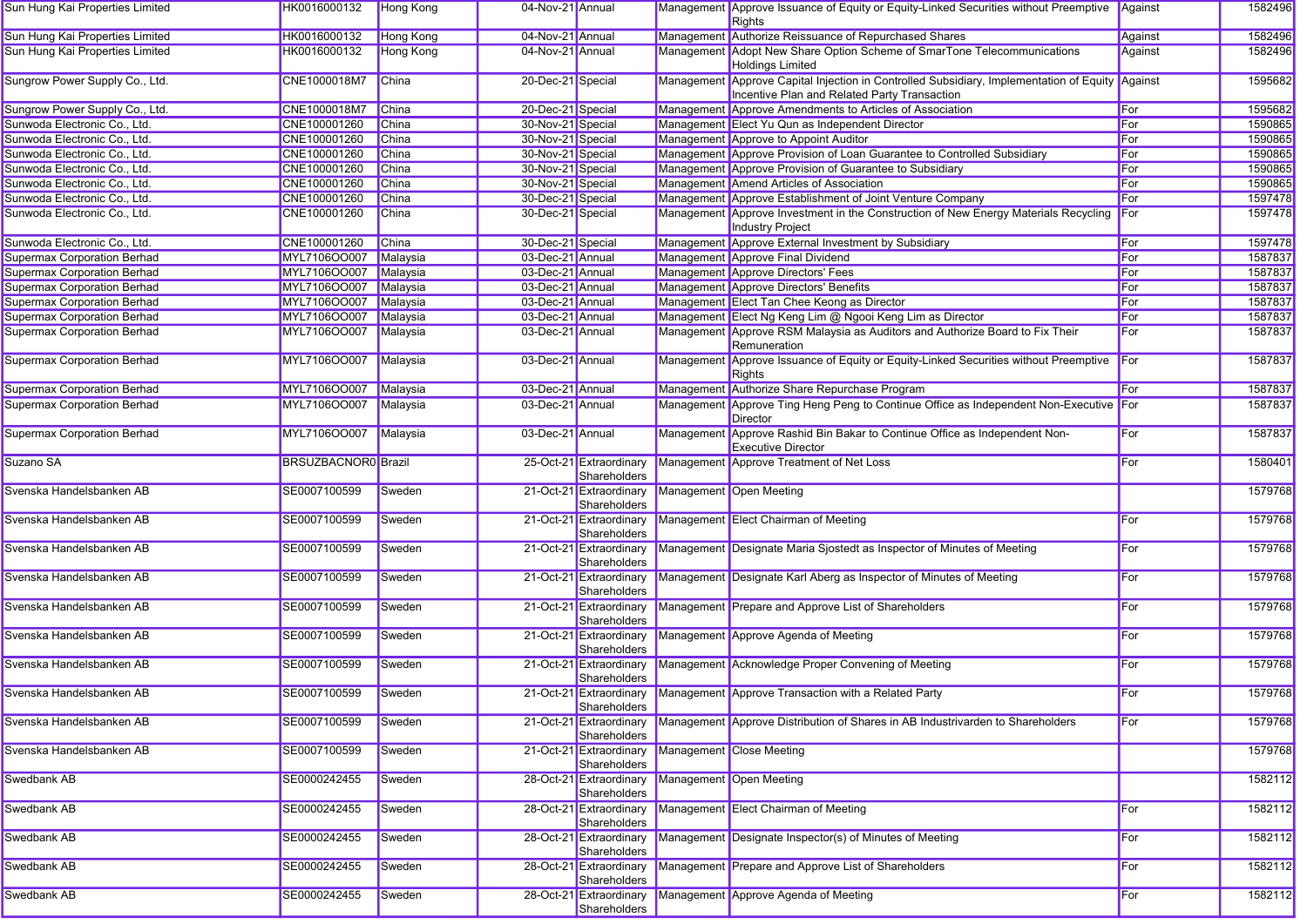| Swedbank AB                           | SE0000242455        | Sweden     |                   | Shareholders                            | 28-Oct-21 Extraordinary Management Acknowledge Proper Convening of Meeting                                                                                 | For         | 1582112 |
|---------------------------------------|---------------------|------------|-------------------|-----------------------------------------|------------------------------------------------------------------------------------------------------------------------------------------------------------|-------------|---------|
| Swedbank AB                           | SE0000242455        | Sweden     |                   | 28-Oct-21 Extraordinary<br>Shareholders | Management Approve Dividends of SEK 7.30 Per Share                                                                                                         | For         | 1582112 |
| Swedbank AB                           | SE0000242455        | Sweden     |                   | 28-Oct-21 Extraordinary<br>Shareholders | Management Close Meeting                                                                                                                                   |             | 1582112 |
| <b>Sysco Corporation</b>              | US8718291078        | <b>USA</b> | 19-Nov-21 Annual  |                                         | Management Elect Director Daniel J. Brutto                                                                                                                 | For         | 1583234 |
| <b>Sysco Corporation</b>              | US8718291078        | <b>USA</b> | 19-Nov-21 Annual  |                                         | Management Elect Director John M. Cassaday                                                                                                                 | Against     | 1583234 |
| <b>Sysco Corporation</b>              | US8718291078        | <b>USA</b> | 19-Nov-21 Annual  |                                         | Management Elect Director Larry C. Glasscock                                                                                                               | Against     | 1583234 |
| <b>Sysco Corporation</b>              | US8718291078        | <b>USA</b> | 19-Nov-21 Annual  |                                         | Management Elect Director Bradley M. Halverson                                                                                                             | For         | 1583234 |
| <b>Sysco Corporation</b>              | US8718291078        | <b>USA</b> | 19-Nov-21 Annual  |                                         | Management Elect Director John M. Hinshaw                                                                                                                  | For         | 1583234 |
| <b>Sysco Corporation</b>              | US8718291078        | <b>USA</b> | 19-Nov-21 Annual  |                                         | Management Elect Director Kevin P. Hourican                                                                                                                | For         | 1583234 |
| <b>Sysco Corporation</b>              | US8718291078        | <b>USA</b> | 19-Nov-21 Annual  |                                         | Management Elect Director Hans-Joachim Koerber                                                                                                             | For         | 1583234 |
| <b>Sysco Corporation</b>              | US8718291078        | <b>USA</b> | 19-Nov-21 Annual  |                                         | Management Elect Director Stephanie A. Lundquist                                                                                                           | For         | 1583234 |
| <b>Sysco Corporation</b>              | US8718291078        | <b>USA</b> | 19-Nov-21 Annual  |                                         | Management Elect Director Edward D. Shirley                                                                                                                | For         | 1583234 |
| <b>Sysco Corporation</b>              | US8718291078        | <b>USA</b> | 19-Nov-21 Annual  |                                         | Management Elect Director Sheila G. Talton                                                                                                                 | For         | 1583234 |
| <b>Sysco Corporation</b>              | US8718291078        | <b>USA</b> | 19-Nov-21 Annual  |                                         | Management Advisory Vote to Ratify Named Executive Officers' Compensation                                                                                  | Against     | 1583234 |
| <b>Sysco Corporation</b>              | US8718291078        | <b>USA</b> | 19-Nov-21 Annual  |                                         | Management Ratify Ernst & Young LLP as Auditors                                                                                                            | For         | 1583234 |
| <b>Sysco Corporation</b>              | US8718291078        | <b>USA</b> | 19-Nov-21 Annual  |                                         | Shareholder Report on GHG Emissions Reduction Targets                                                                                                      | For         | 1583234 |
| <b>Tata Consumer Products Limited</b> | INE192A01025        | India      | 28-Dec-21 Special |                                         | Management Approve Tata Consumer Products Limited - Share-based Long-Term                                                                                  | For         | 1594161 |
|                                       |                     |            |                   |                                         | Incentive Scheme 2021 and Grant of Performance Share Units to Eligible<br>Employees of the Company                                                         |             |         |
| <b>Tata Consumer Products Limited</b> | <b>INE192A01025</b> | India      | 28-Dec-21 Special |                                         | Management Approve Extension of Benefits to the Employees of the Subsidiary                                                                                | For         | 1594161 |
|                                       |                     |            |                   |                                         | Company/ies under Tata Consumer Products Limited - Share-based Long-<br>Term Incentive Scheme 2021                                                         |             |         |
| <b>Tata Consumer Products Limited</b> | <b>INE192A01025</b> | India      | 28-Dec-21 Special |                                         | Management Elect K. P. Krishnan as Director                                                                                                                | For         | 1594161 |
| <b>Tatneft PJSC</b>                   | RU0009033591        | Russia     | 29-Dec-21 Special |                                         | Management Approve Interim Dividends for First Nine Months of Fiscal 2021                                                                                  | For         | 1595996 |
| <b>TCL Technology Group Corp.</b>     | CNE000001GL8        | China      | 20-Dec-21 Special |                                         | Management Approve Capital Injection and Investment in Semiconductor New Display<br>Device Production Line Expansion Project                               | For         | 1595301 |
| <b>TCL Technology Group Corp.</b>     | CNE000001GL8        | China      | 20-Dec-21 Special |                                         | Management Approve Company's Eligibility for Corporate Bond Issuance and Optimized<br>Review Procedures for Corporate Bonds of the Shenzhen Stock Exchange | For         | 1595301 |
| TCL Technology Group Corp.            | CNE000001GL8        | China      | 20-Dec-21 Special |                                         | Management Approve Issuer                                                                                                                                  | For         | 1595301 |
| <b>TCL Technology Group Corp.</b>     | CNE000001GL8        | China      | 20-Dec-21 Special |                                         | Management Approve Bond Type and Method                                                                                                                    | For         | 1595301 |
| TCL Technology Group Corp.            | CNE000001GL8        | China      | 20-Dec-21 Special |                                         | Management Approve Issue Amount                                                                                                                            | For         | 1595301 |
| TCL Technology Group Corp.            | CNE000001GL8        | China      | 20-Dec-21 Special |                                         | Management Approve Bond Maturity                                                                                                                           | For         | 1595301 |
| <b>TCL Technology Group Corp.</b>     | CNE000001GL8        | China      | 20-Dec-21 Special |                                         | Management Approve Par Value and Issue Price                                                                                                               | For         | 1595301 |
| TCL Technology Group Corp.            | CNE000001GL8        | China      | 20-Dec-21 Special |                                         | Management Approve Bond Interest Rate and Method of Determination                                                                                          | For         | 1595301 |
| <b>TCL Technology Group Corp.</b>     | CNE000001GL8        | China      | 20-Dec-21 Special |                                         | Management Approve Use of Proceeds                                                                                                                         | For         | 1595301 |
| TCL Technology Group Corp.            | CNE000001GL8        | China      | 20-Dec-21 Special |                                         | Management Approve Target Subscribers and Placing Arrangement for Shareholders                                                                             | For         | 1595301 |
| TCL Technology Group Corp.            | CNE000001GL8        | China      | 20-Dec-21 Special |                                         | Management Approve Issue Manner                                                                                                                            | For         | 1595301 |
| <b>TCL Technology Group Corp.</b>     | CNE000001GL8        | China      | 20-Dec-21 Special |                                         | Management Approve Guarantee Method                                                                                                                        | For         | 1595301 |
| <b>TCL Technology Group Corp.</b>     | CNE000001GL8        | China      | 20-Dec-21 Special |                                         | Management Approve Safeguard of Debts Repayment                                                                                                            | For         | 1595301 |
| <b>TCL Technology Group Corp.</b>     | CNE000001GL8        | China      | 20-Dec-21 Special |                                         | Management Approve Listing Exchange                                                                                                                        | For         | 1595301 |
| <b>TCL Technology Group Corp.</b>     | CNE000001GL8        | China      | 20-Dec-21 Special |                                         | Management Approve Special Issuance Terms                                                                                                                  | For         | 1595301 |
| TCL Technology Group Corp.            | CNE000001GL8        | China      | 20-Dec-21 Special |                                         | Management Approve Authorization Matters                                                                                                                   | For         | 1595301 |
| <b>TCL Technology Group Corp.</b>     | CNE000001GL8 China  |            | 20-Dec-21 Special |                                         | Management Approve Resolution Validity Period                                                                                                              | For         | 1595301 |
| <b>TCL Technology Group Corp.</b>     | CNE000001GL8 China  |            | 20-Dec-21 Special |                                         | Management Amend Articles of Association                                                                                                                   |             | 1595301 |
| <b>TCS Group Holding Plc</b>          | US87238U2033 Cyprus |            | 19-Nov-21 Annual  |                                         | Management Elect Chairman of Meeting                                                                                                                       | ∣For<br>For | 1587619 |
| <b>TCS Group Holding Plc</b>          | US87238U2033        | Cyprus     | 19-Nov-21 Annual  |                                         | Management Approve PricewaterhouseCoopers Limited, Cyprus as Auditors and                                                                                  | For         | 1587619 |
| <b>TCS Group Holding Plc</b>          | US87238U2033        | Cyprus     | 19-Nov-21 Annual  |                                         | Authorize Board to Fix Their Remuneration<br>Management Reelect Martin Cocker as Director                                                                  | For         | 1587619 |
| <b>TCS Group Holding Plc</b>          | US87238U2033        | Cyprus     | 19-Nov-21 Annual  |                                         | Management Reelect Ashley Dunster as Director                                                                                                              | For         | 1587619 |
| <b>TCS Group Holding Plc</b>          | US87238U2033        | Cyprus     | 19-Nov-21 Annual  |                                         | Management Reelect Pavel Fedorov as Director                                                                                                               | For         | 1587619 |
| <b>TCS Group Holding Plc</b>          | US87238U2033        | Cyprus     | 19-Nov-21 Annual  |                                         | Management Reelect Maria Gordon as Director                                                                                                                | For         | 1587619 |
| <b>TCS Group Holding Plc</b>          | US87238U2033        | Cyprus     | 19-Nov-21 Annual  |                                         | Management Reelect Margarita Hadjitofi as Director                                                                                                         | For         | 1587619 |
| <b>TCS Group Holding Plc</b>          | US87238U2033        |            | 19-Nov-21 Annual  |                                         | Management Reelect Nicholas Huber as Director                                                                                                              | For         | 1587619 |
| <b>TCS Group Holding Plc</b>          |                     | Cyprus     |                   |                                         |                                                                                                                                                            |             |         |
|                                       | US87238U2033        | Cyprus     | 19-Nov-21 Annual  |                                         | Management Reelect Nitin Saigal as Director<br>Management Approve Director Remuneration                                                                    | For         | 1587619 |
| <b>TCS Group Holding Plc</b>          | US87238U2033        | Cyprus     | 19-Nov-21 Annual  |                                         |                                                                                                                                                            | For         | 1587619 |
| <b>TCS Group Holding Plc</b>          | US87238U2033        | Cyprus     | 19-Nov-21 Annual  |                                         | Management Authorize Share Repurchase Program                                                                                                              | For         | 1587619 |
| <b>TCS Group Holding Plc</b>          | US87238U2033        | Cyprus     | 19-Nov-21 Annual  |                                         | Management Authorize Share Capital Increase                                                                                                                | For         | 1587619 |
| <b>TCS Group Holding Plc</b>          | US87238U2033 Cyprus |            | 19-Nov-21 Annual  |                                         | Management Eliminate Pre-emptive Rights                                                                                                                    | For         | 1587619 |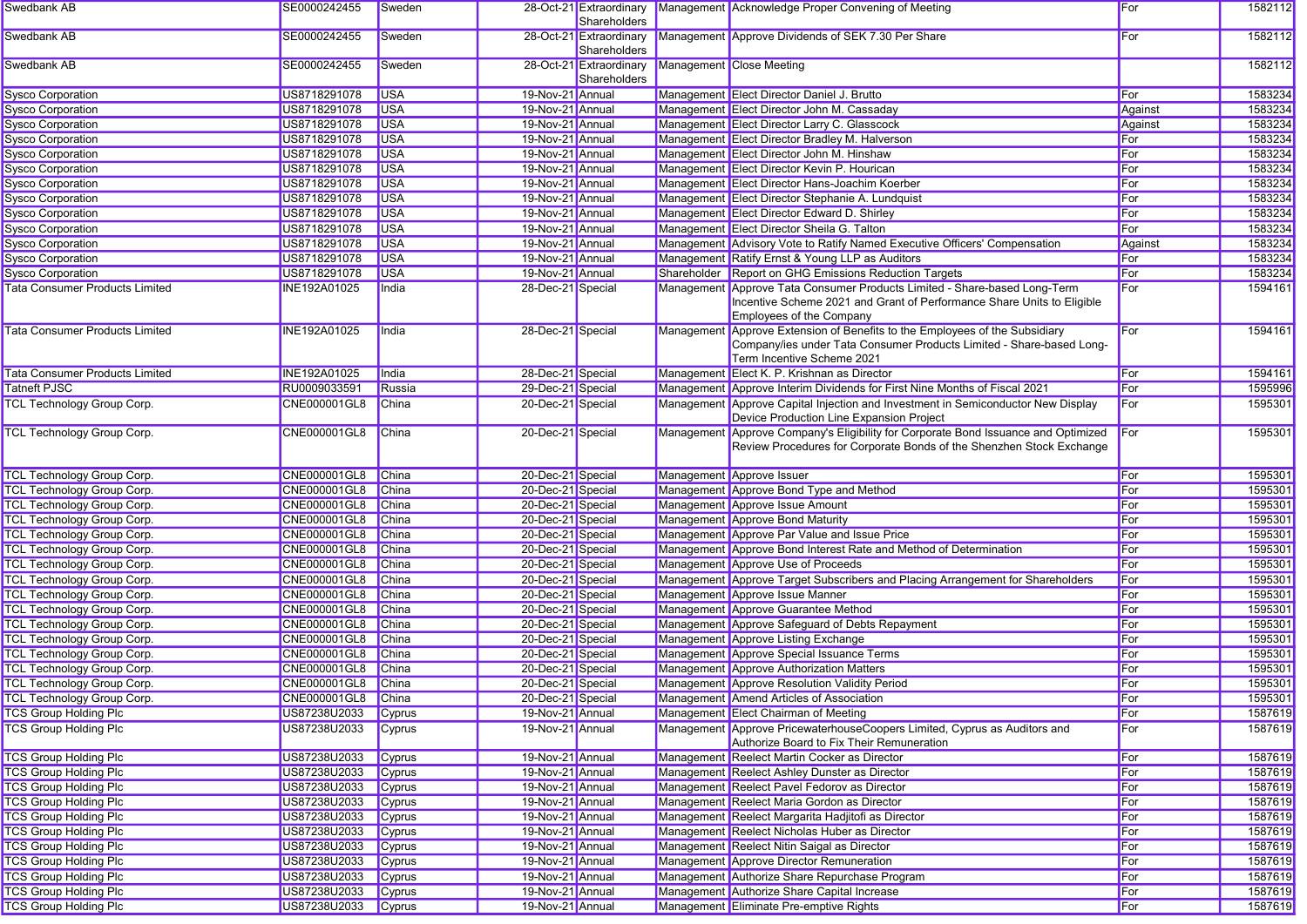| <b>TCS Group Holding Plc</b>              | US87238U2033             | Cyprus       | 19-Nov-21 Annual  |                                         |             | Management Authorize Board to Allot and Issue Shares                                                                                                 | For     | 1587619 |
|-------------------------------------------|--------------------------|--------------|-------------------|-----------------------------------------|-------------|------------------------------------------------------------------------------------------------------------------------------------------------------|---------|---------|
| <b>TCS Group Holding Plc</b>              | US87238U2033             | Cyprus       | 19-Nov-21 Annual  |                                         |             | Management Amend Company Bylaws                                                                                                                      | For     | 1587619 |
| Tebian Electric Apparatus Stock Co., Ltd. | CNE000000RB8             | China        | 15-Oct-21 Special |                                         |             | Management Approve Provision of Guarantee                                                                                                            | For     | 1581513 |
| Tebian Electric Apparatus Stock Co., Ltd. | <b>CNE000000RB8</b>      | <b>China</b> | 15-Oct-21 Special |                                         |             | Management Elect Zhang Xin as Director                                                                                                               | For     | 1581513 |
| Tebian Electric Apparatus Stock Co., Ltd. | CNE000000RB8             | China        | 15-Oct-21 Special |                                         |             | Management Elect Huang Hanjie as Director                                                                                                            | For     | 1581513 |
| Tebian Electric Apparatus Stock Co., Ltd. | <b>CNE000000RB8</b>      | China        | 15-Oct-21 Special |                                         |             | Management Elect Hu Shujun as Director                                                                                                               | For     | 1581513 |
| Tebian Electric Apparatus Stock Co., Ltd. | <b>CNE000000RB8</b>      | China        | 15-Oct-21 Special |                                         |             | Management Elect Hu Nan as Director                                                                                                                  | For     | 1581513 |
| Tebian Electric Apparatus Stock Co., Ltd. | <b>CNE000000RB8</b>      | China        | 15-Oct-21 Special |                                         |             | Management Elect Li Bianqu as Director                                                                                                               | For     | 1581513 |
| Tebian Electric Apparatus Stock Co., Ltd. | <b>CNE000000RB8</b>      | <b>China</b> | 15-Oct-21 Special |                                         |             | Management Elect Guo Junxiang as Director                                                                                                            | For     | 1581513 |
| Tebian Electric Apparatus Stock Co., Ltd. | CNE000000RB8             | China        | 15-Oct-21 Special |                                         |             | Management Elect Wang Tao as Director                                                                                                                | For     | 1581513 |
| Tebian Electric Apparatus Stock Co., Ltd. | <b>CNE000000RB8</b>      | China        | 15-Oct-21 Special |                                         |             | Management Elect Xia Qing as Director                                                                                                                | For     | 1581513 |
| Tebian Electric Apparatus Stock Co., Ltd. | <b>CNE000000RB8</b>      | China        | 15-Oct-21 Special |                                         |             | Management Elect Yang Xu as Director                                                                                                                 | For     | 1581513 |
| Tebian Electric Apparatus Stock Co., Ltd. | <b>CNE000000RB8</b>      | China        | 15-Oct-21 Special |                                         |             | Management Elect Chen Yingru as Director                                                                                                             | For     | 1581513 |
| Tebian Electric Apparatus Stock Co., Ltd. | <b>CNE000000RB8</b>      | <b>China</b> | 15-Oct-21 Special |                                         |             | Management Elect Sun Weihong as Director                                                                                                             | For     | 1581513 |
| Tebian Electric Apparatus Stock Co., Ltd. | CNE000000RB8             | China        | 15-Oct-21 Special |                                         |             | Management Elect Zhang Aiqin as Supervisor                                                                                                           | For     | 1581513 |
| Tebian Electric Apparatus Stock Co., Ltd. | CNE000000RB8             | <b>China</b> | 15-Oct-21 Special |                                         |             | Management Elect Song Lei as Supervisor                                                                                                              | For     | 1581513 |
| <b>Telenet Group Holding NV</b>           | BE0003826436             | Belgium      |                   | 02-Dec-21 Extraordinary                 |             | Management Approve Intermediate Dividends of EUR 1.375 Per Share                                                                                     | For     | 1586989 |
|                                           |                          |              |                   | Shareholders                            |             |                                                                                                                                                      |         |         |
| Telenet Group Holding NV                  | BE0003826436             | Belgium      |                   | 02-Dec-21 Extraordinary<br>Shareholders |             | Management Authorize Implementation of Approved Resolutions                                                                                          | For     | 1586989 |
| Tesla, Inc.                               | US88160R1014             | <b>USA</b>   | 07-Oct-21 Annual  |                                         |             | Management Elect Director James Murdoch                                                                                                              | Against | 1572745 |
| Tesla, Inc.                               | US88160R1014             | <b>USA</b>   | 07-Oct-21 Annual  |                                         |             | Management Elect Director Kimbal Musk                                                                                                                | Against | 1572745 |
| Tesla, Inc.                               | US88160R1014             | <b>USA</b>   | 07-Oct-21 Annual  |                                         |             | Management Amend Certificate of Incorporation to Reduce Director Terms to Two Years                                                                  | For     | 1572745 |
| Tesla, Inc.                               | US88160R1014             | <b>USA</b>   | 07-Oct-21 Annual  |                                         |             | Management Eliminate Supermajority Vote Requirements                                                                                                 | For     | 1572745 |
| Tesla, Inc.                               | US88160R1014             | <b>USA</b>   | 07-Oct-21 Annual  |                                         |             | Management Ratify PricewaterhouseCoopers LLP as Auditors                                                                                             | For     | 1572745 |
| Tesla, Inc.                               | US88160R1014             | <b>USA</b>   | 07-Oct-21 Annual  |                                         |             | Shareholder   Declassify the Board of Directors                                                                                                      | For     | 1572745 |
| Tesla, Inc.                               | US88160R1014             | <b>USA</b>   | 07-Oct-21 Annual  |                                         |             | Shareholder Report on Diversity and Inclusion Efforts                                                                                                | For     | 1572745 |
| Tesla, Inc.                               | US88160R1014             | <b>USA</b>   | 07-Oct-21 Annual  |                                         | Shareholder | Report on Employee Arbitration                                                                                                                       | For     | 1572745 |
| Tesla, Inc.                               | US88160R1014             | <b>USA</b>   | 07-Oct-21 Annual  |                                         | Shareholder | Assign Responsibility for Strategic Oversight of Human Capital                                                                                       | For     | 1572745 |
|                                           |                          |              |                   |                                         |             | Management to an Independent Board-Level Committee                                                                                                   |         |         |
| Tesla, Inc.                               | US88160R1014             | <b>USA</b>   | 07-Oct-21 Annual  |                                         |             | Shareholder Additional Reporting on Human Rights                                                                                                     | For     | 1572745 |
| The a2 Milk Company Limited               | NZATME0002S8             | New Zealand  | 17-Nov-21 Annual  |                                         |             | Management Authorize Board to Fix Remuneration of the Auditors                                                                                       | For     | 1585092 |
| The a2 Milk Company Limited               | NZATME0002S8 New Zealand |              | 17-Nov-21 Annual  |                                         |             | Management Elect David Bortolussi as Director                                                                                                        | For     | 1585092 |
| The a2 Milk Company Limited               | NZATME0002S8 New Zealand |              | 17-Nov-21 Annual  |                                         |             | Management Elect Bessie Lee as Director                                                                                                              | For     | 1585092 |
| The a2 Milk Company Limited               | NZATME0002S8 New Zealand |              | 17-Nov-21 Annual  |                                         |             | Management Elect Warwick Every-Burns as Director                                                                                                     | Against | 1585092 |
| The Bidvest Group Ltd.                    | ZAE000117321             | South Africa | 26-Nov-21 Annual  |                                         |             | Management Re-elect Renosi Mokate as Director                                                                                                        | For     | 1587321 |
| The Bidvest Group Ltd.                    | ZAE000117321             | South Africa | 26-Nov-21 Annual  |                                         |             | Management Re-elect Norman Thomson as Director                                                                                                       | For     | 1587321 |
| The Bidvest Group Ltd.                    | ZAE000117321             | South Africa | 26-Nov-21 Annual  |                                         |             | Management Elect Lulama Boyce as Director                                                                                                            | For     | 1587321 |
| The Bidvest Group Ltd.                    | ZAE000117321             | South Africa | 26-Nov-21 Annual  |                                         |             | Management Elect Sindisiwe Mabaso-Koyana as Director                                                                                                 | For     | 1587321 |
| The Bidvest Group Ltd.                    | ZAE000117321             | South Africa | 26-Nov-21 Annual  |                                         |             | Management Reappoint PricewaterhouseCoopers Inc. as Auditors with Craig West as the For<br>Designated Audit Partner and Authorise Their Remuneration |         | 1587321 |
| The Bidvest Group Ltd.                    | ZAE000117321             | South Africa | 26-Nov-21 Annual  |                                         |             | Management Elect Sindisiwe Mabaso-Koyana as Chairperson of the Audit Committee                                                                       | For     | 1587321 |
| The Bidvest Group Ltd.                    | ZAE000117321             | South Africa | 26-Nov-21 Annual  |                                         |             | Management Elect Lulama Boyce as Member of the Audit Committee                                                                                       | For     | 1587321 |
| The Bidvest Group Ltd.                    | ZAE000117321             | South Africa | 26-Nov-21 Annual  |                                         |             | Management Re-elect Renosi Mokate as Member of the Audit Committee                                                                                   | For     | 1587321 |
| The Bidvest Group Ltd.                    | ZAE000117321             | South Africa | 26-Nov-21 Annual  |                                         |             | Management Re-elect Nonzukiso Siyotula as Member of the Audit Committee                                                                              | For     | 1587321 |
| The Bidvest Group Ltd.                    | ZAE000117321             | South Africa | 26-Nov-21 Annual  |                                         |             | Management Re-elect Norman Thomson as Member of the Audit Committee                                                                                  | For     | 1587321 |
| The Bidvest Group Ltd.                    | ZAE000117321             | South Africa | 26-Nov-21 Annual  |                                         |             | Management Place Authorised but Unissued Shares under Control of Directors                                                                           | For     | 1587321 |
| The Bidvest Group Ltd.                    | ZAE000117321             | South Africa | 26-Nov-21 Annual  |                                         |             | Management Authorise Board to Issue Shares for Cash                                                                                                  | For     | 1587321 |
| The Bidvest Group Ltd.                    | ZAE000117321             | South Africa | 26-Nov-21 Annual  |                                         |             | Management Approve Payment of Dividend by Way of Pro Rata Reduction of Share                                                                         | For     | 1587321 |
|                                           |                          |              |                   |                                         |             | Capital or Share Premium                                                                                                                             |         |         |
| The Bidvest Group Ltd.                    | ZAE000117321             | South Africa | 26-Nov-21 Annual  |                                         |             | Management Approve Ratification Relating to Personal Financial Interest Arising From<br>Multiple Offices in the Group                                | For     | 1587321 |
| The Bidvest Group Ltd.                    | ZAE000117321             | South Africa | 26-Nov-21 Annual  |                                         |             | Management Authorise Ratification of Approved Resolutions                                                                                            | For     | 1587321 |
| The Bidvest Group Ltd.                    | ZAE000117321             | South Africa | 26-Nov-21 Annual  |                                         |             | Management Approve Remuneration Policy                                                                                                               | For     | 1587321 |
| The Bidvest Group Ltd.                    | ZAE000117321             | South Africa | 26-Nov-21 Annual  |                                         |             | Management Approve Implementation of Remuneration Policy                                                                                             | For     | 1587321 |
| The Bidvest Group Ltd.                    | ZAE000117321             | South Africa | 26-Nov-21 Annual  |                                         |             | Management Approve Remuneration of Non-Executive Directors                                                                                           | For     | 1587321 |
| The Bidvest Group Ltd.                    | ZAE000117321             | South Africa | 26-Nov-21 Annual  |                                         |             | Management Approve Financial Assistance in Terms of Sections 44 and 45 of the<br>Companies Act                                                       | For     | 1587321 |
| The Clorox Company                        | US1890541097             | <b>USA</b>   | 17-Nov-21 Annual  |                                         |             | Management Elect Director Amy Banse                                                                                                                  | For     | 1583214 |
| The Clorox Company                        | US1890541097             | <b>USA</b>   | 17-Nov-21 Annual  |                                         |             | Management Elect Director Richard H. Carmona                                                                                                         | For     | 1583214 |
| The Clorox Company                        | US1890541097             | <b>USA</b>   | 17-Nov-21 Annual  |                                         |             | Management Elect Director Spencer C. Fleischer                                                                                                       | For     | 1583214 |
|                                           |                          |              |                   |                                         |             |                                                                                                                                                      |         |         |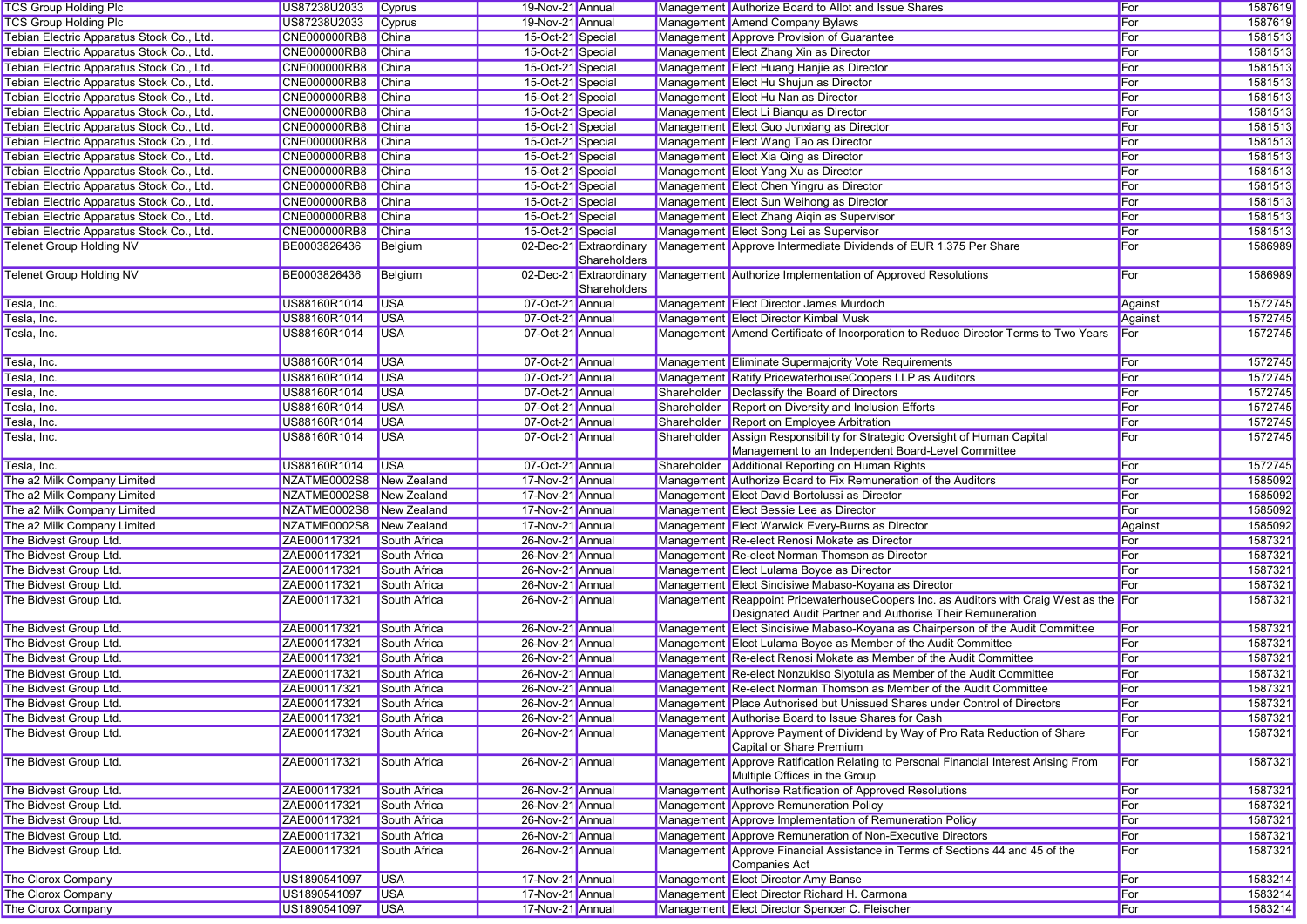| The Clorox Company                                             | US1890541097 | <b>USA</b>               | 17-Nov-21 Annual  |                                         | Management Elect Director Esther Lee                                                                                                                                                 | For      | 1583214 |
|----------------------------------------------------------------|--------------|--------------------------|-------------------|-----------------------------------------|--------------------------------------------------------------------------------------------------------------------------------------------------------------------------------------|----------|---------|
| The Clorox Company                                             | US1890541097 | <b>USA</b>               | 17-Nov-21 Annual  |                                         | Management Elect Director A. D. David Mackay                                                                                                                                         | For      | 1583214 |
| The Clorox Company                                             | US1890541097 | <b>USA</b>               | 17-Nov-21 Annual  |                                         | Management Elect Director Paul Parker                                                                                                                                                | For      | 1583214 |
| The Clorox Company                                             | US1890541097 | <b>USA</b>               | 17-Nov-21 Annual  |                                         | Management Elect Director Linda Rendle                                                                                                                                               | For      | 1583214 |
| The Clorox Company                                             | US1890541097 | <b>USA</b>               | 17-Nov-21 Annual  |                                         | Management Elect Director Matthew J. Shattock                                                                                                                                        | For      | 1583214 |
| The Clorox Company                                             | US1890541097 | <b>USA</b>               | 17-Nov-21 Annual  |                                         | Management Elect Director Kathryn Tesija                                                                                                                                             | For      | 1583214 |
| The Clorox Company                                             | US1890541097 | <b>USA</b>               | 17-Nov-21 Annual  |                                         | Management Elect Director Russell J. Weiner                                                                                                                                          | For      | 1583214 |
| The Clorox Company                                             | US1890541097 | <b>USA</b>               | 17-Nov-21 Annual  |                                         | Management Elect Director Christopher J. Williams                                                                                                                                    | For      | 1583214 |
| The Clorox Company                                             | US1890541097 | <b>USA</b>               | 17-Nov-21 Annual  |                                         | Management Advisory Vote to Ratify Named Executive Officers' Compensation                                                                                                            | For      | 1583214 |
| The Clorox Company                                             | US1890541097 | <b>USA</b>               | 17-Nov-21 Annual  |                                         | Management Ratify Ernst & Young LLP as Auditors                                                                                                                                      | For      | 1583214 |
| The Clorox Company                                             | US1890541097 | <b>USA</b>               | 17-Nov-21 Annual  |                                         | Management Amend Omnibus Stock Plan                                                                                                                                                  | For      | 1583214 |
| The Clorox Company                                             | US1890541097 | <b>USA</b>               | 17-Nov-21 Annual  |                                         | Shareholder Adopt a Policy to Include Non-Management Employees as Prospective<br>Director Candidates                                                                                 | Against  | 1583214 |
| The Estee Lauder Companies Inc.                                | US5184391044 | <b>USA</b>               | 12-Nov-21 Annual  |                                         | Management Elect Director Rose Marie Bravo                                                                                                                                           | Withhold | 1580522 |
| The Estee Lauder Companies Inc.                                | US5184391044 | <b>USA</b>               | 12-Nov-21 Annual  |                                         | Management Elect Director Paul J. Fribourg                                                                                                                                           | Withhold | 1580522 |
| The Estee Lauder Companies Inc.                                | US5184391044 | <b>USA</b>               | 12-Nov-21 Annual  |                                         | Management Elect Director Jennifer Hyman                                                                                                                                             | For      | 1580522 |
| The Estee Lauder Companies Inc.                                | US5184391044 | <b>USA</b>               | 12-Nov-21 Annual  |                                         | Management Elect Director Barry S. Sternlicht                                                                                                                                        | Withhold | 1580522 |
| The Estee Lauder Companies Inc.                                | US5184391044 | <b>USA</b>               | 12-Nov-21 Annual  |                                         | Management Ratify PricewaterhouseCoopers LLP as Auditors                                                                                                                             | For      | 1580522 |
| The Estee Lauder Companies Inc.                                | US5184391044 | <b>USA</b>               | 12-Nov-21 Annual  |                                         | Management Advisory Vote to Ratify Named Executive Officers' Compensation                                                                                                            | Against  | 1580522 |
| The Procter & Gamble Company                                   | US7427181091 | <b>USA</b>               | 12-Oct-21 Annual  |                                         | Management Elect Director B. Marc Allen                                                                                                                                              | For      | 1573021 |
| The Procter & Gamble Company                                   | US7427181091 | <b>USA</b>               | 12-Oct-21 Annual  |                                         | Management Elect Director Angela F. Braly                                                                                                                                            | For      | 1573021 |
| The Procter & Gamble Company                                   | US7427181091 | <b>USA</b>               | 12-Oct-21 Annual  |                                         | Management Elect Director Amy L. Chang                                                                                                                                               | For      | 1573021 |
| The Procter & Gamble Company                                   | US7427181091 | <b>USA</b>               | 12-Oct-21 Annual  |                                         | Management Elect Director Joseph Jimenez                                                                                                                                             | For      | 1573021 |
| The Procter & Gamble Company                                   | US7427181091 | <b>USA</b>               | 12-Oct-21 Annual  |                                         | Management Elect Director Christopher Kempczinski                                                                                                                                    | For      | 1573021 |
| The Procter & Gamble Company                                   | US7427181091 | <b>USA</b>               | 12-Oct-21 Annual  |                                         | Management Elect Director Debra L. Lee                                                                                                                                               | For      | 1573021 |
| The Procter & Gamble Company                                   | US7427181091 | <b>USA</b>               | 12-Oct-21 Annual  |                                         | Management Elect Director Terry J. Lundgren                                                                                                                                          | Against  | 1573021 |
| The Procter & Gamble Company                                   | US7427181091 | <b>USA</b>               | 12-Oct-21 Annual  |                                         | Management Elect Director Christine M. McCarthy                                                                                                                                      | For      | 1573021 |
| The Procter & Gamble Company                                   | US7427181091 | <b>USA</b>               | 12-Oct-21 Annual  |                                         | Management Elect Director Jon R. Moeller                                                                                                                                             | For      | 1573021 |
| The Procter & Gamble Company                                   | US7427181091 | <b>USA</b>               | 12-Oct-21 Annual  |                                         | Management Elect Director David S. Taylor                                                                                                                                            | For      | 1573021 |
| The Procter & Gamble Company                                   | US7427181091 | <b>USA</b>               | 12-Oct-21 Annual  |                                         | Management Elect Director Margaret C. Whitman                                                                                                                                        | For      | 1573021 |
| The Procter & Gamble Company                                   | US7427181091 | <b>USA</b>               | 12-Oct-21 Annual  |                                         | Management Elect Director Patricia A. Woertz                                                                                                                                         | For      | 1573021 |
|                                                                |              |                          |                   |                                         |                                                                                                                                                                                      | For      |         |
| The Procter & Gamble Company                                   | US7427181091 | <b>USA</b><br><b>USA</b> | 12-Oct-21 Annual  |                                         | Management Ratify Deloitte & Touche LLP as Auditors                                                                                                                                  |          | 1573021 |
| The Procter & Gamble Company                                   | US7427181091 |                          | 12-Oct-21 Annual  |                                         | Management Advisory Vote to Ratify Named Executive Officers' Compensation                                                                                                            | Against  | 1573021 |
| The Procter & Gamble Company                                   | US7427181091 | <b>USA</b>               | 12-Oct-21 Annual  |                                         | Shareholder Adopt a Policy to Include Non-Management Employees as Prospective<br><b>Director Candidates</b>                                                                          | Against  | 1573021 |
| The Siam Commercial Bank Public Company Limited TH0015010000   |              | Thailand                 |                   | 15-Nov-21 Extraordinary<br>Shareholders | Management Approve SCB Financial Business Group Restructuring Plan                                                                                                                   | For      | 1580060 |
| The Siam Commercial Bank Public Company Limited TH0015010000   |              | Thailand                 |                   | 15-Nov-21 Extraordinary<br>Shareholders | Management Approve Delisting of the Securities of the Bank as Listed Securities on the<br><b>SET</b>                                                                                 | For      | 1580060 |
| The Siam Commercial Bank Public Company Limited TH0015010000   |              | Thailand                 |                   | 15-Nov-21 Extraordinary<br>Shareholders | Management Amend Bank's Articles of Association in Accordance with the Shareholding<br><b>Restructuring Plan</b>                                                                     | For      | 1580060 |
| The Siam Commercial Bank Public Company Limited   TH0015010000 |              | Thailand                 |                   | 15-Nov-21 Extraordinary<br>Shareholders | Management Approve Delegation of Authority Related to the Shareholding Restructuring<br>Plan                                                                                         | For      | 1580060 |
| The Siam Commercial Bank Public Company Limited TH0015010000   |              | Thailand                 |                   | 15-Nov-21 Extraordinary<br>Shareholders | Management Approve Transfer of Subsidiaries in the Bank's Group to SCB X Public<br>Company Limited or SCB X Public Company Limited's Subsidiaries and the<br>Delegation of Authority | For      | 1580060 |
| The Siam Commercial Bank Public Company Limited TH0015010000   |              | Thailand                 |                   | Shareholders                            | 15-Nov-21 Extraordinary Management Approve Transfer of the Credit Card Business and the Unsecured Personal For<br>Loan Business to a Subsidiary and the Delegation of Authority      |          | 1580060 |
| The Siam Commercial Bank Public Company Limited TH0015010000   |              | Thailand                 |                   | Shareholders                            | 15-Nov-21 Extraordinary Management Approve Interim Dividend Payment                                                                                                                  | For      | 1580060 |
| Tianfeng Securities Co., Ltd.                                  | CNE100003F43 | China                    | 11-Oct-21 Special |                                         | Shareholder Elect Li Xueling as Non-Independent Director                                                                                                                             | For      | 1580026 |
| Tianfeng Securities Co., Ltd.                                  | CNE100003F43 | China                    | 11-Oct-21 Special |                                         | Management Approve Nature of Bond                                                                                                                                                    | For      | 1580026 |
| Tianfeng Securities Co., Ltd.                                  | CNE100003F43 | China                    | 11-Oct-21 Special |                                         | Management Approve Issue Size                                                                                                                                                        | For      | 1580026 |
| Tianfeng Securities Co., Ltd.                                  | CNE100003F43 | China                    | 11-Oct-21 Special |                                         | Management Approve Issue Manner                                                                                                                                                      | For      | 1580026 |
| Tianfeng Securities Co., Ltd.                                  | CNE100003F43 | China                    | 11-Oct-21 Special |                                         | Management Approve Bond Maturity                                                                                                                                                     | For      | 1580026 |
| Tianfeng Securities Co., Ltd.                                  | CNE100003F43 | China                    | 11-Oct-21 Special |                                         | Management Approve Use of Proceeds                                                                                                                                                   | For      | 1580026 |
| Tianfeng Securities Co., Ltd.                                  | CNE100003F43 | China                    | 11-Oct-21 Special |                                         | Management Approve Resolution Validity Period                                                                                                                                        | For      | 1580026 |
| Tianfeng Securities Co., Ltd.                                  | CNE100003F43 | China                    | 11-Oct-21 Special |                                         | Management Approve Bond Coupon Rate and Determination Method                                                                                                                         | For      | 1580026 |
| Tianfeng Securities Co., Ltd.                                  | CNE100003F43 | China                    | 11-Oct-21 Special |                                         | Management Approve Guarantee and Other Credit Enhancement Methods                                                                                                                    | For      | 1580026 |
| Tianfeng Securities Co., Ltd.                                  | CNE100003F43 | China                    | 11-Oct-21 Special |                                         | Management Approve Safeguard Measures of Debts Repayment                                                                                                                             | For      | 1580026 |
| Tianfeng Securities Co., Ltd.                                  | CNE100003F43 | China                    | 11-Oct-21 Special |                                         | Management Approve Nature of Bond                                                                                                                                                    | For      | 1580026 |
| Tianfeng Securities Co., Ltd.                                  | CNE100003F43 | China                    | 11-Oct-21 Special |                                         | Management Approve Issue Size                                                                                                                                                        | For      | 1580026 |
|                                                                |              |                          |                   |                                         |                                                                                                                                                                                      |          |         |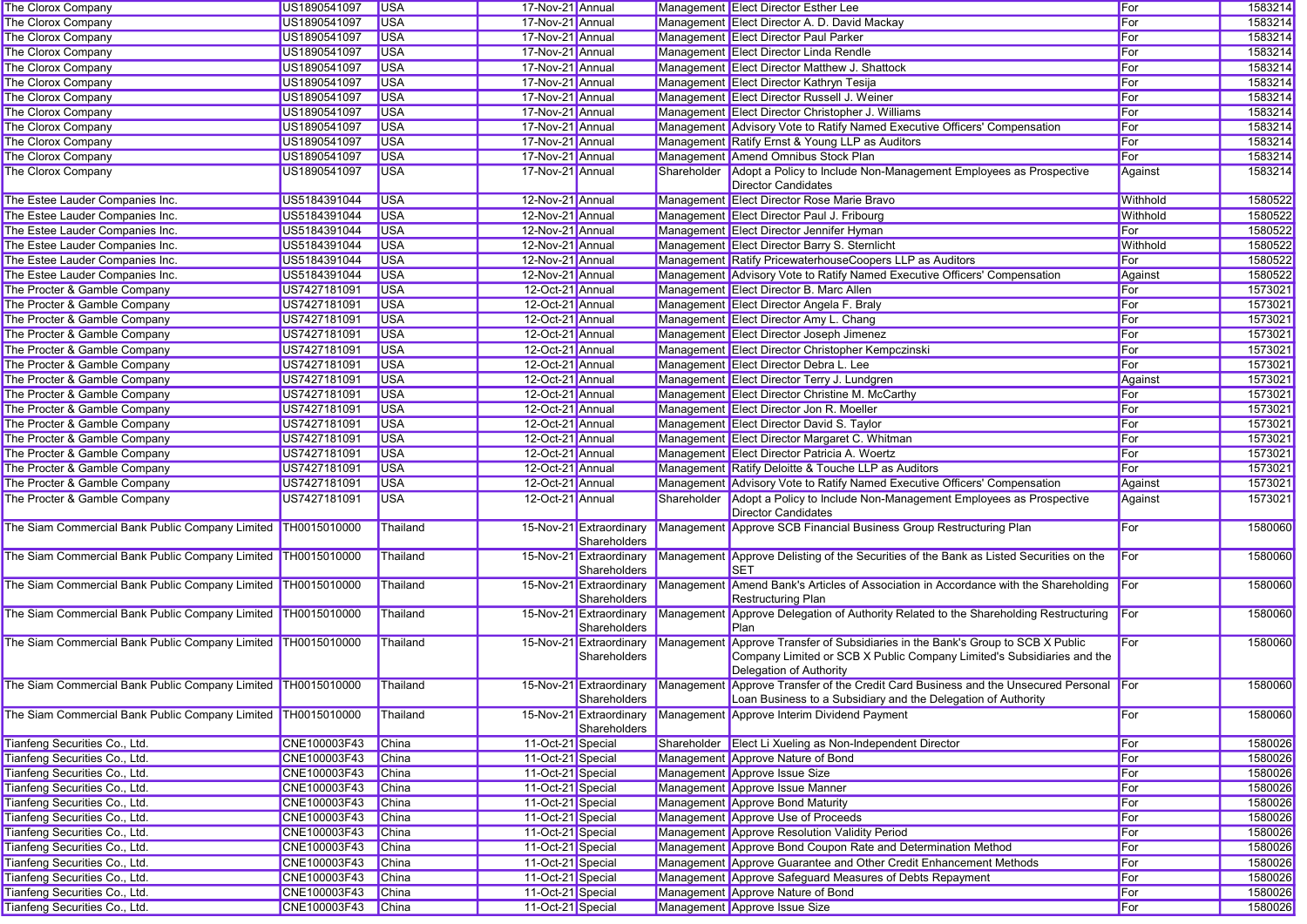| Tianfeng Securities Co., Ltd.                                   | CNE100003F43                 | China                | 11-Oct-21 Special |                                         |             | Management Approve Issue Manner                                                                                                     | For        | 1580026            |
|-----------------------------------------------------------------|------------------------------|----------------------|-------------------|-----------------------------------------|-------------|-------------------------------------------------------------------------------------------------------------------------------------|------------|--------------------|
| Tianfeng Securities Co., Ltd.                                   | CNE100003F43                 | <b>China</b>         | 11-Oct-21 Special |                                         |             | Management Approve Bond Maturity                                                                                                    | For        | 1580026            |
| Tianfeng Securities Co., Ltd.                                   | CNE100003F43                 | China                | 11-Oct-21 Special |                                         |             | Management Approve Use of Proceeds                                                                                                  | For        | 1580026            |
| Tianfeng Securities Co., Ltd.                                   | CNE100003F43                 | <b>China</b>         | 11-Oct-21 Special |                                         |             | Management Approve Resolution Validity Period                                                                                       | For        | 1580026            |
| Tianfeng Securities Co., Ltd.                                   | CNE100003F43                 | China                | 11-Oct-21 Special |                                         |             | Management Approve Bond Coupon Rate and Determination Method                                                                        | For        | 1580026            |
| Tianfeng Securities Co., Ltd.                                   | CNE100003F43                 | China                | 11-Oct-21 Special |                                         |             | Management Approve Guarantee and Other Credit Enhancement Methods                                                                   | For        | 1580026            |
| Tianfeng Securities Co., Ltd.                                   | CNE100003F43                 | <b>China</b>         | 11-Oct-21 Special |                                         |             | Management Approve Safeguard Measures of Debts Repayment                                                                            | For        | 1580026            |
| Tianfeng Securities Co., Ltd.                                   | CNE100003F43                 | China                | 11-Oct-21 Special |                                         |             | Management Approve Authorization of Board to Handle All Related Matters                                                             | For        | 1580026            |
| TianJin 712 Communication & Broadcasting Co., Ltd. CNE1000030X9 |                              | China                | 16-Nov-21 Special |                                         |             | Management Approve Provision of Guarantee                                                                                           | For        | 1587401            |
| TianJin 712 Communication & Broadcasting Co., Ltd. CNE1000030X9 |                              | China                | 16-Nov-21 Special |                                         |             | Management Amend External Investment Management System                                                                              | Against    | 1587401            |
| TianJin 712 Communication & Broadcasting Co., Ltd. CNE1000030X9 |                              | <b>China</b>         | 16-Nov-21 Special |                                         |             | Management Amend External Guarantee Management System                                                                               | Against    | 1587401            |
| Tianma Microelectronics Co., Ltd.                               | CNE000000HT1                 | China                | 12-Nov-21 Special |                                         |             | Management Approve Pledge in Equity and Related-party Transactions                                                                  | For        | 1587474            |
| Tianma Microelectronics Co., Ltd.                               | <b>CNE000000HT1</b>          | China                | 29-Nov-21 Special |                                         |             | Management Amend Articles of Association                                                                                            | For        | 1591706            |
| Tianma Microelectronics Co., Ltd.                               | <b>CNE000000HT1</b>          | <b>China</b>         | 29-Nov-21 Special |                                         |             | Shareholder Elect Zhang Xiaoxi as Director                                                                                          | For        | 1591706            |
| Tianma Microelectronics Co., Ltd.                               | CNE000000HT1                 | <b>China</b>         | 29-Nov-21 Special |                                         |             | Shareholder Elect Tang Haiyan as Director                                                                                           | For        | 1591706            |
| Tianma Microelectronics Co., Ltd.                               | CNE000000HT1                 | China                | 29-Nov-21 Special |                                         |             | Shareholder Elect Deng Jianghu as Director                                                                                          | For        | 1591706            |
| Tianma Microelectronics Co., Ltd.                               | <b>CNE000000HT1</b>          | <b>China</b>         | 29-Nov-21 Special |                                         |             | Management Elect Zhang Jianhua as Director                                                                                          | For        | 1591706            |
| Tianma Microelectronics Co., Ltd.                               | CNE000000HT1                 | China                | 29-Nov-21 Special |                                         |             | Shareholder Elect Lin Xiaoxia as Supervisor                                                                                         | For        | 1591706            |
| Tianma Microelectronics Co., Ltd.                               | <b>CNE000000HT1</b>          | China                | 29-Nov-21 Special |                                         |             | Shareholder Amend Articles of Association                                                                                           | Against    | 1591706            |
| Tianma Microelectronics Co., Ltd.                               | CNE000000HT1                 | China                | 29-Nov-21 Special |                                         | Shareholder | Amend Rules and Procedures Regarding General Meetings of Shareholders Against                                                       |            | 1591706            |
|                                                                 |                              |                      |                   |                                         |             |                                                                                                                                     |            |                    |
| Tianma Microelectronics Co., Ltd.                               | <b>CNE000000HT1</b>          | China                | 29-Nov-21 Special |                                         |             | Shareholder Amend Rules and Procedures Regarding Meetings of Board of Directors                                                     | Against    | 1591706            |
| Tongkun Group Co., Ltd.                                         | CNE1000012X7                 | <b>China</b>         | 18-Oct-21 Special |                                         |             | Management Approve Amendments to Articles of Association                                                                            | For        | 1581202            |
| Tongling Nonferrous Metals Group Co., Ltd.                      | CNE000000529                 | China                | 11-Nov-21 Special |                                         |             | Management Approve Provision of Guarantee                                                                                           | For        | 1586747            |
| <b>Top Glove Corporation Bhd</b>                                | MYL7113OO003                 | Malaysia             |                   | 08-Dec-21 Extraordinary<br>Shareholders |             | Management Approve Issuance of New Ordinary Shares in Connection with the Listing of<br>the Company on the Hong Kong Stock Exchange | For        | 1591991            |
| <b>Top Glove Corporation Bhd</b>                                | MYL7113OO003                 | Malaysia             |                   | 08-Dec-21 Extraordinary<br>Shareholders |             | Management Amend Constitution                                                                                                       | For        | 1591991            |
| Topchoice Medical Corp.                                         | <b>CNE000000MZ8</b>          | China                | 18-Oct-21 Special |                                         |             | Management Approve Fund Investment and Related Party Transaction                                                                    | Against    | 1581482            |
| Trip.com Group Ltd.                                             | KYG9066F1019                 | Cayman Islands       | 21-Dec-21 Annual  |                                         |             | Management Adopt Chinese Name as Dual Foreign Name of the Company                                                                   | For        | 1592263            |
| Trip.com Group Ltd.                                             | KYG9066F1019                 | Cayman Islands       | 21-Dec-21 Annual  |                                         |             | Management Approve Third Amended and Restated Memorandum and Articles of<br>Association                                             | For        | 1592263            |
| uniQure N.V.                                                    | NL0010696654                 | Netherlands          |                   | 21-Oct-21 Extraordinary<br>Shareholders |             | Management Elect Director Rachelle Jacques                                                                                          | For        | 1579219            |
| Unisplendour Co., Ltd.                                          | CNE0000010T1                 | <b>China</b>         | 15-Nov-21 Special |                                         |             | Management Approve Adjustment of Guarantee Provision Plan                                                                           | For        | 1588460            |
| Vail Resorts, Inc.                                              | US91879Q1094                 | <b>USA</b>           | 08-Dec-21 Annual  |                                         |             | Management Elect Director Susan L. Decker                                                                                           | Against    | 1586601            |
| Vail Resorts, Inc.                                              | US91879Q1094                 | <b>USA</b>           | 08-Dec-21 Annual  |                                         |             | Management Elect Director Robert A. Katz                                                                                            | For        | 1586601            |
| Vail Resorts, Inc.                                              | US91879Q1094                 | <b>USA</b>           | 08-Dec-21 Annual  |                                         |             | Management Elect Director Kirsten A. Lynch                                                                                          | For        | 1586601            |
| Vail Resorts, Inc.                                              | US91879Q1094                 | <b>USA</b>           | 08-Dec-21 Annual  |                                         |             | Management Elect Director Nadia Rawlinson                                                                                           | For        | 1586601            |
| Vail Resorts, Inc.                                              | US91879Q1094                 | <b>USA</b>           | 08-Dec-21 Annual  |                                         |             | Management Elect Director John T. Redmond                                                                                           | For        | 1586601            |
| Vail Resorts, Inc.                                              | US91879Q1094                 | <b>USA</b>           | 08-Dec-21 Annual  |                                         |             | Management Elect Director Michele Romanow                                                                                           | For        | 1586601            |
| Vail Resorts, Inc.                                              | US91879Q1094                 | <b>USA</b>           | 08-Dec-21 Annual  |                                         |             | Management Elect Director Hilary A. Schneider                                                                                       | For        | 1586601            |
| Vail Resorts, Inc.                                              | US91879Q1094                 | <b>USA</b>           | 08-Dec-21 Annual  |                                         |             | Management Elect Director D. Bruce Sewell                                                                                           | For        | 1586601            |
| Vail Resorts, Inc.                                              | US91879Q1094                 | <b>USA</b>           | 08-Dec-21 Annual  |                                         |             | Management Elect Director John F. Sorte                                                                                             | For        | 1586601            |
| Vail Resorts, Inc.                                              |                              |                      |                   |                                         |             |                                                                                                                                     |            | 1586601            |
| Vail Resorts, Inc.                                              |                              |                      |                   |                                         |             |                                                                                                                                     |            |                    |
|                                                                 | US91879Q1094 USA             |                      | 08-Dec-21 Annual  |                                         |             | Management Elect Director Peter A. Vaughn                                                                                           | ∥For       |                    |
|                                                                 | US91879Q1094                 | <b>USA</b>           | 08-Dec-21 Annual  |                                         |             | Management Ratify PricewaterhouseCoopers LLP as Auditors                                                                            | For        | 1586601            |
|                                                                 | US91879Q1094                 | <b>USA</b>           | 08-Dec-21 Annual  |                                         |             | Management Advisory Vote to Ratify Named Executive Officers' Compensation                                                           | Against    | 1586601            |
| Vail Resorts, Inc.<br>Viatris Inc.                              | US92556V1061                 | <b>USA</b>           | 10-Dec-21 Annual  |                                         |             | Management Elect Director Neil Dimick                                                                                               | For        | 1588496            |
| Viatris Inc.                                                    | US92556V1061                 | <b>USA</b>           | 10-Dec-21 Annual  |                                         |             | Management Elect Director Michael Goettler                                                                                          | For        | 1588496            |
| Viatris Inc.                                                    | US92556V1061                 | <b>USA</b>           | 10-Dec-21 Annual  |                                         |             | Management Elect Director Ian Read                                                                                                  | For        | 1588496            |
| Viatris Inc.                                                    | US92556V1061                 | <b>USA</b>           | 10-Dec-21 Annual  |                                         |             | Management Elect Director Pauline van der Meer Mohr                                                                                 | For        | 1588496            |
| Viatris Inc.                                                    | US92556V1061                 | <b>USA</b>           | 10-Dec-21 Annual  |                                         |             | Management Advisory Vote to Ratify Named Executive Officers' Compensation                                                           | For        | 1588496            |
| Viatris Inc.                                                    | US92556V1061                 | <b>USA</b>           | 10-Dec-21 Annual  |                                         |             | Management Advisory Vote on Say on Pay Frequency                                                                                    | One Year   | 1588496            |
| Viatris Inc.                                                    | US92556V1061                 | <b>USA</b>           | 10-Dec-21 Annual  |                                         |             | Management Ratify Deloitte & Touche LLP as Auditors                                                                                 | For        | 1588496            |
| <b>VICI Properties Inc.</b>                                     | US9256521090                 | <b>USA</b>           | 29-Oct-21 Special |                                         |             | Management Issue Shares in Connection with Merger                                                                                   | For        | 1580330            |
| <b>VICI Properties Inc.</b><br><b>Volue ASA</b>                 | US9256521090<br>NO0010894603 | <b>USA</b><br>Norway | 29-Oct-21 Special | 18-Oct-21 Extraordinary                 |             | Management Adjourn Meeting<br>Management Elect Chairman of Meeting; Designate Inspector(s) of Minutes of Meeting                    | For<br>For | 1580330<br>1581148 |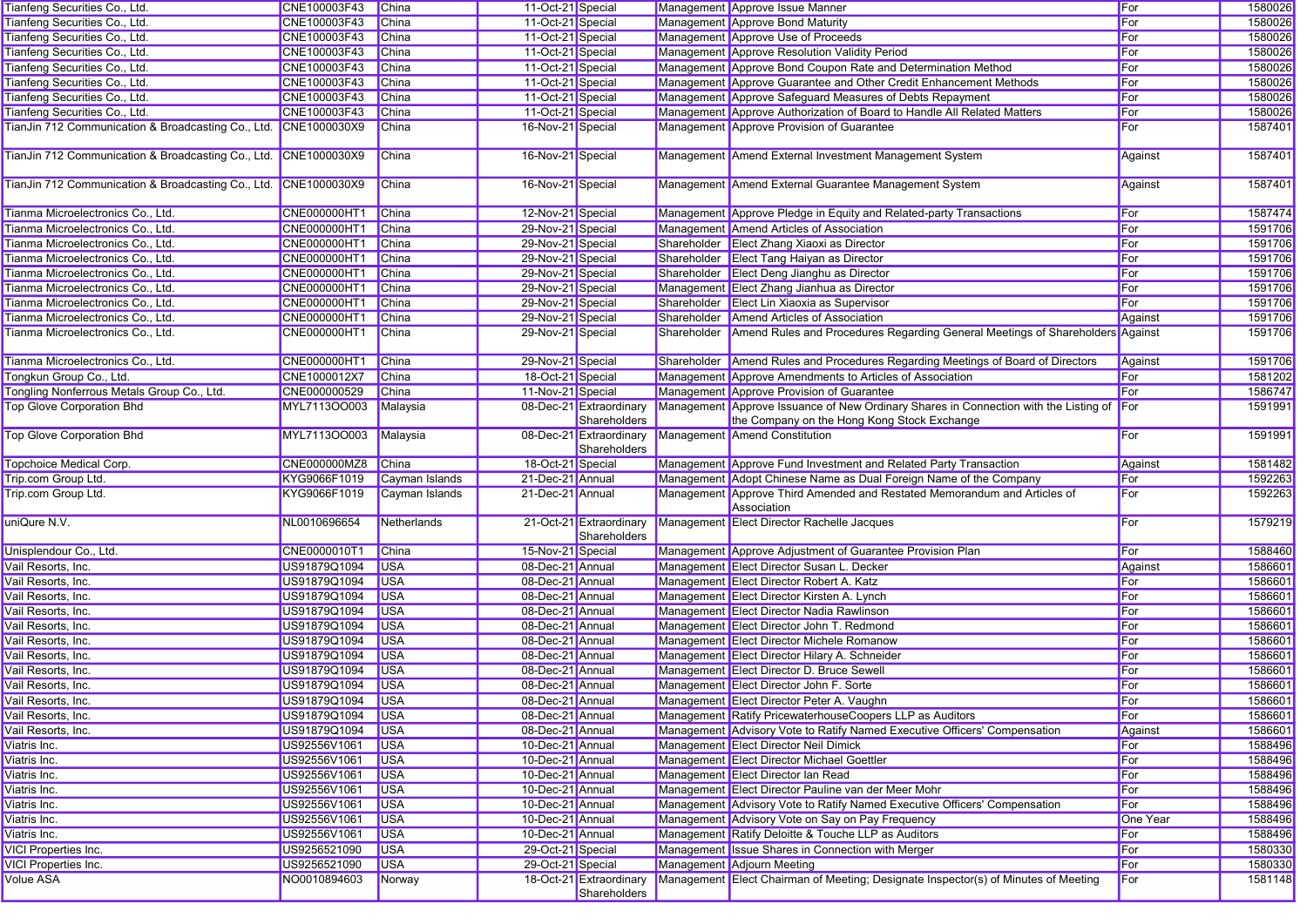| <b>Volue ASA</b>               | NO0010894603       | Norway         |                   | Shareholders                            | 18-Oct-21 Extraordinary Management Approve Notice of Meeting and Agenda                                          | For          | 1581148 |
|--------------------------------|--------------------|----------------|-------------------|-----------------------------------------|------------------------------------------------------------------------------------------------------------------|--------------|---------|
| <b>Volue ASA</b>               | NO0010894603       | Norway         |                   | 18-Oct-21 Extraordinary<br>Shareholders | Management Elect Annette Maier as Director                                                                       | Against      | 1581148 |
| <b>Volue ASA</b>               | NO0010894603       | Norway         |                   | Shareholders                            | 18-Oct-21 Extraordinary Management Elect Anja Schneider as Director                                              | Against      | 1581148 |
| <b>Volue ASA</b>               | NO0010894603       | Norway         |                   | 18-Oct-21 Extraordinary<br>Shareholders | Management Amend Articles Re: Board-Related                                                                      | For          | 1581148 |
| <b>Volue ASA</b>               | NO0010894603       | Norway         |                   | 18-Oct-21 Extraordinary<br>Shareholders | Management Approve Remuneration Policy And Other Terms of Employment For<br><b>Executive Management</b>          | Against      | 1581148 |
| <b>Volue ASA</b>               | NO0010894603       | Norway         |                   | 18-Oct-21 Extraordinary<br>Shareholders | Management Authorize Share Repurchase Program                                                                    | For          | 1581148 |
| <b>Volue ASA</b>               | NO0010894603       | Norway         |                   | 18-Oct-21 Extraordinary<br>Shareholders | Management Approve Creation of NOK 5.7 Million Pool of Capital without Preemptive<br>Rights                      | For          | 1581148 |
| <b>Volue ASA</b>               | NO0010894603       | Norway         |                   | 21-Dec-21 Extraordinary<br>Shareholders | Management Elect Chairman of Meeting; Designate Inspector(s) of Minutes of Meeting                               | For          | 1594347 |
| <b>Volue ASA</b>               | NO0010894603       | Norway         |                   | 21-Dec-21 Extraordinary<br>Shareholders | Management Approve Notice of Meeting and Agenda                                                                  | For          | 1594347 |
| <b>Volue ASA</b>               | NO0010894603       | Norway         |                   | 21-Dec-21 Extraordinary<br>Shareholders | Management Approve Remuneration Policy And Other Terms of Employment For<br><b>Executive Management</b>          | Against      | 1594347 |
| Walvax Biotechnology Co., Ltd. | CNE100000WN2 China |                | 16-Nov-21 Special |                                         | Management Approve to Appoint Auditor                                                                            | For          | 1587952 |
| Walvax Biotechnology Co., Ltd. | CNE100000WN2 China |                | 16-Nov-21 Special |                                         | Management Approve Increase in Registered Capital and Amend Articles of Association                              | For          | 1587952 |
| Walvax Biotechnology Co., Ltd. | CNE100000WN2 China |                | 16-Nov-21 Special |                                         | Management Amend Rules and Procedures Regarding Meetings of Board of Directors                                   | Against      | 1587952 |
| Walvax Biotechnology Co., Ltd. | CNE100000WN2 China |                | 27-Dec-21 Special |                                         | Management Approve Provision of Guarantee                                                                        | For          | 1596901 |
| Wangfujing Group Co., Ltd.     | CNE000000GQ9 China |                | 22-Nov-21 Special |                                         | Management Elect Wang Lijuan as Supervisor                                                                       | For          | 1589710 |
|                                |                    |                |                   |                                         |                                                                                                                  |              |         |
| Wangfujing Group Co., Ltd.     | CNE000000GQ9       | China          | 22-Nov-21 Special |                                         | Management Amend Articles of Association                                                                         | For          | 1589710 |
| <b>Weibo Corporation</b>       | US9485961018       | Cayman Islands | 01-Dec-21 Annual  |                                         | Management Amend Articles                                                                                        | For          | 1589106 |
| <b>Weibo Corporation</b>       | US9485961018       | Cayman Islands | 01-Dec-21 Annual  |                                         | Management Elect Director Hong Du                                                                                | Against      | 1589106 |
| <b>Weibo Corporation</b>       | US9485961018       | Cayman Islands | 01-Dec-21 Annual  |                                         | Management Elect Director Daniel Yong Zhang                                                                      | Against      | 1589106 |
| <b>Weibo Corporation</b>       | US9485961018       | Cayman Islands | 01-Dec-21 Annual  |                                         | Management Elect Director Pehong Chen                                                                            | For          | 1589106 |
| <b>Weibo Corporation</b>       | US9485961018       | Cayman Islands | 01-Dec-21 Annual  |                                         | Management Adopt Chinese Name as Dual Foreign Name of the Company                                                | For          | 1589106 |
| <b>Weibo Corporation</b>       | US9485961018       | Cayman Islands | 01-Dec-21 Annual  |                                         | Management Amend Articles                                                                                        | For          | 1589106 |
|                                |                    |                |                   | 26-Oct-21 Extraordinary                 |                                                                                                                  |              |         |
| Weichai Power Co., Ltd.        | CNE1000004L9       | <b>China</b>   |                   | Shareholders                            | Management Approve Supplemental Agreement to the Fast Transmission Sale<br>Agreement and Relevant New Caps       | For          | 1581206 |
| Weichai Power Co., Ltd.        | CNE1000004L9       | <b>China</b>   |                   | 26-Oct-21 Extraordinary<br>Shareholders | Management Approve Supplemental Agreement to the Fast Transmission Sale<br>Agreement and Relevant New Caps       | For          | 1582775 |
| Weichai Power Co., Ltd.        | CNE1000004L9       | China          |                   | 26-Oct-21 Extraordinary<br>Shareholders | Management Approve Supplemental Agreement to the Fast Transmission Purchase<br>Agreement and Relevant New Caps   | For          | 1581206 |
| Weichai Power Co., Ltd.        | CNE1000004L9       | <b>China</b>   |                   | 26-Oct-21 Extraordinary<br>Shareholders | Management Approve Supplemental Agreement to the Fast Transmission Purchase<br>Agreement and Relevant New Caps   | For          | 1582775 |
| Weichai Power Co., Ltd.        | CNE1000004L9       | <b>China</b>   |                   | 26-Oct-21 Extraordinary<br>Shareholders | Management Amend Articles of Association                                                                         | For          | 1581206 |
| Weichai Power Co., Ltd.        | CNE1000004L9       | <b>China</b>   |                   | 26-Oct-21 Extraordinary<br>Shareholders | Management Amend Articles of Association                                                                         | <b>I</b> For | 1582775 |
| Weichai Power Co., Ltd.        | CNE1000004L9       | China          |                   | 26-Oct-21 Extraordinary<br>Shareholders | Management Amend Rules and Procedures Regarding General Meetings of Shareholders Against                         |              | 1581206 |
| Weichai Power Co., Ltd.        | CNE1000004L9       | China          |                   | Shareholders                            | 26-Oct-21 Extraordinary Management Amend Rules and Procedures Regarding General Meetings of Shareholders Against |              | 1582775 |
| Weichai Power Co., Ltd.        | CNE1000004L9       | <b>China</b>   |                   | 26-Oct-21 Extraordinary<br>Shareholders | Management Amend Rules and Procedures Regarding Meetings of Board of Directors                                   | Against      | 1581206 |
| Weichai Power Co., Ltd.        | CNE1000004L9       | <b>China</b>   |                   | 26-Oct-21 Extraordinary<br>Shareholders | Management Amend Rules and Procedures Regarding Meetings of Board of Directors                                   | Against      | 1582775 |
| Weichai Power Co., Ltd.        | CNE1000004L9       | <b>China</b>   |                   | 26-Oct-21 Extraordinary<br>Shareholders | Management Amend Rules and Procedures Regarding Meetings of Board of Supervisors Against                         |              | 1581206 |
| Weichai Power Co., Ltd.        | CNE1000004L9       | <b>China</b>   |                   | 26-Oct-21 Extraordinary<br>Shareholders | Management Amend Rules and Procedures Regarding Meetings of Board of Supervisors                                 | Against      | 1582775 |
| Weichai Power Co., Ltd.        | CNE1000004L9       | <b>China</b>   |                   | 26-Oct-21 Extraordinary<br>Shareholders | Management Approve Amendments to the Terms of Reference of the Strategic<br>Development and Investment Committee | For          | 1581206 |
| Weichai Power Co., Ltd.        | CNE1000004L9       | <b>China</b>   |                   | 26-Oct-21 Extraordinary<br>Shareholders | Management Approve Amendments to the Terms of Reference of the Strategic<br>Development and Investment Committee | For          | 1582775 |
| Weichai Power Co., Ltd.        | CNE1000004L9       | <b>China</b>   |                   | 26-Oct-21 Extraordinary<br>Shareholders | Management Approve Amendments to the Terms of Reference of the Audit Committee                                   | For          | 1581206 |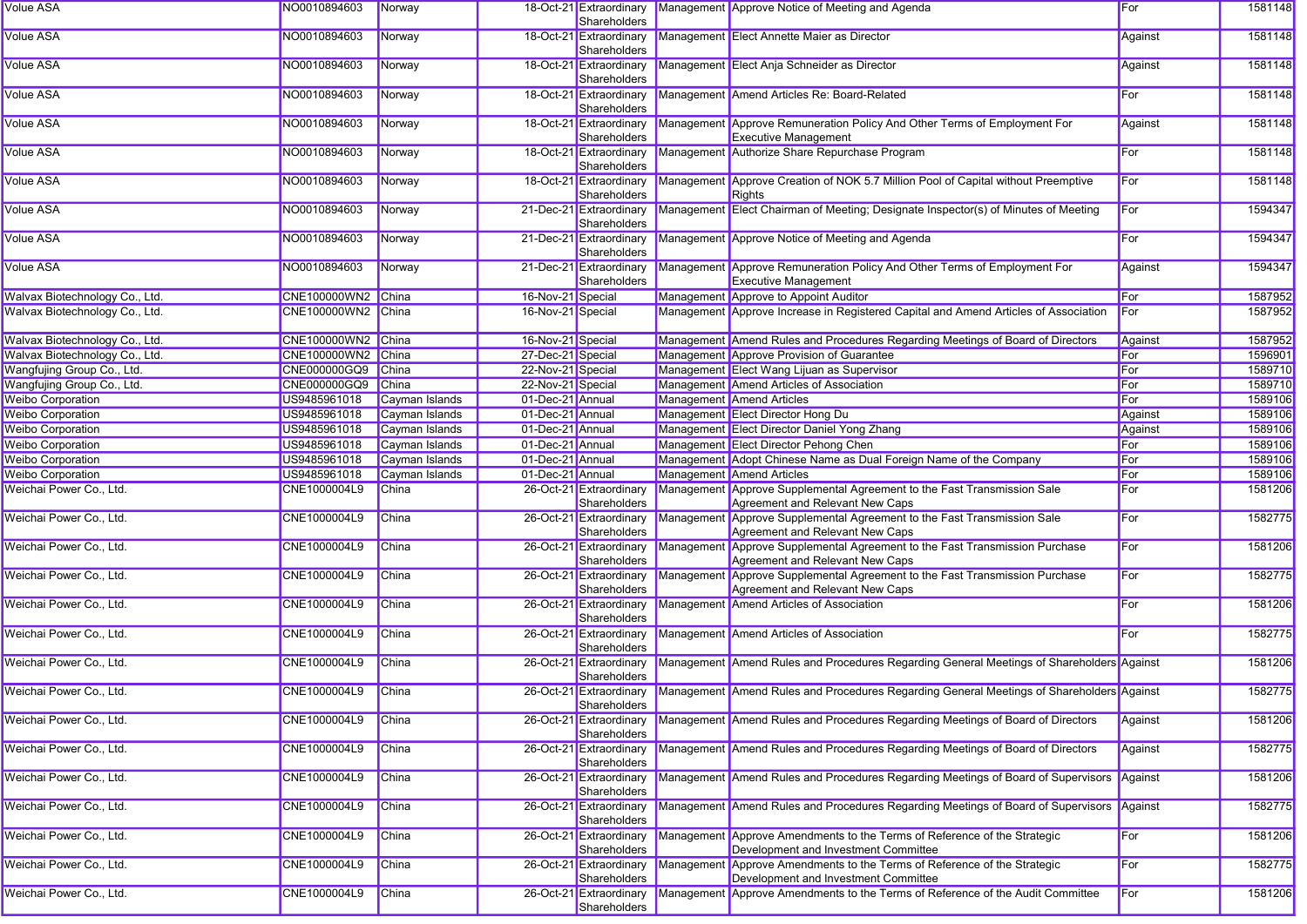| Weichai Power Co., Ltd.                  | CNE1000004L9     | <b>China</b>  |                   | Shareholders                            | 26-Oct-21 Extraordinary Management Approve Amendments to the Terms of Reference of the Audit Committee                                   | For     | 1582775 |
|------------------------------------------|------------------|---------------|-------------------|-----------------------------------------|------------------------------------------------------------------------------------------------------------------------------------------|---------|---------|
| Weichai Power Co., Ltd.                  | CNE1000004L9     | China         |                   | 26-Oct-21 Extraordinary<br>Shareholders | Management Approve Amendments to the Terms of Reference of the Remuneration<br>Committee                                                 | For     | 1581206 |
| Weichai Power Co., Ltd.                  | CNE1000004L9     | China         |                   | Shareholders                            | 26-Oct-21 Extraordinary Management Approve Amendments to the Terms of Reference of the Remuneration<br>Committee                         | For     | 1582775 |
| Weichai Power Co., Ltd.                  | CNE1000004L9     | China         |                   | Shareholders                            | 26-Oct-21 Extraordinary Management Approve Amendments to the Terms of Reference of the Nomination<br>Committee                           | For     | 1581206 |
| Weichai Power Co., Ltd.                  | CNE1000004L9     | China         |                   | 26-Oct-21 Extraordinary<br>Shareholders | Management Approve Amendments to the Terms of Reference of the Nomination<br>Committee                                                   | For     | 1582775 |
| Weichai Power Co., Ltd.                  | CNE1000004L9     | China         |                   | 26-Oct-21 Extraordinary<br>Shareholders | Management Approve Amendments to the Decision Making Rules in Respect of<br><b>Connected Transactions</b>                                | Against | 1581206 |
| Weichai Power Co., Ltd.                  | CNE1000004L9     | <b>China</b>  |                   | 26-Oct-21 Extraordinary<br>Shareholders | Management Approve Amendments to the Decision Making Rules in Respect of<br><b>Connected Transactions</b>                                | Against | 1582775 |
| Weichai Power Co., Ltd.                  | CNE1000004L9     | <b>China</b>  |                   | 26-Oct-21 Extraordinary<br>Shareholders | Management Approve Amendments to the Decision Making Rules in Respect of<br>Investments and Operations                                   | Against | 1581206 |
| Weichai Power Co., Ltd.                  | CNE1000004L9     | <b>China</b>  |                   | 26-Oct-21 Extraordinary<br>Shareholders | Management Approve Amendments to the Decision Making Rules in Respect of<br>Investments and Operations                                   | Against | 1582775 |
| Weichai Power Co., Ltd.                  | CNE1000004L9     | China         |                   | 26-Oct-21 Extraordinary<br>Shareholders | Management Approve Increase in Share Capital of a Subsidiary of the Company                                                              | For     | 1581206 |
| Weichai Power Co., Ltd.                  | CNE1000004L9     | <b>China</b>  |                   | 26-Oct-21 Extraordinary<br>Shareholders | Management Approve Increase in Share Capital of a Subsidiary of the Company                                                              | For     | 1582775 |
| Wen's Foodstuff Group Co., Ltd.          | CNE100002508     | China         | 10-Dec-21 Special |                                         | Management Elect Wen Zhifen as Director                                                                                                  | For     | 1593225 |
| Wen's Foodstuff Group Co., Ltd.          | CNE100002508     | <b>China</b>  | 10-Dec-21 Special |                                         | Management Elect Wen Pengcheng as Director                                                                                               | For     | 1593225 |
| Wen's Foodstuff Group Co., Ltd.          | CNE100002508     | <b>China</b>  | 10-Dec-21 Special |                                         | Management Elect Yan Juran as Director                                                                                                   | Against | 1593225 |
| Wen's Foodstuff Group Co., Ltd.          | CNE100002508     | China         | 10-Dec-21 Special |                                         | Management Elect Liang Zhixiong as Director                                                                                              | For     | 1593225 |
| Wen's Foodstuff Group Co., Ltd.          | CNE100002508     | China         | 10-Dec-21 Special |                                         | Management Elect Wen Xiaoqiong as Director                                                                                               | For     | 1593225 |
| Wen's Foodstuff Group Co., Ltd.          | CNE100002508     | China         | 10-Dec-21 Special |                                         | Management Elect Li Shaosong as Director                                                                                                 | For     | 1593225 |
| Wen's Foodstuff Group Co., Ltd.          | CNE100002508     | China         | 10-Dec-21 Special |                                         | Management Elect Qin Kaitian as Director                                                                                                 | For     | 1593225 |
| Wen's Foodstuff Group Co., Ltd.          | CNE100002508     | China         | 10-Dec-21 Special |                                         | Management Elect Zhao Liang as Director                                                                                                  | For     | 1593225 |
| Wen's Foodstuff Group Co., Ltd.          | CNE100002508     | China         | 10-Dec-21 Special |                                         | Management Elect Lu Zhenghua as Director                                                                                                 | For     | 1593225 |
| Wen's Foodstuff Group Co., Ltd.          | CNE100002508     | China         | 10-Dec-21 Special |                                         | Management Elect Ouyang Bing as Director                                                                                                 | For     | 1593225 |
| Wen's Foodstuff Group Co., Ltd.          | CNE100002508     | China         |                   |                                         |                                                                                                                                          | For     | 1593225 |
|                                          |                  |               | 10-Dec-21 Special |                                         | Management Elect Jiang Qiang as Director                                                                                                 |         |         |
| Wen's Foodstuff Group Co., Ltd.          | CNE100002508     | <b>China</b>  | 10-Dec-21 Special |                                         | Management Elect Du Lianzhu as Director                                                                                                  | For     | 1593225 |
| Wen's Foodstuff Group Co., Ltd.          | CNE100002508     | China         | 10-Dec-21 Special |                                         | Management Elect Wen Junsheng as Supervisor                                                                                              | For     | 1593225 |
| Wen's Foodstuff Group Co., Ltd.          | CNE100002508     | China         | 10-Dec-21 Special |                                         | Management Elect Yan Juneng as Supervisor                                                                                                | For     | 1593225 |
| Wen's Foodstuff Group Co., Ltd.          | CNE100002508     | China         | 10-Dec-21 Special |                                         | Management Elect Wen Chaobo as Supervisor                                                                                                | For     | 1593225 |
| <b>Western Digital Corporation</b>       | US9581021055     | <b>USA</b>    | 16-Nov-21 Annual  |                                         | Management Elect Director Kimberly E. Alexy                                                                                              | For     | 1582794 |
| <b>Western Digital Corporation</b>       | US9581021055     | <b>USA</b>    | 16-Nov-21 Annual  |                                         | Management Elect Director Thomas H. Caulfield                                                                                            | For     | 1582794 |
| <b>Western Digital Corporation</b>       | US9581021055     | <b>USA</b>    | 16-Nov-21 Annual  |                                         | Management Elect Director Martin I. Cole                                                                                                 | For     | 1582794 |
| <b>Western Digital Corporation</b>       | US9581021055     | <b>USA</b>    | 16-Nov-21 Annual  |                                         | Management Elect Director Tunc Doluca                                                                                                    | For     | 1582794 |
| <b>Western Digital Corporation</b>       | US9581021055     | <b>USA</b>    | 16-Nov-21 Annual  |                                         | Management Elect Director David V. Goeckeler                                                                                             | For     | 1582794 |
| <b>Western Digital Corporation</b>       | US9581021055     | <b>USA</b>    | 16-Nov-21 Annual  |                                         | Management Elect Director Matthew E. Massengill                                                                                          | For     | 1582794 |
| <b>Western Digital Corporation</b>       | US9581021055     | <b>USA</b>    | 16-Nov-21 Annual  |                                         | Management Elect Director Paula A. Price                                                                                                 | For     | 1582794 |
| <b>Western Digital Corporation</b>       | US9581021055     | <b>USA</b>    | 16-Nov-21 Annual  |                                         | Management Elect Director Stephanie A. Streeter                                                                                          | For     | 1582794 |
| <b>Western Digital Corporation</b>       | US9581021055     | <b>USA</b>    | 16-Nov-21 Annual  |                                         | Management Elect Director Miyuki Suzuki                                                                                                  | For     | 1582794 |
| <b>Western Digital Corporation</b>       | US9581021055     | <b>USA</b>    | 16-Nov-21 Annual  |                                         | Management Advisory Vote to Ratify Named Executive Officers' Compensation                                                                | For     | 1582794 |
| <b>Western Digital Corporation</b>       | US9581021055 USA |               | 16-Nov-21 Annual  |                                         | Management Approve Omnibus Stock Plan                                                                                                    | For     | 1582794 |
| <b>Western Digital Corporation</b>       | US9581021055     | <b>USA</b>    | 16-Nov-21 Annual  |                                         | Management Ratify KPMG LLP as Auditors                                                                                                   | For     | 1582794 |
| Western Securities Co., Ltd.             | CNE100001D96     | China         | 13-Oct-21 Special |                                         | Management Approve Acquisition of Equity in New Era Securities Co., Ltd.                                                                 | For     | 1580872 |
| Wingtech Technology Co., Ltd.            | CNE000000M72     | <b>China</b>  | 18-Nov-21 Special |                                         | Management Approve Completion of Part of Raised Funds Investment Projects and Use<br>of Excess Raised Funds to Replenish Working Capital | For     | 1588478 |
| Winning Health Technology Group Co. Ltd. | CNE1000016F5     | China         | 11-Oct-21 Special |                                         | Management Approve Repurchase and Cancellation of Performance Shares                                                                     | For     | 1580500 |
| Winning Health Technology Group Co. Ltd. | CNE1000016F5     | China         | 11-Oct-21 Special |                                         | Management Amend Articles of Association                                                                                                 | For     | 1580500 |
| Winning Health Technology Group Co. Ltd. | CNE1000016F5     | China         | 11-Oct-21 Special |                                         | Management Approve to Appoint Auditor                                                                                                    | For     | 1580500 |
| Winning Health Technology Group Co. Ltd. | CNE1000016F5     | China         | 22-Dec-21 Special |                                         | Management Approve Change in the Usage of Raised Funds                                                                                   | For     | 1595969 |
| Wix.com Ltd.                             | IL0011301780     | Israel        | 08-Nov-21 Annual  |                                         | Management Reelect Yuval Cohen as Director                                                                                               | For     | 1580137 |
| Wix.com Ltd.                             | IL0011301780     | Israel        | 08-Nov-21 Annual  |                                         | Management Reelect Ron Gutler as Director                                                                                                | For     | 1580137 |
| Wix.com Ltd.                             | IL0011301780     | Israel        | 08-Nov-21 Annual  |                                         | Management Reelect Roy Saar as Director                                                                                                  | For     | 1580137 |
| Wix.com Ltd.                             | IL0011301780     | Israel        | 08-Nov-21 Annual  |                                         | Management Ratify Appoint of Kost, Forer, Gabbay & Kasierer as Auditors and Authorize For<br>Board to Fix Their Remuneration             |         | 1580137 |
| Wix.com Ltd.                             | IL0011301780     | <b>Israel</b> | 08-Nov-21 Annual  |                                         | Management Discuss Financial Statements and the Report of the Board                                                                      |         | 1580137 |
|                                          |                  |               |                   |                                         |                                                                                                                                          |         |         |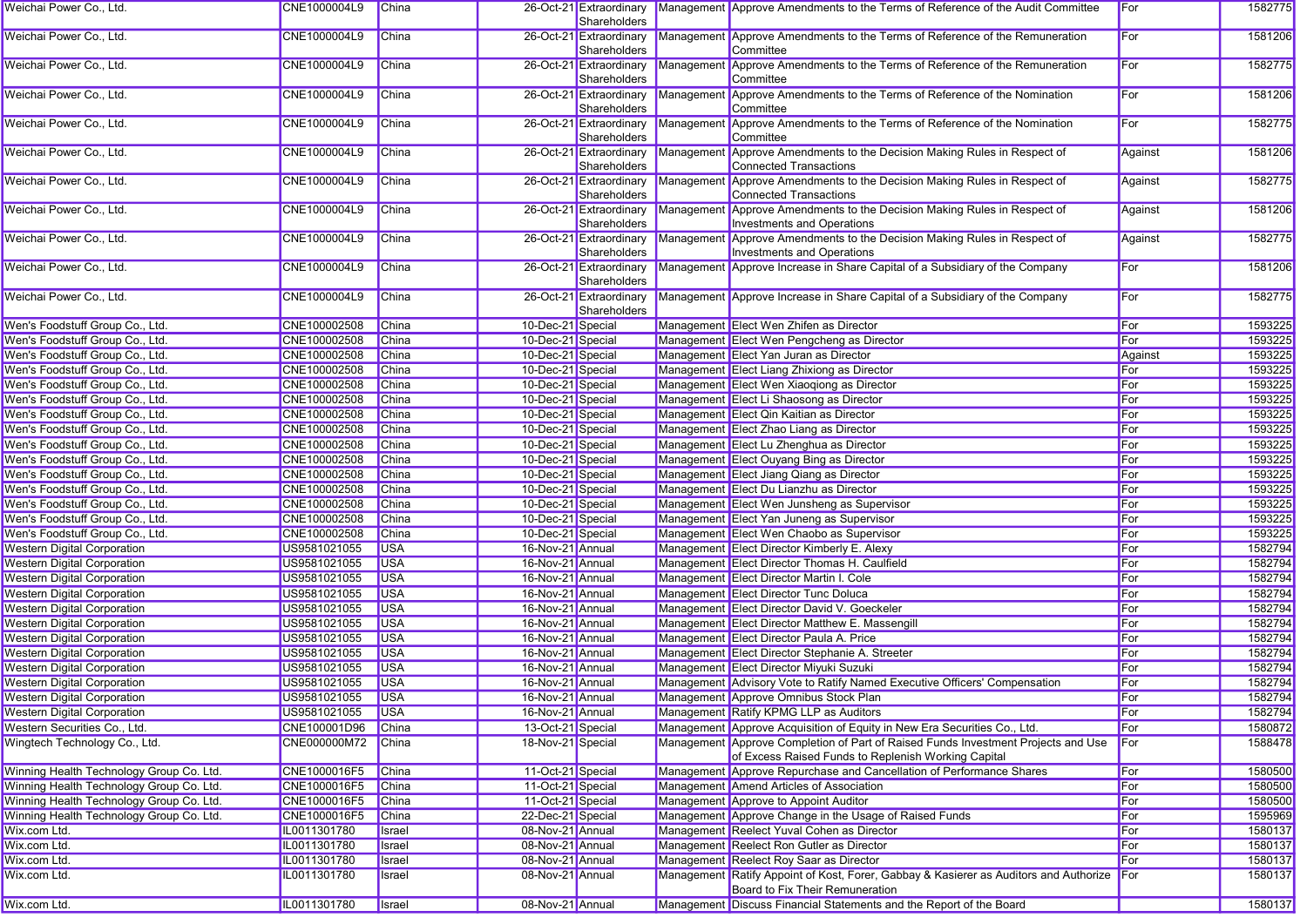| Wm Morrison Supermarkets Plc                 | GB0006043169        | United Kingdom        | 19-Oct-21 Special |                         | Management Approve Matters Relating to the Recommended Cash Offer for Wm              | For          | 1571953 |
|----------------------------------------------|---------------------|-----------------------|-------------------|-------------------------|---------------------------------------------------------------------------------------|--------------|---------|
|                                              |                     |                       |                   |                         | Morrison Supermarkets plc by Market Bidco Limited                                     |              |         |
| Wm Morrison Supermarkets Plc                 | GB0006043169        | <b>United Kingdom</b> | 19-Oct-21 Court   |                         | Management Approve Scheme of Arrangement                                              | <b>F</b> or  | 1571952 |
| Woolworths Holdings Ltd.                     | ZAE000063863        | South Africa          | 24-Nov-21 Annual  |                         | Management Re-elect Hubert Brody as Director                                          | <b>F</b> or  | 1581637 |
| Woolworths Holdings Ltd.                     | ZAE000063863        | <b>South Africa</b>   | 24-Nov-21 Annual  |                         | Management Re-elect Nombulelo Moholi as Director                                      | For          | 1581637 |
| Woolworths Holdings Ltd.                     | ZAE000063863        | South Africa          | 24-Nov-21 Annual  |                         | Management Re-elect Thembisa Skweyiya as Director                                     | For          | 1581637 |
| Woolworths Holdings Ltd.                     | ZAE000063863        | South Africa          | 24-Nov-21 Annual  |                         | Management Re-elect David Kneale as Director                                          | For          | 1581637 |
| Woolworths Holdings Ltd.                     | ZAE000063863        | South Africa          | 24-Nov-21 Annual  |                         | Management Re-elect Zarina Bassa as Member of the Audit Committee                     | <b>F</b> or  | 1581637 |
| Woolworths Holdings Ltd.                     | ZAE000063863        | South Africa          | 24-Nov-21 Annual  |                         | Management Re-elect Thembisa Skweyiya as Member of the Audit Committee                | <b>I</b> For | 1581637 |
| Woolworths Holdings Ltd.                     | ZAE000063863        | South Africa          | 24-Nov-21 Annual  |                         | Management Re-elect Christopher Colfer as Member of the Audit Committee               | For          | 1581637 |
| Woolworths Holdings Ltd.                     | ZAE000063863        | South Africa          | 24-Nov-21 Annual  |                         | Management Re-elect Clive Thomson as Member of the Audit Committee                    | For          | 1581637 |
| Woolworths Holdings Ltd.                     | ZAE000063863        | South Africa          | 24-Nov-21 Annual  |                         | Management Appoint KPMG Inc as Auditors with the Designated Audit Partner             | For          | 1581637 |
| Woolworths Holdings Ltd.                     | ZAE000063863        | South Africa          | 24-Nov-21 Annual  |                         | Management Approve Remuneration Policy                                                | For          | 1581637 |
| Woolworths Holdings Ltd.                     | ZAE000063863        | South Africa          | 24-Nov-21 Annual  |                         | Management Approve Remuneration Implementation Report                                 | Against      | 1581637 |
| Woolworths Holdings Ltd.                     | ZAE000063863        | <b>South Africa</b>   | 24-Nov-21 Annual  |                         | Management Approve Remuneration of Non-executive Directors                            | For          | 1581637 |
| Woolworths Holdings Ltd.                     | ZAE000063863        | South Africa          | 24-Nov-21 Annual  |                         | Management Authorise Repurchase of Issued Share Capital                               | For          | 1581637 |
| Wuchan Zhongda Group Co., Ltd.               | <b>CNE000000KF4</b> | China                 | 23-Dec-21 Special |                         | Management Approve Change in the Raised Funds Investment Project                      | For          | 1596207 |
| WUS Printed Circuit (Kunshan) Co., Ltd.      | CNE100000SP5        | <b>China</b>          | 28-Dec-21 Special |                         | Management Approve Repurchase and Cancellation of Performance Shares                  | For          | 1595982 |
| WUS Printed Circuit (Kunshan) Co., Ltd.      | CNE100000SP5        | China                 | 28-Dec-21 Special |                         | Management Amend Articles of Association                                              | For          | 1595982 |
| WUS Printed Circuit (Kunshan) Co., Ltd.      | <b>CNE100000SP5</b> | <b>China</b>          | 28-Dec-21 Special |                         | Management Amend Working System for Independent Directors and Other Systems           | For          | 1595982 |
| WUS Printed Circuit (Kunshan) Co., Ltd.      | CNE100000SP5        | China                 | 28-Dec-21 Special |                         | Management Elect Wu Ligan as Director                                                 | Against      | 1595982 |
| WUS Printed Circuit (Kunshan) Co., Ltd.      | CNE100000SP5        | China                 | 28-Dec-21 Special |                         | Management Elect Chen Meifang as Director                                             | For          | 1595982 |
| WUS Printed Circuit (Kunshan) Co., Ltd.      | CNE100000SP5        | China                 | 28-Dec-21 Special |                         | Management Elect Wu Chuanlin as Director                                              | <b>F</b> or  | 1595982 |
| WUS Printed Circuit (Kunshan) Co., Ltd.      | <b>CNE100000SP5</b> | China                 | 28-Dec-21 Special |                         | Management Elect Gao Wenxian as Director                                              | <b>F</b> or  | 1595982 |
| WUS Printed Circuit (Kunshan) Co., Ltd.      | <b>CNE100000SP5</b> | <b>China</b>          | 28-Dec-21 Special |                         | Management Elect Shi Zhizhong as Director                                             | For          | 1595982 |
| WUS Printed Circuit (Kunshan) Co., Ltd.      | CNE100000SP5        | <b>China</b>          | 28-Dec-21 Special |                         | Management Elect Lin Mingyan as Director                                              | For          | 1595982 |
| WUS Printed Circuit (Kunshan) Co., Ltd.      | CNE100000SP5        | China                 | 28-Dec-21 Special |                         | Management Elect Gao Qiquan as Director                                               | For          | 1595982 |
| WUS Printed Circuit (Kunshan) Co., Ltd.      | CNE100000SP5        | China                 | 28-Dec-21 Special |                         | Management Elect Li Shusong as Director                                               | Against      | 1595982 |
| WUS Printed Circuit (Kunshan) Co., Ltd.      | <b>CNE100000SP5</b> | <b>China</b>          | 28-Dec-21 Special |                         | Management Elect Zhang Xin as Director                                                | For          | 1595982 |
| WUS Printed Circuit (Kunshan) Co., Ltd.      | CNE100000SP5        | China                 | 28-Dec-21 Special |                         | Management Elect Guo Xiuluan as Supervisor                                            | For          | 1595982 |
| WUS Printed Circuit (Kunshan) Co., Ltd.      | CNE100000SP5        | China                 | 28-Dec-21 Special |                         | Management Elect Lin Meizhen as Supervisor                                            | For          | 1595982 |
| Wuxi Biologics (Cayman) Inc.                 | KYG970081173        | Cayman Islands        |                   | 23-Nov-21 Extraordinary | Management Adopt Subsidiary Share Option Schemes of WuXi Vaccines (Cayman) Inc.       | Against      | 1589109 |
|                                              |                     |                       |                   | Shareholders            | and WuXi XDC Cayman Inc.                                                              |              |         |
| Wuxi Lead Intelligent Equipment Co., Ltd.    | CNE100001ZF9        | <b>China</b>          | 08-Oct-21 Special |                         | Management Approve Draft and Summary of Performance Shares Incentive Plan             | Against      | 1578736 |
| Wuxi Lead Intelligent Equipment Co., Ltd.    | CNE100001ZF9        | China                 | 08-Oct-21 Special |                         | Management Approve Methods to Assess the Performance of Plan Participants             | Against      | 1578736 |
| Wuxi Lead Intelligent Equipment Co., Ltd.    | CNE100001ZF9        | China                 | 08-Oct-21 Special |                         | Management Approve Authorization of the Board to Handle All Related Matters           | Against      | 1578736 |
| Wuxi Lead Intelligent Equipment Co., Ltd.    | CNE100001ZF9        | China                 | 15-Nov-21 Special |                         | Management Approve Related Party Transaction                                          | For          | 1587889 |
| Wuxi Shangji Automation Co., Ltd.            | CNE100003JF9        | China                 | 25-Oct-21 Special |                         | Management Approve Capital Injection and Related Party Transaction                    | For          | 1583736 |
| Wuxi Shangji Automation Co., Ltd.            | CNE100003JF9        | China                 | 06-Dec-21 Special |                         | Management Approve Amendments to Articles of Association                              | For          | 1592604 |
| XCMG Construction Machinery Co., Ltd.        | CNE000000FH0        | China                 | 17-Nov-21 Special |                         | Management Approve Merger by Absorption in Accordance with Relevant Laws and          | Against      | 1585481 |
|                                              |                     |                       |                   |                         | Regulations                                                                           |              |         |
| XCMG Construction Machinery Co., Ltd.        | CNE000000FH0        | China                 | 17-Nov-21 Special |                         | Management Approve Method of Merger by Absorption                                     | Against      | 1585481 |
| XCMG Construction Machinery Co., Ltd.        | CNE000000FH0        | <b>China</b>          | 17-Nov-21 Special |                         | <b>Management Approve Target Assets and Transaction Parties</b>                       | Against      | 1585481 |
| XCMG Construction Machinery Co., Ltd.        | CNE000000FH0        | <b>China</b>          | 17-Nov-21 Special |                         | Management Approve Transaction Price and Pricing Basis                                | Against      | 1585481 |
| XCMG Construction Machinery Co., Ltd.        | CNE000000FH0        | <b>China</b>          | 17-Nov-21 Special |                         | Management Approve Issue Type and Par Value                                           | Against      | 1585481 |
| XCMG Construction Machinery Co., Ltd.        | <b>CNE000000FH0</b> | <b>China</b>          | 17-Nov-21 Special |                         | Management Approve Issue Manner and Target Subscribers                                | Against      | 1585481 |
| <b>XCMG Construction Machinery Co., Ltd.</b> | CNE000000FH0        | China                 | 17-Nov-21 Special |                         | Management Approve Pricing Reference Date                                             | Against      | 1585481 |
| XCMG Construction Machinery Co., Ltd.        | CNE000000FH0 China  |                       | 17-Nov-21 Special |                         | Management Approve Issue Price                                                        | Against      | 1585481 |
| <b>XCMG Construction Machinery Co., Ltd.</b> | CNE000000FH0        | <b>China</b>          | 17-Nov-21 Special |                         | Management Approve Issue Amount                                                       | Against      | 1585481 |
| XCMG Construction Machinery Co., Ltd.        | <b>CNE000000FH0</b> | China                 | 17-Nov-21 Special |                         | Management Approve Listing Exchange                                                   | Against      | 1585481 |
| <b>XCMG Construction Machinery Co., Ltd.</b> | CNE000000FH0        | China                 | 17-Nov-21 Special |                         | Management Approve Lock-Up Period Arrangement                                         | Against      | 1585481 |
| XCMG Construction Machinery Co., Ltd.        | CNE000000FH0        | <b>China</b>          | 17-Nov-21 Special |                         | Management Approve Protection Mechanism for Dissenting Shareholders                   | Against      | 1585481 |
| XCMG Construction Machinery Co., Ltd.        | <b>CNE000000FH0</b> | China                 | 17-Nov-21 Special |                         | Management Approve Disposal of Credits' Rights and Debts, and Protection of Creditors | Against      | 1585481 |
|                                              |                     |                       |                   |                         |                                                                                       |              |         |
| XCMG Construction Machinery Co., Ltd.        | CNE000000FH0        | China                 | 17-Nov-21 Special |                         | Management Approve Placement of Employees                                             | Against      | 1585481 |
| XCMG Construction Machinery Co., Ltd.        | <b>CNE000000FH0</b> | China                 | 17-Nov-21 Special |                         | Management Approve Attribution of Profit and Loss During the Transition Period        | Against      | 1585481 |
| XCMG Construction Machinery Co., Ltd.        | CNE000000FH0        | China                 | 17-Nov-21 Special |                         | Management Approve Distribution Arrangement of Undistributed Earnings                 | Against      | 1585481 |
| XCMG Construction Machinery Co., Ltd.        | CNE000000FH0        | China                 | 17-Nov-21 Special |                         | Management Approve Asset Delivery and Liability for Breach of Contract                | Against      | 1585481 |
| <b>XCMG Construction Machinery Co., Ltd.</b> | CNE000000FH0        | China                 | 17-Nov-21 Special |                         | Management Approve Related Taxes                                                      | Against      | 1585481 |
| XCMG Construction Machinery Co., Ltd.        | <b>CNE000000FH0</b> | China                 | 17-Nov-21 Special |                         | Management Approve Performance Commitment and Compensation Arrangement                | Against      | 1585481 |
| XCMG Construction Machinery Co., Ltd.        | <b>CNE000000FH0</b> | China                 | 17-Nov-21 Special |                         | Management Approve Resolution Validity Period                                         | Against      | 1585481 |
|                                              | CNE000000FH0 China  |                       | 17-Nov-21 Special |                         | Management Approve Transaction Constitutes as Related-party Transaction               | Against      | 1585481 |
| XCMG Construction Machinery Co., Ltd.        |                     |                       |                   |                         |                                                                                       |              |         |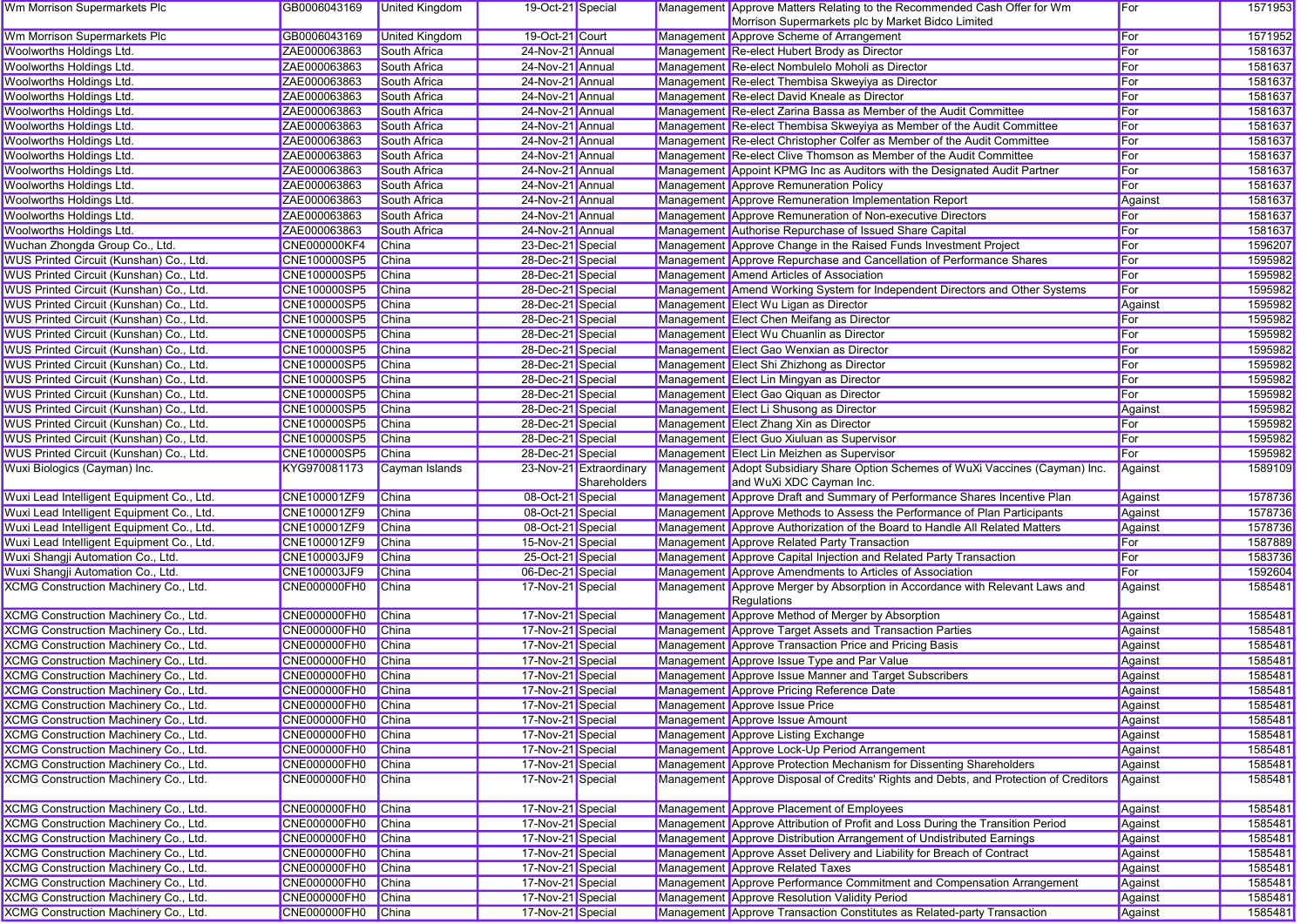| XCMG Construction Machinery Co., Ltd.        | <b>CNE000000FH0</b>         | China          | 17-Nov-21 Special |                                         |             | Management Approve Transaction Does Not Constitute as Major Assets Restructuring of Against<br><b>Listed Companies</b>                                                                  |         | 1585481 |
|----------------------------------------------|-----------------------------|----------------|-------------------|-----------------------------------------|-------------|-----------------------------------------------------------------------------------------------------------------------------------------------------------------------------------------|---------|---------|
| XCMG Construction Machinery Co., Ltd.        | <b>CNE000000FH0</b>         | China          | 17-Nov-21 Special |                                         | Shareholder | Approve Draft Report and Summary of Merger by Absorption and Related<br><b>Party Transaction</b>                                                                                        | Against | 1585481 |
| XCMG Construction Machinery Co., Ltd.        | <b>CNE000000FH0</b>         | China          | 17-Nov-21 Special |                                         |             | Management Approve Signing of Conditional Merger by Absorption Agreement and Its<br>Supplementary Agreement                                                                             | Against | 1585481 |
| XCMG Construction Machinery Co., Ltd.        | <b>CNE000000FH0</b>         | <b>China</b>   | 17-Nov-21 Special |                                         |             | Management Approve Performance Commitment Compensation Agreement                                                                                                                        | Against | 1585481 |
| <b>XCMG Construction Machinery Co., Ltd.</b> | <b>CNE000000FH0</b>         | China          | 17-Nov-21 Special |                                         |             | Management Approve Transaction Complies with Article IV of Provisions on Issues<br>Concerning Regulating the Material Asset Restructuring of Listed<br>Companies                        | Against | 1585481 |
| XCMG Construction Machinery Co., Ltd.        | <b>CNE000000FH0</b>         | China          | 17-Nov-21 Special |                                         |             | Management Approve Transaction Complies with Articles 11 and 43 of the Measures for<br>the Administration of Major Asset Restructuring of Listed Companies                              | Against | 1585481 |
| XCMG Construction Machinery Co., Ltd.        | <b>CNE000000FH0</b>         | China          | 17-Nov-21 Special |                                         | Management  | Approve Stock Price Volatility Does Not Achieve the Standard of Article 5<br>Notice on Regulating the Information Disclosure of Listed Companies and<br>the Behavior of Related Parties | Against | 1585481 |
| XCMG Construction Machinery Co., Ltd.        | <b>CNE000000FH0</b>         | China          | 17-Nov-21 Special |                                         | Shareholder | Approve Relevant Audit Reports, Review Report and Evaluation Report of<br>this Transaction                                                                                              | Against | 1585481 |
| XCMG Construction Machinery Co., Ltd.        | <b>CNE000000FH0</b>         | <b>China</b>   | 17-Nov-21 Special |                                         |             | Management Approve Independence of Appraiser, the Validity of Hypothesis, the<br>Relevance of Valuation Purpose and Approach as Well as the Fairness of<br>Pricing                      | Against | 1585481 |
| XCMG Construction Machinery Co., Ltd.        | CNE000000FH0                | China          | 17-Nov-21 Special |                                         |             | Management Approve Basis and Fairness of Pricing for This Transaction                                                                                                                   | Against | 1585481 |
| XCMG Construction Machinery Co., Ltd.        | <b>CNE000000FH0</b>         | China          | 17-Nov-21 Special |                                         |             | Management Approve Impact of Dilution of Current Returns on Major Financial Indicators<br>and the Relevant Measures to be Taken                                                         | Against | 1585481 |
| <b>XCMG Construction Machinery Co., Ltd.</b> | CNE000000FH0                | China          | 17-Nov-21 Special |                                         | Management  | Approve Completeness and Compliance of Implementation of Legal<br>Proceedings of the Transactions and Validity of the Submitted Legal<br>Documents Regarding this Transaction           | Against | 1585481 |
| XCMG Construction Machinery Co., Ltd.        | CNE000000FH0                | China          | 17-Nov-21 Special |                                         |             | Management Approve Authorization of Board to Handle All Related Matters                                                                                                                 | Against | 1585481 |
| Xiamen Tungsten Co., Ltd.                    | CNE000001D15                | <b>China</b>   | 30-Dec-21 Special |                                         |             | Management Approve Acquisition of Equity and Related Party Transactions                                                                                                                 | For     | 1597421 |
| Xiamen Tungsten Co., Ltd.                    | CNE000001D15                | China          | 30-Dec-21 Special |                                         |             | Management Amend Implementation Plan of Annual Remuneration System                                                                                                                      | Against | 1597421 |
| <b>Xiaomi Corporation</b>                    | KYG9830T1067                | Cayman Islands |                   | 25-Oct-21 Extraordinary<br>Shareholders |             | Management Adopt Xiaomi EV Share Option Scheme and Related Transactions                                                                                                                 | Against | 1581784 |
| <b>Xpart SA</b>                              | ZZZZ00185142                | Brazil         |                   | 01-Oct-21 Extraordinary<br>Shareholders |             | Management Ratify PricewaterhouseCoopers Auditores Independentes (PwC) as<br>Independent Firm to Appraise Proposed Transaction                                                          | For     | 1574943 |
| <b>Xpart SA</b>                              | ZZZZ00185142                | Brazil         |                   | 01-Oct-21 Extraordinary<br>Shareholders |             | Management Approve Merger Agreement between the Company and XP Inc.                                                                                                                     | For     | 1574045 |
| Xpart SA                                     | ZZZZ00185142                | Brazil         |                   | 01-Oct-21 Extraordinary<br>Shareholders |             | Management Approve Independent Firm's Appraisal                                                                                                                                         | For     | 1574943 |
| <b>Xpart SA</b>                              | ZZZZ00185142                | Brazil         |                   | 01-Oct-21 Extraordinary<br>Shareholders |             | Management Ratify PricewaterhouseCoopers Auditores Independentes (PwC) as<br>Independent Firm to Appraise Proposed Transaction                                                          | For     | 1574045 |
| <b>Xpart SA</b>                              | ZZZZ00185142                | Brazil         |                   | 01-Oct-21 Extraordinary<br>Shareholders |             | Management Approve Merger between the Company and XP Inc.                                                                                                                               | For     | 1574943 |
| <b>Xpart SA</b>                              | ZZZZ00185142                | Brazil         |                   | 01-Oct-21 Extraordinary<br>Shareholders |             | Management Approve Independent Firm's Appraisal                                                                                                                                         | For     | 1574045 |
| <b>Xpart SA</b>                              | ZZZZ00185142                | Brazil         |                   | 01-Oct-21 Extraordinary<br>Shareholders |             | Management Approve Merger Agreement between the Company and XP Inc.                                                                                                                     | For     | 1574943 |
| <b>Xpart SA</b>                              | ZZZZ00185142                | Brazil         |                   | 01-Oct-21 Extraordinary<br>Shareholders |             | Management Approve Merger between the Company and XP Inc.                                                                                                                               | For     | 1574045 |
| <b>Xpart SA</b>                              | ZZZZ00185142                | Brazil         |                   | Shareholders                            |             | 01-Oct-21 Extraordinary   Management   Authorize Board to Ratify and Execute Approved Resolutions                                                                                       | For     | 1574943 |
| <b>Xpart SA</b>                              | ZZZZ00185142                | Brazil         |                   | 01-Oct-21 Extraordinary<br>Shareholders |             | Management Authorize Board to Ratify and Execute Approved Resolutions                                                                                                                   | For     | 1574045 |
| XPeng, Inc.                                  | KYG982AW1003 Cayman Islands |                | 08-Dec-21 Special |                                         |             | Management Approve Class-based Articles Amendments                                                                                                                                      | For     | 1591533 |
| XPeng, Inc.                                  | KYG982AW1003 Cayman Islands |                | 08-Dec-21 Special |                                         |             | Management Approve Class-based Articles Amendments                                                                                                                                      | For     | 1591533 |
| XPeng, Inc.                                  | KYG982AW1003 Cayman Islands |                | 08-Dec-21 Special |                                         |             | Management Approve Non-class-based Articles Amendments                                                                                                                                  | For     | 1591533 |
| Yihai Kerry Arawana Holdings Co., Ltd.       | CNE1000048D3                | China          | 08-Dec-21 Special |                                         |             | Management Approve Financing Application                                                                                                                                                | For     | 1592900 |
| Yihai Kerry Arawana Holdings Co., Ltd.       | CNE1000048D3                | China          | 08-Dec-21 Special |                                         |             | Management Approve External Guarantee                                                                                                                                                   | For     | 1592900 |
| Yihai Kerry Arawana Holdings Co., Ltd.       | CNE1000048D3                | China          | 08-Dec-21 Special |                                         |             | Management Approve Financial Assistance Provision                                                                                                                                       | For     | 1592900 |
| Yihai Kerry Arawana Holdings Co., Ltd.       | CNE1000048D3                | China          | 08-Dec-21 Special |                                         |             | Management Approve Related Party Transaction with Fengyi International Co., Ltd.                                                                                                        | For     | 1592900 |
| Yihai Kerry Arawana Holdings Co., Ltd.       | CNE1000048D3                | China          | 08-Dec-21 Special |                                         |             | Management Approve Related Party Transaction with Other Related Party                                                                                                                   | For     | 1592900 |
| Yihai Kerry Arawana Holdings Co., Ltd.       | CNE1000048D3                | China          | 08-Dec-21 Special |                                         |             | Management Approve Additional Daily Related Party Transaction                                                                                                                           | For     | 1592900 |
| Yihai Kerry Arawana Holdings Co., Ltd.       | CNE1000048D3                | China          | 08-Dec-21 Special |                                         |             | Management Approve Other Positions Held by Directors                                                                                                                                    | For     | 1592900 |
| Yihai Kerry Arawana Holdings Co., Ltd.       | CNE1000048D3                | China          | 08-Dec-21 Special |                                         |             | Management Approve Amendments to Articles of Association                                                                                                                                | For     | 1592900 |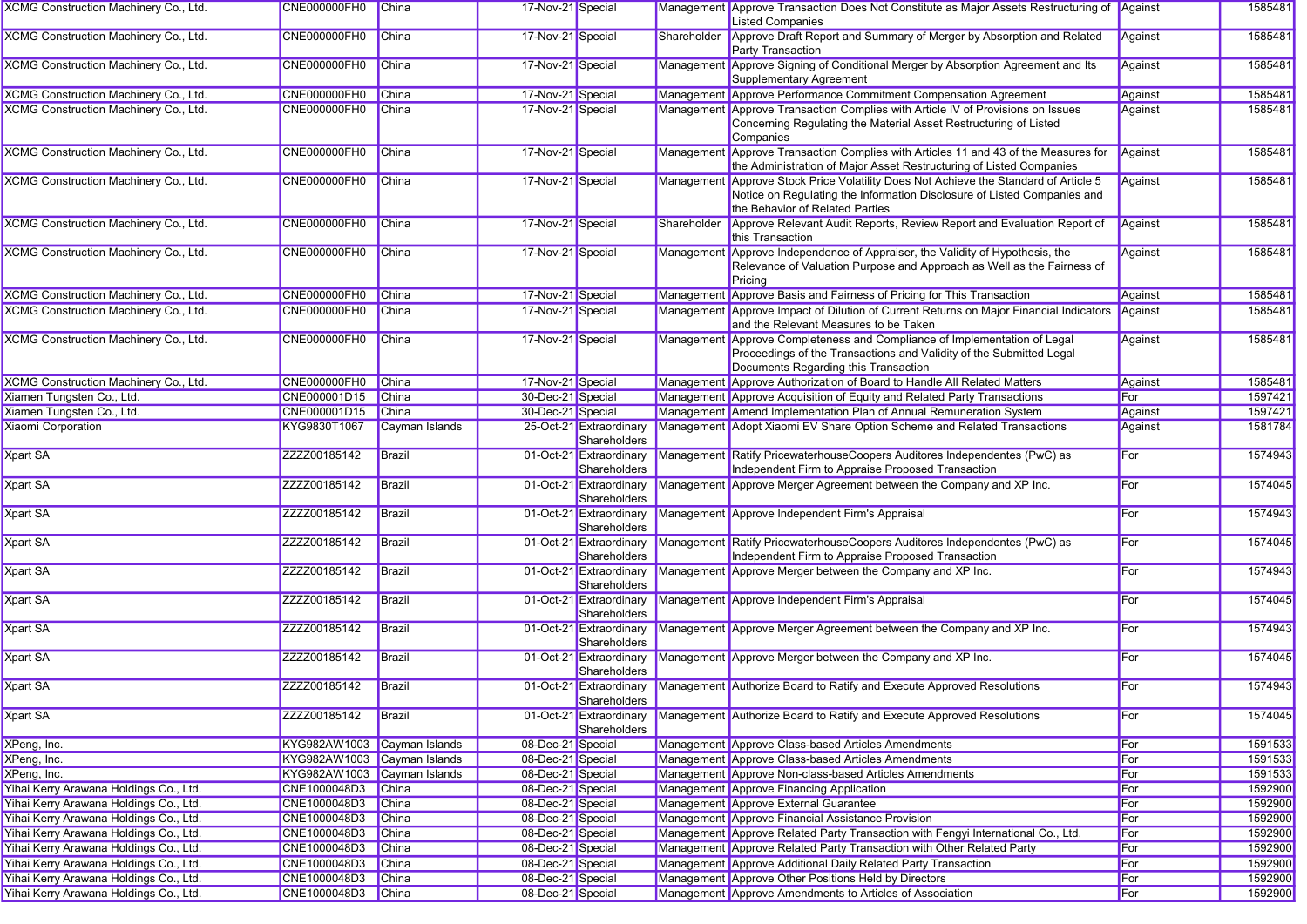| Yihai Kerry Arawana Holdings Co., Ltd.                                       | CNE1000048D3                             | China        | 08-Dec-21 Special                      |                                         | Management Approve Change in the Implementation Content of Fund-raising Investment For<br>Project |            | 1592900            |
|------------------------------------------------------------------------------|------------------------------------------|--------------|----------------------------------------|-----------------------------------------|---------------------------------------------------------------------------------------------------|------------|--------------------|
| Yihai Kerry Arawana Holdings Co., Ltd.                                       | CNE1000048D3                             | China        | 08-Dec-21 Special                      |                                         | Shareholder Approve Foreign Exchange Hedging Transactions                                         | For        | 1592900            |
| Yihai Kerry Arawana Holdings Co., Ltd.                                       | CNE1000048D3                             | China        | 08-Dec-21 Special                      |                                         | Shareholder Approve Commodity Futures Hedging Business                                            | For        | 1592900            |
| Yintai Gold Co., Ltd.                                                        | CNE0000012L4                             | <b>China</b> | 18-Oct-21 Special                      |                                         | Management Approve Provision of Guarantee                                                         | For        | 1580591            |
| Yintai Gold Co., Ltd.                                                        | CNE0000012L4                             | China        | 18-Oct-21 Special                      |                                         | Management Approve to Appoint Auditor                                                             | For        | 1580591            |
| Yonghui Superstores Co., Ltd.                                                | CNE100000XX9                             | China        | 22-Dec-21 Special                      |                                         | Management Approve Allowance of Independent Directors                                             | For        | 1595990            |
| Yonghui Superstores Co., Ltd.                                                | CNE100000XX9                             | China        | 22-Dec-21 Special                      |                                         | Shareholder Elect Benjamin William Keswick as Director                                            | For        | 1595990            |
| Yonghui Superstores Co., Ltd.                                                | CNE100000XX9                             | <b>China</b> | 22-Dec-21 Special                      |                                         | Shareholder Elect Zhang Xuansong as Director                                                      | For        | 1595990            |
| Yonghui Superstores Co., Ltd.                                                | CNE100000XX9                             | <b>China</b> | 22-Dec-21 Special                      |                                         | Shareholder Elect Zhang Xuanning as Director                                                      | For        | 1595990            |
| Yonghui Superstores Co., Ltd.                                                | CNE100000XX9                             | China        | 22-Dec-21 Special                      |                                         | Shareholder Elect Ian Mcleod as Director                                                          | For        | 1595990            |
| Yonghui Superstores Co., Ltd.                                                | CNE100000XX9                             | China        | 22-Dec-21 Special                      |                                         | Shareholder Elect Xu Lei as Director                                                              | For        | 1595990            |
| Yonghui Superstores Co., Ltd.                                                | CNE100000XX9                             | China        | 22-Dec-21 Special                      |                                         | Shareholder Elect Li Songfeng as Director                                                         | For        | 1595990            |
| Yonghui Superstores Co., Ltd.                                                | CNE100000XX9                             | China        | 22-Dec-21 Special                      |                                         | Shareholder Elect Sun Baowen as Director                                                          | For        | 1595990            |
| Yonghui Superstores Co., Ltd.                                                | <b>CNE100000XX9</b>                      | <b>China</b> | 22-Dec-21 Special                      |                                         | Shareholder Elect Li Xuhong as Director                                                           | For        | 1595990            |
| Yonghui Superstores Co., Ltd.                                                | CNE100000XX9                             | China        | 22-Dec-21 Special                      |                                         | Shareholder Elect Liu Kun as Director                                                             | For        | 1595990            |
| Yonghui Superstores Co., Ltd.                                                | CNE100000XX9                             | China        | 22-Dec-21 Special                      |                                         | Shareholder Elect Xiong Houfu as Supervisor                                                       | For        | 1595990            |
|                                                                              | CNE100000XX9                             | China        | 22-Dec-21 Special                      |                                         | Shareholder Elect Zhu Wenjuan as Supervisor                                                       | For        | 1595990            |
| Yonghui Superstores Co., Ltd.                                                |                                          |              |                                        |                                         |                                                                                                   |            |                    |
| Yonghui Superstores Co., Ltd.                                                | CNE100000XX9                             | China        | 22-Dec-21 Special                      |                                         | Shareholder Elect Luo Jinyan as Supervisor                                                        | For        | 1595990            |
| <b>Yuexiu Property Company Limited</b>                                       | HK0000745908                             | Hong Kong    | 06-Dec-21 Special                      |                                         | Management Approve Disposal, Deferred Units Arrangement Modification and Related<br>Transactions  | For        | 1591687            |
| Yunnan Energy New Material Co., Ltd.                                         | CNE100002BR3                             | <b>China</b> | 25-Oct-21 Special                      |                                         | Management Approve Signing of Equity Transfer Agreement and Related Party<br>Transaction          | For        | 1583749            |
| Yunnan Energy New Material Co., Ltd.                                         | CNE100002BR3                             | China        | 22-Nov-21 Special                      |                                         | Management Elect Ma Weihua as Director                                                            | For        | 1589455            |
| Yunnan Energy New Material Co., Ltd.                                         | CNE100002BR3                             | China        | 02-Dec-21 Special                      |                                         | Management Approve Provision of Guarantee                                                         | For        | 1591965            |
| Zhangzhou Pientzehuang Pharmaceutical Co., Ltd.                              | CNE000001F21                             | China        | 09-Dec-21 Special                      |                                         | Management Elect Lin Weiqi as Non-Independent Director                                            | Against    | 1593214            |
| Zhejiang Century Huatong Group Co., Ltd.                                     | CNE1000015R2                             | <b>China</b> | 15-Nov-21 Special                      |                                         | Management Approve to Appoint Auditor                                                             | For        | 1587869            |
| Zhejiang Century Huatong Group Co., Ltd.                                     | CNE1000015R2                             | China        | 15-Nov-21 Special                      |                                         | Management Amend Articles of Association                                                          | For        | 1587869            |
| Zhejiang Dahua Technology Co. Ltd.                                           | CNE100000BJ4                             | China        | 20-Dec-21 Special                      |                                         | Management Elect Cao Yanlong as Independent Director                                              | For        | 1595308            |
| Zhejiang Dahua Technology Co. Ltd.                                           | CNE100000BJ4                             | China        | 20-Dec-21 Special                      |                                         | Shareholder Approve Purchase of Liability Insurance for Directors, Supervisors and                | For        | 1595308            |
|                                                                              |                                          |              |                                        |                                         | Senior Management Members                                                                         |            |                    |
|                                                                              |                                          |              |                                        |                                         |                                                                                                   |            |                    |
| Zhejiang Expressway Co., Ltd.                                                | CNE1000004S4                             | <b>China</b> |                                        | 09-Nov-21 Extraordinary<br>Shareholders | Management Approve Amendments to Articles of Association to Expand Business Scope For             |            | 1585723            |
|                                                                              |                                          |              |                                        |                                         | and Relevant Authorization                                                                        |            |                    |
| Zhejiang HangKe Technology, Inc. Co.<br>Zhejiang HangKe Technology, Inc. Co. | CNE100003MW8 China<br>CNE100003MW8 China |              | 30-Dec-21 Special<br>30-Dec-21 Special |                                         | Management Elect Cao Ji as Director                                                               | For<br>For | 1597223<br>1597223 |
|                                                                              |                                          |              |                                        |                                         | Management Elect Sang Hongyu as Director                                                          | For        |                    |
| Zhejiang HangKe Technology, Inc. Co.                                         | CNE100003MW8 China                       |              | 30-Dec-21 Special                      |                                         | Management Elect Zhao Qunwu as Director                                                           | For        | 1597223            |
| Zhejiang HangKe Technology, Inc. Co.                                         | CNE100003MW8 China                       |              | 30-Dec-21 Special                      |                                         | Management Elect Yu Pingguang as Director                                                         |            | 1597223            |
| Zhejiang HangKe Technology, Inc. Co.                                         | CNE100003MW8 China                       |              | 30-Dec-21 Special                      |                                         | Management Elect Xu Yaming as Director                                                            | For        | 1597223            |
| Zhejiang HangKe Technology, Inc. Co.                                         | CNE100003MW8 China                       |              | 30-Dec-21 Special                      |                                         | Management Elect Chen Linlin as Director                                                          | For        | 1597223            |
| Zhejiang HangKe Technology, Inc. Co.                                         | CNE100003MW8 China                       |              | 30-Dec-21 Special                      |                                         | Management Elect Qian Yanmin as Director                                                          | For        | 1597223            |
| Zhejiang HangKe Technology, Inc. Co.                                         | CNE100003MW8 China                       |              | 30-Dec-21 Special                      |                                         | Management Elect Zheng Linjun as Supervisor                                                       | For        | 1597223            |
| Zhejiang HangKe Technology, Inc. Co.                                         | CNE100003MW8 China                       |              | 30-Dec-21 Special                      |                                         | Management Elect Zhang Yingying as Supervisor                                                     | For        | 1597223            |
| Zhejiang Huayou Cobalt Co., Ltd.                                             | CNE100001VW3                             | China        | 04-Nov-21 Special                      |                                         | Management Approve Provision of Guarantee                                                         | Against    | 1585475            |
| Zhejiang Jingsheng Mechanical & Electrical Co., Ltd. CNE100001DJ8            |                                          | China        | 12-Nov-21 Special                      |                                         | Management Approve Company's Eligibility for Issuance of Shares to Specific Targets               | For        | 1586723            |
| Zhejiang Jingsheng Mechanical & Electrical Co., Ltd. CNE100001DJ8            |                                          | <b>China</b> | 12-Nov-21 Special                      |                                         | Management Approve Share Type and Par Value                                                       | For        | 1586723            |
| Zhejiang Jingsheng Mechanical & Electrical Co., Ltd. CNE100001DJ8            |                                          | <b>China</b> | 12-Nov-21 Special                      |                                         | Management Approve Issue Manner and Issue Time                                                    | For        | 1586723            |
| Zhejiang Jingsheng Mechanical & Electrical Co., Ltd. CNE100001DJ8            |                                          | China        | 12-Nov-21 Special                      |                                         | Management Approve Target Subscribers and Subscription Method                                     | For        | 1586723            |
| Zhejiang Jingsheng Mechanical & Electrical Co., Ltd. CNE100001DJ8            |                                          | <b>China</b> | 12-Nov-21 Special                      |                                         | Management Approve Pricing Reference Date, Issue Price and Pricing Basis                          | For        | 1586723            |
| Zhejiang Jingsheng Mechanical & Electrical Co., Ltd. CNE100001DJ8            |                                          | China        | 12-Nov-21 Special                      |                                         | Management Approve Issue Size                                                                     | For        | 1586723            |
| Zhejiang Jingsheng Mechanical & Electrical Co., Ltd. CNE100001DJ8            |                                          | <b>China</b> | 12-Nov-21 Special                      |                                         | Management Approve Lock-up Period                                                                 | For        | 1586723            |
| Zhejiang Jingsheng Mechanical & Electrical Co., Ltd. CNE100001DJ8            |                                          | <b>China</b> | 12-Nov-21 Special                      |                                         | Management Approve Amount and Use of Proceeds                                                     | For        | 1586723            |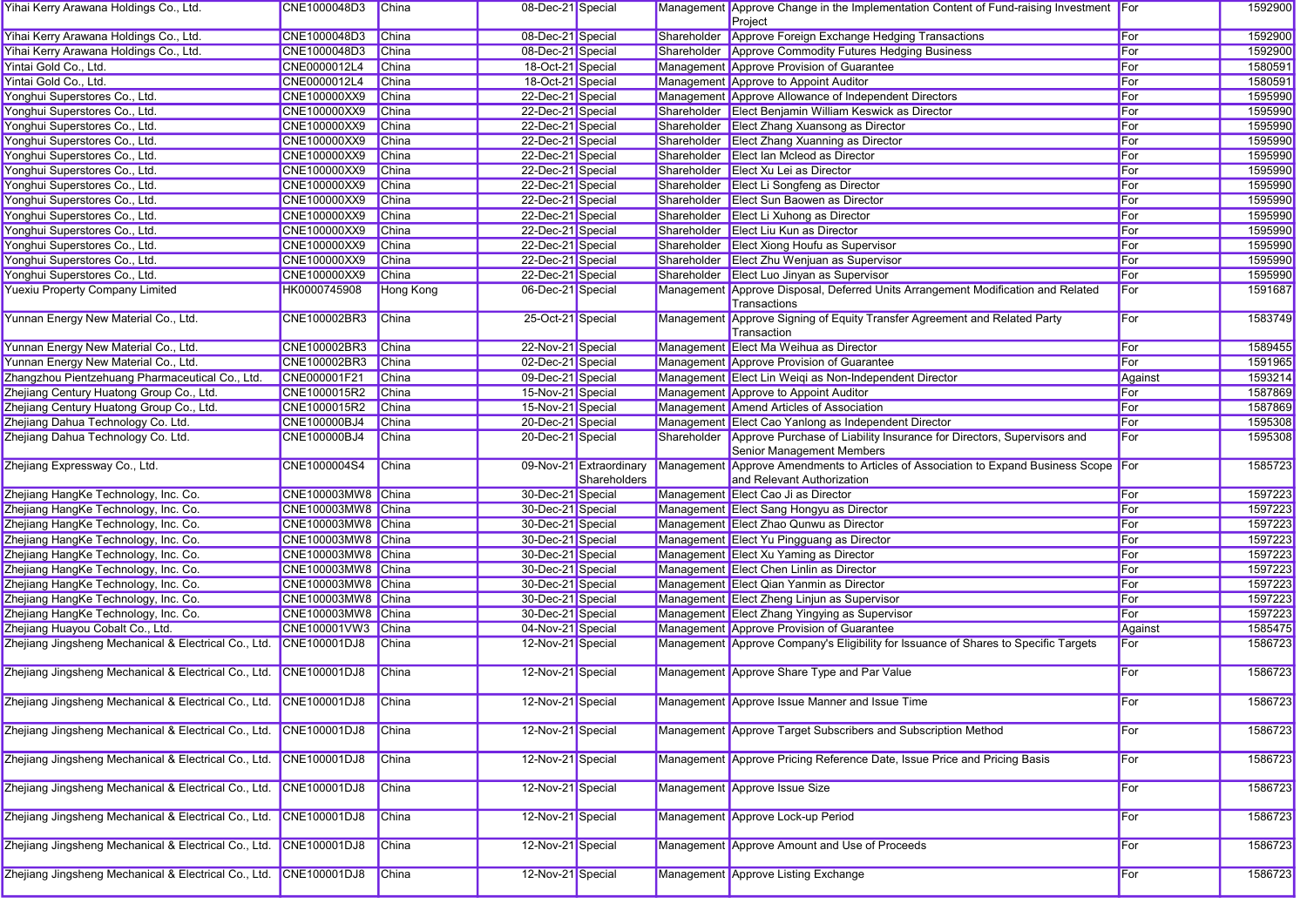| Zhejiang Jingsheng Mechanical & Electrical Co., Ltd. CNE100001DJ8 |                     | <b>China</b> | 12-Nov-21 Special |  | Management Approve Distribution Arrangement of Undistributed Earnings                                                                                | For        | 1586723 |
|-------------------------------------------------------------------|---------------------|--------------|-------------------|--|------------------------------------------------------------------------------------------------------------------------------------------------------|------------|---------|
| Zhejiang Jingsheng Mechanical & Electrical Co., Ltd. CNE100001DJ8 |                     | China        | 12-Nov-21 Special |  | Management Approve Resolution Validity Period                                                                                                        | For        | 1586723 |
| Zhejiang Jingsheng Mechanical & Electrical Co., Ltd. CNE100001DJ8 |                     | China        | 12-Nov-21 Special |  | Management Approve Plan on Issuance of Shares to Specific Targets                                                                                    | For        | 1586723 |
| Zhejiang Jingsheng Mechanical & Electrical Co., Ltd. CNE100001DJ8 |                     | China        | 12-Nov-21 Special |  | Management Approve Demonstration Analysis Report in Connection to Issuance of<br>Shares to Specific Targets                                          | For        | 1586723 |
| Zhejiang Jingsheng Mechanical & Electrical Co., Ltd. CNE100001DJ8 |                     | China        | 12-Nov-21 Special |  | Management Approve Feasibility Analysis Report on the Use of Proceeds                                                                                | For        | 1586723 |
| Zhejiang Jingsheng Mechanical & Electrical Co., Ltd. CNE100001DJ8 |                     | China        | 12-Nov-21 Special |  | Management Approve Report on the Usage of Previously Raised Funds                                                                                    | For        | 1586723 |
| Zhejiang Jingsheng Mechanical & Electrical Co., Ltd. CNE100001DJ8 |                     | China        | 12-Nov-21 Special |  | Management Approve Shareholder Return Plan                                                                                                           | For        | 1586723 |
| Zhejiang Jingsheng Mechanical & Electrical Co., Ltd. CNE100001DJ8 |                     | China        | 12-Nov-21 Special |  | Management Approve Counter-dilution Measures in Connection to the Issuance of Shares For<br>to Specific Targets and Commitment from Relevant Parties |            | 1586723 |
| Zhejiang Jingsheng Mechanical & Electrical Co., Ltd. CNE100001DJ8 |                     | China        | 12-Nov-21 Special |  | Management Approve Authorization of Board to Handle All Related Matters                                                                              | For        | 1586723 |
| Zhejiang Jingsheng Mechanical & Electrical Co., Ltd. CNE100001DJ8 |                     | China        | 28-Dec-21 Special |  | Management Elect Zhou Zixue as Non-Independent Director                                                                                              | For        | 1596952 |
| Zhejiang Jingsheng Mechanical & Electrical Co., Ltd. CNE100001DJ8 |                     | China        | 28-Dec-21 Special |  | Management Approve Provision of Guarantee                                                                                                            | Against    | 1596952 |
| Zhejiang Jingsheng Mechanical & Electrical Co., Ltd. CNE100001DJ8 |                     | China        | 28-Dec-21 Special |  | Management Approve Purchase of Liability Insurance for Directors, Supervisors and<br>Senior Management Members                                       | For        | 1596952 |
| Zhejiang Jingsheng Mechanical & Electrical Co., Ltd. CNE100001DJ8 |                     | China        | 28-Dec-21 Special |  | Management Approve Changes in Registered Capital and Amend Articles of Association                                                                   | For        | 1596952 |
| Zhejiang Sanhua Intelligent Controls Co., Ltd.                    | CNE000001M22        | <b>China</b> | 16-Nov-21 Special |  | Management Approve Amendments to Articles of Association                                                                                             | For        | 1586691 |
| Zhejiang Sanhua Intelligent Controls Co., Ltd.                    | CNE000001M22        | <b>China</b> | 16-Nov-21 Special |  | Management Approve Repurchase and Cancellation of Performance Shares                                                                                 | For        | 1586691 |
| Zhejiang Satellite Petrochemical Co., Ltd.                        | CNE100001B07        | <b>China</b> | 15-Oct-21 Special |  | Management Approve Change of Company Name and Securities Abbreviation                                                                                | For        | 1581532 |
| Zhejiang Satellite Petrochemical Co., Ltd.                        | CNE100001B07        | China        | 15-Oct-21 Special |  | Management Approve Amendments to Articles of Association                                                                                             | Against    | 1581532 |
| Zhejiang Satellite Petrochemical Co., Ltd.                        | CNE100001B07        | <b>China</b> | 15-Oct-21 Special |  | Management Approve Corporate Business Partners' Shareholding Plan (Draft) and Its<br>Summary                                                         | Against    | 1581532 |
| Zhejiang Satellite Petrochemical Co., Ltd.                        | CNE100001B07        | China        | 15-Oct-21 Special |  | Management Approve Authorization of the Board to Handle All Related Matters                                                                          | Against    | 1581532 |
| Zhejiang Supor Co., Ltd.                                          | <b>CNE000001KS5</b> | <b>China</b> | 30-Dec-21 Special |  | Management Approve Draft and Summary of Performance Shares Incentive Plan                                                                            | For        | 1597252 |
| Zhejiang Supor Co., Ltd.                                          | <b>CNE000001KS5</b> | China        | 30-Dec-21 Special |  | Management Approve Methods to Assess the Performance of Plan Participants                                                                            | For        | 1597252 |
| Zhejiang Supor Co., Ltd.                                          | <b>CNE000001KS5</b> | <b>China</b> | 30-Dec-21 Special |  | Management Approve Authorization of the Board to Handle All Related Matters                                                                          | For        | 1597252 |
| Zhejiang Supor Co., Ltd.                                          | <b>CNE000001KS5</b> | <b>China</b> | 30-Dec-21 Special |  | Management Approve Prepayment Financing Business                                                                                                     | For        | 1597252 |
| Zhejiang Wolwo Bio-Pharmaceutical Co., Ltd.                       | CNE100001R58        | China        | 16-Nov-21 Special |  | Management Approve Extension on Resolution Validity Period of Share Issuance                                                                         | For        | 1587041 |
| Zhejiang Wolwo Bio-Pharmaceutical Co., Ltd.                       | CNE100001R58        | China        | 16-Nov-21 Special |  | Management Approve to Appoint Auditor                                                                                                                | For        | 1587041 |
| Zhejiang Wolwo Bio-Pharmaceutical Co., Ltd.                       | CNE100001R58        | <b>China</b> | 16-Nov-21 Special |  | Management Amend Information Disclosure Management System                                                                                            | Against    | 1587041 |
| Zheshang Securities Co., Ltd.                                     | CNE100002R65        | <b>China</b> | 15-Nov-21 Special |  | Management Approve Company's Eligibility for Issuance of Convertible Bonds                                                                           | For        | 1588449 |
| Zheshang Securities Co., Ltd.                                     | CNE100002R65        | <b>China</b> | 15-Nov-21 Special |  | Management Approve Share Type                                                                                                                        | For        | 1588449 |
|                                                                   |                     |              |                   |  |                                                                                                                                                      | For        | 1588449 |
| Zheshang Securities Co., Ltd.                                     | CNE100002R65        | China        | 15-Nov-21 Special |  | Management Approve Issue Size                                                                                                                        | For        |         |
| Zheshang Securities Co., Ltd.                                     | CNE100002R65        | China        | 15-Nov-21 Special |  | Management Approve Par Value and Issue Price                                                                                                         | For        | 1588449 |
| Zheshang Securities Co., Ltd.                                     | CNE100002R65        | China        | 15-Nov-21 Special |  | Management Approve Bond Maturity                                                                                                                     |            | 1588449 |
| Zheshang Securities Co., Ltd.                                     | CNE100002R65        | China        | 15-Nov-21 Special |  | Management Approve Interest Rate                                                                                                                     | For        | 1588449 |
| Zheshang Securities Co., Ltd.                                     | CNE100002R65        | <b>China</b> | 15-Nov-21 Special |  | Management Approve Method and Term for the Repayment of Principal and Interest                                                                       | For        | 1588449 |
| Zheshang Securities Co., Ltd.                                     | CNE100002R65 China  |              | 15-Nov-21 Special |  | Management Approve Conversion Period                                                                                                                 | <b>For</b> | 1588449 |
| Zheshang Securities Co., Ltd.                                     | CNE100002R65 China  |              | 15-Nov-21 Special |  | Management Approve Determination and Adjustment of Conversion Price                                                                                  | For        | 1588449 |
| Zheshang Securities Co., Ltd.                                     | CNE100002R65        | China        | 15-Nov-21 Special |  | Management Approve Terms for Downward Adjustment of Conversion Price                                                                                 | For        | 1588449 |
| Zheshang Securities Co., Ltd.                                     | CNE100002R65        | China        | 15-Nov-21 Special |  | Management Approve Method on Handling Fractional Shares Upon Conversion                                                                              | For        | 1588449 |
| Zheshang Securities Co., Ltd.                                     | CNE100002R65        | China        | 15-Nov-21 Special |  | Management Approve Terms of Redemption                                                                                                               | For        | 1588449 |
| Zheshang Securities Co., Ltd.                                     | CNE100002R65        | China        | 15-Nov-21 Special |  | Management Approve Terms of Sell-Back                                                                                                                | For        | 1588449 |
| Zheshang Securities Co., Ltd.                                     | CNE100002R65        | <b>China</b> | 15-Nov-21 Special |  | Management Approve Dividend Distribution Post Conversion                                                                                             | For        | 1588449 |
| Zheshang Securities Co., Ltd.                                     | CNE100002R65        | China        | 15-Nov-21 Special |  | Management Approve Issue Manner and Target Subscribers                                                                                               | For        | 1588449 |
| Zheshang Securities Co., Ltd.                                     | CNE100002R65        | China        | 15-Nov-21 Special |  | Management Approve Placing Arrangement for Original Shareholders                                                                                     | For        | 1588449 |
| Zheshang Securities Co., Ltd.                                     | CNE100002R65        | China        | 15-Nov-21 Special |  | Management Approve Matters Relating to Meetings of Bond Holders                                                                                      | For        | 1588449 |
| Zheshang Securities Co., Ltd.                                     | CNE100002R65        | China        | 15-Nov-21 Special |  | Management Approve Use of Proceeds                                                                                                                   | For        | 1588449 |
| Zheshang Securities Co., Ltd.                                     | CNE100002R65        | <b>China</b> | 15-Nov-21 Special |  | Management Approve Guarantee Matters                                                                                                                 | For        | 1588449 |
| Zheshang Securities Co., Ltd.                                     | CNE100002R65        | China        | 15-Nov-21 Special |  | Management Approve Depository of Raised Funds                                                                                                        | For        | 1588449 |
| Zheshang Securities Co., Ltd.                                     | CNE100002R65        | China        | 15-Nov-21 Special |  | Management Approve Resolution Validity Period                                                                                                        | For        | 1588449 |
| Zheshang Securities Co., Ltd.                                     | CNE100002R65 China  |              | 15-Nov-21 Special |  | Management Approve Plan on Issuance of Convertible Bonds                                                                                             | For        | 1588449 |